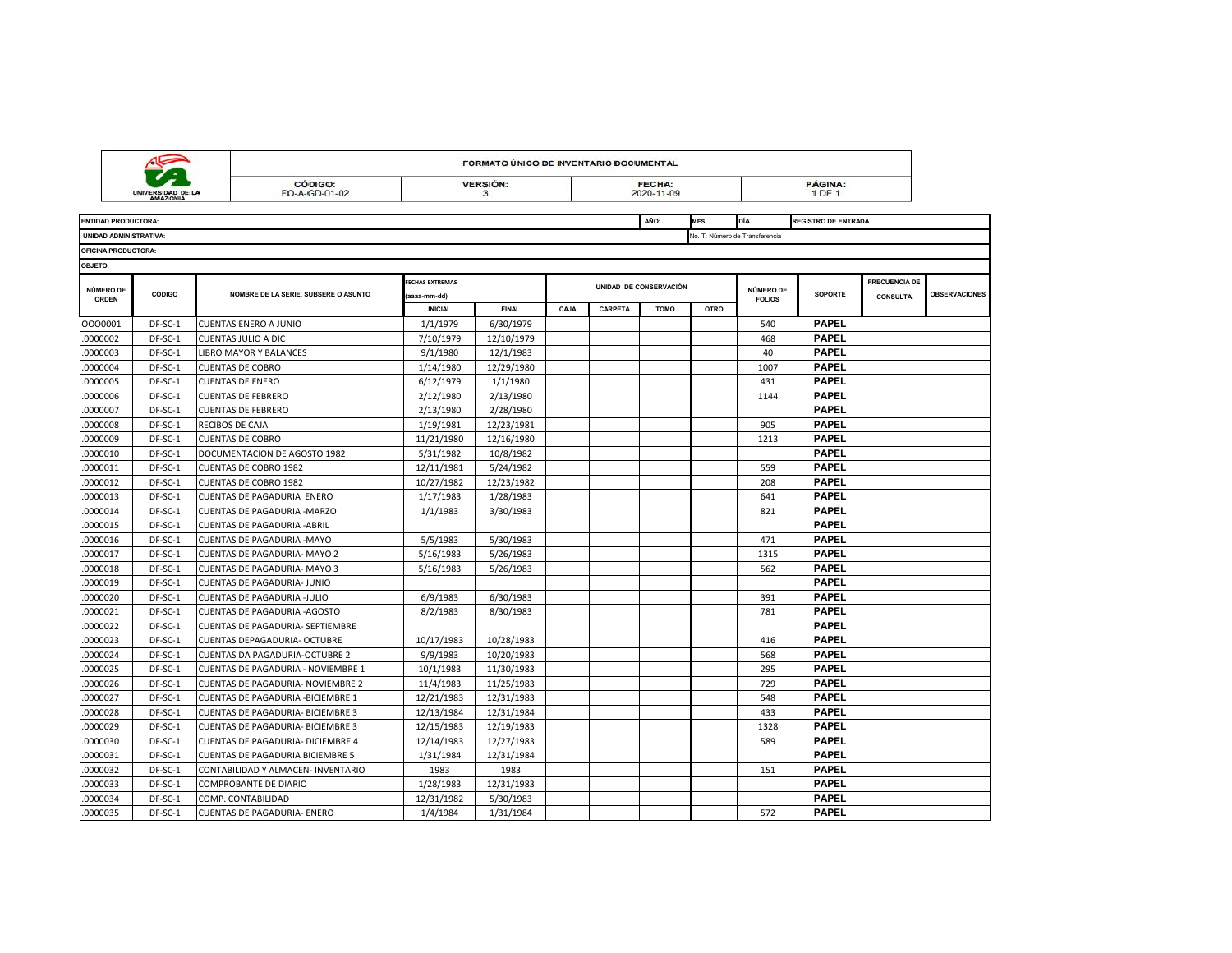| .0000035A | DF-SC-1 | CONTABILIDAD DE ALMACEN Y BOLETINES ENERO | 1/31/1984  | 2/8/1984   |  |  | 597  | <b>PAPEL</b> |  |
|-----------|---------|-------------------------------------------|------------|------------|--|--|------|--------------|--|
| .0000036  | DF-SC-1 | <b>CUENTAS DE PAGADURIA- FEBRERO</b>      | 2/2/1984   | 2/29/1984  |  |  | 682  | <b>PAPEL</b> |  |
| .0000007  | DF-SC-1 | CUENTAS DE PAGADURIA- MARZO               | 3/9/1984   | 3/30/1984  |  |  | 412  | <b>PAPEL</b> |  |
| .0000038  | DF-SC-1 | <b>CUENTAS DE PAGADURIA- ABRIL</b>        | 3/8/1984   | 4/30/1984  |  |  | 606  | <b>PAPEL</b> |  |
| .0000039  | DF-SC-1 | <b>CUENTAS DE PAGADURIA- MAYO</b>         | 5/3/1984   | 5/31/1984  |  |  | 707  | <b>PAPEL</b> |  |
| .0000040  | DF-SC-1 | <b>CUENTAS DE PAGADURIA- JUNIO</b>        | 5/28/1984  | 6/30/1984  |  |  | 648  | <b>PAPEL</b> |  |
| .0000041  | DF-SC-1 | <b>CUENTAS DE PAGADURIA- JULIO 2</b>      | 6/16/1984  | 7/11/1984  |  |  | 837  | <b>PAPEL</b> |  |
| 0000042   | DF-SC-1 | <b>CUENTAS DE PAGADURIA- JULIO 1</b>      | 7/11/1984  | 7/25/1984  |  |  | 515  | <b>PAPEL</b> |  |
| .0000043  | DF-SC-1 | <b>CUENTAS DE PAGADURIA- AGOSTO 2</b>     | 8/14/1984  | 8/31/1984  |  |  | 455  | <b>PAPEL</b> |  |
| .0000044  | DF-SC-1 | CUENTAS DE PAGADURIA- AGOSTO 1            | 8/10/1984  | 8/15/1984  |  |  | 627  | <b>PAPEL</b> |  |
| .0000045  | DF-SC-1 | CUENTAS DE PAGADURIA- JUNIO A AGOSTO      | 6/1/1984   | 8/24/1984  |  |  | 446  | <b>PAPEL</b> |  |
| .0000046  | DF-SC-1 | CUENTAS DE PAGADURIA- SEPTIEMBRE 2        | 9/14/1984  | 9/29/1984  |  |  | 667  | <b>PAPEL</b> |  |
| .0000047  | DF-SC-1 | <b>CUENTAS DE PAGADURIA- OCTUBRE 1</b>    | 9/11/1984  | 10/30/1984 |  |  | 508  | <b>PAPEL</b> |  |
| .0000048  | DF-SC-1 | <b>CUENTAS DE PAGADURIA- OCTUBRE 2</b>    | 10/2/1984  | 10/31/1984 |  |  | 547  | <b>PAPEL</b> |  |
| .0000049  | DF-SC-1 | CUENTAS DE PAGADURIA- NOVIEMBRE           | 11/16/1984 | 11/22/1984 |  |  | 405  | <b>PAPEL</b> |  |
| .0000050  | DF-SC-1 | CUENTAS DE PAGADURIA-DICIEMRE-2           | 12/4/1984  | 12/21/1984 |  |  | 598  | <b>PAPEL</b> |  |
| 0000051   | DF-SC-1 | CONTABILIDAD Y ALMACEN -FEBRERO-1         | 2/2/1984   | 2/21/1984  |  |  | 217  | <b>PAPEL</b> |  |
| .0000052  | DF-SC-1 | CONTABILIDAD Y ALMACEN -FEBRERO -2        | 2/26/1984  | 2/29/1984  |  |  | 366  | <b>PAPEL</b> |  |
| .0000053  | DF-SC-1 | CONTABILIDAD Y ALMACEN - MARZO            | 3/9/1984   | 3/31/1984  |  |  | 424  | <b>PAPEL</b> |  |
| .0000054  | DF-SC-1 | CONTABILIDAD Y ALMACEN - ABRIL - 2        | 4/25/1984  | 4/30/1984  |  |  | 377  | <b>PAPEL</b> |  |
| .0000055  | DF-SC-1 | CONTABILIDAD Y ALMACEN - MAYO             | 5/3/1984   | 5/31/1984  |  |  | 536  | <b>PAPEL</b> |  |
| .0000056  | DF-SC-1 | CONTABILIDAD Y ALMACEN -JUNIO             | 6/1/1984   | 6/30/1984  |  |  | 448  | <b>PAPEL</b> |  |
| .0000057  | DF-SC-1 | CONTABILIDAD Y ALMACEN -JULIO -1          | 7/16/1984  | 7/31/1984  |  |  | 446  | <b>PAPEL</b> |  |
| .0000058  | DF-SC-1 | CONTABILIDAD Y ALMACEN -JULIO -2          | 7/6/1984   | 7/26/1984  |  |  | 526  | <b>PAPEL</b> |  |
| .0000059  | DF-SC-1 | CONTABILIDAD Y ALMACEN - AGOSTO           | 8/21/1984  | 8/23/1984  |  |  | 838  | <b>PAPEL</b> |  |
| .0000060  | DF-SC-1 | CONTABILIDAD Y ALMACEN -SEPTIEMBRE -3     | 9/19/1984  | 10/5/1984  |  |  | 603  | <b>PAPEL</b> |  |
| .0000061  | DF-SC-1 | CONTABILIDAD Y ALMACEN -SEPTIEMBRE -1     | 9/18/1984  | 9/24/1984  |  |  | 720  | <b>PAPEL</b> |  |
| .0000062  | DF-SC-1 | CONTABILIDAD Y ALMACEN SEPTIEMBRE -2      | 9/14/1984  | 9/25/1984  |  |  | 528  | <b>PAPEL</b> |  |
| .0000063  | DF-SC-1 | CONTABILIDAD Y ALMACEN -SEPTIEMBRE -3     | 9/20/1984  | 9/24/1984  |  |  | 1522 | <b>PAPEL</b> |  |
| .0000064  | DF-SC-1 | CONTABILIDAD Y ALMACEN - OCTUBRE -1       | 10/17/1984 | 10/23/1984 |  |  | 819  | <b>PAPEL</b> |  |
| .0000065  | DF-SC-1 | CONTABILIDAD Y ALMACEN - NOVIEMBRE        | 10/24/1984 | 11/30/1984 |  |  | 667  | <b>PAPEL</b> |  |
| .0000066  | DF-SC-1 | CONTABILIDAD Y ALMACEN - DICIEMBRE -1     | 12/5/1984  | 12/31/1984 |  |  | 708  | <b>PAPEL</b> |  |
| .0000067  | DF-SC-1 | CONCILIACIONES BANCARIAS                  | 9/27/1984  | 9/30/1984  |  |  | 789  | <b>PAPEL</b> |  |
| .0000068  | DF-SC-1 | CONCILIACIONES BANCARIAS                  | 2/29/1984  | 12/31/1984 |  |  |      | <b>PAPEL</b> |  |
| .0000069  | DF-SC-1 | <b>INVENTARIO FISICO</b>                  | 1984       | 1984       |  |  | 156  | <b>PAPEL</b> |  |
| .0000070  | DF-SC-1 | LIBRO MAYOR Y BALANCES                    | 1984       | 1988       |  |  | 25   | <b>PAPEL</b> |  |
| .0000070A | DF-SC-1 | RICIBOS DE CAJA                           | 10/13/1984 | 12/27/1984 |  |  | 435  | <b>PAPEL</b> |  |
| .0000070B | DF-SC-1 | <b>BALANCE GENERAL PRESUPUESTO</b>        | 12/16/1983 | 12/31/1985 |  |  |      | <b>PAPEL</b> |  |
| .0000071  | DF-SC-1 | <b>CUENTAS DE PAGADURIA -ENERO</b>        | 1/22/1985  | 1/30/1985  |  |  |      | <b>PAPEL</b> |  |
| .0000072  | DF-SC-1 | CUENTAS DE PAGADURIA -FEBRERO -1          | 2/1/1985   | 2/28/1985  |  |  | 533  | <b>PAPEL</b> |  |
| .0000073  | DF-SC-1 | <b>CUENTAS DE PAGADURIA -FEBRERO -2</b>   | 2/18/1985  | 2/28/1985  |  |  | 985  | <b>PAPEL</b> |  |
| .0000074  | DF-SC-1 | CUENTAS DE PAGADURIA - MARZO -1           | 3/13/1985  | 3/30/1985  |  |  | 280  | <b>PAPEL</b> |  |
| .0000075  | DF-SC-1 | <b>CUENTAS DE PAGADURIA -MARZO -2</b>     | 2/18/1985  | 3/29/1985  |  |  | 530  | <b>PAPEL</b> |  |
| .0000076  | DF-SC-1 | <b>CUENTAS DE PAGADURIA -MARZO -3</b>     | 3/1/1985   | 3/12/1985  |  |  | 994  | <b>PAPEL</b> |  |
| .0000077  | DF-SC-1 | <b>CUENTAS DE PAGADURIA - ABRIL</b>       | 2/27/1985  | 4/30/1985  |  |  | 484  | <b>PAPEL</b> |  |
| 0000078   | DF-SC-1 | CUENTAS DE PAGADURIA - MAYO               | 5/2/1985   | 5/30/1985  |  |  | 233  | <b>PAPEL</b> |  |
| .0000079  | DF-SC-1 | CUENTAS DE PAGADURIA - MAYO -2            | 4/15/1985  | 5/31/1985  |  |  | 630  | <b>PAPEL</b> |  |
| .0000080  | DF-SC-1 | <b>CUENTAS DE PAGADURIA -JUNIO</b>        | 6/5/1985   | 6/30/1985  |  |  | 613  | <b>PAPEL</b> |  |
|           |         |                                           |            |            |  |  |      |              |  |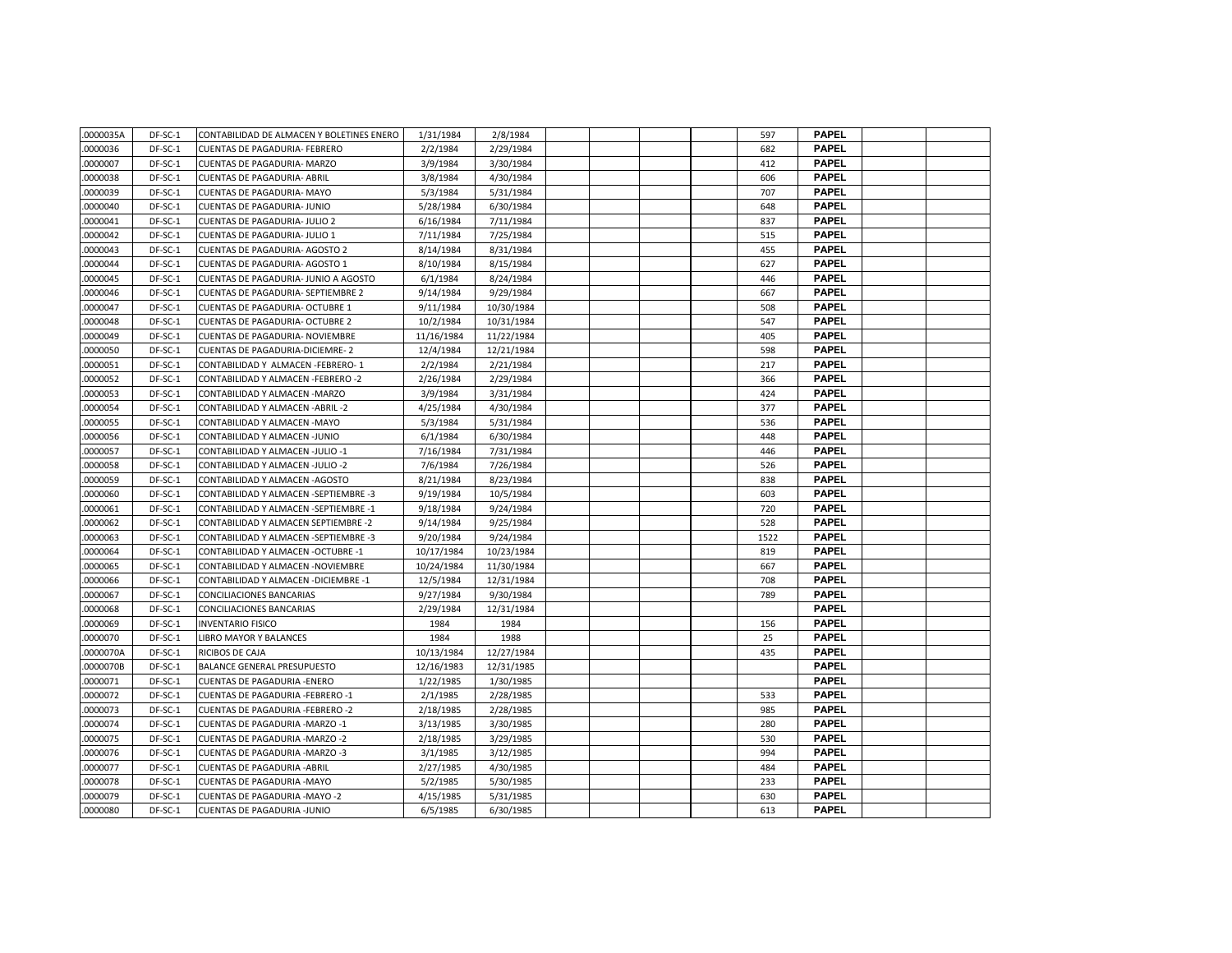| .0000081 | DF-SC-1 | CUENTAS DE PAGADURIA -JULIO -1               | 7/15/1985  | 8/9/1985   |  |  | 775  | <b>PAPEL</b> |  |
|----------|---------|----------------------------------------------|------------|------------|--|--|------|--------------|--|
| 0000082  | DF-SC-1 | CUENTAS DE PAGADURIA - AGOSTO -1             | 6/26/1985  | 8/31/1985  |  |  | 301  | <b>PAPEL</b> |  |
| .0000083 | DF-SC-1 | CUENTAS DE PAGADURIA - AGOSTO - 2            | 8/20/1985  | 8/29/1985  |  |  | 1244 | <b>PAPEL</b> |  |
| .0000084 | DF-SC-1 | CUENTAS DE PAGADURIA - AGOSTO -3             | 8/21/1985  | 8/30/1985  |  |  | 1529 | <b>PAPEL</b> |  |
| .0000085 | DF-SC-1 | <b>CUENTAS - AGOSTO</b>                      | 7/16/1985  | 9/12/1985  |  |  | 252  | <b>PAPEL</b> |  |
| .0000087 | DF-SC-1 | CONTABILIDAD DE ALMACEN Y BOLETINES ENERO    | 1/22/1985  | 1/31/1985  |  |  | 369  | <b>PAPEL</b> |  |
| .0000088 | DF-SC-1 | CONTABILIDAD DE ALMACEN Y BOLETINES FEBRER   | 2/1/1985   | 2/27/1985  |  |  | 481  | <b>PAPEL</b> |  |
| .0000089 | DF-SC-1 | CONTABILIDAD DE ALMACEN Y BOLETINES -FEBRER  | 2/25/1985  | 2/28/1985  |  |  | 356  | <b>PAPEL</b> |  |
| .0000090 | DF-SC-1 | CONTABILIDAD DE ALMACEN Y BOLETINES - MARZO  | 3/1/1985   | 3/14/1985  |  |  | 645  | PAPEL        |  |
| .0000091 | DF-SC-1 | CONTABILIDAD DE ALMACEN Y BOLETINES - MARZO  | 3/26/1985  | 3/29/1985  |  |  | 361  | <b>PAPEL</b> |  |
| .0000092 | DF-SC-1 | CONTABILIDAD DE ALMACEN Y BOLETINES - ABRIL  | 3/5/1985   | 4/30/1985  |  |  | 445  | <b>PAPEL</b> |  |
| .0000093 | DF-SC-1 | CONTABILIDAD DE ALMACEN Y BOLETINES -MAYO    | 4/25/1985  | 5/31/1985  |  |  | 534  | <b>PAPEL</b> |  |
| .0000094 | DF-SC-1 | CONTABILIDAD DE ALMACEN Y BOLETINES -JUNIO   | 6/5/1985   | 6/28/1985  |  |  | 338  | <b>PAPEL</b> |  |
| .0000095 | DF-SC-1 | CONTABILIDAD DE ALMACEN Y BOLETINES -JULIO   | 7/2/1985   | 7/31/1985  |  |  | 607  | <b>PAPEL</b> |  |
| .0000096 | DF-SC-1 | CONTABILIDAD DE ALMACEN Y BOLETINES - AGOST  | 8/2/1985   | 8/31/1985  |  |  | 643  | <b>PAPEL</b> |  |
| .0000097 | DF-SC-1 | CONTABILIDAD DE ALMACEN Y BOLETINES -SEPTIEI | 9/2/1985   | 9/30/1985  |  |  | 617  | <b>PAPEL</b> |  |
| .0000098 | DF-SC-1 | CONTABILIDAD DE ALMACEN Y BOLETINES - OCTUB  | 10/2/1985  | 10/31/1985 |  |  | 578  | <b>PAPEL</b> |  |
| .0000099 | DF-SC-1 | CONTABILIDAD DE ALMACEN Y BOLETINES -NOVIEI  | 11/7/1985  | 11/30/1985 |  |  |      | <b>PAPEL</b> |  |
| .0000100 | DF-SC-1 | CONTABILIDAD DE ALMACEN Y BOLETINES - DICIEM | 12/20/1985 | 12/27/1985 |  |  | 606  | <b>PAPEL</b> |  |
| 0000100A | DF-SC-1 | COMPROBANTE DE DIARIO AGOSTO A DICIENBRE     | 8/9/1985   | 12/31/1985 |  |  | 219  | <b>PAPEL</b> |  |
| .0000101 | DF-SC-1 | CONTABILIDAD DE ALMACEN Y BOLETINES - DICIEM | 12/26/1985 | 12/31/1985 |  |  | 302  | <b>PAPEL</b> |  |
| .0000102 | DF-SC-1 | COMPROBANTE DE DIARIO ENERO A JULIO          | 1/24/1985  | 7/31/1985  |  |  |      | <b>PAPEL</b> |  |
| .0000103 | DF-SC-1 | COMPROBANTE DE DIARIO ENERO A DICIEMBRE      | 1/1/1984   | 12/31/1985 |  |  | 448  | <b>PAPEL</b> |  |
| .0000104 | DF-SC-1 | <b>CUENTAS DE ALMACEN</b>                    | 1/31/1985  | 12/31/1985 |  |  | 85   | <b>PAPEL</b> |  |
| .0000105 | DF-SC-1 | RECIBOS DE CAJA - AGOSTO                     | 8/29/1985  | 8/29/1985  |  |  | 633  | <b>PAPEL</b> |  |
| .0000106 | DF-SC-1 | ADICIONES Y TRASLADOS AL PRESUPUESTO         | 1983       | 1985       |  |  |      | <b>PAPEL</b> |  |
| .0000107 | DF-SC-1 | <b>CUENTAS - ENERO</b>                       | 1/7/1986   | 1/31/1986  |  |  | 395  | <b>PAPEL</b> |  |
| .0000108 | DF-SC-1 | <b>CUENTAS DE PAGADURIA -ENERO</b>           | 1/7/1986   | 1/31/1986  |  |  | 481  | <b>PAPEL</b> |  |
| .0000109 | DF-SC-1 | <b>CUENTAS - FEBRERO</b>                     | 2/3/1986   | 2/28/1986  |  |  | 454  | <b>PAPEL</b> |  |
| .0000110 | DF-SC-1 | <b>CUENTAS - FEBRERO</b>                     | 2/19/1986  | 2/21/1986  |  |  | 564  | <b>PAPEL</b> |  |
| .0000111 | DF-SC-1 | CUENTAS -MARZO-1                             | 2/28/1986  | 3/14/1986  |  |  | 472  | <b>PAPEL</b> |  |
| .0000112 | DF-SC-1 | CUENTAS - MARZO - 2                          | 3/18/1986  | 3/31/1986  |  |  | 511  | <b>PAPEL</b> |  |
| .0000113 | DF-SC-1 | CUENTAS DE PAGADURIA - MARZO                 | 3/21/1986  | 3/31/1986  |  |  | 588  | <b>PAPEL</b> |  |
| .0000114 | DF-SC-1 | <b>CUENTAS - ABRIL -1</b>                    | 2/28/1986  | 4/30/1986  |  |  | 478  | <b>PAPEL</b> |  |
| .0000115 | DF-SC-1 | <b>CUENTAS - ABRIL - 2</b>                   | 4/11/1986  | 4/30/1986  |  |  | 683  | <b>PAPEL</b> |  |
| .0000116 | DF-SC-1 | <b>CUENTAS DE PAGADURIA - ABRIL</b>          | 3/31/1986  | 4/24/1986  |  |  | 735  | <b>PAPEL</b> |  |
| 0000117  | DF-SC-1 | RECIBOS DE CAJA - ABRIL                      | 4/7/1986   | 4/24/1986  |  |  | 1419 | <b>PAPEL</b> |  |
| .0000118 | DF-SC-1 | <b>CUENTAS DE PAGADURIA -MAYO</b>            | 5/28/1986  | 6/13/1986  |  |  | 602  | <b>PAPEL</b> |  |
| 00000119 | DF-SC-1 | <b>CUENTAS - MAYO</b>                        | 5/2/1986   | 5/15/1986  |  |  | 513  | <b>PAPEL</b> |  |
| .0000120 | DF-SC-1 | <b>CUENTAS-JUNIO</b>                         | 6/4/1986   | 6/30/1986  |  |  | 593  | <b>PAPEL</b> |  |
| .0000121 | DF-SC-1 | <b>CUENTAS DE PAGADURIA -JUNIO</b>           | 6/16/1986  | 6/26/1986  |  |  | 813  | <b>PAPEL</b> |  |
| .0000122 | DF-SC-1 | <b>CUENTAS -JULIO</b>                        | 7/1/1986   | 7/31/1986  |  |  | 612  | <b>PAPEL</b> |  |
| .0000123 | DF-SC-1 | <b>CUENTAS-JULIO</b>                         | 7/8/1986   | 7/30/1986  |  |  |      | <b>PAPEL</b> |  |
| .0000124 | DF-SC-1 | <b>CUENTAS-AGOSTO</b>                        | 8/1/1986   | 8/29/1986  |  |  | 564  | <b>PAPEL</b> |  |
| .0000125 | DF-SC-1 | <b>CUENTAS DE PAGADURIA AGOSTO</b>           | 8/12/1986  | 8/15/1986  |  |  | 823  | <b>PAPEL</b> |  |
| .0000126 | DF-SC-1 | <b>CUENTAS - SEPTIEMBRE</b>                  | 9/1/1986   | 9/30/1986  |  |  | 470  | <b>PAPEL</b> |  |
| .0000127 | DF-SC-1 | <b>CUENTAS DE PAGADURIA -SEPTIEMBRE -1</b>   | 8/27/1986  | 9/16/1986  |  |  | 454  | <b>PAPEL</b> |  |
| .0000128 | DF-SC-1 | <b>CUENTAS DE PAGADURIA -SEPTIEMBRE -2</b>   | 9/16/1986  | 9/30/1986  |  |  | 453  | <b>PAPEL</b> |  |
|          |         |                                              |            |            |  |  |      |              |  |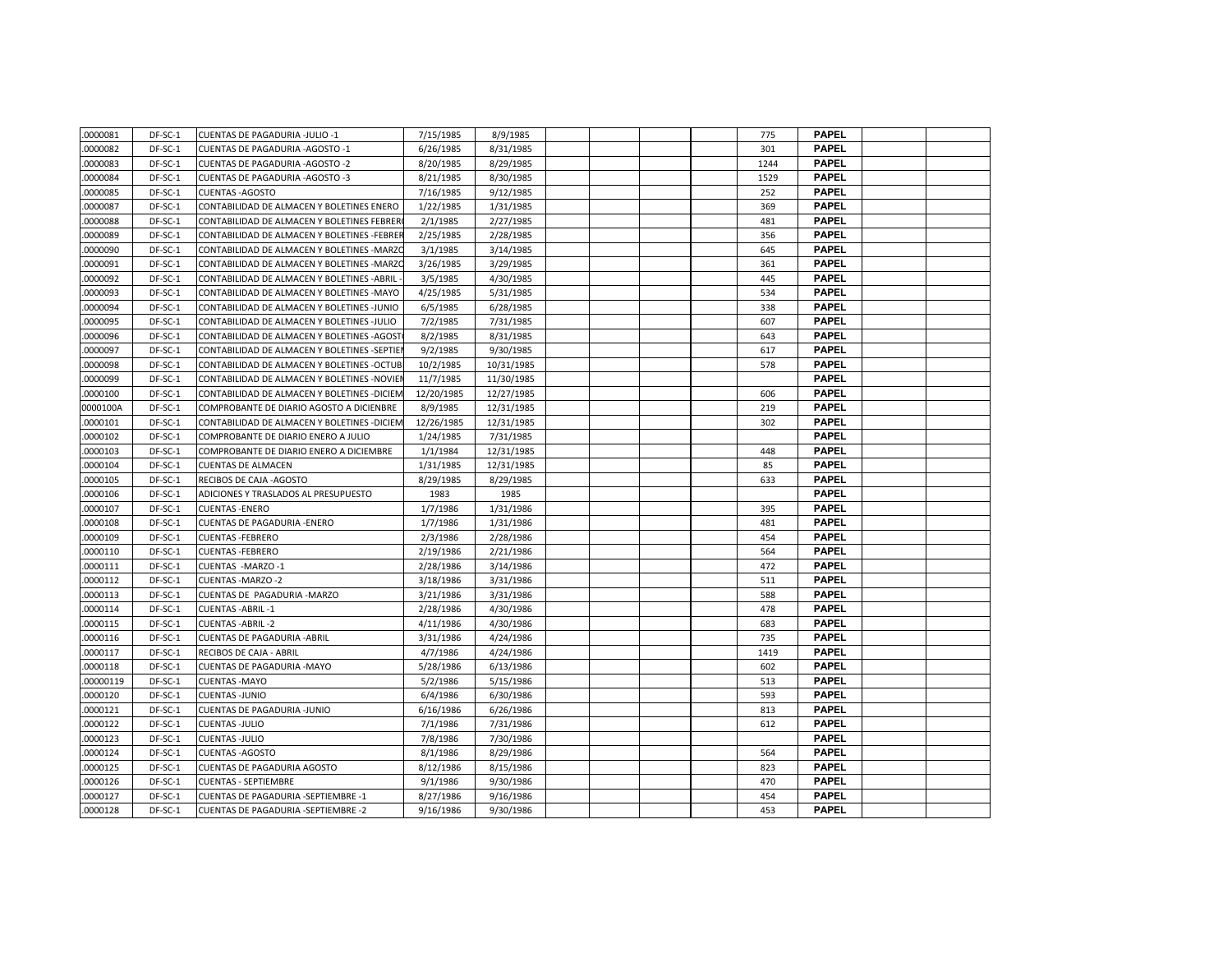| .0000129 | DF-SC-1 | <b>CUENTAS DE PAGADURIA -OCTUBRE -1</b>     | 10/14/1986 | 10/15/1986 |  |  | 611  | <b>PAPEL</b> |  |
|----------|---------|---------------------------------------------|------------|------------|--|--|------|--------------|--|
| 0000130  | DF-SC-1 | <b>CUENTAS DE PAGADURIA -OCTUBRE -2</b>     | 10/16/1986 | 10/30/1986 |  |  | 507  | <b>PAPEL</b> |  |
| 0000131  | DF-SC-1 | <b>CUENTAS - OCTUBRE -1</b>                 | 9/10/1986  | 10/27/1986 |  |  | 400  | <b>PAPEL</b> |  |
| 0000132  | DF-SC-1 | <b>CUENTAS - OCTUBRE -2</b>                 | 9/30/1986  | 10/31/1986 |  |  | 370  | <b>PAPEL</b> |  |
| 0000133  | DF-SC-1 | <b>CUENTAS NOVIEMBRE</b>                    | 11/5/1986  | 12/30/1986 |  |  | 527  | <b>PAPEL</b> |  |
| 0000134  | DF-SC-1 | <b>CUENTAS DE PAGADURIA -NOVIEMBRE</b>      | 11/13/1986 | 11/14/1986 |  |  | 687  | <b>PAPEL</b> |  |
| 0000135  | DF-SC-1 | <b>CUENTAS DE PAGADURIA -MARZO -1</b>       | 3/6/1987   | 3/17/1987  |  |  | 613  | <b>PAPEL</b> |  |
| 0000136  | DF-SC-1 | <b>CUENTAS DE PAGADURIA -FEBRERO</b>        | 2/3/1987   | 2/20/1987  |  |  | 749  | <b>PAPEL</b> |  |
| 0000137  | DF-SC-1 | <b>CUENTAS DE PAGADURIA -ENERO</b>          | 1/6/1987   | 1/28/1987  |  |  | 769  | <b>PAPEL</b> |  |
| 0000138  | DF-SC-1 | INVENTARIO GENERAL ALMACEN                  | 1886       | 1886       |  |  |      | <b>PAPEL</b> |  |
| 0000139  | DF-SC-1 | ADICIONES Y TRASLADOS AL PRESUPUESTO        | 1986       | 1986       |  |  |      | <b>PAPEL</b> |  |
| 0000140  | DF-SC-1 | COMPROBANTES DE DIARIO - OCTUBRE A DIC. - 3 | 10/23/1986 | 12/31/1986 |  |  |      | <b>PAPEL</b> |  |
| 0000141  | DF-SC-1 | COMPROBANTES DE DIARIO -JULIO A SEPTIEMBRE  | 7/3/1986   | 10/23/1986 |  |  |      | <b>PAPEL</b> |  |
| .0000142 | DF-SC-1 | COMPROBANTES DE DIARIO - ENERO A JUNIO -1   | 1/16/1986  | 6/27/1986  |  |  |      | <b>PAPEL</b> |  |
| 0000143  | DF-SC-1 | COMPROBANTES DE DIARIO -JULIO A DIC. 2      | 12/6/1985  | 7/31/1986  |  |  |      | <b>PAPEL</b> |  |
| 0000144  | DF-SC-1 | COMPROBANTES DE DIARO - ENERO A JUNIO       | 1/31/1986  | 6/24/1986  |  |  |      | <b>PAPEL</b> |  |
| 0000145  | DF-SC-1 | CAJA MENOR - ENERO A DICIEMBRE              | 12/30/1985 | 12/19/1986 |  |  | 630  | <b>PAPEL</b> |  |
| 0000146  | DF-SC-1 | RECIBOS DE CAJA SEPTIEMBRE A DICIEMBRE      | 9/5/1986   | 12/26/1986 |  |  | 1417 | <b>PAPEL</b> |  |
| 0000147  | DF-SC-1 | RECIBOS DE CAJA - MAYO A AGOSTO             | 5/8/1986   | 8/28/1986  |  |  |      | <b>PAPEL</b> |  |
| 0000148  | DF-SC-1 | RECIBOS DE CAJA - ENERO A MARZO             | 3/7/1986   | 3/20/1986  |  |  | 1174 | <b>PAPEL</b> |  |
| 0000149  | DF-SC-1 | RECIBOS DE CAJA -ENERO A FEBRERO            | 1/23/1986  | 2/28/1986  |  |  | 1001 | <b>PAPEL</b> |  |
| 0000150  | DF-SC-1 | <b>CUENTAS DE ALMACE</b>                    | 1/31/1986  | 12/31/1986 |  |  |      | <b>PAPEL</b> |  |
| 0000151  | DF-SC-1 | <b>CUENTAS DE PAGADURIA - DICIEMBRE -2</b>  | 12/15/1986 | 12/29/1986 |  |  | 643  | <b>PAPEL</b> |  |
| 0000152  | DF-SC-1 | CUENTAS DE PAGADURIA - DICIEMBRE -1         | 12/5/1986  | 12/16/1986 |  |  | 600  | <b>PAPEL</b> |  |
| 0000153  | DF-SC-1 | <b>CUENTAS - DICIEMBRE -2</b>               | 12/18/1986 | 12/31/1986 |  |  | 707  | <b>PAPEL</b> |  |
| 0000154  | DF-SC-1 | <b>CUENTAS - DICIEMBRE -1</b>               | 12/2/1986  | 12/31/1986 |  |  | 651  | <b>PAPEL</b> |  |
| 0000155  | DF-SC-1 | <b>CUENTAS DE PAGADURIA - DICIEMBRE -2</b>  | 12/14/1987 | 12/17/1987 |  |  | 399  | <b>PAPEL</b> |  |
| 0000156  | DF-SC-1 | CUENTAS DE PAGADURIA - DICIEMBRE -1         | 12/2/1987  | 12/7/1987  |  |  | 465  | <b>PAPEL</b> |  |
| 0000157  | DF-SC-1 | CUENTAS DE PAGADURIA - NOVIEMBRE -2         | 11/18/1987 | 11/30/1987 |  |  | 394  | <b>PAPEL</b> |  |
| 0000158  | DF-SC-1 | <b>CUENTAS DE PAGADURIA -NOVIEMBRE -1</b>   | 11/4/1987  | 11/13/1987 |  |  | 449  | <b>PAPEL</b> |  |
| 0000159  | DF-SC-1 | <b>CUENTAS DE PAGADURIA -OCTUBRE -2</b>     | 10/14/1987 | 10/30/1987 |  |  | 560  | <b>PAPEL</b> |  |
| 0000160  | DF-SC-1 | <b>CUENTAS DE PAGADURIA -OCTUBRE -1</b>     | 10/2/1987  | 10/8/1987  |  |  | 396  | <b>PAPEL</b> |  |
| 0000161  | DF-SC-1 | <b>CUENTAS DE PAGADURIA -SEPTIEMBRE -3</b>  | 9/8/1987   | 9/30/1987  |  |  | 356  | <b>PAPEL</b> |  |
| 0000162  | DF-SC-1 | CUENTAS DE PAGADURIA -SEPTIEMBRE -2         | 9/8/1987   | 9/18/1987  |  |  | 384  | <b>PAPEL</b> |  |
| 0000163  | DF-SC-1 | CUENTAS DE PAGADURIA -SEPTIEMBRE -1         | 9/1/1987   | 9/7/1987   |  |  | 391  | <b>PAPEL</b> |  |
| 0000164  | DF-SC-1 | <b>CUENTAS DE PAGADURIA -AGOSTO</b>         | 8/3/1987   | 8/31/1987  |  |  | 932  | <b>PAPEL</b> |  |
| 0000165  | DF-SC-1 | CUENTAS DE PAGADURIA -JULIO -2              | 7/8/1987   | 7/30/1987  |  |  | 569  | <b>PAPEL</b> |  |
| 0000166  | DF-SC-1 | <b>CUENTAS DE PAGADURIA -JULIO -1</b>       | 7/1/1987   | 7/8/1987   |  |  | 531  | <b>PAPEL</b> |  |
| 0000167  | DF-SC-1 | <b>CUENTAS DE PAGADURIA -JUNIO -2</b>       | 6/11/1987  | 6/26/1987  |  |  | 584  | <b>PAPEL</b> |  |
| 0000168  | DF-SC-1 | CUENTAS DE PAGADURIA -JUNIO -1              | 6/5/1987   | 6/26/1987  |  |  | 573  | <b>PAPEL</b> |  |
| 0000169  | DF-SC-1 | CUENTAS DE PAGADURIA - MAYO -2              | 5/12/1987  | 5/28/1987  |  |  | 510  | <b>PAPEL</b> |  |
| 0000170  | DF-SC-1 | CUENTAS DE PAGADURIA - MAYO -1              | 6/5/1987   | 6/12/1987  |  |  | 572  | <b>PAPEL</b> |  |
| 0000171  | DF-SC-1 | <b>CUENTAS DE PAGADURIA - ABRIL - 2</b>     | 4/20/1987  | 4/30/1987  |  |  | 542  | <b>PAPEL</b> |  |
| 0000172  | DF-SC-1 | <b>CUENTAS DE PAGADURIA - ABRIL -1</b>      | 4/7/1987   | 4/20/1987  |  |  | 640  | <b>PAPEL</b> |  |
| 0000173  | DF-SC-1 | CUENTAS DE PAGADURIA - MARZO - 2            | 3/9/1987   | 3/31/1987  |  |  | 573  | <b>PAPEL</b> |  |
| 0000174  | DF-SC-1 | <b>CUENTAS DE ALMACEN - DICIEMBRE -2</b>    | 12/22/1987 | 12/31/1987 |  |  | 663  | <b>PAPEL</b> |  |
| 0000175  | DF-SC-1 | <b>CUENTAS DE ALMACEN - DICIEMBRE -1</b>    | 12/17/1987 | 12/31/1987 |  |  | 600  | <b>PAPEL</b> |  |
| 0000176  | DF-SC-1 | <b>CUENTAS DE ALMACEN -NOVIEMBRE</b>        | 11/4/1987  | 11/30/1987 |  |  | 644  | <b>PAPEL</b> |  |
|          |         |                                             |            |            |  |  |      |              |  |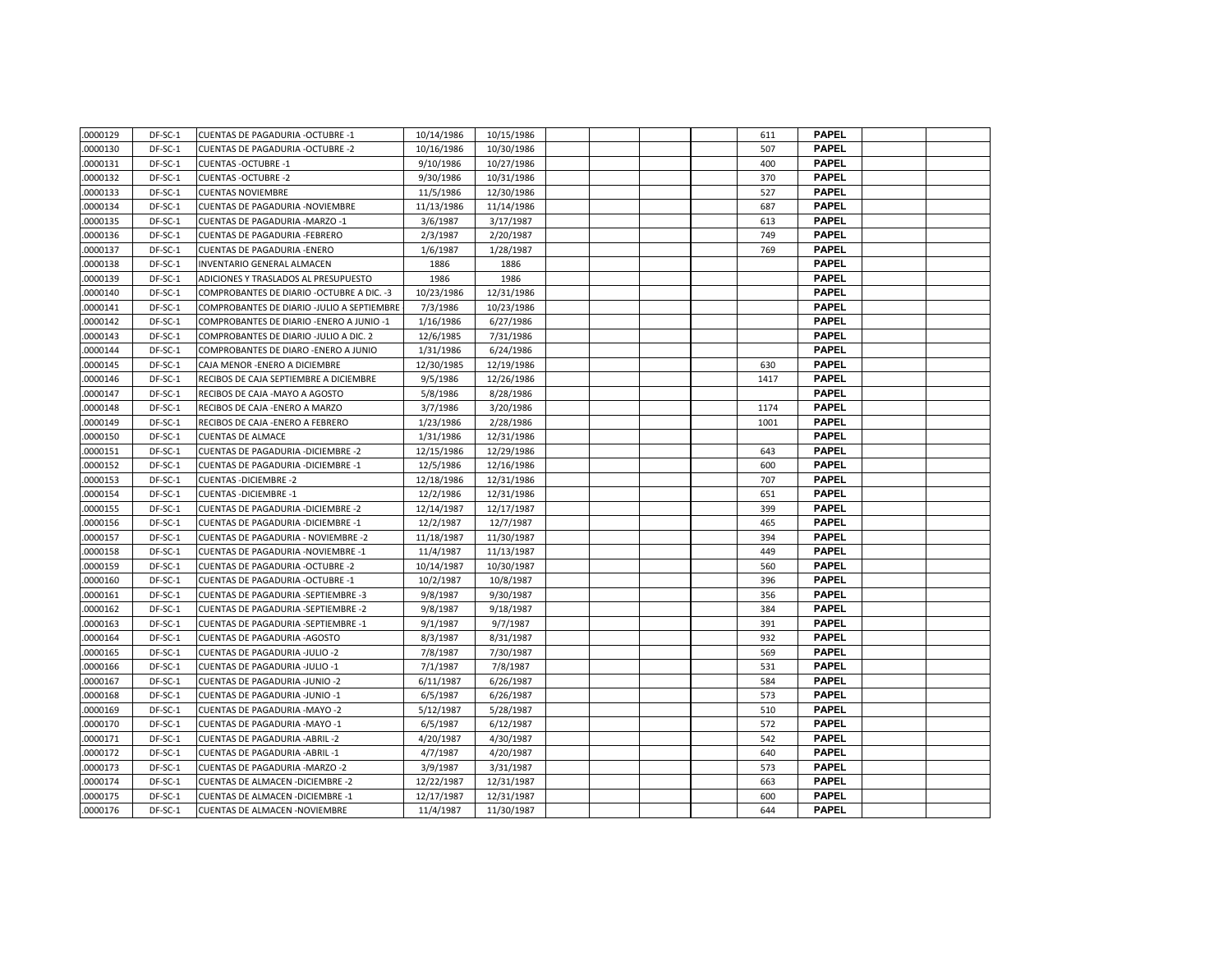| .0000177 | DF-SC-1 | <b>CUENTAS DE ALMACEN .OCTUBRE</b>         | 10/2/1987  | 10/30/1987 |  |  | 627  | <b>PAPEL</b> |  |
|----------|---------|--------------------------------------------|------------|------------|--|--|------|--------------|--|
| 0000178  | DF-SC-1 | <b>CUENTAS DE ALMACEN -SEPTIEMBRE</b>      | 9/1/1987   | 9/30/1987  |  |  | 666  | <b>PAPEL</b> |  |
| 0000179  | DF-SC-1 | <b>CUENTAS DE ALMACEN -AGOSTO</b>          | 8/3/1987   | 8/30/1987  |  |  | 953  | <b>PAPEL</b> |  |
| 0000180  | DF-SC-1 | <b>CUENTAS DE ALMACEN -JULIO</b>           | 7/1/1987   | 7/31/1987  |  |  | 934  | <b>PAPEL</b> |  |
| 0000181  | DF-SC-1 | <b>CUENTAS DE ALMACEN -JUNIO -2</b>        | 6/5/1987   | 6/19/1987  |  |  | 644  | <b>PAPEL</b> |  |
| 0000182  | DF-SC-1 | <b>CUENTAS DE ALMACEN -JUNIO -1</b>        | 6/19/1987  | 6/30/1987  |  |  | 551  | <b>PAPEL</b> |  |
| 0000183  | DF-SC-1 | <b>CUENTAS DE ALMACEN -MAYO</b>            | 5/5/1987   | 5/30/1987  |  |  | 854  | <b>PAPEL</b> |  |
| 0000184  | DF-SC-1 | <b>CUENTAS DE ALMACEN - ABRIL</b>          | 2/24/1987  | 4/30/1987  |  |  | 712  | <b>PAPEL</b> |  |
| 0000185  | DF-SC-1 | <b>CUENTAS DE ALMACEN -MARZO</b>           | 2/25/1987  | 4/30/1987  |  |  | 1172 | <b>PAPEL</b> |  |
| 0000186  | DF-SC-1 | <b>CUENTAS DE ALMACEN -FEBRERO</b>         | 1/20/1987  | 2/26/1987  |  |  | 1141 | <b>PAPEL</b> |  |
| 0000187  | DF-SC-1 | <b>CUENTAS DE ALMACEN ENERO</b>            | 1/6/1987   | 1/30/1987  |  |  | 795  | <b>PAPEL</b> |  |
| 0000188  | DF-SC-1 | <b>CUENTAS DE PAGADURIA - DICIEMBRE -4</b> | 12/28/1987 | 12/31/1987 |  |  | 596  | <b>PAPEL</b> |  |
| 0000189  | DF-SC-1 | <b>CUENTAS DE PAGADURIA - DICIEMBRE -3</b> | 12/16/1987 | 12/29/1987 |  |  | 418  | <b>PAPEL</b> |  |
| 0000190  | DF-SC-1 | <b>CUENTAS DE PAGADURIA -MARZO -2</b>      | 3/14/1988  | 3/23/1988  |  |  | 426  | <b>PAPEL</b> |  |
| 0000191  | DF-SC-1 | CUENTAS DEPAGADURIA - MARZO -1             | 3/11/1988  | 3/2/1988   |  |  | 543  | <b>PAPEL</b> |  |
| 0000192  | DF-SC-1 | <b>CUENTAS DE PAGADURIA -FEBRERO -3</b>    | 2/16/1988  | 2/29/1988  |  |  | 561  | <b>PAPEL</b> |  |
| 0000193  | DF-SC-1 | <b>CUENTAS DE PAGADURIA -FEBRERO -2</b>    | 2/8/1988   | 2/18/1988  |  |  | 449  | <b>PAPEL</b> |  |
| 0000194  | DF-SC-1 | <b>CUENTAS DE PAGADURIA FEBRERO -1</b>     | 2/1/1988   | 2/8/1988   |  |  | 577  | <b>PAPEL</b> |  |
| 0000195  | DF-SC-1 | <b>CUENTAS DE PAGADURIA -ENERO</b>         | 1/12/1988  | 1/29/1988  |  |  | 587  | <b>PAPEL</b> |  |
| 0000196  | DF-SC-1 | MODIFICACIONES Y ACUERDOS BALANCE PRUS.    | 1987       | 1987       |  |  |      | <b>PAPEL</b> |  |
| 0000197  | DF-SC-1 | <b>BOLETINES TESORERIA</b>                 | 1/6/1987   | 31-012-87  |  |  |      | <b>PAPEL</b> |  |
| 0000198  | DF-SC-1 | RECIBOS DE CAJA MENOR -1                   | 6/12/1987  | 12/17/1987 |  |  | 68   | <b>PAPEL</b> |  |
| 0000199  | DF-SC-1 | RECIBOS DE CAJA MENOR -1                   | 1/16/1987  | 12/28/1987 |  |  | 726  | <b>PAPEL</b> |  |
| 0000200  | DF-SC-1 | RECIBOS DE CAJA MENOR - DICIEMBRE          | 12/15/1987 | 12/22/1987 |  |  | 463  | <b>PAPEL</b> |  |
| 0000201  | DF-SC-1 | RECIBOS DE CAJA MENOR -NOVIEMBRE           | 11/24/1987 | 11/30/1987 |  |  | 281  | <b>PAPEL</b> |  |
| 0000202  | DF-SC-1 | RECIBOS DE CAJA MENOR -OCTUBRE             | 10/22/1987 | 10/30/1987 |  |  | 208  | <b>PAPEL</b> |  |
| 0000203  | DF-SC-1 | RECIBOS DE CAJA MENOR -SEPTIEMBRE          | 9/21/1987  | 9/30/1987  |  |  | 264  | <b>PAPEL</b> |  |
| 0000204  | DF-SC-1 | RECIBOS DE CAJA MENOR - AGOSTO             | 7/31/1987  | 8/31/1987  |  |  | 571  | <b>PAPEL</b> |  |
| 0000205  | DF-SC-1 | RECIBOS DE CAJA MENOR -JUNIO               | 6/8/1987   | 6/19/1987  |  |  | 669  | <b>PAPEL</b> |  |
| 0000206  | DF-SC-1 | RECIBOS DE CAJA MENOR - MAYO               | 5/7/1987   | 5/20/1987  |  |  | 428  | <b>PAPEL</b> |  |
| 0000207  | DF-SC-1 | RECIBOS DE CAJA MENOR -JULIO               | 7/3/1987   | 7/31/1987  |  |  | 947  | <b>PAPEL</b> |  |
| 0000208  | DF-SC-1 | RECIBOS DE CAJA - MARZO Y ABRIL            | 3/5/1987   | 4/30/1987  |  |  | 540  | <b>PAPEL</b> |  |
| 0000209  | DF-SC-1 | RECIBOS DE CAJA - ENERO Y FEBRERO          | 1/8/1987   | 2/27/1987  |  |  | 1355 | <b>PAPEL</b> |  |
| 0000210  | DF-SC-1 | COMPROBANTES DE DIARIO OCTUBRE Y DICIEMBR  | 10/5/1987  | 12/31/1987 |  |  |      | <b>PAPEL</b> |  |
| 0000211  | DF-SC-1 | COMPROBANTES DE DIARIO -JULIO A SEPTIEMBRE | 7/2/1987   | 9/30/1987  |  |  |      | <b>PAPEL</b> |  |
| 0000212  | DF-SC-1 | COMPROBANTES DE DIARIO - ABRIL A JUNIO     | 4/7/1987   | 6/30/1987  |  |  |      | <b>PAPEL</b> |  |
| 0000213  | DF-SC-1 | COMPROBANTES DE DIARIO -ENERO A MARZO      | 1/9/1987   | 3/31/1987  |  |  |      | <b>PAPEL</b> |  |
| 0000214  | DF-SC-1 | <b>CUENTAS DE PAGADURIA -MARZO -3</b>      | 3/25/1988  | 3/30/1988  |  |  | 421  | <b>PAPEL</b> |  |
| 0000215  | DF-SC-1 | <b>CUENTAS DE PAGADURIA - ABRIL -1</b>     | 4/6/1988   | 4/15/1988  |  |  | 763  | <b>PAPEL</b> |  |
| 0000216  | DF-SC-1 | <b>CUENTAS DE PAGADURIA - ABRIL -2</b>     | 4/20/1988  | 4/29/1988  |  |  | 406  | <b>PAPEL</b> |  |
| 0000217  | DF-SC-1 | CUENTAS DE PAGADURIA - MAYO -1             | 5/4/1988   | 5/13/1988  |  |  | 719  | <b>PAPEL</b> |  |
| 0000218  | DF-SC-1 | <b>CUENTAS DE PAGADURIA -MAYO -2</b>       | 5/18/1988  | 5/31/1988  |  |  | 577  | <b>PAPEL</b> |  |
| 0000219  | DF-SC-1 | <b>CUENTAS DE PAGADURIA -JUNIO</b>         | 6/3/1988   | 6/30/1988  |  |  | 949  | <b>PAPEL</b> |  |
| 0000220  | DF-SC-1 | <b>CUENTAS DE PAGADURIA -JULIO -1</b>      | 7/19/1988  | 7/29/1988  |  |  | 569  | <b>PAPEL</b> |  |
| 0000221  | DF-SC-1 | <b>CUENTAS DE PAGADURIA -JULIO -2</b>      | 7/8/1988   | 7/19/1988  |  |  | 633  | <b>PAPEL</b> |  |
| 0000222  | DF-SC-1 | CUENTAS DE PAGADURIA -JULIO -3             | 7/6/1988   | 7/6/1988   |  |  | 417  | <b>PAPEL</b> |  |
| 0000223  | DF-SC-1 | <b>CUENTAS DE PAGADURIA - AGOSTO -1</b>    | 8/22/1988  | 8/31/1988  |  |  | 423  | <b>PAPEL</b> |  |
| 0000224  | DF-SC-1 | <b>CUENTAS DE PAGADURIA -AGOSTO -2</b>     | 8/2/1988   | 8/16/1988  |  |  | 511  | <b>PAPEL</b> |  |
|          |         |                                            |            |            |  |  |      |              |  |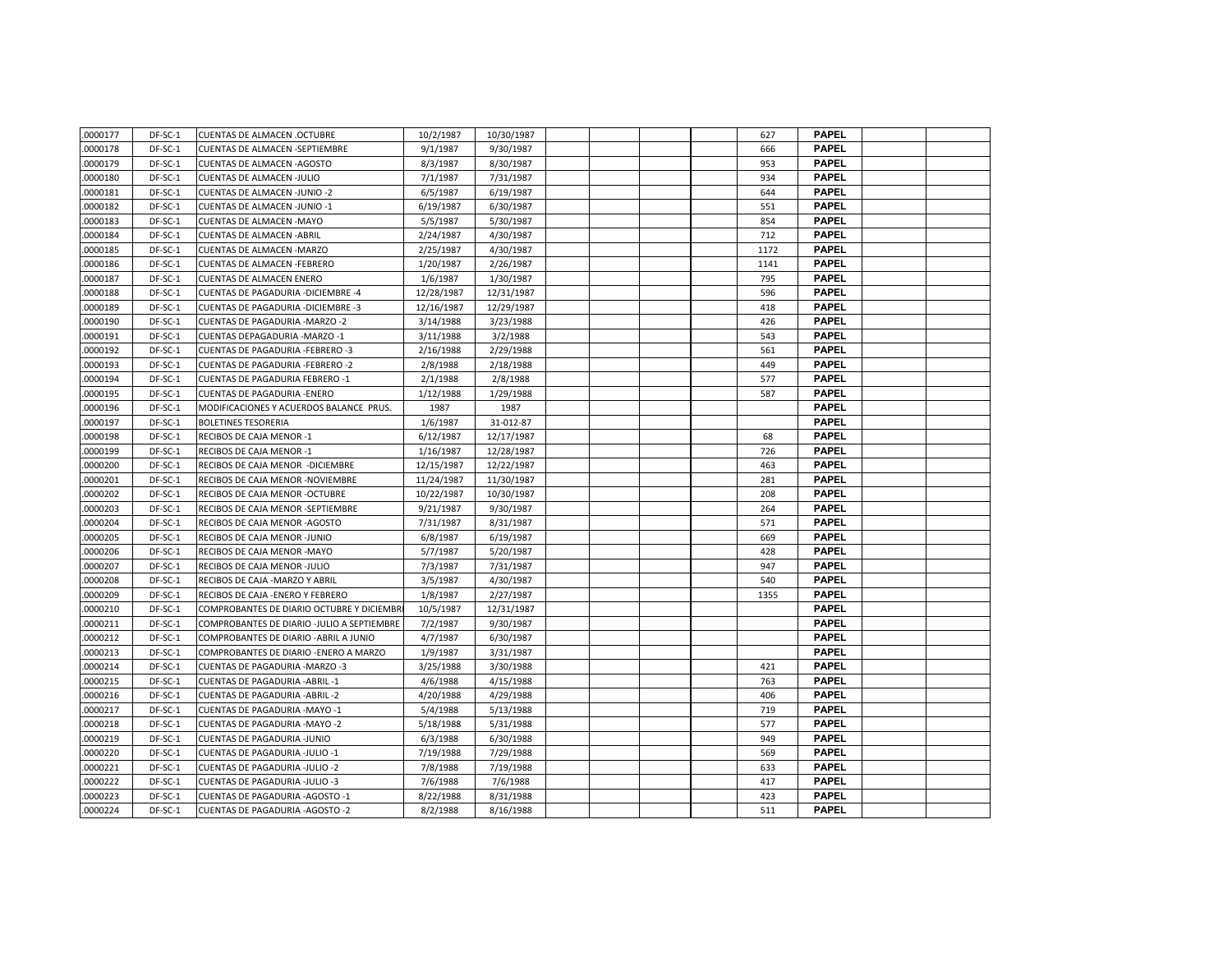| .0000225 | DF-SC-1   | <b>CUENTAS DE PAGADURIA -SEPTIEMBRE -1</b> | 9/20/1988  | 9/30/1988  |  |  | 671  | <b>PAPEL</b> |  |
|----------|-----------|--------------------------------------------|------------|------------|--|--|------|--------------|--|
| 0000226  | DF-SC-1   | <b>CUENTAS DE PAGADURIA -SEPTIEMBRE -2</b> | 9/5/1988   | 9/15/1988  |  |  | 674  | <b>PAPEL</b> |  |
| 0000227  | DF-SC-1   | <b>CUENTAS DE PAGADURIA -OCTUBRE</b>       | 10/5/1988  | 10/31/1988 |  |  | 655  | <b>PAPEL</b> |  |
| 0000228  | DF-SC-1   | <b>CUENTAS DE PAGADURIA NOVIEMBRE -1</b>   | 11/21/1988 | 11/30/1988 |  |  | 761  | <b>PAPEL</b> |  |
| 0000229  | DF-SC-1   | <b>CUENTAS DE PAGADURIA NOVIEMBRE -2</b>   | 11/2/1988  | 11/15/1988 |  |  | 675  | <b>PAPEL</b> |  |
| 0000230  | DF-SC-1   | <b>CUENTAS DE PAGADURIA - DICIEMBRE -1</b> | 12/29/1988 | 12/30/1988 |  |  | 756  | <b>PAPEL</b> |  |
| 0000231  | DF-SC-1   | <b>CUENTAS DE PAGADURIA - DICIEMBRE -2</b> | 12/27/1988 | 12/27/1988 |  |  | 918  | <b>PAPEL</b> |  |
| 0000232  | DF-SC-1   | <b>CUENTAS DE PAGADURIA - DICIEMBRE -3</b> | 12/21/1988 | 12/23/1988 |  |  | 467  | <b>PAPEL</b> |  |
| 0000233  | DF-SC-1   | CUENTAS DE PAGADURIA - DICIEMBRE -4        | 12/1/1988  | 12/21/1988 |  |  | 633  | <b>PAPEL</b> |  |
| 0000234  | DF-SC-1   | MOVIMIENTO CONTABLE - ENERO                | 1/12/1988  | 1/29/1988  |  |  |      | <b>PAPEL</b> |  |
| 0000235  | DF-SC-1   | MOVIMIENTO CONTABLE -FEBRERO -1            | 2/1/1988   | 2/23/1988  |  |  |      | <b>PAPEL</b> |  |
| 0000236  | DF-SC-1   | MOVIMIENTO CONTABLE -FEBRERO -2            | 2/19/1988  | 2/29/1988  |  |  |      | <b>PAPEL</b> |  |
| 0000237  | DF-SC-1   | MOVIMIENTO CONTABLE - MARZO -1             | 3/2/1988   | 3/25/1988  |  |  |      | <b>PAPEL</b> |  |
| 0000238  | DF-SC-1   | MOVIMIENTO CONTABLE - MARZO -2             | 3/28/1988  | 3/30/1988  |  |  |      | <b>PAPEL</b> |  |
| 0000239  | DF-SC-1   | <b>MOVIMIENTO CONTABLE - ABRIL</b>         | 4/15/1988  | 4/30/1988  |  |  |      | <b>PAPEL</b> |  |
| 0000240  | DF-SC-1   | CONTABILIDAD CUENTA BOLETINES - MAYO       | 5/4/1988   | 5/26/1988  |  |  | 695  | <b>PAPEL</b> |  |
| 0000241  | DF-SC-1   | CONTABILIDAD CUENTA BOLETINES -JUNIO -1    | 6/3/1988   | 6/24/1988  |  |  | 619  | <b>PAPEL</b> |  |
| 0000242  | DF-SC-1   | CONTABILIDAD CUENTA BOLETINES -JUNIO -2    | 6/27/1988  | 6/30/1988  |  |  | 410  | <b>PAPEL</b> |  |
| 0000243  | DF-SC-1   | CONTABILIDAD CUENTA BOLETINES -JULIO -1    | 7/29/1988  | 7/31/1988  |  |  | 396  | <b>PAPEL</b> |  |
| 0000244  | DF-SC-1   | CONTABILIDAD CUENTA BOLETINES -JULIO -2    | 7/6/1988   | 7/27/1988  |  |  | 812  | <b>PAPEL</b> |  |
| 0000245  | DF-SC-1   | CONTABILIDAD CUENTA BOLETINES - AGOSTO     | 8/2/1988   | 8/31/1988  |  |  | 903  | <b>PAPEL</b> |  |
| 0000246  | DF-SC-1   | CONTABILIDAD CUENTA BOLETINES -SEPTIEMBRE  | 9/5/1988   | 9/30/1988  |  |  | 634  | <b>PAPEL</b> |  |
| 0000247  | $DF-SC-1$ | CONTABILIDAD CUENTA BOLETINES - OCTUBRE    | 10/5/1988  | 10/28/1988 |  |  | 565  | <b>PAPEL</b> |  |
| 0000248  | DF-SC-1   | CONTABILIDAD CUENTA BOLETINES - NOVIEMBRE  | 11/2/1988  | 11/30/1988 |  |  | 929  | <b>PAPEL</b> |  |
| 0000249  | DF-SC-1   | CONTABILIDAD CUENTA BOLETINES - BICIEMBRE  | 12/2/1988  | 12/31/1988 |  |  | 895  | <b>PAPEL</b> |  |
| 0000250  | DF-SC-1   | CAJA MENOR GRANJA                          | 2/11/1988  | 12/23/1988 |  |  | 83   | <b>PAPEL</b> |  |
| 0000251  | DF-SC-1   | CAJA MENOR FUNCINO.                        | 1/12/1988  | 12/28/1988 |  |  | 557  | <b>PAPEL</b> |  |
| 0000252  | DF-SC-1   | CAJA MENOR IAMI -2                         | 1/24/1988  | 11/24/1988 |  |  | 168  | <b>PAPEL</b> |  |
| 0000253  | DF-SC-1   | <b>MOVIMIENTOS</b>                         | 11/3/1988  | 12/30/1988 |  |  |      | <b>PAPEL</b> |  |
| 0000254  | DF-SC-1   | CONTABILIDAD - OCTUBRE ADICIEMBRE          | 9/13/1988  | 12/31/1988 |  |  |      | <b>PAPEL</b> |  |
| 0000255  | DF-SC-1   | <b>BALANCE DE RENTAS Y DE GASTOS</b>       | 1/1/1988   | 12/31/1988 |  |  |      | <b>PAPEL</b> |  |
| 0000256  | DF-SC-1   | RECIBOS CONSIGNACION - ENERO A FEBRERO     | 1/22/1988  | 1/27/1988  |  |  |      | <b>PAPEL</b> |  |
| 0000257  | DF-SC-1   | <b>BOLETIN DIARIO TESORERIA</b>            | 1/12/1988  | 12/30/1988 |  |  |      | <b>PAPEL</b> |  |
| 0000258  | DF-SC-1   | COMPROBANTES DIARIO - ENERO A ABRIL        | 1/12/1988  | 4/29/1988  |  |  |      | <b>PAPEL</b> |  |
| 0000259  | DF-SC-1   | COMPROBANTES DIARIO - MAYO A AGOSTO        | 5/5/1988   | 8/31/1988  |  |  |      | <b>PAPEL</b> |  |
| 0000260  | DF-SC-1   | <b>CUENTAS DE ALMACEN - DICIEMBRE - 2</b>  | 12/5/1988  | 12/31/1988 |  |  | 181  | <b>PAPEL</b> |  |
| 0000261  | DF-SC-1   | <b>CUENTAS DE ALMACEN - DICIEMBRE -1</b>   | 12/5/1988  | 12/28/1988 |  |  | 429  | <b>PAPEL</b> |  |
| 0000262  | DF-SC-1   | CUENTAS DE ALMACEN -SEPTIEMBRE             | 10/3/1988  | 10/20/1988 |  |  | 290  | <b>PAPEL</b> |  |
| 0000263  | DF-SC-1   | <b>CUENTAS DE ALMACEN -AGOSTO</b>          | 8/4/1988   | 8/24/1988  |  |  | 182  | <b>PAPEL</b> |  |
| 0000264  | DF-SC-1   | <b>CUENTAS DE ALMACEN -JULIO</b>           | 7/1/1988   | 7/29/1988  |  |  | 330  | <b>PAPEL</b> |  |
| 0000265  | DF-SC-1   | <b>CUENTAS DE ALMACEN</b>                  | 1/1/1988   | 12/31/1988 |  |  |      | <b>PAPEL</b> |  |
| 0000266  | DF-SC-1   | RECIBOS DE CAJ NOVIEMBRE A DICIEMBRE       | 11/9/1988  | 12/30/1988 |  |  | 936  | <b>PAPEL</b> |  |
| 0000267  | DF-SC-1   | RECIBOS DE CAJA SEPTIEMBRE A OCTUBRE       | 9/13/1988  | 10/31/1988 |  |  | 419  | <b>PAPEL</b> |  |
| 0000268  | DF-SC-1   | RECIBOS DE CAJA AGOSTO                     | 7/25/1988  | 8/31/1988  |  |  | 1341 | <b>PAPEL</b> |  |
| 0000269  | DF-SC-1   | RECIBOS DE CAJA JULIO                      | 7/6/1988   | 7/29/1988  |  |  | 642  | <b>PAPEL</b> |  |
| 0000270  | DF-SC-1   | RECIBOS DE CAJA JUNIO                      | 6/3/1988   | 6/30/1988  |  |  | 487  | <b>PAPEL</b> |  |
| 0000271  | DF-SC-1   | RECIBOS DE CAJA MAYO -1                    | 5/10/1988  | 5/31/1988  |  |  | 209  | <b>PAPEL</b> |  |
| 0000272  | DF-SC-1   | RECIBOS DE CAJA ABRIL-1                    | 4/8/1988   | 4/29/1988  |  |  | 226  | <b>PAPEL</b> |  |
|          |           |                                            |            |            |  |  |      |              |  |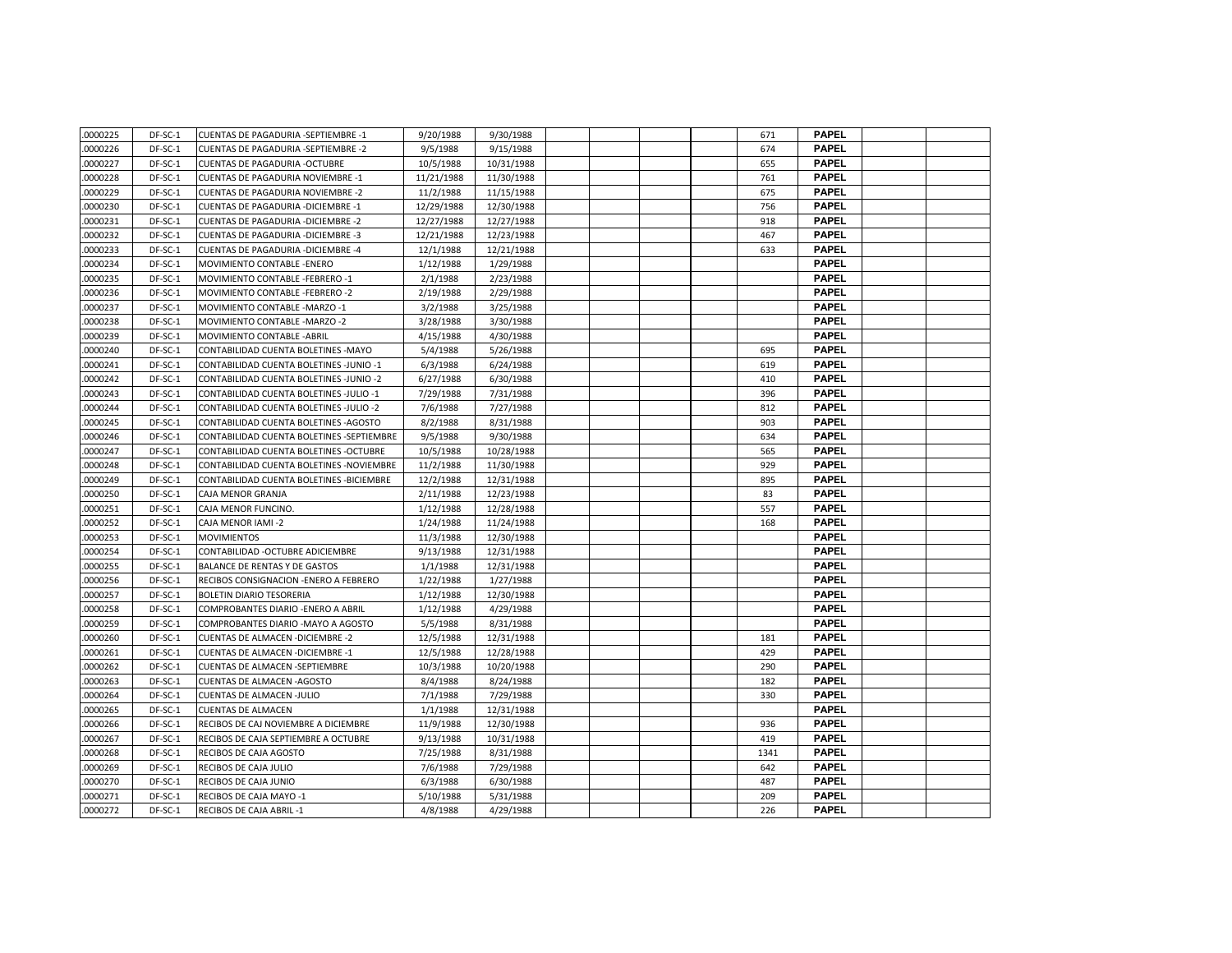| .0000273 | DF-SC-1   | RECIBOS DE CAJA MARZO -1                 | 3/9/1988   | 3/30/1988  |  |  | 387 | <b>PAPEL</b> |  |  |
|----------|-----------|------------------------------------------|------------|------------|--|--|-----|--------------|--|--|
| .0000274 | DF-SC-1   | RECIBOS DE CAJA FEBRERO                  | 2/3/1988   | 2/29/1988  |  |  | 966 | <b>PAPEL</b> |  |  |
| 0000275  | DF-SC-1   | RECIBOS DE CAJA ENERO                    | 1/12/1988  | 1/28/1988  |  |  | 878 | <b>PAPEL</b> |  |  |
| 0000276  | DF-SC-1   | CUENTAS PAGADURIA -SEPTIEMBRE            | 9/18/1989  | 9/21/1989  |  |  | 332 | <b>PAPEL</b> |  |  |
| 0000277  | DF-SC-1   | CUENTAS PAGADURIA -SEPTIEMBRE -1         | 9/11/1989  | 9/21/1989  |  |  | 352 | <b>PAPEL</b> |  |  |
| 0000278  | DF-SC-1   | <b>CUENTAS PAGADURIA - AGOSTO -2</b>     | 8/9/1989   | 8/15/1989  |  |  | 347 | <b>PAPEL</b> |  |  |
| 0000279  | DF-SC-1   | CUENTAS PAGADURIA - AGOSTO - 1           | 8/11/1989  | 8/17/1989  |  |  | 381 | <b>PAPEL</b> |  |  |
| 0000280  | DF-SC-1   | CUENTAS PAGADURIA -JULIO -3              | 7/10/1989  | 8/18/1989  |  |  | 314 | <b>PAPEL</b> |  |  |
| 0000280  | DF-SC-1   | <b>CUENTAS PAGADURIA -JULIO -2</b>       | 7/7/1989   | 7/11/1989  |  |  | 624 | <b>PAPEL</b> |  |  |
| 0000281  | DF-SC-1   | <b>CUENTAS PAGADURIA -JULIO -2</b>       | 7/2/1989   | 7/28/1989  |  |  | 530 | <b>PAPEL</b> |  |  |
| 0000282  | DF-SC-1   | <b>CUENTAS PAGADURIA -JULIO -1</b>       | 7/28/1989  | 7/31/1989  |  |  | 530 | <b>PAPEL</b> |  |  |
| 0000283  | DF-SC-1   | <b>CUENTAS PAGADURIA .JUNIO -3</b>       | 6/7/1989   | 7/9/1989   |  |  | 534 | <b>PAPEL</b> |  |  |
| 0000284  | DF-SC-1   | <b>CUENTAS PAGADURIA -JUNIO -2</b>       | 6/19/1989  | 6/20/1989  |  |  | 548 | <b>PAPEL</b> |  |  |
| 0000285  | DF-SC-1   | CUENTAS PAGADURIA -JUNIO -1              | 6/23/1989  | 6/30/1989  |  |  | 475 | <b>PAPEL</b> |  |  |
| 0000286  | DF-SC-1   | <b>CUENTAS PAGADURIA - MAYO -2</b>       | 5/19/1989  | 6/25/1989  |  |  | 334 | <b>PAPEL</b> |  |  |
| 0000287  | DF-SC-1   | <b>CUENTAS PAGADURIA - MAYO -2</b>       | 5/9/1989   | 5/19/1989  |  |  | 406 | <b>PAPEL</b> |  |  |
| 0000288  | DF-SC-1   | <b>CUENTAS PAGADURIA - ABRIL - 2</b>     | 4/17/1989  | 4/27/1989  |  |  | 513 | <b>PAPEL</b> |  |  |
| 0000289  | DF-SC-1   | <b>CUENTAS PAGADURIA - ABRIL -1</b>      | 4/7/1989   | 4/17/1989  |  |  | 524 | <b>PAPEL</b> |  |  |
| 0000290  | DF-SC-1   | <b>CUENTAS PAGADURIA -MARZO -2</b>       | 3/14/1989  | 3/29/1989  |  |  | 270 | <b>PAPEL</b> |  |  |
| 0000291  | DF-SC-1   | CUENTAS PAGADURIA - MARZO - 1            | 3/7/1989   | 3/27/1989  |  |  | 529 | <b>PAPEL</b> |  |  |
| 00000292 | DF-SC-1   | <b>CUENTAS PAGADURIA -FEBRERO -3</b>     | 2/6/1989   | 2/28/1989  |  |  | 717 | <b>PAPEL</b> |  |  |
| 0000293  | DF-SC-1   | <b>CUENTAS PAGADURIA -FEBRERO -2</b>     | 2/17/1989  | 2/17/1989  |  |  | 377 | <b>PAPEL</b> |  |  |
| 0000294  | DF-SC-1   | <b>CUENTAS PAGADURIA -FEBRERO -1</b>     | 2/6/1989   | 2/17/1989  |  |  | 331 | <b>PAPEL</b> |  |  |
| 0000295  | DF-SC-1   | <b>CUENTAS PAGADURIA -ENERO</b>          | 1/24/1989  | 1/27/1989  |  |  | 369 | <b>PAPEL</b> |  |  |
| .0000296 | DF-SC-1   | EJECUCION RENTISTICA                     | 1988       | 1988       |  |  |     | <b>PAPEL</b> |  |  |
| 0000297  | DF-SC-1   | COMPROBANTES DIARIOS - DICIEMBRE         | 12/9/1988  | 12/30/1988 |  |  |     | <b>PAPEL</b> |  |  |
| 0000298  | DF-SC-1   | <b>RETENCION EN LA FUENTE</b>            | 1/12/1988  | 12/23/1988 |  |  |     | <b>PAPEL</b> |  |  |
| 0000299  | $DF-SC-1$ | ADIC.TRASL.VIGEN.                        | 1988       | 1988       |  |  |     | <b>PAPEL</b> |  |  |
| 0000300  | DF-SC-1   | <b>CUENTAS PAGADURIA -SEPTIEMBRE -3</b>  | 9/26/1989  | 9/29/1989  |  |  | 224 | <b>PAPEL</b> |  |  |
| 0000301  | DF-SC-1   | <b>CUENTAS PAGADURIA - OCTUBRE -1</b>    | 10/19/1989 | 10/20/1989 |  |  | 486 | <b>PAPEL</b> |  |  |
| .0000302 | DF-SC-1   | <b>CUENTAS PAGADURIA -OCTUBRE -2</b>     | 10/9/1989  | 10/19/1989 |  |  | 430 | <b>PAPEL</b> |  |  |
| 0000303  | DF-SC-1   | <b>CUENTAS PAGADURIA -NIVIEMBRE -1</b>   | 11/15/1989 | 11/28/1989 |  |  | 489 | <b>PAPEL</b> |  |  |
| 0000304  | DF-SC-1   | <b>CUENTAS PAGADURIA -NOVIEMBRE.-2</b>   | 11/15/1989 | 11/27/1989 |  |  | 468 | <b>PAPEL</b> |  |  |
| 0000305  | DF-SC-1   | <b>CUENTAS PAGADURIA DICIEMBRE -1</b>    | 12/12/1989 | 12/29/1989 |  |  | 580 | <b>PAPEL</b> |  |  |
| 0000306  | DF-SC-1   | <b>CUENTAS PAGADURIA DICIEMBRE -2</b>    | 12/22/1989 | 12/28/1989 |  |  | 403 | <b>PAPEL</b> |  |  |
| 0000307  | DF-SC-1   | <b>CUENTAS PAGADURIA DICIEMBRE -3</b>    | 12/15/1989 | 12/22/1989 |  |  | 530 | <b>PAPEL</b> |  |  |
| 0000308  | DF-SC-1   | <b>CUENTAS PAGADURIA - DICIEMBRE -4</b>  | 12/28/1989 | 12/29/1989 |  |  | 267 | <b>PAPEL</b> |  |  |
| 0000309  | DF-SC-1   | <b>CUENTAS PAGADURIA - DICIEMBRE -5</b>  | 12/29/1989 | 12/29/1989 |  |  | 374 | <b>PAPEL</b> |  |  |
| 0000310  | DF-SC-1   | <b>CUENTAS PAGADURIA - DICIEMBRE -6</b>  | 12/29/1989 | 12/29/1989 |  |  | 304 | <b>PAPEL</b> |  |  |
| 0000311  | DF-SC-1   | <b>CUENTAS PAGADURIA - DICIEMBRE - 7</b> | 12/28/1989 | 12/29/1989 |  |  | 386 | <b>PAPEL</b> |  |  |
| 0000312  | DF-SC-1   | BOLETINES CUENTAS PRESUP ENERO 1         | 1/24/1989  | 1/25/1989  |  |  |     | <b>PAPEL</b> |  |  |
| 0000313  | DF-SC-1   | BOLETINES CUENTAS PRESUP FEBRERO 1       | 2/17/1989  | 2/28/1989  |  |  |     | <b>PAPEL</b> |  |  |
| 0000314  | DF-SC-1   | BOLETINES CUENTAS PRESUP FEBRERO 2       | 2/17/2017  | 2/28/1989  |  |  |     | <b>PAPEL</b> |  |  |
| 0000315  | DF-SC-1   | BOLETINES CUENTAS PRESUP MARZO 1         | 3/14/1989  | 3/29/1989  |  |  |     | <b>PAPEL</b> |  |  |
| 0000316  | DF-SC-1   | BOLETINES CUENTAS PRESUP MARZO 2         | 3/14/1989  | 3/31/1989  |  |  |     | <b>PAPEL</b> |  |  |
| 0000317  | DF-SC-1   | <b>BOLETINES CUENTAS PRESUP ABRIL</b>    | 4/28/1989  | 4/28/1989  |  |  |     | <b>PAPEL</b> |  |  |
| 0000318  | DF-SC-1   | BOLETINES CUENTAS PRESUP MAYO            | 5/31/1989  | 5/31/1989  |  |  |     | <b>PAPEL</b> |  |  |
| .0000319 | DF-SC-1   | <b>BOLETINES CUENTAS PRESUP JUNIO 1</b>  | 6/19/1989  | 6/30/1989  |  |  |     | <b>PAPEL</b> |  |  |
|          |           |                                          |            |            |  |  |     |              |  |  |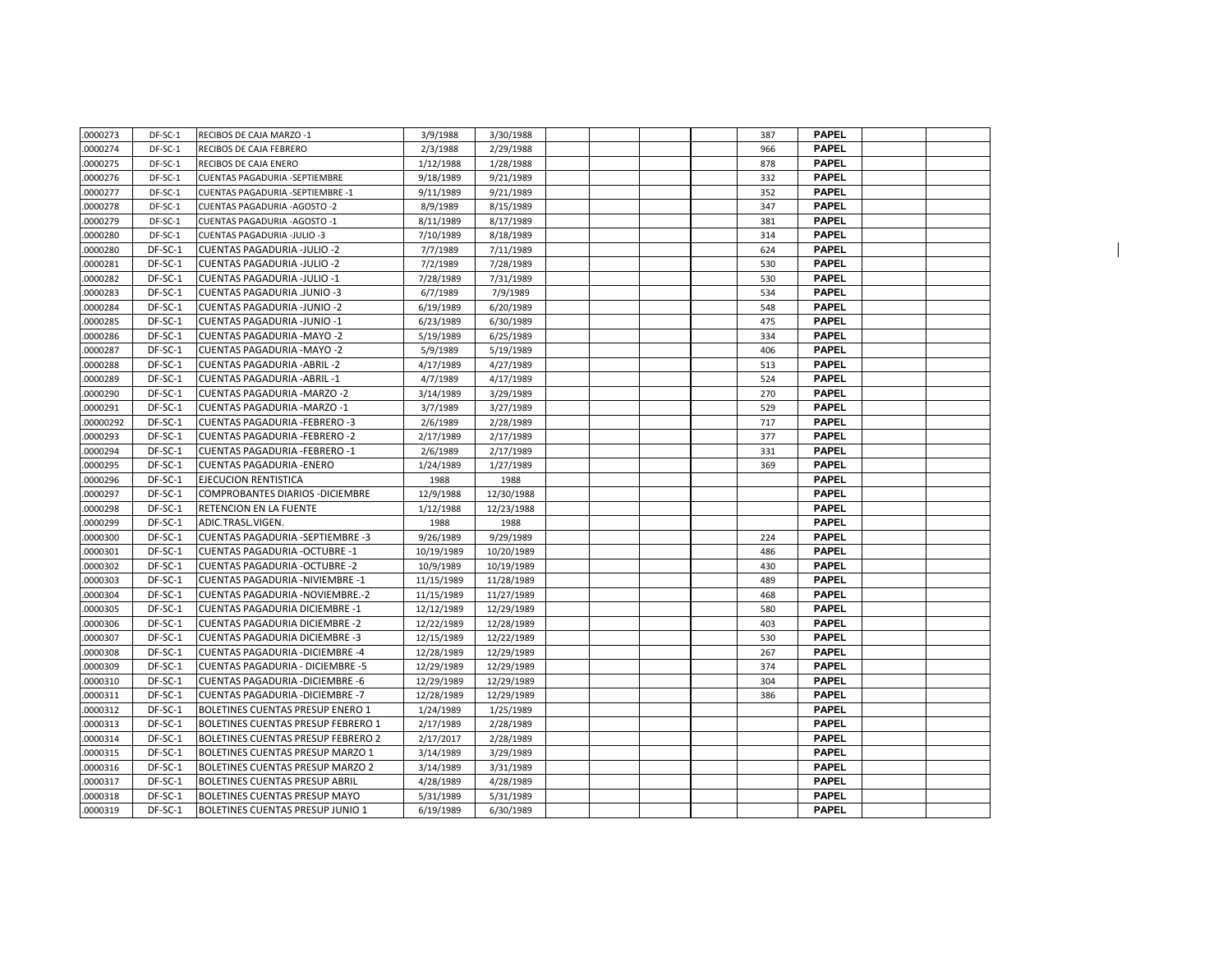| .0000320  | DF-SC-1 | <b>BOLETINES CUENTAS PRESUP JUNIO 2</b> | 6/19/1989  | 6/30/1989  |  |  |      | <b>PAPEL</b> |  |
|-----------|---------|-----------------------------------------|------------|------------|--|--|------|--------------|--|
| .0000321  | DF-SC-1 | <b>BOLETINES CUENTAS PRESUP JULIO 2</b> | 7/29/1989  | 7/31/1989  |  |  |      | <b>PAPEL</b> |  |
| .0000322  | DF-SC-1 | <b>BOLETINES CUENTAS PRESUP AGOSTO</b>  | 8/25/1989  | 8/30/1989  |  |  |      | <b>PAPEL</b> |  |
| .0000323  | DF-SC-1 | BOLETINES CUENTAS PRESUP SEPTIEMBRE     | 9/21/1989  | 9/29/1989  |  |  |      | <b>PAPEL</b> |  |
| .0000324  | DF-SC-1 | BOLETINES CUENTAS PRESUP OCTUBRE        | 10/9/1989  | 10/31/1989 |  |  |      | <b>PAPEL</b> |  |
| .0000325  | DF-SC-1 | BOLETINES CUENTAS PRESUP NOVIEMBRE      | 11/20/1989 | 11/24/1989 |  |  |      | <b>PAPEL</b> |  |
| .0000326  | DF-SC-1 | BOLETINES CUENTAS PRESUP DICIEMBRE 1    | 12/7/1989  | 12/27/1989 |  |  |      | <b>PAPEL</b> |  |
| .0000327  | DF-SC-1 | BOLETINES CUENTAS PRESUP DICIEMBRE 2    | 12/21/1989 | 12/29/1989 |  |  |      | <b>PAPEL</b> |  |
| .0000328  | DF-SC-1 | RECIBOS DE CAJA ENERO Y FEBRERO         | 1/18/1989  | 2/6/1989   |  |  | 1555 | <b>PAPEL</b> |  |
| 0000329   | DF-SC-1 | RECIBOS DE CAJA MARZO -1                | 3/3/1989   | 3/31/1989  |  |  | 517  | <b>PAPEL</b> |  |
| .0000330  | DF-SC-1 | RECIBOS DE CAJA ABRIL                   | 4/10/1989  | 4/28/1989  |  |  | 224  | <b>PAPEL</b> |  |
| .0000331  | DF-SC-1 | RECIBOS DE CAJA MAYO                    | 5/5/1989   | 5/31/1989  |  |  | 480  | <b>PAPEL</b> |  |
| .0000332  | DF-SC-1 | RECIBOS DE CAJA JUNIO 1                 | 6/19/1989  | 6/30/1989  |  |  | 480  | <b>PAPEL</b> |  |
| .0000333  | DF-SC-1 | RECIBOS DE CAJA JUNIO 2                 | 6/1/1989   | 6/21/1989  |  |  | 553  | <b>PAPEL</b> |  |
| .0000334  | DF-SC-1 | RECIBOS DE CAJA JULIO                   | 7/14/1989  | 7/31/1989  |  |  | 1157 | <b>PAPEL</b> |  |
| .0000335  | DF-SC-1 | RECIBOS DE CAJA AGOSTO                  | 8/9/1989   | 8/31/1989  |  |  | 988  | <b>PAPEL</b> |  |
| .0000336  | DF-SC-1 | RECIBOS DE CAJA SEPTIEMBRE              | 9/11/1989  | 9/29/1989  |  |  | 199  | <b>PAPEL</b> |  |
| .0000337  | DF-SC-1 | RECIBOS DE CAJA OCTUBRE                 | 10/9/1989  | 10/31/1989 |  |  | 339  | <b>PAPEL</b> |  |
| 0000338   | DF-SC-1 | RECIBOS DE CAJA NOVIEMBRE               | 11/15/1989 | 11/30/1989 |  |  | 710  | <b>PAPEL</b> |  |
| .0000339  | DF-SC-1 | RECIBOS DE CAJA DICIEMBRE 1             | 12/12/1989 | 12/27/1989 |  |  | 958  | <b>PAPEL</b> |  |
| .0000340  | DF-SC-1 | RECIBOS DE CAJA DICIEMBRE 2             | 12/12/1989 | 12/27/1989 |  |  | 1037 | <b>PAPEL</b> |  |
| .0000341  | DF-SC-1 | COMPROBANTES DIARIO ENERO A MAYO        | 1/25/1989  | 5/31/1989  |  |  |      | <b>PAPEL</b> |  |
| .0000342  | DF-SC-1 | <b>COMPROBANTES DIARIO</b>              | 2/28/1989  | 4/13/1989  |  |  |      | <b>PAPEL</b> |  |
| .0000343  | DF-SC-1 | COMPROBANTE ABRIL A SEPTIEMBRE          | 4/13/1989  | 9/11/1989  |  |  |      | <b>PAPEL</b> |  |
| .0000344  | DF-SC-1 | PRESUPUSTO 1                            | 7/11/1989  | 7/31/1989  |  |  |      | <b>PAPEL</b> |  |
| .0000345  | DF-SC-1 | MIVIMIENTO JULIO 2                      | 7/7/1989   | 7/31/1989  |  |  |      | <b>PAPEL</b> |  |
| .0000346  | DF-SC-1 | <b>COMPROBANTES DIARO</b>               | 6/14/1989  | 10/31/1989 |  |  |      | <b>PAPEL</b> |  |
| 0000347   | DF-SC-1 | COMPROBANTES DIARIO NOVIEMBRE           | 11/3/1989  | 11/30/1989 |  |  |      | <b>PAPEL</b> |  |
| .0000348  | DF-SC-1 | COMPROBANTES DIARIO NOVI DIC.           | 11/8/1989  | 12/29/1989 |  |  |      | <b>PAPEL</b> |  |
| .0000349  | DF-SC-1 | <b>CONCECUTIVOS ENERO</b>               | 1/20/1989  | 4/26/1989  |  |  |      | <b>PAPEL</b> |  |
| .0000350  | DF-SC-1 | CONCECUTIVOS MAYO A JULIO               | 5/5/1989   | 7/18/1989  |  |  |      | <b>PAPEL</b> |  |
| .0000351  | DF-SC-1 | <b>CONCECUTIVOS OCTUBRE 1</b>           | 10/12/1989 | 10/22/1989 |  |  |      | <b>PAPEL</b> |  |
| .0000352  | DF-SC-1 | <b>CONCECUTIVOS OCTUBRE 2</b>           | 7/28/1989  | 10/9/1989  |  |  |      | <b>PAPEL</b> |  |
| .0000353  | DF-SC-1 | RETENCION EN LA FUENTE                  | 1989       | 1989       |  |  |      | <b>PAPEL</b> |  |
| .0000354  | DF-SC-1 | <b>CUENTAS ALMACEN FEBRERO</b>          | 2/6/1989   | 2/28/1989  |  |  | 178  | <b>PAPEL</b> |  |
| .0000355  | DF-SC-1 | <b>CUENTAS ALMACEN MARZO</b>            | 3/16/1989  | 3/31/1989  |  |  | 141  | <b>PAPEL</b> |  |
| 0000356   | DF-SC-1 | <b>INVENTARIO GENERAL</b>               | 1989       | 1989       |  |  |      | <b>PAPEL</b> |  |
| .0000357  | DF-SC-1 | MODIFICACIONES RESERVA DE APROPIA.Y A   | 1990       | 1990       |  |  |      | <b>PAPEL</b> |  |
| .0000358  | DF-SC-1 | BALANCES EJECUCIONES GASTOS Y VENTAS    | 1989       | 1989       |  |  |      | <b>PAPEL</b> |  |
| .00000359 | DF-SC-1 | <b>BOLETIN DIARIO TESORERIA</b>         | 1989       | 1989       |  |  |      | <b>PAPEL</b> |  |
| .0000360  | DF-SC-1 | RECIBOS CAJA IAMI GRANJA                | 6/1/1989   | 12/27/1989 |  |  | 184  | <b>PAPEL</b> |  |
| .0000361  | DF-SC-1 | <b>CUENTAS Y MOVIMIENTOS ENERO</b>      | 1/31/1990  | 1/31/1990  |  |  |      | <b>PAPEL</b> |  |
| .0000362  | DF-SC-1 | <b>CUENTAS Y MOVIMIENTOS FEBRERO</b>    | 2/16/1990  | 2/28/1989  |  |  |      | <b>PAPEL</b> |  |
| .0000363  | DF-SC-1 | <b>CUENTAS FEBRERO</b>                  | 2/19/1990  | 2/27/1990  |  |  |      | <b>PAPEL</b> |  |
| .0000364  | DF-SC-1 | <b>CUENTAS MARZO</b>                    | 3/6/1990   | 3/12/1990  |  |  |      | <b>PAPEL</b> |  |
| 0000365   | DF-SC-1 | <b>CUENTAS ABRIL</b>                    | 4/6/1990   | 4/19/1990  |  |  |      | <b>PAPEL</b> |  |
| .0000366  | DF-SC-1 | <b>CUENTAS MAYO</b>                     | 5/14/1990  | 5/21/1990  |  |  |      | <b>PAPEL</b> |  |
| .0000367  | DF-SC-1 | <b>CUENTAS JUNIO</b>                    | 6/13/1990  | 6/21/1990  |  |  |      | <b>PAPEL</b> |  |
|           |         |                                         |            |            |  |  |      |              |  |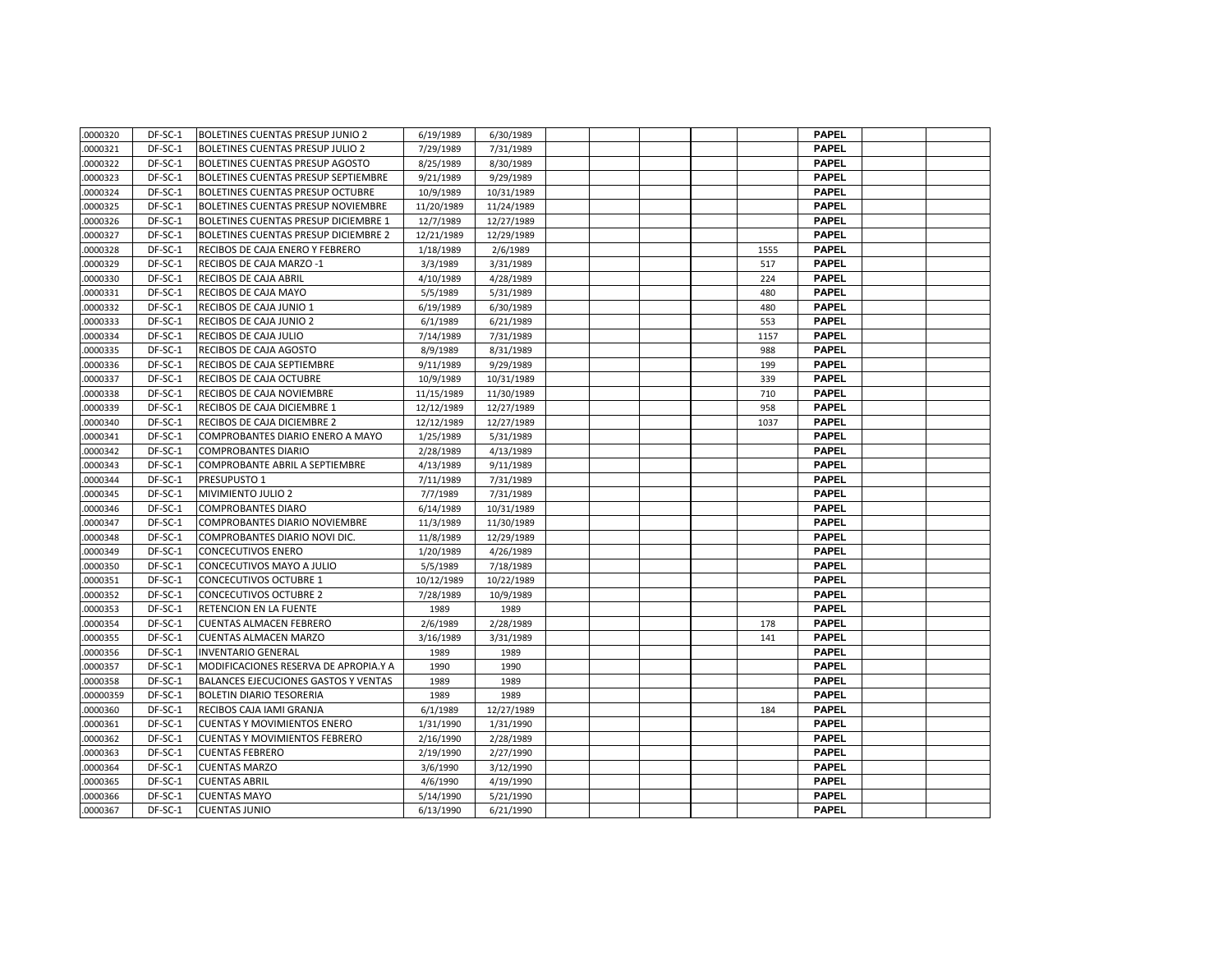| .0000368 | DF-SC-1 | <b>CUENTAS JUNIO 2</b>                  | 6/2/1990   | 6/26/1990  |  |  |     | <b>PAPEL</b> |  |
|----------|---------|-----------------------------------------|------------|------------|--|--|-----|--------------|--|
| 0000369  | DF-SC-1 | <b>CUENTAS JULIO</b>                    | 7/23/1990  | 7/30/1990  |  |  |     | <b>PAPEL</b> |  |
| .0000370 | DF-SC-1 | <b>CUENTAS AGOSTO</b>                   | 8/8/1990   | 8/21/1990  |  |  |     | <b>PAPEL</b> |  |
| .0000371 | DF-SC-1 | <b>CUENTAS SEPTIEMBRE</b>               | 9/18/1990  | 9/24/1990  |  |  |     | <b>PAPEL</b> |  |
| .0000372 | DF-SC-1 | <b>CUENTAS OCTUBRE</b>                  | 10/9/1990  | 10/9/1990  |  |  |     | <b>PAPEL</b> |  |
| .0000373 | DF-SC-1 | <b>CUENTAS NOVIEMBRE</b>                | 11/8/1990  | 11/13/1990 |  |  |     | <b>PAPEL</b> |  |
| .0000374 | DF-SC-1 | <b>CUENTAS NOVIEMBRE 2</b>              | 11/27/1990 | 11/28/1990 |  |  |     | <b>PAPEL</b> |  |
| .0000375 | DF-SC-1 | <b>CUENTAS ENERO</b>                    | 8/11/1990  | 1/31/1990  |  |  | 180 | <b>PAPEL</b> |  |
| .0000376 | DF-SC-1 | <b>CUENTAS FEBRERO</b>                  | 2/2/1990   | 2/20/1990  |  |  | 512 | <b>PAPEL</b> |  |
| 0000377  | DF-SC-1 | <b>CUENTAS MARZO 1</b>                  | 10/9/1989  | 12/29/1989 |  |  |     | <b>PAPEL</b> |  |
| 0000378  | DF-SC-1 | <b>CUENTAS MARZO 2</b>                  | 3/6/1990   | 3/9/1990   |  |  | 203 | <b>PAPEL</b> |  |
| 0000379  | DF-SC-1 | <b>CUENTAS MARZO 3</b>                  | 3/6/1990   | 3/30/1990  |  |  | 232 | <b>PAPEL</b> |  |
| 0000380  | DF-SC-1 | <b>CUENTAS MARZO 3</b>                  | 3/12/1990  | 3/27/1990  |  |  | 423 | <b>PAPEL</b> |  |
| .0000381 | DF-SC-1 | <b>CUENTAS ABRIL 1</b>                  | 4/4/1990   | 4/30/1990  |  |  | 208 | <b>PAPEL</b> |  |
| .0000382 | DF-SC-1 | <b>CUENTAS ABRIL 2</b>                  | 4/3/1990   | 4/4/1990   |  |  | 263 | <b>PAPEL</b> |  |
| .0000383 | DF-SC-1 | <b>CUENTAS ABRIL 3</b>                  | 4/20/1990  | 4/27/1990  |  |  | 435 | <b>PAPEL</b> |  |
| 0000384  | DF-SC-1 | <b>CUENTAS MAYO 1</b>                   | 5/9/1990   | 5/9/1990   |  |  | 272 | <b>PAPEL</b> |  |
| .0000385 | DF-SC-1 | <b>CUENTAS MAYO 2</b>                   | 5/15/1990  | 5/21/1990  |  |  | 382 | <b>PAPEL</b> |  |
| 0000386  | DF-SC-1 | <b>CUENTAS MAYO 3</b>                   | 5/9/1990   | 5/31/1990  |  |  | 347 | <b>PAPEL</b> |  |
| 0000387  | DF-SC-1 | <b>CUENTAS MAYO 4</b>                   | 5/21/1990  | 5/29/1990  |  |  | 528 | <b>PAPEL</b> |  |
| 0000388  | DF-SC-1 | <b>CUENTAS JUNIO 1</b>                  | 6/22/1990  | 6/26/1990  |  |  |     | <b>PAPEL</b> |  |
| .0000389 | DF-SC-1 | <b>CUENTAS JUNIO 2</b>                  | 6/5/1990   | 6/22/1990  |  |  |     | <b>PAPEL</b> |  |
| 0000390  | DF-SC-1 | <b>CUENTAS JULIO 1</b>                  | 7/10/1990  | 7/23/1990  |  |  | 466 | <b>PAPEL</b> |  |
| .0000391 | DF-SC-1 | <b>CUENTAS JULIO 2</b>                  | 7/23/1990  | 7/30/1990  |  |  | 574 | <b>PAPEL</b> |  |
| .0000392 | DF-SC-1 | <b>CUENTAS AGOSTO 1</b>                 | 8/8/1990   | 8/8/1992   |  |  | 275 | <b>PAPEL</b> |  |
| .0000393 | DF-SC-1 | <b>CUENTAS AGOSTO 2</b>                 | 8/21/1990  | 8/28/1990  |  |  | 466 | <b>PAPEL</b> |  |
| .0000394 | DF-SC-1 | <b>CUENTAS AGOSTO 2</b>                 | 8/8/1990   | 8/24/1990  |  |  | 382 | <b>PAPEL</b> |  |
| 0000395  | DF-SC-1 | <b>CUENTAS AGOSTO 1</b>                 | 9/24/1990  | 9/28/1990  |  |  | 331 | <b>PAPEL</b> |  |
| 0000396  | DF-SC-1 | <b>CUENTAS AGOSTO 2</b>                 | 8/22/1990  | 8/28/1990  |  |  | 166 | <b>PAPEL</b> |  |
| 0000398  | DF-SC-1 | <b>CUENTAS SEPTIEMBRE</b>               | 9/18/1990  | 9/24/1990  |  |  | 318 | <b>PAPEL</b> |  |
| 0000399  | DF-SC-1 | <b>CUENTAS OCTUBRE 1</b>                | 10/9/1990  | 10/9/1990  |  |  | 328 | <b>PAPEL</b> |  |
| 0000400  | DF-SC-1 | <b>CUENTAS OCTUBRE 2</b>                | 10/22/1990 | 10/22/1990 |  |  | 259 | <b>PAPEL</b> |  |
| .0000401 | DF-SC-1 | <b>CUENTAS OCTUBRE 3</b>                | 10/9/1990  | 10/9/1990  |  |  | 314 | <b>PAPEL</b> |  |
| .0000402 | DF-SC-1 | <b>CUENTAS OCTUBRE 4</b>                | 10/9/1990  | 10/9/1990  |  |  | 326 | <b>PAPEL</b> |  |
| .0000403 | DF-SC-1 | <b>CUENTAS OCTUBRE 6</b>                | 10/22/1990 | 10/31/1990 |  |  | 299 | <b>PAPEL</b> |  |
| .0000404 | DF-SC-1 | <b>CUENTAS OCTUBRE 5</b>                | 10/22/1990 | 10/31/1990 |  |  | 234 | <b>PAPEL</b> |  |
| .0000405 | DF-SC-1 | <b>CUENTAS NOVIEMBRE 4</b>              | 11/26/1990 | 11/28/1990 |  |  | 382 | <b>PAPEL</b> |  |
| .0000406 | DF-SC-1 | <b>CUENTAS NOVIEMBRE 3</b>              | 11/19/1990 | 11/30/1990 |  |  | 314 | <b>PAPEL</b> |  |
| 0000407  | DF-SC-1 | <b>CUENTAS NOVIEMBRE 2</b>              | 11/19/1990 | 11/26/1990 |  |  | 375 | <b>PAPEL</b> |  |
| 0000408  | DF-SC-1 | <b>CUENTAS NOVIEMBRE 1</b>              | 11/8/1990  | 11/8/1990  |  |  | 224 | <b>PAPEL</b> |  |
| 0000409  | DF-SC-1 | <b>CUENTAS Y MOVIMIENTOS MARZO</b>      | 3/27/1990  | 3/30/1990  |  |  |     | <b>PAPEL</b> |  |
| .0000410 | DF-SC-1 | <b>CUENTAS Y MOVIMIENTOS ABRIL</b>      | 4/19/1990  | 4/30/1990  |  |  |     | <b>PAPEL</b> |  |
| 0000411  | DF-SC-1 | <b>CUENTAS Y MOVIMIENTOS MAYO</b>       | 5/15/1990  | 5/25/1990  |  |  |     | <b>PAPEL</b> |  |
| .0000412 | DF-SC-1 | <b>CUENTAS Y MOVIMIENTOS JUNIO</b>      | 6/14/1990  | 6/29/1990  |  |  |     | <b>PAPEL</b> |  |
| .0000413 | DF-SC-1 | <b>CUENTAS Y MOVIMIENTOS JULIO</b>      | 7/26/1990  | 7/31/1990  |  |  |     | <b>PAPEL</b> |  |
| .0000414 | DF-SC-1 | <b>CUENTAS Y MOVIMIENTOS AGOSTO</b>     | 8/9/1990   | 8/31/1990  |  |  |     | <b>PAPEL</b> |  |
| .0000415 | DF-SC-1 | <b>CUENTAS Y MOVIMIENTOS SEPTIEMBRE</b> | 9/28/1990  | 9/28/1990  |  |  |     | <b>PAPEL</b> |  |
| .0000416 | DF-SC-1 | <b>CUENTAS Y MOVIMIENTOS OCTUBRE</b>    | 10/22/1990 | 10/31/1990 |  |  |     | <b>PAPEL</b> |  |
|          |         |                                         |            |            |  |  |     |              |  |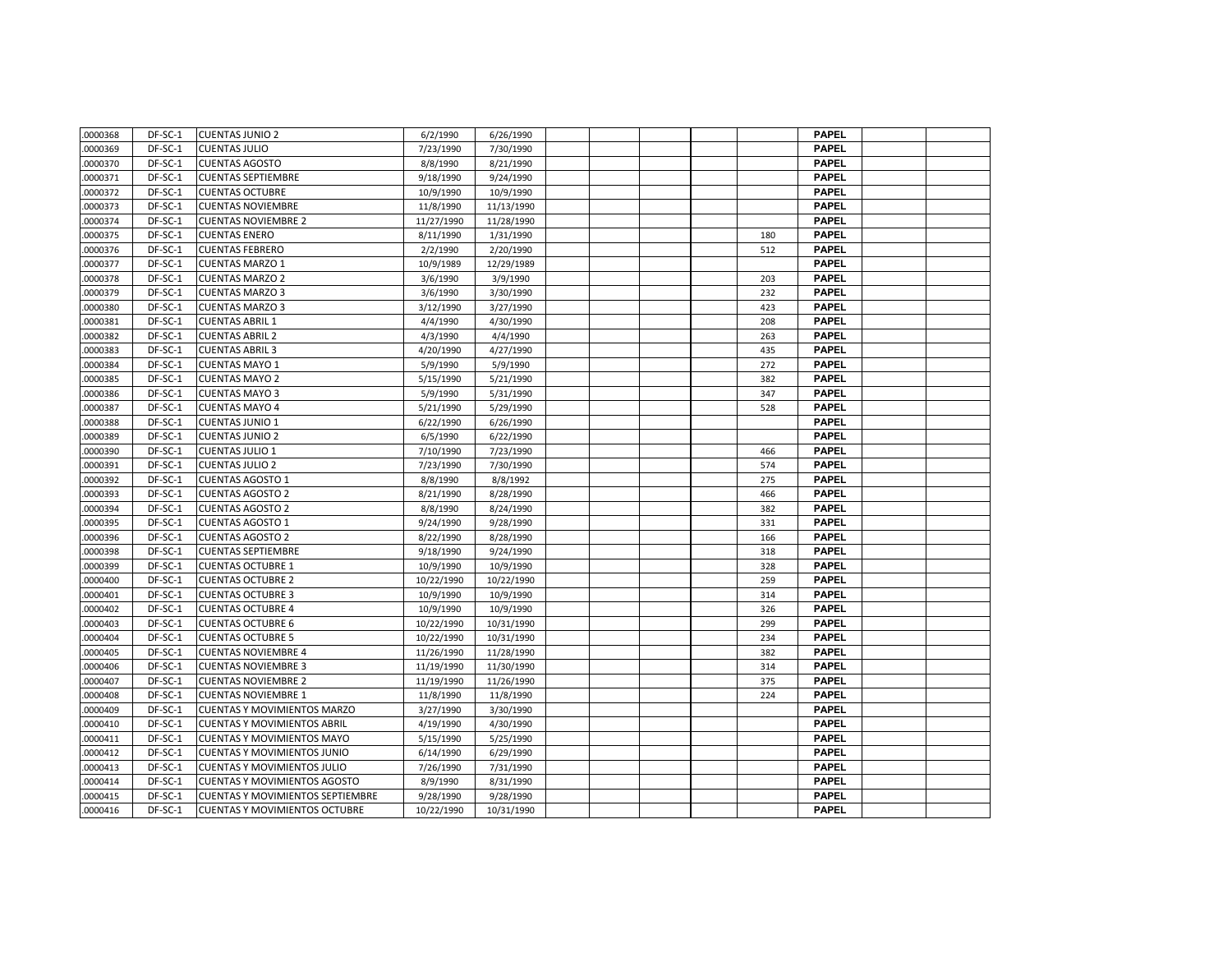| .0000417 | DF-SC-1 | <b>CUENTAS DE COBRO ENERO</b>           | 1/15/1990  | 1/31/1990  |  |  |      | <b>PAPEL</b> |  |
|----------|---------|-----------------------------------------|------------|------------|--|--|------|--------------|--|
| .0000418 | DF-SC-1 | <b>CUENTAS DE COBRO DIC. 1</b>          | 12/10/1990 | 12/10/1990 |  |  |      | <b>PAPEL</b> |  |
| .0000419 | DF-SC-1 | <b>CUENTAS DE COBRO DIC 2</b>           | 12/10/1990 | 12/21/1990 |  |  | 448  | <b>PAPEL</b> |  |
| .0000420 | DF-SC-1 | <b>CUENTAS DE COBRO DIC 3</b>           | 12/21/1990 | 12/28/1990 |  |  |      | <b>PAPEL</b> |  |
| .0000421 | DF-SC-1 | <b>CUENTAS DE COBRO DIC 4</b>           | 12/4/1990  | 12/28/1990 |  |  |      | <b>PAPEL</b> |  |
| .0000422 | DF-SC-1 | <b>BOLETINES FEBRERO</b>                | 2/28/1990  | 2/28/1990  |  |  |      | <b>PAPEL</b> |  |
| .0000423 | DF-SC-1 | <b>CUENTAS BOLETINES DIC.</b>           | 12/3/1990  | 12/10/1990 |  |  |      | <b>PAPEL</b> |  |
| .0000424 | DF-SC-1 | <b>CUENTAS BOLETINES DIC.</b>           | 12/4/1990  | 12/21/1990 |  |  | 390  | <b>PAPEL</b> |  |
| .0000425 | DF-SC-1 | <b>CUENTAS BOLETINES DIC. 2</b>         | 12/11/1990 | 12/11/1990 |  |  | 596  | <b>PAPEL</b> |  |
| .0000426 | DF-SC-1 | RECIBOS CAJA ENERO                      | 1/26/1990  | 1/31/1990  |  |  | 1036 | <b>PAPEL</b> |  |
| .0000427 | DF-SC-1 | <b>RECIBOS CAJA FEBRERO</b>             | 2/16/1990  | 2/22/1990  |  |  | 464  | <b>PAPEL</b> |  |
| .0000428 | DF-SC-1 | RICIBOS CAJA MARZO                      | 3/7/1990   | 3/30/1990  |  |  | 390  | <b>PAPEL</b> |  |
| .0000429 | DF-SC-1 | RECIBOS DE CAJA ABRIL                   | 4/3/1990   | 4/30/2009  |  |  | 256  | <b>PAPEL</b> |  |
| .0000430 | DF-SC-1 | RECIBOS DE CAJA JULIO                   | 7/17/1990  | 7/31/1990  |  |  | 343  | <b>PAPEL</b> |  |
| .0000431 | DF-SC-1 | RECIBOS DE CAJA AGOSTO                  | 8/1/1990   | 8/31/1990  |  |  | 361  | <b>PAPEL</b> |  |
| .0000432 | DF-SC-1 | RECIBOS DE CAJA SEPTIEMBRE              | 9/24/1990  | 9/28/1990  |  |  |      | <b>PAPEL</b> |  |
| .0000433 | DF-SC-1 | RECIBOS DE CAJA OCTUBRE                 | 10/9/1990  | 10/31/1990 |  |  |      | <b>PAPEL</b> |  |
| .0000434 | DF-SC-1 | RECIBOS DE CAJA                         | 1/11/1990  | 12/31/1990 |  |  | 398  | <b>PAPEL</b> |  |
| 0000435  | DF-SC-1 | RECIBOS DE CAJA NOVIEMBRE               | 11/13/1990 | 11/30/1990 |  |  |      | <b>PAPEL</b> |  |
| .0000436 | DF-SC-1 | <b>RECIBOS CAJA</b>                     | 1/31/1989  | 12/19/1989 |  |  | 302  | <b>PAPEL</b> |  |
| .0000437 | DF-SC-1 | RECIBOS CAJA GRANJA IAMI                | 27-04.90   | 12/14/1990 |  |  | 127  | <b>PAPEL</b> |  |
| .0000438 | DF-SC-1 | RECIBOS CAJA FUNCIONAMIENTO             | 3/6/1990   | 12/26/1990 |  |  | 269  | <b>PAPEL</b> |  |
| .0000439 | DF-SC-1 | <b>CUENTAS ALMACEN JULIO</b>            | 7/4/1990   | 7/29/1990  |  |  | 180  | <b>PAPEL</b> |  |
| .0000440 | DF-SC-1 | <b>CUENTAS ALMACEN AGOSTO</b>           | 8/9/1990   | 8/22/1990  |  |  | 188  | <b>PAPEL</b> |  |
| .0000441 | DF-SC-1 | <b>CUENTAS ALMACEN DICIEMBRE</b>        | 12/7/1990  | 12/31/1990 |  |  | 132  | <b>PAPEL</b> |  |
| .0000442 | DF-SC-1 | LIBRO DE CUENTAS Y RAZON ENERO A MAYO   | 1990       | 1990       |  |  |      | <b>PAPEL</b> |  |
| .0000443 | DF-SC-1 | LIBRO DE CUENTAS Y RAZON JULIO Y AGOSTO | 1990       | 1990       |  |  |      | <b>PAPEL</b> |  |
| 0000444  | DF-SC-1 | LIBRO DIARIO JUNIO A SEPT.              | 1990       | 1990       |  |  |      | <b>PAPEL</b> |  |
| .0000445 | DF-SC-1 | LIBRO DIARIO ENERO A MAYO               | 1990       | 1990       |  |  |      | <b>PAPEL</b> |  |
| 0000446  | DF-SC-1 | RECIBOS DE CAJA GENERAL                 | 12/4/1990  | 12/14/1990 |  |  |      | <b>PAPEL</b> |  |
| .0000447 | DF-SC-1 | <b>CUENTAS POR PAGAR</b>                | 1990       | 1990       |  |  |      | <b>PAPEL</b> |  |
| .0000448 | DF-SC-1 | BALANCE DE PRUEBAS SEPT. DIC.           | 1990       | 1990       |  |  |      | <b>PAPEL</b> |  |
| .0000449 | DF-SC-1 | RETENCION EN LA FUENTE                  | 1990       | 1990       |  |  |      | <b>PAPEL</b> |  |
| .0000450 | DF-SC-1 | PAZ Y SALBOS PERSONAL                   | 1990       | 1990       |  |  |      | <b>PAPEL</b> |  |
| .0000451 | DF-SC-1 | <b>CONTABILIDAD ENERO 1</b>             | 1/15/1991  | 1/15/1991  |  |  |      | <b>PAPEL</b> |  |
| .0000452 | DF-SC-1 | <b>CONTABILIDAD ENERO 2</b>             | 1/15/1991  | 1/31/1991  |  |  |      | <b>PAPEL</b> |  |
| 0000453  | DF-SC-1 | <b>CONTABILIDAD FEBRERO</b>             | 2/5/1991   | 2/28/1991  |  |  |      | <b>PAPEL</b> |  |
| .0000454 | DF-SC-1 | <b>CONTABILIDAD MARZO 1</b>             | 3/1/1991   | 3/8/1991   |  |  |      | <b>PAPEL</b> |  |
| 0000455  | DF-SC-1 | <b>CONTABILIDAD MARZO 2</b>             | 3/11/1991  | 3/22/1991  |  |  |      | <b>PAPEL</b> |  |
| .0000456 | DF-SC-1 | <b>CONTABILIDAD ABRIL 1</b>             | 4/1/1991   | 4/10/1991  |  |  |      | <b>PAPEL</b> |  |
| .0000457 | DF-SC-1 | <b>CONTABILIDAD ABRIL 2</b>             | 4/11/1991  | 4/29/1991  |  |  |      | <b>PAPEL</b> |  |
| .0000458 | DF-SC-1 | <b>CONTABILIDAD ABRIL 3</b>             | 4/30/1991  | 4/30/1991  |  |  |      | <b>PAPEL</b> |  |
| .0000459 | DF-SC-1 | <b>CONTABILIDAD MAYO 1</b>              | 5/2/1991   | 5/22/1991  |  |  |      | <b>PAPEL</b> |  |
| .0000460 | DF-SC-1 | <b>CONTABILIDAD MAYO 2</b>              | 5/23/1991  | 5/31/1991  |  |  |      | <b>PAPEL</b> |  |
| .0000461 | DF-SC-1 | <b>CONTABILIDAD JUNIO 1</b>             | 6/4/1991   | 6/21/1991  |  |  |      | <b>PAPEL</b> |  |
| 0000462  | DF-SC-1 | CONTABILIDAD JUNIO 2                    | 6/25/1991  | 6/28/1991  |  |  |      | <b>PAPEL</b> |  |
| .0000463 | DF-SC-1 | <b>CONTABILIDAD JULIO 1</b>             | 7/2/1991   | 7/11/1991  |  |  |      | <b>PAPEL</b> |  |
| .0000464 | DF-SC-1 | <b>CONTABILIDAD JULIO 2</b>             | 7/12/1991  | 7/26/1991  |  |  |      | <b>PAPEL</b> |  |
|          |         |                                         |            |            |  |  |      |              |  |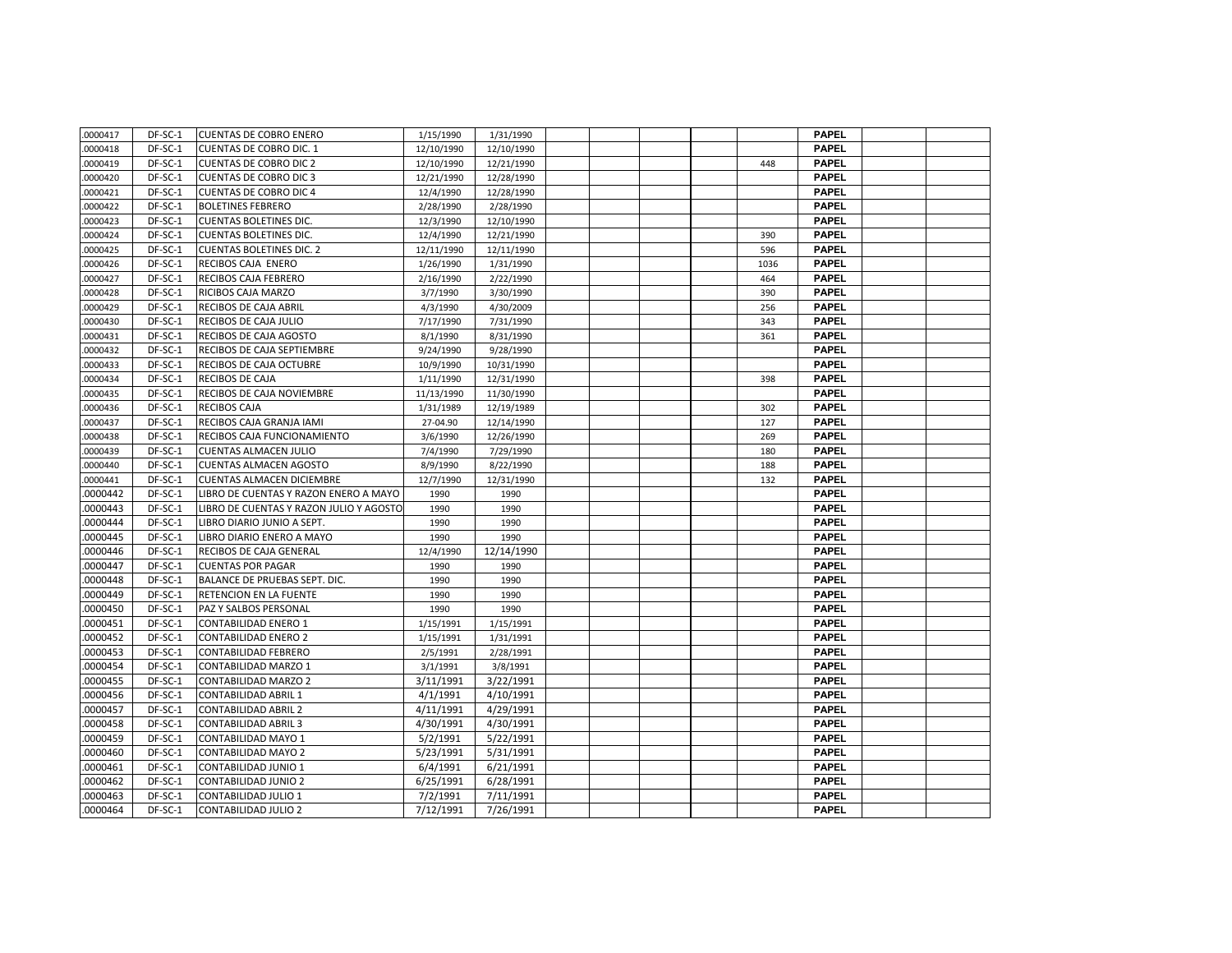| .0000465 | DF-SC-1   | <b>CONTABILIDAD JULIO 3</b>          | 7/29/1991  | 7/31/1991  |  |  |     | <b>PAPEL</b> |  |
|----------|-----------|--------------------------------------|------------|------------|--|--|-----|--------------|--|
| 0000466  | DF-SC-1   | <b>CONTABILIDAD AGOSTO 1</b>         | 8/1/1991   | 8/20/1991  |  |  |     | <b>PAPEL</b> |  |
| 0000467  | DF-SC-1   | <b>CONTABILIDAD AGOSTO 2</b>         | 8/21/1991  | 8/30/1991  |  |  |     | <b>PAPEL</b> |  |
| 0000468  | DF-SC-1   | CONTABILIDAD SEPTIEMBRE 1            | 9/2/1991   | 9/27/1991  |  |  |     | <b>PAPEL</b> |  |
| .0000469 | $DF-SC-1$ | <b>CONTABILIDAD SEPTIEMBRE 2</b>     | 9/27/1991  | 9/30/1991  |  |  |     | <b>PAPEL</b> |  |
| 0000470  | DF-SC-1   | <b>CONTABILIDAD OCTUBRE 1</b>        | 10/1/1991  | 10/29/1991 |  |  |     | <b>PAPEL</b> |  |
| 0000471  | DF-SC-1   | <b>CONTABILIDAD OCTUBRE 2</b>        | 10/30/1991 | 10/31/1991 |  |  |     | <b>PAPEL</b> |  |
| 0000472  | DF-SC-1   | <b>CONTABILIDAD NOVIEMBRE 1</b>      | 11/1/1991  | 11/15/1991 |  |  |     | <b>PAPEL</b> |  |
| 0000473  | DF-SC-1   | <b>CONTABILIDAD NOVIEMBRE 2</b>      | 11/18/1991 | 11/29/1991 |  |  |     | <b>PAPEL</b> |  |
| 0000474  | DF-SC-1   | <b>CONTABILIDAD DICIEMBRE 2</b>      | 12/17/1991 | 12/20/1991 |  |  |     | <b>PAPEL</b> |  |
| 0000475  | DF-SC-1   | CONTABILIDAD DICIEMBRE 1             | 12/2/1991  | 12/16/1991 |  |  |     | <b>PAPEL</b> |  |
| 0000476  | DF-SC-1   | <b>CONTABILIDAD DICIEMBRE 3</b>      | 12/20/1991 | 12/20/1991 |  |  |     | <b>PAPEL</b> |  |
| 0000477  | DF-SC-1   | CONTABILIDAD DICIEMBRE 4             | 12/20/1991 | 12/30/1991 |  |  |     | <b>PAPEL</b> |  |
| 0000478  | DF-SC-1   | <b>CUENTAS DE COBRO FEBRERO</b>      | 2/5/1991   | 2/5/1991   |  |  |     | <b>PAPEL</b> |  |
| 0000479  | DF-SC-1   | <b>CUENTAS DE COBRO MARZO 1</b>      | 3/11/1991  | 3/15/1991  |  |  |     | <b>PAPEL</b> |  |
| 0000480  | DF-SC-1   | <b>CUENTAS DE COBRO MARZO 2</b>      | 3/1/1991   | 3/15/1991  |  |  |     | <b>PAPEL</b> |  |
| 0000481  | DF-SC-1   | <b>CUENTAS DE COBRO MARZO</b>        | 3/4/1991   | 3/6/1991   |  |  |     | <b>PAPEL</b> |  |
| 0000482  | DF-SC-1   | <b>CUENTAS DE COBRO ABRIL 1</b>      | 4/5/1991   | 4/10/1991  |  |  |     | <b>PAPEL</b> |  |
| 0000483  | DF-SC-1   | <b>CUENTAS DE COBRO ABRIL 2</b>      | 4/10/1991  | 4/12/1991  |  |  |     | <b>PAPEL</b> |  |
| 0000484  | DF-SC-1   | <b>CUENTAS DE COBRO ABRIL 3</b>      | 4/19/1991  | 4/30/1991  |  |  |     | <b>PAPEL</b> |  |
| 0000485  | DF-SC-1   | <b>AUTORIZACIONES</b>                |            | 1990       |  |  |     | <b>PAPEL</b> |  |
| 0000486  | DF-SC-1   | <b>INVENTARIO</b>                    | 1990       | 1990       |  |  |     | <b>PAPEL</b> |  |
| 0000487  | DF-SC-1   | CONSECUTIVO NOV.A DIC.               |            | 1991       |  |  |     | <b>PAPEL</b> |  |
| 0000488  | DF-SC-1   | CONSECUTIVO AGOSTO A OCTUBRE         | 1991       | 199        |  |  |     | <b>PAPEL</b> |  |
| 0000489  | DF-SC-1   | CONSECUTIVO MAYO A JULIO             |            | 1991       |  |  |     | <b>PAPEL</b> |  |
| 0000490  | DF-SC-1   | <b>CONSECUTIVO ENERO A ABRIL</b>     | 1991       | 1991       |  |  |     | <b>PAPEL</b> |  |
| 0000491  | DF-SC-1   | <b>CUENTAS DE COBRO SEPTIEMBRE 2</b> | 9/30/1991  | 9/30/1991  |  |  |     | <b>PAPEL</b> |  |
| 0000492  | DF-SC-1   | <b>CUENTAS DE COBRO SEPTIEMBRE 1</b> | 9/27/1991  | 9/30/1991  |  |  |     | <b>PAPEL</b> |  |
| .0000493 | DF-SC-1   | <b>CUENTAS DE COBRO AGOSTO 3</b>     | 8/1/1991   | 8/29/1991  |  |  |     | <b>PAPEL</b> |  |
| 0000494  | DF-SC-1   | <b>CUENTAS DE COBRO AGOSTO 2</b>     | 8/29/1991  | 8/29/1991  |  |  |     | <b>PAPEL</b> |  |
| 0000495  | DF-SC-1   | <b>CUENTAS DE COBRO AGOSTO 1</b>     | 8/20/1991  | 8/29/1991  |  |  |     | <b>PAPEL</b> |  |
| 0000496  | DF-SC-1   | <b>CUENTAS DE COBRO JULIO 4</b>      | 7/2/1991   | 7/31/1991  |  |  |     | <b>PAPEL</b> |  |
| 0000497  | DF-SC-1   | <b>CUENTAS DE COBRO JULIO 3</b>      | 7/29/1991  | 7/31/1991  |  |  |     | <b>PAPEL</b> |  |
| 0000498  | DF-SC-1   | <b>CUENTAS DE COBRO JULIO 2</b>      | 7/9/1991   | 7/29/1991  |  |  |     | <b>PAPEL</b> |  |
| 0000499  | DF-SC-1   | <b>CUENTAS DE COBRO JULIO 1</b>      | 7/9/1991   | 09.07-91   |  |  |     | <b>PAPEL</b> |  |
| .0000500 | DF-SC-1   | <b>CUENTAS DE COBRO JUNIO 4</b>      | 6/4/1991   | 6/28/1991  |  |  |     | <b>PAPEL</b> |  |
| 0000501  | DF-SC-1   | <b>CUENTAS DE COBRO JUNIO 3</b>      | 6/26/2009  | 6/26/1991  |  |  |     | <b>PAPEL</b> |  |
| 0000502  | DF-SC-1   | <b>CUENTAS DE COBRO JUNIO 2</b>      | 6/12/1991  | 6/26/1991  |  |  |     | <b>PAPEL</b> |  |
| 0000503  | DF-SC-1   | <b>CUENTAS DE COBRO JUNIO 1</b>      | 6/12/1991  | 6/12/1991  |  |  |     | <b>PAPEL</b> |  |
| 0000504  | DF-SC-1   | <b>CUENTAS DE COBRO MAYO 2</b>       | 5/17/1991  | 5/21/1991  |  |  |     | <b>PAPEL</b> |  |
| .0000505 | DF-SC-1   | <b>CUENTAS DE COBRO MAYO 1</b>       | 5/3/1991   | 5/21/1991  |  |  |     | <b>PAPEL</b> |  |
| 0000506  | DF-SC-1   | <b>CUENTAS DE COBRO ABRIL 4</b>      | 4/1/1991   | 4/30/1991  |  |  |     | <b>PAPEL</b> |  |
| 0000507  | DF-SC-1   | ALMACEN ENERO A ABRIL                | 1/15/1991  | 4/30/1991  |  |  |     | <b>PAPEL</b> |  |
| .0000508 | DF-SC-1   | ALMACEN MAYO A AGOSTO                | 5/5/1991   | 8/14/1991  |  |  |     | <b>PAPEL</b> |  |
| .0000509 | DF-SC-1   | ALMACEN SEPTIEMBRE A DICIEMBRE       | 9/26/1991  | 12/31/1991 |  |  |     | <b>PAPEL</b> |  |
| 0000510  | DF-SC-1   | <b>CUENTAS ALMACEN ENERO</b>         | 1/17/1991  | 1/31/1991  |  |  | 216 | <b>PAPEL</b> |  |
| .0000511 | DF-SC-1   | <b>CUENTAS ALMACEN FEBRERO</b>       | 2/5/1991   | 2/27/1991  |  |  | 193 | <b>PAPEL</b> |  |
| .0000512 | DF-SC-1   | <b>CUENTAS ALMACEN MARZO</b>         | 3/6/1991   | 3/20/1991  |  |  | 187 | <b>PAPEL</b> |  |
|          |           |                                      |            |            |  |  |     |              |  |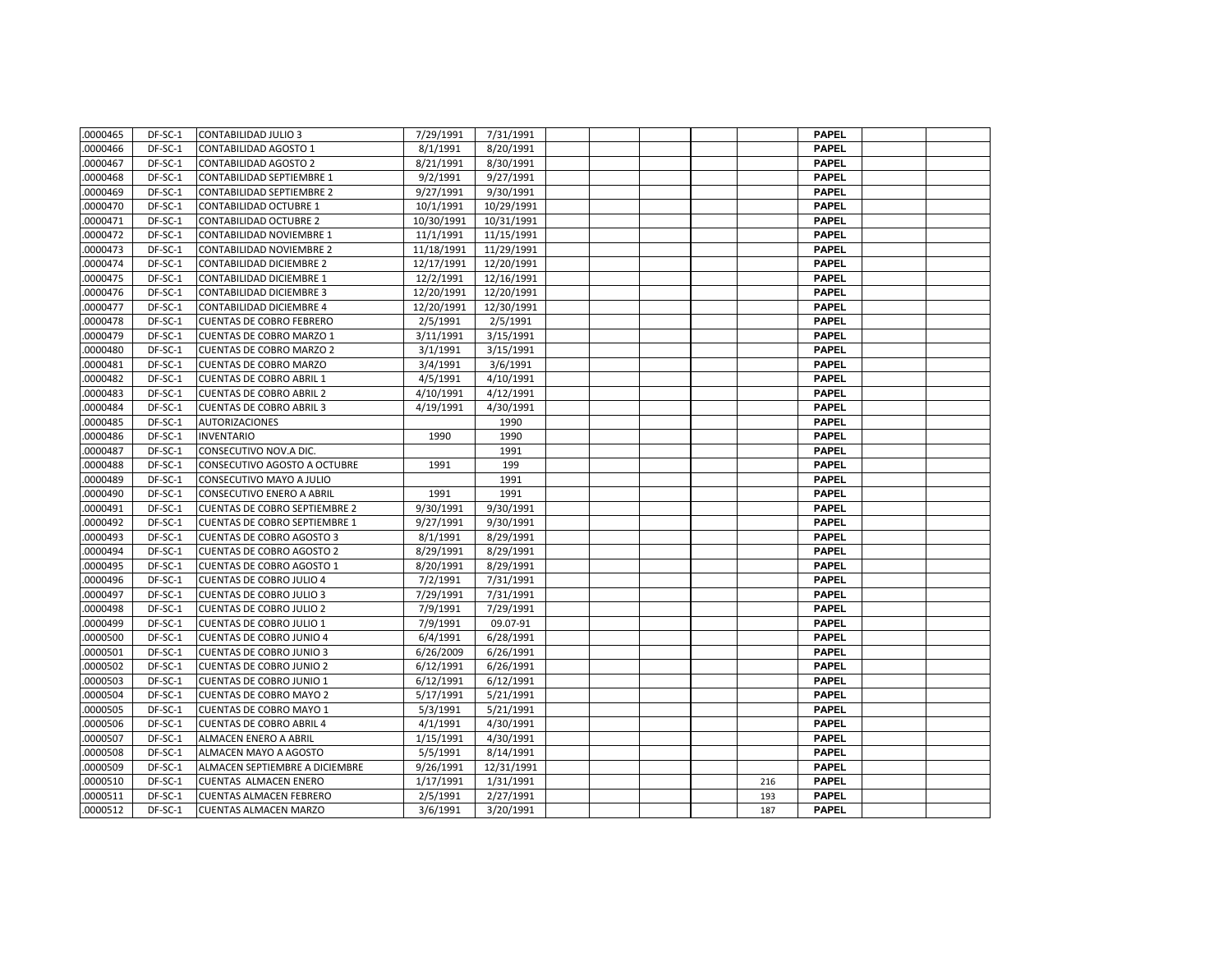| .0000513 | DF-SC-1 | <b>CUENTAS ALMACEN ABRIL</b>          | 4/19/1991 | 4/30/1991  |  |  | 294 | <b>PAPEL</b> |  |
|----------|---------|---------------------------------------|-----------|------------|--|--|-----|--------------|--|
| .0000514 | DF-SC-1 | <b>CONCILIACIONES BANCARIAS</b>       |           | 1991       |  |  |     | <b>PAPEL</b> |  |
| .0000515 | DF-SC-1 | BOLETINES DE TESORERIA ENERO A DIC.   | 1/15/1991 | 12/30/1991 |  |  |     | <b>PAPEL</b> |  |
| .0000516 | DF-SC-1 | <b>AUTORIZACIONES</b>                 |           | 1991       |  |  |     | <b>PAPEL</b> |  |
| .0000517 | DF-SC-1 | RECIBOS DE CAJA GENERAL               |           | 1991       |  |  |     | <b>PAPEL</b> |  |
| .0000518 | DF-SC-1 | RECIBOS DE CAJA GENERAL CON. ENERO    | 1/31/1991 | 1/31/1991  |  |  |     | <b>PAPEL</b> |  |
| .0000519 |         | OS DE CAJA FEIRECIBOS DE CAJA FEBRERO | 2/12/1991 | 2/28/1991  |  |  |     | <b>PAPEL</b> |  |
| .0000520 | DF-SC-1 | RECIBOS DE CAJA GENERAL JULIO         | 7/2/1991  | 7/31/1991  |  |  |     | <b>PAPEL</b> |  |
| .0000521 | DF-SC-1 | RECIBOS DE CAJA AGOSTO                | 8/1/1991  | 8/30/1991  |  |  |     | <b>PAPEL</b> |  |
| 0000522  | DF-SC-1 | RECIBOS DE CAJA MENOR GRANJA IAMI     |           | 1991       |  |  |     | <b>PAPEL</b> |  |
| 0000523  | DF-SC-1 | RECIBOS DE CAJ GENERAL ABRIL A SEPT.  | 4/30/1991 | 9/30/1991  |  |  |     | <b>PAPEL</b> |  |
| 0000524  | DF-SC-1 | RECIBOS DE CAJA GENERAL JUNIO         | 6/4/1991  | 6/28/1991  |  |  |     | <b>PAPEL</b> |  |
| .0000525 | DF-SC-1 | RECIBOS DE CAJA GENERAL CON. JULIO    | 7/2/1991  | 7/31/1991  |  |  |     | <b>PAPEL</b> |  |
| .0000526 | DF-SC-1 | <b>INVENTARIO GENERAL</b>             |           | 1991       |  |  |     | <b>PAPEL</b> |  |
| .0000527 | DF-SC-1 | BALANCES DE PRUEBAS ENERO A DIC.      |           | 1991       |  |  |     | <b>PAPEL</b> |  |
| .0000528 | DF-SC-1 | LIBRO MAYOR FEBRERO A JUNIO           |           | 1991       |  |  |     | <b>PAPEL</b> |  |
| .0000529 | DF-SC-1 | LIBRO MAYOR AGOSTO A DIC.             |           | 1991       |  |  |     | <b>PAPEL</b> |  |
| .0000530 | DF-SC-1 | <b>RECIBOS DE CAJA</b>                | 6/17/1991 | 12/20/1991 |  |  |     | <b>PAPEL</b> |  |
| .0000531 | DF-SC-1 | RESERVAS DE APROPIECION Y CAJA        | 1990      | 1991       |  |  |     | <b>PAPEL</b> |  |
| 0000531A | DF-SC-1 | <b>ANTE PROYECTO</b>                  | 1985      | 1991       |  |  | 289 | <b>PAPEL</b> |  |
| .0000532 | DF-SC-1 | <b>NOTAS DE PEDIDOS</b>               | 7/3/1991  | 12/23/1991 |  |  |     | <b>PAPEL</b> |  |
| .0000533 | DF-SC-1 | <b>RETENCION EN LA FUENTE</b>         | 1991      | 1991       |  |  |     | <b>PAPEL</b> |  |
| .0000534 | DF-SC-1 | CERTIFICACIONES CAJANAL               | 1991      | 1991       |  |  |     | <b>PAPEL</b> |  |
| .0000535 | DF-SC-1 | <b>RECIBOS VARIOS</b>                 | 1991      | 1991       |  |  |     | <b>PAPEL</b> |  |
| .0000536 | DF-SC-1 | <b>ACUERDOS MIN. HACIENDA</b>         | 1991      | 1991       |  |  |     | <b>PAPEL</b> |  |
| .0000537 | DF-SC-1 | PROCE, JUDIC.CAJANAL                  | 1991      | 1991       |  |  |     | <b>PAPEL</b> |  |
| .0000538 | DF-SC-1 | <b>CUENTAS ENERO 1</b>                | 1/17/1992 | 1/31/1992  |  |  | 446 | <b>PAPEL</b> |  |
| .0000539 | DF-SC-1 | <b>CUENTAS ENERO 2</b>                | 1/30/1992 | 1/30/1992  |  |  | 308 | <b>PAPEL</b> |  |
| .0000540 | DF-SC-1 | <b>CUENTAS FEBRERO 1</b>              | 2/20/1992 | 2/20/1992  |  |  | 221 | <b>PAPEL</b> |  |
| 0000541  | DF-SC-1 | <b>CUENTAS FEBRERO 2</b>              | 2/3/1992  | 2/28/1992  |  |  | 316 | <b>PAPEL</b> |  |
| .0000542 | DF-SC-1 | <b>CUENTAS ENERO Y FEBRERO 3</b>      | 1/17/1992 | 2/28/1992  |  |  | 623 | <b>PAPEL</b> |  |
| .0000543 | DF-SC-1 | <b>CUENTAS FEBRERO 4</b>              | 2/20/1992 | 2/28/1992  |  |  | 385 | <b>PAPEL</b> |  |
| .0000544 | DF-SC-1 | <b>CUENTAS MARZO 1</b>                | 3/2/1992  | 3/12/1992  |  |  | 264 | <b>PAPEL</b> |  |
| .0000545 | DF-SC-1 | <b>CUENTAS MARZO 2</b>                | 3/19/1992 | 3/31/1992  |  |  | 500 | <b>PAPEL</b> |  |
| .0000546 | DF-SC-1 | <b>CUENTAS MARZO 3</b>                | 3/2/1992  | 3/31/1992  |  |  | 365 | <b>PAPEL</b> |  |
| .0000547 | DF-SC-1 | <b>CUENTAS MARZO 4</b>                | 3/2/1992  | 3/13/1992  |  |  | 368 | <b>PAPEL</b> |  |
| 0000548  | DF-SC-1 | <b>CUENTAS MARZO 5</b>                | 3/30/1992 | 3/30/1992  |  |  | 357 | <b>PAPEL</b> |  |
| .0000549 | DF-SC-1 | <b>CUENTAS ABRIL 1</b>                | 4/8/1992  | 4/8/1992   |  |  | 454 | <b>PAPEL</b> |  |
| 0000550  | DF-SC-1 | <b>CUENTAS ABRIL 2</b>                | 4/1/1992  | 4/23/1992  |  |  | 382 | <b>PAPEL</b> |  |
| .0000551 | DF-SC-1 | <b>CUENTAS ABRIL 3</b>                | 4/24/1992 | 4/30/1992  |  |  | 424 | <b>PAPEL</b> |  |
| .0000552 | DF-SC-1 | <b>CUENTAS ABRIL 4</b>                | 4/1/1992  | 4/30/1992  |  |  | 614 | <b>PAPEL</b> |  |
| .0000553 | DF-SC-1 | <b>CUENTAS ABRIL 5</b>                | 4/30/1992 | 4/30/1992  |  |  | 349 | <b>PAPEL</b> |  |
| .0000554 | DF-SC-1 | <b>CUENTAS MAYO 1</b>                 | 5/4/1992  | 5/15/1992  |  |  | 532 | <b>PAPEL</b> |  |
| .0000555 | DF-SC-1 | <b>CUENTAS MAYO 2</b>                 | 5/18/1992 | 5/29/1992  |  |  | 485 | <b>PAPEL</b> |  |
| .0000556 | DF-SC-1 | <b>CUENTAS MAYO 3</b>                 | 5/4/1992  | 5/15/1992  |  |  | 442 | <b>PAPEL</b> |  |
| 0000557  | DF-SC-1 | <b>CUENTAS MAYO 4</b>                 | 5/15/1992 | 5/15/1992  |  |  | 464 | <b>PAPEL</b> |  |
| 0000558  | DF-SC-1 | <b>CUENTAS MAYO 5</b>                 | 5/28/1992 | 5/28/1992  |  |  | 356 | <b>PAPEL</b> |  |
| .0000559 | DF-SC-1 | <b>CUENTAS JUNIO 1</b>                | 6/26/1992 | 6/26/1992  |  |  | 437 | <b>PAPEL</b> |  |
|          |         |                                       |           |            |  |  |     |              |  |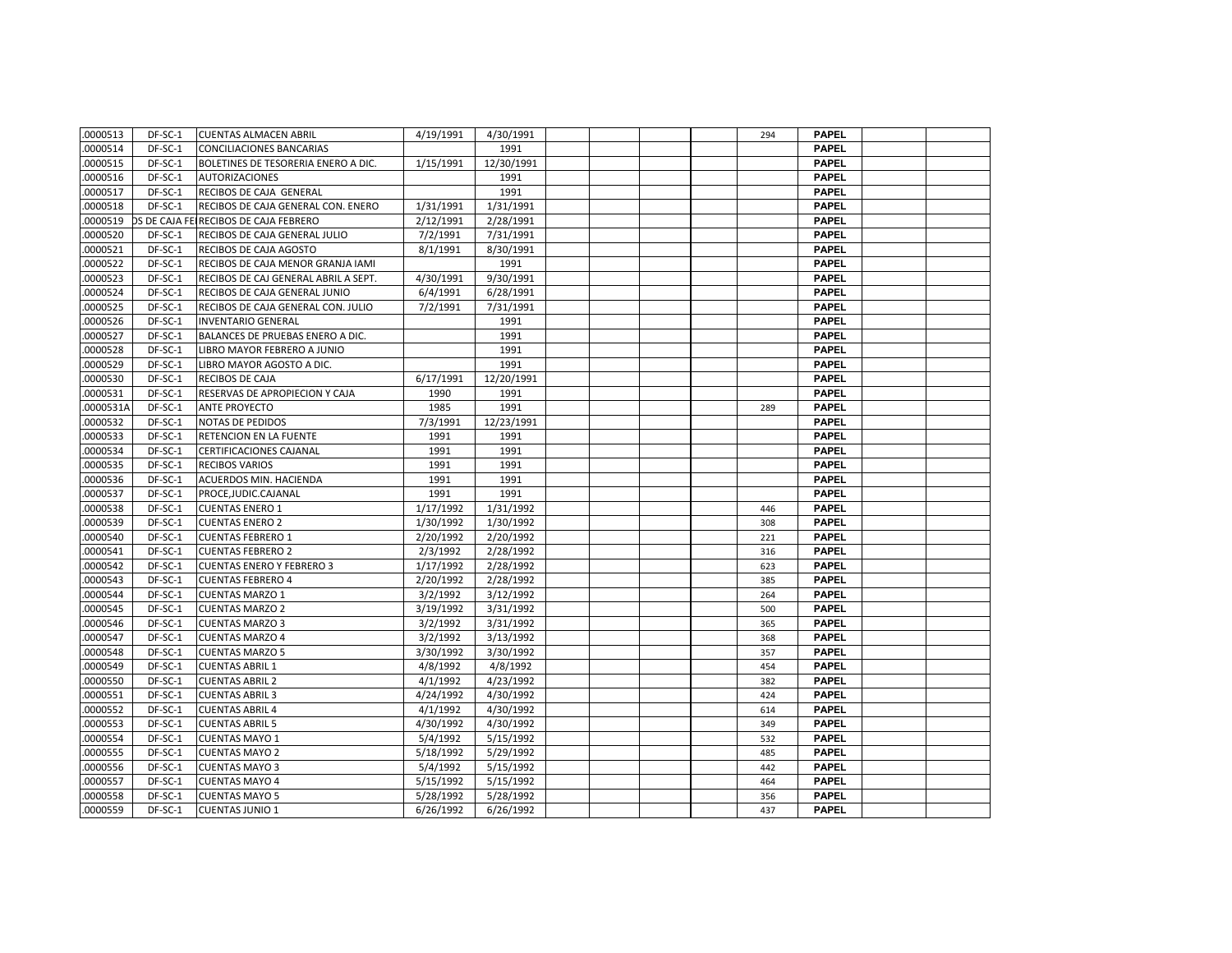| .0000560 | DF-SC-1 | <b>CUENTAS JUNIO 2</b>               | 6/21/1992  | 6/30/1992  |  | 407 | <b>PAPEL</b> |  |
|----------|---------|--------------------------------------|------------|------------|--|-----|--------------|--|
| 0000561  | DF-SC-1 | <b>CUENTAS JUNIO 3</b>               | 6/1/1992   | 6/17/1992  |  | 615 | <b>PAPEL</b> |  |
| 0000562  | DF-SC-1 | <b>CUENTAS JUNIO 4</b>               | 6/12/1992  | 6/23/1992  |  | 660 | <b>PAPEL</b> |  |
| 0000563  | DF-SC-1 | <b>CUENTAS JUNIO 5</b>               | 6/2/1992   | 6/16/1992  |  | 715 | <b>PAPEL</b> |  |
| 0000564  | DF-SC-1 | <b>CUENTAS JUNIO</b>                 | 6/15/1992  | 6/30/1992  |  |     | <b>PAPEL</b> |  |
| 0000565  | DF-SC-1 | <b>CUENTAS JULIO 1</b>               | 7/17/1992  | 7/31/1992  |  | 301 | <b>PAPEL</b> |  |
| 0000566  | DF-SC-1 | <b>CUENTAS JULIO 2</b>               | 7/16/1992  | 7/16/1992  |  | 470 | <b>PAPEL</b> |  |
| 0000567  | DF-SC-1 | <b>CUENTAS JULIO 3</b>               | 7/13/1992  | 7/30/1992  |  | 458 | <b>PAPEL</b> |  |
| 0000568  | DF-SC-1 | <b>CUENTAS JULIO 4</b>               | 7/30/1992  | 7/30/1992  |  |     | <b>PAPEL</b> |  |
| 0000569  | DF-SC-1 | <b>CUENTAS AGOSTO 1</b>              | 8/3/1992   | 8/14/1992  |  | 575 | <b>PAPEL</b> |  |
| 0000570  | DF-SC-1 | <b>CUENTAS AGOSTO 2</b>              | 8/18/1992  | 8/27/1992  |  | 385 | <b>PAPEL</b> |  |
| 0000571  | DF-SC-1 | <b>CUENTAS AGOSTO 3</b>              | 8/31/1992  | 8/31/1992  |  | 374 | <b>PAPEL</b> |  |
| 0000572  | DF-SC-1 | <b>CUENTAS AGOSTO 4</b>              | 8/3/1992   | 8/5/1992   |  | 393 | <b>PAPEL</b> |  |
| 0000573  | DF-SC-1 | <b>CUENTAS AGOSTO 5</b>              | 8/3/1992   | 8/27/1992  |  | 455 | <b>PAPEL</b> |  |
| 0000574  | DF-SC-1 | <b>CUENTAS AGOSTO 6</b>              | 8/31/1992  | 8/31/1992  |  | 615 | <b>PAPEL</b> |  |
| .0000575 | DF-SC-1 | <b>CUENTAS AGOSTO 7</b>              | 8/18/1992  | 8/18/1992  |  | 500 | <b>PAPEL</b> |  |
| 0000576  | DF-SC-1 | <b>CUENTAS SEPTIEMBRE 1</b>          | 9/1/1992   | 9/29/1992  |  | 642 | <b>PAPEL</b> |  |
| 0000577  | DF-SC-1 | <b>CUENTAS SEPTIEMBRE 2</b>          | 9/30/1992  | 9/30/1992  |  | 292 | <b>PAPEL</b> |  |
| 0000578  | DF-SC-1 | <b>CUENTAS SEPTIEMBRE 3</b>          | 9/15/1992  | 9/15/1992  |  |     | <b>PAPEL</b> |  |
| 0000579  | DF-SC-1 | <b>CUENTAS SEPTIEMBRE 4</b>          | 9/30/1992  | 9/30/1992  |  |     | <b>PAPEL</b> |  |
| 0000580  | DF-SC-1 | <b>CUENTAS SEPTIEMBRE 5</b>          | 9/1/1992   | 9/30/1992  |  | 152 | <b>PAPEL</b> |  |
| 0000581  | DF-SC-1 | <b>CUENTAS OCTUBRE 1</b>             | 10/1/1992  | 10/29/1992 |  | 681 | <b>PAPEL</b> |  |
| 0000582  | DF-SC-1 | <b>CUENTAS OCTUBRE 2</b>             | 10/30/1992 | 10/30/1992 |  | 526 | <b>PAPEL</b> |  |
| 0000583  | DF-SC-1 | <b>CUENTAS OCTUBRE 3</b>             | 10/30/1992 | 10/30/1992 |  | 346 | <b>PAPEL</b> |  |
| 0000584  | DF-SC-1 | <b>CUENTAS OCTUBRE 4</b>             | 10/22/1992 | 10/22/1992 |  | 638 | <b>PAPEL</b> |  |
| 0000585  | DF-SC-1 | <b>CUENTAS OCTUBRE 5</b>             | 10/2/1992  | 10/30/1992 |  | 775 | <b>PAPEL</b> |  |
| 0000586  | DF-SC-1 | <b>CUENTAS NOVIEMBRE 1</b>           | 11/3/1992  | 11/13/1992 |  | 555 | <b>PAPEL</b> |  |
| 0000587  | DF-SC-1 | <b>CUENTAS NOVIEMBRE 2</b>           | 11/17/1992 | 11/30/1992 |  | 699 | <b>PAPEL</b> |  |
| 0000588  | DF-SC-1 | <b>CUENTAS NOVIEMBRE 3</b>           | 11/12/1992 | 11/12/1992 |  | 518 | <b>PAPEL</b> |  |
| 0000589  | DF-SC-1 | <b>CUENTAS NOVIEMBRE 4</b>           | 11/23/1992 | 11/30/1992 |  | 628 | <b>PAPEL</b> |  |
| 0000590  | DF-SC-1 | <b>CUENTAS NOVIEMBRE 5</b>           | 11/3/1992  | 11/30/1992 |  | 732 | <b>PAPEL</b> |  |
| 0000591  | DF-SC-1 | <b>CUENTAS DICIEMBRE 1</b>           | 12/24/1992 | 12/31/1992 |  | 629 | <b>PAPEL</b> |  |
| 0000592  | DF-SC-1 | <b>CUENTAS DICIEMBRE 2</b>           | 12/1/1992  | 12/31/1992 |  | 368 | <b>PAPEL</b> |  |
| 0000593  | DF-SC-1 | <b>CUENTAS DICIEMBRE 3</b>           | 12/31/1992 | 12/31/1992 |  | 465 | <b>PAPEL</b> |  |
| 0000594  | DF-SC-1 | <b>CUENTAS DICIEMBRE 4</b>           | 12/15/1992 | 12/30/1992 |  | 819 | <b>PAPEL</b> |  |
| .0000595 | DF-SC-1 | <b>CUENTAS DICIEMBRE 5</b>           | 12/31/1992 | 12/31/1992 |  | 361 | <b>PAPEL</b> |  |
| .0000596 | DF-SC-1 | <b>CUENTAS DICIEMBRE 6</b>           | 12/15/1992 | 12/15/1992 |  | 319 | <b>PAPEL</b> |  |
| 0000597  | DF-SC-1 | <b>CUENTAS DICIEMBRE 7</b>           | 12/15/1992 | 12/24/1992 |  | 381 | <b>PAPEL</b> |  |
| 0000598  | DF-SC-1 | <b>CUENTAS DICIEMBRE 8</b>           | 12/31/1992 | 12/31/1992 |  | 398 | <b>PAPEL</b> |  |
| 0000599  | DF-SC-1 | <b>CUENTAS DICIEMBRE 9</b>           | 12/31/1992 | 12/31/1992 |  | 424 | <b>PAPEL</b> |  |
| 0000600  | DF-SC-1 | <b>CUENTAS DICIEMBRE 10</b>          | 12/31/1992 | 12/31/1992 |  | 710 | <b>PAPEL</b> |  |
| 0000601  | DF-SC-1 | <b>BOLETINES ENERO A AGOSTO</b>      | 1992       | 1992       |  |     | <b>PAPEL</b> |  |
| 0000602  | DF-SC-1 | <b>BOLETINES FEBRERO</b>             | 1992       | 1992       |  | 151 | <b>PAPEL</b> |  |
| 0000603  | DF-SC-1 | BOLETINES SEPTIEMBRE A DICIEMBRE     | 1992       | 1992       |  | 446 | <b>PAPEL</b> |  |
| 0000604  | DF-SC-1 | <b>CUENTAS ALMSCEN ENERO A ABRIL</b> | 1/27/1992  | 4/27/1992  |  | 308 | <b>PAPEL</b> |  |
| 0000605  | DF-SC-1 | <b>CUENTAS ALMACEN MAYO A AGOSTO</b> | 5/27/1992  | 8/27/1992  |  | 345 | <b>PAPEL</b> |  |
| .0000606 | DF-SC-1 | CUENTAS ALMACEN SEPTIEMBRE A DIC.    | 9/29/1992  | 12/7/1992  |  | 365 | PAPEL        |  |
| 0000607  | DF-SC-1 | <b>AUTORIZACIONES</b>                |            | 1992       |  |     | <b>PAPEL</b> |  |
|          |         |                                      |            |            |  |     |              |  |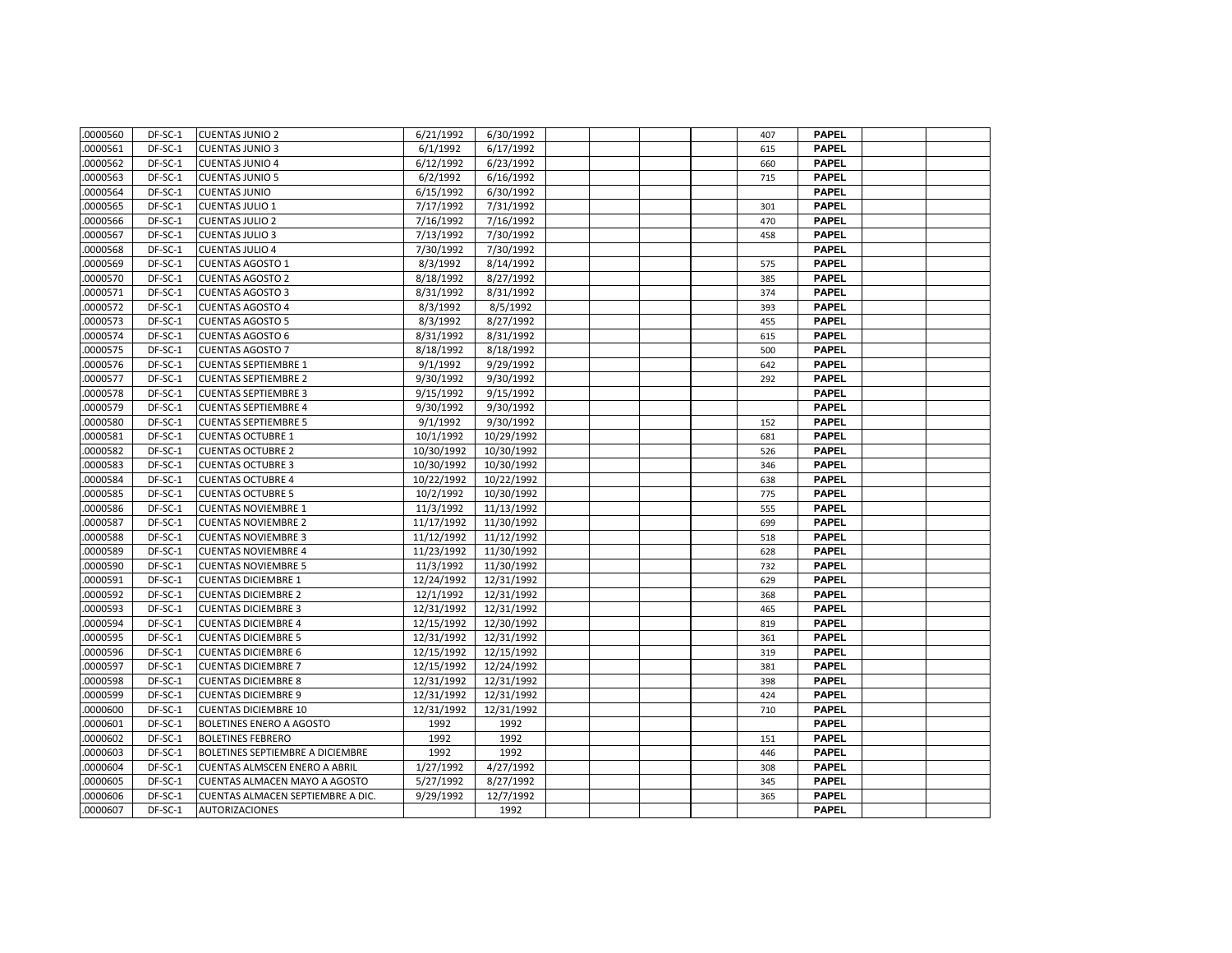| .0000608  | DF-SC-1 | <b>ACUERDO Y GASTOS</b>               | 1990       | 1992       |  |  |     | <b>PAPEL</b> |  |
|-----------|---------|---------------------------------------|------------|------------|--|--|-----|--------------|--|
| .0000609  | DF-SC-1 | <b>IMFORMES EGECUCION MENSUAL</b>     | 1990       | 1992       |  |  |     | <b>PAPEL</b> |  |
| .0000610  | DF-SC-1 | <b>ANTE PROYECTOS DE PRESUPUESTOS</b> | 1990       | 1992       |  |  |     | <b>PAPEL</b> |  |
| .0000611  | DF-SC-1 | <b>ACUERDOS BENTAS</b>                | 1990       | 1992       |  |  |     | <b>PAPEL</b> |  |
| .0000612  | DF-SC-1 | <b>CORRESPONDENCIA RECIBIDAS</b>      | 1992       | 1992       |  |  |     | <b>PAPEL</b> |  |
| .0000613  | DF-SC-1 | CORRESPONDENCIA DESPACHADA            | 1992       | 1992       |  |  |     | <b>PAPEL</b> |  |
| .000613A  | DF-SC-1 | <b>CONVENCION DE TRABAJO0</b>         | 1992       | 1993       |  |  |     | <b>PAPEL</b> |  |
| .000613B  | DF-SC-1 | <b>AUXILIOS PARLAMENTARIOS</b>        | 1992       |            |  |  |     | <b>PAPEL</b> |  |
| .0000614  | DF-SC-1 | RECIBOS CAJA DICIEMBRE                | 12/1/1992  | 12/29/1992 |  |  |     | <b>PAPEL</b> |  |
| 0000615   | DF-SC-1 | RECIBOS DE PAGO SEPTIEMBRE            | 1992       | 1992       |  |  |     | <b>PAPEL</b> |  |
| .0000616  | DF-SC-1 | <b>RECIBOS VARIOS</b>                 | 1992       | 1992       |  |  |     | <b>PAPEL</b> |  |
| .0000617  | DF-SC-1 | RECIBOS CAJA MAYO                     | 1992       | 1992       |  |  |     | <b>PAPEL</b> |  |
| .0000618  | DF-SC-1 | <b>RECIBOS CAJA DOCENTES</b>          | 1992       | 1992       |  |  |     | <b>PAPEL</b> |  |
| .0000619  | DF-SC-1 | <b>CAJA MENOR</b>                     | 1992       | 1992       |  |  |     | <b>PAPEL</b> |  |
| .0000620  | DF-SC-1 | CONCILIACIONES BANCARIAS              | 1992       | 1992       |  |  |     | <b>PAPEL</b> |  |
| .0000620A | DF-SC-1 | <b>SERVICIOS PUBLICOS</b>             | 1992       | 1992       |  |  |     | <b>PAPEL</b> |  |
| .0000621  | DF-SC-1 | LIBRO MAYOR DIARIO ENERO A JUNIO      | 1992       | 1992       |  |  |     | <b>PAPEL</b> |  |
| .0000622  | DF-SC-1 | LIBRO MAYOR DIARIO JULIO A DIC.       | 1992       | 1992       |  |  |     | <b>PAPEL</b> |  |
| .0000623  | DF-SC-1 | BALANCES DE PRUEBAS ENERO A DIC.      | 1992       | 1992       |  |  |     | <b>PAPEL</b> |  |
| .0000624  | DF-SC-1 | PAZ Y SALVOS                          | 1992       | 1992       |  |  |     | <b>PAPEL</b> |  |
| .0000625  | DF-SC-1 | NOTAS CONTABLILIDAD                   | 1992       | 1992       |  |  |     | <b>PAPEL</b> |  |
| .0000626  | DF-SC-1 | <b>PEDIDOS</b>                        | 1992       | 1992       |  |  |     | <b>PAPEL</b> |  |
| .0000627  | DF-SC-1 | CONSINACIONES MATRICULAS FEBRERO      | 1992       | 1992       |  |  |     | <b>PAPEL</b> |  |
| .0000628  | DF-SC-1 | <b>CUENTA DE COBRO ENERO 2</b>        | 1/4/1993   | 1/26/1993  |  |  |     | <b>PAPEL</b> |  |
| .0000629  | DF-SC-1 | <b>CUENTAS FEBRERO</b>                | 2/1/1993   | 2/18/1993  |  |  |     | <b>PAPEL</b> |  |
| .0000630  | DF-SC-1 | <b>CUENTAS FEBRERO</b>                | 2/19/1993  | 2/26/1993  |  |  |     | <b>PAPEL</b> |  |
| .0000631  | DF-SC-1 | <b>CUENTAS MARZO</b>                  | 3/26/1993  | 3/30/1993  |  |  |     | <b>PAPEL</b> |  |
| .0000632  | DF-SC-1 | <b>CUENTAS MARZO</b>                  | 3/1/1993   | 3/25/1993  |  |  |     | <b>PAPEL</b> |  |
| .0000633  | DF-SC-1 | <b>CUENTAS ABRIL</b>                  | 3/29/1993  | 3/30/1993  |  |  |     | <b>PAPEL</b> |  |
| .0000634  | DF-SC-1 | <b>CUENTAS ABRIL</b>                  | 3/1/1993   | 3/27/1993  |  |  |     | <b>PAPEL</b> |  |
| .0000635  | DF-SC-1 | <b>CUENTAS MAYO 1</b>                 | 5/26/1993  | 5/31/1993  |  |  |     | <b>PAPEL</b> |  |
| .0000636  | DF-SC-1 | <b>CUENTAS MAYO</b>                   | 3/3/1993   | 3/21/1993  |  |  |     | <b>PAPEL</b> |  |
| .0000637  | DF-SC-1 | <b>CUENTAS JUNIO</b>                  | 6/1/1993   | 6/17/1993  |  |  |     | <b>PAPEL</b> |  |
| .0000638  | DF-SC-1 | <b>CUENTAS JUNIO</b>                  | 6/22/1993  | 6/30/1993  |  |  |     | <b>PAPEL</b> |  |
| .0000639  | DF-SC-1 | <b>CUENTAS JULIO</b>                  | 7/23/1993  | 7/30/1993  |  |  |     | <b>PAPEL</b> |  |
| .0000640  | DF-SC-1 | <b>CUENTAS JULIO</b>                  | 7/1/1993   | 7/22/1993  |  |  |     | <b>PAPEL</b> |  |
| .0000641  | DF-SC-1 | <b>CUENTAS AGOSTO</b>                 | 8/2/1993   | 8/27/1993  |  |  |     | <b>PAPEL</b> |  |
| .0000642  | DF-SC-1 | <b>CUENTAS AGOSTO</b>                 | 8/30/1993  | 8/31/1993  |  |  |     | <b>PAPEL</b> |  |
| 0000643   | DF-SC-1 | <b>CUENTAS SEPTIEMBRE</b>             | 9/24/1993  | 9/30/1993  |  |  |     | <b>PAPEL</b> |  |
| 0000644   | DF-SC-1 | <b>CUENTAS SEPTIEMBRE</b>             | 9/1/1993   | 9/24/1993  |  |  |     | <b>PAPEL</b> |  |
| .0000645  | DF-SC-1 | <b>CUENTAS OCTUBRE 1</b>              | 10/22/1993 | 10/31/1993 |  |  |     | <b>PAPEL</b> |  |
| .0000646  | DF-SC-1 | <b>CUENTAS OCTUBRE 2</b>              | 10/21/1993 | 10/29/1993 |  |  |     | <b>PAPEL</b> |  |
| .0000647  | DF-SC-1 | <b>CUENTAS NOVIEMBRE</b>              | 11/17/1993 | 10/25/1993 |  |  |     | <b>PAPEL</b> |  |
| .0000648  | DF-SC-1 | <b>CUENTAS NOVIEMBRE</b>              | 11/10/1993 | 11/16/1993 |  |  |     | <b>PAPEL</b> |  |
| .0000649  | DF-SC-1 | <b>CUENTAS NOVIEMBRE</b>              | 11/29/1993 | 11/30/1993 |  |  |     | <b>PAPEL</b> |  |
| .0000650  | DF-SC-1 | <b>CUENTAS DICIEMBRE</b>              | 12/22/1993 | 12/22/1993 |  |  |     | <b>PAPEL</b> |  |
| .0000651  | DF-SC-1 | <b>CUENTAS DICIEMBRE</b>              | 12/14/1993 | 12/14/1993 |  |  |     | <b>PAPEL</b> |  |
| 0000652   | DF-SC-1 | <b>CUENTAS DICIEMBRE 2</b>            | 12/31/1993 | 12/31/1993 |  |  | 298 | <b>PAPEL</b> |  |
|           |         |                                       |            |            |  |  |     |              |  |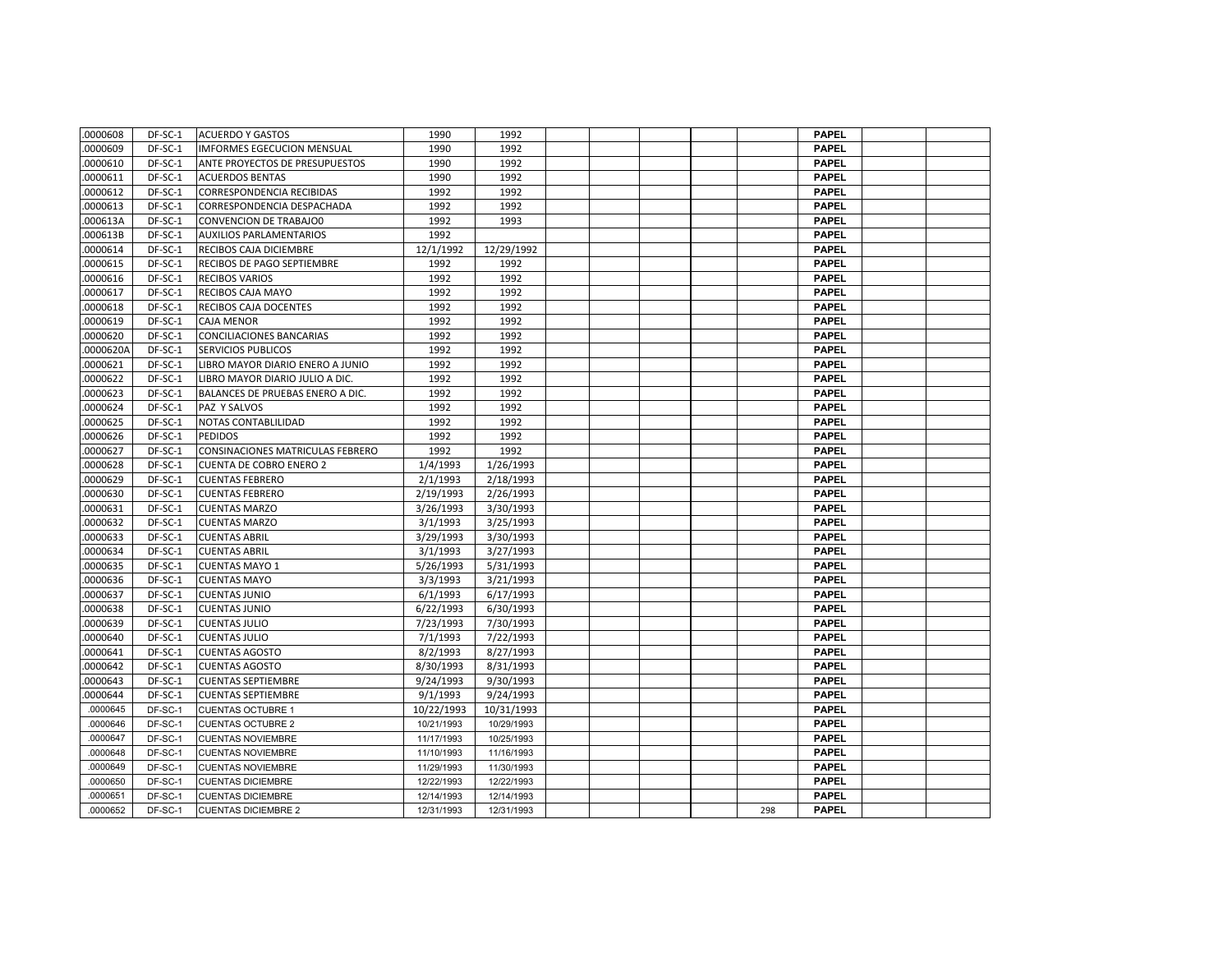| .0000653 | DF-SC-1 | <b>CUENTAS ALMACEN 1</b>              | 1/28/1993  | 1/30/1993  |  |  | 335 | <b>PAPEL</b> |  |
|----------|---------|---------------------------------------|------------|------------|--|--|-----|--------------|--|
| 0000654  | DF-SC-1 | <b>CUENTAS ALMACEN ENERO A AGOSTO</b> | 2/5/1993   | 7/9/1993   |  |  | 528 | <b>PAPEL</b> |  |
| 0000655  | DF-SC-1 | CUENTAS ALMACEN AGOSTO A DIC.         | 8/11/1993  | 12/31/1993 |  |  | 544 | <b>PAPEL</b> |  |
| .0000656 | DF-SC-1 | CUENTAS ALMACEN DICIEMBRE             | 12/15/1993 | 12/31/1993 |  |  | 555 | <b>PAPEL</b> |  |
| 0000657  | DF-SC-1 | BOLETINES DE CAJA DICIEMBRE           | 12/1/1993  | 12/13/1993 |  |  |     | <b>PAPEL</b> |  |
| 0000658  | DF-SC-1 | <b>INVENTARIO</b>                     | 1993       | 1993       |  |  |     | <b>PAPEL</b> |  |
| 0000659  | DF-SC-1 | <b>INVENTARIO</b>                     | 1993       | 1993       |  |  |     | <b>PAPEL</b> |  |
| 0000660  | DF-SC-1 | CONCILIACIONES BANCARIAS              | 1993       | 1993       |  |  |     | <b>PAPEL</b> |  |
| 0000661  | DF-SC-1 | <b>BALANCES</b>                       | 1993       | 1993       |  |  |     | <b>PAPEL</b> |  |
| 0000662  | DF-SC-1 | CUENTA DE COBRO SEPTIEMBRE 4          | 9/30/1994  | 9/30/1994  |  |  |     | <b>PAPEL</b> |  |
| 0000663  | DF-SC-1 | CUENTA DE COBRO SEPTIEMBRE 3          | 9/30/1994  | 9/30/1994  |  |  |     | <b>PAPEL</b> |  |
| 0000664  | DF-SC-1 | CUENTA DE COBRO SEPTIEMBRE 2          | 9/20/1994  | 9/30/1994  |  |  |     | <b>PAPEL</b> |  |
| 0000665  | DF-SC-1 | CUENTA DE COBRO SEPTIEMBRE 1          | 9/20/1994  | 9/20/1994  |  |  |     | <b>PAPEL</b> |  |
| .0000666 | DF-SC-1 | CUENTA DE COBRO AGOSTO 4              | 8/31/1994  | 8/31/1994  |  |  |     | <b>PAPEL</b> |  |
| 0000667  | DF-SC-1 | CUENTA DE COBRO AGOSTO 3              | 8/23/1994  | 8/29/1994  |  |  |     | <b>PAPEL</b> |  |
| 0000668  | DF-SC-1 | CUENTA DE COBRO AGOSTO 2              | 8/2/1994   | 8/23/1994  |  |  |     | <b>PAPEL</b> |  |
| 0000669  | DF-SC-1 | CUENTA DE COBRO AGOSTO 1              | 8/10/1994  | 8/10/1994  |  |  |     | <b>PAPEL</b> |  |
| 0000670  | DF-SC-1 | CUENTA DE COBRO JULIO 2               | 7/13/1994  | 7/21/1994  |  |  |     | <b>PAPEL</b> |  |
| 0000671  | DF-SC-1 | CUENTA DE COBRO JULIO 1               | 7/13/1994  | 7/27/1994  |  |  |     | <b>PAPEL</b> |  |
| 0000672  | DF-SC-1 | CUENTA DE COBRO JUNIO 3               | 6/24/1994  | 6/30/1994  |  |  |     | <b>PAPEL</b> |  |
| 0000673  | DF-SC-1 | CUENTA DE COBRO JUNIO 2               | 6/17/1994  | 6/24/1994  |  |  |     | <b>PAPEL</b> |  |
| 0000674  | DF-SC-1 | CUENTA DE COBRO JUNIO 1               | 6/17/1994  | 6/17/1994  |  |  |     | <b>PAPEL</b> |  |
| 0000675  | DF-SC-1 | CUENTA DE COBRO MAYO 3                | 5/4/1994   | 5/30/1994  |  |  |     | <b>PAPEL</b> |  |
| 0000676  | DF-SC-1 | CUENTA DE COBRO MAYO 2                | 5/20/1994  | 5/31/1994  |  |  |     | <b>PAPEL</b> |  |
| 0000677  | DF-SC-1 | CUENTA DE COBRO MAYO 1                | 5/20/1994  | 5/20/1994  |  |  |     | <b>PAPEL</b> |  |
| 0000678  | DF-SC-1 | CUENTA DE COBRO ABRIL 3               | 4/4/1994   | 4/29/1994  |  |  |     | <b>PAPEL</b> |  |
| 0000679  | DF-SC-1 | CUENTA DE COBRO ABRIL 2               | 4/22/1994  | 4/29/1994  |  |  |     | <b>PAPEL</b> |  |
| 0000680  | DF-SC-1 | CUENTA DE COBRO ABRIL 1               | 4/22/1994  | 4/29/1994  |  |  |     | <b>PAPEL</b> |  |
| 0000681  | DF-SC-1 | CUENTA DE COBRO MARZO 3               | 3/1/1994   | 3/15/1994  |  |  |     | <b>PAPEL</b> |  |
| 0000682  | DF-SC-1 | CUENTA DE COBRO MARZO 2               | 3/9/1994   | 3/25/1994  |  |  |     | <b>PAPEL</b> |  |
| 0000683  | DF-SC-1 | CUENTA DE COBRO MARZO 1               | 3/15/1994  | 3/15/1994  |  |  |     | <b>PAPEL</b> |  |
| 0000684  | DF-SC-1 | CUENTA DE COBRO FEBRERO 3             | 2/28/1994  | 2/28/1994  |  |  |     | <b>PAPEL</b> |  |
| 0000685  | DF-SC-1 | CUENTA DE COBRO FEBRERO 2             | 2/11/1994  | 2/28/1994  |  |  |     | <b>PAPEL</b> |  |
| 0000686  | DF-SC-1 | <b>CUENTA DE COBRO FEBRERO 1</b>      | 2/11/1994  | 2/11/1994  |  |  |     | <b>PAPEL</b> |  |
| 0000687  | DF-SC-1 | CUENTA DE COBRO ENERO 1               | 1/25/1994  | 1/31/1994  |  |  |     | <b>PAPEL</b> |  |
| 0000688  | DF-SC-1 | EXAMEN CUENTAS Y BOLETINES JULIO 1    | 7/1/1994   | 1/27/1994  |  |  |     | <b>PAPEL</b> |  |
| 0000689  | DF-SC-1 | <b>TESORERIA EMBARGOS</b>             | 1994       | 1994       |  |  |     | <b>PAPEL</b> |  |
| 0000690  | DF-SC-1 | RECIBOS OCTUBRE 1                     | 1994       | 1994       |  |  |     | <b>PAPEL</b> |  |
| 0000691  | DF-SC-1 | CONCILIACIONES BANCARIAS SEPTIEMBRE   | 9/2/1994   | 9/30/1994  |  |  |     | <b>PAPEL</b> |  |
| 0000692  | DF-SC-1 | CONCILIACIONES BANCARIAS AGOSTO 2     | 8/1/1994   | 8/30/1994  |  |  |     | <b>PAPEL</b> |  |
| .0000693 | DF-SC-1 | COMPROBANTES DE EGRESOS SEPT. DIC.    | 9/5/1994   | 12/30/1994 |  |  |     | <b>PAPEL</b> |  |
| 0000694  | DF-SC-1 | COMPROBANTES DE EGRESOS FEBRERO A AG  | 2/2/1994   | 8/31/1994  |  |  |     | <b>PAPEL</b> |  |
| 0000695  | DF-SC-1 | COMPROBANTES DE ENTRADA JUNIO A DIC   | 6/1/1994   | 12/31/1994 |  |  |     | <b>PAPEL</b> |  |
| 0000696  | DF-SC-1 | COMPROBANTES DE ENTRADA ENERO A MAYO  | 1/18/1994  | 5/31/1994  |  |  |     | <b>PAPEL</b> |  |
| 0000697  | DF-SC-1 | CUENTAS JULIO A AGOSTO                | 6/30/1994  | 8/31/1994  |  |  |     | <b>PAPEL</b> |  |
| 0000698  | DF-SC-1 | CUENTAS MAYO A JUNIO                  | 5/20/1994  | 6/30/1994  |  |  |     | <b>PAPEL</b> |  |
| 0000699  | DF-SC-1 | <b>CUENTAS MARZO A ABRIL</b>          | 3/23/1994  | 4/29/1994  |  |  |     | <b>PAPEL</b> |  |
| 0000700  | DF-SC-1 | <b>CUENTAS ENERO A MARZO</b>          | 1/25/1994  | 3/15/1994  |  |  |     | <b>PAPEL</b> |  |
|          |         |                                       |            |            |  |  |     |              |  |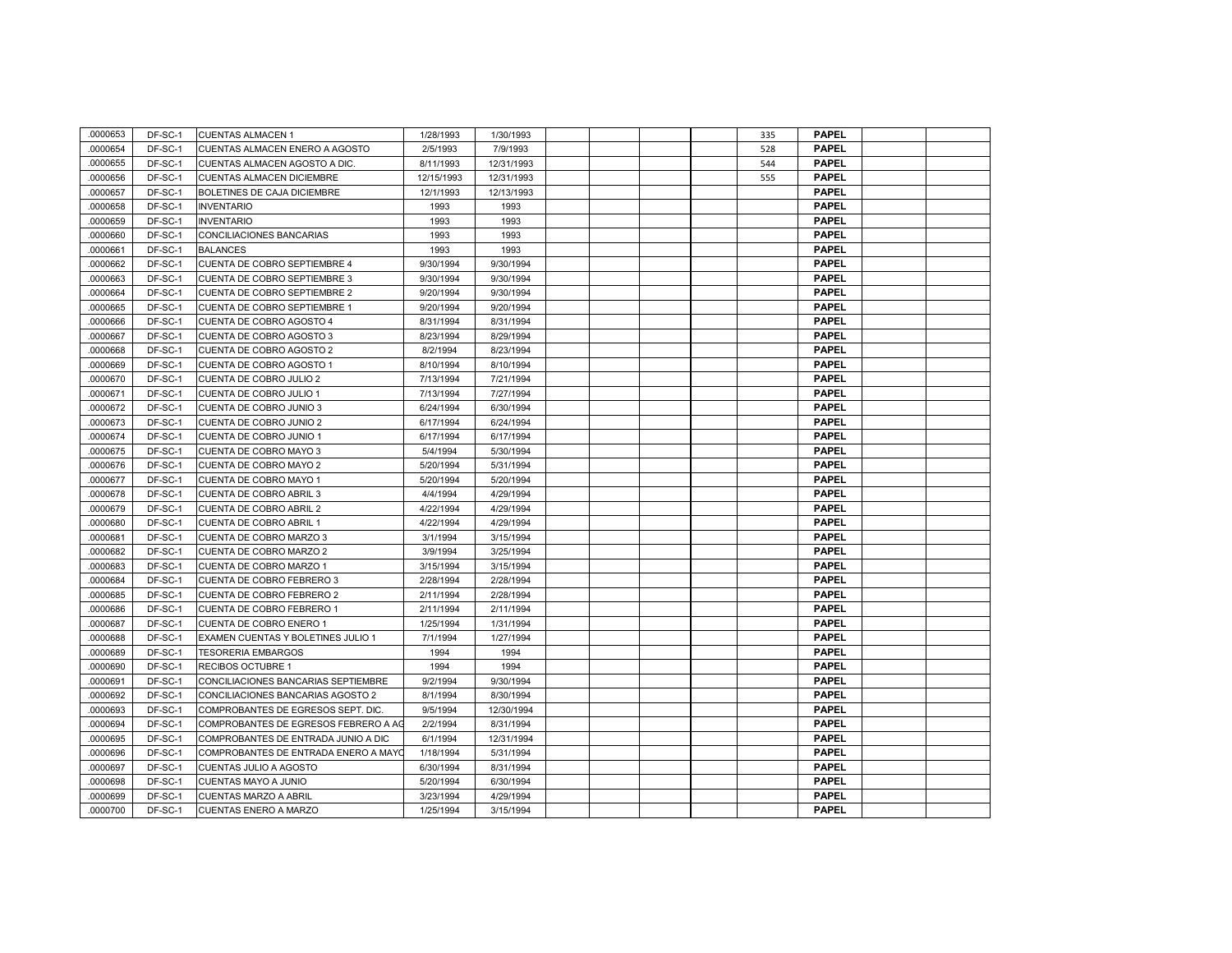| .0000701 | DF-SC-1 | CUENTA DE COBRO DICIEMBRE 7        | 12/27/1994 | 12/30/1994 |  |  |     | <b>PAPEL</b> |  |
|----------|---------|------------------------------------|------------|------------|--|--|-----|--------------|--|
| 0000702  | DF-SC-1 | CUENTA DE COBRO DICIEMBRE 6        | 12/28/1994 | 12/30/1994 |  |  |     | <b>PAPEL</b> |  |
| 0000703  | DF-SC-1 | CUENTA DE COBRO DICIEMBRE 5        | 12/28/1994 | 12/28/1994 |  |  |     | <b>PAPEL</b> |  |
| 0000704  | DF-SC-1 | CUENTA DE COBRO DICIEMBRE 4        | 12/26/1994 | 12/28/1994 |  |  |     | <b>PAPEL</b> |  |
| .0000705 | DF-SC-1 | CUENTA DE COBRO DICIEMBRE 3        | 12/26/1994 | 12/26/1994 |  |  |     | <b>PAPEL</b> |  |
| 0000706  | DF-SC-1 | CUENTA DE COBRO DICIEMBRE 2        | 12/21/1994 | 12/26/1994 |  |  |     | <b>PAPEL</b> |  |
| 0000707  | DF-SC-1 | <b>CUENTA DE COBRO DICIEMBRE 1</b> | 12/13/1994 | 12/13/1994 |  |  |     | <b>PAPEL</b> |  |
| 0000708  | DF-SC-1 | CUENTA DE COBRO NOVIEMBRE 4        | 11/30/1994 | 11/30/1994 |  |  |     | <b>PAPEL</b> |  |
| 0000709  | DF-SC-1 | CUENTA DE COBRO NOVIEMBRE 3        | 11/28/1994 | 11/30/1994 |  |  |     | <b>PAPEL</b> |  |
| 0000710  | DF-SC-1 | CUENTA DE COBRO NOVIEMBRE 2        | 11/17/1994 | 11/28/1994 |  |  |     | <b>PAPEL</b> |  |
| 0000711  | DF-SC-1 | CUENTA DE COBRO NOVIEMBRE 1        | 11/17/1994 | 11/17/1994 |  |  |     | <b>PAPEL</b> |  |
| 0000712  | DF-SC-1 | CUENTA DE COBRO OCTUBRE 3          | 10/28/1994 | 10/31/1994 |  |  |     | <b>PAPEL</b> |  |
| 0000713  | DF-SC-1 | CUENTA DE COBRO OCTUBRE 2          | 10/28/1994 | 10/28/1994 |  |  |     | <b>PAPEL</b> |  |
| 0000714  | DF-SC-1 | CUENTA DE COBRO OCTUBRE 1          | 10/14/1994 | 10/28/1994 |  |  |     | <b>PAPEL</b> |  |
| .000714A | DF-SC-1 | MOVTO CONTABLE                     | 1994       | 1995       |  |  |     | <b>PAPEL</b> |  |
| .000714B | DF-SC-1 | INFORME CONTRALORIA                | 1994       | 1994       |  |  |     | <b>PAPEL</b> |  |
| 0000715  | DF-SC-1 | <b>CUENTAS JULIO 4</b>             | 7/31/1995  | 7/31/1995  |  |  | 330 | <b>PAPEL</b> |  |
| 0000716  | DF-SC-1 | <b>CUENTAS JUNIO 3</b>             | 6/29/1995  | 6/29/1995  |  |  | 310 | <b>PAPEL</b> |  |
| 0000717  | DF-SC-1 | <b>CUENTAS JULIO 3</b>             | 7/13/1995  | 7/25/1995  |  |  | 313 | <b>PAPEL</b> |  |
| 0000718  | DF-SC-1 | <b>CUENTAS JULIO 2</b>             | 7/27/1995  | 7/30/1995  |  |  | 375 | <b>PAPEL</b> |  |
| 0000719  | DF-SC-1 | <b>CUENTAS JULIO 1</b>             | 7/13/1995  | 7/25/1995  |  |  | 696 | <b>PAPEL</b> |  |
| 0000720  | DF-SC-1 | <b>CUENTAS JUNIO 2</b>             | 6/13/1995  | 6/23/1995  |  |  | 417 | <b>PAPEL</b> |  |
| 0000721  | DF-SC-1 | <b>CUENTAS JUNIO 1</b>             | 6/1/1995   | 6/30/1995  |  |  | 374 | <b>PAPEL</b> |  |
| 0000722  | DF-SC-1 | <b>CUENTAS MAYO 3</b>              | 5/31/1995  | 5/31/1995  |  |  | 402 | <b>PAPEL</b> |  |
| 0000723  | DF-SC-1 | <b>CUENTAS MAYO 2</b>              | 5/5/1995   | 5/5/1995   |  |  | 799 | <b>PAPEL</b> |  |
| 0000724  | DF-SC-1 | <b>CUENTAS MAYO 1</b>              | 5/10/1995  | 5/30/1995  |  |  | 680 | <b>PAPEL</b> |  |
| 0000725  | DF-SC-1 | <b>CUENTAS ABRIL 2</b>             | 4/17/1995  | 4/19/1995  |  |  | 395 | <b>PAPEL</b> |  |
| 0000726  | DF-SC-1 | <b>CUENTAS ABRIL 1</b>             | 4/25/1995  | 4/30/1995  |  |  | 514 | <b>PAPEL</b> |  |
| 0000727  | DF-SC-1 | <b>CUENTAS MARZO 2</b>             | 3/30/1995  | 3/31/1995  |  |  | 415 | <b>PAPEL</b> |  |
| 0000728  | DF-SC-1 | <b>CUENTAS MARZO 1</b>             | 3/22/1995  | 3/30/1995  |  |  | 472 | <b>PAPEL</b> |  |
| 0000729  | DF-SC-1 | EXAMEN CUENTAS FEBRERO             | 2/28/1995  | 2/28/1995  |  |  | 318 | <b>PAPEL</b> |  |
| 0000730  | DF-SC-1 | <b>CUENTAS FEBRERO 2</b>           | 2/28/1995  | 2/28/1995  |  |  | 332 | <b>PAPEL</b> |  |
| 0000731  | DF-SC-1 | <b>CUENTAS FEBRERO 1</b>           | 2/28/1995  | 2/28/1995  |  |  | 245 | <b>PAPEL</b> |  |
| .0000732 | DF-SC-1 | <b>CUENTAS ENERO</b>               | 1/30/1995  | 1/30/1995  |  |  | 591 | <b>PAPEL</b> |  |
| 0000733  | DF-SC-1 | INFORME CONTRALORIA 2              | 1994       | 1994       |  |  |     | <b>PAPEL</b> |  |
| 0000734  | DF-SC-1 | BONOS NAVIDEÑOS COMFACA            | 1994       | 1994       |  |  |     | <b>PAPEL</b> |  |
| 0000735  | DF-SC-1 | <b>BALANCES</b>                    | 1994       | 1994       |  |  | 347 | <b>PAPEL</b> |  |
| 0000736  | DF-SC-1 | <b>BALANCES</b>                    | 1994       | 1994       |  |  | 310 | <b>PAPEL</b> |  |
| 0000737  | DF-SC-1 | CUENTAS ALMACEN SEPT. OCTUBRE      | 9/8/1995   | 10/23/1995 |  |  | 376 | <b>PAPEL</b> |  |
| 0000738  | DF-SC-1 | CUENTAS ALMACEN JUNIO A AGOSTO     | 6/7/1995   | 08-29-95   |  |  | 328 | <b>PAPEL</b> |  |
| 0000739  | DF-SC-1 | <b>CUENTAS ALMACEN MAYO</b>        | 4/3/1995   | 5/23/1995  |  |  | 231 | <b>PAPEL</b> |  |
| 0000740  | DF-SC-1 | CUENTAS ALMACEN ENERO A MAYO       | 1/30/1995  | 4/3/1995   |  |  | 315 | <b>PAPEL</b> |  |
| 0000741  | DF-SC-1 | <b>CUENTAS DICIEMBRE 5</b>         | 12/22/1995 | 12/28/1995 |  |  | 690 | <b>PAPEL</b> |  |
| 0000742  | DF-SC-1 | <b>CUENTAS DICIEMBRE 4</b>         | 12/28/1995 | 12/28/1995 |  |  | 381 | <b>PAPEL</b> |  |
| 0000743  | DF-SC-1 | <b>CUENTAS DICIEMBRE 3</b>         | 12/28/1995 | 12/29/1995 |  |  | 480 | <b>PAPEL</b> |  |
| 0000744  | DF-SC-1 | <b>CUENTAS DICIEMBRE 2</b>         | 12/14/1995 | 12/18/1995 |  |  | 420 | <b>PAPEL</b> |  |
| 0000745  | DF-SC-1 | <b>CUENTAS DICIEMBRE 1</b>         | 12/8/1995  | 12/18/1995 |  |  | 653 | <b>PAPEL</b> |  |
| 0000746  | DF-SC-1 | <b>CUENTAS NOVIEMBRE 3</b>         | 11/28/1995 | 11/30/1995 |  |  | 621 | <b>PAPEL</b> |  |
|          |         |                                    |            |            |  |  |     |              |  |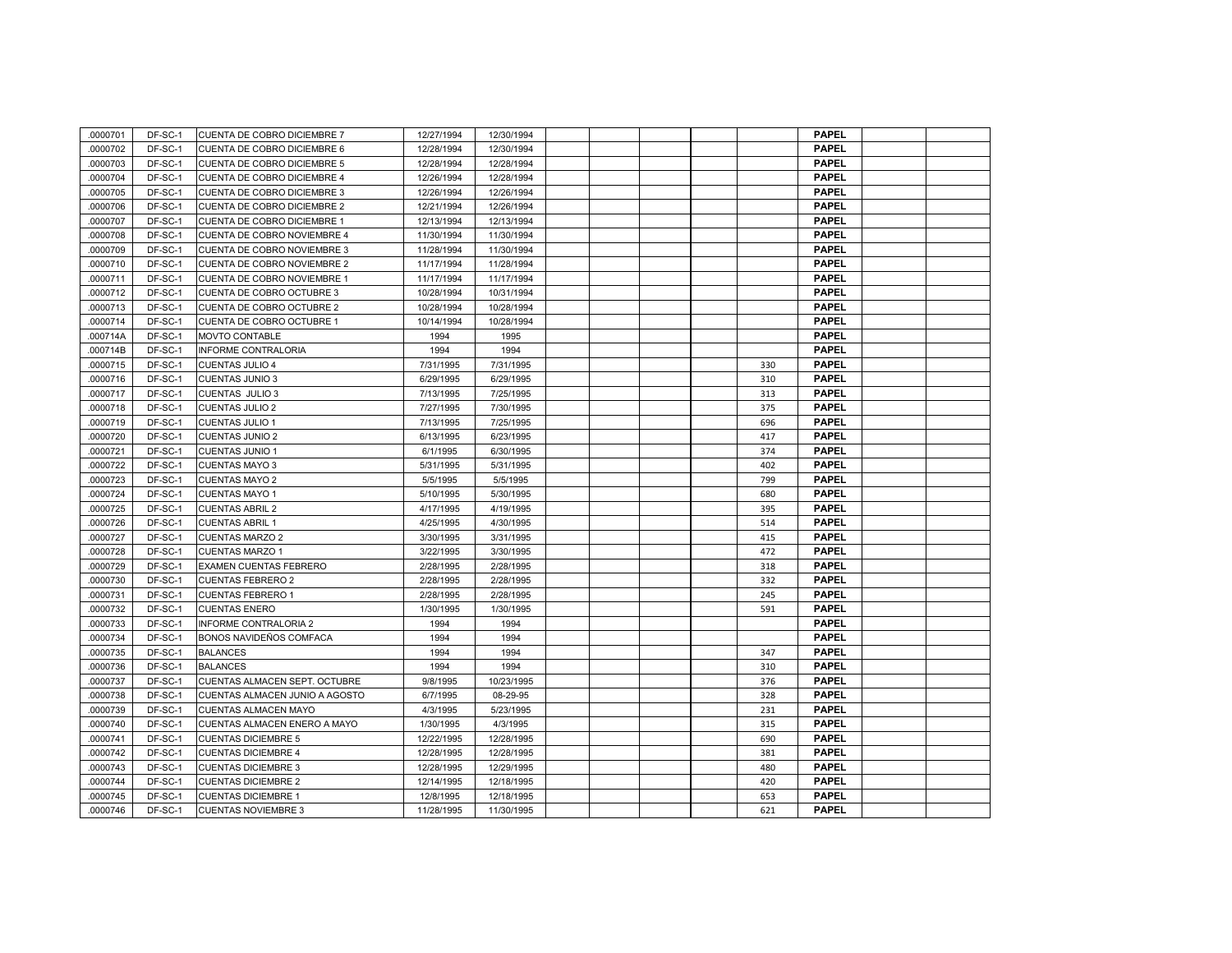| .0000747 | DF-SC-1 | <b>CUENTAS NOVIEMBRE 2</b>        | 11/14/1995 | 11/14/1995 |  |  | 415 | <b>PAPEL</b> |  |
|----------|---------|-----------------------------------|------------|------------|--|--|-----|--------------|--|
| 0000748  | DF-SC-1 | <b>CUENTAS NOVIEMBRE 1</b>        | 11/9/1995  | 11/9/1995  |  |  | 399 | <b>PAPEL</b> |  |
| 0000749  | DF-SC-1 | <b>CUENTAS OCTUBRE 3</b>          | 10/18/1995 | 10/25/1995 |  |  | 596 | <b>PAPEL</b> |  |
| 0000750  | DF-SC-1 | <b>CUENTAS OCTUBRE 2</b>          | 10/31/1995 | 10/31/1995 |  |  | 342 | <b>PAPEL</b> |  |
| .0000751 | DF-SC-1 | <b>CUENTAS OCTUBRE 1</b>          | 10/8/1995  | 10/18/1995 |  |  | 648 | <b>PAPEL</b> |  |
| 0000752  | DF-SC-1 | <b>CUENTAS SEPTIEMBRE 3</b>       | 9/13/1995  | 9/19/1995  |  |  | 781 | <b>PAPEL</b> |  |
| 0000753  | DF-SC-1 | <b>CUENTAS SEPTIEMBRE 2</b>       | 9/21/1995  | 9/29/1995  |  |  |     | <b>PAPEL</b> |  |
| 0000754  | DF-SC-1 | <b>CUENTAS SEPTIEMBRE 1</b>       | 9/2/1995   | 9/13/1995  |  |  | 643 | <b>PAPEL</b> |  |
| 0000755  | DF-SC-1 | <b>CUENTAS AGOSTO 2</b>           | 8/30/1995  | 8/30/1995  |  |  | 308 | <b>PAPEL</b> |  |
| 0000756  | DF-SC-1 | CUENTAS AGOSTO 3                  | 8/30/1995  | 8/31/1995  |  |  | 562 | <b>PAPEL</b> |  |
| 0000757  | DF-SC-1 | <b>CUENTAS AGOSTO 1</b>           | 8/11/1995  | 8/11/1995  |  |  | 800 | <b>PAPEL</b> |  |
| 0000758  | DF-SC-1 | CUENTAS ALMACEN NOVI. DIC.        | 11/7/1995  | 12/29/1995 |  |  | 481 | <b>PAPEL</b> |  |
| 0000759  | DF-SC-1 | MOVIMIENTO ALMACEN JULIO          | 7/5/1995   | 7/28/1995  |  |  | 136 | <b>PAPEL</b> |  |
| 0000760  | DF-SC-1 | CONSECUTIVOS NOV. DIC.            | 11/1/1995  | 12/29/1995 |  |  |     | <b>PAPEL</b> |  |
| 0000761  | DF-SC-1 | CONSECUTIVOS JUNIO A OCTUBRE      | 6/1/1995   | 10/31/1995 |  |  | 374 | <b>PAPEL</b> |  |
| 0000762  | DF-SC-1 | <b>BALANCE</b>                    | 1991       | 1995       |  |  |     | <b>PAPEL</b> |  |
| 0000763  | DF-SC-1 | <b>BALANCES DE PRUEBAS</b>        | 1/31/1995  | 12/31/1995 |  |  | 277 | <b>PAPEL</b> |  |
| 0000764  | DF-SC-1 | CONSIGNACIONES MATRICULAS 1       | 1995       | 1995       |  |  |     | <b>PAPEL</b> |  |
| 0000765  | DF-SC-1 | CONSIGNACIONES MATRICULAS 2       | 1995       | 1995       |  |  |     | <b>PAPEL</b> |  |
| 0000766  | DF-SC-1 | CONSIGNACIONES MATRICULAS 3       | 1995       | 1995       |  |  |     | <b>PAPEL</b> |  |
| 0000767  | DF-SC-1 | RECIBOS SERVICIOS PUBLICOS        | 1995       | 1995       |  |  |     | <b>PAPEL</b> |  |
| 0000768  | DF-SC-1 | CONCILIACIONES SEPT. DIC.         | 1995       | 1995       |  |  |     | <b>PAPEL</b> |  |
| 0000769  | DF-SC-1 | RECIBOS CAJA GENERAL ABRIL A DIC. | 4/28/1995  | 12/22/1995 |  |  |     | <b>PAPEL</b> |  |
| 0000770  | DF-SC-1 | BOLETINES ENERO A MARZO           | 1/3/1995   | 3/31/1995  |  |  | 227 | <b>PAPEL</b> |  |
| 0000771  | DF-SC-1 | <b>TESORERIA EMBARGOS</b>         | 1995       | 1995       |  |  |     | <b>PAPEL</b> |  |
| 0000772  | DF-SC-1 | <b>CUENTAS ENERO 1</b>            | 1/2/1996   | 1/25/1996  |  |  | 554 | <b>PAPEL</b> |  |
| 0000773  | DF-SC-1 | <b>CUENTAS ENERO 2</b>            | 1/26/1996  | 1/31/1996  |  |  | 497 | <b>PAPEL</b> |  |
| 0000774  | DF-SC-1 | <b>CUENTAS FEBRERO 1</b>          | 2/2/1996   | 2/20/1996  |  |  | 719 | <b>PAPEL</b> |  |
| 0000775  | DF-SC-1 | <b>CUENTAS FEBRERO 2</b>          | 2/20/1996  | 2/23/1996  |  |  | 452 | <b>PAPEL</b> |  |
| 0000776  | DF-SC-1 | <b>CUENTAS FEBRERO 3</b>          | 2/28/1996  | 2/29/1996  |  |  | 344 | <b>PAPEL</b> |  |
| 0000777  | DF-SC-1 | CUENTAS MARZO 1/4                 | 3/1/1996   | 3/8/1996   |  |  | 539 | <b>PAPEL</b> |  |
| 0000778  | DF-SC-1 | <b>CUENTAS MARZO 2/4</b>          | 3/8/1996   | 3/13/1996  |  |  | 604 | <b>PAPEL</b> |  |
| 0000779  | DF-SC-1 | <b>CUENTAS MARZO 3/4</b>          | 3/13/1996  | 3/21/1996  |  |  | 508 | <b>PAPEL</b> |  |
| .0000780 | DF-SC-1 | <b>CUENTAS MARZO 4/5</b>          | 3/21/1996  | 3/29/1996  |  |  | 331 | <b>PAPEL</b> |  |
| 0000781  | DF-SC-1 | <b>CUENTAS MARZO 5/5</b>          | 3/26/1996  | 3/28/1996  |  |  | 323 | <b>PAPEL</b> |  |
| 0000782  | DF-SC-1 | <b>CUENTAS ABRIL 1/4</b>          | 4/8/1996   | 4/19/1996  |  |  | 286 | <b>PAPEL</b> |  |
| 0000783  | DF-SC-1 | <b>CUENTAS ABRIL 2/4</b>          | 4/19/1996  | 4/29/1996  |  |  | 377 | <b>PAPEL</b> |  |
| 0000784  | DF-SC-1 | <b>CUENTAS ABRIL 3/4</b>          | 4/29/1996  | 4/29/1996  |  |  | 332 | <b>PAPEL</b> |  |
| 0000785  | DF-SC-1 | <b>CUENTAS ABRIL 4/4</b>          | 4/30/1996  | 4/30/1996  |  |  | 374 | <b>PAPEL</b> |  |
| 0000786  | DF-SC-1 | CUENTAS MAYO 1/3                  | 5/5/1996   | 5/14/1996  |  |  | 517 | <b>PAPEL</b> |  |
| 0000787  | DF-SC-1 | <b>CUENTAS MAYO 2/3</b>           | 5/15/1996  | 5/16/1996  |  |  | 776 | <b>PAPEL</b> |  |
| 0000788  | DF-SC-1 | <b>CUENTAS MAYO 3/3</b>           | 5/28/1996  | 5/31/1996  |  |  | 477 | <b>PAPEL</b> |  |
| 0000789  | DF-SC-1 | <b>CUENTAS JUNIO 1</b>            | 6/11/1996  | 6/12/1996  |  |  | 647 | <b>PAPEL</b> |  |
| 0000790  | DF-SC-1 | <b>CUENTAS JUNIO 2</b>            | 6/26/1996  | 6/27/1996  |  |  | 277 | <b>PAPEL</b> |  |
| 0000791  | DF-SC-1 | <b>CUENTAS JUNIO 3</b>            | 6/24/1996  | 6/28/1996  |  |  | 483 | <b>PAPEL</b> |  |
| 0000792  | DF-SC-1 | <b>CUENTAS JULIO 1</b>            | 7/2/1996   | 7/5/1996   |  |  | 321 | <b>PAPEL</b> |  |
| 0000793  | DF-SC-1 | <b>CUENTAS JULIO 2</b>            | 7/24/1996  | 7/29/1996  |  |  | 300 | <b>PAPEL</b> |  |
| 0000794  | DF-SC-1 | <b>CUENTAS JULIO 3</b>            | 7/30/1996  | 7/30/1996  |  |  | 244 | <b>PAPEL</b> |  |
|          |         |                                   |            |            |  |  |     |              |  |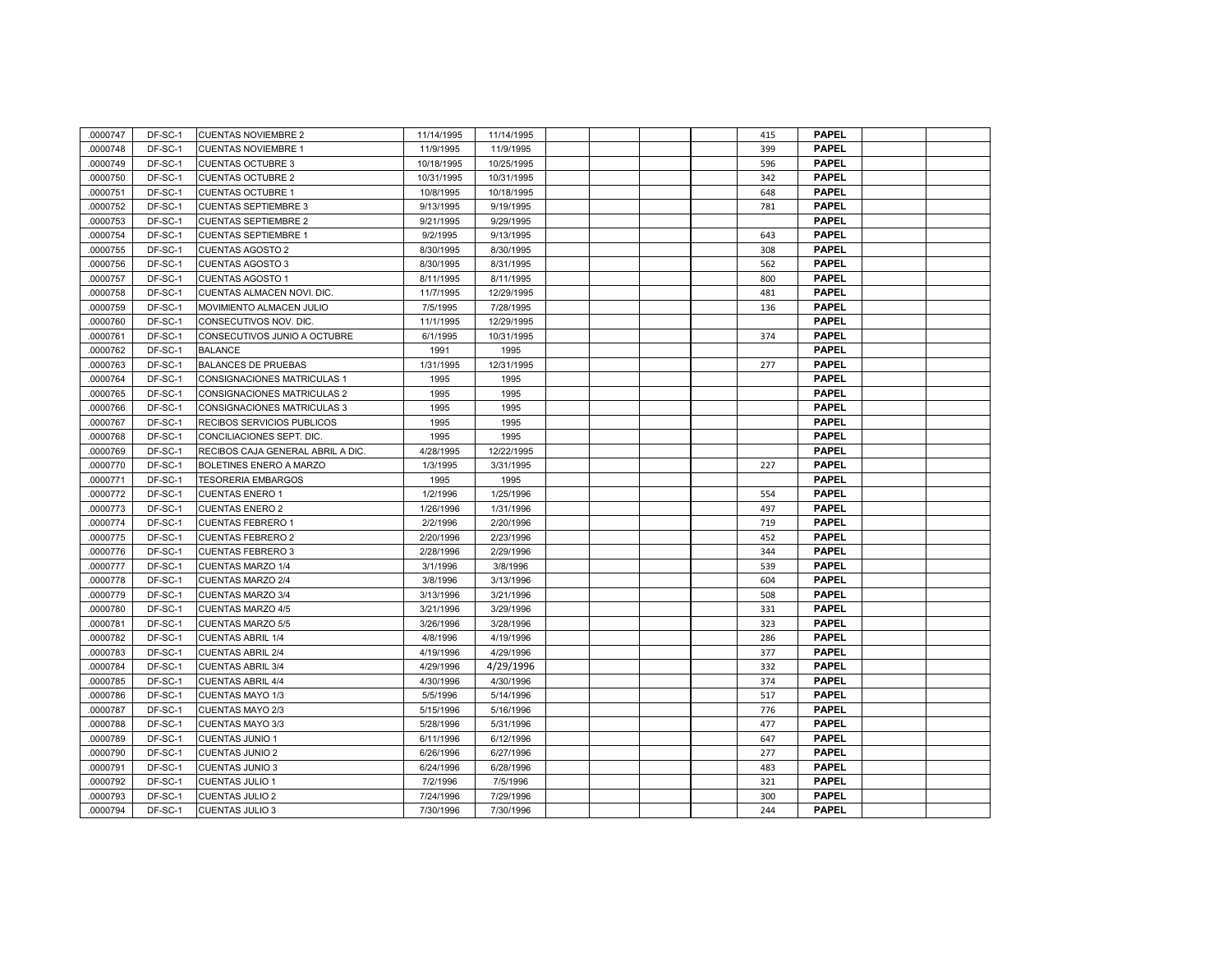| 0000795  | DF-SC-1 | <b>CUENTAS JULIO 4</b>                | 7/9/1996   | 7/11/1996  |  |  | 387 | <b>PAPEL</b> |  |
|----------|---------|---------------------------------------|------------|------------|--|--|-----|--------------|--|
| 0000796  | DF-SC-1 | <b>CUENTAS JULIO 5</b>                | 7/11/1996  | 7/23/1996  |  |  | 373 | <b>PAPEL</b> |  |
| 0000797  | DF-SC-1 | <b>CUENTAS AGOSTO 1</b>               | 8/23/1996  | 8/29/1996  |  |  | 255 | <b>PAPEL</b> |  |
| 0000798  | DF-SC-1 | <b>CUENTAS AGOSTO 2</b>               | 8/12/1996  | 8/30/1996  |  |  | 355 | <b>PAPEL</b> |  |
| 0000799  | DF-SC-1 | CUENTAS AGOSTO 3                      | 8/1/1996   | 8/20/1996  |  |  | 415 | <b>PAPEL</b> |  |
| 0000800  | DF-SC-1 | <b>CUENTAS AGOSTO 4</b>               | 8/21/1996  | 8/28/1996  |  |  | 378 | <b>PAPEL</b> |  |
| 0000801  | DF-SC-1 | <b>CUENTAS AGOSTO 5</b>               | 8/16/1996  | 8/16/1996  |  |  | 579 | <b>PAPEL</b> |  |
| 0000802  | DF-SC-1 | <b>CUENTAS SEPTIEMBRE 1</b>           | 9/30/1996  | 9/30/1996  |  |  | 409 | <b>PAPEL</b> |  |
| 0000803  | DF-SC-1 | <b>CUENTAS SEPTIEMBRE 2</b>           | 9/26/1996  | 9/30/1996  |  |  | 312 | <b>PAPEL</b> |  |
| 0000804  | DF-SC-1 | <b>CUENTAS SEPTIEMBRE 3</b>           | 9/2/1996   | 9/13/1996  |  |  | 383 | <b>PAPEL</b> |  |
| 0000805  | DF-SC-1 | <b>CUENTAS SEPTIEMBRE 4</b>           | 9/17/1996  | 9/25/1996  |  |  | 319 | <b>PAPEL</b> |  |
| .0000806 | DF-SC-1 | <b>CUENTAS OCTUBRE 1</b>              | 10/1/1996  | 10/4/1996  |  |  | 276 | <b>PAPEL</b> |  |
| 0000807  | DF-SC-1 | <b>CUENTAS OCTUBRE 2</b>              | 10/24/1996 | 10/25/1996 |  |  | 216 | <b>PAPEL</b> |  |
| 0000808  | DF-SC-1 | <b>CUENTAS OCTUBRE 3</b>              | 10/23/1996 | 10/28/1996 |  |  | 566 | <b>PAPEL</b> |  |
| 0000809  | DF-SC-1 | <b>CUENTAS OCTUBRE 4</b>              | 10/10/1996 | 10/11/1996 |  |  | 745 | <b>PAPEL</b> |  |
| 0000810  | DF-SC-1 | <b>CUENTAS OCTUBRE 5</b>              | 10/31/1996 | 10/31/1996 |  |  | 329 | <b>PAPEL</b> |  |
| 0000811  | DF-SC-1 | <b>CUENTAS OCTUBRE 6</b>              | 10/4/1996  | 10/8/1996  |  |  | 335 | <b>PAPEL</b> |  |
| 0000812  | DF-SC-1 | CUENTAS NOVIEMBRE 1                   | 11/26/1996 | 10/30/1996 |  |  | 219 | <b>PAPEL</b> |  |
| 0000813  | DF-SC-1 | <b>CUENTAS NOVIEMBRE 2</b>            | 11/22/1996 | 11/22/1996 |  |  | 323 | <b>PAPEL</b> |  |
| 0000814  | DF-SC-1 | <b>CUENTAS NOVIEMBRE 3</b>            | 11/12/1996 | 11/13/1996 |  |  | 323 | <b>PAPEL</b> |  |
| 0000815  | DF-SC-1 | <b>CUENTAS NOVIEMBRE 4</b>            | 11/13/1996 | 11/21/1996 |  |  | 331 | <b>PAPEL</b> |  |
| 0000816  | DF-SC-1 | <b>CUENTAS NOVIEMBRE 5</b>            | 11/8/1996  | 11/30/1996 |  |  | 344 | <b>PAPEL</b> |  |
| 0000817  | DF-SC-1 | <b>CUENTAS NOVIEMBRE 6</b>            | 11/29/1996 | 11/29/1996 |  |  | 408 | <b>PAPEL</b> |  |
| 0000818  | DF-SC-1 | <b>CUENTAS DICIEMBRE 1</b>            | 12/18/1996 | 12/30/1996 |  |  | 262 | <b>PAPEL</b> |  |
| 0000819  | DF-SC-1 | <b>CUENTAS DICIEMBRE 2</b>            | 12/19/1996 | 12/24/1996 |  |  | 332 | <b>PAPEL</b> |  |
| 0000820  | DF-SC-1 | <b>CUENTAS DICIEMBRE 3</b>            | 12/2/1996  | 12/5/1996  |  |  | 367 | <b>PAPEL</b> |  |
| 0000821  | DF-SC-1 | <b>CUENTAS DICIEMBRE 4</b>            | 12/13/1996 | 12/13/1996 |  |  | 293 | <b>PAPEL</b> |  |
| 0000822  | DF-SC-1 | <b>CUENTAS DICIEMBRE 5</b>            | 12/13/1996 | 12/16/1996 |  |  | 311 | <b>PAPEL</b> |  |
| 0000823  | DF-SC-1 | <b>CUENTAS DICIEMBRE 6</b>            | 12/30/1996 | 12/31/1996 |  |  | 270 | <b>PAPEL</b> |  |
| 0000824  | DF-SC-1 | <b>CUENTAS DICIEMBRE 7</b>            | 12/31/1996 | 12/31/1996 |  |  | 333 | <b>PAPEL</b> |  |
| 0000825  | DF-SC-1 | <b>CUENTAS DICIEMBRE 8</b>            | 12/30/1996 | 12/30/1996 |  |  | 285 | <b>PAPEL</b> |  |
| 0000826  | DF-SC-1 | <b>CUENTAS DICIEMBRE 9</b>            | 12/30/1996 | 12/30/1996 |  |  | 341 | <b>PAPEL</b> |  |
| 0000827  | DF-SC-1 | <b>CUENTAS DICIEMBRE 10</b>           | 12/6/1996  | 12/12/1996 |  |  | 401 | <b>PAPEL</b> |  |
| 0000828  | DF-SC-1 | <b>CUENTAS DICIEMBRE 11</b>           | 12/16/1996 | 12/19/1996 |  |  | 357 | <b>PAPEL</b> |  |
| 0000829  | DF-SC-1 | CONSECUTIVOS BOLETINES ENERO A MAYO   | 1/2/1996   | 5/31/1996  |  |  | 381 | <b>PAPEL</b> |  |
| 0000830  | DF-SC-1 | CONSECUTIVOS BOLETINES JUNIO A AGOSTO | 6/3/1996   | 8/30/1996  |  |  | 282 | <b>PAPEL</b> |  |
| 0000831  | DF-SC-1 | CONSECUTIVOS BOLETINES SEPT. A DIC    | 9/2/1996   | 12/31/1996 |  |  | 370 | <b>PAPEL</b> |  |
| 0000832  | DF-SC-1 | COMPROBANTES ENERO A JULIO            | 1/22/1996  | 7/31/1996  |  |  |     | <b>PAPEL</b> |  |
| .0000833 | DF-SC-1 | COMPROBANTES AGOSTO A NOVIEMBRE       | 8/1/1996   | 11/30/1996 |  |  |     | <b>PAPEL</b> |  |
| 0000834  | DF-SC-1 | COMPROBANTES DICIEMBRE                | 12/2/1996  | 12/31/1996 |  |  |     | <b>PAPEL</b> |  |
| .0000835 | DF-SC-1 | CONSIGNACIONES MATRICULAS 1/2         | 1/7/1996   | 2/2/1996   |  |  |     | <b>PAPEL</b> |  |
| 0000836  | DF-SC-1 | CONSIGNACIONES MATRICULAS 2           | 1/26/1996  | 3/20/1996  |  |  |     | <b>PAPEL</b> |  |
| 0000837  | DF-SC-1 | <b>INGRESOS Y EGRESOS ABRIL</b>       | 4/16/1996  | 4/26/1996  |  |  |     | <b>PAPEL</b> |  |
| 0000838  | DF-SC-1 | INGRESOS Y EGRESOS JUNIO              | 6/3/1996   | 6/26/1996  |  |  |     | <b>PAPEL</b> |  |
| 0000839  | DF-SC-1 | INGRESOS Y EGRESOS JULIO A SEPTIEMBRE | 7/2/1996   | 9/30/1996  |  |  |     | <b>PAPEL</b> |  |
| 0000840  | DF-SC-1 | INGRESOS Y EGRESOS OCTUBRE A NOVIEMBF | 10/3/1996  | 11/29/1996 |  |  |     | <b>PAPEL</b> |  |
| 0000841  | DF-SC-1 | <b>INGRESOS Y EGRESOS DICIEMBRE</b>   | 12/4/1996  | 12/31/1996 |  |  |     | <b>PAPEL</b> |  |
| 0000842  | DF-SC-1 | MOVIMIENTO ALMACEN FEBRERO            | 2/1/1996   | 2/26/1996  |  |  | 150 | <b>PAPEL</b> |  |
|          |         |                                       |            |            |  |  |     |              |  |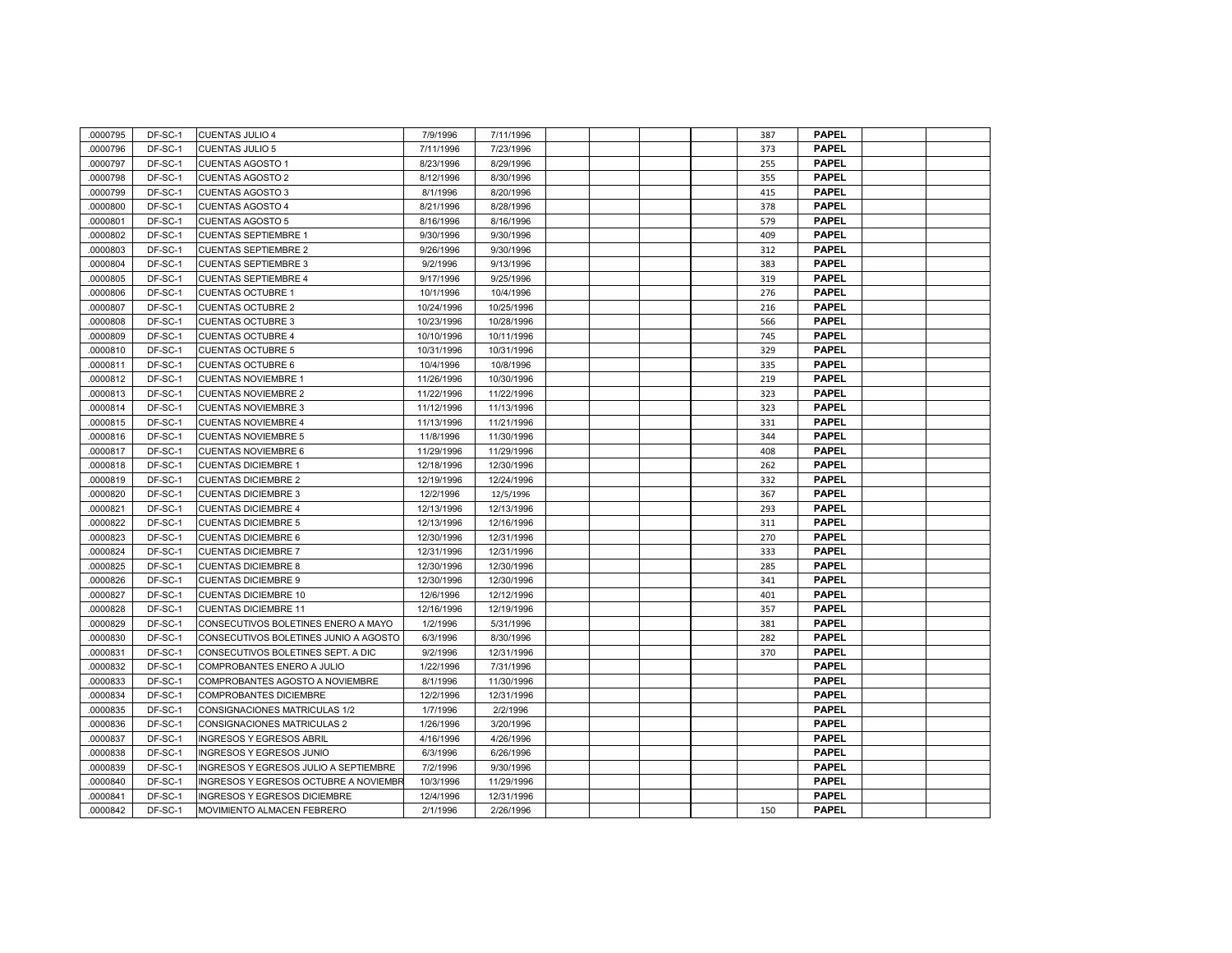| .0000843 | DF-SC-1 | MOVIMIENTO ALMACEN MARZO              | 3/1/1996  | 3/30/1996  |  |  | 249 | <b>PAPEL</b> |  |
|----------|---------|---------------------------------------|-----------|------------|--|--|-----|--------------|--|
| 0000844  | DF-SC-1 | MOVIMIENTO ALMACEN MAYO               | 5/6/1996  | 5/29/1996  |  |  | 145 | <b>PAPEL</b> |  |
| 0000845  | DF-SC-1 | LIBRO AUXILIAR ENERO A MARZO          | 1/1/1996  | 3/31/1996  |  |  | 355 | <b>PAPEL</b> |  |
| 0000846  | DF-SC-1 | LIBRO AUXILIAR ABRIL A JUNIO          | 4/1/1996  | 6/30/1996  |  |  | 270 | <b>PAPEL</b> |  |
| .0000847 | DF-SC-1 | LIBRO AUXILIAR JULIO A SEPTIEMBRE     | 7/1/1996  | 9/30/1996  |  |  | 327 | <b>PAPEL</b> |  |
| 0000848  | DF-SC-1 | LIBRO AUXILIAR OCTUBRE A NOVIEMBRE    | 10/1/1996 | 11/30/1996 |  |  | 228 | <b>PAPEL</b> |  |
| 0000849  | DF-SC-1 | LIBRO AUXILIAR DICIEMBRE              | 12/1/1996 | 12/31/1996 |  |  | 286 | <b>PAPEL</b> |  |
| 0000850  | DF-SC-1 | <b>BALACES DE PRUEBAS</b>             | 1/1/1996  | 12/31/1996 |  |  | 348 | <b>PAPEL</b> |  |
| 0000851  | DF-SC-1 | <b>BALACE DETALLES</b>                | 1/1/1996  | 12/31/1996 |  |  |     | <b>PAPEL</b> |  |
| 0000852  | DF-SC-1 | ORDENES DE COMPRA                     | 1/22/1996 | 12/31/1996 |  |  |     | <b>PAPEL</b> |  |
| 0000853  | DF-SC-1 | ORDENES DE COMPRA                     | 3/4/1996  | 12/31/1996 |  |  |     | <b>PAPEL</b> |  |
| 0000854  | DF-SC-1 | AUTORIZACIONES CREDITOS MATRICULA     | 1996      | 1996       |  |  |     | <b>PAPEL</b> |  |
| 0000855  | DF-SC-1 | SECRETARIA TECNICA MOVTO CONTABLE     | 1996      | 1996       |  |  |     | <b>PAPEL</b> |  |
| 00008566 | DF-SC-1 | INVENTARIO GENAERAL MOVIMIENTO ALMACE | 1995      | 1996       |  |  | 175 | <b>PAPEL</b> |  |
| 0000857  | DF-SC-1 | <b>BALANCE</b>                        | 1996      | 1996       |  |  |     | <b>PAPEL</b> |  |
| 0000858  | DF-SC-1 | <b>ESTADOS CONTABLES</b>              | 1996      | 1996       |  |  |     | <b>PAPEL</b> |  |
| 0000859  | DF-SC-1 | <b>DEPREACION</b>                     | 1996      | 1996       |  |  |     | <b>PAPEL</b> |  |
| 0000860  | DF-SC-1 | COMPROBANTES DIARIO MARZO A ABRIL     | 3/4/1996  | 4/30/1996  |  |  |     | <b>PAPEL</b> |  |
| 0000861  | DF-SC-1 | CAJAS Y BALANCES JUNIO                | 6/13/1996 | 6/18/1996  |  |  |     | <b>PAPEL</b> |  |
| 0000862  | DF-SC-1 | <b>INFORME IVA</b>                    | 1993      | 1996       |  |  |     | <b>PAPEL</b> |  |
| 0000863  | DF-SC-1 | <b>RETEFUENTE</b>                     | 1996      | 1996       |  |  |     | <b>PAPEL</b> |  |
| 0000864  | DF-SC-1 | <b>LIBRO DIARIO</b>                   | 1/31/1996 | 12/31/1999 |  |  |     | <b>PAPEL</b> |  |
| 0000865  | DF-SC-1 | <b>CUENTAS ENERO 1/6</b>              | 1/7/1997  | 1/17/1997  |  |  | 458 | <b>PAPEL</b> |  |
| .0000866 | DF-SC-1 | <b>CUENTAS ENERO 2/6</b>              | 1/21/1997 | 1/24/1997  |  |  | 582 | <b>PAPEL</b> |  |
| 0000867  | DF-SC-1 | <b>CUENTAS ENERO 3/6</b>              | 1/24/1997 | 1/28/1997  |  |  | 899 | <b>PAPEL</b> |  |
| 0000868  | DF-SC-1 | <b>CUENTAS ENERO 4/6</b>              | 1/29/1997 | 1/29/1997  |  |  | 979 | <b>PAPEL</b> |  |
| 0000869  | DF-SC-1 | <b>CUENTAS ENERO 5/6</b>              | 1/30/1997 | 1/31/1997  |  |  | 393 | <b>PAPEL</b> |  |
| 0000870  | DF-SC-1 | <b>CUENTAS ENERO 6</b>                | 1/20/1997 | 1/22/1997  |  |  | 456 | <b>PAPEL</b> |  |
| 0000871  | DF-SC-1 | <b>CUENTAS FEBRERO 1/8</b>            | 2/5/1997  | 2/22/1997  |  |  | 344 | <b>PAPEL</b> |  |
| 0000872  | DF-SC-1 | <b>CUENTAS FEBRERO 2/8</b>            | 2/5/1997  | 2/11/1997  |  |  | 331 | <b>PAPEL</b> |  |
| 0000873  | DF-SC-1 | <b>CUENTAS FEBRERO 3/8</b>            | 2/12/1997 | 2/20/1997  |  |  | 330 | <b>PAPEL</b> |  |
| 0000874  | DF-SC-1 | <b>CUENTAS FEBRERO 4/8</b>            | 2/21/1997 | 2/21/1997  |  |  | 296 | <b>PAPEL</b> |  |
| 0000875  | DF-SC-1 | <b>CUENTAS FEBRERO 5/8</b>            | 2/21/1997 | 2/24/1997  |  |  | 277 | <b>PAPEL</b> |  |
| 0000876  | DF-SC-1 | <b>CUENTAS FEBRERO 6/8</b>            | 2/25/1997 | 2/28/1997  |  |  | 295 | <b>PAPEL</b> |  |
| 0000877  | DF-SC-1 | <b>CUENTAS FEBRERO 7/8</b>            | 2/28/1997 | 2/28/1997  |  |  | 271 | <b>PAPEL</b> |  |
| 0000878  | DF-SC-1 | <b>CUENTAS FEBRERO 8/8</b>            | 2/28/1997 | 2/28/1997  |  |  | 253 | <b>PAPEL</b> |  |
| 0000879  | DF-SC-1 | <b>CUENTAS MARZO 1/5</b>              | 3/3/1997  | 3/7/1997   |  |  | 290 | <b>PAPEL</b> |  |
| 0000880  | DF-SC-1 | CUENTAS MARZO 2/5                     | 3/10/1997 | 3/14/1997  |  |  | 348 | <b>PAPEL</b> |  |
| 0000881  | DF-SC-1 | <b>CUENTAS MARZO 3/5</b>              | 3/17/1997 | 3/20/1997  |  |  | 408 | <b>PAPEL</b> |  |
| 0000882  | DF-SC-1 | CUENTAS MARZO 4/5                     | 3/21/1997 | 3/31/1997  |  |  | 319 | <b>PAPEL</b> |  |
| 0000883  | DF-SC-1 | <b>CUENTAS MARZO 5/5</b>              | 3/31/1997 | 3/31/1997  |  |  | 172 | <b>PAPEL</b> |  |
| 0000884  | DF-SC-1 | <b>CUENTAS ABRIL 1/5</b>              | 4/1/1997  | 4/8/1997   |  |  | 367 | <b>PAPEL</b> |  |
| 0000885  | DF-SC-1 | <b>CUENTAS ABRIL 2/5</b>              | 4/8/1997  | 4/15/1997  |  |  | 317 | <b>PAPEL</b> |  |
| 0000886  | DF-SC-1 | <b>CUENTAS ABRIL 3/5</b>              | 4/15/1997 | 4/21/1997  |  |  | 257 | <b>PAPEL</b> |  |
| 0000887  | DF-SC-1 | <b>CUENTAS ABRIL 4/5</b>              | 4/22/1997 | 4/30/1997  |  |  | 317 | <b>PAPEL</b> |  |
| 0000888  | DF-SC-1 | <b>CUENTAS ABRIL 5/5</b>              | 4/30/1997 | 4/30/1997  |  |  | 311 | <b>PAPEL</b> |  |
| 0000889  | DF-SC-1 | <b>CUENTAS MAYO 1/9</b>               | 5/2/1997  | 5/9/1997   |  |  | 256 | <b>PAPEL</b> |  |
| 0000890  | DF-SC-1 | <b>CUENTAS MAYO 2/9</b>               | 5/9/1997  | 5/9/1997   |  |  | 261 | <b>PAPEL</b> |  |
|          |         |                                       |           |            |  |  |     |              |  |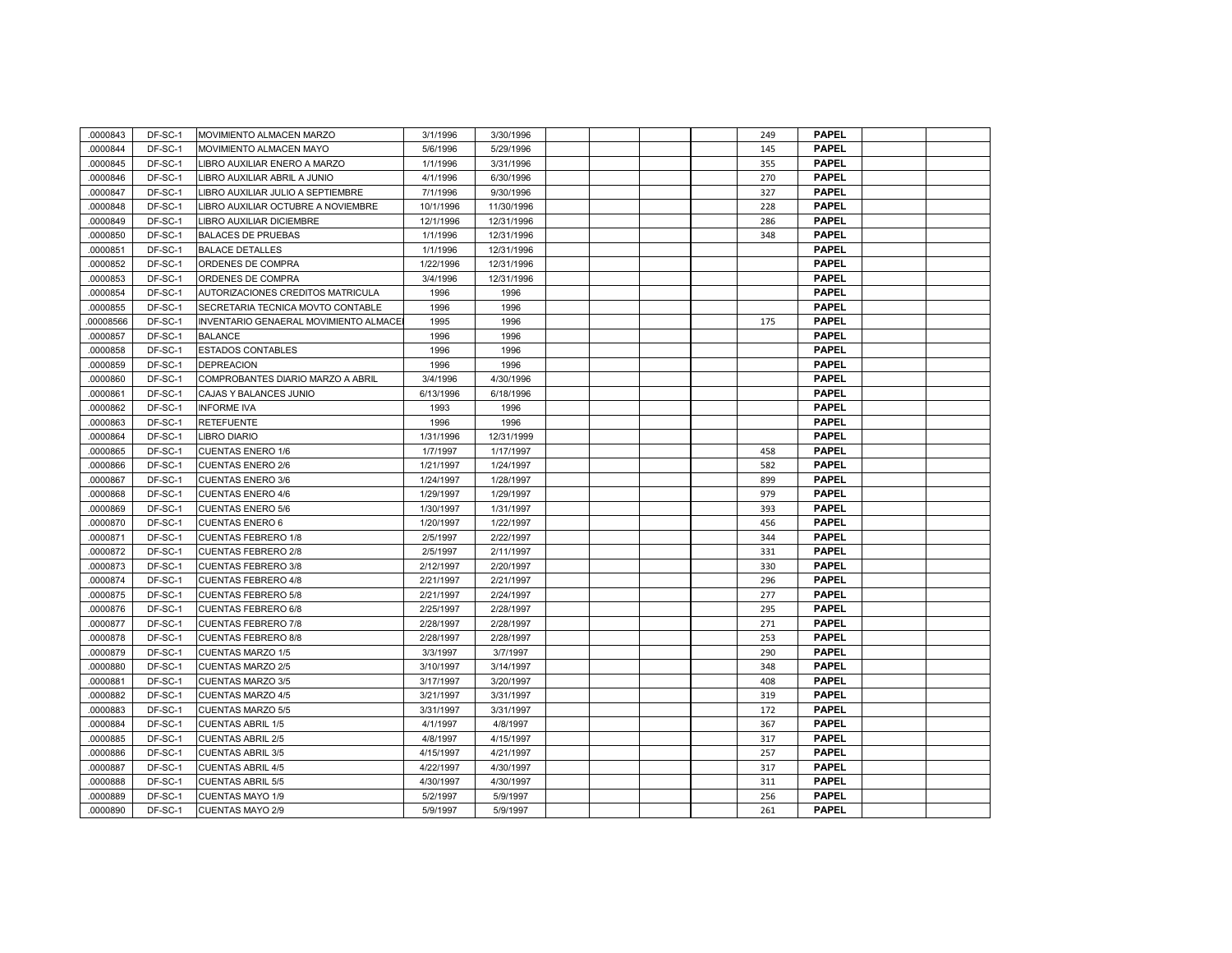| 0000891  | DF-SC-1 | <b>CUENTAS MAYO 3/9</b>       | 5/9/1997   | 5/9/1997   |  |  | 285 | <b>PAPEL</b> |  |
|----------|---------|-------------------------------|------------|------------|--|--|-----|--------------|--|
| 0000892  | DF-SC-1 | <b>CUENTAS MAYO 4/9</b>       | 5/9/1997   | 5/19/1997  |  |  | 361 | <b>PAPEL</b> |  |
| 0000893  | DF-SC-1 | <b>CUENTAS MAYO 5/9</b>       | 5/19/1997  | 5/23/1997  |  |  | 302 | <b>PAPEL</b> |  |
| 0000894  | DF-SC-1 | <b>CUENTAS MAYO 6/9</b>       | 5/26/1997  | 5/26/1997  |  |  | 290 | <b>PAPEL</b> |  |
| 0000895  | DF-SC-1 | <b>CUENTAS MAYO 7/9</b>       | 5/26/1997  | 5/28/1997  |  |  | 377 | <b>PAPEL</b> |  |
| 0000896  | DF-SC-1 | CUENTAS MAYO 8/9              | 5/28/1997  | 5/28/1997  |  |  | 344 | <b>PAPEL</b> |  |
| 0000897  | DF-SC-1 | <b>CUENTAS MAYO 9/9</b>       | 5/30/1997  | 5/30/1997  |  |  | 406 | <b>PAPEL</b> |  |
| 0000898  | DF-SC-1 | CUENTAS JUNIO 1/8             | 6/3/1997   | 6/10/1997  |  |  | 422 | <b>PAPEL</b> |  |
| 0000899  | DF-SC-1 | <b>CUENTAS JUNIO 2/8</b>      | 6/11/1997  | 6/16/1997  |  |  | 493 | <b>PAPEL</b> |  |
| .0000900 | DF-SC-1 | <b>CUENTAS JUNIO 3/8</b>      | 6/16/1997  | 6/16/1997  |  |  | 338 | <b>PAPEL</b> |  |
| 0000901  | DF-SC-1 | <b>CUENTAS JUNIO 4/8</b>      | 6/17/1997  | 6/17/1997  |  |  | 364 | <b>PAPEL</b> |  |
| 0000902  | DF-SC-1 | <b>CUENTAS JUNIO 5/8</b>      | 6/18/1997  | 6/23/1997  |  |  | 450 | <b>PAPEL</b> |  |
| .0000903 | DF-SC-1 | CUENTAS JUNIO 6/8             | 6/23/1997  | 6/23/1997  |  |  | 296 | <b>PAPEL</b> |  |
| .0000904 | DF-SC-1 | CUENTAS JUNIO 7/8             | 6/23/1997  | 6/27/1997  |  |  | 402 | <b>PAPEL</b> |  |
| 0000905  | DF-SC-1 | <b>CUENTAS JUNIO 8/8</b>      | 6/27/1997  | 6/30/1997  |  |  | 375 | <b>PAPEL</b> |  |
| .0000906 | DF-SC-1 | <b>CUENTAS JULIO 1/8</b>      | 7/1/1997   | 7/11/1997  |  |  | 357 | <b>PAPEL</b> |  |
| 0000907  | DF-SC-1 | <b>CUENTAS JULIO 2/8</b>      | 7/14/1997  | 7/16/1997  |  |  | 629 | <b>PAPEL</b> |  |
| 0000908  | DF-SC-1 | <b>CUENTAS JULIO 3/8</b>      | 7/16/1997  | 7/16/1997  |  |  | 288 | <b>PAPEL</b> |  |
| 0000909  | DF-SC-1 | <b>CUENTAS JULIO 4/8</b>      | 7/16/1997  | 7/17/1997  |  |  | 628 | <b>PAPEL</b> |  |
| 0000910  | DF-SC-1 | <b>CUENTAS JULIO 5/8</b>      | 7/18/1997  | 7/22/1997  |  |  | 596 | <b>PAPEL</b> |  |
| 0000911  | DF-SC-1 | CUENTAS JULIO 6/8             | 7/22/1997  | 7/25/1997  |  |  | 450 | <b>PAPEL</b> |  |
| 0000912  | DF-SC-1 | CUENTAS JULIO 7/8             | 7/25/1997  | 7/29/1997  |  |  | 380 | <b>PAPEL</b> |  |
| 0000913  | DF-SC-1 | <b>CUENTAS JULIO 8/8</b>      | 7/30/1997  | 7/30/1997  |  |  | 475 | <b>PAPEL</b> |  |
| 0000914  | DF-SC-1 | <b>CUENTAS AGOSTO 1/5</b>     | 8/1/1997   | 8/4/1997   |  |  | 381 | <b>PAPEL</b> |  |
| 0000915  | DF-SC-1 | <b>CUENTAS AGOSTO 2/5</b>     | 8/5/1997   | 8/13/1997  |  |  | 574 | <b>PAPEL</b> |  |
| 0000916  | DF-SC-1 | <b>CUENTAS AGOSTO 3/5</b>     | 8/29/1997  | 8/30/1997  |  |  | 479 | <b>PAPEL</b> |  |
| 0000917  | DF-SC-1 | <b>CUENTAS AGOSTO 4/5</b>     | 8/12/1997  | 8/19/1997  |  |  | 400 | <b>PAPEL</b> |  |
| 0000918  | DF-SC-1 | <b>CUENTAS AGOSTO 5/5</b>     | 8/20/1997  | 8/29/1997  |  |  | 348 | <b>PAPEL</b> |  |
| 0000919  | DF-SC-1 | <b>CUENTAS SEPTIEMBRE 1/8</b> | 9/1/1997   | 9/9/1997   |  |  | 364 | <b>PAPEL</b> |  |
| 0000920  | DF-SC-1 | <b>CUENTAS SEPTIEMBRE 2/8</b> | 9/9/1997   | 9/11/1997  |  |  | 334 | <b>PAPEL</b> |  |
| 0000921  | DF-SC-1 | <b>CUENTAS SEPTIEMBRE 3/8</b> | 9/12/1997  | 9/18/1997  |  |  | 256 | <b>PAPEL</b> |  |
| 0000922  | DF-SC-1 | <b>CUENTAS SEPTIEMBRE 4/8</b> | 9/19/1997  | 9/24/1997  |  |  | 313 | <b>PAPEL</b> |  |
| 0000923  | DF-SC-1 | <b>CUENTAS SEPTIEMBRE 5/8</b> | 9/24/1997  | 9/30/1997  |  |  | 338 | <b>PAPEL</b> |  |
| 0000924  | DF-SC-1 | <b>CUENTAS SEPTIEMBRE 6/8</b> | 9/30/1997  | 9/30/1997  |  |  |     | <b>PAPEL</b> |  |
| 0000925  | DF-SC-1 | <b>CUENTAS SEPTIEMBRE 7/8</b> | 9/30/1997  | 9/30/1997  |  |  | 258 | <b>PAPEL</b> |  |
| 0000926  | DF-SC-1 | <b>CUENTAS SEPTIEMBRE 8/8</b> | 9/1/1997   | 9/30/1997  |  |  | 344 | <b>PAPEL</b> |  |
| 0000927  | DF-SC-1 | <b>CUENTAS OCTUBRE 1/8</b>    | 10/1/1997  | 10/7/1997  |  |  | 363 | <b>PAPEL</b> |  |
| 0000928  | DF-SC-1 | <b>CUENTAS OCYUBRE 2/8</b>    | 10/30/1997 | 10/30/1997 |  |  | 302 | <b>PAPEL</b> |  |
| 0000929  | DF-SC-1 | <b>CUENTAS OCTUBRE 3/8</b>    | 10/7/1997  | 10/15/1997 |  |  | 358 | <b>PAPEL</b> |  |
| 0000930  | DF-SC-1 | <b>CUENTAS OCTUBRE 4/8</b>    | 10/15/1997 | 10/21/1997 |  |  | 288 | <b>PAPEL</b> |  |
| 0000931  | DF-SC-1 | <b>CUENTAS OCTUBRE 5/8</b>    | 10/22/1997 | 10/30/1997 |  |  | 338 | <b>PAPEL</b> |  |
| 0000932  | DF-SC-1 | <b>CUENTAS OCTUBRE 6/8</b>    | 10/7/1997  | 10/7/1997  |  |  | 259 | <b>PAPEL</b> |  |
| .0000933 | DF-SC-1 | <b>CUENTAS OCTUBRE 7/8</b>    | 10/31/1997 | 10/31/1997 |  |  | 230 | <b>PAPEL</b> |  |
| 0000934  | DF-SC-1 | <b>CUENTAS OCTUBRE 8/8</b>    | 10/30/1997 | 10/31/1997 |  |  | 303 | <b>PAPEL</b> |  |
| .0000935 | DF-SC-1 | <b>CUENTAS NOVIEMBRE 1/7</b>  | 11/4/1997  | 11/10/1997 |  |  | 482 | <b>PAPEL</b> |  |
| 0000936  | DF-SC-1 | <b>CUENTAS NOVIEMBRE 2/7</b>  | 11/11/1997 | 11/14/1997 |  |  | 369 | <b>PAPEL</b> |  |
| 0000937  | DF-SC-1 | <b>CUENTAS NOVIEMBRE 3/7</b>  | 11/14/1997 | 11/14/1997 |  |  | 336 | <b>PAPEL</b> |  |
| 0000938  | DF-SC-1 | <b>CUENTAS NOVIEMBRE 4/7</b>  | 11/18/1997 | 11/24/1997 |  |  | 442 | <b>PAPEL</b> |  |
|          |         |                               |            |            |  |  |     |              |  |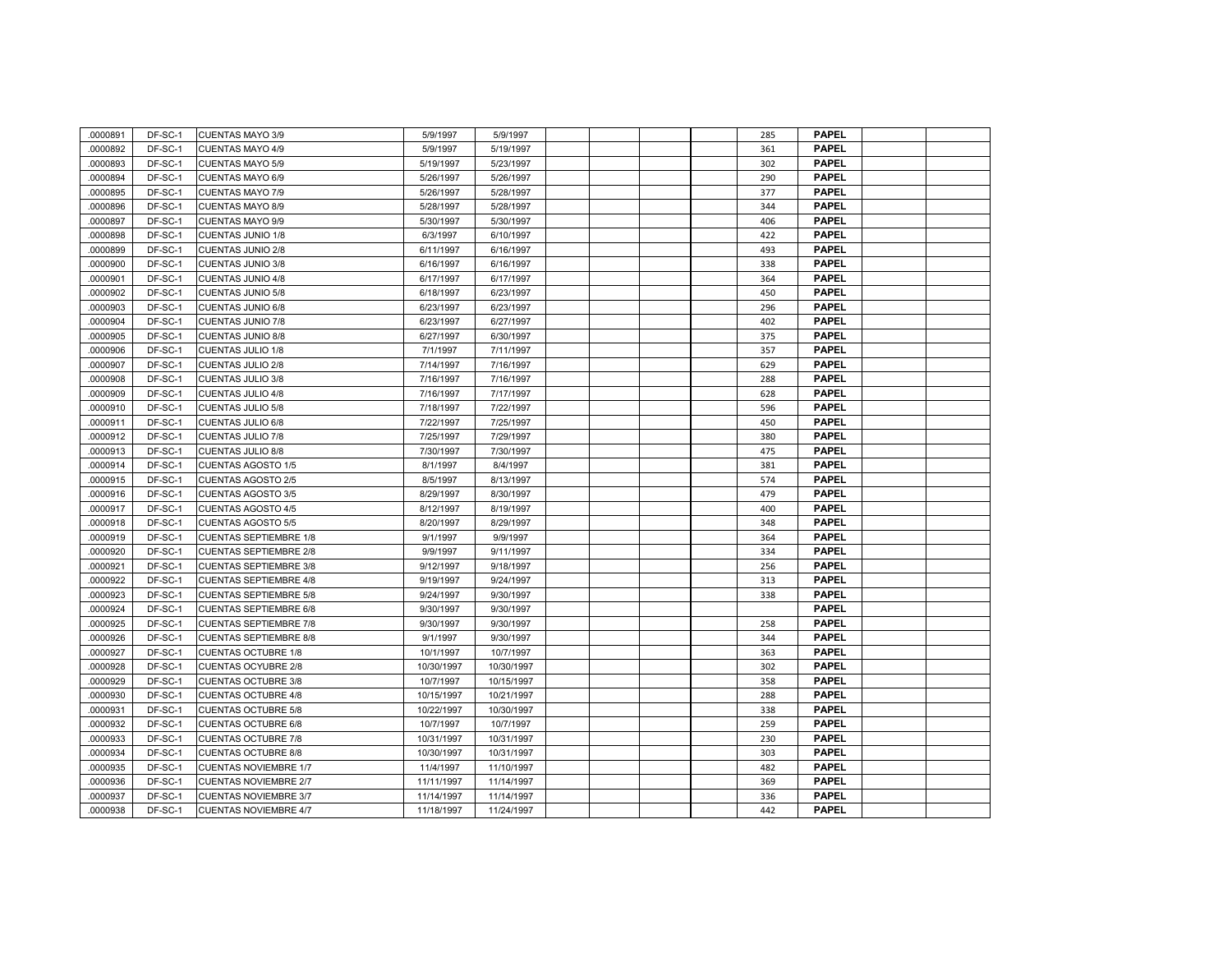| .0000939 | DF-SC-1 | <b>CUENTAS NOVIEMBRE 5/7</b>           | 11/25/1997 | 11/27/1997 |  |  | 374 | <b>PAPEL</b> |  |
|----------|---------|----------------------------------------|------------|------------|--|--|-----|--------------|--|
| 0000940  | DF-SC-1 | <b>CUENTAS NOVIEMBRE 6/7</b>           | 11/27/1997 | 11/28/1997 |  |  | 285 | <b>PAPEL</b> |  |
| 0000941  | DF-SC-1 | <b>CUENTAS NOVIEMBRE 7/7</b>           | 11/28/1997 | 11/30/1997 |  |  | 230 | <b>PAPEL</b> |  |
| 0000942  | DF-SC-1 | <b>CUENTAS DICIEMBRE 1/11</b>          | 12/1/1997  | 12/4/1997  |  |  | 555 | <b>PAPEL</b> |  |
| .0000943 | DF-SC-1 | <b>CUENTAS DICIEMBRE 2/11</b>          | 12/5/1997  | 12/5/1997  |  |  | 385 | <b>PAPEL</b> |  |
| 0000944  | DF-SC-1 | <b>CUENTAS DICIEMBRE 3/11</b>          | 12/9/1997  | 12/9/1997  |  |  | 331 | <b>PAPEL</b> |  |
| 0000945  | DF-SC-1 | <b>CUENTAS DICIEMBRE 4/11</b>          | 12/9/1997  | 12/9/1997  |  |  | 475 | <b>PAPEL</b> |  |
| 0000946  | DF-SC-1 | <b>CUENTAS DICIEMBRE 5/11</b>          | 12/9/1997  | 12/12/1997 |  |  | 414 | <b>PAPEL</b> |  |
| 0000947  | DF-SC-1 | <b>CUENTAS DICIEMBRE 6/11</b>          | 12/15/1997 | 12/16/1997 |  |  | 477 | <b>PAPEL</b> |  |
| 0000948  | DF-SC-1 | <b>CUENTAS DICIEMBRE 7/11</b>          | 12/16/1997 | 12/22/1997 |  |  | 417 | <b>PAPEL</b> |  |
| 0000949  | DF-SC-1 | <b>CUENTAS DICIEMBRE 8/11</b>          | 12/23/1997 | 12/23/1997 |  |  | 336 | <b>PAPEL</b> |  |
| .0000950 | DF-SC-1 | <b>CUENTAS DICIEMBRE 9/11</b>          | 12/30/1997 | 12/30/1997 |  |  | 280 | <b>PAPEL</b> |  |
| 0000951  | DF-SC-1 | <b>CUENTAS DICIEMBRE 10/11</b>         | 12/31/1997 | 12/31/1997 |  |  | 322 | <b>PAPEL</b> |  |
| 0000952  | DF-SC-1 | <b>CUENTAS DICIEMBRE 11/11</b>         | 12/31/1997 | 12/31/1997 |  |  | 391 | <b>PAPEL</b> |  |
| .0000953 | DF-SC-1 | <b>CUENTAS DICIEMBRE</b>               | 12/2/1997  | 12/31/1997 |  |  | 591 | <b>PAPEL</b> |  |
| 0000954  | DF-SC-1 | MOIVIMENTO ALMACEN MARZO A ABRIL       | 3/3/1997   | 4/30/1997  |  |  | 315 | <b>PAPEL</b> |  |
| 0000955  | DF-SC-1 | MOVIMIENTO ALMACEN MAYO A JULIO        | 5/2/1997   | 7/30/1997  |  |  | 531 | <b>PAPEL</b> |  |
| 0000956  | DF-SC-1 | MOVIMIENTO ALMACEN AGOSTO A NOVIEMB.   | 8/1/1997   | 11/30/1997 |  |  | 460 | <b>PAPEL</b> |  |
| 0000957  | DF-SC-1 | MOVIMIENTO ALMACEN DICIEMBRE           | 12/15/1997 | 12/31/1997 |  |  | 417 | <b>PAPEL</b> |  |
| 0000958  | DF-SC-1 | AUXILIAR ENERO A FEBRERO               | 1/1/1997   | 2/28/1997  |  |  | 352 | <b>PAPEL</b> |  |
| .0000959 | DF-SC-1 | <b>AUXILIAR MARZO 1/1</b>              | 3/1/1997   | 3/31/1997  |  |  | 240 | <b>PAPEL</b> |  |
| .0000960 | DF-SC-1 | AUXILIAR ABRIL ABRIL 1/1               | 4/1/1997   | 4/30/1997  |  |  | 209 | <b>PAPEL</b> |  |
| 0000961  | DF-SC-1 | <b>AUXILIAR MAYO 1/1</b>               | 5/1/1997   | 5/31/1997  |  |  | 220 | <b>PAPEL</b> |  |
| 0000962  | DF-SC-1 | <b>AUXILIAR JUNIO</b>                  | 6/1/1997   | 6/30/1997  |  |  | 301 | <b>PAPEL</b> |  |
| 0000963  | DF-SC-1 | <b>AUXILIARES JULIO 1/1</b>            | 7/1/1997   | 7/31/1997  |  |  | 367 | <b>PAPEL</b> |  |
| 0000964  | DF-SC-1 | <b>AUXILIARES AGOSTO 1/1</b>           | 8/1/1997   | 8/31/1997  |  |  | 272 | <b>PAPEL</b> |  |
| 0000965  | DF-SC-1 | <b>AUXILIARES SEPTIEMBRE</b>           | 9/1/1997   | 9/30/1997  |  |  | 258 | <b>PAPEL</b> |  |
| 0000966  | DF-SC-1 | <b>AUXILIARES OCTUBRE 1/1</b>          | 10/1/1997  | 10/31/1997 |  |  | 257 | <b>PAPEL</b> |  |
| 0000967  | DF-SC-1 | <b>AUXILIARES NOVIEMBRE 1/1</b>        | 11/1/1997  | 11/30/1997 |  |  | 238 | <b>PAPEL</b> |  |
| 0000968  | DF-SC-1 | <b>AUXILIARES DICIEMBRE 1/2</b>        | 12/1/1997  | 12/31/1997 |  |  | 190 | <b>PAPEL</b> |  |
| 0000969  | DF-SC-1 | <b>AUXILIARES DICIEMBRE 2/2</b>        | 12/1/1997  | 12/31/1997 |  |  | 227 | <b>PAPEL</b> |  |
| 0000970  | DF-SC-1 | CALCULOS Y AJUSTES FEBRERO             | 2/28/1997  | 2/28/1997  |  |  |     | <b>PAPEL</b> |  |
| 0000971  | DF-SC-1 | CALCULOS Y AJUSTES MARZO               | 3/1/1997   | 3/31/1997  |  |  |     | <b>PAPEL</b> |  |
| .0000972 | DF-SC-1 | CALCULOS Y AJUSTES ABRIL               | 4/30/1997  | 4/30/1997  |  |  |     | <b>PAPEL</b> |  |
| 0000973  | DF-SC-1 | CALCULOS Y AJUSTES MAYO                | 5/31/1997  | 5/31/1997  |  |  |     | <b>PAPEL</b> |  |
| 0000974  | DF-SC-1 | CALCULOS Y AJUSTES JUNIO               | 6/30/1997  | 6/30/1997  |  |  |     | <b>PAPEL</b> |  |
| 0000975  | DF-SC-1 | CALCULOS Y AJUSTES JULIO               | 7/31/1997  | 7/31/1997  |  |  |     | <b>PAPEL</b> |  |
| 0000976  | DF-SC-1 | CALCULOS Y AJUSTES AGOSTO              | 8/31/1997  | 8/31/1997  |  |  |     | <b>PAPEL</b> |  |
| 0000977  | DF-SC-1 | CALCULOS Y AJUSTES SEPTIEMBRE          | 9/30/1997  | 9/30/1997  |  |  |     | <b>PAPEL</b> |  |
| 0000978  | DF-SC-1 | CALCULOS Y AJUSTES OCTUBRE             | 10/30/1997 | 10/30/1997 |  |  |     | <b>PAPEL</b> |  |
| 0000979  | DF-SC-1 | CALCULOS Y AJUSTSE NOVIEMBRE           | 11/30/1997 | 11/30/1997 |  |  |     | <b>PAPEL</b> |  |
| 0000980  | DF-SC-1 | CONSECUTIVOS DE BOLETINES ENERO        | 1/2/1997   | 1/31/1997  |  |  |     | <b>PAPEL</b> |  |
| 0000981  | DF-SC-1 | CONSECUTIVOS DE BOLETINES FER. A MARZO | 2/3/1997   | 3/31/1997  |  |  | 368 | <b>PAPEL</b> |  |
| 0000982  | DF-SC-1 | CONSECUTIVOS DE BOLETINES ABRIL A MAYO | 4/1/1997   | 5/30/1997  |  |  | 186 | <b>PAPEL</b> |  |
| 0000983  | DF-SC-1 | CONSECUTIVOS DE BOLETINES JUNIO        | 6/3/1997   | 6/27/1997  |  |  | 91  | <b>PAPEL</b> |  |
| 0000984  | DF-SC-1 | CONSECUTIVOS DE BOLETINES JULIO 1      | 7/1/1997   | 7/16/1997  |  |  | 645 | <b>PAPEL</b> |  |
| 0000985  | DF-SC-1 | CONSECUTIVOS DE BOLETINES JULIO 2      | 7/18/1997  | 7/31/1997  |  |  | 940 | <b>PAPEL</b> |  |
| 0000986  | DF-SC-1 | CONSECUTIVOS DE BOLETINES AGOSTO       | 8/1/1997   | 8/29/1997  |  |  | 262 | <b>PAPEL</b> |  |
|          |         |                                        |            |            |  |  |     |              |  |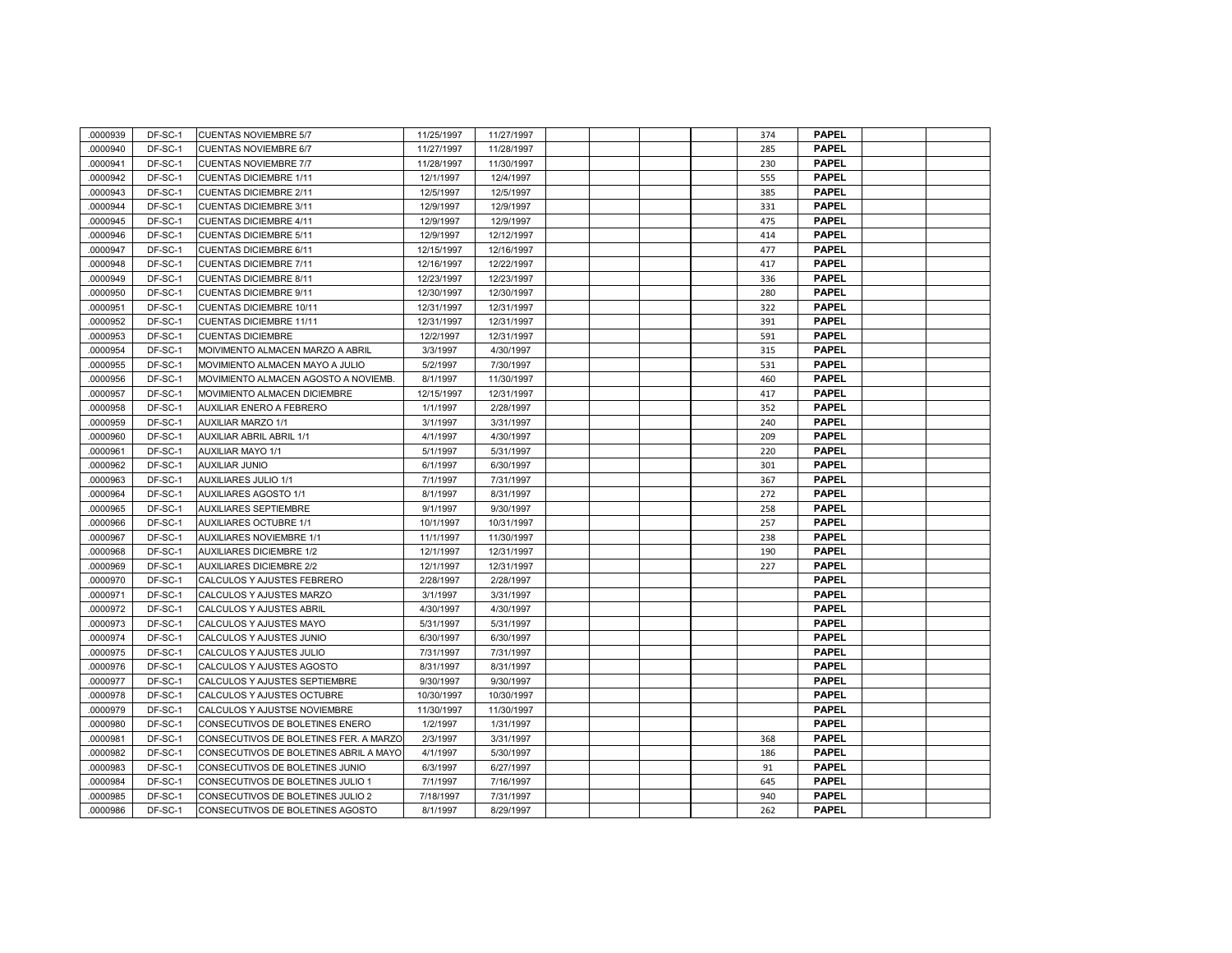| .0000987 | DF-SC-1 | CONSECUTIVOS DE BOLETINES SEPTIEMBRE         | 9/1/1997  | 9/30/1997  |  |  | 159 | <b>PAPEL</b> |  |
|----------|---------|----------------------------------------------|-----------|------------|--|--|-----|--------------|--|
| 0000988  | DF-SC-1 | CONSECUTIVOS DE BOLETINES OCTUBRE            | 10/2/1997 | 10/31/1997 |  |  | 191 | <b>PAPEL</b> |  |
| 0000989  | DF-SC-1 | CONSECUTIVOS DE BOLETINES NOVIEMBRE          | 11/4/1997 | 11/28/1997 |  |  | 160 | <b>PAPEL</b> |  |
| .0000990 | DF-SC-1 | CONSECUTIVOS DE BOLETINES DICIEMBRE          | 12/1/1997 | 12/31/1997 |  |  | 192 | <b>PAPEL</b> |  |
| .0000991 | DF-SC-1 | BOLETINES DE LOS CONVENIOS                   | 1997      | 1997       |  |  |     | <b>PAPEL</b> |  |
| 0000992  | DF-SC-1 | CONVENIOS CUENTAS AGOSTO                     | 1997      | 1997       |  |  |     | <b>PAPEL</b> |  |
| .0000993 | DF-SC-1 | <b>INGRESO Y EGRESO ALMACEN ENERO Y FEBR</b> | 1/29/1997 | 2/28/1997  |  |  |     | <b>PAPEL</b> |  |
| 0000994  | DF-SC-1 | LIBRO MAYOR CODIGO 002                       | 1996      | 1999       |  |  |     | <b>PAPEL</b> |  |
| .0000995 | DF-SC-1 | <b>RETEFUENTE</b>                            | 1/31/1997 | 12/31/1997 |  |  |     | <b>PAPEL</b> |  |
| .0000996 | DF-SC-1 | <b>COMPROBANTES DIARIOS</b>                  | 1997      | 1997       |  |  |     | <b>PAPEL</b> |  |
| 0000997  | DF-SC-1 | SECRETARIA TECNICA                           | 1997      | 1997       |  |  |     | <b>PAPEL</b> |  |
| .0000998 | DF-SC-1 | <b>BALANCES</b>                              | 1/1/1997  | 12/31/1997 |  |  | 370 | <b>PAPEL</b> |  |
| .0000999 | DF-SC-1 | <b>EJECUCION GASTOS</b>                      | 1995      | 1997       |  |  |     | <b>PAPEL</b> |  |
| .000999A | DF-SC-1 | <b>CUENTAS ENERO 1/6</b>                     | 1/2/1998  | 1/22/1998  |  |  | 543 | <b>PAPEL</b> |  |
| 0001000  | DF-SC-1 | <b>CUENTAS ENERO 2/6</b>                     | 1/23/1998 | 1/26/1998  |  |  | 384 | <b>PAPEL</b> |  |
| 0001001  | DF-SC-1 | <b>CUENTAS ENERO 3/6</b>                     | 1/26/1998 | 1/26/1998  |  |  | 461 | <b>PAPEL</b> |  |
| 0001002  | DF-SC-1 | <b>CUENTAS ENERO 4/6</b>                     | 1/27/1998 | 1/27/1998  |  |  | 500 | <b>PAPEL</b> |  |
| 0001003  | DF-SC-1 | <b>CUENTAS ENERO 5/6</b>                     | 1/29/1998 | 1/29/1998  |  |  | 336 | <b>PAPEL</b> |  |
| 0001004  | DF-SC-1 | <b>CUENTAS ENERO 6/6</b>                     | 1/30/1998 | 1/30/1998  |  |  | 425 | <b>PAPEL</b> |  |
| 0001005  | DF-SC-1 | <b>CUENTAS FEBRERO 1/10</b>                  | 2/2/1998  | 2/5/1998   |  |  | 541 | <b>PAPEL</b> |  |
| .0001006 | DF-SC-1 | CUENTAS FEBRERO 2/10                         | 2/6/1998  | 2/11/1998  |  |  | 453 | <b>PAPEL</b> |  |
| .0001007 | DF-SC-1 | CUENTAS FEBRERO 3/10                         | 2/12/1998 | 2/13/1998  |  |  | 398 | <b>PAPEL</b> |  |
| .0001008 | DF-SC-1 | CUENTAS FEBRERO 4/10                         | 2/16/1998 | 2/19/1998  |  |  | 375 | <b>PAPEL</b> |  |
| 0001009  | DF-SC-1 | CUENTAS FEBRERO 5/10                         | 2/19/1998 | 2/19/1998  |  |  | 380 | <b>PAPEL</b> |  |
| 0001010  | DF-SC-1 | <b>CUENTAS FEBRERO 6/10</b>                  | 2/20/1998 | 2/24/1998  |  |  | 244 | <b>PAPEL</b> |  |
| 0001011  | DF-SC-1 | CUENTAS FEBRERO 7/10                         | 2/23/1998 | 2/25/1998  |  |  | 245 | <b>PAPEL</b> |  |
| 0001012  | DF-SC-1 | <b>CUENTAS FEBRERO 8/10</b>                  | 2/25/1998 | 2/25/1998  |  |  | 342 | <b>PAPEL</b> |  |
| 0001013  | DF-SC-1 | CUENTAS FEBRERO 9/10                         | 2/26/1998 | 2/27/1998  |  |  | 276 | <b>PAPEL</b> |  |
| 0001014  | DF-SC-1 | CUENTAS FEBRERO 10/10                        | 2/27/1998 | 2/27/1998  |  |  | 276 | <b>PAPEL</b> |  |
| 0001015  | DF-SC-1 | <b>CUENTAS MARZO 1/7</b>                     | 3/2/1998  | 3/9/1998   |  |  | 428 | <b>PAPEL</b> |  |
| .0001016 | DF-SC-1 | <b>CUENTAS MARZO 2/7</b>                     | 3/9/1998  | 3/11/1998  |  |  | 362 | <b>PAPEL</b> |  |
| .0001017 | DF-SC-1 | <b>CUENTAS MARZO 3/7</b>                     | 3/11/1998 | 3/16/1998  |  |  | 412 | <b>PAPEL</b> |  |
| 0001018  | DF-SC-1 | CUENTAS MARZO 4/7                            | 3/17/1998 | 3/17/1998  |  |  | 364 | <b>PAPEL</b> |  |
| 0001019  | DF-SC-1 | <b>CUENTAS MARZO 5/7</b>                     | 3/18/1998 | 3/25/1998  |  |  | 374 | <b>PAPEL</b> |  |
| 0001020  | DF-SC-1 | <b>CUENTAS MARZO 6/7</b>                     | 3/26/1998 | 3/27/1998  |  |  | 371 | <b>PAPEL</b> |  |
| 0001021  | DF-SC-1 | <b>CUENTAS MARZO 7/7</b>                     | 3/31/1998 | 3/31/1998  |  |  | 343 | <b>PAPEL</b> |  |
| .0001022 | DF-SC-1 | <b>CUENTAS ABRIL 1/6</b>                     | 4/1/1998  | 4/2/1998   |  |  | 286 | <b>PAPEL</b> |  |
| 0001023  | DF-SC-1 | <b>CUENTAS ABRIL 2/6</b>                     | 3/3/1998  | 4/15/1998  |  |  | 419 | <b>PAPEL</b> |  |
| 0001024  | DF-SC-1 | <b>CUENTAS ABRIL 3/6</b>                     | 4/16/1998 | 4/22/1998  |  |  | 303 | <b>PAPEL</b> |  |
| 0001025  | DF-SC-1 | <b>CUENTAS ABRIL 4/6</b>                     | 4/22/1998 | 4/27/1998  |  |  | 333 | <b>PAPEL</b> |  |
| .0001026 | DF-SC-1 | <b>CUENTAS ABRIL 5/6</b>                     | 4/28/1998 | 4/29/1998  |  |  | 398 | <b>PAPEL</b> |  |
| 0001027  | DF-SC-1 | <b>CUENTAS ABRIL 6/6</b>                     | 4/30/1998 | 4/30/1998  |  |  | 281 | <b>PAPEL</b> |  |
| 0001028  | DF-SC-1 | <b>CUENTAS MAYO 1/8</b>                      | 5/4/1998  | 5/6/1998   |  |  | 337 | <b>PAPEL</b> |  |
| 0001029  | DF-SC-1 | <b>CUENTAS MAYO 2/8</b>                      | 5/7/1998  | 5/12/1998  |  |  | 371 | <b>PAPEL</b> |  |
| 0001030  | DF-SC-1 | <b>CUENTAS MAYO 3/8</b>                      | 5/13/1998 | 5/13/1998  |  |  | 305 | <b>PAPEL</b> |  |
| 0001031  | DF-SC-1 | <b>CUENTAS MAYO 4/8</b>                      | 5/14/1998 | 5/18/1998  |  |  | 300 | <b>PAPEL</b> |  |
| 0001032  | DF-SC-1 | <b>CUENTAS MAYO 5/8</b>                      | 5/19/1998 | 5/20/1998  |  |  | 263 | <b>PAPEL</b> |  |
| 0001033  | DF-SC-1 | <b>CUENTAS MAYO 6/8</b>                      | 5/21/1998 | 5/27/1998  |  |  | 442 | <b>PAPEL</b> |  |
|          |         |                                              |           |            |  |  |     |              |  |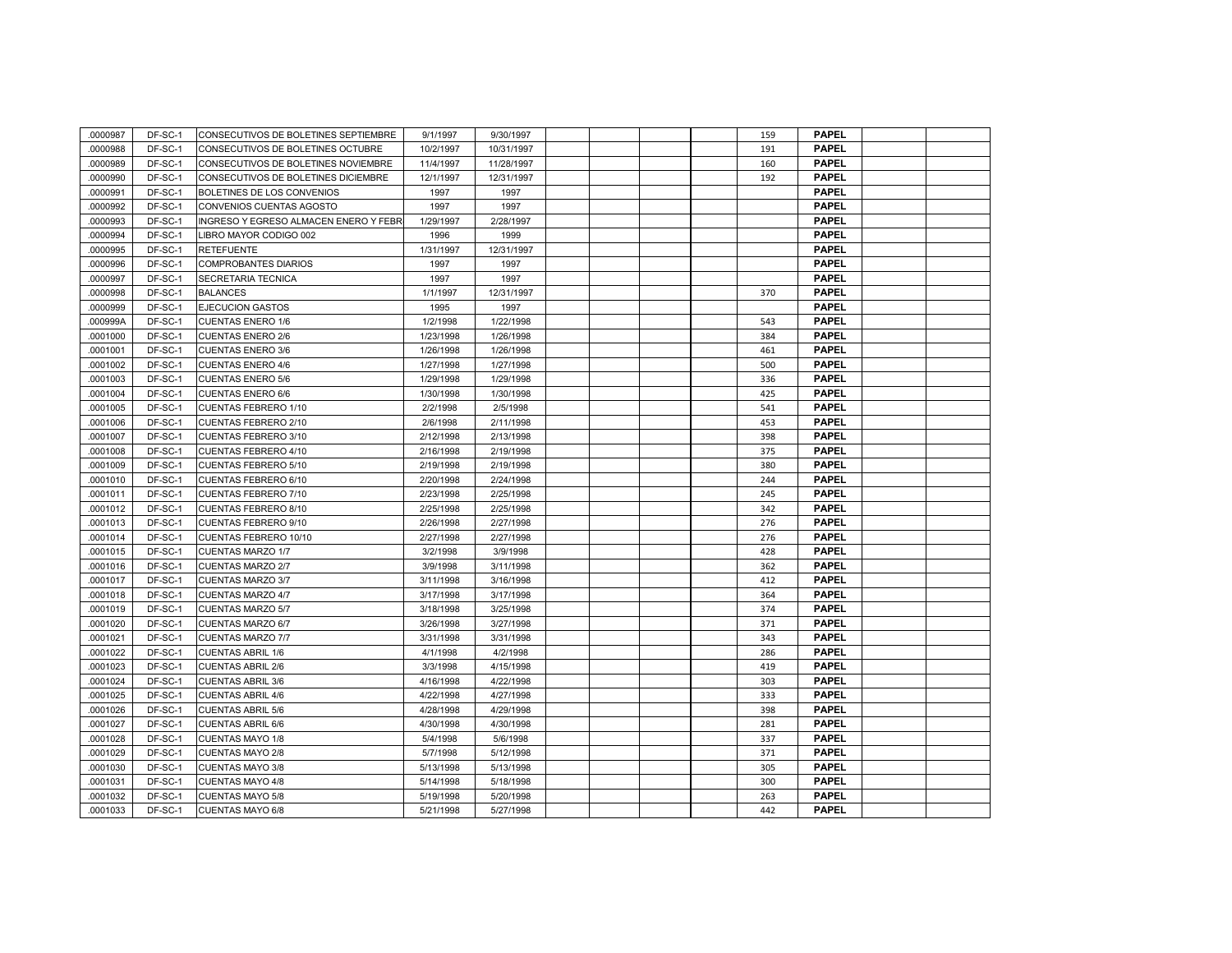| .0001034 | DF-SC-1 | <b>CUENTAS MAYO 7/8</b>       | 5/28/1998  | 5/29/1998  |  |  | 352 | <b>PAPEL</b> |  |
|----------|---------|-------------------------------|------------|------------|--|--|-----|--------------|--|
| 0001035  | DF-SC-1 | <b>CUENTAS MAYO 8/8</b>       | 5/29/1998  | 5/30/1998  |  |  | 229 | <b>PAPEL</b> |  |
| 0001036  | DF-SC-1 | CUENTAS JUNIO 1/10            | 6/1/1998   | 6/3/1998   |  |  | 352 | <b>PAPEL</b> |  |
| 0001037  | DF-SC-1 | CUENTAS JUNIO 2/10            | 6/3/1998   | 6/5/1998   |  |  | 216 | <b>PAPEL</b> |  |
| .0001038 | DF-SC-1 | CUENTAS JUNIO 3/10            | 6/5/1998   | 6/9/1998   |  |  | 387 | <b>PAPEL</b> |  |
| 0001039  | DF-SC-1 | CUENTAS JUNIO 4/10            | 6/9/1998   | 6/10/1998  |  |  | 372 | <b>PAPEL</b> |  |
| 0001040  | DF-SC-1 | CUENTAS JUNIO 5/10            | 6/10/1998  | 6/16/1998  |  |  | 323 | <b>PAPEL</b> |  |
| 0001041  | DF-SC-1 | CUENTAS JUNIO 6/10            | 6/17/1998  | 6/19/1998  |  |  | 137 | <b>PAPEL</b> |  |
| 0001042  | DF-SC-1 | CUENTAS JUNIO 7/10            | 6/23/1998  | 6/24/1998  |  |  | 428 | <b>PAPEL</b> |  |
| 0001043  | DF-SC-1 | CUENTAS JUNIO 8/10            | 6/25/1998  | 6/25/1998  |  |  | 406 | <b>PAPEL</b> |  |
| 0001044  | DF-SC-1 | CUENTAS JUNIO 9/10            | 6/26/1998  | 6/30/1998  |  |  | 301 | <b>PAPEL</b> |  |
| 0001045  | DF-SC-1 | CUENTAS JUNIO 10/10           | 6/30/1998  | 6/30/1998  |  |  | 510 | <b>PAPEL</b> |  |
| 0001047  | DF-SC-1 | CUENTAS JULIO 1/12            | 7/1/1998   | 7/2/1998   |  |  | 455 | <b>PAPEL</b> |  |
| 0001048  | DF-SC-1 | CUENTAS JULIO 2/12            | 7/3/1998   | 7/6/1998   |  |  | 471 | <b>PAPEL</b> |  |
| 0001049  | DF-SC-1 | CUENTAS JULIO 3/12            | 7/7/1998   | 7/7/1998   |  |  | 281 | <b>PAPEL</b> |  |
| 0001050  | DF-SC-1 | CUEMTAS JULIO 4/12            | 7/8/1998   | 7/10/1998  |  |  | 350 | <b>PAPEL</b> |  |
| 0001051  | DF-SC-1 | CUENTAS JULIO 5/12            | 7/13/1998  | 7/15/1998  |  |  | 407 | <b>PAPEL</b> |  |
| 0001052  | DF-SC-1 | CUENTAS JULIO 6/12            | 7/16/1998  | 7/21/1998  |  |  | 214 | <b>PAPEL</b> |  |
| 0001053  | DF-SC-1 | CUENTAS JULIO 7/12            | 7/21/1998  | 7/21/1998  |  |  | 308 | <b>PAPEL</b> |  |
| 0001054  | DF-SC-1 | CUENTAS JULIO 8/12            | 7/22/1998  | 7/24/1998  |  |  | 550 | <b>PAPEL</b> |  |
| 0001055  | DF-SC-1 | CUENTAS JULIO 9/12            | 7/25/1998  | 7/28/1998  |  |  | 658 | <b>PAPEL</b> |  |
| 0001056  | DF-SC-1 | CUENTAS JULIO 10/12           | 7/30/1998  | 7/30/1998  |  |  | 691 | <b>PAPEL</b> |  |
| 0001057  | DF-SC-1 | CUENTAS JULIO 11/12           | 7/31/1998  | 7/31/1997  |  |  | 460 | <b>PAPEL</b> |  |
| 0001058  | DF-SC-1 | CUENTAS JULIO 12/12           | 7/30/1998  | 7/31/1998  |  |  | 615 | <b>PAPEL</b> |  |
| 0001059  | DF-SC-1 | CUENTAS AGOSTO 1/10           | 8/3/1998   | 8/4/1998   |  |  | 580 | <b>PAPEL</b> |  |
| 0001060  | DF-SC-1 | CUENTAS AGOSTO 2/10           | 8/5/1998   | 8/6/1998   |  |  | 322 | <b>PAPEL</b> |  |
| 0001061  | DF-SC-1 | CUENTAS AGOSTO 3/10           | 8/10/1998  | 8/12/1998  |  |  | 527 | <b>PAPEL</b> |  |
| 0001062  | DF-SC-1 | CUENTAS AGOSTO 4/10           | 8/12/1998  | 8/14/1998  |  |  | 375 | <b>PAPEL</b> |  |
| 0001063  | DF-SC-1 | CUENTAS AGOSTO 5/10           | 8/18/1998  | 8/20/1998  |  |  | 389 | <b>PAPEL</b> |  |
| 0001064  | DF-SC-1 | CUENTAS AGOSTO 6/10           | 8/21/1998  | 8/21/1998  |  |  | 183 | <b>PAPEL</b> |  |
| 0001065  | DF-SC-1 | CUENTAS AGOSTO 7/10           | 8/21/1998  | 8/24/1998  |  |  | 204 | <b>PAPEL</b> |  |
| 0001066  | DF-SC-1 | CUENTAS AGOSTO 8/10           | 8/25/1998  | 8/31/1998  |  |  | 338 | <b>PAPEL</b> |  |
| 0001067  | DF-SC-1 | CUENTAS AGOSTO 9/10           | 8/31/1998  | 8/31/1998  |  |  | 198 | <b>PAPEL</b> |  |
| 0001068  | DF-SC-1 | CUENTAS AGOSTO 10/10          | 8/30/1998  | 8/31/1998  |  |  | 750 | <b>PAPEL</b> |  |
| 0001069  | DF-SC-1 | <b>CUENTAS SEPTIEMBRE 1/8</b> | 9/1/1998   | 9/1/1998   |  |  | 229 | <b>PAPEL</b> |  |
| 0001070  | DF-SC-1 | <b>CUENTAS SEPTIEMBRE 2/8</b> | 9/2/1998   | 9/4/1998   |  |  | 182 | <b>PAPEL</b> |  |
| 0001071  | DF-SC-1 | <b>CUENTAS SEPTIEMBRE 3/8</b> | 9/7/1998   | 9/11/1998  |  |  | 448 | <b>PAPEL</b> |  |
| 0001072  | DF-SC-1 | <b>CUENTAS SEPTIEMBRE 4/8</b> | 9/11/1998  | 9/14/1998  |  |  | 424 | <b>PAPEL</b> |  |
| 0001073  | DF-SC-1 | <b>CUENTAS SEPTIEMBRE 5/8</b> | 9/15/1998  | 9/18/1998  |  |  | 425 | <b>PAPEL</b> |  |
| 0001074  | DF-SC-1 | <b>CUENTAS SEPTIEMBRE 6/8</b> | 9/21/1998  | 9/25/1998  |  |  | 391 | <b>PAPEL</b> |  |
| 0001075  | DF-SC-1 | <b>CUENTAS SEPTIEMBRE 7/8</b> | 9/25/1998  | 9/30/1998  |  |  | 445 | <b>PAPEL</b> |  |
| 0001076  | DF-SC-1 | <b>CUENTAS SEPTIEMBRE 8/8</b> | 9/30/1998  | 9/30/1998  |  |  | 547 | <b>PAPEL</b> |  |
| 0001077  | DF-SC-1 | <b>CUENTAS OCTUBRE 1/6</b>    | 10/1/1998  | 10/7/1998  |  |  | 405 | <b>PAPEL</b> |  |
| 0001078  | DF-SC-1 | <b>CUENTAS OCTUBRE 2/6</b>    | 10/8/1998  | 10/14/1998 |  |  | 191 | <b>PAPEL</b> |  |
| 0001079  | DF-SC-1 | <b>CUENTAS OCTUBRE 3/6</b>    | 10/14/1998 | 10/16/1998 |  |  | 328 | <b>PAPEL</b> |  |
| 0001080  | DF-SC-1 | <b>CUENTAS OCTUBRE 4/6</b>    | 10/19/1998 | 10/28/1998 |  |  | 419 | <b>PAPEL</b> |  |
| 0001081  | DF-SC-1 | <b>CUENTAS OCTUBRE 5/6</b>    | 10/28/1998 | 10/30/1998 |  |  | 392 | <b>PAPEL</b> |  |
| 0001082  | DF-SC-1 | <b>CUENTAS OCTUBRE 6/6</b>    | 10/30/1998 | 10/30/1998 |  |  | 491 | <b>PAPEL</b> |  |
|          |         |                               |            |            |  |  |     |              |  |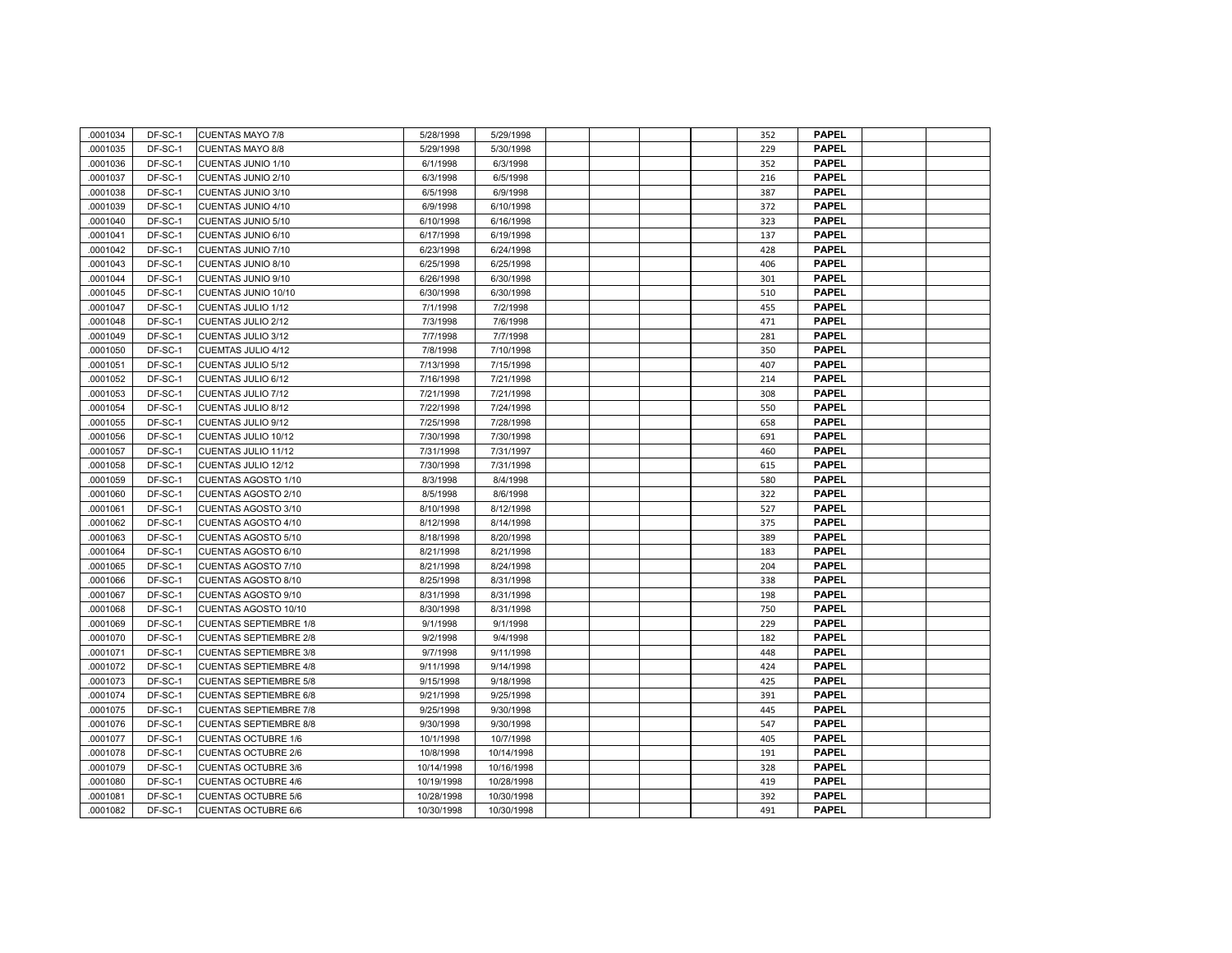| 0001083  | DF-SC-1   | <b>CUENTAS NOVIEMBRE 1/7</b>           | 11/1/1998  | 11/5/1998  |  | 360 | <b>PAPEL</b> |  |
|----------|-----------|----------------------------------------|------------|------------|--|-----|--------------|--|
| 0001084  | DF-SC-1   | <b>CUENTAS NOVIEMBRE 2/7</b>           | 11/6/1998  | 11/11/1998 |  | 438 | <b>PAPEL</b> |  |
| 0001085  | DF-SC-1   | <b>CUENTAS NOVIEMBRE 3/7</b>           | 11/11/1998 | 11/13/1998 |  | 449 | <b>PAPEL</b> |  |
| 0001086  | DF-SC-1   | <b>CUENTAS NOVIEMBRE 4/7</b>           | 11/17/1998 | 11/18/1998 |  | 385 | <b>PAPEL</b> |  |
| .0001087 | DF-SC-1   | <b>CUENTAS NOVIEMBRE 5/7</b>           | 11/19/1998 | 11/25/1998 |  | 499 | <b>PAPEL</b> |  |
| .0001088 | DF-SC-1   | <b>CUENTAS NOVIEMBRE 6/7</b>           | 11/25/1998 | 11/27/1998 |  | 618 | <b>PAPEL</b> |  |
| 0001089  | DF-SC-1   | <b>CUENTAS NOVIEMBRE 7/7</b>           | 11/30/1998 | 11/30/1998 |  | 777 | <b>PAPEL</b> |  |
| .0001090 | DF-SC-1   | <b>CUENTAS DICIEMBRE 1/15</b>          | 12/1/1998  | 12/3/1998  |  | 360 | <b>PAPEL</b> |  |
| .0001091 | DF-SC-1   | <b>CUENTAS DICIEMBRE 2/15</b>          | 12/3/1998  | 12/4/1998  |  | 360 | <b>PAPEL</b> |  |
| .0001092 | DF-SC-1   | <b>CUENTAS DICIEMBRE 3/15</b>          | 12/7/1997  | 12/9/1998  |  | 309 | <b>PAPEL</b> |  |
| .0001093 | DF-SC-1   | <b>CUENTAS DICIEMBRE 4/15</b>          | 12/10/1998 | 12/10/1998 |  | 361 | <b>PAPEL</b> |  |
| .0001094 | DF-SC-1   | <b>CUENTAS DICIEMBRE 5/15</b>          | 12/11/1998 | 12/15/1998 |  | 348 | <b>PAPEL</b> |  |
| .0001095 | DF-SC-1   | <b>CUENTAS DICIEMBRE 6/15</b>          | 12/15/1998 | 12/18/1998 |  | 451 | <b>PAPEL</b> |  |
| .0001096 | DF-SC-1   | <b>CUENTAS DICIEMBRE 7/15</b>          | 12/21/1998 | 12/23/1998 |  | 377 | <b>PAPEL</b> |  |
| .0001097 | DF-SC-1   | <b>CUENTAS DICIEMBRE 8/15</b>          | 12/24/1998 | 12/24/1998 |  | 313 | <b>PAPEL</b> |  |
| .0001098 | DF-SC-1   | <b>CUENTAS DICIEMBRE 9/15</b>          | 12/28/1998 | 12/29/1998 |  | 325 | <b>PAPEL</b> |  |
| .0001099 | DF-SC-1   | <b>CUENTAS DICIEMBRE 10/15</b>         | 12/29/1998 | 12/29/1998 |  | 364 | <b>PAPEL</b> |  |
| .0001100 | DF-SC-1   | <b>CUENTAS DICIEMBRE 11/15</b>         | 12/30/1998 | 12/31/1998 |  | 712 | <b>PAPEL</b> |  |
| .0001101 | DF-SC-1   | <b>CUENTAS DICIEMBRE 12/15</b>         | 12/31/1998 | 12/31/1998 |  | 287 | <b>PAPEL</b> |  |
| .0001102 | DF-SC-1   | <b>CUENTAS DICIEMBRE 13/15</b>         | 12/31/1998 | 12/31/1998 |  | 193 | <b>PAPEL</b> |  |
| .0001103 | DF-SC-1   | <b>CUENTAS DICIEMBRE 14/15</b>         | 12/31/1998 | 12/31/1998 |  | 439 | <b>PAPEL</b> |  |
| .0001104 | DF-SC-1   | <b>CUENTAS DICIEMBRE 15/15</b>         | 12/31/1998 | 12/31/1998 |  | 273 | <b>PAPEL</b> |  |
| .0001105 | DF-SC-1   | CONSECUTIVO CUENTAS FEBRERO            | 2/4/1998   | 2/27/1998  |  | 461 | <b>PAPEL</b> |  |
| .0001106 | DF-SC-1   | CONSECUTIVO CUENTAS MARZO              | 3/2/1998   | 3/31/1998  |  | 354 | <b>PAPEL</b> |  |
| .0001107 | DF-SC-1   | CONSECUTIVO CUENTAS ABRIL              | 4/1/1998   | 4/30/1998  |  | 355 | <b>PAPEL</b> |  |
| .0001108 | DF-SC-1   | CONSECUTIVO CUENTAS MAYO               | 5/4/1998   | 6/1/1998   |  | 344 | <b>PAPEL</b> |  |
| .0001109 | DF-SC-1   | CONSECUTIVO CUENTAS JUNIO              | 6/1/1998   | 6/30/1998  |  | 479 | <b>PAPEL</b> |  |
| .0001110 | DF-SC-1   | CONSECUTIVO CUENTAS JULIO              | 7/1/1998   | 7/31/1998  |  | 376 | <b>PAPEL</b> |  |
| .0001111 | DF-SC-1   | CONSECUTIVO CUENTAS AGOSTO             | 8/4/1998   | 8/31/1998  |  | 403 | <b>PAPEL</b> |  |
| .0001112 | $DF-SC-1$ | <b>CUENTAS SEPTIEMBRE</b>              | 9/1/1998   | 9/30/1998  |  | 446 | <b>PAPEL</b> |  |
| .0001113 | $DF-SC-1$ | <b>CUENTAS OCTUBRE</b>                 | 10/2/1998  | 10/30/1998 |  | 473 | <b>PAPEL</b> |  |
| .0001114 | DF-SC-1   | <b>CUENTAS NOVIEMBRE</b>               | 11/4/1998  | 11/27/1998 |  | 411 | <b>PAPEL</b> |  |
| .0001115 | DF-SC-1   | <b>CUENTAS DICIEMBRE 1/2</b>           | 12/1/1998  | 12/21/1998 |  | 431 | <b>PAPEL</b> |  |
| .0001116 | DF-SC-1   | <b>CUENTAS DICIEMBRE 2/2</b>           | 12/22/1998 | 12/31/1998 |  | 215 | <b>PAPEL</b> |  |
| .0001117 | DF-SC-1   | DEPRECIACION AJUSTES ENERO A MARZO     | 1/31/1998  | 3/30/1998  |  |     | <b>PAPEL</b> |  |
| .0001118 | DF-SC-1   | DEPRECIACION AJUSTES ABRIL A JUNIO     | 4/30/1998  | 6/30/1998  |  |     | <b>PAPEL</b> |  |
| .0001119 | DF-SC-1   | DEPRECIACION AJUSTES JULIOA SEPTIEMBRE | 7/30/1998  | 9/30/1998  |  |     | <b>PAPEL</b> |  |
| .0001120 | DF-SC-1   | DEPRECIACION AJUSTES OCTUBRE A DIC.    | 10/30/1998 | 12/30/1998 |  |     | <b>PAPEL</b> |  |
| .0001121 | DF-SC-1   | <b>BALANCES ENERO A JUNIO</b>          | 1/1/1998   | 6/30/1998  |  | 203 | <b>PAPEL</b> |  |
| .0001122 | DF-SC-1   | BALANCES JULIO A DICIEMBRE             | 7/1/1998   | 12/31/1998 |  | 330 | <b>PAPEL</b> |  |
| .0001123 | DF-SC-1   | MOVIMIENTO ALMACEN FEBRERO A MARZO     | 2/2/1998   | 3/31/1998  |  | 314 | <b>PAPEL</b> |  |
| .0001124 | DF-SC-1   | MOVIMIENTO ALMACEN ABRIL A JULIO       | 4/1/1998   | 7/31/1998  |  | 314 | <b>PAPEL</b> |  |
| .0001125 | DF-SC-1   | MOVIMIENTO ALMACEN MAYO                | 5/6/1998   | 5/31/1998  |  | 380 | <b>PAPEL</b> |  |
| .0001126 | DF-SC-1   | MOVIMIENTO ALMACEN AGOSTO A OCTUBRE    | 8/10/1998  | 10/31/1998 |  | 360 | <b>PAPEL</b> |  |
| .0001127 | DF-SC-1   | MOVIMIENTO ALMACEN NOVIEMBRE A DIC.    | 11/4/1998  | 12/31/1998 |  | 298 | <b>PAPEL</b> |  |
| .0001128 | DF-SC-1   | MOVIMIENTO ALMACEN DICIEMBRE           | 12/31/1998 | 12/31/1998 |  | 261 | <b>PAPEL</b> |  |
| .0001129 | DF-SC-1   | CONSECUTIVOS BOLETINES ENERO           | 1/30/1998  | 1/30/1998  |  | 926 | <b>PAPEL</b> |  |
| .0001130 | DF-SC-1   | CONSECUTIVOS BOLETINES ENERO           | 1/2/1998   | 1/23/1998  |  | 433 | <b>PAPEL</b> |  |
| .0001131 | DF-SC-1   | CONSECUTIVOS BOLETINES FEBRERO         | 2/2/1998   | 2/27/1998  |  | 621 | <b>PAPEL</b> |  |
| .0001132 | DF-SC-1   | CONSECUTIVOS BOLETINES MARZO A ABRIL   | 3/2/1998   | 4/30/1998  |  | 389 | <b>PAPEL</b> |  |
| .0001133 | DF-SC-1   | CONSECUTIVOS BOLETINES MAYO            | 5/4/1998   | 5/29/1998  |  | 163 | <b>PAPEL</b> |  |
| .0001134 | DF-SC-1   | <b>BOLETINES JUNIO</b>                 | 6/1/1998   | 7/27/1998  |  | 923 | <b>PAPEL</b> |  |
| .0001135 | DF-SC-1   | <b>BOLETINES JULIO 2/2</b>             | 7/28/1998  | 7/31/1998  |  | 918 | <b>PAPEL</b> |  |
| 0001136  | DF-SC-1   | <b>BOLETINES AGOSTO</b>                | 8/3/1998   | 8/31/1998  |  | 801 | <b>PAPEL</b> |  |
| .0001137 | DF-SC-1   | BOLETINES SEPTIEMBRE A OCTUBRE         | 9/1/1998   | 10/30/1998 |  | 433 | <b>PAPEL</b> |  |
| .0001138 | DF-SC-1   | BOLETINES NOVIEMBRE A DICIEMBRE        | 11/3/1998  | 12/31/1998 |  | 578 | <b>PAPEL</b> |  |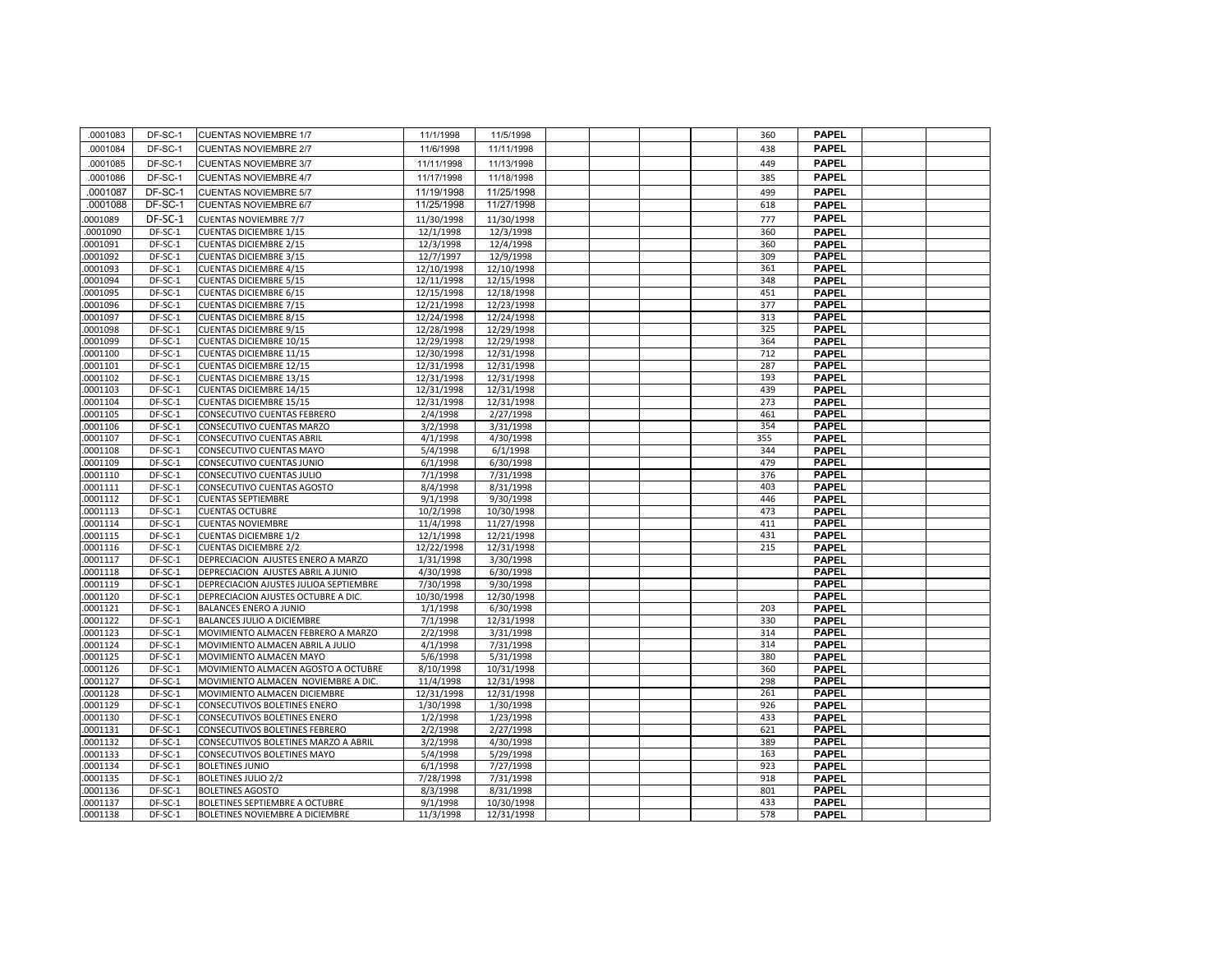| .0001139 | DF-SC-1 | <b>AUXILIARES ENERO</b>                            | 1/1/1998               | 1/31/1998              |  | 323 | <b>PAPEL</b> |  |
|----------|---------|----------------------------------------------------|------------------------|------------------------|--|-----|--------------|--|
| .0001140 | DF-SC-1 | <b>AUXILIARES FEBRERO</b>                          | 2/1/1998               | 2/28/1998              |  | 367 | <b>PAPEL</b> |  |
| .0001141 | DF-SC-1 | <b>AUXILIARES MARZO</b>                            | 3/1/1998               | 3/31/1998              |  | 274 | <b>PAPEL</b> |  |
| .0001142 | DF-SC-1 | <b>AUXILIARES ABRIL A JUNIO</b>                    | 4/1/1998               | 6/30/1998              |  | 385 | <b>PAPEL</b> |  |
| .0001143 | DF-SC-1 | AUXILIARES JULIO A AGOSTO                          | 8/1/1998               | 7/31/1998              |  | 306 | <b>PAPEL</b> |  |
| .0001144 | DF-SC-1 | AUXILIARES SEPTIEMBRE A OCTUBRE                    | 9/1/1998               | 10/31/1998             |  | 252 | <b>PAPEL</b> |  |
| .0001145 | DF-SC-1 | AUXILIARES NOVIEMBRE A DICIEMBRE                   | 11/1/1998              | 12/31/1998             |  | 355 | <b>PAPEL</b> |  |
| .0001146 | DF-SC-1 | RENDICION CUENTAS CONTRALORIA                      | 1996                   | 1998                   |  |     | <b>PAPEL</b> |  |
| .0001147 | DF-SC-1 | <b>FAX ENVIADOS</b>                                | 1996                   | 1998                   |  |     | <b>PAPEL</b> |  |
| .0001148 | DF-SC-1 | RETE ICA                                           | 1998                   | 1998                   |  |     | <b>PAPEL</b> |  |
| .0001149 | DF-SC-1 | <b>EMBARGOS</b>                                    | 1998                   | 1998                   |  |     | <b>PAPEL</b> |  |
| .0001150 | DF-SC-1 | LETRAS POR COBRAR                                  | 1998                   | 1998                   |  | 127 | <b>PAPEL</b> |  |
| .0001151 | DF-SC-1 | RETEFUENTE ENERO A SEPTIEMBRE 1/2                  | 1/23/1998              | 9/22/1998              |  |     | <b>PAPEL</b> |  |
| .0001152 | DF-SC-1 | RETEFUENTE SEPTIEMBRE A DICIEMBRE 2/2              | 9/18/1998              | 12/22/1998             |  |     | <b>PAPEL</b> |  |
| .0001153 | DF-SC-1 | MOVIMIENTO FISICO ALMACEN                          | 1998                   | 1998                   |  | 99  | <b>PAPEL</b> |  |
| .0001154 | DF-SC-1 | OPS AJUSTES COMPROBANTES DIARIO                    | 1997                   | 1998                   |  |     | <b>PAPEL</b> |  |
| .0001155 | DF-SC-1 | <b>CUENTAS ENERO 1/6</b>                           | 1/14/1999              | 1/15/1999              |  | 474 | <b>PAPEL</b> |  |
| .0001156 | DF-SC-1 | <b>CUENTAS ENERO 2/6</b>                           | 1/18/1999              | 1/19/1999              |  | 471 | <b>PAPEL</b> |  |
| .0001157 | DF-SC-1 | <b>CUENTAS ENERO 3/6</b>                           | 1/20/1999              | 1/22/1999              |  | 506 | <b>PAPEL</b> |  |
| .0001158 | DF-SC-1 | <b>CUENTAS ENERO 4/6</b>                           | 1/25/1999              | 1/26/1999              |  | 364 | <b>PAPEL</b> |  |
| .0001159 | DF-SC-1 | <b>CUENTAS ENERO 5/6</b>                           | 1/26/1999              | 1/28/1999              |  | 554 | PAPEL        |  |
| .0001160 | DF-SC-1 | <b>CUENTAS ENERO 6/6</b>                           | 1/29/1999              | 1/29/1999              |  | 433 | <b>PAPEL</b> |  |
| .0001161 | DF-SC-1 | <b>CUENTAS FEBRERO 1/9</b>                         | 2/1/1999               | 2/4/1999               |  | 419 | <b>PAPEL</b> |  |
| .0001162 | DF-SC-1 | <b>CUENTAS FEBRERO 2/9</b>                         | 2/5/1999               | 2/9/1999               |  | 339 | <b>PAPEL</b> |  |
| .0001163 | DF-SC-1 | <b>CUENTAS FEBRERO 3/9</b>                         | 2/9/1999               | 2/15/1999              |  | 484 | <b>PAPEL</b> |  |
| .0001164 | DF-SC-1 | <b>CUENTAS FEBRERO 4/9</b>                         | 2/16/1999              | 2/17/1999              |  | 754 | <b>PAPEL</b> |  |
| .0001165 | DF-SC-1 | <b>CUENTAS FEBRERO 5/9</b>                         | 2/18/1999              | 2/24/1999              |  | 439 | <b>PAPEL</b> |  |
| .0001166 | DF-SC-1 | <b>CUENTAS FEBRERO 6/9</b>                         | 2/24/1999              | 2/25/1999              |  | 370 | <b>PAPEL</b> |  |
| .0001167 | DF-SC-1 | <b>CUENTAS FEBRERO 7/9</b>                         | 2/26/1999              | 2/26/1999              |  | 330 | <b>PAPEL</b> |  |
| .0001168 | DF-SC-1 | <b>CUENTAS FEBRERO 8/9</b>                         | 1999                   | 1999                   |  | 324 | <b>PAPEL</b> |  |
| .0001169 | DF-SC-1 | <b>CUENTAS FEBRERO 9/9</b>                         | 2/26/1999              | 2/26/1999              |  | 284 | <b>PAPEL</b> |  |
| .0001170 | DF-SC-1 | <b>CUENTAS MARZO 1/9</b>                           | 3/1/1999               | 3/3/1999               |  | 370 | <b>PAPEL</b> |  |
| .0001171 | DF-SC-1 | <b>CUENTAS MARZO 2/9</b>                           | 3/4/1999               | 3/8/1999               |  | 461 | <b>PAPEL</b> |  |
| .0001172 | DF-SC-1 | <b>CUENTAS MARZO 3/9</b>                           | 3/8/1999               | 3/9/1999               |  | 346 | <b>PAPEL</b> |  |
| .0001173 | DF-SC-1 | <b>CUENTAS MARZO 4/9</b>                           | 3/10/1999              | 3/15/1999              |  | 381 | <b>PAPEL</b> |  |
| .0001174 | DF-SC-1 | <b>CUENTAS MARZO 5/9</b>                           | 3/15/1999              | 3/17/1999              |  | 413 | <b>PAPEL</b> |  |
| .0001175 | DF-SC-1 | <b>CUENTAS MARZO 6/9</b>                           | 3/17/1999              | 3/23/1999              |  | 365 | <b>PAPEL</b> |  |
| .0001176 | DF-SC-1 | <b>CUENTAS MARZO 7/9</b>                           | 3/23/1999              | 3/26/1999              |  | 357 | <b>PAPEL</b> |  |
| .0001177 | DF-SC-1 | <b>CUENTAS MARZO 8/9</b>                           | 3/26/1999              | 3/30/1999              |  | 297 | <b>PAPEL</b> |  |
| .0001178 | DF-SC-1 | <b>CUENTAS MARZO 9/9</b>                           | 3/24/1999              | 3/31/1999              |  | 371 | <b>PAPEL</b> |  |
| .0001179 | DF-SC-1 | <b>CUENTAS ABRIL 1/8</b>                           | 4/5/1999               | 4/7/1999               |  | 382 | <b>PAPEL</b> |  |
| .0001180 | DF-SC-1 | <b>CUENTAS ABRIL 2/8</b>                           | 4/8/1999               | 4/12/1999              |  | 355 | <b>PAPEL</b> |  |
| .0001181 | DF-SC-1 | <b>CUENTAS ABRIL 3/8</b>                           | 4/12/1999              | 4/16/1999              |  | 345 | <b>PAPEL</b> |  |
| .0001182 | DF-SC-1 | <b>CUENTAS ABRIL 4/8</b>                           | 4/16/1999              | 4/22/1999              |  | 392 | <b>PAPEL</b> |  |
| .0001183 | DF-SC-1 | <b>CUENTAS ABRIL 5/8</b>                           | 4/22/1999              | 4/26/1999              |  | 371 | <b>PAPEL</b> |  |
| .0001184 | DF-SC-1 | <b>CUENTAS ABRIL 6/8</b>                           | 4/26/1999              | 4/30/1999              |  | 233 | <b>PAPEL</b> |  |
| .0001185 | DF-SC-1 | <b>CUENTAS ABRIL 7/8</b>                           | 4/30/1999              | 4/30/1999              |  | 183 | <b>PAPEL</b> |  |
| .0001186 | DF-SC-1 | <b>CUENTAS ABRIL 8/8</b>                           | 4/30/1999              | 4/30/1999              |  | 399 | <b>PAPEL</b> |  |
| .0001187 | DF-SC-1 | <b>CUENTAS MAYO 1/8</b>                            | 5/3/1999               | 5/3/1999               |  | 393 | <b>PAPEL</b> |  |
| .0001188 | DF-SC-1 | <b>CUENTAS MAYO 2/8</b>                            | 5/3/1999               | 5/6/1999               |  | 328 | <b>PAPEL</b> |  |
| .0001189 | DF-SC-1 | CUENTAS MAYO 3/8                                   | 5/6/1999               | 5/11/1999              |  | 395 | <b>PAPEL</b> |  |
| .0001190 | DF-SC-1 | <b>CUENTAS MAYO 4/8</b>                            | 5/12/1999              | 5/14/1999              |  | 351 | <b>PAPEL</b> |  |
| .0001191 | DF-SC-1 | <b>CUENTAS MAYO 5/8</b>                            | 5/14/1999              | 5/20/1999              |  | 381 | <b>PAPEL</b> |  |
| .0001192 | DF-SC-1 |                                                    |                        |                        |  | 348 | <b>PAPEL</b> |  |
| .0001193 | DF-SC-1 | <b>CUENTAS MAYO 6/8</b><br><b>CUENTAS MAYO 7/8</b> | 5/21/1999<br>5/26/1999 | 5/25/1999<br>5/31/1999 |  | 389 | <b>PAPEL</b> |  |
| .0001194 | DF-SC-1 | <b>CUENTAS MAYO 8/8</b>                            | 5/31/1999              | 5/31/1999              |  | 381 | <b>PAPEL</b> |  |
|          | DF-SC-1 |                                                    |                        |                        |  | 256 |              |  |
| .0001195 |         | <b>CUENTAS JUNIO 1/9</b>                           | 6/1/1999               | 6/1/1999               |  |     | <b>PAPEL</b> |  |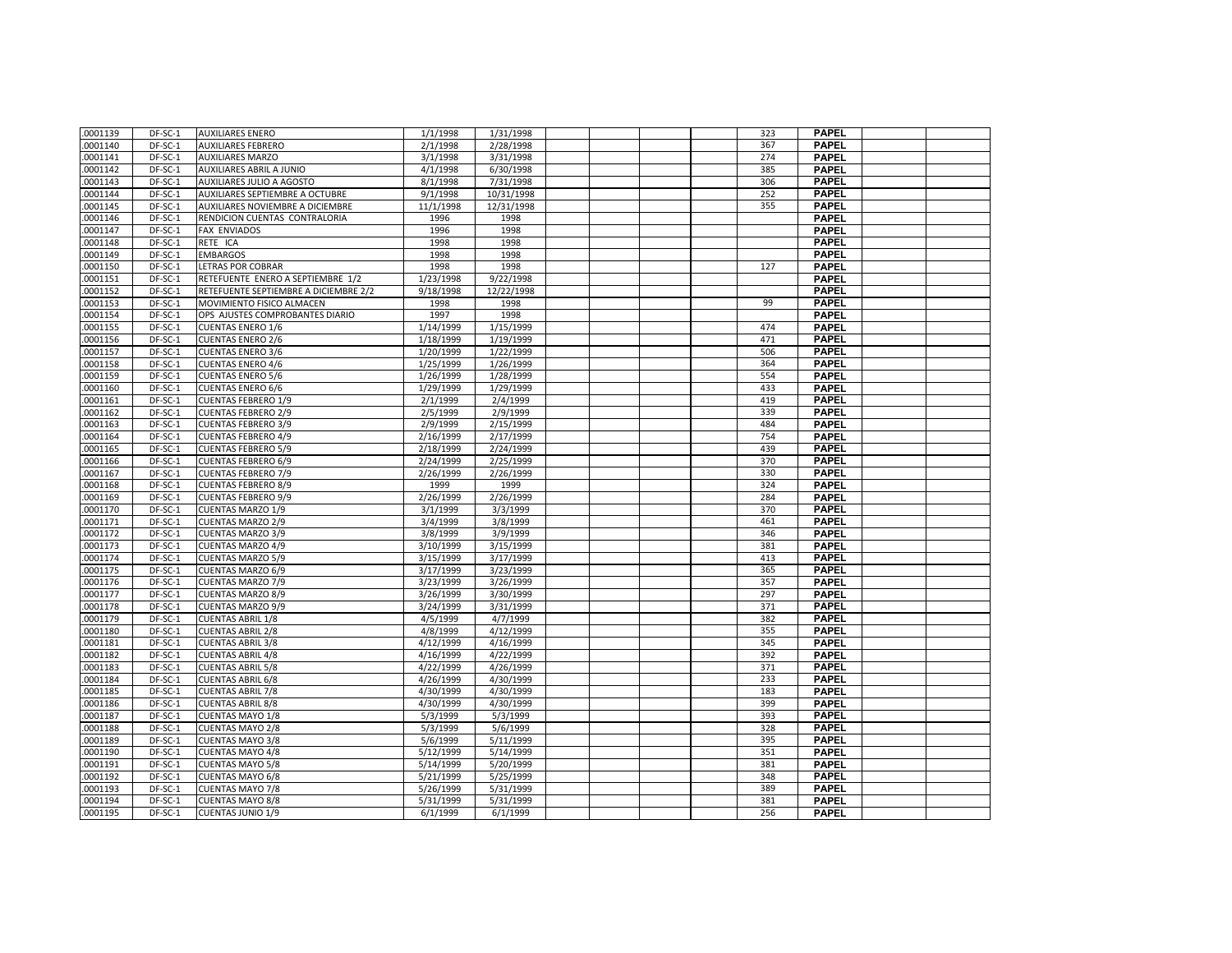| .0001196             | DF-SC-1            | <b>CUENTAS JUNIO 2/9</b>       | 6/1/1999               | 6/4/1999               |  | 377        | <b>PAPEL</b>                 |  |
|----------------------|--------------------|--------------------------------|------------------------|------------------------|--|------------|------------------------------|--|
| .0001197             | DF-SC-1            | <b>CUENTAS JUNIO 3/9</b>       | 6/8/1999               | 6/15/1999              |  | 370        | <b>PAPEL</b>                 |  |
| .0001198             | DF-SC-1            | <b>CUENTAS JUNIO 4/9</b>       | 6/15/1999              | 6/18/1999              |  | 343        | <b>PAPEL</b>                 |  |
| .0001199             | DF-SC-1            | <b>CUENTAS JUNIO 5/9</b>       | 6/18/1999              | 6/22/1999              |  | 441        | <b>PAPEL</b>                 |  |
| .0001200             | DF-SC-1            | <b>CUENTAS JUNIO 6/9</b>       | 6/22/1999              | 6/22/1999              |  | 520        | <b>PAPEL</b>                 |  |
| .0001201             | DF-SC-1            | <b>CUENTAS JUNIO 7/9</b>       | 6/25/1999              | 6/29/1999              |  | 455        | <b>PAPEL</b>                 |  |
| .0001202             | DF-SC-1            | <b>CUENTAS JUNIO 8/9</b>       | 6/29/1999              | 6/29/1999              |  | 462        | <b>PAPEL</b>                 |  |
| .0001203             | DF-SC-1            | <b>CUENTAS JUNIO 9/9</b>       | 6/30/1999              | 6/30/1999              |  | 296        | <b>PAPEL</b>                 |  |
| .0001204             | DF-SC-1            | <b>CUENTAS JULIO 1/8</b>       | 7/1/1999               | 7/6/1999               |  | 294        | <b>PAPEL</b>                 |  |
| .0001205             | DF-SC-1            | CUENTAS JULIO 2/8              | 7/6/1999               | 7/8/1999               |  | 411        | <b>PAPEL</b>                 |  |
| .0001206             | DF-SC-1            | <b>CUENTAS JULIO 3/8</b>       | 7/9/1999               | 7/13/1999              |  | 337        | <b>PAPEL</b>                 |  |
| .0001207             | DF-SC-1            | CUENTAS JULIO 4/8              | 7/13/1999              | 7/15/1999              |  | 443        | <b>PAPEL</b>                 |  |
| .0001208             | DF-SC-1            | <b>CUENTAS JULIO 5/8</b>       | 7/16/1999              | 7/21/1999              |  | 317        | PAPEL                        |  |
| .0001209             | DF-SC-1            | <b>CUENTAS JULIO 6/8</b>       | 7/21/1999              | 7/23/1999              |  | 463        | <b>PAPEL</b>                 |  |
| .0001210             | DF-SC-1            | <b>CUENTAS JULIO 7/8</b>       | 7/26/1999              | 7/27/1999              |  | 389        | <b>PAPEL</b>                 |  |
| .0001211             | DF-SC-1            | <b>CUENTAS JULIO 8/8</b>       | 7/28/1999              | 7/30/1999              |  | 333        | <b>PAPEL</b>                 |  |
| .0001212             | DF-SC-1            | CUENTAS AGOSTO 1/10            | 8/2/1999               | 8/4/1999               |  | 343        | <b>PAPEL</b>                 |  |
| .0001213             | DF-SC-1            | CUENTAS AGOSTO 2/10            | 8/4/1999               | 8/6/1999               |  | 328        | <b>PAPEL</b>                 |  |
| .0001214             | DF-SC-1            | <b>CUENTAS AGOSTO 3/10</b>     | 8/9/1999               | 8/12/1999              |  | 372        | <b>PAPEL</b>                 |  |
| .0001215             | DF-SC-1            | <b>CUENTAS AGOSTO 4/10</b>     | 8/12/1999              | 8/18/1999              |  | 434        | <b>PAPEL</b>                 |  |
| .0001216             | DF-SC-1            | CUENTAS AGOSTO 5/10            | 8/18/1999              | 8/19/1999              |  | 599        | <b>PAPEL</b>                 |  |
| .0001217             | DF-SC-1            | CUENTAS AGOSTO 6/10            | 8/20/1999              | 8/24/1999              |  | 363        | <b>PAPEL</b>                 |  |
| .0001218             | DF-SC-1            | <b>CUENTAS AGOSTO 7/10</b>     | 8/25/1999              | 8/25/1999              |  | 668        | <b>PAPEL</b>                 |  |
| .0001219             | DF-SC-1            | CUENTAS AGOSTO 8/10            | 8/26/1999              | 8/27/1999              |  | 354        | <b>PAPEL</b>                 |  |
| .0001220             | DF-SC-1            | CUENTAS AGOSTO 9/10            | 8/27/1999              | 8/31/1999              |  | 388        | <b>PAPEL</b>                 |  |
| .0001221             | DF-SC-1            | CUENTAS AGOSTO 10/10           | 8/31/1999              | 8/31/1999              |  | 203        | <b>PAPEL</b>                 |  |
|                      | DF-SC-1            |                                |                        |                        |  | 427        |                              |  |
| .0001222             |                    | <b>CUENTAS SEPTIEMBRE 1/9</b>  | 9/3/1999               | 9/6/1999               |  |            | <b>PAPEL</b><br><b>PAPEL</b> |  |
| .0001223             | DF-SC-1            | <b>CUENTAS SEPTIEMBRE 2/9</b>  | 9/7/1999               | 9/10/1999              |  | 360<br>287 | <b>PAPEL</b>                 |  |
| .0001224<br>.0001225 | DF-SC-1<br>DF-SC-1 | <b>CUENTAS SEPTIEMBRE 3/9</b>  | 9/13/1999<br>9/14/1999 | 9/13/1999              |  | 332        | <b>PAPEL</b>                 |  |
| .0001226             | DF-SC-1            | <b>CUENTAS SEPTIEMBRE 4/9</b>  | 9/17/1999              | 9/16/1999<br>9/23/1999 |  | 270        | <b>PAPEL</b>                 |  |
|                      |                    | <b>CUENTAS SEPTIEMBRE 5/9</b>  |                        |                        |  |            |                              |  |
| .0001227             | DF-SC-1            | <b>CUENTAS SEPTIEMBRE 6/9</b>  | 9/24/1999              | 9/27/1999              |  | 197        | <b>PAPEL</b>                 |  |
| .0001228             | DF-SC-1            | <b>CUENTAS SEPTIEMBRE 7/9</b>  | 9/29/1999              | 9/29/1999              |  | 249        | <b>PAPEL</b>                 |  |
| .0001229             | DF-SC-1            | <b>CUENTAS SEPTIEMBRE 8/9</b>  | 9/30/1999              | 9/30/1999              |  | 284        | <b>PAPEL</b>                 |  |
| .0001230             | DF-SC-1            | <b>CUENTAS SEPTIEMBRE 9/9</b>  | 9/30/1999              | 9/30/1999              |  | 184        | <b>PAPEL</b>                 |  |
| .0001231             | DF-SC-1            | <b>CUENTAS OCTUBRE 1/9</b>     | 10/1/1999              | 10/6/1999              |  | 274        | <b>PAPEL</b>                 |  |
| .0001232             | DF-SC-1            | <b>CUENTAS OCTUBRE 2/9</b>     | 10/6/1999              | 10/7/1999              |  | 212        | <b>PAPEL</b>                 |  |
| .0001233             | DF-SC-1            | <b>CUENTAS OCTUBRE 3/9</b>     | 10/8/1999              | 10/11/1999             |  | 276        | <b>PAPEL</b>                 |  |
| .0001234             | DF-SC-1            | <b>CUENTAS OCTUBRE 4/9</b>     | 10/12/1999             | 10/14/1999             |  | 277        | <b>PAPEL</b>                 |  |
| .0001235             | DF-SC-1            | <b>CUENTAS OCTUBRE 5/9</b>     | 10/15/1999             | 10/20/1999             |  | 298        | <b>PAPEL</b>                 |  |
| .0001236             | DF-SC-1            | <b>CUENTAS OCTUBRE 6/9</b>     | 10/21/1999             | 10/26/1999             |  | 244        | <b>PAPEL</b>                 |  |
| .0001237             | DF-SC-1            | <b>CUENTAS OCTUBRE 7/9</b>     | 10/27/1999             | 10/27/1999             |  | 292        | <b>PAPEL</b>                 |  |
| .0001238             | DF-SC-1            | <b>CUENTAS OCTUBRE 8/9</b>     | 10/28/1999             | 10/28/1999             |  | 333        | <b>PAPEL</b>                 |  |
| .0001239             | DF-SC-1            | <b>CUENTAS OCTUBRE 9/9</b>     | 10/29/1999             | 10/29/1999             |  | 150        | <b>PAPEL</b>                 |  |
| .0001240             | DF-SC-1            | <b>CUENTAS NOVIEMBRE 1/10</b>  | 11/2/1999              | 11/3/1999              |  | 296        | <b>PAPEL</b>                 |  |
| .0001241             | DF-SC-1            | <b>CUENTAS NOVIEMBRE 2/10</b>  | 11/4/1999              | 11/8/1999              |  | 321        | <b>PAPEL</b>                 |  |
| .0001242             | DF-SC-1            | <b>CUENTAS NOVIEMBRE 3/10</b>  | 11/8/1999              | 11/9/1999              |  | 210        | <b>PAPEL</b>                 |  |
| .0001243             | DF-SC-1            | <b>CUENTAS NOVIEMBRE 4/10</b>  | 11/10/1999             | 11/12/1999             |  | 303        | <b>PAPEL</b>                 |  |
| .0001244             | DF-SC-1            | <b>CUENTAS NOVIEMBRE 5/10</b>  | 11/16/1999             | 11/18/1999             |  | 383        | <b>PAPEL</b>                 |  |
| .0001245             | DF-SC-1            | <b>CUENTAS NOVIEMBRE 6/10</b>  | 11/19/1999             | 11/22/1999             |  | 379        | <b>PAPEL</b>                 |  |
| .0001246             | DF-SC-1            | <b>CUENTAS NOVIEMBRE 7/10</b>  | 11/23/1999             | 11/26/1999             |  | 320        | <b>PAPEL</b>                 |  |
| .0001247             | DF-SC-1            | <b>CUENTAS NOVIEMBRE 8/10</b>  | 11/29/1999             | 11/29/1999             |  | 369        | <b>PAPEL</b>                 |  |
| .0001248             | DF-SC-1            | <b>CUENTAS NOVIEMBRE 9/10</b>  | 11/30/1999             | 11/30/1999             |  | 356        | PAPEL                        |  |
| .0001249             | DF-SC-1            | <b>CUENTAS NOVIEMBRE 10/10</b> | 11/30/1999             | 11/30/1999             |  | 72         | <b>PAPEL</b>                 |  |
| .0001250             | DF-SC-1            | <b>CUENTAS DICIEMBRE 1/12</b>  | 12/1/1999              | 12/3/1999              |  | 361        | <b>PAPEL</b>                 |  |
| .0001251             | DF-SC-1            | <b>CUENTAS DICIEMBRE 2/12</b>  | 12/6/1999              | 12/7/1999              |  | 323        | <b>PAPEL</b>                 |  |
| .0001252             | DF-SC-1            | <b>CUENTAS DICIEMBRE 3/12</b>  | 12/9/1999              | 12/10/1999             |  | 287        | <b>PAPEL</b>                 |  |
|                      |                    |                                |                        |                        |  |            |                              |  |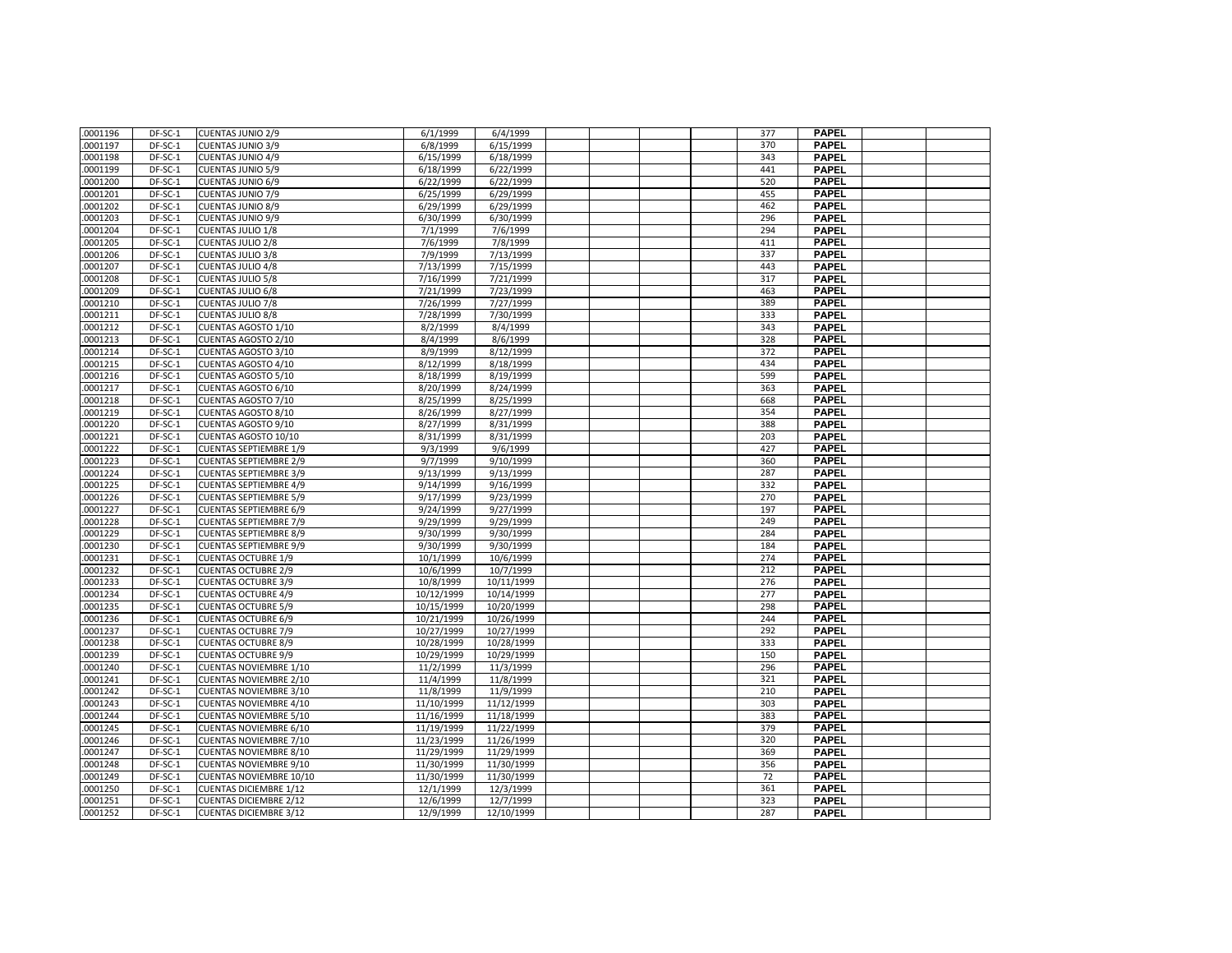| .0001253             | DF-SC-1   | <b>CUENTAS DICIEMBRE 4/12</b>           | 12/10/1999   | 12/14/1999   |  | 351 | <b>PAPEL</b> |  |
|----------------------|-----------|-----------------------------------------|--------------|--------------|--|-----|--------------|--|
| .0001254             | DF-SC-1   | <b>CUENTAS DICIEMBRE 5/12</b>           | 12/15/1999   | 12/15/1999   |  | 287 | <b>PAPEL</b> |  |
| .0001255             | DF-SC-1   | <b>CUENTAS DICIEMBRE 6/12</b>           | 12/15/1999   | 12/17/1999   |  | 352 | <b>PAPEL</b> |  |
| .0001256             | DF-SC-1   | <b>CUENTAS DICIEMBRE 7/12</b>           | 12/17/1999   | 12/20/1999   |  | 498 | <b>PAPEL</b> |  |
| .0001257             | DF-SC-1   | <b>CUENTAS DICIEMBRE 8/12</b>           | 12/21/1999   | 12/23/1999   |  | 355 | <b>PAPEL</b> |  |
| .0001258             | DF-SC-1   | <b>CUENTAS DICIEMBRE 9/12</b>           | 12/23/1999   | 12/27/1999   |  | 289 | <b>PAPEL</b> |  |
| .0001259             | DF-SC-1   | <b>CUENTAS DICIEMBRE 10/12</b>          | 12/28/1999   | 12/29/1999   |  | 229 | <b>PAPEL</b> |  |
| .0001260             | DF-SC-1   | <b>CUENTAS DICIEMBRE 11/12</b>          | 12/30/1999   | 12/30/1999   |  | 296 | <b>PAPEL</b> |  |
| .0001261             | DF-SC-1   | <b>CUENTAS DICIEMBRE 12/12</b>          | 12/30/1999   | 12/30/1999   |  | 442 | <b>PAPEL</b> |  |
| .0001262             | DF-SC-1   | <b>CUENTAS ENERO</b>                    | 1/15/1999    | 1/29/1999    |  | 187 | <b>PAPEL</b> |  |
| .0001263             | DF-SC-1   | <b>CUENTAS FEBRERO</b>                  | 2/2/1999     | 2/26/1999    |  | 366 | <b>PAPEL</b> |  |
| .0001264             | DF-SC-1   | <b>CUENTAS MARZO</b>                    | 3/2/1999     | 3/31/1999    |  | 464 | <b>PAPEL</b> |  |
| .0001265             | DF-SC-1   | <b>CUENTAS ABRIL</b>                    | 4/5/1999     | 4/30/1999    |  | 424 | <b>PAPEL</b> |  |
| .0001266             | DF-SC-1   | <b>CUENTAS MAYO</b>                     | 5/3/1999     | 5/31/1999    |  | 543 | <b>PAPEL</b> |  |
| .0001267             | DF-SC-1   | <b>CUENTAS JUNIO</b>                    | 6/1/1999     | 6/30/1999    |  | 465 | <b>PAPEL</b> |  |
| .0001268             | DF-SC-1   | <b>CUENTAS JULIO</b>                    | 7/1/1999     | 7/30/1999    |  | 374 | <b>PAPEL</b> |  |
| .0001269             | DF-SC-1   | <b>CUENTAS AGOSTO</b>                   | 8/2/1999     | 8/31/1999    |  | 342 | <b>PAPEL</b> |  |
| .0001270             | DF-SC-1   | <b>CUENTAS SEPTIEMBRE</b>               | 9/3/1999     | 9/30/1999    |  | 351 | <b>PAPEL</b> |  |
| .0001271             | DF-SC-1   | <b>CUENTAS OCTUBRE</b>                  | 10/1/1999    | 10/29/1999   |  | 421 | <b>PAPEL</b> |  |
| .0001272             | $DF-SC-1$ | <b>CUENTAS NOVIEMBRE</b>                | 11/2/1999    | 11/30/1999   |  | 399 | <b>PAPEL</b> |  |
| .0001273             | DF-SC-1   | <b>CUENTAS DICIEMBRE 1/2</b>            | 12/3/1999    | 12/23/1999   |  | 358 | <b>PAPEL</b> |  |
| .0001274             | DF-SC-1   | <b>CUENTAS DICIEMBRE 2/2</b>            | 12/23/1999   | 12/30/1999   |  | 288 | <b>PAPEL</b> |  |
| .0001275             | DF-SC-1   | <b>BOLETINES ENERO</b>                  | 1/14/1999    | 1/29/1999    |  | 377 | <b>PAPEL</b> |  |
| .0001276             | DF-SC-1   | <b>BOLETINES FEBRERO</b>                | 2/1/1999     | 2/26/1999    |  | 956 | <b>PAPEL</b> |  |
| .0001277             | DF-SC-1   | BOLETINES MARZO A MAYO                  | 3/1/1999     | 5/31/1999    |  | 517 | <b>PAPEL</b> |  |
| .0001278             | DF-SC-1   | <b>BOLETINES JUNIO A JULIO</b>          | 6/1/1999     | 7/30/1999    |  | 572 | <b>PAPEL</b> |  |
| .0001279             | DF-SC-1   | <b>BOLETINES AGOSTO</b>                 | 8/2/1999     | 8/31/1999    |  | 922 | <b>PAPEL</b> |  |
| .0001280             | DF-SC-1   | BOLETINES SEPTIEMBRE A OCTUBRE          | 9/3/1999     | 10/29/1999   |  | 358 | <b>PAPEL</b> |  |
| .0001281             | DF-SC-1   | BOLETINES NOVIEMBRE A DICIEMBRE         | 11/2/1999    | 12/30/1999   |  | 611 | <b>PAPEL</b> |  |
| .0001282             | DF-SC-1   | <b>AUXILIARES ENERO</b>                 | 1999         | 1999         |  | 118 | <b>PAPEL</b> |  |
| .0001283             | DF-SC-1   | <b>AUXILIARES FEBRERO</b>               | 1999         | 1999         |  | 168 | <b>PAPEL</b> |  |
| .0001284             | DF-SC-1   | <b>AUXILIARES MARZO</b>                 | 1999         | 1999         |  | 137 | <b>PAPEL</b> |  |
|                      | DF-SC-1   | <b>AUXILIARES ABRIL</b>                 | 1999         | 1999         |  | 129 | <b>PAPEL</b> |  |
| .0001285             | DF-SC-1   |                                         |              |              |  | 133 | <b>PAPEL</b> |  |
| .0001286<br>.0001287 |           | AUXILIARES MAYO                         | 1999<br>1999 | 1999<br>1999 |  | 172 |              |  |
|                      | DF-SC-1   | <b>AUXILIARES JUNIO</b>                 |              |              |  |     | <b>PAPEL</b> |  |
| .0001288             | DF-SC-1   | <b>AUXILIARES JULIO</b>                 | 1999         | 1999         |  | 174 | <b>PAPEL</b> |  |
| .0001289             | DF-SC-1   | <b>AUXILIARES AGOSTO 1/1</b>            | 1999         | 1999         |  | 150 | <b>PAPEL</b> |  |
| .0001290             | DF-SC-1   | <b>AUXILIARES SEPTIEMBRE</b>            | 1999         | 1999         |  | 128 | <b>PAPEL</b> |  |
| .0001291             | DF-SC-1   | <b>AUXILIARES OCTUBRE</b>               | 1999         | 1999         |  | 152 | <b>PAPEL</b> |  |
| .0001292             | DF-SC-1   | AUXILIARES GENERALES NIVIEMBRE          | 1999         | 1999         |  | 139 | <b>PAPEL</b> |  |
| .0001293             | DF-SC-1   | AUXILIARES GENERALES DICIEMBRE          | 1999         | 1999         |  | 178 | <b>PAPEL</b> |  |
| .0001294             | DF-SC-1   | CONCILIACIONES BANCARIAS ENERO          | 1/1/1999     | 12/31/1999   |  |     | <b>PAPEL</b> |  |
| .0001295             | DF-SC-1   | CONCILIACIONES BANCARIAS FEBRERO        | 2/1/1999     | 2/28/1999    |  |     | <b>PAPEL</b> |  |
| .0001296             | DF-SC-1   | CONCILIACIONES BANCARIAS MARZO A MAYO   | 3/1/1999     | 5/31/1999    |  |     | <b>PAPEL</b> |  |
| .0001297             | DF-SC-1   | CONCILIACIONES BANCARIAS JUNIO A JULIO  | 6/1/1999     | 7/31/1999    |  |     | <b>PAPEL</b> |  |
| .0001298             | DF-SC-1   | CONCILIACIONES BANCARIAS AGOSTO 2/2     | 1999         | 1999         |  |     | <b>PAPEL</b> |  |
| .0001299             | DF-SC-1   | COMCILIACIONES BANCARIAS AGOSTO 1/2     | 1999         | 1999         |  |     | <b>PAPEL</b> |  |
| .0001300             | DF-SC-1   | CONCILIACIONES BANCARIAS SEPT. A DIC.   | 9/1/1999     | 12/30/1999   |  |     | <b>PAPEL</b> |  |
| .0001301             | DF-SC-1   | CONCILIACIONES SEGUNDO SEMESTRE 1/2     | 8/1/1999     | 8/31/1999    |  |     | <b>PAPEL</b> |  |
| .0001302             | DF-SC-1   | CONCILIACIONES SEGUNDO SEMESTRE 2/2     | 8/1/1999     | 8/31/1999    |  |     | <b>PAPEL</b> |  |
| .0001303             | DF-SC-1   | COMPROBANTES EGRESO NIVIEMBRE A DIC     | 11/16/1999   | 12/30/1999   |  |     | <b>PAPEL</b> |  |
| .0001304             | DF-SC-1   | COMPROBANTES EGRESO AGOSTO A OCTUBRE    | 8/2/1999     | 10/30/1999   |  |     | <b>PAPEL</b> |  |
| .0001305             | DF-SC-1   | COMPROBANTES EGRESO JULIO               | 7/13/1999    | 7/30/1999    |  |     | <b>PAPEL</b> |  |
| .0001306             | DF-SC-1   | COMPROBANTES EGRESO JUNIO 1/2           | 6/10/1999    | 6/11/1999    |  |     | <b>PAPEL</b> |  |
| .0001307             | DF-SC-1   | COMPROBANTES EGRESO JUNIO 2/2           | 6/16/1999    | 6/16/1999    |  |     | <b>PAPEL</b> |  |
| .0001308             | DF-SC-1   | DEPRECIACION AJUSTES JULIO A SEPTIEMBRE | 7/1/1999     | 9/30/1999    |  |     | <b>PAPEL</b> |  |
| .0001309             | DF-SC-1   | DEPRECIACION AJUSTES ABRIL A JUNIO      | 4/1/1999     | 6/30/1999    |  |     | <b>PAPEL</b> |  |
|                      |           |                                         |              |              |  |     |              |  |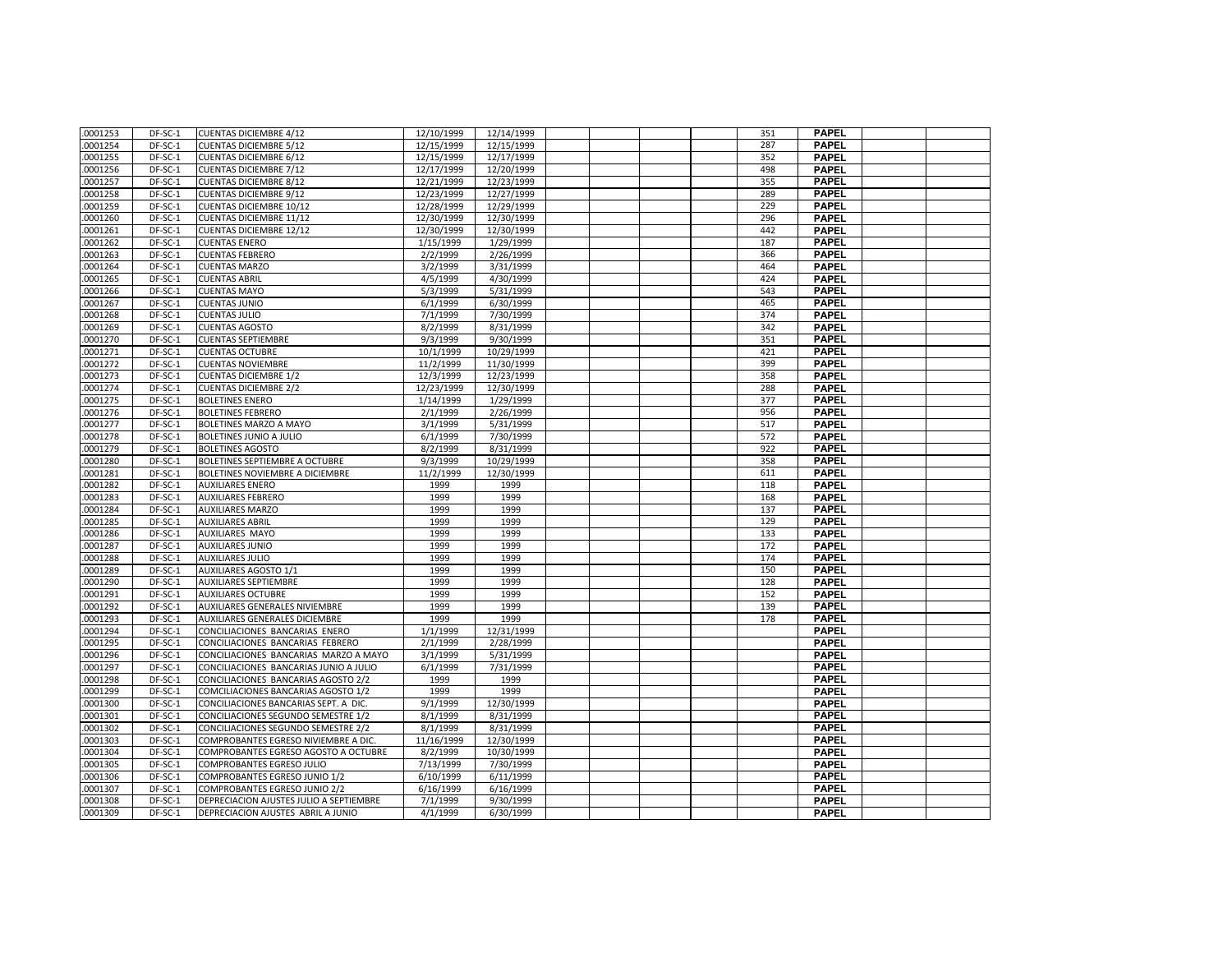| .0001310  | DF-SC-1   | DEPREACION AJUSTES ENERO A MARZO        | 1/1/1999  | 3/31/1999  |  |     | <b>PAPEL</b> |  |
|-----------|-----------|-----------------------------------------|-----------|------------|--|-----|--------------|--|
| .0001311  | DF-SC-1   | COMPROBANTES INGRESO JUNIO A DICIEMBRE  | 6/4/1999  | 12/30/1999 |  |     | <b>PAPEL</b> |  |
| .0001312  | DF-SC-1   | COMPROBANTES INGRESO ENERO A MAYO       | 1/25/1999 | 5/28/1999  |  | 360 | <b>PAPEL</b> |  |
| .0001313  | DF-SC-1   | COMPROBANTES DIARIO NOVIEMBRE A DIC     | 11/2/1999 | 12/30/1999 |  |     | <b>PAPEL</b> |  |
| .0001314  | DF-SC-1   | COMPROBANTES DIARIO SEPTIEMBRE A OCTUB. | 9/3/1999  | 10/30/1999 |  |     | <b>PAPEL</b> |  |
| .0001315  | DF-SC-1   | COMPROBANTES DIARIO JULIOA AGOSTO       | 7/1/1999  | 8/31/1999  |  |     | <b>PAPEL</b> |  |
| .0001316  | DF-SC-1   | COMPROBANTES DIARIO MAYO A JUNIO        | 5/1/1999  | 6/30/1999  |  |     | <b>PAPEL</b> |  |
| .0001317  | DF-SC-1   | <b>BALANCE GENERAL</b>                  | 1999      | 1999       |  |     | <b>PAPEL</b> |  |
| .0001318  | DF-SC-1   | BALANCE OCTUBRE A DICIEMBRE             | 10/1/1999 | 12/31/1999 |  | 128 | <b>PAPEL</b> |  |
| .0001319  | DF-SC-1   | BALANCE JULIO A SEPTIEMBRE              | 7/1/1999  | 9/30/1999  |  | 124 | <b>PAPEL</b> |  |
| .0001320  | DF-SC-1   | <b>BALANCE ABRIL A JUNIO</b>            | 4/1/1999  | 6/30/1999  |  | 118 | <b>PAPEL</b> |  |
| .0001321  | DF-SC-1   | <b>BALANCE ENERO A MARZO</b>            | 1/1/1999  | 3/30/1999  |  | 111 | <b>PAPEL</b> |  |
| .0001322  | DF-SC-1   | RETEFUENTE FEBRERO A SEPTIEMBRE         | 2/2/1999  | 9/9/1999   |  |     | <b>PAPEL</b> |  |
| .0001323  | DF-SC-1   | RETEFUENTE SEPTIEMBRE A DICIEMBRE 2/2   | 9/27/1999 | 12/30/1999 |  |     | <b>PAPEL</b> |  |
| .0001324  | DF-SC-1   | <b>EMBARGOS</b>                         | 1999      | 1999       |  |     | <b>PAPEL</b> |  |
| .0001325  | DF-SC-1   | <b>ESTADOS CONTABLES</b>                | 1997      | 1999       |  |     | <b>PAPEL</b> |  |
| .0001326  | DF-SC-1   | NOTAS CONTABILIDAD                      | 1996      | 1999       |  |     | <b>PAPEL</b> |  |
| .0001327  | DF-SC-1   | RETE ICA                                | 1999      | 1999       |  |     | <b>PAPEL</b> |  |
| .0001328  | DF-SC-1   | <b>EMBARGOS CAJA AGRARIA</b>            | 1997      | 2000       |  |     | <b>PAPEL</b> |  |
| .0001329  | DF-SC-1   | SOLICITUD IVA DIAN                      | 1997      | 1999       |  | 258 | <b>PAPEL</b> |  |
| .0001330  | DF-SC-1   | LETRAS                                  | 1999      | 1999       |  | 129 | <b>PAPEL</b> |  |
| .0001331  | DF-SC-1   | <b>CONVENIO ICETEX</b>                  | 1999      | 1999       |  |     | <b>PAPEL</b> |  |
| .0001332  | DF-SC-1   | CONVENIO FUNDAMAZ                       | 1999      | 1999       |  |     | <b>PAPEL</b> |  |
| 0001333   | $DF-SC-1$ | <b>LETRAS POR COBRAR</b>                | 1999      | 1999       |  |     | <b>PAPEL</b> |  |
| .0001334  | $DF-SC-1$ | <b>CUENTAS ENERO 1/7</b>                | 1/17/2000 | 1/18/2000  |  | 108 | <b>PAPEL</b> |  |
| .0001335  | DF-SC-1   | <b>CUENTAS ENERO 2/7</b>                | 1/19/2000 | 1/21/2000  |  | 196 | <b>PAPEL</b> |  |
| .0001336  | DF-SC-1   | <b>CUENTAS ENERO 3/7</b>                | 1/24/2000 | 1/24/2000  |  | 141 | <b>PAPEL</b> |  |
| .0001337  | DF-SC-1   | <b>CUENTAS ENERO 4/7</b>                | 1/25/2000 | 1/26/2000  |  | 274 | <b>PAPEL</b> |  |
| .0001338  | DF-SC-1   | <b>CUENTAS ENERO 5/7</b>                | 1/26/2000 | 1/28/2000  |  | 272 | <b>PAPEL</b> |  |
| .0001339  | DF-SC-1   | <b>CUENTAS ENERO 6/7</b>                | 1/31/2000 | 1/31/2000  |  | 177 | <b>PAPEL</b> |  |
| .0001340  | DF-SC-1   | <b>CUENTAS ENERO 7/7</b>                | 1/31/2000 | 1/31/2000  |  | 50  | <b>PAPEL</b> |  |
| .0001341  | DF-SC-1   | <b>CUENTAS FEBRERO 1/10</b>             | 2/1/2000  | 2/3/2000   |  | 174 | <b>PAPEL</b> |  |
| .0001342  | DF-SC-1   | <b>CUENTAS FEBRERO 2/10</b>             | 2/4/2000  | 2/7/2000   |  | 134 | <b>PAPEL</b> |  |
| 0001343   | DF-SC-1   | <b>CUENTAS FEBRERO 3/10</b>             | 2/8/2000  | 2/8/2000   |  | 193 | <b>PAPEL</b> |  |
| .0001344  | DF-SC-1   | <b>CUENTAS FEBRERO 4/10</b>             | 2/9/2000  | 2/10/2000  |  | 199 | <b>PAPEL</b> |  |
| .0001345  | DF-SC-1   | <b>CUENTAS FEBRERO 5/10</b>             | 2/11/2000 | 2/14/2000  |  | 252 | <b>PAPEL</b> |  |
| .0001346  | DF-SC-1   | <b>CUENTAS FEBRERO 6/10</b>             | 2/15/2000 | 2/17/2000  |  | 124 | <b>PAPEL</b> |  |
| .0001347  | DF-SC-1   | <b>CUENTAS FEBRERO 7/10</b>             | 2/18/2000 | 2/21/2000  |  | 212 | <b>PAPEL</b> |  |
| .0001348  | DF-SC-1   | <b>CUENTAS FEBRERO 8/10</b>             | 2/22/2000 | 2/25/2000  |  | 193 | <b>PAPEL</b> |  |
| .0001349  | DF-SC-1   | <b>CUENTAS FEBRERO 9/10</b>             | 2/25/2000 | 2/29/2000  |  |     | <b>PAPEL</b> |  |
| .0001350  | DF-SC-1   | CUENTAS FEBRERO 10/10                   | 2/29/2000 | 2/29/2000  |  | 99  | <b>PAPEL</b> |  |
| .0001351  | DF-SC-1   | <b>CUENTAS MARZO 1/9</b>                | 3/1/2000  | 3/6/2000   |  | 248 | <b>PAPEL</b> |  |
| .0001352  | DF-SC-1   | <b>CUENTAS MARZO 2/9</b>                | 3/6/2000  | 3/8/2000   |  | 181 | <b>PAPEL</b> |  |
| .0001353  | DF-SC-1   | <b>CUENTAS MARZO 3/9</b>                | 3/9/2000  | 3/13/2000  |  | 198 | <b>PAPEL</b> |  |
| .00001354 | DF-SC-1   | <b>CUENTAS MARZO 4/9</b>                | 3/14/2000 | 3/14/2000  |  | 188 | <b>PAPEL</b> |  |
| .0001355  | DF-SC-1   | <b>CUENTAS MARZO 5/9</b>                | 3/15/2000 | 3/21/2000  |  | 230 | <b>PAPEL</b> |  |
| .0001356  | DF-SC-1   | <b>CUENTAS MARZO 6/9</b>                | 3/22/2000 | 3/24/2000  |  | 180 | <b>PAPEL</b> |  |
| .0001357  | DF-SC-1   | <b>CUENTAS MARZO 7/9</b>                | 3/27/2000 | 3/30/2000  |  | 343 | <b>PAPEL</b> |  |
| .0001358  | DF-SC-1   | <b>CUENTAS MARZO 8/9</b>                | 3/30/2000 | 3/31/2000  |  | 249 | <b>PAPEL</b> |  |
| .0001359  | DF-SC-1   | <b>CUENTAS MARZO 9/9</b>                | 3/31/2000 | 3/31/2000  |  | 173 | <b>PAPEL</b> |  |
| .0001360  | DF-SC-1   | <b>CUENTAS ABRIL 1/8</b>                | 4/3/2000  | 4/5/2000   |  | 166 | <b>PAPEL</b> |  |
| .0001361  | DF-SC-1   | <b>CUENTAS ABRIL 2/8</b>                | 4/5/2000  | 4/7/2000   |  | 224 | <b>PAPEL</b> |  |
| .0001362  | DF-SC-1   | <b>CUENTAS ABRIL 3/8</b>                | 4/7/2000  | 4/10/2000  |  | 219 | <b>PAPEL</b> |  |
| .0001363  | DF-SC-1   | <b>CUENTAS ABRIL 4/8</b>                | 3/11/2000 | 4/13/2000  |  | 281 | <b>PAPEL</b> |  |
| .0001364  | DF-SC-1   | <b>CUENTAS ABRIL 5/8</b>                | 4/13/2000 | 4/24/2000  |  | 166 | <b>PAPEL</b> |  |
| .0001365  | DF-SC-1   | <b>CUENTAS ABRIL 6/8</b>                | 4/24/2000 | 4/26/2000  |  | 140 | <b>PAPEL</b> |  |
| .0001366  | DF-SC-1   | <b>CUENTAS ABRIL 7/8</b>                | 4/27/2000 | 4/28/2000  |  | 227 | <b>PAPEL</b> |  |
|           |           |                                         |           |            |  |     |              |  |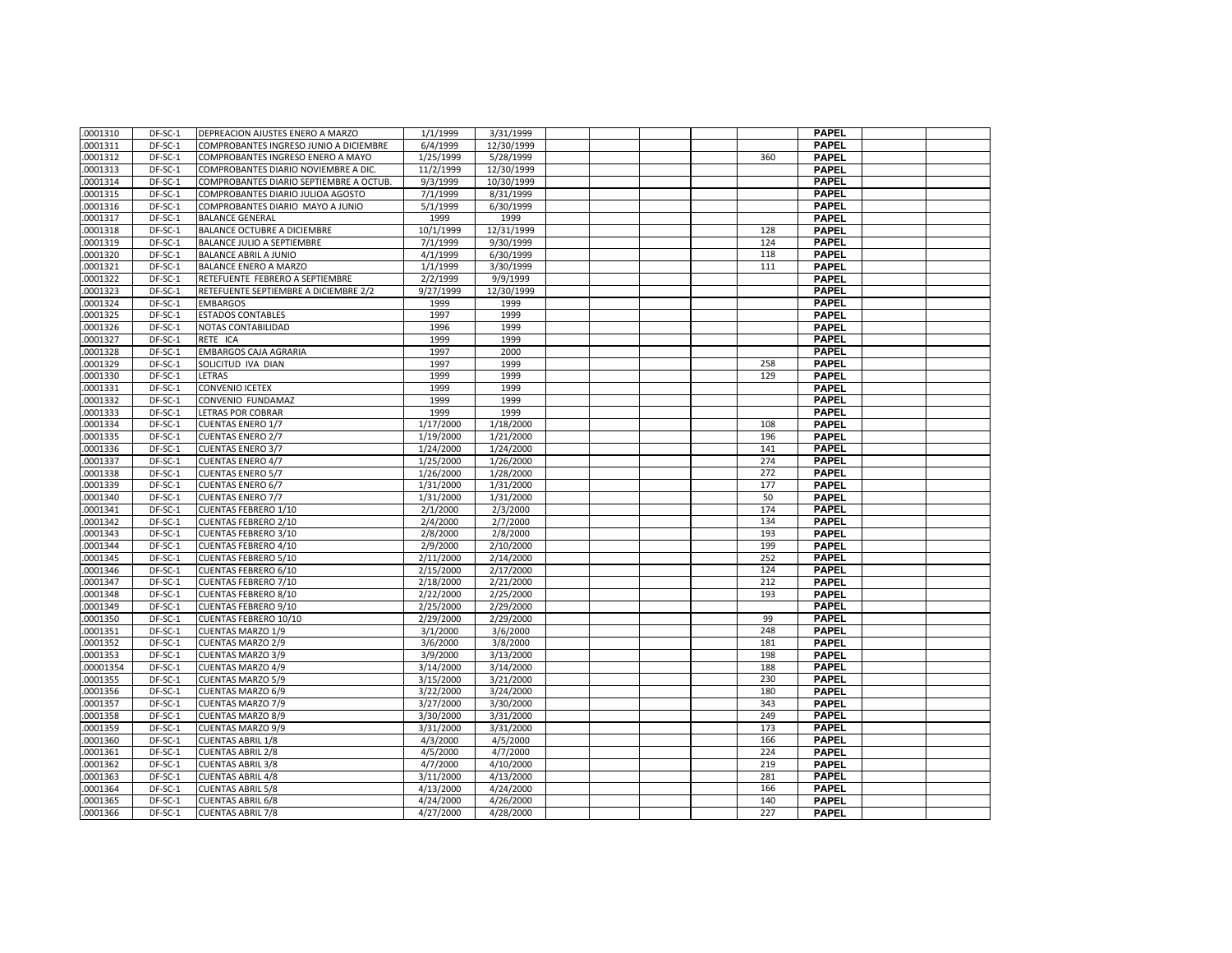| .0001367 | DF-SC-1   | <b>CUENTAS ABRIL 8/8</b>        | 4/28/2000              | 4/28/2000 |  | 78  | <b>PAPEL</b> |  |
|----------|-----------|---------------------------------|------------------------|-----------|--|-----|--------------|--|
| .0001368 | DF-SC-1   | CUENTAS MAYO 1/11               | 5/2/2000               | 5/4/2000  |  | 238 | <b>PAPEL</b> |  |
| .0001369 | DF-SC-1   | CUENTAS MAYO 2/11               | 5/4/2000               | 5/8/2000  |  | 169 | <b>PAPEL</b> |  |
|          |           |                                 |                        |           |  | 156 | <b>PAPEL</b> |  |
| .0001370 | DF-SC-1   | CUENTAS MAYO 3/11               | 5/9/2000               | 5/11/2000 |  |     |              |  |
| .0001371 | DF-SC-1   | CUENTAS MAYO 4/11               | $5/\overline{12/2000}$ | 5/16/2000 |  | 203 | <b>PAPEL</b> |  |
| .0001372 | DF-SC-1   | CUENTAS MAYO 5/11               | 5/17/2000              | 5/18/2000 |  | 180 | <b>PAPEL</b> |  |
| .0001373 | DF-SC-1   | CUENTAS MAYO 6/11               | 5/18/2000              | 5/22/2000 |  | 152 | <b>PAPEL</b> |  |
| .0001374 | DF-SC-1   | CUENTAS MAYO 7/11               | 5/23/2000              | 5/25/2000 |  | 142 | <b>PAPEL</b> |  |
| .0001375 | DF-SC-1   | CUENTAS MAYO 8/11               | 5/26/2000              | 5/29/2000 |  | 215 | <b>PAPEL</b> |  |
| .0001376 | DF-SC-1   | CUENTAS MAYO 9/11               | 5/30/2000              | 5/31/2000 |  | 145 | <b>PAPEL</b> |  |
| .0001377 | DF-SC-1   | CUENTAS MAYO 10-11              | 5/31/2000              | 5/31/2000 |  | 165 | <b>PAPEL</b> |  |
| .0001378 | DF-SC-1   | CUENTAS MAYO 11/11              | 5/31/2000              | 5/31/2000 |  | 91  | <b>PAPEL</b> |  |
| .0001379 | DF-SC-1   | CUENTAS JUNIO 1/11              | 6/2/2000               | 6/6/2000  |  | 198 | <b>PAPEL</b> |  |
| .0001380 | DF-SC-1   | CUENTAS JUNIO 2/11              | 6/7/2000               | 6/12/2000 |  | 239 | <b>PAPEL</b> |  |
| .0001381 | DF-SC-1   | CUENTAS JUNIO 3/11              | 6/12/2000              | 6/14/2000 |  | 227 | <b>PAPEL</b> |  |
| .0001382 | DF-SC-1   | <b>CUENTAS JUNIO 4/11</b>       | 6/15/2000              | 6/16/2000 |  | 145 | <b>PAPEL</b> |  |
| .0001383 | DF-SC-1   | CUENTAS JUNIO 5/11              | 6/16/2000              | 6/16/2000 |  | 138 | <b>PAPEL</b> |  |
| .0001384 | DF-SC-1   | CUENTAS JUNIO 6/11              | 6/16/2000              | 6/16/2000 |  | 18  | <b>PAPEL</b> |  |
| .0001385 | DF-SC-1   | CUENTAS JUNIO 7/11              | 6/19/2000              | 6/20/2000 |  | 28  | <b>PAPEL</b> |  |
| .0001386 | $DF-SC-1$ | CUENTAS JUNIO 8/11              | 6/21/2000              | 6/23/2000 |  | 88  | <b>PAPEL</b> |  |
| .0001387 | DF-SC-1   | CUENTAS JUNIO 9/11              | 6/27/2000              | 6/28/2000 |  | 225 | <b>PAPEL</b> |  |
| .0001388 | DF-SC-1   | CUENTAS JUNIO 10/11             | 6/28/2000              | 6/28/2000 |  | 144 | <b>PAPEL</b> |  |
| .0001389 | DF-SC-1   | CUENTAS JUNIO 11/11             | 6/30/2000              | 6/30/2000 |  | 94  | <b>PAPEL</b> |  |
| .0001390 | DF-SC-1   | CUENTAS JULIO 1/10              | 7/4/2000               | 7/5/2000  |  | 152 | <b>PAPEL</b> |  |
| .001390A | DF-SC-1   | CUENTAS JULIO 2/10              | 7/5/2000               | 7/10/2000 |  | 174 | <b>PAPEL</b> |  |
| .0001391 | DF-SC-1   | CUENTAS JULIO 3/10              | 7/11/2000              | 7/11/2000 |  | 153 | <b>PAPEL</b> |  |
| .0001392 | DF-SC-1   | CUENTAS JULIO 4/10              | 7/12/2000              | 7/13/2000 |  | 184 | <b>PAPEL</b> |  |
| .0001393 | DF-SC-1   | CUENTAS JULIO 5/10              | 7/14/2000              | 7/17/2000 |  | 112 | <b>PAPEL</b> |  |
| .0001394 | DF-SC-1   | CUENTAS JULIO 6/10              | 7/18/2000              | 7/19/2000 |  | 69  | <b>PAPEL</b> |  |
| .0001395 | DF-SC-1   | CUENTAS JULIO 7/10              | 7/24/2000              | 7/24/2000 |  | 58  | <b>PAPEL</b> |  |
| .0001396 | DF-SC-1   | CUENTAS JULIO 8/10              | 7/25/2000              | 7/26/2000 |  | 69  | <b>PAPEL</b> |  |
|          |           |                                 |                        |           |  |     |              |  |
| .0001397 | DF-SC-1   | CUENTAS JULIO 9/10              | 7/26/2000              | 7/28/2000 |  | 180 | <b>PAPEL</b> |  |
| .0001398 | DF-SC-1   | CUENTAS JULIO 10/10             | 7/28/2000              | 7/31/2000 |  | 102 | <b>PAPEL</b> |  |
| .0001399 | DF-SC-1   | CUENTAS AGOSTO 1/11             | 8/1/2000               | 8/4/2000  |  | 109 | <b>PAPEL</b> |  |
| .0001400 | DF-SC-1   | CUENTAS AGOSTO 2/11             | 8/8/2000               | 8/9/2000  |  | 69  | <b>PAPEL</b> |  |
| .0001401 | DF-SC-1   | CUENTAS AGOSTO 3/11             | 8/10/2000              | 8/11/2000 |  | 222 | <b>PAPEL</b> |  |
| .0001402 | DF-SC-1   | CUENTAS AGOSTO 4/11             | 8/11/2000              | 8/15/2000 |  | 102 | <b>PAPEL</b> |  |
| .0001403 | DF-SC-1   | CUENTAS AGOSTO 5/11             | 8/16/2000              | 8/16/2000 |  | 89  | <b>PAPEL</b> |  |
| .0001404 | DF-SC-1   | CUENTAS AGOSTO 6/11             | 8/17/2000              | 8/17/2000 |  | 186 | <b>PAPEL</b> |  |
| .0001405 | DF-SC-1   | <b>CUENTAS AGOSTO 7/11</b>      | 8/18/2000              | 8/22/2000 |  | 127 | <b>PAPEL</b> |  |
| .0001406 | DF-SC-1   | <b>CUENTAS AGOSTO 8/11</b>      | 8/23/2000              | 8/25/2000 |  | 142 | <b>PAPEL</b> |  |
| .0001407 | DF-SC-1   | CUENTAS AGOSTO 9/11             | 8/28/2000              | 8/30/2000 |  | 66  | <b>PAPEL</b> |  |
| .0001408 | DF-SC-1   | CUENTAS AGOSTO 10/11            | 8/31/2000              | 8/31/2000 |  | 217 | <b>PAPEL</b> |  |
| .0001409 | DF-SC-1   | CUENTAS AGOSTO 11/11            | 8/31/2000              | 8/31/2000 |  | 162 | <b>PAPEL</b> |  |
| .0001410 | DF-SC-1   | <b>CUENTAS SEPTIEMBRE 1/10</b>  | 9/1/2000               | 9/4/2000  |  | 179 | <b>PAPEL</b> |  |
| .0001411 | DF-SC-1   | <b>CUENTAS SEPTIMEBRE 2/10</b>  | 9/5/2000               | 9/7/2000  |  | 213 | <b>PAPEL</b> |  |
| .0001412 | DF-SC-1   | <b>CUENTAS SEPTIEMBRE 3/10</b>  | 9/7/2000               | 9/7/2000  |  | 197 | <b>PAPEL</b> |  |
| .0001413 | DF-SC-1   | <b>CUENTAS SEPTIEMBRE 4/10</b>  | 9/7/2000               | 9/11/2000 |  | 202 | <b>PAPEL</b> |  |
| .0001414 | DF-SC-1   | <b>CUENTAS SEPTIEMBRE 5/10</b>  | 9/13/2000              | 9/14/2000 |  | 167 | <b>PAPEL</b> |  |
| .0001415 | DF-SC-1   | <b>CUENTAS SEPTIEMBRE 6/10</b>  | 9/15/2000              | 9/19/2000 |  | 149 | <b>PAPEL</b> |  |
| .0001416 | DF-SC-1   | <b>CUENTAS SEPTIEMBRE 7/10</b>  | 9/20/2000              | 9/22/2000 |  | 147 | <b>PAPEL</b> |  |
| .0001417 | DF-SC-1   | <b>CUENTAS SEPTIEMBRE 8/10</b>  | 9/25/2000              | 9/28/2000 |  | 164 | <b>PAPEL</b> |  |
| .0001418 | DF-SC-1   | <b>CUENTAS SEPTIEMBRE 9/10</b>  | 9/28/2000              | 9/29/2000 |  | 307 | <b>PAPEL</b> |  |
| .0001419 | DF-SC-1   | <b>CUENTAS SEPTIEMBRE 10/10</b> | 9/29/2000              | 9/29/2000 |  | 134 | <b>PAPEL</b> |  |
| .0001420 | DF-SC-1   | <b>CUENTAS OCTUBRE 1/11</b>     | 10/2/2000              | 10/3/2000 |  | 131 | <b>PAPEL</b> |  |
| .0001421 | DF-SC-1   | <b>CUENTAS OCTUBRE 2/11</b>     | 10/4/2000              | 10/5/2000 |  | 119 | <b>PAPEL</b> |  |
| .0001422 | DF-SC-1   | <b>CUENTAS OCTUBRE 3/11</b>     | 10/6/2000              | 10/6/2000 |  | 207 | <b>PAPEL</b> |  |
|          |           |                                 |                        |           |  |     |              |  |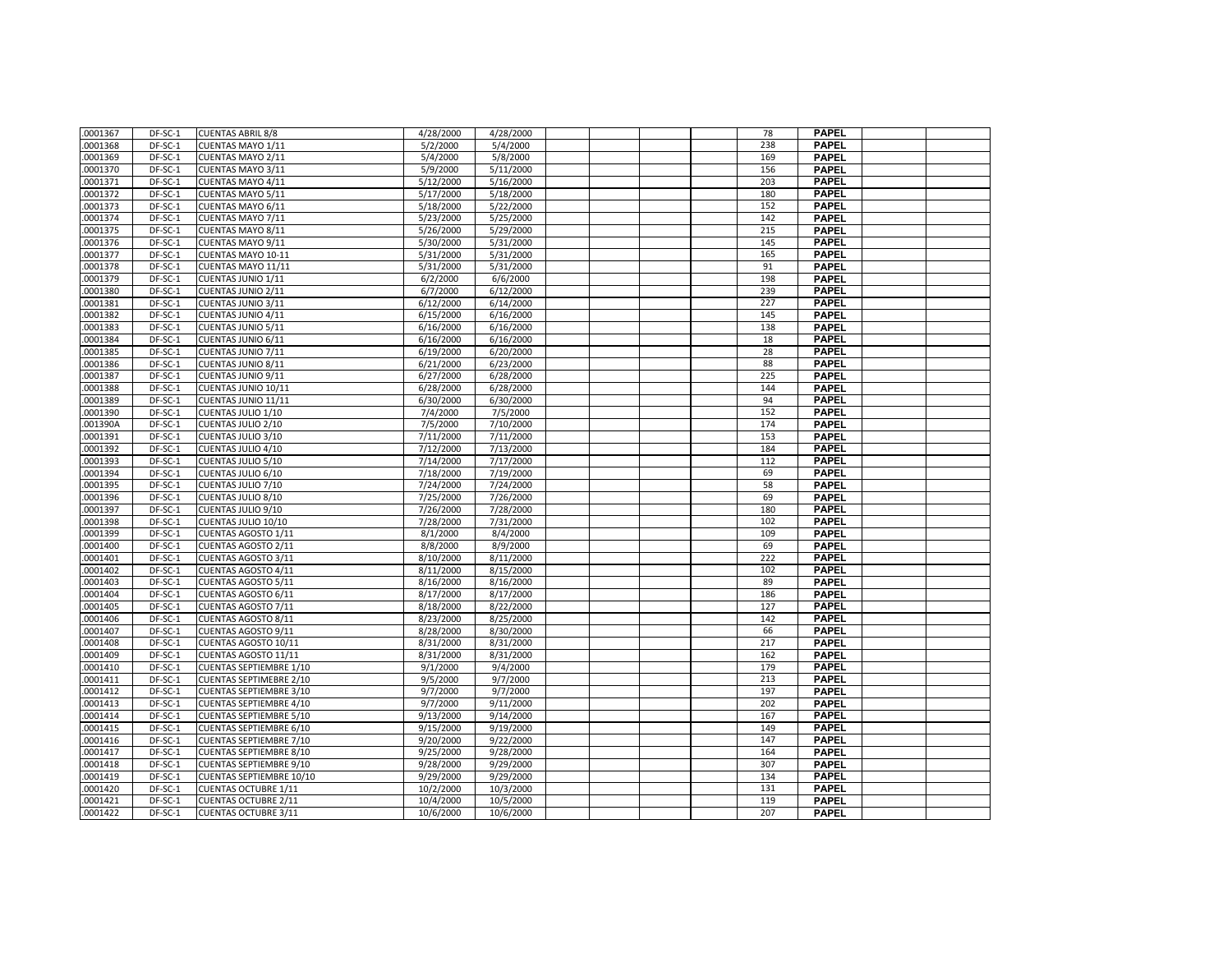| .0001423             | DF-SC-1            | <b>CUENTAS OCTUBRE 4/11</b>    | 10/9/2000                | 10/10/2000 |  | 155  | <b>PAPEL</b>                 |  |
|----------------------|--------------------|--------------------------------|--------------------------|------------|--|------|------------------------------|--|
| .0001424             | DF-SC-1            | <b>CUENTAS OCTUBRE 5/11</b>    | 10/11/2000               | 10/13/2000 |  | 148  | <b>PAPEL</b>                 |  |
| .0001425             | DF-SC-1            | <b>CUENTAS OCTUBRE 6/11</b>    | 10/17/2000               | 10/19/2000 |  | 150  | <b>PAPEL</b>                 |  |
| .0001426             | DF-SC-1            | <b>CUENTAS OCTUBRE 7/11</b>    | 10/20/2000               | 10/23/2000 |  | 187  | <b>PAPEL</b>                 |  |
| .0001427             | DF-SC-1            | <b>CUENTAS OCTUBRE 8/11</b>    | 10/24/2000               | 10/26/2000 |  | 86   | <b>PAPEL</b>                 |  |
| .0001428             | DF-SC-1            | <b>CUENTAS OCTUBRE 9/11</b>    | 10/27/2000               | 10/27/2000 |  | 262  | <b>PAPEL</b>                 |  |
| .0001429             | DF-SC-1            | CUENTAS OCTUBRE 10/11          | 10/30/2000               | 10/31/2000 |  | 211  | <b>PAPEL</b>                 |  |
| .0001430             | DF-SC-1            | <b>CUENTAS OCTUBRE 11/11</b>   | 10/31/2000               | 10/31/2000 |  | 155  | <b>PAPEL</b>                 |  |
| .0001431             | DF-SC-1            | <b>CUENTAS NOVIEMBRE 1/11</b>  | 11/1/2000                | 11/3/2000  |  | 138  | <b>PAPEL</b>                 |  |
| .0001432             | DF-SC-1            | <b>CUENTAS NOVIEMBRE 2/11</b>  | 11/16/2000               | 11/17/2000 |  | 181  | <b>PAPEL</b>                 |  |
| 0001433              | DF-SC-1            | <b>CUENTAS NOVIEMBRE 3/11</b>  | 11/8/2000                | 11/9/2000  |  | 204  | <b>PAPEL</b>                 |  |
|                      | DF-SC-1            | <b>CUENTAS NOVIEMBRE 4/11</b>  | 11/10/2000               | 11/15/2000 |  | 117  | <b>PAPEL</b>                 |  |
| .0001434<br>.0001435 | DF-SC-1            | <b>CUENTAS NOVIEMBRE 5/11</b>  | 11/7/2000                | 11/7/2000  |  | 235  | <b>PAPEL</b>                 |  |
| .0001436             | DF-SC-1            | <b>CUENTAS NOVIEMBRE 6/11</b>  | 11/20/2000               | 11/21/2000 |  | 129  | <b>PAPEL</b>                 |  |
| .0001437             | DF-SC-1            | <b>CUENTAS NOVIEMBRE 7/11</b>  | 11/22/2000               | 11/24/2000 |  | 171  | <b>PAPEL</b>                 |  |
| .0001438             | DF-SC-1            | <b>CUENTAS NOVIEMBRE 8/11</b>  | 11/27/2000               | 11/29/2000 |  | 53   | <b>PAPEL</b>                 |  |
|                      |                    |                                |                          |            |  |      |                              |  |
| .0001439             | DF-SC-1<br>DF-SC-1 | <b>CUENTAS NOVIEMBRE 9/11</b>  | 11/30/2000<br>11/30/2000 | 11/30/2000 |  | 297  | <b>PAPEL</b><br><b>PAPEL</b> |  |
| .0001440             |                    | <b>CUENTAS NOVIEMBRE 10-11</b> |                          | 11/30/2000 |  | 157  |                              |  |
| .0001441             | DF-SC-1            | <b>CUENTAS NOVIEMBRE 11/11</b> | 11/30/2000               | 11/30/2000 |  | 117  | <b>PAPEL</b>                 |  |
| .0001442             | DF-SC-1            | <b>CUENTAS DICIEMBRE 1/18</b>  | 12/1/2000                | 12/4/2000  |  | 187  | <b>PAPEL</b>                 |  |
| 0001443              | DF-SC-1            | <b>CUENTAS DICIEMBRE 2/18</b>  | 12/4/2000                | 12/5/2000  |  | 49   | <b>PAPEL</b>                 |  |
| .0001444             | DF-SC-1            | <b>CUENTAS DICIEMBRE 3/18</b>  | 12/6/2000                | 12/7/2000  |  | 115  | <b>PAPEL</b>                 |  |
| .0001445             | DF-SC-1            | <b>CUENTAS DICIEMBRE 4/18</b>  | 12/7/2000                | 12/7/2000  |  | 165  | <b>PAPEL</b>                 |  |
| .0001446             | $DF-SC-1$          | <b>CUENTAS DICIEMBRE 5/18</b>  | 12/11/2000               | 12/11/2000 |  | 58   | <b>PAPEL</b>                 |  |
| .0001447             | DF-SC-1            | <b>CUENTAS DICIEMBRE 6/18</b>  | 12/12/2000               | 12/12/2000 |  | 55   | <b>PAPEL</b>                 |  |
| .0001448             | DF-SC-1            | <b>CUENTAS DICIEMBRE 7/18</b>  | 12/13/2000               | 12/13/2000 |  | 50   | <b>PAPEL</b>                 |  |
| .0001449             | DF-SC-1            | <b>CUENTAS DICIEMBRE 8/18</b>  | 12/14/2000               | 12/14/2000 |  | 175  | <b>PAPEL</b>                 |  |
| .0001450             | DF-SC-1            | <b>CUENTAS DICIEMBRE 9/18</b>  | 12/14/2000               | 12/14/2000 |  | 86   | <b>PAPEL</b>                 |  |
| .0001451             | DF-SC-1            | <b>CUENTAS DICIEMBRE 10/18</b> | 12/15/2000               | 12/15/2000 |  | 109  | <b>PAPEL</b>                 |  |
| .0001452             | DF-SC-1            | <b>CUENTAS DICIEMBRE 11/18</b> | 12/18/2000               | 12/20/2000 |  | 102  | <b>PAPEL</b>                 |  |
| .0001453             | DF-SC-1            | <b>CUENTAS DICIEMBRE 12/18</b> | 12/20/2000               | 12/21/2000 |  | 303  | <b>PAPEL</b>                 |  |
| .0001454             | DF-SC-1            | <b>CUENTAS DICIEMBRE 13/18</b> | 12/22/2000               | 12/22/2000 |  | 159  | <b>PAPEL</b>                 |  |
| .0001455             | DF-SC-1            | <b>CUENTAS DICIEMBRE 14/18</b> | 12/26/2000               | 12/26/2000 |  | 189  | <b>PAPEL</b>                 |  |
| .0001456             | DF-SC-1            | <b>CUENTAS DICIEMBRE 15/18</b> | 12/27/2000               | 12/27/2000 |  | 242  | <b>PAPEL</b>                 |  |
| .0001457             | DF-SC-1            | <b>CUENTAS DICIEMBRE 16/18</b> | 12/27/2000               | 12/28/2000 |  | 195  | <b>PAPEL</b>                 |  |
| .0001458             | DF-SC-1            | <b>CUENTAS DICIEMBRE 17/18</b> | 12/29/2000               | 12/29/2000 |  | 183  | <b>PAPEL</b>                 |  |
| .0001459             | DF-SC-1            | <b>CUENTAS DICIEMBRE 18/18</b> | 12/29/2000               | 12/29/2000 |  | 184  | <b>PAPEL</b>                 |  |
| .0001460             | DF-SC-1            | <b>CUENTAS ENERO A FEBRERO</b> | 1/17/2000                | 2/29/2000  |  | 570  | <b>PAPEL</b>                 |  |
| .0001461             | DF-SC-1            | <b>CUENTAS MARZO</b>           | 3/1/2000                 | 3/31/2000  |  | 439  | <b>PAPEL</b>                 |  |
| .0001462             | DF-SC-1            | <b>CUENTAS ABRIL</b>           | 4/4/2000                 | 4/28/2000  |  | 421  | <b>PAPEL</b>                 |  |
| .0001463             | DF-SC-1            | <b>CUENTAS MAYO</b>            | 5/2/2000                 | 5/31/2000  |  | 513  | <b>PAPEL</b>                 |  |
| .0001464             | DF-SC-1            | <b>CUENTAS JUNIO</b>           | 6/2/2000                 | 6/30/2000  |  | 457  | <b>PAPEL</b>                 |  |
| .0001465             | DF-SC-1            | <b>CUENTAS JULIO</b>           | 7/4/2000                 | 7/31/2000  |  | 353  | <b>PAPEL</b>                 |  |
| .0001466             | DF-SC-1            | <b>CUENTAS AGOSTO</b>          | 8/1/2000                 | 8/31/2000  |  | 384  | <b>PAPEL</b>                 |  |
| .0001467             | DF-SC-1            | <b>CUENTAS SEPTIEMBRE 1/2</b>  | 9/4/2000                 | 9/28/2000  |  | 313  | <b>PAPEL</b>                 |  |
| .0001468             | DF-SC-1            | <b>CUENTAS SEPTIEMBRE 2/2</b>  | 9/28/2000                | 9/29/2000  |  | 228  | <b>PAPEL</b>                 |  |
| 0001469              | $DF-SC-1$          | <b>CUENTAS OCTUBRE 1/1</b>     | 10/2/2000                | 10/31/2000 |  | 474  | <b>PAPEL</b>                 |  |
| .0001470             | DF-SC-1            | <b>CUENTAS NOVIEMBRE 1/2</b>   | 11/1/2000                | 11/30/2000 |  | 290  | <b>PAPEL</b>                 |  |
| .0001471             | DF-SC-1            | <b>CUENTAS NOVIEMBRE 2/2</b>   | 11/30/2000               | 11/30/2000 |  | 194  | <b>PAPEL</b>                 |  |
| .0001472             | DF-SC-1            | <b>CUENTAS DICIEMBRE 1/2</b>   | 12/1/2000                | 12/15/2000 |  | 210  | <b>PAPEL</b>                 |  |
| .0001473             | DF-SC-1            | <b>CUENTAS DICIEMBRE 2/2</b>   | 12/22/2000               | 12/29/2000 |  | 486  | <b>PAPEL</b>                 |  |
| .0001474             | DF-SC-1            | <b>BOLETINES ENERO</b>         | 1/17/2000                | 1/31/2000  |  | 1273 | <b>PAPEL</b>                 |  |
| .0001475             | DF-SC-1            | <b>BOLETINES FEBRERO</b>       | 2/1/2000                 | 2/29/2000  |  | 515  | <b>PAPEL</b>                 |  |
| .0001476             | DF-SC-1            | BOLETINES MARZO A ABRIL        | 3/1/2000                 | 4/28/2000  |  | 325  | <b>PAPEL</b>                 |  |
| .0001477             | DF-SC-1            | BOLETINES MAYO A JUNIO         | 5/2/2000                 | 6/30/2000  |  | 522  | <b>PAPEL</b>                 |  |
| .0001478             | DF-SC-1            | <b>BOLETINES JULIO 1/3</b>     | 7/4/2000                 | 7/21/2000  |  | 900  | <b>PAPEL</b>                 |  |
| .0001479             | DF-SC-1            | <b>BOLETINES JULIO 2/3</b>     | 7/24/2000                | 7/25/2000  |  | 970  | <b>PAPEL</b>                 |  |
|                      |                    |                                |                          |            |  |      |                              |  |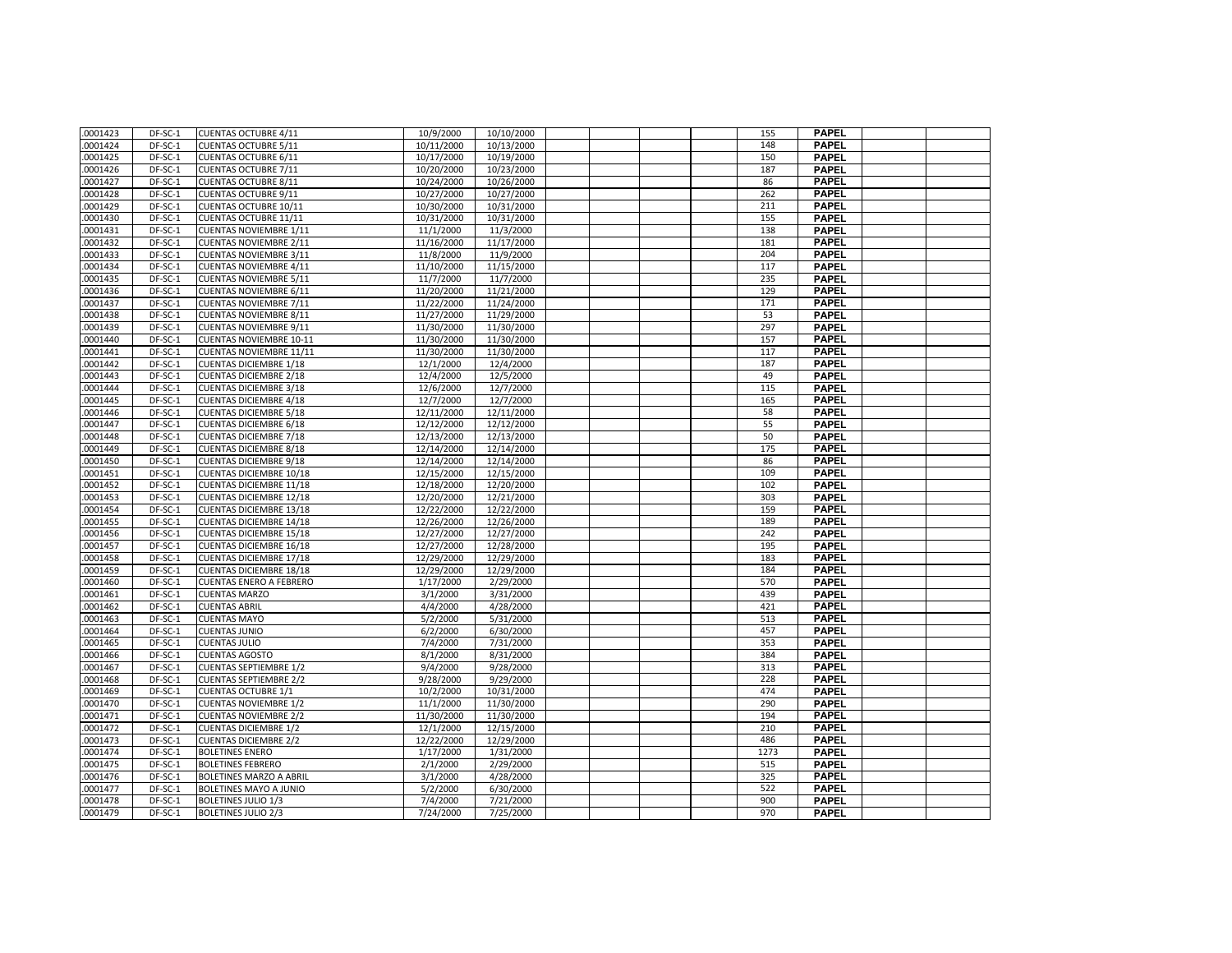| .0001480 | DF-SC-1   | <b>BOLETINES JULIO 3/3</b>               | 7/26/2000 | 7/31/2000  |  |  | 597 | <b>PAPEL</b> |  |
|----------|-----------|------------------------------------------|-----------|------------|--|--|-----|--------------|--|
| .0001481 | DF-SC-1   | <b>BOLETINES AGOSTO 2/2</b>              | 8/22/2000 | 8/31/2000  |  |  | 399 | <b>PAPEL</b> |  |
| .0001482 | DF-SC-1   | <b>BOLETINES AGOSTO 1/2</b>              | 8/1/2000  | 8/18/2000  |  |  | 346 | <b>PAPEL</b> |  |
| .0001483 | DF-SC-1   | <b>BOLETINES SEPTIEMBRE A OCTUBRE</b>    | 9/1/2000  | 10/31/2000 |  |  | 539 | <b>PAPEL</b> |  |
| .0001484 | DF-SC-1   | BOLETINES NOVIEMBRE A DICIEMBRE          | 11/1/2000 | 12/29/2000 |  |  | 426 | <b>PAPEL</b> |  |
| .0001485 | DF-SC-1   | AUXILIARES ENERO A FEBRERO               | 1/1/2000  | 2/29/2000  |  |  | 272 | <b>PAPEL</b> |  |
| .0001486 | DF-SC-1   | AUXILIARES MARZO A ABRIL                 | 3/1/2000  | 4/30/2000  |  |  | 296 | <b>PAPEL</b> |  |
| .0001487 | DF-SC-1   | AUXILIARES MAYO A JUNIO                  | 5/1/2000  | 6/30/2000  |  |  | 357 | PAPEL        |  |
| .0001488 | DF-SC-1   | AUXILIARES JULIO A AGOSTO                | 7/1/2000  | 8/31/2000  |  |  | 349 | <b>PAPEL</b> |  |
| .0001489 | DF-SC-1   | AUXILIARES SEPTIEMBRE A OCTUBRE          | 9/1/2000  | 10/31/2000 |  |  | 343 | <b>PAPEL</b> |  |
| .0001490 | DF-SC-1   | AUXILIARES NOVIEMBRE A DICIEMBRE         | 11/1/2000 | 12/30/2000 |  |  | 381 | <b>PAPEL</b> |  |
| .0001491 | DF-SC-1   | CONCILIACIONES BANCARIAS ENERO 1/2       | 1/1/2000  | 1/31/2000  |  |  | 615 | <b>PAPEL</b> |  |
| .0001492 | DF-SC-1   | CONCILIACIONES BANCARIAS ENERO 2/2       | 1/1/2000  | 1/31/2000  |  |  | 827 | <b>PAPEL</b> |  |
| .0001493 | DF-SC-1   | CONCILIACIONES BANCARIAS FEBRERO A MAR   | 2/1/2000  | 3/31/2000  |  |  | 795 | <b>PAPEL</b> |  |
| .0001494 | DF-SC-1   | CONCILIACIONES BANCARIAS ABRIL A JUNIO   | 4/1/2000  | 6/30/2000  |  |  | 381 | <b>PAPEL</b> |  |
| .0001495 | DF-SC-1   | CONCILIACIONES BANCARIAS JULIO           | 7/1/2000  | 7/31/2000  |  |  | 775 | <b>PAPEL</b> |  |
| .0001496 | DF-SC-1   | CONCILIACIONES BANCARIAS AGOSTO A SEPT.  | 8/1/2000  | 9/30/2000  |  |  | 565 | <b>PAPEL</b> |  |
| .0001497 | DF-SC-1   | CONCILIACIONES BANCARIAS OCTU. A DIC     | 10/1/2000 | 12/31/2000 |  |  | 353 | <b>PAPEL</b> |  |
| .0001498 | DF-SC-1   | COMPROBANTES DIARIO ENERO A MARZO        | 1/1/2000  | 3/31/2000  |  |  | 331 | <b>PAPEL</b> |  |
| .0001499 | DF-SC-1   | COMPROBANTES DIARIO ABRILA JUNIO         | 4/1/2000  | 6/30/2000  |  |  | 428 | <b>PAPEL</b> |  |
| .0001500 | DF-SC-1   | COMPROBANTES DIARIO JULIO A SEPTIEMBRE   | 7/1/2000  | 9/30/2000  |  |  | 389 | <b>PAPEL</b> |  |
| .0001501 | DF-SC-1   | COMPROBANTES DIARIO OCTUBRE A DICIEM.    | 10/1/2000 | 12/31/2000 |  |  | 496 | <b>PAPEL</b> |  |
| .0001502 | DF-SC-1   | BALANCE DE PRUEBA ENERO ADICIEMBRE       | 1/1/2000  | 12/30/2000 |  |  | 520 | <b>PAPEL</b> |  |
| .0001503 | DF-SC-1   | ALMACEN INGRESOS Y EGRESOS ENERO A FEB.  | 1/18/2000 | 2/25/2000  |  |  | 330 | <b>PAPEL</b> |  |
| .0001504 | DF-SC-1   | ALMACEN INGRESOS Y EGRESOS MARZO A AB.   | 3/1/2000  | 4/30/2000  |  |  | 304 | <b>PAPEL</b> |  |
| .0001505 | DF-SC-1   | ALMACEN INGRESOS Y EGRESOS MAYO A JUN.   | 5/2/2000  | 6/30/2000  |  |  | 388 | <b>PAPEL</b> |  |
| .0001506 | DF-SC-1   | ALMACEN INGRESOS Y EGRESOS JULIO A SEPT. | 7/7/2000  | 9/29/2000  |  |  | 302 | <b>PAPEL</b> |  |
| .0001507 | DF-SC-1   | ALMACEN INGRESOS Y EGRESOS OCTUBRE A N   | 10/2/2000 | 11/30/2000 |  |  | 405 | <b>PAPEL</b> |  |
| .0001508 | DF-SC-1   | ALMACEN INGRESOS Y EGRESOS DICIEMBRE     | 12/1/2000 | 12/29/2000 |  |  | 331 | <b>PAPEL</b> |  |
| .0001509 | DF-SC-1   | DEPRE. ACUNULADA AJUSTES POR INFLACION   | 1/1/2000  | 6/30/2000  |  |  | 316 | <b>PAPEL</b> |  |
| .0001510 | DF-SC-1   | DEPRE. ACUNULADA AJUSTES POR INFLACION   | 7/1/2000  | 9/30/2000  |  |  | 262 | <b>PAPEL</b> |  |
| .0001511 | DF-SC-1   | REFEFUENTE 2/2                           | 8/11/2000 | 12/22/2000 |  |  |     | <b>PAPEL</b> |  |
| .0001512 | DF-SC-1   | <b>RETEFUENTE 2/2</b>                    | 1/22/2000 | 7/30/2000  |  |  |     | <b>PAPEL</b> |  |
| .0001513 | DF-SC-1   | COPIA CONSIGNACIONES ENERO               |           |            |  |  |     | <b>PAPEL</b> |  |
| .0001514 | $DF-SC-1$ | <b>LIBRO DIARIO</b>                      | 2000      | 2000       |  |  | 116 | <b>PAPEL</b> |  |
| .0001515 | DF-SC-1   | <b>BALANCE GENERAL</b>                   | 2000      | 2000       |  |  |     | <b>PAPEL</b> |  |
| .0001516 | DF-SC-1   | LETRAS ENERO                             | 2000      | 2000       |  |  | 228 | <b>PAPEL</b> |  |
| .0001517 | DF-SC-1   | <b>ESTADOS CONTABLES</b>                 | 2000      | 2000       |  |  | 182 | <b>PAPEL</b> |  |
| .0001518 | DF-SC-1   | CONVENIO FUNDAMAX                        | 2000      | 2000       |  |  |     | <b>PAPEL</b> |  |
| .0001519 | DF-SC-1   | RETEFUENTE IVA                           | 1995      | 2000       |  |  |     | <b>PAPEL</b> |  |
| .0001520 | DF-SC-1   | CERTIFICADO RETE ICA                     | 1997      | 2000       |  |  |     | <b>PAPEL</b> |  |
| .0001521 | DF-SC-1   | <b>NOTAS CONTABILIDAD</b>                | 1998      | 2000       |  |  |     | <b>PAPEL</b> |  |
| .0001522 | DF-SC-1   | <b>INFORMACION TRIBUTARIA</b>            | 1998      | 2000       |  |  | 224 | <b>PAPEL</b> |  |
| .0001523 | DF-SC-1   | <b>FAX ENVIADOS</b>                      | 1999      | 2000       |  |  |     | <b>PAPEL</b> |  |
| .0001524 | $DF-SC-1$ | <b>CUENTAS ENERO 1/6</b>                 | 1/9/2001  | 1/18/2001  |  |  | 206 | <b>PAPEL</b> |  |
| .0001525 | DF-SC-1   | <b>CUENTAS ENERO 2/6</b>                 | 1/19/2001 | 1/22/2001  |  |  | 177 | <b>PAPEL</b> |  |
| .0001526 | DF-SC-1   | <b>CUENTAS ENERO 3/6</b>                 | 1/23/2001 | 1/24/2001  |  |  | 142 | <b>PAPEL</b> |  |
| .0001527 | DF-SC-1   | <b>CUENTAS ENERO 4/6</b>                 | 1/25/2001 | 1/26/2001  |  |  | 111 | <b>PAPEL</b> |  |
| .0001528 | DF-SC-1   | <b>CUENTAS ENERO 5/6</b>                 | 1/29/2001 | 1/30/2001  |  |  | 211 | <b>PAPEL</b> |  |
| .0001529 | $DF-SC-1$ | <b>CUENTAS ENERO 6/6</b>                 | 1/31/2001 | 1/31/2001  |  |  | 169 | <b>PAPEL</b> |  |
| .0001530 | DF-SC-1   | <b>CUENTAS FEBRERO 1/10</b>              | 2/1/2001  | 2/5/2001   |  |  | 267 | <b>PAPEL</b> |  |
| .0001531 | DF-SC-1   | <b>CUENTAS FEBRERO 2/10</b>              | 2/6/2001  | 2/6/2001   |  |  | 206 | <b>PAPEL</b> |  |
| .0001532 | DF-SC-1   | <b>CUENTAS FEBRERO 3/10</b>              | 2/6/2001  | 2/7/2001   |  |  | 356 | <b>PAPEL</b> |  |
| .0001533 | DF-SC-1   | <b>CUENTAS FENRERO 4/10</b>              | 2/8/2001  | 2/9/2001   |  |  | 83  | <b>PAPEL</b> |  |
| .0001534 | DF-SC-1   | <b>CUENTAS FEBRERO 5/10</b>              | 2/12/2001 | 2/13/2001  |  |  | 158 | <b>PAPEL</b> |  |
| .0001535 | DF-SC-1   | <b>CUENTAS FEBRERO 6/10</b>              | 2/14/2001 | 2/19/2001  |  |  | 123 | <b>PAPEL</b> |  |
| .0001536 | DF-SC-1   | <b>CUENTAS FEBRERO 7/10</b>              | 2/20/2001 | 2/22/2001  |  |  | 128 | <b>PAPEL</b> |  |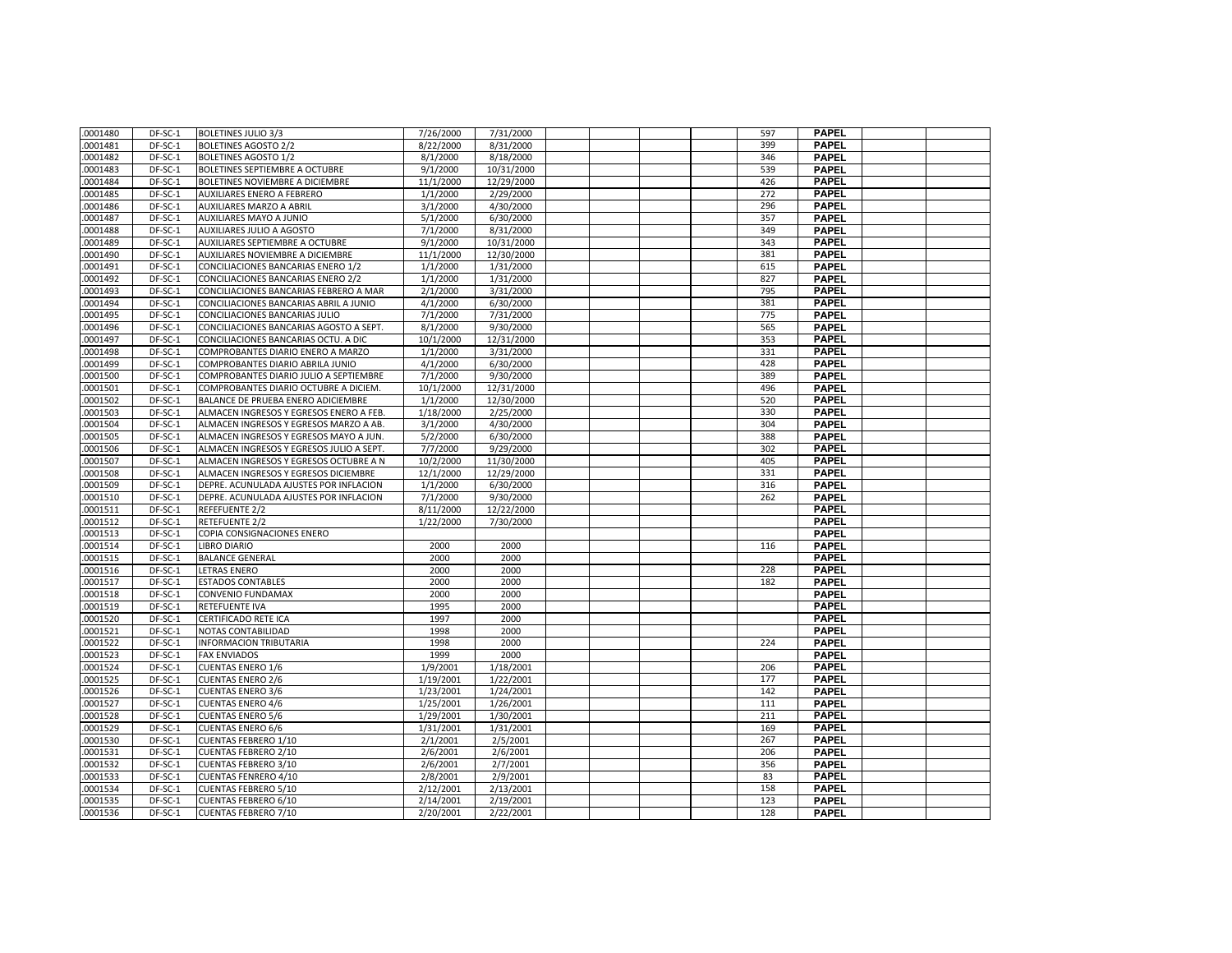| .0001537 | DF-SC-1 | <b>CUENTAS FEBRERO 8/10</b>  | 2/23/2001 | 2/27/2001 |  | 103 | <b>PAPEL</b> |  |
|----------|---------|------------------------------|-----------|-----------|--|-----|--------------|--|
| .0001538 | DF-SC-1 | <b>CUENTAS FEBRERO 9/10</b>  | 2/28/2001 | 2/28/2001 |  | 273 | <b>PAPEL</b> |  |
| .0001539 | DF-SC-1 | <b>CUENTAS FEBRERO 10/10</b> | 2/28/2001 | 2/28/2001 |  | 65  | <b>PAPEL</b> |  |
| .0001540 | DF-SC-1 | <b>CUENTAS MARZO 1/8</b>     | 3/1/2001  | 3/5/2001  |  | 306 | <b>PAPEL</b> |  |
| .0001541 | DF-SC-1 | <b>CUENTAS MARZO 2/8</b>     | 3/5/2001  | 3/5/2001  |  | 195 | <b>PAPEL</b> |  |
| .0001542 | DF-SC-1 | <b>CUENTAS MARZO 3/8</b>     | 3/6/2001  | 3/9/2001  |  | 185 | <b>PAPEL</b> |  |
| .0001543 | DF-SC-1 | <b>CUENTAS MARZO 4/8</b>     | 3/12/2001 | 3/15/2001 |  | 195 | <b>PAPEL</b> |  |
| .0001544 | DF-SC-1 | <b>CUENTAS MARZO 5/8</b>     | 3/16/2001 | 3/20/2001 |  | 256 | <b>PAPEL</b> |  |
| .0001545 | DF-SC-1 | <b>CUENTAS MARZO 6/8</b>     | 3/21/2001 | 3/27/2001 |  | 191 | <b>PAPEL</b> |  |
| .0001546 | DF-SC-1 | <b>CUENTAS MARZO 7/8</b>     | 3/28/2001 | 3/29/2001 |  | 270 | <b>PAPEL</b> |  |
| .0001547 | DF-SC-1 | <b>CUENTAS MARZO 8/8</b>     | 3/30/2001 | 3/31/2001 |  | 218 | <b>PAPEL</b> |  |
| .0001548 | DF-SC-1 | <b>CUENTAS ABRIL 1/10</b>    | 4/2/2001  | 4/2/2001  |  | 126 | <b>PAPEL</b> |  |
| .0001549 | DF-SC-1 | CUENTAS ABRIL 2/10           | 4/2/2001  | 4/2/2001  |  | 146 | <b>PAPEL</b> |  |
| .0001550 | DF-SC-1 | <b>CUENTAS ABRIL 3/10</b>    | 4/3/2001  | 4/4/2001  |  | 195 | <b>PAPEL</b> |  |
| .0001551 | DF-SC-1 | <b>CUEMTAS ABRIL 4/10</b>    | 4/4/2001  | 4/7/2001  |  | 305 | <b>PAPEL</b> |  |
| .0001552 | DF-SC-1 | <b>CUENTAS ABRIL 5/10</b>    | 4/16/2001 | 4/18/2001 |  | 399 | <b>PAPEL</b> |  |
| .0001553 | DF-SC-1 | <b>CUENTAS ABRIL 6/10</b>    | 4/19/2001 | 4/20/2001 |  | 412 | <b>PAPEL</b> |  |
| .0001554 | DF-SC-1 | <b>CUENTAS ABRIL 7/10</b>    | 4/23/2001 | 4/24/2001 |  | 263 | <b>PAPEL</b> |  |
| .0001555 | DF-SC-1 | <b>CUENTAS ABRIL 8/10</b>    | 4/25/2001 | 4/25/2001 |  | 382 | <b>PAPEL</b> |  |
| .0001556 | DF-SC-1 | <b>CUENTAS ABRIL 9/10</b>    | 4/26/2001 | 4/27/2001 |  | 182 | <b>PAPEL</b> |  |
| .0001557 | DF-SC-1 | <b>CUENTAS ABRIL 10/10</b>   | 4/30/2001 | 4/30/2001 |  | 327 | <b>PAPEL</b> |  |
| .0001558 | DF-SC-1 | CUENTAS MAYO 1/14            | 5/2/2001  | 5/2/2001  |  | 272 | <b>PAPEL</b> |  |
| .0001559 | DF-SC-1 | CUENTAS MAYO 2/14            | 5/2/2001  | 5/4/2001  |  | 232 | <b>PAPEL</b> |  |
| .0001560 | DF-SC-1 | <b>CUENTAS MAYO 3/14</b>     | 5/7/2001  | 5/7/2001  |  | 229 | <b>PAPEL</b> |  |
| .0001561 | DF-SC-1 | CUENTAS MAYO 4/14            | 5/7/2001  | 5/7/2001  |  | 224 | <b>PAPEL</b> |  |
| .0001562 | DF-SC-1 | <b>CUENTAS MAYO 5/14</b>     | 5/8/2001  | 5/11/2001 |  | 272 | <b>PAPEL</b> |  |
| .0001563 | DF-SC-1 | CUENTAS MAYO 6/14            | 5/14/2001 | 5/14/2001 |  | 221 | <b>PAPEL</b> |  |
| .0001564 | DF-SC-1 | CUENTAS MAYO 7/14            | 5/14/2001 | 5/17/2001 |  | 389 | <b>PAPEL</b> |  |
| .0001565 | DF-SC-1 | <b>CUENTAS MAYO 8/14</b>     | 5/18/2001 | 5/18/2001 |  | 143 | <b>PAPEL</b> |  |
| .0001566 | DF-SC-1 | CUENTAS MAYO 9/14            | 5/21/2001 | 5/21/2001 |  | 216 | <b>PAPEL</b> |  |
| .0001567 | DF-SC-1 | CUENTAS MAYO 10/14           | 5/22/2001 | 5/24/2001 |  | 226 | <b>PAPEL</b> |  |
| .0001568 | DF-SC-1 | CUENTAS MAYO 11/14           | 5/24/2001 | 5/24/2001 |  | 261 | <b>PAPEL</b> |  |
| .0001569 | DF-SC-1 | CUENTAS MAYO 12/14           | 5/25/2001 | 5/29/2001 |  | 310 | <b>PAPEL</b> |  |
|          |         |                              |           |           |  | 436 | <b>PAPEL</b> |  |
| .0001570 | DF-SC-1 | CUENTAS MAYO 13/14           | 5/30/2001 | 5/31/2001 |  |     |              |  |
| .0001571 | DF-SC-1 | CUENTAS MAYO 14/14           | 5/31/2001 | 5/31/2001 |  | 296 | <b>PAPEL</b> |  |
| .0001572 | DF-SC-1 | CUENTAS JUNIO 1/17           | 6/1/2001  | 6/1/2001  |  | 204 | <b>PAPEL</b> |  |
| .0001573 | DF-SC-1 | <b>CUENTAS JUNIO 2/17</b>    | 6/4/2001  | 6/4/2001  |  | 178 | <b>PAPEL</b> |  |
| .0001574 | DF-SC-1 | CUENTAS JUNIO 3/17           | 6/4/2001  | 6/4/2001  |  | 155 | <b>PAPEL</b> |  |
| .0001575 | DF-SC-1 | CUENTAS JUNIO 4/17           | 6/4/2001  | 6/4/2001  |  | 174 | <b>PAPEL</b> |  |
| .0001576 | DF-SC-1 | <b>CUENTAS JUNIO 5/17</b>    | 6/5/2001  | 6/5/2001  |  | 179 | <b>PAPEL</b> |  |
| .0001577 | DF-SC-1 | CUENTAS JUNIO 6/17           | 6/6/2001  | 6/6/2001  |  | 234 | <b>PAPEL</b> |  |
| .0001578 | DF-SC-1 | <b>CUENTAS JUNIO 7/17</b>    | 6/8/2001  | 6/11/2001 |  | 328 | <b>PAPEL</b> |  |
| .0001579 | DF-SC-1 | <b>CUENTAS JUNIO 8/17</b>    | 6/12/2001 | 6/12/2001 |  | 185 | <b>PAPEL</b> |  |
| .0001580 | DF-SC-1 | <b>CUENTAS JUNIO 9/17</b>    | 6/13/2001 | 6/14/2001 |  | 230 | <b>PAPEL</b> |  |
| .0001581 | DF-SC-1 | CUENTAS JUNIO 10/17          | 6/14/2001 | 6/15/2001 |  | 421 | <b>PAPEL</b> |  |
| .0001582 | DF-SC-1 | CUENTAS JUNIO 11/17          | 6/19/2001 | 6/19/2001 |  | 414 | <b>PAPEL</b> |  |
| .0001583 | DF-SC-1 | CUENTAS JUNIO 12/17          | 6/20/2001 | 6/21/2001 |  |     | <b>PAPEL</b> |  |
| .0001584 | DF-SC-1 | CUENTAS JUNIO 13/17          | 6/22/2001 | 6/22/2001 |  | 271 | <b>PAPEL</b> |  |
| .0001585 | DF-SC-1 | CUENTAS JUNIO 14/17          | 6/22/2001 | 6/26/2001 |  | 175 | <b>PAPEL</b> |  |
| .0001586 | DF-SC-1 | CUENTAS JUNIO 15/17          | 6/26/2001 | 6/27/2001 |  | 280 | <b>PAPEL</b> |  |
| .0001587 | DF-SC-1 | CUENTAS JUNIO 16/17          | 6/28/2001 | 6/29/2001 |  | 200 | <b>PAPEL</b> |  |
| .0001588 | DF-SC-1 | CUENTAS JUNIO 17/17          | 6/30/2001 | 6/30/2001 |  | 234 | <b>PAPEL</b> |  |
| .0001589 | DF-SC-1 | CUENTAS JULIO 1/15           | 7/4/2001  | 7/5/2001  |  | 339 | <b>PAPEL</b> |  |
| .0001590 | DF-SC-1 | CUENTAS JULIO 2/15           | 7/5/2001  | 7/5/2001  |  | 221 | <b>PAPEL</b> |  |
| .0001591 | DF-SC-1 | CUENTAS JULIO 3/15           | 7/6/2001  | 7/9/2001  |  | 193 | <b>PAPEL</b> |  |
| .0001592 | DF-SC-1 | CUENTAS JULIO 4/15           | 7/10/2001 | 7/10/2001 |  | 165 | <b>PAPEL</b> |  |
| .0001593 | DF-SC-1 | <b>CUENTAS JULIO 5/15</b>    | 7/10/2001 | 7/12/2001 |  | 250 | <b>PAPEL</b> |  |
|          |         |                              |           |           |  |     |              |  |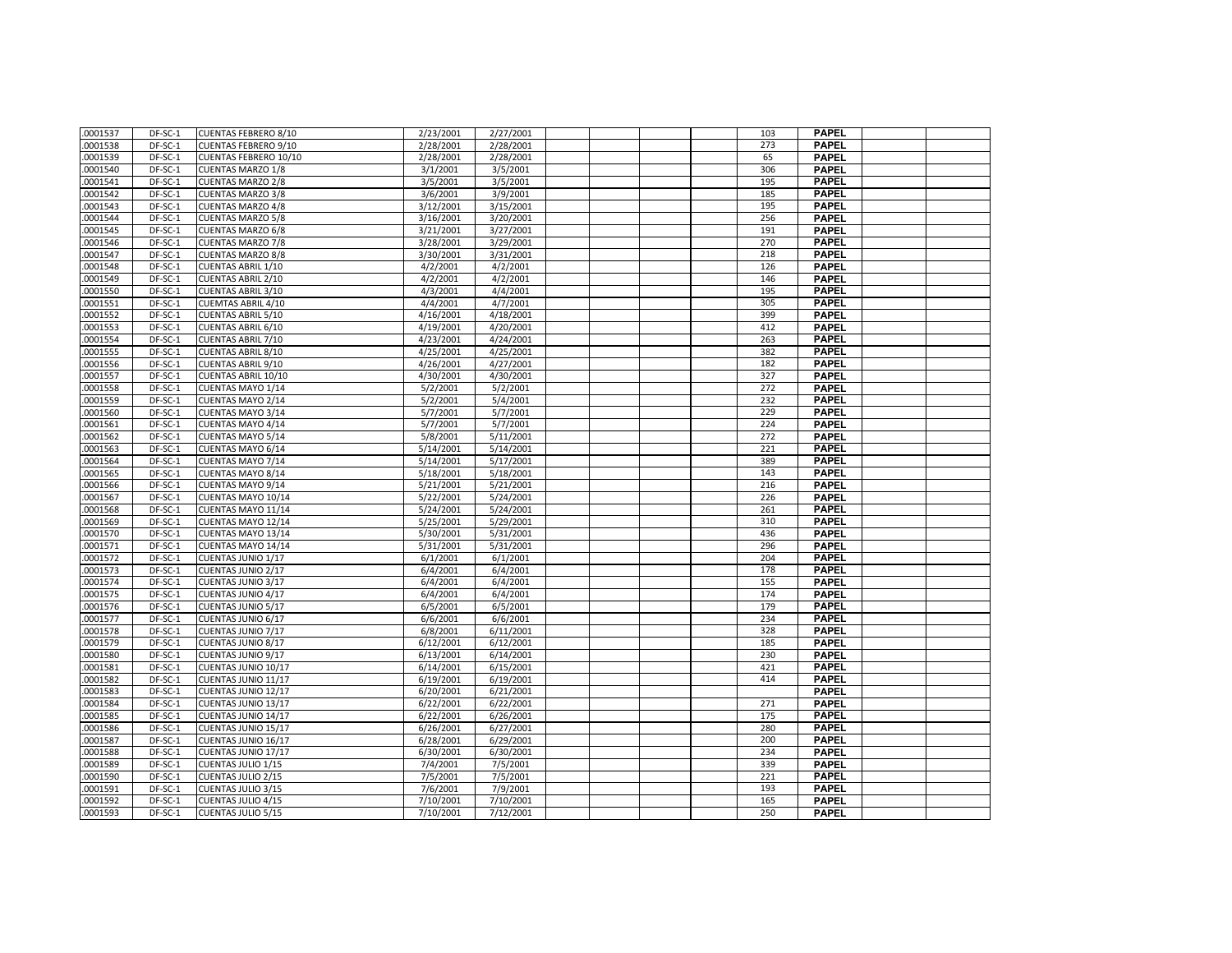| .0001594 | DF-SC-1            | CUENTAS JULIO 6/15              | 7/13/2001              | 7/13/2001  |  | 254        | <b>PAPEL</b>                 |  |
|----------|--------------------|---------------------------------|------------------------|------------|--|------------|------------------------------|--|
| .0001595 | DF-SC-1            | CUENTAS JULIO 7/15              | 7/13/2001              | 7/16/2001  |  | 314        | <b>PAPEL</b>                 |  |
| .0001596 | DF-SC-1            | <b>CUENTAS JULIO 8/15</b>       | 7/17/2001              | 7/18/2001  |  | 247        | <b>PAPEL</b>                 |  |
| .0001597 | DF-SC-1            | CUENTAS JULIO 9/15              | 7/18/2001              | 7/19/2001  |  | 342        | <b>PAPEL</b>                 |  |
| .0001598 | DF-SC-1            | <b>CUENTAS JULIO 10/15</b>      | 7/23/2001              | 7/24/2001  |  | 267        | <b>PAPEL</b>                 |  |
| .0001599 | DF-SC-1            | CUENTAS JULIO 11/15             | 7/25/2001              | 7/26/2001  |  | 173        | <b>PAPEL</b>                 |  |
| .0001600 | DF-SC-1            | CUENTAS JULIO 12/15             | 7/27/2001              | 7/27/2001  |  | 252        | <b>PAPEL</b>                 |  |
| .0001601 | DF-SC-1            | CUENTAS JULIO 13/15             | 7/30/2001              | 7/30/2001  |  | 211        | <b>PAPEL</b>                 |  |
| .0001602 | DF-SC-1            | CUENTAS JULIO 14/15             | 7/30/2001              | 7/31/2001  |  | 444        | <b>PAPEL</b>                 |  |
| .0001603 | DF-SC-1            | CUENTAS JULIO 15/15             | 7/31/2001              | 7/31/2001  |  | 144        | <b>PAPEL</b>                 |  |
| 0001604  | DF-SC-1            | CUENTAS AGOSTO 1/14             | 8/1/2001               | 8/3/2001   |  | 170        | <b>PAPEL</b>                 |  |
| .0001605 | DF-SC-1            | <b>CUENTAS AGOSTO 2/14</b>      | 8/6/2001               | 8/6/2001   |  | 174        | <b>PAPEL</b>                 |  |
| .0001606 | DF-SC-1            | <b>CUENTAS AGOSTO 3/14</b>      | 8/8/2001               | 8/9/2001   |  | 67         | <b>PAPEL</b>                 |  |
| .0001607 | DF-SC-1            | CUENTAS AGOSTO 4/14             | 8/10/2001              | 8/10/2001  |  | 117        | <b>PAPEL</b>                 |  |
| .0001608 | DF-SC-1            | <b>CUENTAS AGOSTO 5/14</b>      | 8/13/2001              | 8/13/2001  |  | 195        | <b>PAPEL</b>                 |  |
| .0001609 | DF-SC-1            | CUENTAS AGOSTO 6/14             | 8/14/2001              | 8/15/2001  |  | 126        | <b>PAPEL</b>                 |  |
|          |                    |                                 |                        |            |  |            |                              |  |
| .0001610 | DF-SC-1<br>DF-SC-1 | CUENTAS AGOSTO 7/14             | 8/15/2001<br>8/17/2001 | 8/16/2001  |  | 123        | <b>PAPEL</b><br><b>PAPEL</b> |  |
| .0001611 |                    | <b>CUENTAS AGOSTO 8/14</b>      |                        | 8/17/2001  |  | 146<br>155 |                              |  |
| .0001612 | DF-SC-1            | <b>CUENTAS AGOSTO 9/14</b>      | 8/21/2001              | 8/21/2001  |  |            | <b>PAPEL</b>                 |  |
| .0001613 | DF-SC-1            | CUENTAS AGOSTO 10/14            | 8/22/2001              | 8/24/2001  |  | 175        | <b>PAPEL</b>                 |  |
| 0001614  | DF-SC-1            | CUENTAS AGOSTO 11/14            | 8/27/2001              | 8/28/2001  |  | 77         | <b>PAPEL</b>                 |  |
| .0001615 | DF-SC-1            | CUENTAS AGOSTO 12/14            | 8/29/2001              | 8/29/2001  |  | 148        | <b>PAPEL</b>                 |  |
| .0001616 | DF-SC-1            | CUENTAS AGOSTO 13/14            | 8/30/2001              | 8/31/2001  |  | 268        | <b>PAPEL</b>                 |  |
| .0001617 | $DF-SC-1$          | CUENTAS AGOSTO 14/14            | 8/31/2001              | 8/31/2001  |  | 167        | <b>PAPEL</b>                 |  |
| .0001618 | DF-SC-1            | <b>CUENTAS SEPTIEMBRE 1/12</b>  | 9/3/2001               | 9/3/2001   |  | 277        | <b>PAPEL</b>                 |  |
| .0001619 | DF-SC-1            | <b>CUENTAS SEPTIEMBRE 2/12</b>  | 9/4/2001               | 9/6/2001   |  | 117        | <b>PAPEL</b>                 |  |
| .0001620 | DF-SC-1            | <b>CUENTAS SEPTIEMBRE 3/12</b>  | 9/7/2001               | 9/10/2001  |  | 278        | <b>PAPEL</b>                 |  |
| .0001621 | DF-SC-1            | <b>CUENTAS SEPTIEMBRE 4/12</b>  | 9/11/2001              | 9/13/2001  |  | 204        | <b>PAPEL</b>                 |  |
| .0001622 | DF-SC-1            | <b>CUENTAS SEPTIEMBRE 5/12</b>  | 9/14/2001              | 9/14/2001  |  | 224        | <b>PAPEL</b>                 |  |
| .0001623 | DF-SC-1            | <b>CUENTAS SEPTIEMBRE 6/12</b>  | 9/17/2001              | 9/17/2001  |  | 249        | <b>PAPEL</b>                 |  |
| .0001624 | DF-SC-1            | <b>CUENTAS SEPTIEMBRE 7/12</b>  | 9/18/2001              | 9/19/2001  |  | 359        | <b>PAPEL</b>                 |  |
| .0001625 | DF-SC-1            | <b>CUENTAS SEPTIEMBRE 8/12</b>  | 9/20/2001              | 9/21/2001  |  | 299        | <b>PAPEL</b>                 |  |
| .0001626 | DF-SC-1            | <b>CUENTAS SEPTIEMBRE 9/12</b>  | 9/24/2001              | 9/24/2001  |  | 262        | <b>PAPEL</b>                 |  |
| .0001637 | DF-SC-1            | <b>CUENTAS SEPTIEMBRE 10/12</b> | 9/25/2001              | 9/26/2001  |  | 191        | <b>PAPEL</b>                 |  |
| .0001628 | DF-SC-1            | <b>CUENTAS SEPTIEMBRE 11/12</b> | 9/27/2001              | 9/28/2001  |  | 356        | <b>PAPEL</b>                 |  |
| .0001629 | DF-SC-1            | <b>CUENTAS SEPTIEMBRE 12/12</b> | 9/30/2001              | 9/30/2001  |  | 201        | <b>PAPEL</b>                 |  |
| .0001630 | DF-SC-1            | <b>CUENTAS OCTUBRE 1/15</b>     | 10/1/2001              | 10/2/2001  |  | 333        | <b>PAPEL</b>                 |  |
| .0001631 | DF-SC-1            | <b>CUENTAS OCTUBRE 2/15</b>     | 10/3/2001              | 10/3/2001  |  | 298        | <b>PAPEL</b>                 |  |
| .0001632 | DF-SC-1            | <b>CUENTAS OCTUBRE 3/15</b>     | 10/4/2001              | 10/5/2001  |  | 238        | <b>PAPEL</b>                 |  |
| .0001633 | DF-SC-1            | <b>CUENTAS OCTUBRE 4/15</b>     | 10/8/2001              | 10/8/2001  |  | 307        | <b>PAPEL</b>                 |  |
| .0001634 | DF-SC-1            | <b>CUENTAS OCTUBRE 5/15</b>     | 10/9/2001              | 10/10/2001 |  | 252        | <b>PAPEL</b>                 |  |
| .0001635 | DF-SC-1            | <b>CUENTAS OCTUBRE 6/15</b>     | 10/10/2001             | 10/11/2001 |  | 230        | <b>PAPEL</b>                 |  |
| .0001636 | DF-SC-1            | <b>CUENTAS OCTUBRE 7/15</b>     | 10/12/2001             | 10/12/2001 |  | 186        | <b>PAPEL</b>                 |  |
| .0001637 | DF-SC-1            | <b>CUENTAS OCTUBRE 8/15</b>     | 10/16/2001             | 10/17/2001 |  | 197        | <b>PAPEL</b>                 |  |
| .0001638 | DF-SC-1            | <b>CUENTAS OCTUBRE 9/15</b>     | 10/18/2001             | 10/23/2001 |  | 306        | <b>PAPEL</b>                 |  |
| .0001639 | DF-SC-1            | <b>CUENTAS OCTUBRE 10/15</b>    | 10/23/2001             | 10/24/2001 |  | 311        | <b>PAPEL</b>                 |  |
| .0001640 | $DF-SC-1$          | <b>CUENTAS OCTUBRE 11/15</b>    | 10/25/2001             | 10/26/2001 |  | 252        | <b>PAPEL</b>                 |  |
| .0001641 | DF-SC-1            | <b>CUENTAS OCTUBRE 12/15</b>    | 10/26/2001             | 10/26/2001 |  | 211        | <b>PAPEL</b>                 |  |
| .0001642 | DF-SC-1            | <b>CUENTAS OCTUBRE 13/15</b>    | 10/29/2001             | 10/29/2001 |  | 342        | <b>PAPEL</b>                 |  |
| .0001643 | DF-SC-1            | <b>CUENTAS OCTUBRE 14/15</b>    | 10/30/2001             | 10/31/2001 |  | 275        | <b>PAPEL</b>                 |  |
| .0001644 | DF-SC-1            | <b>CUENTAS OCTUBRE 15/15</b>    | 10/31/2001             | 10/31/2001 |  | 404        | <b>PAPEL</b>                 |  |
| .0001645 | DF-SC-1            | <b>CUENTAS NOVIEMBRE 1/15</b>   | 11/1/2001              | 11/1/2001  |  | 287        | <b>PAPEL</b>                 |  |
| .0001646 | DF-SC-1            | <b>CUENTAS NOVIEMBRE 2/15</b>   | 11/2/2001              | 11/2/2001  |  | 345        | <b>PAPEL</b>                 |  |
| .0001647 | DF-SC-1            | <b>CUENTAS NOVIEMBRE 3/15</b>   | 11/6/2001              | 11/6/2001  |  | 299        | <b>PAPEL</b>                 |  |
| .0001648 | DF-SC-1            | <b>CUENTAS NOVIEMBRE 4/15</b>   | 11/6/2001              | 11/7/2001  |  | 393        | <b>PAPEL</b>                 |  |
| .0001649 | DF-SC-1            | <b>CUENTAS NOVIEMBRE 5/15</b>   | 11/7/2001              | 11/8/2001  |  | 367        | <b>PAPEL</b>                 |  |
| .0001650 | DF-SC-1            | <b>CUENTAS NOVIEMBRE 6/15</b>   | 11/8/2001              | 11/14/2001 |  | 362        | <b>PAPEL</b>                 |  |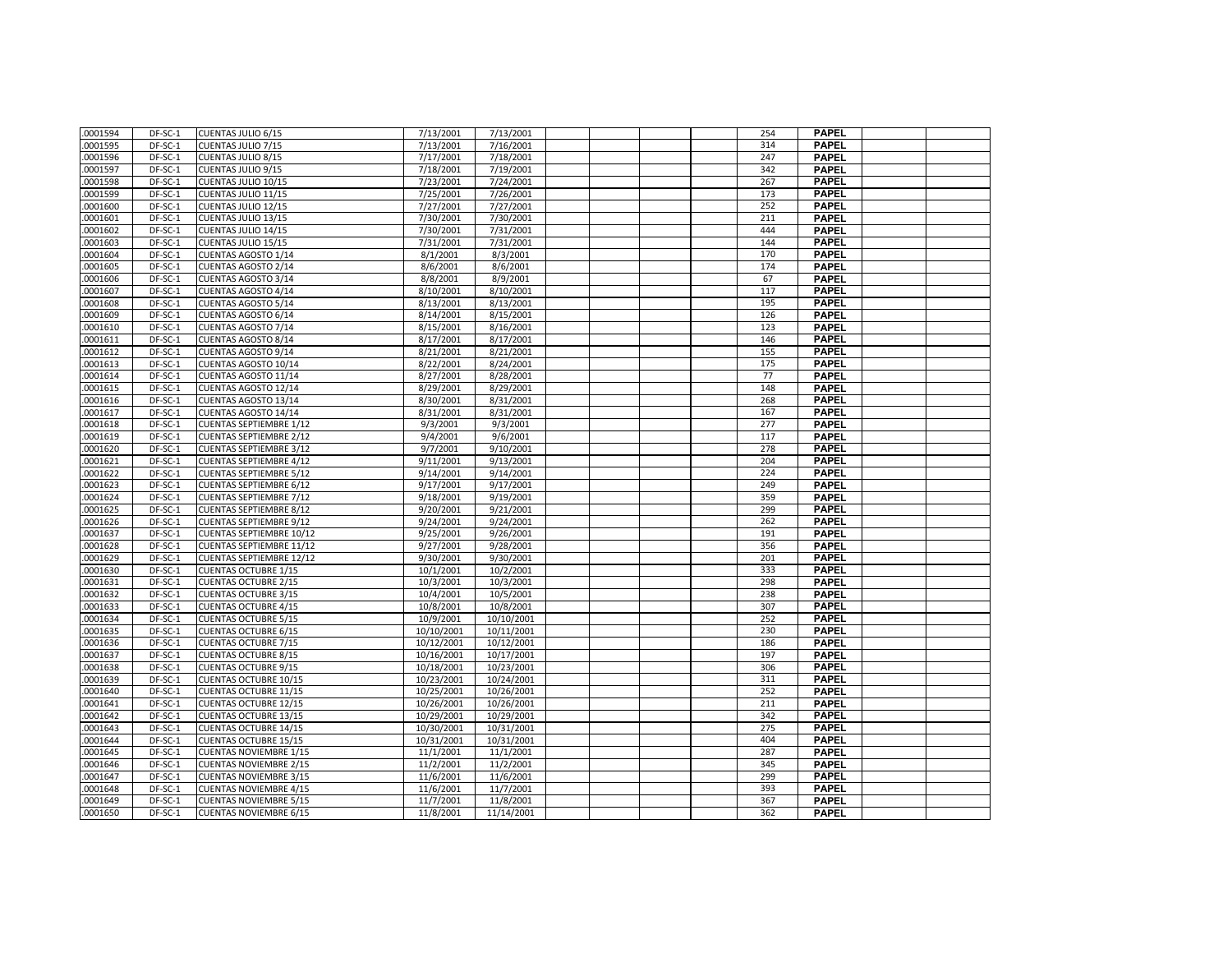| .0001651 | DF-SC-1   | <b>CUENTAS NOVIEMBRE 7/15</b>        | 11/15/2001               | 11/15/2001               |  | 391 | <b>PAPEL</b> |  |
|----------|-----------|--------------------------------------|--------------------------|--------------------------|--|-----|--------------|--|
| .0001652 | DF-SC-1   | <b>CUENTAS NOVIEMBRE 8/15</b>        | 11/16/2001               | 11/19/2001               |  | 249 | <b>PAPEL</b> |  |
| .0001653 | DF-SC-1   | <b>CUENTAS NOVIEMBRE 9/15</b>        | 11/19/2001               | 11/22/2001               |  | 347 | <b>PAPEL</b> |  |
| .0001654 | $DF-SC-1$ | <b>CUENTAS NOVIEMBRE 10/15</b>       | 11/23/2001               | 11/23/2001               |  | 260 | <b>PAPEL</b> |  |
| .0001655 | $DF-SC-1$ | <b>CUENTAS NOVIEMBRE 11/15</b>       | 11/26/2001               | 11/28/2001               |  | 290 | <b>PAPEL</b> |  |
| .0001656 | DF-SC-1   | <b>CUENTAS NOVIEMBRE 12/15</b>       | 11/28/2001               | 11/28/2001               |  | 345 | <b>PAPEL</b> |  |
| .0001657 | DF-SC-1   | <b>CUENTAS NOVIEMBRE 13/15</b>       | 11/29/2001               | 11/29/2001               |  | 266 | <b>PAPEL</b> |  |
| .0001658 | DF-SC-1   | <b>CUENTAS NOVIEMBRE 14/15</b>       | 11/30/2001               | 11/30/2001               |  | 170 | <b>PAPEL</b> |  |
| .0001659 | DF-SC-1   | <b>CUENTAS NOVIEMBRE 15/15</b>       | 11/30/2001               | 11/30/2001               |  | 275 | <b>PAPEL</b> |  |
| .0001660 | DF-SC-1   | <b>CUENTAS DICIEMBRE 1/21</b>        | 12/3/2001                | 12/3/2001                |  | 195 | <b>PAPEL</b> |  |
| .0001661 | DF-SC-1   | <b>CUENTAS DICIEMBRE 2/21</b>        | 12/3/2001                | 12/4/2001                |  | 423 | <b>PAPEL</b> |  |
| .0001662 | DF-SC-1   | <b>CUENTAS DICIEMBRE 3/21</b>        | 12/5/2001                | 12/5/2001                |  | 251 | <b>PAPEL</b> |  |
| .0001663 | DF-SC-1   | <b>CUENTAS DICIEMBRE 4/21</b>        | 12/5/2001                | 12/5/2001                |  | 291 | <b>PAPEL</b> |  |
| .0001664 | DF-SC-1   | <b>CUENTAS DICIEMBRE 5/21</b>        | 12/6/2001                | 12/6/2001                |  | 271 | <b>PAPEL</b> |  |
| .0001665 | DF-SC-1   | <b>CUENTAS DICIEMBRE 6/21</b>        | 12/6/2001                | 12/7/2001                |  | 424 | <b>PAPEL</b> |  |
| .0001666 | DF-SC-1   | <b>CUENTAS DICIEMBRE 7/21</b>        | 12/10/2001               | 12/10/2001               |  | 400 | <b>PAPEL</b> |  |
| .0001667 | DF-SC-1   | <b>CUENTAS DICIEMBRE 8/21</b>        | 12/11/2001               | 12/11/2001               |  | 347 | <b>PAPEL</b> |  |
| .0001668 | DF-SC-1   | <b>CUENTAS DICIEMBRE 9/21</b>        | 12/12/2001               | 12/12/2001               |  | 439 | <b>PAPEL</b> |  |
| .0001669 | DF-SC-1   | <b>CUENTAS DICIEMBRE 10/21</b>       | 12/13/2001               | 12/13/2001               |  | 372 | <b>PAPEL</b> |  |
| .0001670 | $DF-SC-1$ | <b>CUENTAS DICIEMBRE 11/21</b>       | 12/14/2001               | 12/14/2001               |  | 274 | <b>PAPEL</b> |  |
| .0001671 | DF-SC-1   | <b>CUENTAS DICIEMBRE 12/21</b>       | 12/18/2001               | 12/18/2001               |  | 312 | <b>PAPEL</b> |  |
| .0001672 | DF-SC-1   | <b>CUENTAS DICIEMBRE 13/21</b>       | 12/20/2001               | 12/20/2001               |  | 255 | <b>PAPEL</b> |  |
| .0001673 | DF-SC-1   | <b>CUENTAS DICIEMBRE 14/21</b>       | 12/21/2001               | 12/24/2001               |  | 393 | <b>PAPEL</b> |  |
| .0001674 | DF-SC-1   | <b>CUENTAS DICIEMBRE 15/21</b>       | 12/24/2001               | 12/24/2001               |  | 324 | <b>PAPEL</b> |  |
| .0001675 | DF-SC-1   | <b>CUENTAS DICIEMBRE 16/21</b>       |                          |                          |  | 148 | <b>PAPEL</b> |  |
| .0001676 | DF-SC-1   | <b>CUENTAS DICIEMBRE 17/21</b>       | 12/27/2001<br>12/27/2001 | 12/27/2001<br>12/27/2001 |  | 219 |              |  |
|          |           |                                      |                          |                          |  |     | <b>PAPEL</b> |  |
| .0001677 | DF-SC-1   | <b>CUENTAS DICIEMBRE 18/21</b>       | 12/28/2001               | 12/28/2001               |  | 374 | <b>PAPEL</b> |  |
| .0001678 | DF-SC-1   | <b>CUENTAS DICIEMBRE 19/21</b>       | 12/29/2001               | 12/31/2001               |  | 180 | <b>PAPEL</b> |  |
| .0001679 | DF-SC-1   | <b>CUENTAS DICIEMBRE 20/21</b>       | 12/31/2001               | 12/31/2001               |  | 176 | <b>PAPEL</b> |  |
| .0001680 | DF-SC-1   | <b>CUENTAS DICIEMBRE 21/21</b>       | 12/31/2001               | 12/31/2001               |  | 546 | <b>PAPEL</b> |  |
| .0001681 | DF-SC-1   | INGRESOS EGRESOS ENERO A MARZO       | 1/22/2001                | 3/28/2001                |  | 384 | <b>PAPEL</b> |  |
| .0001682 | DF-SC-1   | INGRESOS EGRESOS ABRIL A MAYO        | 4/3/2001                 | 5/31/2001                |  | 508 | <b>PAPEL</b> |  |
| .0001683 | DF-SC-1   | INGRESOS EGRESOS JUNIO A JULIO       | 6/6/2001                 | 7/31/2001                |  | 480 | <b>PAPEL</b> |  |
| .0001684 | DF-SC-1   | INGRESOS EGRESOS AGOSTO A SEPTIEMBRE | 8/3/2001                 | 9/28/2001                |  | 317 | <b>PAPEL</b> |  |
| .0001685 | DF-SC-1   | INGRESOS EGRESOS OCTUBRE             | 10/2/2001                | 10/31/2001               |  | 323 | <b>PAPEL</b> |  |
| .0001686 | DF-SC-1   | INGRESOS EGRESOS NOVIEMBRE           | 11/2/2001                | 11/30/2001               |  | 239 | <b>PAPEL</b> |  |
| .0001687 | DF-SC-1   | INGRESOS EGRESOS DICIEMBRE           | 12/3/2001                | 12/30/2001               |  | 260 | <b>PAPEL</b> |  |
| .0001688 | DF-SC-1   | <b>BOLETINES ENERO 1/1</b>           | 1/9/2001                 | 1/31/2001                |  | 257 | <b>PAPEL</b> |  |
| .0001689 | DF-SC-1   | <b>BOLETINES FEBRERO</b>             | 2/1/2001                 | 2/28/2001                |  | 500 | <b>PAPEL</b> |  |
| .0001690 | DF-SC-1   | <b>BOLETINES MSRZO</b>               | 3/1/2001                 | 3/31/2001                |  | 288 | <b>PAPEL</b> |  |
| .0001691 | DF-SC-1   | <b>BOLETINES ABRIL</b>               | 4/2/2001                 | 4/30/2001                |  | 330 | <b>PAPEL</b> |  |
| .0001692 | DF-SC-1   | <b>BOLETINES MAYO</b>                | 5/2/2001                 | 5/31/2001                |  | 203 | <b>PAPEL</b> |  |
| .0001693 | DF-SC-1   | <b>BOLETINES JUNIO</b>               | 6/1/2001                 | 6/29/2001                |  | 170 | <b>PAPEL</b> |  |
| .0001694 | DF-SC-1   | <b>BOLETINES JULIO</b>               | 7/3/2001                 | 7/31/2001                |  | 482 | <b>PAPEL</b> |  |
| .0001695 | DF-SC-1   | <b>BOLETINES AGOSTO</b>              | 8/1/2001                 | 8/31/2001                |  | 740 | <b>PAPEL</b> |  |
| .0001696 | DF-SC-1   | <b>BOLETINES SEPTIEMBRE</b>          | 9/3/2001                 | 9/28/2001                |  | 316 | <b>PAPEL</b> |  |
| .0001697 | DF-SC-1   | <b>BOLETINES OCTUBRE</b>             | 10/1/2001                | 10/31/2001               |  | 297 | <b>PAPEL</b> |  |
| .0001698 | DF-SC-1   | <b>BOLETINES NOVIEMBRE</b>           | 11/1/2001                | 11/30/2001               |  | 260 | <b>PAPEL</b> |  |
| .0001699 | DF-SC-1   | <b>BOLETINES DICIEMBRE</b>           | 12/3/2001                | 12/31/2001               |  | 397 | <b>PAPEL</b> |  |
| .0001700 | DF-SC-1   | CONCILIACIONES ENERO A FEBRERO       | 1/1/2001                 | 2/28/2001                |  | 765 | <b>PAPEL</b> |  |
| .0001701 | DF-SC-1   | CONCILIACIONES MARZO A JUNIO         | 3/1/2001                 | 6/30/2001                |  | 469 | <b>PAPEL</b> |  |
| .0001702 | DF-SC-1   | CONCILIACIONES JULIO                 | 7/1/2001                 | 7/31/2001                |  | 119 | <b>PAPEL</b> |  |
| .0001703 | DF-SC-1   | CONCILIACIONES AGOSTO                | 8/1/2001                 | 8/31/2001                |  | 398 | <b>PAPEL</b> |  |
| .0001704 | DF-SC-1   | CONCILIACIONES SEPTIEMBRE            | 9/1/2001                 | 9/30/2001                |  | 185 | <b>PAPEL</b> |  |
| .0001705 | DF-SC-1   | CONCILIACIONES OCTUBRE               | 10/1/2001                | 10/31/2001               |  | 146 | <b>PAPEL</b> |  |
| .0001706 | DF-SC-1   | CONCILIACIONES NOVIEMBRE             | 11/1/2001                | 11/30/2001               |  | 99  | <b>PAPEL</b> |  |
| .0001707 | DF-SC-1   | CONCILIACIONES DICIEMBRE             | 12/1/2001                | 12/31/2001               |  | 99  | <b>PAPEL</b> |  |
|          |           |                                      |                          |                          |  |     |              |  |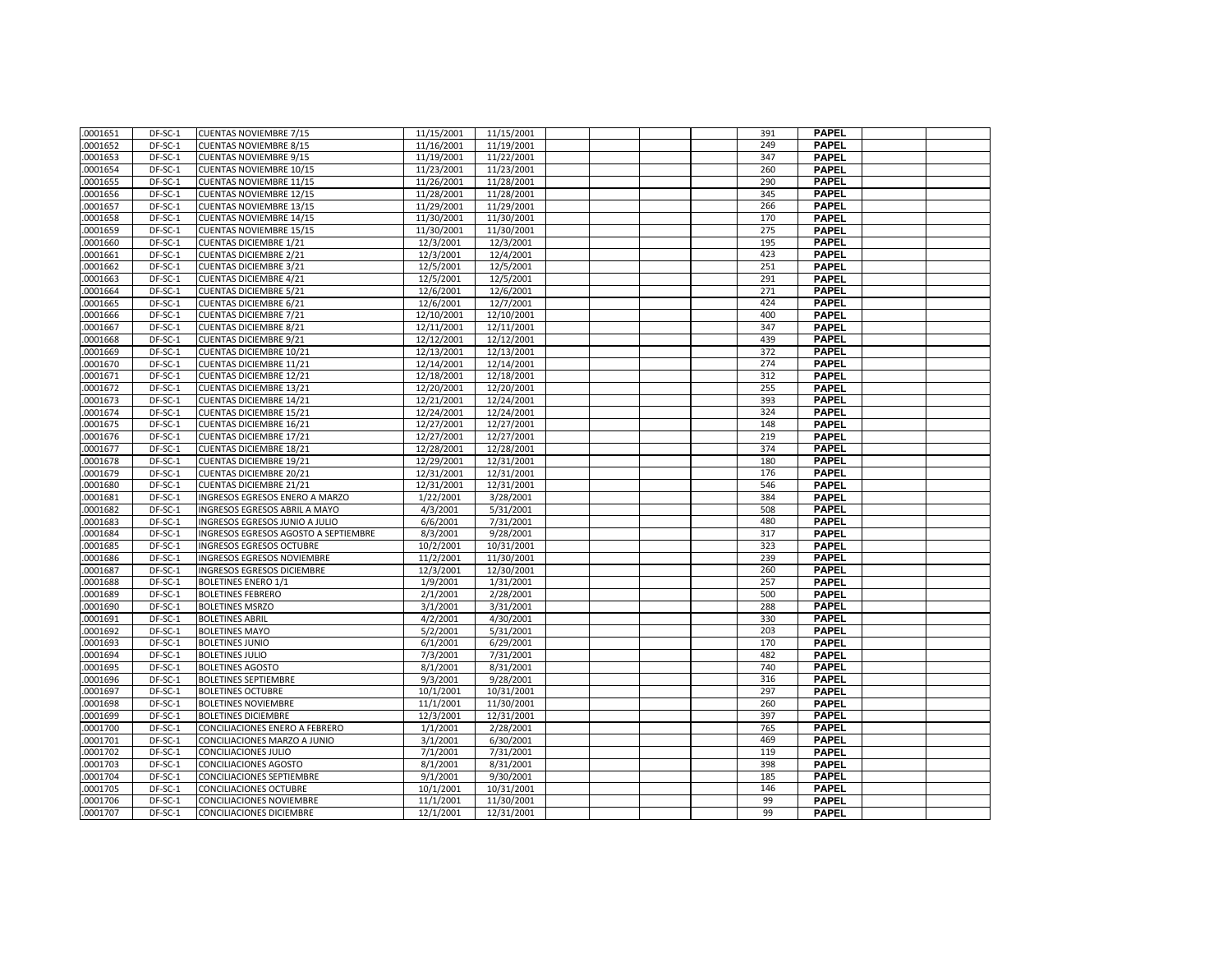| .0001708 | DF-SC-1            | AUXILIAR PASIVOS ACTIVO ENERO A JUNIO   | 1/1/2001               | 6/30/2001              |  | 328 | <b>PAPEL</b> |  |
|----------|--------------------|-----------------------------------------|------------------------|------------------------|--|-----|--------------|--|
| .0001709 | DF-SC-1            | AUXILIAR PASIVOS ACTIVO JULIO A DIC.    | 7/1/2001               | 12/31/2001             |  | 473 | <b>PAPEL</b> |  |
| .0001710 | DF-SC-1            | AUXILIARES INGRESOS GASTO ENERO A JUNIO | 1/1/2001               | 6/30/2001              |  | 325 | <b>PAPEL</b> |  |
| .0001711 | DF-SC-1            | AUXILIARES INGRESOS GASTO JULIO A DIC.  | 1/1/2001               | 12/31/2001             |  | 383 | <b>PAPEL</b> |  |
| .0001712 | DF-SC-1            | CONVENIO FUNDAMAZ ENERO A MAYO          | 1/1/2001               | 5/31/2001              |  | 86  | <b>PAPEL</b> |  |
| .0001713 | DF-SC-1            | CONVENIO FUNDAMAZ JUNIO A SEPTIEMBRE    | 6/1/2001               | 9/30/2001              |  | 379 | <b>PAPEL</b> |  |
| .0001714 | DF-SC-1            | CONVENIO FUNDAMAZ OCTUBRE               | 10/1/2001              | 10/31/2001             |  | 66  | <b>PAPEL</b> |  |
| .0001715 | DF-SC-1            | CONVENIO FUNDAMAZ NOVIEMBRE A DIC.      | 11/1/2001              | 12/31/2001             |  | 78  | <b>PAPEL</b> |  |
| .0001716 | DF-SC-1            | <b>INFORMES FUNDAMAZ</b>                | 1998                   | 2000                   |  | 509 | <b>PAPEL</b> |  |
| .0001717 | $DF-SC-1$          | AUXILIARES ENERO A JUNIO N/1            | 1/1/2001               | 6/30/2001              |  | 304 | <b>PAPEL</b> |  |
| .0001718 | DF-SC-1            | AUXILIARES ENERO A JUNIO N/2            | 1/1/2001               | 6/30/2001              |  | 342 | <b>PAPEL</b> |  |
| .0001719 | DF-SC-1            | <b>LIBRO DIARIO</b>                     | 2001                   | 2201                   |  | 112 | <b>PAPEL</b> |  |
| .0001720 | DF-SC-1            | <b>ESTADOS CONTABLES</b>                | 2001                   | 2001                   |  | 133 | <b>PAPEL</b> |  |
| .0001721 | DF-SC-1            | <b>BALANCE GENERAL</b>                  | 2001                   | 2001                   |  | 112 | <b>PAPEL</b> |  |
| .0001722 | DF-SC-1            | BALANCE DE PRUEBA ENERO A JUNIO         | 1/1/2001               | 6/30/2001              |  | 202 | <b>PAPEL</b> |  |
| .0001723 | DF-SC-1            | BALANCE DE PRUEBA JULIO A DICIEMBRE     | 7/1/2001               | 12/31/2001             |  | 264 | <b>PAPEL</b> |  |
| .0001724 | DF-SC-1            | CONVENIO 069 MEN EDUCATIVA TOMO 1       | 2001                   | 2001                   |  | 308 | <b>PAPEL</b> |  |
| .0001725 | DF-SC-1            | LIBRO MAYOR Y BALANCE                   | 2000                   | 2001                   |  | 50  | <b>PAPEL</b> |  |
| .0001726 | DF-SC-1            | AJUSTE INFLACION Y DEPRECIACION ACLADA  | 12/1/2001              | 12/31/2001             |  | 143 | <b>PAPEL</b> |  |
| .0001727 | DF-SC-1            | SOLICITUD IVA                           | 2000                   | 2001                   |  | 207 | <b>PAPEL</b> |  |
| .0001728 | DF-SC-1            | <b>CUENTAS ENERO 1/5</b>                | 1/14/2002              | 1/18/2002              |  | 293 | <b>PAPEL</b> |  |
| .0001729 | DF-SC-1            | <b>CUENTAS ENERO 2/5</b>                | 1/21/2002              | 1/22/2002              |  | 322 | <b>PAPEL</b> |  |
| .0001730 | DF-SC-1            | <b>CUENTAS ENERO 3/5</b>                | 1/23/2002              | 1/24/2002              |  | 397 | <b>PAPEL</b> |  |
|          |                    |                                         |                        |                        |  | 369 | <b>PAPEL</b> |  |
| .0001731 | DF-SC-1<br>DF-SC-1 | <b>CUENTAS ENERO 4/5</b>                | 1/24/2002<br>1/29/2002 | 1/29/2002<br>1/31/2002 |  | 455 | <b>PAPEL</b> |  |
| .0001732 | DF-SC-1            | <b>CUENTAS ENERO 5/5</b>                | 2/4/2002               | 2/5/2002               |  | 491 | <b>PAPEL</b> |  |
| .0001733 |                    | <b>CUENTAS FEBRERO 1/8</b>              |                        |                        |  |     |              |  |
| .0001734 | DF-SC-1            | <b>CUENTAS FEBRERO 2/8</b>              | 2/6/2002               | 2/7/2002               |  | 394 | <b>PAPEL</b> |  |
| .0001735 | DF-SC-1            | <b>CUENTAS FEBRERO 3/8</b>              | 2/7/2002               | 2/8/2002               |  | 535 | <b>PAPEL</b> |  |
| .0001736 | DF-SC-1            | <b>CUENTAS FEBRERO 4/8</b>              | 2/11/2002              | 2/13/2002              |  | 476 | <b>PAPEL</b> |  |
| .0001737 | DF-SC-1            | <b>CUENTAS FEBRERO 5/8</b>              | 2/14/2002              | 2/19/2002              |  | 390 | <b>PAPEL</b> |  |
| .0001738 | DF-SC-1            | <b>CUENTAS FEBRERO 6/8</b>              | 2/19/2002              | 2/21/2002              |  | 400 | <b>PAPEL</b> |  |
| .0001739 | DF-SC-1            | <b>CUENTAS FEBRERO 7/8</b>              | 2/21/2002              | 2/25/2002              |  | 455 | <b>PAPEL</b> |  |
| .0001740 | DF-SC-1            | <b>CUENTAS FEBRERO 8/8</b>              | 2/25/2002              | 2/28/2002              |  | 396 | <b>PAPEL</b> |  |
| .0001741 | DF-SC-1            | <b>CUENTAS MARZO 1/7</b>                | 3/1/2002               | 3/4/2002               |  | 452 | <b>PAPEL</b> |  |
| .0001742 | $DF-SC-1$          | <b>CUENTAS MARZO 2/7</b>                | 3/4/2002               | 3/6/2002               |  | 424 | <b>PAPEL</b> |  |
| .0001743 | DF-SC-1            | <b>CUENTAS MARZO 3/7</b>                | 3/7/2002               | 3/12/2002              |  | 433 | <b>PAPEL</b> |  |
| .0001744 | DF-SC-1            | <b>CUENTAS MARZO 4/7</b>                | 3/12/2002              | 3/14/2002              |  | 543 | <b>PAPEL</b> |  |
| .0001745 | DF-SC-1            | <b>CUENTAS MARZO 5/7</b>                | 3/15/2002              | 3/16/2002              |  | 498 | <b>PAPEL</b> |  |
| .0001746 | DF-SC-1            | <b>CUENTAS MARZO 6/7</b>                | 3/19/2002              | 3/21/2002              |  | 344 | <b>PAPEL</b> |  |
| .0001747 | DF-SC-1            | <b>CUENTAS MARZO 7/7</b>                | 3/22/2002              | 3/31/2002              |  | 242 | <b>PAPEL</b> |  |
| .0001748 | DF-SC-1            | <b>CUENTAS ABRIL 1/11</b>               | 4/1/2002               | 4/3/2002               |  | 461 | <b>PAPEL</b> |  |
| .0001749 | DF-SC-1            | <b>CUENTAS ABRIL 2/11</b>               | 4/4/2002               | 4/5/2002               |  | 358 | <b>PAPEL</b> |  |
| .0001750 | DF-SC-1            | <b>CUENTAS ABRIL 3/11</b>               | 4/8/2002               | 4/9/2002               |  | 360 | <b>PAPEL</b> |  |
| .0001751 | DF-SC-1            | <b>CUENTAS ABRIL 4/11</b>               | 4/10/2002              | 4/10/2003              |  | 292 | <b>PAPEL</b> |  |
| .0001752 | DF-SC-1            | <b>CUENTAS ABRIL 5/11</b>               | 4/10/2002              | 4/11/2002              |  | 359 | <b>PAPEL</b> |  |
| .0001753 | DF-SC-1            | CUENTAS ABRIL 6/11                      | 4/12/2002              | 4/17/2002              |  | 550 | <b>PAPEL</b> |  |
| .0001754 | DF-SC-1            | <b>CUENTAS ABRIL 7/11</b>               | 4/18/2002              | 4/19/2002              |  | 435 | <b>PAPEL</b> |  |
| .0001755 | DF-SC-1            | <b>CUENTAS ABRIL 8/11</b>               | 4/19/2002              | 4/23/2002              |  | 378 | <b>PAPEL</b> |  |
| .0001756 | DF-SC-1            | <b>CUENTAS ABRIL 9/11</b>               | 4/23/2002              | 4/26/2002              |  | 424 | <b>PAPEL</b> |  |
| .0001757 | DF-SC-1            | CUENTAS ABRIL 10/11                     | 4/29/2002              | 4/30/2002              |  | 412 | <b>PAPEL</b> |  |
| .0001758 | DF-SC-1            | CUENTAS ABRIL 11/11                     | 4/30/2002              | 4/30/2002              |  | 406 | <b>PAPEL</b> |  |
| .0001759 | DF-SC-1            | <b>CUENTAS MAYO 1/12</b>                | 5/2/2002               | 5/3/2002               |  | 414 | <b>PAPEL</b> |  |
| .0001760 | DF-SC-1            | <b>CUENTAS MAYO 2/12</b>                | 5/6/2002               | 5/7/2002               |  | 398 | <b>PAPEL</b> |  |
| .0001761 | DF-SC-1            | CUENTAS MAYO 3/12                       | 5/7/2002               | 5/7/2002               |  | 378 | <b>PAPEL</b> |  |
| .0001762 | DF-SC-1            | CUENTAS MAYO 4/12                       | 5/8/2002               | 5/9/2002               |  | 503 | <b>PAPEL</b> |  |
| .0001763 | DF-SC-1            | <b>CUENTAS MAYO 5/12</b>                | 5/10/2002              | 5/15/2002              |  | 419 | <b>PAPEL</b> |  |
| .0001764 | DF-SC-1            | CUENTAS MAYO 6/12                       | 8/15/2002              | 5/16/2002              |  | 510 | <b>PAPEL</b> |  |
|          |                    |                                         |                        |                        |  |     |              |  |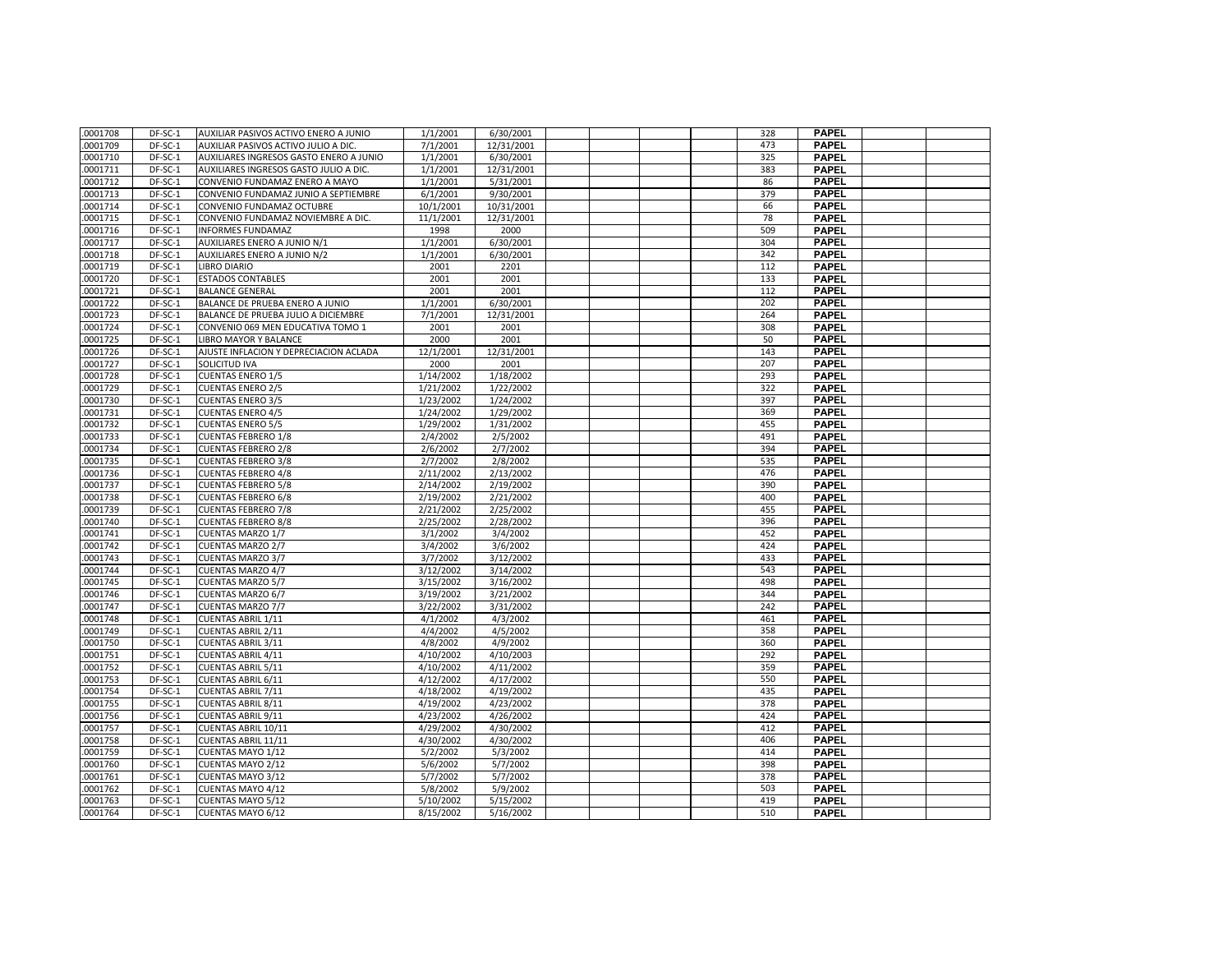| .0001765 | DF-SC-1   | CUENTAS MAYO 7/12               | 5/17/2002  | 5/22/2002  |  | 583 | <b>PAPEL</b> |  |
|----------|-----------|---------------------------------|------------|------------|--|-----|--------------|--|
| .0001766 | DF-SC-1   | <b>CUENTAS MAYO 8/12</b>        | 5/22/2002  | 5/27/2002  |  | 477 | <b>PAPEL</b> |  |
| .0001767 | DF-SC-1   | CUNETAS MAYO 9/12               | 5/28/2002  | 5/28/2002  |  | 407 | <b>PAPEL</b> |  |
| .0001768 | DF-SC-1   | CUENTAS MAYO 10/12              | 5/29/2002  | 5/29/2002  |  | 340 | <b>PAPEL</b> |  |
| .0001769 | DF-SC-1   | CUENTAS MAYO 11/12              | 5/30/2002  | 5/30/2002  |  | 420 | <b>PAPEL</b> |  |
| .0001770 | DF-SC-1   | CUENTAS MAYO 12/12              | 5/30/2002  | 5/31/2002  |  | 427 | <b>PAPEL</b> |  |
| .0001771 | DF-SC-1   | <b>CUENTAS JUNIO 1/9</b>        | 6/4/2002   | 6/4/2002   |  | 395 | <b>PAPEL</b> |  |
| .0001772 | DF-SC-1   | <b>CUENTAS JUNIO 2/9</b>        | 6/4/2002   | 6/6/2002   |  | 442 | <b>PAPEL</b> |  |
| .0001773 | DF-SC-1   | <b>CUENTAS JUNIO 3/9</b>        | 6/6/2002   | 6/6/2002   |  | 339 | <b>PAPEL</b> |  |
| .0001774 | DF-SC-1   | <b>CUENTAS JUNIO 4/9</b>        | 6/7/2002   | 6/12/2002  |  | 359 | <b>PAPEL</b> |  |
| .0001775 | DF-SC-1   | <b>CUENTAS JUNIO 5/9</b>        | 6/13/2002  | 6/17/2002  |  | 447 | <b>PAPEL</b> |  |
| .0001776 | DF-SC-1   | <b>CUENTAS JUNIO 6/9</b>        | 6/18/2002  | 6/20/2002  |  | 576 | <b>PAPEL</b> |  |
| .0001777 | DF-SC-1   | <b>CUENTAS JUNIO 7/9</b>        | 6/21/2002  | 6/24/2002  |  | 473 | <b>PAPEL</b> |  |
| .0001778 | DF-SC-1   | <b>CUENTAS JUNIO 8/9</b>        | 6/25/2002  | 6/26/2002  |  | 452 | <b>PAPEL</b> |  |
| .0001779 | DF-SC-1   | <b>CUENTAS JUNIO 9/9</b>        | 6/30/2002  | 6/30/2002  |  | 287 | <b>PAPEL</b> |  |
| .0001780 | DF-SC-1   | CUENTAS JULIO 1/10              | 7/2/2002   | 7/4/2002   |  | 440 | <b>PAPEL</b> |  |
| .0001781 | DF-SC-1   | CUENTAS JULIO 2/12              | 7/4/2002   | 7/4/2002   |  | 343 | <b>PAPEL</b> |  |
| .0001782 | DF-SC-1   | CUENTAS JULIO 3/10              | 7/4/2002   | 7/5/2002   |  | 581 | <b>PAPEL</b> |  |
| .0001783 | DF-SC-1   | CUENTAS JULIO 4/10              | 7/8/2002   | 7/10/2002  |  | 537 | <b>PAPEL</b> |  |
| .0001784 | DF-SC-1   | CUENTAS JULIO 5/10              | 7/11/2002  | 7/12/2002  |  | 570 | <b>PAPEL</b> |  |
| 0001785  | DF-SC-1   | CUENTAS JULIO 6/10              | 7/16/2002  | 7/17/2002  |  | 381 | <b>PAPEL</b> |  |
| .0001786 | DF-SC-1   | CUENTAS JULIO 7/10              | 7/17/2002  | 7/19/2002  |  | 509 | <b>PAPEL</b> |  |
| .0001787 | DF-SC-1   | CUENTAS JULIO 8/10              | 7/19/2002  | 7/25/2002  |  | 404 | <b>PAPEL</b> |  |
| .0001788 | $DF-SC-1$ | CUENTAS JULIO 9/10              | 7/26/2002  | 7/29/2002  |  | 410 | <b>PAPEL</b> |  |
| .0001789 | DF-SC-1   | CUENTAS JULIO 10/10             | 7/30/2002  | 7/31/2002  |  | 588 | <b>PAPEL</b> |  |
| .0001790 | DF-SC-1   | CUENTAS AGOSTO 1/10             | 8/1/2002   | 8/5/2002   |  | 367 | <b>PAPEL</b> |  |
| .0001791 | DF-SC-1   | <b>CUENTAS AGOSTO 2/10</b>      | 8/6/2002   | 8/8/2002   |  | 426 | <b>PAPEL</b> |  |
| .0001792 | DF-SC-1   | <b>CUENTAS AGOSTO 3/10</b>      | 8/9/2002   | 8/9/2002   |  | 415 | <b>PAPEL</b> |  |
| .0001793 | DF-SC-1   | CUENTAS AGOSTO 4/10             | 8/9/2002   | 8/12/2002  |  | 461 | <b>PAPEL</b> |  |
| .0001794 | DF-SC-1   | <b>CUENTAS AGOSTO 5/10</b>      | 8/13/2002  | 8/15/2002  |  | 416 | <b>PAPEL</b> |  |
| .0001795 | DF-SC-1   | CUENTAS AGOSTO 6/10             | 8/15/2002  | 8/15/2002  |  | 442 | <b>PAPEL</b> |  |
| .0001796 | DF-SC-1   | CUENTAS AGOSTO 7/10             | 8/20/2002  | 8/23/2002  |  | 542 | <b>PAPEL</b> |  |
| .0001797 | DF-SC-1   | CUENTAS AGOSTO 8/10             | 8/23/2002  | 8/26/2002  |  | 495 | <b>PAPEL</b> |  |
| .0001798 | DF-SC-1   | CUENTAS AGOSTO 9/10             | 8/27/2002  | 8/29/2002  |  | 502 | <b>PAPEL</b> |  |
| .0001799 | DF-SC-1   | CUENTAS AGOSTO 10/10            | 8/30/2002  | 8/31/2002  |  | 350 | <b>PAPEL</b> |  |
| .0001800 | DF-SC-1   | <b>CUENTAS SEPTIEMBRE 1/12</b>  | 9/2/2002   | 9/2/2002   |  | 337 | <b>PAPEL</b> |  |
| .0001801 | DF-SC-1   | <b>CUENTAS SEPTIEMBRE 2/12</b>  | 9/3/2002   | 9/4/2002   |  | 359 | <b>PAPEL</b> |  |
| .0001802 | DF-SC-1   | <b>CUENTAS SEPTIEMBRE 3/12</b>  | 9/5/2002   | 9/6/2002   |  | 374 | <b>PAPEL</b> |  |
| .0001803 | DF-SC-1   | <b>CUENTAS SEPTIEMBRE 4/12</b>  | 9/9/2002   | 9/9/2002   |  | 407 | <b>PAPEL</b> |  |
| .0001804 | DF-SC-1   | <b>CUENTAS SEPTIEMBRE 5/12</b>  | 9/9/2002   | 9/10/2002  |  | 521 | <b>PAPEL</b> |  |
| .0001805 | DF-SC-1   | <b>CUENTAS SEPTIEMBRE 6/12</b>  | 9/11/2002  | 9/16/2002  |  | 629 | <b>PAPEL</b> |  |
| .0001806 | DF-SC-1   | <b>CUENTAS SEPTIEMBRE 7/12</b>  | 8/17/2002  | 9/17/2002  |  | 413 | <b>PAPEL</b> |  |
| .0001807 | DF-SC-1   | <b>CUENTAS SEPTIEMBRE 8/12</b>  | 8/18/2002  | 8/19/2002  |  | 316 | <b>PAPEL</b> |  |
| .0001808 | DF-SC-1   | <b>CUENTAS SEPTIEMBRE 9/12</b>  | 9/20/2002  | 9/25/2002  |  | 543 | <b>PAPEL</b> |  |
| .0001809 | DF-SC-1   | <b>CUENTAS SEPTIEMBRE 10/12</b> | 9/25/2002  | 9/25/2002  |  | 338 | <b>PAPEL</b> |  |
| .0001810 | DF-SC-1   | <b>CUENTAS SEPTIEMBRE 11/12</b> | 9/26/2002  | 9/30/2002  |  | 414 | <b>PAPEL</b> |  |
| .0001811 | $DF-SC-1$ | <b>CUENTAS SEPTIEMBRE 12/12</b> | 9/30/2002  | 9/30/2002  |  | 595 | <b>PAPEL</b> |  |
| .0001812 | DF-SC-1   | <b>CUENTAS OCTUBRE 1/13</b>     | 10/1/2002  | 10/2/2002  |  | 418 | <b>PAPEL</b> |  |
| .0001813 | DF-SC-1   | <b>CUENTAS OCTUBRE 2/13</b>     | 10/2/2002  | 10/4/2002  |  | 356 | <b>PAPEL</b> |  |
| .0001814 | DF-SC-1   | <b>CUENTAS OCTUBRE 3/13</b>     | 10/7/2002  | 10/8/2002  |  | 323 | <b>PAPEL</b> |  |
| .0001815 | DF-SC-1   | <b>CUENTAS OCTUBRE 4/13</b>     | 10/8/2002  | 10/8/2002  |  | 496 | <b>PAPEL</b> |  |
| .0001816 | DF-SC-1   | <b>CUENTAS OCTUBRE 5/13</b>     | 10/9/2002  | 10/9/2002  |  | 562 | <b>PAPEL</b> |  |
| .0001817 | DF-SC-1   | <b>CUENTAS OCTUBRE 6/13</b>     | 10/10/2002 | 10/11/2002 |  | 475 | <b>PAPEL</b> |  |
| .0001818 | DF-SC-1   | <b>CUENTAS OCTUBRE 7/13</b>     | 10/15/2002 | 10/17/2002 |  | 414 | <b>PAPEL</b> |  |
| .0001819 | DF-SC-1   | <b>CUENTAS OCTUBRE 8/13</b>     | 10/17/2002 | 10/21/2002 |  | 372 | <b>PAPEL</b> |  |
| .0001820 | DF-SC-1   | <b>CUENTAS OCTUBRE 9/13</b>     | 10/22/2002 | 10/28/2002 |  | 537 | <b>PAPEL</b> |  |
| .0001821 | DF-SC-1   | <b>CUENTAS OCTUBRE 10/13</b>    | 10/28/2002 | 10/29/2002 |  | 485 | <b>PAPEL</b> |  |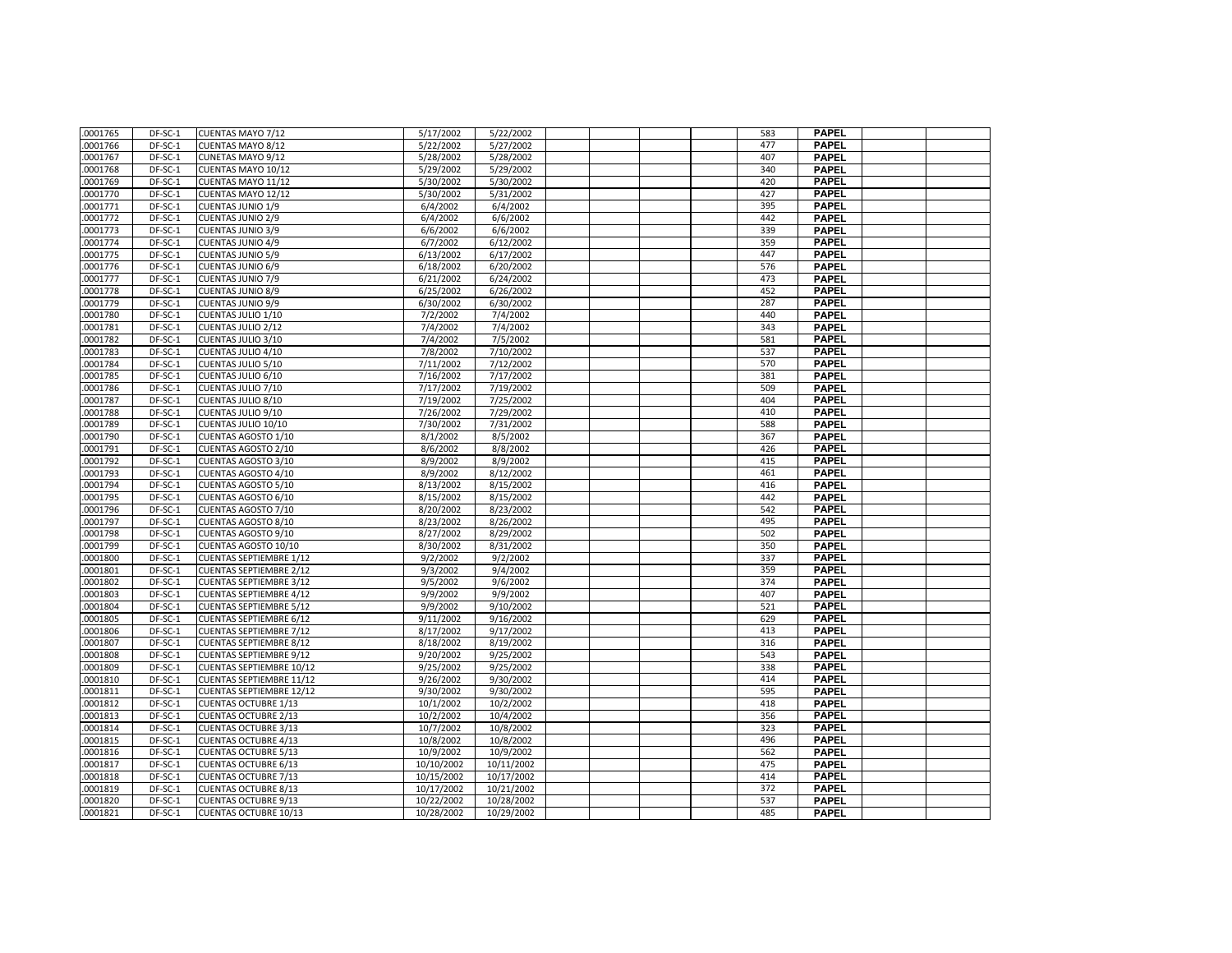| .0001822             | DF-SC-1 | <b>CUENTAS OCTUBRE 11/13</b>                                       | 10/29/2002 | 10/30/2002               |  | 353 | <b>PAPEL</b>                 |  |
|----------------------|---------|--------------------------------------------------------------------|------------|--------------------------|--|-----|------------------------------|--|
| .0001823             | DF-SC-1 | <b>CUENTAS OCTUBRE 12/13</b>                                       | 10/31/2002 | 10/31/2002               |  | 422 | <b>PAPEL</b>                 |  |
| .0001824             | DF-SC-1 | <b>CUENTAS OCTUBRE 13/13</b>                                       | 10/31/2002 | 10/31/2002               |  | 425 | <b>PAPEL</b>                 |  |
| .0001825             | DF-SC-1 | <b>CUENTAS NOVIEMBRE 1/13</b>                                      | 11/1/2002  | 11/5/2002                |  | 343 | <b>PAPEL</b>                 |  |
| .0001826             | DF-SC-1 | <b>CUENTAS NOVIEMBRE 2/13</b>                                      | 11/6/2002  | 11/7/2002                |  | 507 | <b>PAPEL</b>                 |  |
| .0001827             | DF-SC-1 | <b>CUENTAS NOVIEMBRE 3/13</b>                                      | 11/8/2002  | 11/12/2002               |  | 403 | <b>PAPEL</b>                 |  |
| .0001828             | DF-SC-1 | <b>CUENTAS NOVIEMBRE 4/13</b>                                      | 11/12/2002 | 11/12/2002               |  | 429 | <b>PAPEL</b>                 |  |
| .0001829             | DF-SC-1 | <b>CUENTAS NOVIEMBRE 5/13</b>                                      | 11/13/2002 | 11/14/2002               |  | 430 | <b>PAPEL</b>                 |  |
| .0001830             | DF-SC-1 | <b>CUENTAS NOVIEMBRE 6/13</b>                                      | 11/15/2002 | 11/19/2002               |  | 383 | <b>PAPEL</b>                 |  |
| .0001831             | DF-SC-1 | <b>CUENTAS NOVIEMBRE 7/13</b>                                      | 11/20/2002 | 11/20/2002               |  | 356 | <b>PAPEL</b>                 |  |
| 0001832              | DF-SC-1 | <b>CUENTAS NOVIEMBRE 8/13</b>                                      | 11/21/2002 | 11/21/2002               |  | 366 | <b>PAPEL</b>                 |  |
| .0001833             | DF-SC-1 | <b>CUENTAS NOVIEMBRE 9/13</b>                                      | 11/22/2002 | 11/22/2002               |  | 333 | <b>PAPEL</b>                 |  |
| .0001834             | DF-SC-1 | <b>CUENTAS NOVIEMBRE 10/13</b>                                     | 11/25/2002 | 11/27/2002               |  | 545 | PAPEL                        |  |
| 0001835              | DF-SC-1 | <b>CUENTAS NOVIEMBRE 11/13</b>                                     | 11/28/2002 | 11/28/2002               |  | 519 | <b>PAPEL</b>                 |  |
| .0001836             | DF-SC-1 | <b>CUENTAS NOVIEMBRE 12/13</b>                                     | 11/28/2002 | 11/29/2002               |  | 318 | <b>PAPEL</b>                 |  |
| .0001837             | DF-SC-1 | <b>CUENTAS NOVIEMBRE 13/13</b>                                     | 11/30/2002 | 11/30/2002               |  | 728 | <b>PAPEL</b>                 |  |
| .0001838             | DF-SC-1 | <b>CUENTAS BICIEMBRE 1/13</b>                                      | 12/2/2002  | 12/3/2002                |  | 498 | <b>PAPEL</b>                 |  |
| .0001839             | DF-SC-1 | <b>CUENTAS BICIEMBRE 2/13</b>                                      | 12/4/2002  | 12/4/2002                |  | 396 | <b>PAPEL</b>                 |  |
| .0001840             | DF-SC-1 | <b>CUENTAS BICIEMBRE 3/13</b>                                      | 12/5/2002  | 12/6/2002                |  | 456 | <b>PAPEL</b>                 |  |
| .0001841             | DF-SC-1 | <b>CUENTAS DICIEMBRE 4/13</b>                                      | 12/6/2002  | 12/9/2002                |  | 408 | <b>PAPEL</b>                 |  |
| .0001842             | DF-SC-1 | <b>CUENTAS DICIEMBRE 5/13</b>                                      | 12/9/2002  | 12/10/2002               |  | 454 | <b>PAPEL</b>                 |  |
| .0001843             | DF-SC-1 | <b>CUENTAS DICIEMBRE 6/13</b>                                      | 12/10/2002 | 12/12/2002               |  | 513 | <b>PAPEL</b>                 |  |
| .0001844             | DF-SC-1 | <b>CUENTAS DICIEMBRE 7/13</b>                                      | 12/13/2002 | 12/13/2002               |  | 340 | <b>PAPEL</b>                 |  |
| .0001845             | DF-SC-1 | <b>CUENTAS DICIEMBRE 8/13</b>                                      | 12/16/2002 | 12/20/2002               |  | 579 | <b>PAPEL</b>                 |  |
| .0001846             | DF-SC-1 | <b>CUENTAS DICIEMBRE 9/13</b>                                      | 12/20/2002 | 12/30/2002               |  | 540 | <b>PAPEL</b>                 |  |
| .0001847             | DF-SC-1 | <b>CUENTAS DICIEMBRE 10/13</b>                                     | 12/31/2002 | 12/31/2002               |  | 382 | <b>PAPEL</b>                 |  |
| .0001848             | DF-SC-1 | <b>CUENTAS DICIEMBRE 11/13</b>                                     | 12/31/2002 | 12/31/2002               |  | 408 | <b>PAPEL</b>                 |  |
|                      | DF-SC-1 |                                                                    | 12/31/2002 |                          |  | 497 | <b>PAPEL</b>                 |  |
| .0001849             | DF-SC-1 | <b>CUENTAS DICIEMBRE 12/13</b>                                     | 12/31/2002 | 12/31/2002<br>12/31/2002 |  | 564 | <b>PAPEL</b>                 |  |
| .0001850<br>.0001851 | DF-SC-1 | <b>CUENTAS DICIEMBRE 13/13</b><br>INGRESOS Y EGRESOS ENERO A MARZO | 1/14/2002  | 3/31/2002                |  | 365 | <b>PAPEL</b>                 |  |
| .0001852             | DF-SC-1 | <b>INGRESOS Y EGRESOS ABRIL</b>                                    | 4/3/2002   | 4/30/2002                |  | 351 | <b>PAPEL</b>                 |  |
|                      | DF-SC-1 | <b>INGRESOS Y EGRESOS MAYO</b>                                     | 5/2/2002   | 5/31/2002                |  | 352 | <b>PAPEL</b>                 |  |
| .0001853             |         |                                                                    |            |                          |  |     |                              |  |
| .0001854             | DF-SC-1 | INGRESOS Y EGRESOS JUNIO A JULIO                                   | 6/4/2002   | 7/31/2002                |  | 525 | <b>PAPEL</b><br><b>PAPEL</b> |  |
| .0001855             | DF-SC-1 | INGRESOS Y EGRESOS AGOSTO                                          | 8/2/2002   | 8/29/2002                |  | 225 |                              |  |
| .0001856             | DF-SC-1 | INGRESOS Y EGRESOS SEPTIEMBRE                                      | 9/2/2002   | 9/30/2002                |  | 346 | <b>PAPEL</b>                 |  |
| .0001857             | DF-SC-1 | <b>INGRESOS Y EGRESOS OCTUBRE</b>                                  | 10/1/2002  | 10/31/2002               |  | 450 | <b>PAPEL</b>                 |  |
| .0001858             | DF-SC-1 | <b>INGRESOS Y EGRESOS NOVIEMBRE</b>                                | 11/1/2002  | 11/28/2002               |  | 429 | <b>PAPEL</b>                 |  |
| .0001859             | DF-SC-1 | INGRESOS Y EGRESOS DICIEMBRE                                       | 12/2/2002  | 12/30/2002               |  | 282 | <b>PAPEL</b>                 |  |
| .0001860             | DF-SC-1 | CONCILIACION BANCARIA ENERO                                        | 1/1/2002   | 1/31/2002                |  | 246 | <b>PAPEL</b>                 |  |
| .0001861             | DF-SC-1 | CONCILIACION BANCARIA FEBRERO                                      | 2/1/2002   | 2/28/2002                |  | 477 | <b>PAPEL</b>                 |  |
| .0001862             | DF-SC-1 | CONCILIACION BANCARIA MARZO A MAYO                                 | 3/1/2002   | 5/31/2002                |  | 409 | <b>PAPEL</b>                 |  |
| .0001863             | DF-SC-1 | CONCILIACION BANCARIA JUNIO A JULIO                                | 6/1/2002   | 7/31/2002                |  | 460 | <b>PAPEL</b>                 |  |
| .0001864             | DF-SC-1 | CONCILIACION BANCARIA AGOSTO A OCTUBRE                             | 8/1/2002   | 10/31/2002               |  |     | <b>PAPEL</b>                 |  |
| .0001865             | DF-SC-1 | CONCILIACION BANCARIA NOVIEMBRE A DIC.                             | 11/1/2002  | 12/31/2002               |  | 351 | <b>PAPEL</b>                 |  |
| .0001866             | DF-SC-1 | DEPRECIACION ACOMULADA ENERO A FEBRE                               | 1/1/2002   | 2/28/2002                |  | 337 | <b>PAPEL</b>                 |  |
| .0001867             | DF-SC-1 | DEPRECIACION ACOMULADA MARZO A ABRIL                               | 3/1/2002   | 4/30/2002                |  | 323 | <b>PAPEL</b>                 |  |
| 0001868              | DF-SC-1 | DEPRECIACION ACOMULADA MAYO A JUNIO                                | 5/1/2002   | 6/30/2002                |  | 311 | <b>PAPEL</b>                 |  |
| .0001869             | DF-SC-1 | DEPRECIACION ACOMULADA JULIO                                       | 7/1/2002   | 7/30/2002                |  | 161 | <b>PAPEL</b>                 |  |
| .0001870             | DF-SC-1 | DEPRECIACION ACOMULADA AGOSTO A SEPTI.                             | 8/1/2002   | 9/30/2002                |  | 280 | <b>PAPEL</b>                 |  |
| .0001871             | DF-SC-1 | DEPRECIACION ACOMULADA OCTUBRE A DIC.                              | 10/1/2002  | 12/31/2002               |  | 254 | <b>PAPEL</b>                 |  |
| .0001872             | DF-SC-1 | CONVENIO FUNDAMAZ ENERO A FEBRERO                                  | 2002       | 2002                     |  | 287 | <b>PAPEL</b>                 |  |
| .0001873             | DF-SC-1 | CONVENIO FUNDAMAZ MARZO A JUNIO                                    | 2002       | 2002                     |  | 279 | <b>PAPEL</b>                 |  |
| .0001874             | DF-SC-1 | CONVENIO FUNDAMAZ JULIO A DICIEMBRE                                | 2002       | 2002                     |  | 249 | PAPEL                        |  |
| .0001875             | DF-SC-1 | AUXILIARES INGRESOS GASTOS Y COSTOS                                | 1/1/2002   | 6/30/2002                |  | 329 | <b>PAPEL</b>                 |  |
| .0001876             | DF-SC-1 | AUXILIARES INGRESOS GASTOS Y COSTOS                                | 7/1/2002   | 12/31/2002               |  | 427 | <b>PAPEL</b>                 |  |
| .0001877             | DF-SC-1 | AUXILIARES ACTIVO, PASIVO PATRIMONIO                               | 1/1/2002   | 6/30/2002                |  | 420 | PAPEL                        |  |
| .0001878             | DF-SC-1 | AUXILIARES ACTIVO, PASIVO PATRIMONIO                               | 7/1/2002   | 12/31/2002               |  | 528 | <b>PAPEL</b>                 |  |
|                      |         |                                                                    |            |                          |  |     |                              |  |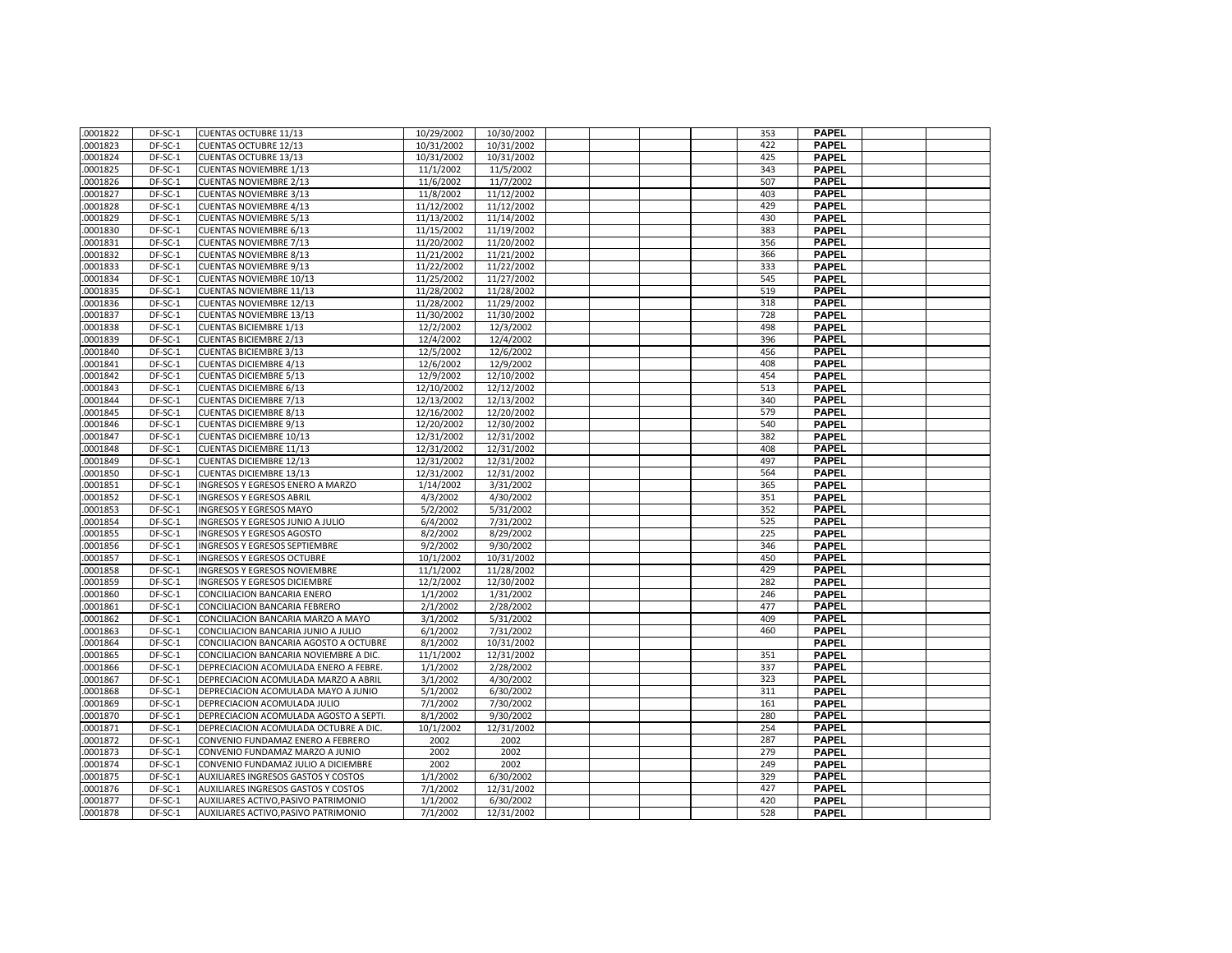| .0001879 | DF-SC-1 | CONVENIO 069 MEN LIDERES TOMO 1      | 3/27/2002 | 6/15/2002  |  | 434 | <b>PAPEL</b> |  |
|----------|---------|--------------------------------------|-----------|------------|--|-----|--------------|--|
| .0001880 | DF-SC-1 | CONVENIO 069 MEN LIDERES TOMO 2      | 3/13/2002 | 9/3/2002   |  | 323 | <b>PAPEL</b> |  |
| .0001881 | DF-SC-1 | CONVENIO 069 MEN EDUCATIVA TOMO 3    | 3/6/2002  | 12/12/2002 |  | 264 | <b>PAPEL</b> |  |
| .0001882 | DF-SC-1 | CONVENIO 069 MEN LIDERES TOMO 2      | 3/13/2002 | 9/3/2002   |  | 259 | <b>PAPEL</b> |  |
| .0001883 | DF-SC-1 | CONVENIO 069 MEN LIDERES TOMO 5      | 6/14/2002 | 6/28/2002  |  | 244 | <b>PAPEL</b> |  |
| .0001884 | DF-SC-1 | BALANCES DE PRUEBA ENERO A JUNIO     | 1/1/2002  | 6/30/2002  |  | 243 | <b>PAPEL</b> |  |
| .0001885 | DF-SC-1 | BALANCES DE PRUEBA JULIO A DICIEMBRE | 7/1/2002  | 12/31/2002 |  | 294 | <b>PAPEL</b> |  |
| .0001886 | DF-SC-1 | LETRAS                               | 2002      | 2002       |  | 198 | <b>PAPEL</b> |  |
| .0001887 | DF-SC-1 | <b>LETRAS POR COBRAR</b>             | 2000      | 2001       |  | 157 | <b>PAPEL</b> |  |
| .0001888 | DF-SC-1 | <b>INFORME CONTABLE</b>              | 2002      | 2002       |  | 213 | <b>PAPEL</b> |  |
| .0001889 | DF-SC-1 | <b>INVENTARIO</b>                    | 2000      | 2002       |  | 206 | <b>PAPEL</b> |  |
| .0001890 | DF-SC-1 | <b>LIBRO MAYOR</b>                   | 2002      | 2002       |  | 125 | <b>PAPEL</b> |  |
| .0001891 | DF-SC-1 | ESTADO DE ACTIVIDAD ECONOMICA FINAN. | 2002      | 2002       |  | 112 | <b>PAPEL</b> |  |
| .0001892 | DF-SC-1 | <b>CUENTAS ENERO 1/6</b>             | 1/2/2003  | 1/16/2003  |  | 408 | <b>PAPEL</b> |  |
| .0001893 | DF-SC-1 | <b>CUENTAS ENERO 2/6</b>             | 1/17/2003 | 1/22/2003  |  | 318 | <b>PAPEL</b> |  |
| .0001894 | DF-SC-1 | <b>CUENTAS ENERO 3/6</b>             | 1/23/2003 | 1/27/2003  |  | 575 | <b>PAPEL</b> |  |
| .0001895 | DF-SC-1 | <b>CUENTAS ENERO 4/6</b>             | 1/28/2003 | 1/28/2003  |  | 305 | <b>PAPEL</b> |  |
| .0001896 | DF-SC-1 | <b>CUENTAS ENERO 5/6</b>             | 1/29/2003 | 1/30/2003  |  | 260 | <b>PAPEL</b> |  |
| .0001897 | DF-SC-1 | <b>CUENTAS ENERO 6/6</b>             | 1/31/2003 | 1/31/2003  |  | 392 | PAPEL        |  |
| .0001898 | DF-SC-1 | <b>CUENTAS FEBRERO 1/11</b>          | 2/4/2003  | 2/4/2003   |  | 372 | <b>PAPEL</b> |  |
| .0001899 | DF-SC-1 | <b>CUENTAS FEBRERO 2/11</b>          | 2/4/2003  | 2/5/2003   |  | 316 | <b>PAPEL</b> |  |
| .0001900 | DF-SC-1 | <b>CUENTAS FEBRERO 3/11</b>          | 2/6/2003  | 2/7/2003   |  | 570 | <b>PAPEL</b> |  |
| .0001901 | DF-SC-1 | <b>CUENTAS FEBRERO 4/11</b>          | 2/10/2003 | 2/11/2003  |  | 477 | <b>PAPEL</b> |  |
| .0001902 | DF-SC-1 | <b>CUENTAS FEBRERO 5/11</b>          | 2/12/2003 | 2/13/2003  |  | 548 | <b>PAPEL</b> |  |
| .0001903 | DF-SC-1 | <b>CUENTAS FEBRERO 6/11</b>          | 2/14/2003 | 2/17/2003  |  | 685 | <b>PAPEL</b> |  |
| .0001904 | DF-SC-1 | CUENTAS FEBRERO 7/11                 | 2/18/2003 | 2/20/2003  |  | 595 | <b>PAPEL</b> |  |
| .0001905 | DF-SC-1 | <b>CUENTAS FEBRERO 8/11</b>          | 2/21/2003 | 2/25/2003  |  | 454 | <b>PAPEL</b> |  |
| .0001906 | DF-SC-1 | <b>CUENTAS FEBRERO 9/11</b>          | 2/26/2003 | 2/26/2003  |  | 210 | <b>PAPEL</b> |  |
| .0001907 | DF-SC-1 | CUENTAS FEBRERO 10/11                | 2/27/2003 | 2/27/2003  |  | 386 | <b>PAPEL</b> |  |
| .0001908 | DF-SC-1 | CUENTAS FEBRERO 11/11                | 2/28/2003 | 2/28/2003  |  | 254 | <b>PAPEL</b> |  |
| .0001909 | DF-SC-1 | CUENTAS MARZO 1/11                   | 3/3/2003  | 3/4/2003   |  | 390 | <b>PAPEL</b> |  |
| .0001910 | DF-SC-1 | CUENTAS MARZO 2/11                   | 3/5/2003  | 3/6/2003   |  | 326 | <b>PAPEL</b> |  |
| .0001911 | DF-SC-1 | CUENTAS MARZO 3/11                   | 3/7/2003  | 3/10/2003  |  | 472 | <b>PAPEL</b> |  |
| .0001912 | DF-SC-1 | CUENTAS MARZO 4/11                   | 3/11/2003 | 3/11/2003  |  | 331 | <b>PAPEL</b> |  |
| .0001913 | DF-SC-1 | CUENTAS MARZO 5/11                   | 3/12/2003 | 3/14/2003  |  | 288 | <b>PAPEL</b> |  |
| .0001914 | DF-SC-1 | CUENTAS MARZO 6/11                   | 3/17/2003 | 3/18/2003  |  | 354 | <b>PAPEL</b> |  |
| .0001915 | DF-SC-1 | CUENTAS MARZO 7/11                   | 3/19/2003 | 3/20/2003  |  | 433 | <b>PAPEL</b> |  |
| .0001916 | DF-SC-1 | CUENTAS MARZO 8/11                   | 3/21/2003 | 3/26/2003  |  | 238 | PAPEL        |  |
| .0001917 | DF-SC-1 | CUENTAS MARZO 9/11                   | 3/27/2003 | 3/27/2003  |  | 357 | <b>PAPEL</b> |  |
| .0001918 | DF-SC-1 | CUENTAS MARZO 10/11                  | 3/28/2003 | 3/28/2003  |  | 294 | <b>PAPEL</b> |  |
| .0001919 | DF-SC-1 | CUENTAS MARZO 11/11                  | 3/31/2003 | 3/31/2003  |  | 320 | <b>PAPEL</b> |  |
| .0001920 | DF-SC-1 | <b>CUENTAS ABRIL 1/10</b>            | 4/1/2003  | 4/2/2003   |  | 360 | <b>PAPEL</b> |  |
| .0001921 | DF-SC-1 | <b>CUENTAS ABRIL 2/10</b>            | 4/3/2003  | 4/3/2003   |  | 291 | <b>PAPEL</b> |  |
| .0001922 | DF-SC-1 | <b>CUENTAS ABRIL 3/10</b>            | 4/4/2003  | 4/4/2003   |  | 355 | <b>PAPEL</b> |  |
| .0001923 | DF-SC-1 | <b>CUENTAS ABRIL 4/10</b>            | 4/7/2003  | 4/8/2003   |  | 348 | <b>PAPEL</b> |  |
| .0001924 | DF-SC-1 | <b>CUENTAS ABRIL 5/10</b>            | 4/9/2003  | 4/10/2003  |  | 348 | <b>PAPEL</b> |  |
| .0001925 | DF-SC-1 | <b>CUENTAS ABRIL 6/10</b>            | 4/11/2003 | 4/22/2003  |  | 505 | <b>PAPEL</b> |  |
| .0001926 | DF-SC-1 | <b>CUENTAS ABRIL 7/10</b>            | 4/23/2003 | 4/25/2003  |  | 560 | <b>PAPEL</b> |  |
| .0001927 | DF-SC-1 | <b>CUENTAS ABRIL 8/10</b>            | 4/28/2003 | 4/28/2003  |  | 340 | <b>PAPEL</b> |  |
| .0001928 | DF-SC-1 | <b>CUENTAS ABRIL 9/10</b>            | 4/29/2003 | 4/30/2003  |  | 299 | <b>PAPEL</b> |  |
| .0001929 | DF-SC-1 | CUENTAS ABRIL 10/10                  | 4/30/2003 | 4/30/2003  |  | 319 | <b>PAPEL</b> |  |
| .0001930 | DF-SC-1 | CUENTAS MAYO 1/14                    | 5/2/2003  | 5/5/2003   |  | 544 | <b>PAPEL</b> |  |
| .0001931 | DF-SC-1 | CUENTAS MAYO 2/14                    | 5/6/2003  | 5/6/2003   |  | 395 | PAPEL        |  |
| .0001932 | DF-SC-1 | CUENTAS MAYO 3/14                    | 5/7/2003  | 5/7/2003   |  | 393 | <b>PAPEL</b> |  |
| .0001933 | DF-SC-1 | CUENTAS MAYO 4/14                    | 5/8/2003  | 5/9/2003   |  | 314 | <b>PAPEL</b> |  |
| .0001934 | DF-SC-1 | <b>CUENTAS MAYO 5/14</b>             | 5/12/2003 | 5/12/2003  |  | 358 | PAPEL        |  |
| .0001935 | DF-SC-1 | CUENTAS MAYO 6/14                    | 5/13/2003 | 5/13/2003  |  | 241 | <b>PAPEL</b> |  |
|          |         |                                      |           |            |  |     |              |  |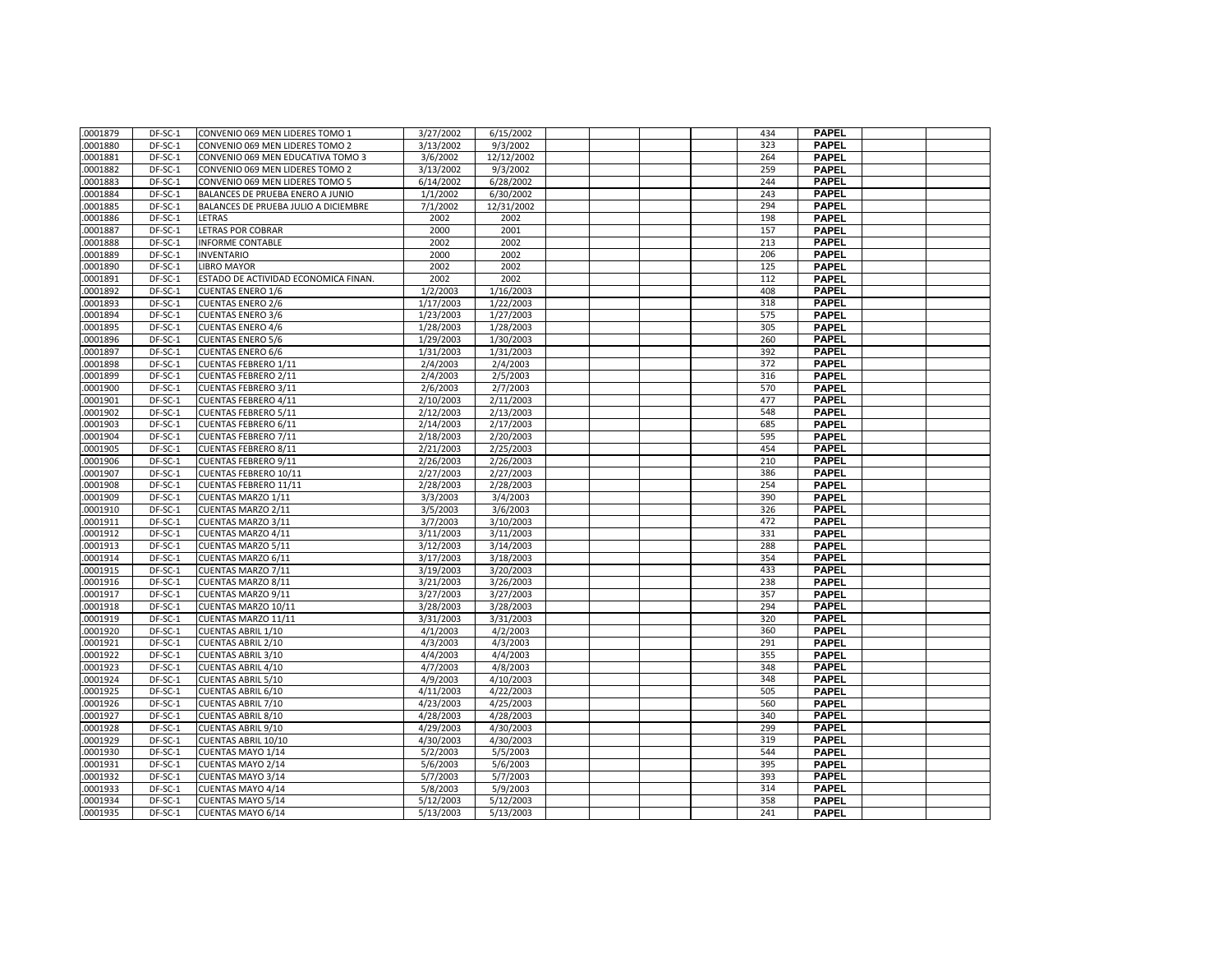| .0001936             | DF-SC-1            | CUENTAS MAYO 7/14             | 5/14/2003              | 5/15/2003              |  | 338 | <b>PAPEL</b> |  |
|----------------------|--------------------|-------------------------------|------------------------|------------------------|--|-----|--------------|--|
| .0001937             | DF-SC-1            | <b>CUENTAS MAYO 8/14</b>      | 5/16/2003              | 5/19/2003              |  | 280 | <b>PAPEL</b> |  |
| .0001938             | DF-SC-1            | <b>CUENTAS MAYO 9/14</b>      | 5/20/2003              | 5/20/2003              |  | 224 | <b>PAPEL</b> |  |
|                      |                    |                               |                        |                        |  | 457 | <b>PAPEL</b> |  |
| .0001939<br>.0001940 | DF-SC-1<br>DF-SC-1 | CUENTAS MAYO 10/14            | 5/21/2003<br>5/22/2003 | 5/21/2003<br>5/26/2003 |  | 514 | <b>PAPEL</b> |  |
| .0001941             | DF-SC-1            | CUENTAS MAYO 11/14            | 5/27/2003              | 5/28/2003              |  | 520 | <b>PAPEL</b> |  |
|                      |                    | CUENTAS MAYO 12/14            |                        |                        |  |     |              |  |
| .0001942             | DF-SC-1            | CUENTAS MAYO 13/14            | 5/29/2003              | 5/30/2003              |  | 415 | <b>PAPEL</b> |  |
| .0001943             | DF-SC-1            | CUENTAS MAYO 14/14            | 5/31/2003              | 5/31/2003              |  | 496 | <b>PAPEL</b> |  |
| .0001944             | DF-SC-1            | CUENTAS JUNIO 1/15            | 6/3/2003               | 6/4/2003               |  | 388 | <b>PAPEL</b> |  |
| .0001945             | DF-SC-1            | <b>CUENTAS JUNIO 2/15</b>     | 6/5/2003               | 6/5/2003               |  | 215 | <b>PAPEL</b> |  |
| .0001946             | DF-SC-1            | <b>CUENTAS JUNIO 3/15</b>     | 6/5/2003               | 6/6/2003               |  | 322 | <b>PAPEL</b> |  |
| .0001947             | DF-SC-1            | <b>CUENTAS JUNIO 4/15</b>     | 6/9/2003               | 6/9/2003               |  | 304 | <b>PAPEL</b> |  |
| .0001948             | DF-SC-1            | <b>CUENTAS JUNIO 5/15</b>     | 6/10/2003              | 6/10/2003              |  | 313 | <b>PAPEL</b> |  |
| .0001949             | DF-SC-1            | <b>CUENTAS JUNIO 6/15</b>     | 6/11/2003              | 6/11/2003              |  | 294 | <b>PAPEL</b> |  |
| .0001950             | DF-SC-1            | <b>CUENTAS JUNIO 7/15</b>     | 6/12/2003              | 6/12/2003              |  | 345 | <b>PAPEL</b> |  |
| .0001951             | DF-SC-1            | CUENTAS JUNIO 8/15            | 6/13/2003              | 6/13/2003              |  | 582 | <b>PAPEL</b> |  |
| .0001952             | DF-SC-1            | <b>CUENTAS JUNIO 9/15</b>     | 6/16/2003              | 6/16/2003              |  | 311 | <b>PAPEL</b> |  |
| .0001953             | DF-SC-1            | CUENTAS JUNIO 10/15           | 6/17/2003              | 6/17/2003              |  | 545 | <b>PAPEL</b> |  |
| .0001954             | DF-SC-1            | CUENTAS JUNIO 11/15           | 6/18/2003              | 6/18/2003              |  | 320 | <b>PAPEL</b> |  |
| .0001955             | DF-SC-1            | CUENTAS JUNIO 12/15           | 6/19/2003              | 6/20/2003              |  | 537 | <b>PAPEL</b> |  |
| .0001956             | DF-SC-1            | CUENTAS JUNIO 13/15           | 6/25/2003              | 6/26/2003              |  | 382 | <b>PAPEL</b> |  |
| .0001957             | DF-SC-1            | CUENTAS JUNIO 14/15           | 6/26/2003              | 6/27/2003              |  | 376 | <b>PAPEL</b> |  |
| .0001958             | DF-SC-1            | <b>CUENTAS JUNIO 15-15</b>    | 6/30/2003              | 6/30/2003              |  | 479 | <b>PAPEL</b> |  |
| .0001959             | $DF-SC-1$          | CUENTAS JULIO 1/14            | 7/1/2003               | 7/2/2003               |  | 335 | <b>PAPEL</b> |  |
| .0001960             | DF-SC-1            | <b>CUENTAS JULIO 2/14</b>     | 6/3/2003               | 7/4/2003               |  | 300 | <b>PAPEL</b> |  |
| .0001961             | DF-SC-1            | CUENTAS JULIO 3/14            | 7/4/2003               | 7/7/2003               |  | 399 | <b>PAPEL</b> |  |
| .0001962             | DF-SC-1            | CUENTAS JULIO 4/14            | 7/8/2003               | 7/8/2003               |  | 289 | <b>PAPEL</b> |  |
| .0001963             | DF-SC-1            | CUENTAS JULIO 5/14            | 7/9/2003               | 7/10/2003              |  | 313 | <b>PAPEL</b> |  |
| .0001964             | DF-SC-1            | CUENTAS JULIO 6/14            | 7/11/2003              | 7/14/2003              |  | 376 | <b>PAPEL</b> |  |
| .0001965             | DF-SC-1            | CUENTAS JULIO 7/14            | 7/15/2003              | 7/16/2003              |  | 277 | <b>PAPEL</b> |  |
| .0001966             | DF-SC-1            | CUENTAS JULIO 8/14            | 7/17/2003              | 7/17/2003              |  | 308 | <b>PAPEL</b> |  |
| .0001967             | DF-SC-1            | CUENTAS JULIO 9/14            | 7/21/2003              | 7/21/2003              |  | 422 | <b>PAPEL</b> |  |
| .0001968             | DF-SC-1            | CUENTAS JULIO 10/14           | 7/22/2003              | 7/23/2003              |  | 388 | <b>PAPEL</b> |  |
| .0001969             | DF-SC-1            | CUENTAS JULIO 11/14           | 7/24/2003              | 7/25/2003              |  | 247 | <b>PAPEL</b> |  |
| .0001970             | DF-SC-1            | CUENTAS JULIO 12/14           | 7/25/2003              | 7/29/2003              |  | 456 | <b>PAPEL</b> |  |
| .0001971             | DF-SC-1            | CUENTAS JULIO 13/14           | 7/30/2003              | 7/30/2003              |  | 217 | <b>PAPEL</b> |  |
| .0001972             | DF-SC-1            | CUENTAS JULIO 14/14           | 7/31/2003              | 7/31/2003              |  | 300 | <b>PAPEL</b> |  |
| .0001973             | DF-SC-1            | <b>CUENTAS AGOSTO 1/9</b>     | 8/1/2003               | 8/4/2003               |  | 265 | <b>PAPEL</b> |  |
| .0001974             | DF-SC-1            | <b>CUENTAS AGOSTO 2/9</b>     | 8/5/2003               | 8/6/2003               |  | 354 | <b>PAPEL</b> |  |
| .0001975             | DF-SC-1            | <b>CUENTAS AGOSTO 3/9</b>     | 8/8/2003               | 8/12/2003              |  | 517 | <b>PAPEL</b> |  |
| .0001976             | DF-SC-1            | <b>CUENTAS AGOSTO 4/9</b>     | 8/12/2003              | 8/14/2003              |  | 409 | <b>PAPEL</b> |  |
| .0001977             | DF-SC-1            | <b>CUENTAS AGOSTO 5/9</b>     | 8/15/2003              | 8/15/2003              |  | 351 | <b>PAPEL</b> |  |
| .0001978             | DF-SC-1            | <b>CUENTAS AGOSTO 6/9</b>     | 8/19/2003              | 8/22/2003              |  | 524 | <b>PAPEL</b> |  |
| .0001979             | DF-SC-1            | <b>CUENTAS AGOSTO 7/9</b>     | 8/25/2003              | 8/26/2003              |  | 542 | <b>PAPEL</b> |  |
| .0001980             | DF-SC-1            | <b>CUENTAS AGOSTO 8/9</b>     | 8/27/2003              | 8/27/2003              |  | 294 | <b>PAPEL</b> |  |
| .0001981             | DF-SC-1            | <b>CUENTAS AGOSTO 9/9</b>     | 8/28/2003              | 8/31/2003              |  | 622 | <b>PAPEL</b> |  |
| .0001982             | $DF-SC-1$          | <b>CUENTAS SEPTIEMBRE 1/9</b> | 9/1/2003               | 9/3/2003               |  | 402 | <b>PAPEL</b> |  |
| .0001983             | DF-SC-1            | <b>CUENTAS SEPTIEMBRE 2/9</b> | 9/4/2003               | 9/4/2003               |  | 350 | <b>PAPEL</b> |  |
| .0001984             | DF-SC-1            | <b>CUENTAS SEPTIEMBRE 3/9</b> | 9/5/2003               | 9/5/2003               |  | 386 | <b>PAPEL</b> |  |
| .0001985             | DF-SC-1            | <b>CUENTAS SEPTIEMBRE 4/9</b> | 9/8/2003               | 9/11/2003              |  | 504 | <b>PAPEL</b> |  |
| .0001986             | DF-SC-1            | <b>CUENTAS SEPTIEMBRE 5/9</b> | 9/12/2003              | 9/16/2003              |  | 428 | <b>PAPEL</b> |  |
| .0001987             | DF-SC-1            | <b>CUENTAS SEPTIEMBRE 6/9</b> | 9/17/2003              | 9/18/2003              |  | 367 | <b>PAPEL</b> |  |
| .0001988             | DF-SC-1            | <b>CUENTAS SEPTIEMBRE 7/9</b> | 9/19/2003              | 9/23/2003              |  | 685 | <b>PAPEL</b> |  |
| .0001989             | DF-SC-1            | <b>CUENTAS SEPTIEMBRE 8/9</b> | 9/24/2003              | 9/29/2003              |  | 563 | <b>PAPEL</b> |  |
| .0001990             | DF-SC-1            | <b>CUENTAS SEPTIEMBRE 9/9</b> | 9/30/2003              | 9/30/2003              |  | 628 | <b>PAPEL</b> |  |
| .0001991             | DF-SC-1            | <b>CUENTAS OCTUBRE 1/9</b>    | 10/1/2003              | 10/6/2003              |  | 433 | <b>PAPEL</b> |  |
| .0001992             | DF-SC-1            | <b>CUENTAS OCTUBRE 2/9</b>    | 10/7/2003              | 10/9/2003              |  | 535 | <b>PAPEL</b> |  |
|                      |                    |                               |                        |                        |  |     |              |  |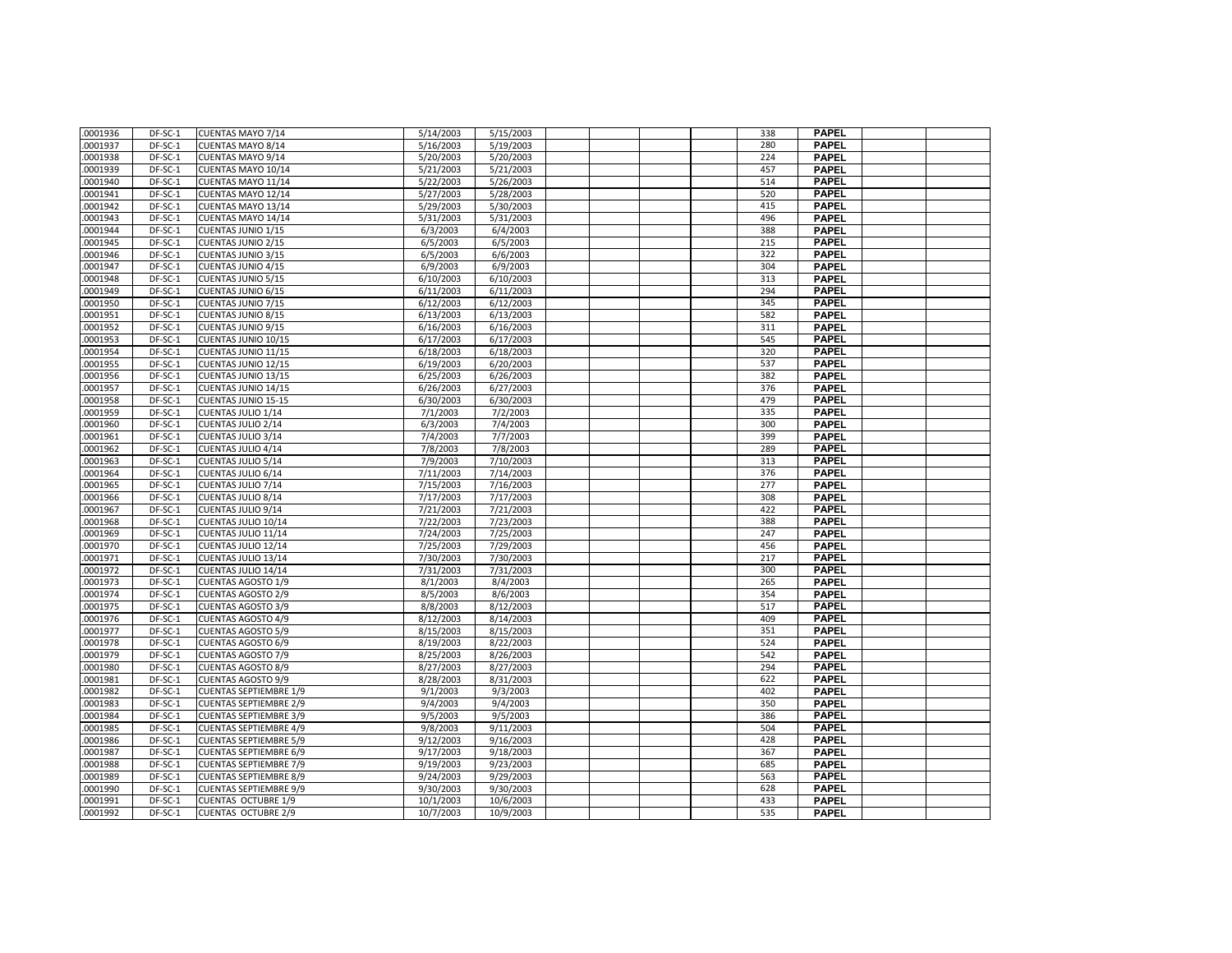| .0001993 | DF-SC-1 | <b>CUENTAS OCTUBRE 3/9</b>                | 10/10/2003 | 10/14/2003 |  | 599 | <b>PAPEL</b> |  |
|----------|---------|-------------------------------------------|------------|------------|--|-----|--------------|--|
| .0001994 | DF-SC-1 | <b>CUENTAS OCTUBRE 4/9</b>                | 10/15/2003 | 10/20/2003 |  | 486 | <b>PAPEL</b> |  |
| .0001995 | DF-SC-1 | <b>CUENTAS OCTUBRE 5/9</b>                | 10/20/2003 | 10/22/2003 |  | 571 | <b>PAPEL</b> |  |
| .0001996 | DF-SC-1 | <b>CUENTAS OCTUBRE 6/9</b>                | 10/23/2003 | 10/24/2003 |  | 314 | <b>PAPEL</b> |  |
| .0001997 | DF-SC-1 | <b>CUENTAS OCTUBRE 7/9</b>                | 10/27/2003 | 10/29/2003 |  | 550 | <b>PAPEL</b> |  |
| .0001998 | DF-SC-1 | <b>CUENTAS OCTUBRE 8/9</b>                | 10/30/2003 | 10/31/2003 |  | 587 | <b>PAPEL</b> |  |
| .0001999 | DF-SC-1 | <b>CUENTAS OCTUBRE 9/9</b>                | 10/31/2003 | 10/31/2003 |  | 625 | <b>PAPEL</b> |  |
| .0002000 | DF-SC-1 | <b>CUENTAS NOVIEMBRE 1/12</b>             | 11/4/2003  | 11/5/2003  |  | 360 | <b>PAPEL</b> |  |
| .0002001 | DF-SC-1 | <b>CUENTAS NOVIEMBRE 2/12</b>             | 11/6/2003  | 11/6/2003  |  | 343 | <b>PAPEL</b> |  |
| .0002002 | DF-SC-1 | <b>CUENTAS NOVIEMBRE 3/12</b>             | 11/7/2003  | 11/7/2003  |  | 407 | <b>PAPEL</b> |  |
| 0002003  | DF-SC-1 | <b>CUENTAS NOVIEMBRE 4/12</b>             | 11/10/2003 | 11/13/2003 |  | 511 | <b>PAPEL</b> |  |
| .0002004 | DF-SC-1 | <b>CUENTAS NOVIEMBRE 5/12</b>             | 11/14/2003 | 11/18/2003 |  | 345 | <b>PAPEL</b> |  |
| .0002005 | DF-SC-1 | <b>CUENTAS NOVIEMBRE 6/12</b>             | 11/18/2003 | 11/19/2003 |  | 423 | <b>PAPEL</b> |  |
| .0002006 | DF-SC-1 | <b>CUENTAS NOVIEMBRE 7/12</b>             | 11/20/2003 | 11/21/2003 |  | 281 | <b>PAPEL</b> |  |
| .0002007 | DF-SC-1 | <b>CUENTAS NOVIEMBRE 8/12</b>             | 11/24/2003 | 11/25/2003 |  | 560 | <b>PAPEL</b> |  |
| .0002008 | DF-SC-1 | <b>CUENTAS NOVIEMBRE 9/12</b>             | 11/26/2003 | 11/26/2003 |  | 263 | <b>PAPEL</b> |  |
| .0002009 | DF-SC-1 | <b>CUENTAS NOVIEMBRE 10/12</b>            | 11/27/2003 | 11/27/2003 |  | 542 | <b>PAPEL</b> |  |
| .0002010 | DF-SC-1 | <b>CUENTAS NOVIEMBRE 11/12</b>            | 11/28/2003 | 11/28/2003 |  | 427 | <b>PAPEL</b> |  |
| .0002011 | DF-SC-1 | <b>CUENTAS NOVIEMBRE 12/12</b>            | 11/30/2003 | 11/30/2003 |  | 272 | <b>PAPEL</b> |  |
| .0002012 | DF-SC-1 | <b>CUENTAS DICIEMBRE 1/15</b>             | 12/1/2003  | 12/3/2003  |  | 572 | <b>PAPEL</b> |  |
| .0002013 | DF-SC-1 | <b>CUENTAS DICIEMBRE 2/15</b>             | 12/4/2003  | 12/5/2003  |  | 526 | <b>PAPEL</b> |  |
| .0002014 | DF-SC-1 | <b>CUENTAS DICIEMBRE 3/15</b>             | 12/9/2003  | 12/9/2003  |  | 440 | <b>PAPEL</b> |  |
| .0002015 | DF-SC-1 | <b>CUENTAS DICIEMBRE 4/15</b>             | 12/10/2003 | 12/12/2003 |  | 606 | <b>PAPEL</b> |  |
| .0002016 | DF-SC-1 | <b>CUENTAS DICIEMBRE 5/15</b>             | 12/15/2003 | 12/16/2003 |  | 467 | <b>PAPEL</b> |  |
| .0002017 | DF-SC-1 | <b>CUENTAS DICIEMBRE 6/15</b>             | 12/16/2003 | 12/16/2003 |  | 267 | <b>PAPEL</b> |  |
| .0002018 | DF-SC-1 | <b>CUENTAS DICIEMBRE 7/15</b>             | 12/16/2003 | 12/17/2003 |  | 319 | <b>PAPEL</b> |  |
| .0002019 | DF-SC-1 | <b>CUENTAS DICIEMBRE 8/15</b>             | 12/19/2003 | 12/23/2003 |  | 371 | <b>PAPEL</b> |  |
| .0002020 | DF-SC-1 | <b>CUENTAS DICIEMBRE 9/15</b>             | 12/24/2003 | 12/24/2003 |  | 324 | <b>PAPEL</b> |  |
| .0002021 | DF-SC-1 | <b>CUENTAS DICIEMBRE 10/15</b>            | 12/29/2003 | 12/29/2003 |  | 512 | <b>PAPEL</b> |  |
| .0002022 | DF-SC-1 | <b>CUENTAS DICIEMBRE 11/15</b>            | 12/29/2003 | 12/30/2003 |  | 707 | <b>PAPEL</b> |  |
| .0002023 | DF-SC-1 | <b>CUENTAS DICIEMBRE 12/15</b>            | 12/31/2003 | 12/31/2003 |  | 337 | <b>PAPEL</b> |  |
| .0002024 | DF-SC-1 | <b>CUENTAS DICIEMBRE 13/15</b>            | 12/31/2003 | 12/31/2003 |  | 477 | <b>PAPEL</b> |  |
| .0002025 | DF-SC-1 | <b>CUENTAS DICIEMBRE 14/15</b>            | 12/31/2003 | 12/31/2003 |  | 294 | <b>PAPEL</b> |  |
| .0002026 | DF-SC-1 | <b>CUENTAS DICIEMBRE 15/15</b>            | 12/31/2003 | 12/31/2003 |  | 592 | <b>PAPEL</b> |  |
| .0002027 | DF-SC-1 | INGRESOS Y EGRESOS ENERO A FEBRERO        | 1/21/2003  | 2/28/2003  |  | 311 | <b>PAPEL</b> |  |
| .0002028 | DF-SC-1 | INGRESOS Y EGRESOS MARZO                  | 3/4/2003   | 3/28/2003  |  | 195 | <b>PAPEL</b> |  |
| .0002029 | DF-SC-1 | INGRESOS Y EGRESOS ABRIL                  | 4/3/2003   | 4/30/2003  |  | 293 | <b>PAPEL</b> |  |
| .0002030 | DF-SC-1 | INGRESOS Y EGRESOS MAYO                   | 5/2/2003   | 5/30/2003  |  | 369 | <b>PAPEL</b> |  |
| .0002031 | DF-SC-1 | INGRESOS Y EGRESOS JUNIO                  | 6/3/2003   | 6/30/2003  |  | 383 | <b>PAPEL</b> |  |
| .0002032 | DF-SC-1 | INGRESOS Y EGRESOS JULIO                  | 7/2/2003   | 7/31/2003  |  | 340 | <b>PAPEL</b> |  |
| .0002033 | DF-SC-1 | INGRESOS Y EGRESOS AGOSTO A SEPTIEMBRE    | 8/1/2003   | 9/30/2003  |  | 349 | <b>PAPEL</b> |  |
| .0002034 | DF-SC-1 | <b>INGRESOS Y EGRESOS OCTUBRE</b>         | 10/2/2003  | 10/31/2003 |  | 317 | <b>PAPEL</b> |  |
| .0002035 | DF-SC-1 | INGRESOS Y EGRESOS NOVIEMBRE              | 11/4/2003  | 11/30/2003 |  | 228 | <b>PAPEL</b> |  |
| .0002036 | DF-SC-1 | INGRESOS Y EGRESOS DICIEMBRE              | 12/1/2003  | 12/31/2003 |  | 389 | <b>PAPEL</b> |  |
| .0002037 | DF-SC-1 | AUXILIARES INGRESOS GASTOS Y COSTOS       | 1/1/2003   | 6/30/2003  |  | 394 | <b>PAPEL</b> |  |
| .0002038 | DF-SC-1 | AUXILIARES INGRESOS GASTOS Y COSTOS       | 7/1/2003   | 12/31/2003 |  | 443 | <b>PAPEL</b> |  |
| .0002039 | DF-SC-1 | BALANCE PRUEBA ENERO A JUNIO              | 1/1/2003   | 6/30/2003  |  | 276 | <b>PAPEL</b> |  |
| .0002040 | DF-SC-1 | BALANCE PRUEBA JULIO A DICIEMBRE          | 7/1/2003   | 12/31/2003 |  | 299 | <b>PAPEL</b> |  |
| .0002041 | DF-SC-1 | CONCILIACION BANCARIA ENERO A FEBRERO     | 1/1/2003   | 2/28/2003  |  | 560 | <b>PAPEL</b> |  |
| .0002042 | DF-SC-1 | CONCILIACION BANCARIA MARZO A ABRIL       | 4/1/2003   | 4/30/2003  |  | 442 | <b>PAPEL</b> |  |
| .0002043 | DF-SC-1 | CONCILIACION BANCARIA MAYO A JUNIO        | 1/1/2003   | 6/30/2003  |  | 390 | <b>PAPEL</b> |  |
| .0002044 | DF-SC-1 | CONCILIACION BANCARIA JULIO               | 7/1/2003   | 7/31/2003  |  | 919 | <b>PAPEL</b> |  |
| .0002045 | DF-SC-1 | CONCILIACION BANCARIA AGOSTO A SEPTIEM    | 8/1/2003   | 9/30/2003  |  | 451 | <b>PAPEL</b> |  |
| .0002046 | DF-SC-1 | CONCILIACION BANCARIA OCTUBRE A DICIEM    | 10/1/2003  | 12/31/2003 |  | 595 | <b>PAPEL</b> |  |
| .0002047 | DF-SC-1 | AUX. ACTIVO PASIVO PATRIMONIO ENE. A JUN  | 1/1/2003   | 6/30/2003  |  | 449 | <b>PAPEL</b> |  |
| .0002048 | DF-SC-1 | AUX. ACTIVO PASIVO PATRIMONIO JULIO A DIC | 7/1/2003   | 12/31/2003 |  | 561 | <b>PAPEL</b> |  |
| .0002049 | DF-SC-1 | LEGALIZACION JULIO                        | 7/2/2003   | 7/31/2003  |  | 258 | <b>PAPEL</b> |  |
|          |         |                                           |            |            |  |     |              |  |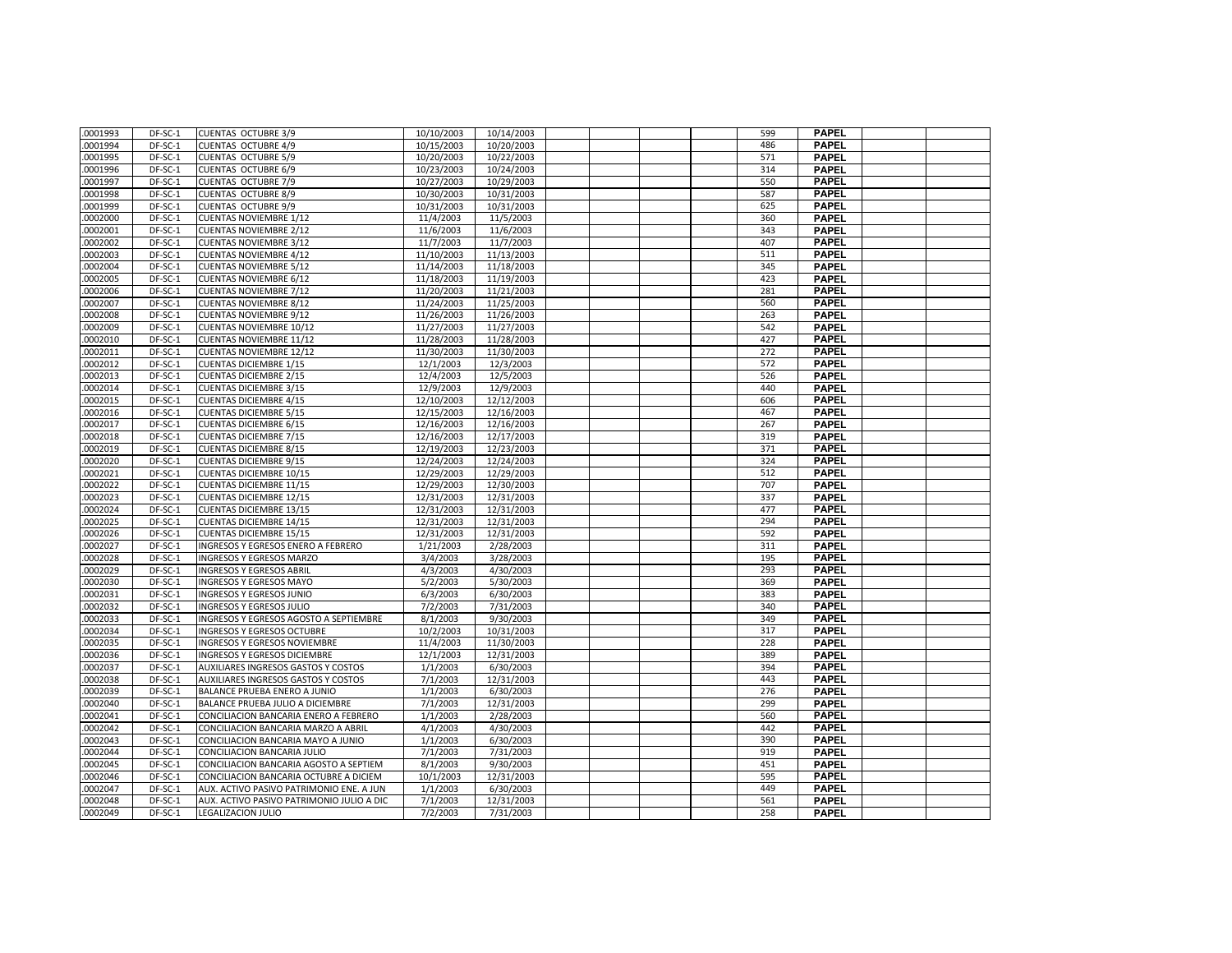| .0002050 | DF-SC-1 | <b>ESTADOS CONTABLES</b>               | 2003      | 2003       |  |  | 223 | <b>PAPEL</b> |  |
|----------|---------|----------------------------------------|-----------|------------|--|--|-----|--------------|--|
| 0002051  | DF-SC-1 | <b>AUXILIARES INFORMACION EXOGENA</b>  | 2003      | 2003       |  |  | 211 | <b>PAPEL</b> |  |
| 0002052  | DF-SC-1 | <b>CONVENIO FUNDAMAZ</b>               | 1/1/2003  | 12/31/2003 |  |  | 228 | <b>PAPEL</b> |  |
| 0002053  | DF-SC-1 | <b>LIBREO MAYOR</b>                    | 2003      | 2003       |  |  | 122 | <b>PAPEL</b> |  |
| 0002054  | DF-SC-1 | <b>BALANCE GENERAL</b>                 | 2003      | 2003       |  |  | 117 | <b>PAPEL</b> |  |
| 0002055  | DF-SC-1 | CENTRO COSTOS JUNIO                    | 1999      | 2003       |  |  | 140 | <b>PAPEL</b> |  |
| 0002056  | DF-SC-1 | <b>CENTRO DE COSTOS</b>                | 1999      | 2003       |  |  | 208 | <b>PAPEL</b> |  |
| 0002057  | DF-SC-1 | <b>LETRAS</b>                          | 2003      | 2003       |  |  | 167 | PAPEL        |  |
| 0002058  | DF-SC-1 | <b>SOLICITUD IVA</b>                   | 2002      | 2003       |  |  | 236 | <b>PAPEL</b> |  |
| 0002059  | DF-SC-1 | SANEAMIENTO DE LA INFORMACIO CONTABLE  | 2003      | 2003       |  |  | 218 | <b>PAPEL</b> |  |
| 0002060  | DF-SC-1 | SANEAMIENTO DE LA INFORMACIO CONTABLE  | 2003      | 2003       |  |  | 111 | <b>PAPEL</b> |  |
| 0002061  | DF-SC-1 | SANEAMIENTO DE LA INFORMACIO CONTABLE  | 2003      | 2003       |  |  | 313 | <b>PAPEL</b> |  |
| 0002062  | DF-SC-1 | SANEAMIENTO DE LA INFORMACIO CONTABLE  | 2003      | 2003       |  |  | 178 | <b>PAPEL</b> |  |
| 0002063  | DF-SC-1 | SANEAMIENTO DE LA INFORMACIO CONTABLE  | 2003      | 2003       |  |  | 123 | <b>PAPEL</b> |  |
| 0002064  | DF-SC-1 | SANEAMIENTO DE LA INFORMACIO CONTABLE  | 2003      | 2003       |  |  | 193 | <b>PAPEL</b> |  |
| 0002065  | DF-SC-1 | PROYECTO PARA SANEAMIENTO DE LA INFOR. | 2003      | 2003       |  |  | 131 | <b>PAPEL</b> |  |
| 0002066  | DF-SC-1 | SANEAMIENTO DE LA INFORMACIO CONTABLE  | 2003      | 2003       |  |  | 301 | <b>PAPEL</b> |  |
| 0002067  | DF-SC-1 | DEPRURACION DE LA INFORMACION CONTAB.  | 2003      | 2003       |  |  | 85  | <b>PAPEL</b> |  |
| 0002068  | DF-SC-1 | DEPRURACION DE LA INFORMACION CONTAB.  | 2003      | 2003       |  |  | 126 | <b>PAPEL</b> |  |
| 0002069  | DF-SC-1 | DEPRECIACION ACUMULADA ENERO A FEBRER  | 1/1/2003  | 2/28/2003  |  |  | 175 | <b>PAPEL</b> |  |
| 0002070  | DF-SC-1 | DEPRECIACION ACUMULADA MARZO A ABRIL   | 3/1/2003  | 4/30/2003  |  |  | 219 | <b>PAPEL</b> |  |
| 0002071  | DF-SC-1 | DEPRECIACION ACOMULADA MAYO A JUNIO    | 5/1/2003  | 6/30/2003  |  |  | 191 | <b>PAPEL</b> |  |
| 0002072  | DF-SC-1 | DEPRECIACION ACOMULADA JULIOA SEPTIEM. | 7/1/2003  | 9/30/2003  |  |  | 258 | <b>PAPEL</b> |  |
| 0002073  | DF-SC-1 | DEPRECIACION ACOMULADA OCTUBRE A DIC.  | 10/1/2003 | 12/31/2003 |  |  | 257 | <b>PAPEL</b> |  |
| 0002074  | DF-SC-1 | <b>CUENTAS ENERO 1/6</b>               | 1/20/2004 | 1/20/2004  |  |  | 833 | <b>PAPEL</b> |  |
| 0002075  | DF-SC-1 | <b>CUENTAS ENERO 2/6</b>               | 1/21/2004 | 1/22/2004  |  |  | 450 | <b>PAPEL</b> |  |
| 0002076  | DF-SC-1 | <b>CUENTAS ENERO 3/6</b>               | 1/23/2004 | 1/23/2004  |  |  | 208 | <b>PAPEL</b> |  |
| 0002078  | DF-SC-1 | <b>CUENTAS ENERO 5/6</b>               | 1/28/2004 | 1/29/2004  |  |  | 377 | <b>PAPEL</b> |  |
| 0002079  | DF-SC-1 | <b>CUENTAS ENERO 6/6</b>               | 1/30/2004 | 1/31/2004  |  |  | 471 | <b>PAPEL</b> |  |
| 0002080  | DF-SC-1 | <b>CUENTAS FEBRERO 1/8</b>             | 2/2/2004  | 2/3/2004   |  |  | 350 | <b>PAPEL</b> |  |
| 0002081  | DF-SC-1 | <b>CUENTAS FEBRERO 2/8</b>             | 2/4/2004  | 2/5/2004   |  |  | 490 | <b>PAPEL</b> |  |
| 0002082  | DF-SC-1 | <b>CUENTAS FEBRERO 3/8</b>             | 2/6/2004  | 2/9/2004   |  |  | 469 | <b>PAPEL</b> |  |
| 0002083  | DF-SC-1 | <b>CUENTAS FEBRERO 4/8</b>             | 2/10/2004 | 2/12/2004  |  |  | 600 | <b>PAPEL</b> |  |
| 0002084  | DF-SC-1 | <b>CUENTAS FEBRERO 5/8</b>             | 2/13/2004 | 2/18/2004  |  |  | 630 | <b>PAPEL</b> |  |
| 0002085  | DF-SC-1 | <b>CUENTAS FEBRERO 6/8</b>             | 2/19/2004 | 2/23/2004  |  |  | 560 | <b>PAPEL</b> |  |
| 0002086  | DF-SC-1 | <b>CUENTAS FEBRERO 7/8</b>             | 2/24/2004 | 2/25/2004  |  |  | 570 | <b>PAPEL</b> |  |
| 0002087  | DF-SC-1 | <b>CUENTAS FRBRERO 8/8</b>             | 2/26/2004 | 2/28/2004  |  |  | 482 | <b>PAPEL</b> |  |
| 0002088  | DF-SC-1 | <b>CUENTAS MARZO 1/12</b>              | 3/1/2004  | 3/4/2004   |  |  | 456 | <b>PAPEL</b> |  |
| 0002089  | DF-SC-1 | <b>CUENTAS MARZO 2/12</b>              | 3/4/2004  | 3/5/2004   |  |  | 485 | <b>PAPEL</b> |  |
| 0002090  | DF-SC-1 | CUENTAS MARZO 3/12                     | 3/8/2004  | 3/9/2004   |  |  | 407 | <b>PAPEL</b> |  |
| 0002091  | DF-SC-1 | CUENTAS MARZO 4/12                     | 3/8/2004  | 3/9/2004   |  |  | 374 | <b>PAPEL</b> |  |
| 0002092  | DF-SC-1 | <b>CUENTAS MARZO 5/12</b>              | 3/10/2004 | 3/11/2004  |  |  | 474 | <b>PAPEL</b> |  |
| 0002093  | DF-SC-1 | <b>CUENTAS MARZO 6/12</b>              | 3/12/2004 | 3/15/2004  |  |  | 394 | <b>PAPEL</b> |  |
| 0002094  | DF-SC-1 | CUENTAS MARZO 7/12                     | 3/16/2004 | 3/17/2004  |  |  | 478 | <b>PAPEL</b> |  |
| 0002095  | DF-SC-1 | <b>CUENTAS MARZO 8/12</b>              | 3/18/2004 | 3/23/2004  |  |  | 620 | <b>PAPEL</b> |  |
| 0002096  | DF-SC-1 | CUENTAS MARZO 9/12                     | 3/24/2004 | 3/26/2004  |  |  | 395 | <b>PAPEL</b> |  |
| 0002097  | DF-SC-1 | CUENTAS MARZO 10/12                    | 3/26/2004 | 3/30/2004  |  |  | 660 | <b>PAPEL</b> |  |
| 0002098  | DF-SC-1 | CUENTAS MARZO 11/12                    | 3/31/2004 | 3/31/2004  |  |  | 349 | <b>PAPEL</b> |  |
| 0002099  | DF-SC-1 | CUENTAS MARZO 12/12                    | 3/31/2004 | 3/31/2004  |  |  | 245 | <b>PAPEL</b> |  |
| 0002100  | DF-SC-1 | <b>CUENTAS ABRIL 1/13</b>              | 4/1/2004  | 4/1/2004   |  |  | 229 | <b>PAPEL</b> |  |
| 0002101  | DF-SC-1 | <b>CUENTAS ABRIL 2/13</b>              | 4/1/2004  | 4/2/2004   |  |  | 317 | <b>PAPEL</b> |  |
| 0002102  | DF-SC-1 | <b>CUENTAS ABRIL 3/13</b>              | 4/12/2004 | 4/13/2004  |  |  | 423 | <b>PAPEL</b> |  |
| 0002103  | DF-SC-1 | <b>CUENTAS ABRIL 4/13</b>              | 4/14/2004 | 4/15/2004  |  |  | 242 | <b>PAPEL</b> |  |
| 0002104  | DF-SC-1 | <b>CUENTAS ABRIL 5/13</b>              | 4/16/2004 | 4/19/2004  |  |  | 276 | <b>PAPEL</b> |  |
| 0002105  | DF-SC-1 | <b>CUENTAS ABRIL 6/13</b>              | 4/19/2004 | 4/20/2004  |  |  | 257 | <b>PAPEL</b> |  |
| 0002106  | DF-SC-1 | <b>CUENTAS ABRIL 7/13</b>              | 4/21/2004 | 4/21/2004  |  |  | 302 | <b>PAPEL</b> |  |
| .0002107 | DF-SC-1 | <b>CUENTAS ABRIL 8/13</b>              | 4/22/2004 | 4/23/2004  |  |  | 281 | <b>PAPEL</b> |  |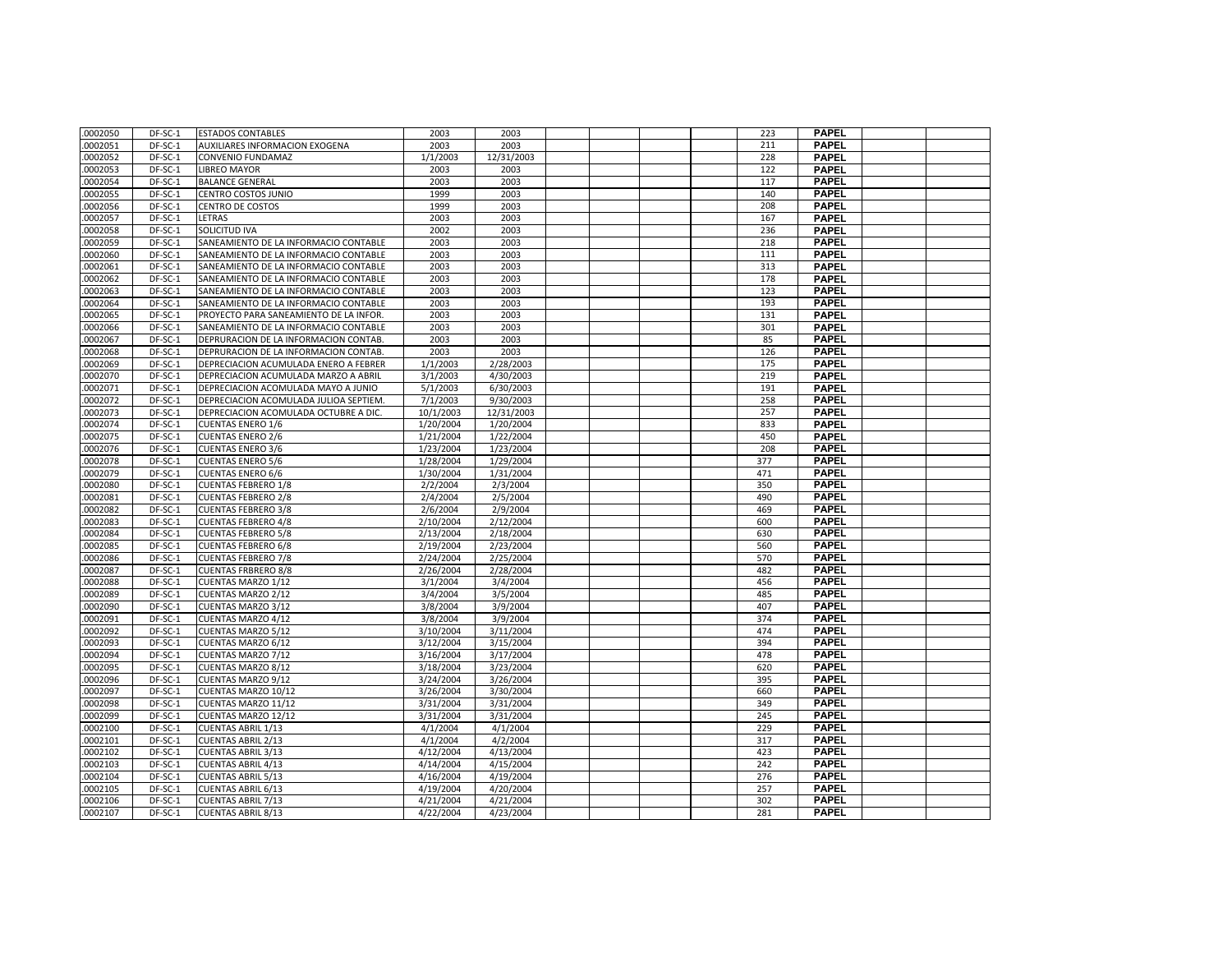| .0002108 | DF-SC-1   | <b>CUENTAS ABRIL 9/13</b>  | 4/23/2004  | 4/26/2004 |  | 417 | <b>PAPEL</b> |  |
|----------|-----------|----------------------------|------------|-----------|--|-----|--------------|--|
| .0002109 | DF-SC-1   | <b>CUENTAS ABRIL 10/13</b> | 4/27/2004  | 4/27/2004 |  | 202 | <b>PAPEL</b> |  |
| .0002110 | DF-SC-1   | <b>CUENTAS ABRIL 11/13</b> | 4/28/2004  | 4/28/2004 |  | 208 | <b>PAPEL</b> |  |
| .0002111 | DF-SC-1   | <b>CUENTAS ABRIL 12/13</b> | 4/29/2004  | 4/30/2004 |  | 195 | <b>PAPEL</b> |  |
| .0002112 | DF-SC-1   | <b>CUENTAS ABRIL 13/13</b> | 4/30/2004  | 4/30/2004 |  | 311 | <b>PAPEL</b> |  |
| .0002113 | DF-SC-1   | CUENTAS MAYO 1/19          | 5/3/2004   | 5/4/2004  |  | 339 | <b>PAPEL</b> |  |
| .0002114 | DF-SC-1   | CUENTAS MAYO 2/19          | 5/5/2004   | 5/5/2004  |  | 334 | <b>PAPEL</b> |  |
| .0002115 | DF-SC-1   | <b>CUENTAS MAYO 3/19</b>   | 5/6/2004   | 5/6/2004  |  | 360 | <b>PAPEL</b> |  |
| .0002116 | DF-SC-1   | CUENTAS MAYO 4/19          | 5/7/2004   | 5/7/2004  |  | 238 | <b>PAPEL</b> |  |
| .0002117 | DF-SC-1   | <b>CUENTAS MAYO 5/19</b>   | 5/10/2004  | 5/11/2004 |  | 298 | <b>PAPEL</b> |  |
| .0002118 | DF-SC-1   | CUENTAS MAYO 6/19          | 5/12/2004  | 5/12/2004 |  | 234 | <b>PAPEL</b> |  |
| .0002119 | DF-SC-1   | CUENTAS MAYO 7/19          | 5/13/2004  | 5/13/2004 |  | 237 | <b>PAPEL</b> |  |
| .0002120 | DF-SC-1   | <b>CUENTAS MAYO 8/19</b>   | 5/14/2004  | 5/17/2004 |  | 256 | <b>PAPEL</b> |  |
| .0002121 | DF-SC-1   | <b>CUENTAS MAYO 9/19</b>   | 5/17/2004  | 5/18/2004 |  | 286 | <b>PAPEL</b> |  |
| .0002122 | DF-SC-1   | CUENTAS MAYO 10/19         | 5/18/2004  | 5/19/2004 |  | 207 | <b>PAPEL</b> |  |
| .0002123 | DF-SC-1   | CUENTAS MAYO 11/19         | 5/20/2004  | 5/21/2004 |  | 238 | <b>PAPEL</b> |  |
| .0002124 | DF-SC-1   | CUENTAS MAYO 12/19         | 5/21/2004  | 5/25/2004 |  | 194 | <b>PAPEL</b> |  |
| .0002125 | DF-SC-1   | CUENTAS MAYO 13/19         | 5/25/2004  | 5/25/2004 |  | 209 | <b>PAPEL</b> |  |
| .0002126 | DF-SC-1   | CUENTAS MAYO 14/19         | 5/27/2004  | 5/28/2004 |  | 332 | <b>PAPEL</b> |  |
| .0002127 | $DF-SC-1$ | CUENTAS MAYO 15/19         | 5/26/2004  | 5/26/2004 |  | 379 | <b>PAPEL</b> |  |
| .0002128 | DF-SC-1   | CUENTAS MAYO 16/19         | 5/28/2004  | 5/28/2004 |  | 272 | <b>PAPEL</b> |  |
| .0002129 | DF-SC-1   | CUENTAS MAYO 17/19         | 5/28/2004  | 5/31/2004 |  | 169 | <b>PAPEL</b> |  |
| .0002130 | DF-SC-1   | CUENTAS MAYO 18/19         | 5/31/2004  | 5/31/2004 |  | 163 | <b>PAPEL</b> |  |
| .0002131 | $DF-SC-1$ | LEGALIZACIONES MAYO        | 5/3/2004   | 5/31/2004 |  | 434 | <b>PAPEL</b> |  |
| .0002132 | DF-SC-1   | <b>CUENTAS JUNIO 1/20</b>  | 6/1/2004   | 6/2/2004  |  | 274 | <b>PAPEL</b> |  |
| .0002133 | DF-SC-1   | CUENTAS JUNIO 2/20         | 6/3/2004   | 6/30/2004 |  | 286 | <b>PAPEL</b> |  |
| .0002134 | DF-SC-1   | CUENTAS JUNIO 3/20         | 6/4/2004   | 6/4/2004  |  | 220 | <b>PAPEL</b> |  |
| .0002135 | DF-SC-1   | CUENTAS JUNIO 4/20         | 6/7/2004   | 6/7/2004  |  | 342 | <b>PAPEL</b> |  |
| .0002136 | DF-SC-1   | <b>CUENTAS JUNIO 5/20</b>  | 6/8/2004   | 6/8/2004  |  | 291 | <b>PAPEL</b> |  |
| .0002137 | DF-SC-1   | <b>CUENTAS JUNIO 6/20</b>  | 6/9/2004   | 6/9/2004  |  | 214 | <b>PAPEL</b> |  |
| .0002138 | DF-SC-1   | CUENTAS JUNIO 7/20         | 6/9/2004   | 6/9/2004  |  | 169 | <b>PAPEL</b> |  |
| .0002139 | DF-SC-1   | CUENTAS JUNIO 8/20         | 6/10/2004  | 6/11/2004 |  | 322 | <b>PAPEL</b> |  |
| .0002140 | DF-SC-1   | CUENTAS JUNIO 9/20         | 6/11/2004  | 6/15/2004 |  | 207 | <b>PAPEL</b> |  |
| .0002141 | DF-SC-1   | CUENTAS JUNIO 10/20        | 6/16/2004  | 6/17/2004 |  | 314 | <b>PAPEL</b> |  |
| .0002142 | DF-SC-1   | CUENTAS JUNIO 11/20        | 6/17/2004  | 6/17/2004 |  | 167 | <b>PAPEL</b> |  |
| .0002143 | DF-SC-1   | CUENTAS JUNIO 12/20        | 6/18/2004  | 6/18/2004 |  | 230 | <b>PAPEL</b> |  |
| .0002144 | DF-SC-1   | CUENTAS JUNIO 13/20        | 6/18/2004  | 6/18/2004 |  | 254 | <b>PAPEL</b> |  |
| .0002145 | DF-SC-1   | CUENTAS JUNIO 14/20        | 6/18/2004  | 6/22/2004 |  | 340 | <b>PAPEL</b> |  |
| .0002146 | DF-SC-1   | CUENTAS JUNIO 15/20        | 6/22/2004  | 6/23/2004 |  | 326 | <b>PAPEL</b> |  |
| .0002147 | DF-SC-1   | CUENTAS JUNIO 16/20        | 6/23/2004  | 6/24/2004 |  | 253 | <b>PAPEL</b> |  |
| .0002148 | DF-SC-1   | <b>CUENTAS JUNIO 17-20</b> | 6/25/2004  | 6/25/2004 |  | 334 | <b>PAPEL</b> |  |
| .0002149 | DF-SC-1   | CUENTAS JUNIO 18/20        | 6/28/2004  | 6/29/2004 |  | 358 | <b>PAPEL</b> |  |
| .0002150 | DF-SC-1   | CUENTAS JUNIO 19/20        | 6/30/2004  | 6/30/2004 |  | 275 | <b>PAPEL</b> |  |
| .0002151 | DF-SC-1   | CUENTAS JUNIO 20/20        | 6/30/2004  | 6/30/2004 |  | 264 | <b>PAPEL</b> |  |
| .0002152 | DF-SC-1   | CUENTAS JULIO 1/20         | 7/1/2004   | 7/6/2004  |  | 431 | <b>PAPEL</b> |  |
| .0002153 | DF-SC-1   | <b>CUENTAS JULIO 2/20</b>  | 7/7/2004   | 7/7/2004  |  | 584 | <b>PAPEL</b> |  |
| .0002154 | DF-SC-1   | CUENTAS JULIO 3/20         | 7/7/2004   | 7/8/2004  |  | 472 | <b>PAPEL</b> |  |
| .0002155 | DF-SC-1   | CUENTAS JULIO 4/20         | 7/9/2004   | 7/9/2004  |  | 374 | <b>PAPEL</b> |  |
| .0002156 | DF-SC-1   | <b>CUENTAS JULIO 5/20</b>  | 7/9/2004   | 7/9/2004  |  | 429 | <b>PAPEL</b> |  |
| .0002157 | DF-SC-1   | CUENTAS JULIO 6/20         | 7/12/2004  | 7/12/2004 |  | 651 | <b>PAPEL</b> |  |
| .0002158 | DF-SC-1   | CUENTAS JULIO 7/20         | 7/13/2004  | 7/13/2004 |  | 331 | <b>PAPEL</b> |  |
| .0002159 | DF-SC-1   | <b>CUENTAS JULIO 8/20</b>  | 7/14/2004  | 7/15/2004 |  | 522 | <b>PAPEL</b> |  |
| .0002160 | $DF-SC-1$ | CUENTAS JULIO 9/20         | 7/16/2004  | 4/16/1997 |  | 655 | <b>PAPEL</b> |  |
| .0002161 | DF-SC-1   | CUENTAS JULIO 10/20        | 12/18/1940 | 1/19/1900 |  | 660 | <b>PAPEL</b> |  |
| .0002162 | DF-SC-1   | CUENTAS JULIO 11/20        | 7/21/2004  | 7/21/2004 |  | 543 | <b>PAPEL</b> |  |
| .0002163 | DF-SC-1   | CUENTAS JULIO 12/20        | 7/22/2004  | 7/22/2004 |  | 443 | <b>PAPEL</b> |  |
| .0002164 | DF-SC-1   | CUENTAS JULIO 13/20        | 7/22/2004  | 7/23/2004 |  | 583 | <b>PAPEL</b> |  |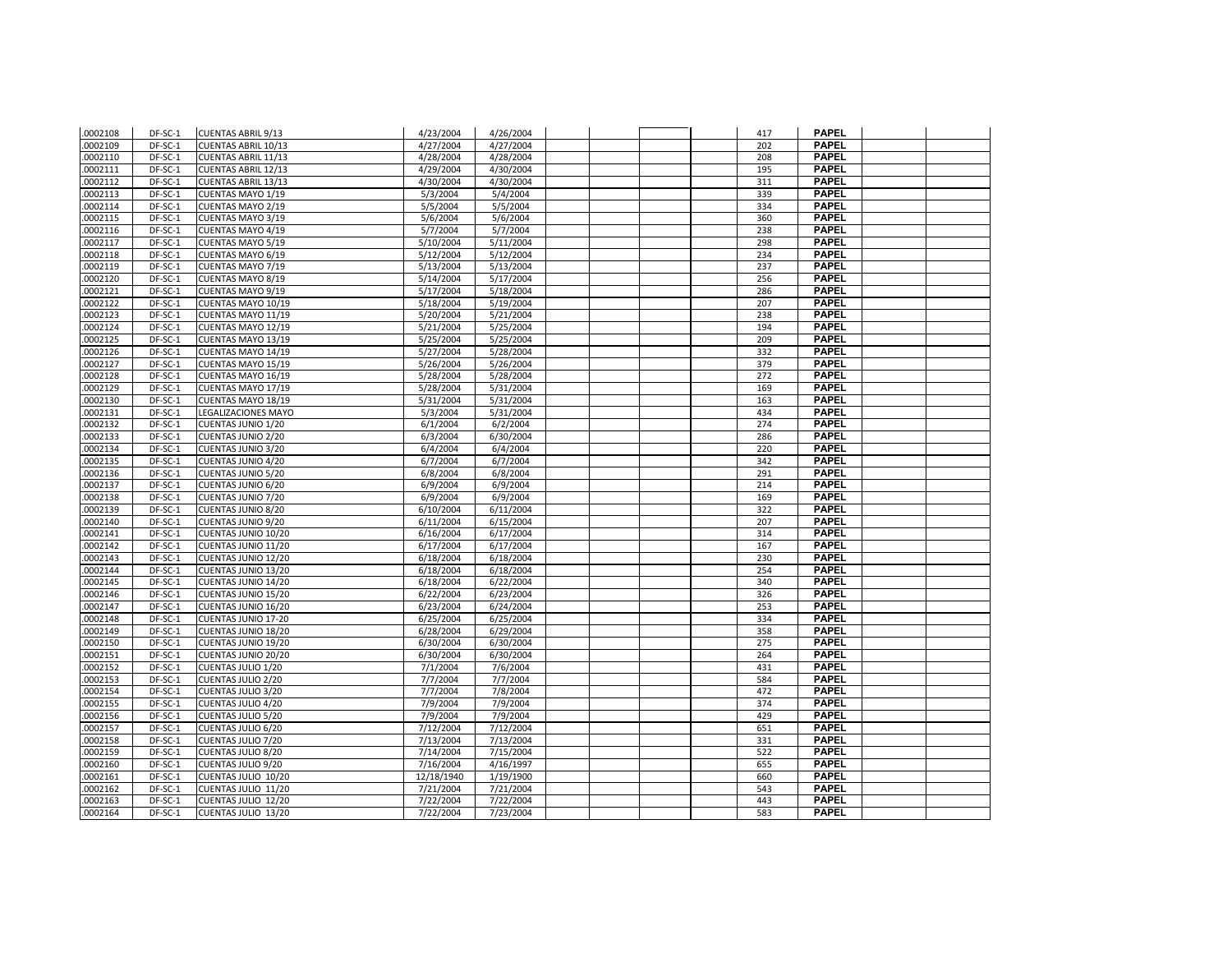| .0002165 | DF-SC-1   | CUENTAS JULIO 14/20            | 7/23/2004  | 7/23/2004  |  | 525 | <b>PAPEL</b> |  |
|----------|-----------|--------------------------------|------------|------------|--|-----|--------------|--|
| .0002166 | DF-SC-1   | CUENTAS JULIO 15/20            | 7/26/2004  | 7/26/2004  |  | 445 | <b>PAPEL</b> |  |
| .0002167 | DF-SC-1   | CUENTAS JULIO 16/20            | 7/26/2004  | 7/26/2004  |  | 365 | <b>PAPEL</b> |  |
| .0002168 | DF-SC-1   | CUENTAS JULIO 17/20            | 7/26/2004  | 7/27/2004  |  | 470 | <b>PAPEL</b> |  |
| .0002169 | DF-SC-1   | CUENTAS JULIO 18/20            | 7/27/2004  | 7/28/2004  |  | 450 | <b>PAPEL</b> |  |
| .0002170 | DF-SC-1   | CUENTAS JULIO 19/20            | 7/29/2004  | 7/30/2004  |  | 540 | <b>PAPEL</b> |  |
| .0002171 | DF-SC-1   | CUENTAS JULIO 20/20            | 7/6/2004   | 7/30/2004  |  | 325 | <b>PAPEL</b> |  |
| .0002172 | $DF-SC-1$ | <b>CUENTAS AGOSTO 1/10</b>     | 8/2/2004   | 8/5/2004   |  | 526 | <b>PAPEL</b> |  |
| .0002173 | DF-SC-1   | <b>CUENTAS AGOSTO 2/10</b>     | 8/5/2004   | 8/6/2004   |  | 433 | <b>PAPEL</b> |  |
| .0002174 | DF-SC-1   | CUENTAS AGOSTO 3/10            | 8/6/2004   | 8/9/2004   |  | 561 | <b>PAPEL</b> |  |
| .0002175 | DF-SC-1   | CUENTAS AGOSTO 4/10            | 8/9/2004   | 8/11/2004  |  | 551 | <b>PAPEL</b> |  |
| .0002176 | DF-SC-1   | <b>CUENTAS AGOSTO 5/10</b>     | 8/11/2004  | 8/13/2004  |  | 556 | <b>PAPEL</b> |  |
| .0002177 | DF-SC-1   | CUENTAS AGOSTO 6/10            | 8/17/2004  | 8/18/2004  |  | 514 | <b>PAPEL</b> |  |
| .0002178 | DF-SC-1   | CUENTAS AGOSTO 7/10            | 8/19/2004  | 8/23/2004  |  | 530 | <b>PAPEL</b> |  |
| .0002179 | DF-SC-1   | CUENTAS AGOSTO 8/10            | 8/24/2004  | 8/26/2004  |  | 417 | <b>PAPEL</b> |  |
| .0002180 | DF-SC-1   | CUENTAS AGOSTO 9/10            | 8/26/2004  | 8/30/2004  |  | 521 | <b>PAPEL</b> |  |
| .0002181 | DF-SC-1   | CUENTAS AGOSTO 10/10           | 8/30/2004  | 8/31/2004  |  | 647 | <b>PAPEL</b> |  |
| 0002182  | DF-SC-1   | <b>CUENTAS SEPTIEMBRE 1/9</b>  | 9/1/2004   | 9/6/2004   |  | 515 | <b>PAPEL</b> |  |
| .0002183 | DF-SC-1   | <b>CUENTAS SEPTIEMBRE 2/9</b>  | 9/6/2004   | 9/9/2004   |  | 608 | <b>PAPEL</b> |  |
| .0002184 | $DF-SC-1$ | <b>CUENTAS SEPTIEMBRE 3/9</b>  | 9/9/2004   | 9/14/2004  |  | 519 | <b>PAPEL</b> |  |
| .0002185 | DF-SC-1   | <b>CUENTAS SEPTIEMBRE 4/9</b>  | 9/15/2004  | 9/16/2004  |  | 429 | <b>PAPEL</b> |  |
| .0002186 | DF-SC-1   | <b>CUENTAS SEPTIEMBRE 5/9</b>  | 9/16/2004  | 9/17/2004  |  | 410 | <b>PAPEL</b> |  |
| .0002187 | DF-SC-1   | <b>CUENTAS SEPTIEMBRE 6/9</b>  | 9/20/2004  | 9/23/2004  |  | 689 | <b>PAPEL</b> |  |
| .0002188 | $DF-SC-1$ | <b>CUENTAS SEPTIEMBRE 7/9</b>  | 9/23/2004  | 9/24/2004  |  | 304 | <b>PAPEL</b> |  |
| .0002189 | DF-SC-1   | <b>CUENTAS SEPTIEMBRE 8/9</b>  | 9/28/2004  | 9/30/2004  |  | 547 | <b>PAPEL</b> |  |
| .0002190 | DF-SC-1   | <b>CUENTAS SEPTIEMBRE 9/9</b>  | 9/30/2004  | 9/30/2004  |  | 517 | <b>PAPEL</b> |  |
| .0002191 | DF-SC-1   | <b>CUENTAS OCTUBRE 1/12</b>    | 10/1/2004  | 10/5/2004  |  | 411 | <b>PAPEL</b> |  |
| .0002192 | DF-SC-1   | <b>CUENTAS OCTUBRE 2/12</b>    | 10/5/2004  | 10/6/2004  |  | 498 | <b>PAPEL</b> |  |
| .0002193 | DF-SC-1   | <b>CUENTAS OCTUBRE 3/12</b>    | 10/7/2004  | 10/8/2004  |  | 396 | <b>PAPEL</b> |  |
| .0002194 | DF-SC-1   | <b>CUENTAS OCTUBRE 4/12</b>    | 10/8/2004  | 10/11/2004 |  | 606 | <b>PAPEL</b> |  |
| .0002195 | DF-SC-1   | <b>CUENTAS OCTUBRE 5/12</b>    | 10/11/2004 | 10/13/2004 |  | 706 | <b>PAPEL</b> |  |
| .0002196 | DF-SC-1   | <b>CUENTAS OCTUBRE 6/12</b>    | 10/13/2004 | 10/15/2004 |  | 504 | <b>PAPEL</b> |  |
| .0002197 | DF-SC-1   | <b>CUENTAS OCTUBRE 7/12</b>    | 10/15/2004 | 10/20/2004 |  | 445 | <b>PAPEL</b> |  |
| .0002198 | DF-SC-1   | <b>CUENTAS OCTUBRE 8/12</b>    | 10/21/2004 | 10/22/2004 |  | 464 | <b>PAPEL</b> |  |
| .0002199 | DF-SC-1   | <b>CUENTAS OCTUBRE 9/12</b>    | 10/22/2004 | 10/25/2004 |  | 425 | <b>PAPEL</b> |  |
| .0002200 | DF-SC-1   | <b>CUENTAS OCTUBRE 10/12</b>   | 10/25/2004 | 10/27/2004 |  | 547 | <b>PAPEL</b> |  |
| .0002201 | DF-SC-1   | <b>CUENTAS OCTUBRE 11/12</b>   | 10/28/2004 | 10/29/2004 |  | 503 | <b>PAPEL</b> |  |
| .0002202 | DF-SC-1   | <b>CUENTAS OCTUBRE 12/12</b>   | 10/31/2004 | 10/31/2004 |  | 492 | <b>PAPEL</b> |  |
| .0002203 | DF-SC-1   | <b>CUENTAS NOVIEMBRE 1/13</b>  | 11/2/2004  | 11/5/2004  |  | 656 | <b>PAPEL</b> |  |
| .0002204 | DF-SC-1   | <b>CUENTAS NOVIEMBRE 2/13</b>  | 11/5/2004  | 11/8/2004  |  | 340 | <b>PAPEL</b> |  |
| .0002205 | DF-SC-1   | <b>CUENTAS NOVIEMBRE 3/13</b>  | 11/8/2004  | 11/9/2004  |  | 591 | <b>PAPEL</b> |  |
| .0002206 | DF-SC-1   | <b>CUENTAS NOVIEMBRE 4/13</b>  | 11/10/2004 | 11/11/2004 |  | 478 | <b>PAPEL</b> |  |
| .0002207 | DF-SC-1   | <b>CUENTAS NOVIEMBRE 5/13</b>  | 11/11/2004 | 11/12/2004 |  | 462 | <b>PAPEL</b> |  |
| .0002208 | DF-SC-1   | <b>CUENTAS NOVIEMBRE 6/13</b>  | 11/16/2004 | 11/17/2004 |  | 450 | <b>PAPEL</b> |  |
| .0002209 | DF-SC-1   | <b>CUENTAS NOVIEMBRE 7/13</b>  | 11/18/2004 | 11/22/2004 |  | 460 | <b>PAPEL</b> |  |
| .0002210 | DF-SC-1   | <b>CUENTAS NOVIEMBRE 8/13</b>  | 11/22/2004 | 11/23/2004 |  | 539 | <b>PAPEL</b> |  |
| .0002211 | DF-SC-1   | <b>CUENTAS NOVIEMBRE 9/13</b>  | 11/23/2004 | 11/25/2004 |  | 539 | <b>PAPEL</b> |  |
| .0002212 | DF-SC-1   | <b>CUENTAS NOVIEMBRE 10/13</b> | 11/26/2004 | 11/26/2004 |  | 398 | <b>PAPEL</b> |  |
| .0002213 | DF-SC-1   | <b>CUENTAS NOVIEMBRE 11/13</b> | 11/29/2004 | 11/30/2004 |  | 585 | <b>PAPEL</b> |  |
| .0002214 | DF-SC-1   | <b>CUENTAS NOVIEMBRE 12/13</b> | 11/30/2004 | 11/30/2004 |  | 308 | <b>PAPEL</b> |  |
| .0002215 | DF-SC-1   | <b>CUENTAS NOVIEMBRE 13/13</b> | 11/30/2004 | 11/30/2004 |  | 458 | <b>PAPEL</b> |  |
| .0002216 | DF-SC-1   | <b>CUENTAS DICIEMBRE 1/18</b>  | 12/1/2004  | 12/3/2004  |  | 476 | <b>PAPEL</b> |  |
| .0002217 | DF-SC-1   | <b>CUENTAS DICIEMBRE 2/18</b>  | 12/3/2004  | 12/7/2004  |  | 471 | <b>PAPEL</b> |  |
| .0002218 | DF-SC-1   | <b>CUENTAS DICIEMBRE 3/18</b>  | 12/9/2004  | 12/9/2004  |  | 454 | <b>PAPEL</b> |  |
| .0002219 | DF-SC-1   | <b>CUENTAS DICIEMBRE 4/18</b>  | 12/9/2004  | 12/9/2004  |  | 408 | <b>PAPEL</b> |  |
| .0002220 | DF-SC-1   | <b>CUENTAS DICIEMBRE 5/18</b>  | 12/9/2004  | 12/10/2004 |  | 547 | <b>PAPEL</b> |  |
| .0002221 | DF-SC-1   | <b>CUENTAS DICIEMBRE 6/18</b>  | 12/13/2004 | 12/14/2004 |  | 473 | <b>PAPEL</b> |  |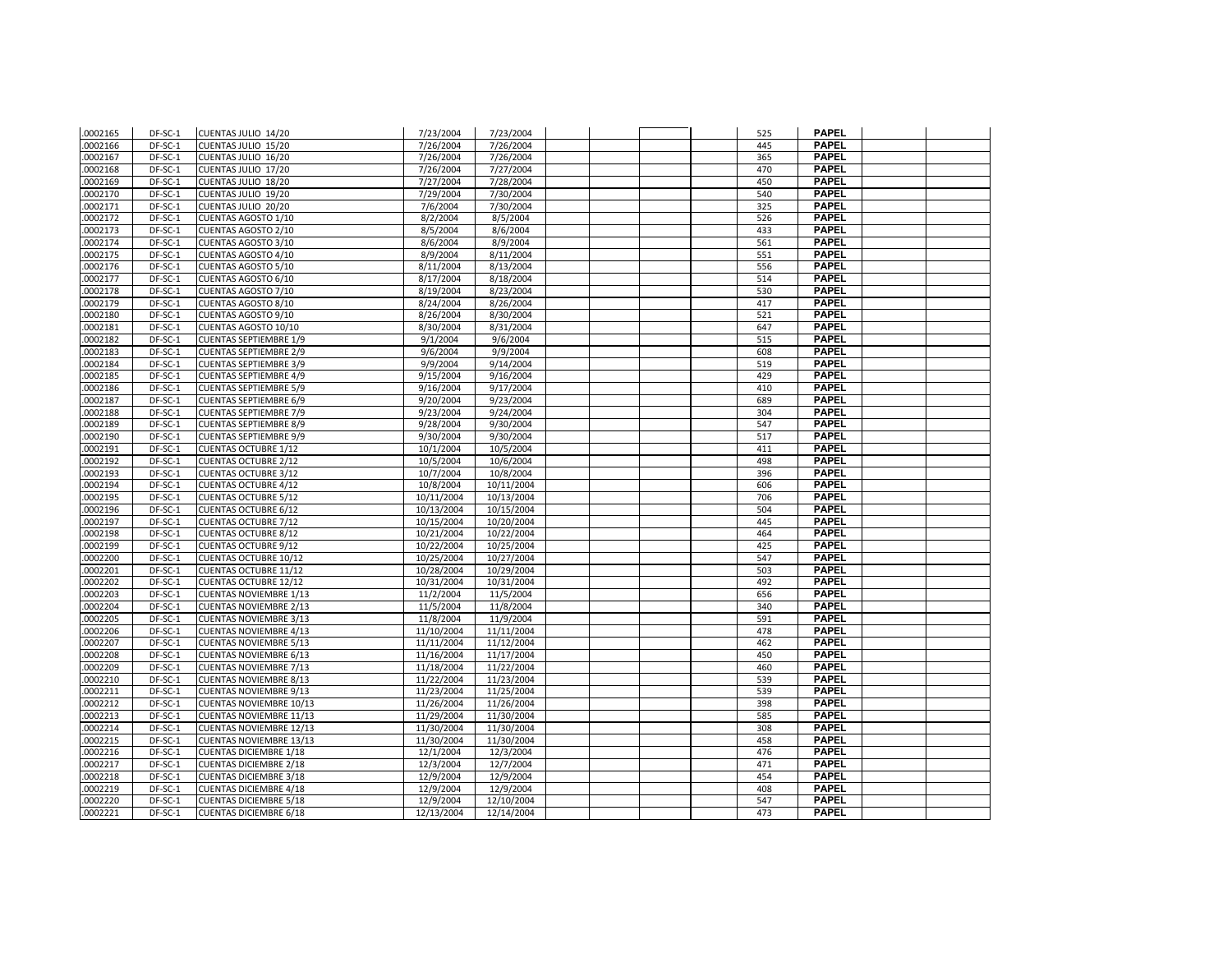| .0002222 | DF-SC-1 | <b>CUENTAS DICIEMBRE 7/18</b>             | 12/14/2004 | 12/16/2004 |  | 480 | <b>PAPEL</b> |  |
|----------|---------|-------------------------------------------|------------|------------|--|-----|--------------|--|
| .0002223 | DF-SC-1 | <b>CUENTAS DICIEMBRE 8/18</b>             | 12/16/2004 | 12/17/2004 |  | 402 | <b>PAPEL</b> |  |
| .0002224 | DF-SC-1 | <b>CUENTAS DICIEMBRE 9/18</b>             | 12/20/2004 | 12/21/2004 |  | 379 | <b>PAPEL</b> |  |
| .0002225 | DF-SC-1 | <b>CUENTAS DICIEMBRE 10/18</b>            | 12/21/2004 | 12/22/2004 |  | 517 | <b>PAPEL</b> |  |
| .0002226 | DF-SC-1 | <b>CUENTAS DICIEMBRE 11/18</b>            | 12/23/2004 | 12/23/2004 |  | 306 | <b>PAPEL</b> |  |
| .0002227 | DF-SC-1 | <b>CUENTAS DICIEMBRE 12/18</b>            | 12/24/2004 | 12/24/2004 |  | 407 | <b>PAPEL</b> |  |
| .0002228 | DF-SC-1 | <b>CUENTAS DICIEMBRE 13/18</b>            | 12/24/2004 | 12/28/2004 |  | 655 | <b>PAPEL</b> |  |
| .0002229 | DF-SC-1 | <b>CUENTAS DICIEMBRE 14/18</b>            | 12/28/2004 | 12/30/2004 |  | 532 | <b>PAPEL</b> |  |
| .0002230 | DF-SC-1 | <b>CUENTAS DICIEMBRE 15/18</b>            | 12/30/2004 | 12/30/2004 |  | 475 | <b>PAPEL</b> |  |
| .0002231 | DF-SC-1 | <b>CUENTAS DICIEMBRE 16/18</b>            | 12/30/2004 | 12/30/2004 |  | 435 | <b>PAPEL</b> |  |
| .0002232 | DF-SC-1 | <b>CUENTAS DICIEMBRE 17/18</b>            | 12/30/2004 | 12/31/2004 |  | 271 | <b>PAPEL</b> |  |
| .0002233 | DF-SC-1 | <b>CUENTAS DICIEMBRE 18/18</b>            | 12/31/2004 | 12/31/2004 |  | 412 | <b>PAPEL</b> |  |
| .0002234 | DF-SC-1 | CONCILIACION BANCARIA ENERO A FEBRERO     | 1/1/2004   | 2/28/2004  |  | 219 | <b>PAPEL</b> |  |
| .0002235 | DF-SC-1 | CONCILIACION BANCARIA MARZO A ABRIL       | 3/1/2004   | 4/30/2004  |  | 167 | <b>PAPEL</b> |  |
| .0002236 | DF-SC-1 | CONCILIACION BANCARIA MAYO A JUNIO        | 5/1/2004   | 6/30/2004  |  | 164 | PAPEL        |  |
| .0002237 | DF-SC-1 | CONCILIACION BANCARIA JULIO               | 7/1/2004   | 7/31/2004  |  | 148 | <b>PAPEL</b> |  |
| .0002238 | DF-SC-1 | CONCILIACION BANCARIA AGOSTO              | 8/1/2004   | 8/31/2004  |  | 112 | <b>PAPEL</b> |  |
| .0002239 | DF-SC-1 | CONCILIACION BANCARIA SEPTIEMBRE          | 9/1/2004   | 9/30/2004  |  | 98  | <b>PAPEL</b> |  |
| .0002240 | DF-SC-1 | CONCILIACION BANCARIA OCTUBRE             | 10/1/2004  | 10/31/2004 |  | 103 | <b>PAPEL</b> |  |
| .0002241 | DF-SC-1 | CONCILIACION BANCARIA NOVIEMBRE           | 11/1/2004  | 11/30/2004 |  | 106 | <b>PAPEL</b> |  |
| .0002242 | DF-SC-1 | CONCILIACION BANCARIA DICIEMBRE           | 12/1/2004  | 12/30/2004 |  | 101 | <b>PAPEL</b> |  |
| .0002243 | DF-SC-1 | PROC.DE SANEAMIENTO CONTABLE DEUDORES     |            |            |  | 139 | <b>PAPEL</b> |  |
| .0002244 | DF-SC-1 | <b>INGRESOS Y EGRESOS DICIEMBRE</b>       | 12/1/2004  | 12/31/2004 |  | 366 | <b>PAPEL</b> |  |
| .0002245 | DF-SC-1 | <b>INGRESOS Y EGRESOS NOVIEMBRE</b>       | 11/3/2004  | 11/25/2004 |  | 276 | <b>PAPEL</b> |  |
| .0002246 | DF-SC-1 | <b>INGRESOS Y EGRESOS OCTUBRE</b>         | 10/4/2004  | 10/29/2004 |  | 253 | <b>PAPEL</b> |  |
| .0002247 | DF-SC-1 | INGRESOS Y EGRESOS SEPTIEMBRE             | 9/1/2004   | 9/30/2004  |  | 302 | <b>PAPEL</b> |  |
| .0002248 | DF-SC-1 | <b>INGRESOS Y EGRESOS AGOSTO</b>          | 8/3/2004   | 8/31/2004  |  | 216 | <b>PAPEL</b> |  |
| .0002249 | DF-SC-1 | <b>INGRESOS Y EGRESOS JULIO</b>           | 7/7/2004   | 7/30/2004  |  | 245 | <b>PAPEL</b> |  |
| .0002250 | DF-SC-1 | <b>INGRESOS Y EGRESOS JUNIO</b>           | 6/3/2004   | 6/30/2004  |  | 413 | <b>PAPEL</b> |  |
| .0002251 | DF-SC-1 | <b>INGRESOS YEGRESOS MAYO</b>             | 5/3/2004   | 5/28/2004  |  | 380 | <b>PAPEL</b> |  |
| .0002252 | DF-SC-1 | <b>INGRESOS YEGRESOS ABRIL</b>            | 4/13/2004  | 4/30/2004  |  | 198 | <b>PAPEL</b> |  |
| .0002253 | DF-SC-1 | INGRESOS YEGRESOS FEBRERO A MARZO         | 2/3/2004   | 3/29/2004  |  | 263 | <b>PAPEL</b> |  |
| .0002254 | DF-SC-1 | DEPRECIACION ACUMULADA DICIEMBRE          | 12/1/2004  | 12/30/2004 |  | 102 | <b>PAPEL</b> |  |
| .0002255 | DF-SC-1 | DEPRECIACION ACUMULADA NOVIEMBRE          | 11/1/2004  | 11/30/2004 |  | 93  | <b>PAPEL</b> |  |
| .0002256 | DF-SC-1 | DEPRECIACION ACUMULADA OCTUBRE            | 10/1/2004  | 10/30/2004 |  | 95  | <b>PAPEL</b> |  |
| .0002257 | DF-SC-1 | DEPRECIACION ACUMULADA SEPTIEMBRE         | 9/1/2004   | 9/30/2004  |  | 95  | <b>PAPEL</b> |  |
| .0002258 | DF-SC-1 | DEPRECIACION ACUMULADA AGOSTO             | 8/1/2004   | 8/30/2004  |  | 94  | <b>PAPEL</b> |  |
| .0002259 | DF-SC-1 | DEPRECIACION ACUMULADA JULIO              | 7/1/2004   | 7/30/2004  |  | 105 | <b>PAPEL</b> |  |
| .0002260 | DF-SC-1 | DEPRECIACION MAYO A JUNIO                 | 5/1/2004   | 6/30/2004  |  | 182 | <b>PAPEL</b> |  |
| .0002261 | DF-SC-1 | DEPRECIACION MARZO A ABRIL                | 3/1/2004   | 4/30/2004  |  | 184 | <b>PAPEL</b> |  |
| .0002262 | DF-SC-1 | DEPRECIACION ENERO A FEBRERO              | 1/1/2004   | 2/28/2004  |  | 185 | <b>PAPEL</b> |  |
| .0002263 | DF-SC-1 | <b>BALANCE PRUEBA ENERO A JUNIO</b>       | 1/1/2004   | 6/30/2004  |  | 241 | <b>PAPEL</b> |  |
| .0002264 | DF-SC-1 | BALANCE PRUEBA JULIO A DICIEMBRE          | 7/1/2004   | 12/30/2004 |  | 312 | <b>PAPEL</b> |  |
| .0002265 | DF-SC-1 | ACTIVO, PASIVO PATRIMONIO ENERO A JUNIO   | 1/1/2004   | 6/30/2004  |  | 430 | <b>PAPEL</b> |  |
| .002265A | DF-SC-1 | ACTIVO, PASIVO PATRIMONIO JULIO A DICIEM. | 7/1/2004   | 12/30/2004 |  | 634 | <b>PAPEL</b> |  |
| .0002266 | DF-SC-1 | AUXILIARES INGRESOS , GASTOS Y COSTOS     | 1/1/2004   | 6/30/2004  |  | 394 | <b>PAPEL</b> |  |
| .0002267 | DF-SC-1 | AUXILIARES INGRESOS, GASTOS Y COSTOS      | 7/1/2004   | 12/30/2004 |  | 461 | <b>PAPEL</b> |  |
| .0002268 | DF-SC-1 | <b>LETRES POR COBRAR</b>                  | 1/1/2004   | 12/31/2004 |  | 156 | <b>PAPEL</b> |  |
| .0002269 | DF-SC-1 | SOLUCITUD DE IVA                          | 1/21/2004  | 12/30/2004 |  | 119 | <b>PAPEL</b> |  |
| .0002270 | DF-SC-1 | <b>LIBRO DIARIO</b>                       | 1/1/2004   | 12/31/2004 |  | 123 | <b>PAPEL</b> |  |
| .0002271 | DF-SC-1 | <b>BALANCE GENERAL</b>                    | 1/1/2004   | 12/31/2004 |  | 107 | <b>PAPEL</b> |  |
| .0002272 | DF-SC-1 | <b>CENTRO DE COSTOS</b>                   |            |            |  | 129 | <b>PAPEL</b> |  |
| .0002273 | DF-SC-1 | <b>INFORME CONTABLES</b>                  | 3/31/2004  | 12/31/2004 |  | 215 | <b>PAPEL</b> |  |
| .0002274 | DF-SC-1 | <b>CUENTAS ENERO 1/11</b>                 | 1/17/2005  | 1/18/2005  |  | 582 | <b>PAPEL</b> |  |
| .0002275 | DF-SC-1 | <b>CUENTAS ENERO 2/11</b>                 | 1/18/2005  | 1/18/2005  |  | 435 | <b>PAPEL</b> |  |
| .0002276 | DF-SC-1 | <b>CUENTAS ENERO 3/11</b>                 | 1/19/2005  | 1/19/2005  |  | 369 | <b>PAPEL</b> |  |
| .0002277 | DF-SC-1 | <b>CUENTAS ENERO 4/11</b>                 | 1/24/2005  | 1/24/2005  |  | 519 | <b>PAPEL</b> |  |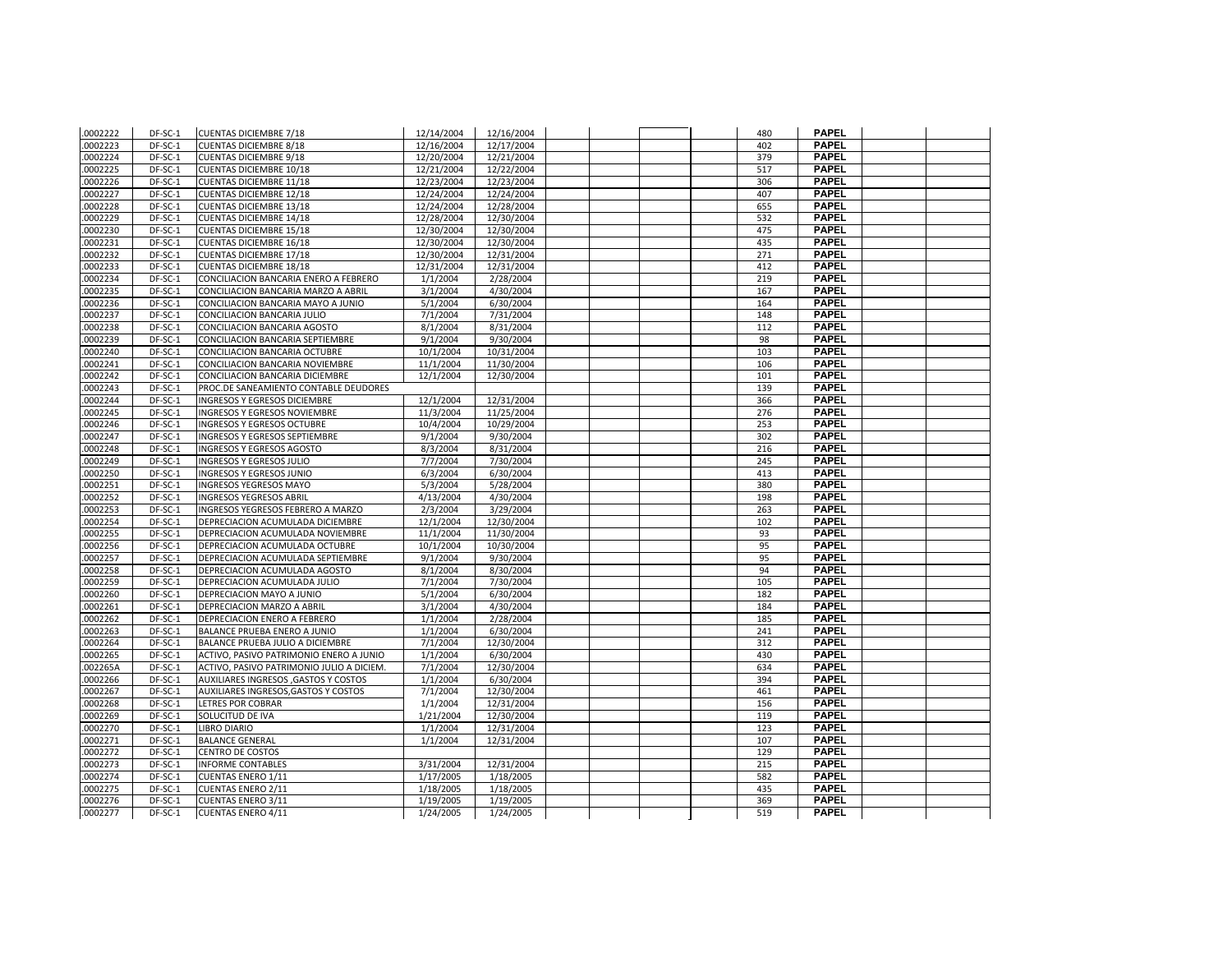| .0002278 | DF-SC-1   | <b>CUENTAS ENERO 5/11</b>    | 1/24/2005 | 1/25/2005 |  | 449 | <b>PAPEL</b> |  |
|----------|-----------|------------------------------|-----------|-----------|--|-----|--------------|--|
| 0002279  | DF-SC-1   | <b>CUENTAS ENERO 6/11</b>    | 1/26/2005 | 1/26/2005 |  | 596 | <b>PAPEL</b> |  |
| .0002280 | DF-SC-1   | <b>CUENTAS ENERO 7/11</b>    | 1/26/2005 | 1/26/2005 |  | 504 | <b>PAPEL</b> |  |
| .0002281 | DF-SC-1   | <b>CUENTAS ENERO 8/11</b>    | 1/27/2005 | 1/27/2005 |  | 563 | <b>PAPEL</b> |  |
| .0002282 | DF-SC-1   | <b>CUENTAS ENERO 9/11</b>    | 1/27/2005 | 1/27/2005 |  | 715 | <b>PAPEL</b> |  |
| .0002283 | DF-SC-1   | CUENTAS ENERO 10/11          | 1/27/2005 | 1/28/2005 |  | 359 | <b>PAPEL</b> |  |
| .0002284 | DF-SC-1   | CUENTAS ENERO 11/11          | 1/28/2005 | 1/31/2005 |  | 467 | <b>PAPEL</b> |  |
| 0002285  | DF-SC-1   | <b>CUENTAS FEBRERO 1/10</b>  | 2/1/2005  | 2/1/2005  |  | 716 | <b>PAPEL</b> |  |
| .0002286 | DF-SC-1   | <b>CUENTAS FEBRERO 2/10</b>  | 2/3/2005  | 2/4/2005  |  | 507 | <b>PAPEL</b> |  |
| .0002287 | DF-SC-1   | <b>CUENTAS FEBRERO 3/10</b>  | 2/7/2005  | 2/8/2005  |  | 450 | <b>PAPEL</b> |  |
| 0002288  | DF-SC-1   | CEUNTAS FEBRERO 4/10         | 2/9/2005  | 2/10/2005 |  | 462 | <b>PAPEL</b> |  |
| .0002289 | DF-SC-1   | <b>CUENTAS FEBRERO 5/10</b>  | 2/11/2005 | 2/15/2005 |  | 525 | <b>PAPEL</b> |  |
| .0002290 | DF-SC-1   | <b>CUENTAS FEBRERO 6/10</b>  | 2/16/2005 | 2/17/2005 |  | 361 | <b>PAPEL</b> |  |
| .0002291 | DF-SC-1   | <b>CUENTAS FEBRERO 7/10</b>  | 2/18/2005 | 2/21/2005 |  | 321 | <b>PAPEL</b> |  |
| .0002292 | DF-SC-1   | <b>CUENTAS FEBRERO 8/10</b>  | 2/22/2005 | 2/23/2005 |  | 405 | <b>PAPEL</b> |  |
| 0002293  | $DF-SC-1$ | <b>CUENTAS FEBRERO 9/10</b>  | 2/24/2005 | 2/24/2005 |  | 408 | <b>PAPEL</b> |  |
| .0002294 | DF-SC-1   | <b>CUENTAS FEBRERO 10/10</b> | 2/25/2005 | 2/28/2005 |  | 448 | <b>PAPEL</b> |  |
| .0002295 | DF-SC-1   | CUENTAS MARZO 1/10           | 3/1/2005  | 3/4/2005  |  | 539 | <b>PAPEL</b> |  |
| .0002296 | DF-SC-1   | CUENTAS MARZO 2/10           | 3/7/2005  | 3/7/2005  |  | 232 | <b>PAPEL</b> |  |
| .0002297 | DF-SC-1   | <b>CUENTAS MARZO 3/10</b>    | 3/8/2005  | 3/8/2005  |  | 598 | <b>PAPEL</b> |  |
| 0002298  | DF-SC-1   | CUENTAS MARZO 4/10           | 3/9/2005  | 3/10/2005 |  | 461 | <b>PAPEL</b> |  |
| .0002299 | DF-SC-1   | CUENTAS MARZO 5/10           | 3/11/2005 | 3/14/2005 |  | 490 | <b>PAPEL</b> |  |
| .0002300 | DF-SC-1   | CUENTAS MARZO 6/10           | 3/16/2005 | 3/18/2005 |  | 559 | <b>PAPEL</b> |  |
| .0002301 | DF-SC-1   | CUENTAS MARZO 7/10           | 3/18/2005 | 3/29/2005 |  | 644 | <b>PAPEL</b> |  |
| .0002302 | DF-SC-1   | CUENTAS MARZO 8/10           | 3/29/2005 | 3/30/2005 |  | 335 | <b>PAPEL</b> |  |
| 0002303  | DF-SC-1   | <b>CUENTAS MARZO 9/10</b>    | 3/30/2005 | 3/31/2005 |  | 461 | <b>PAPEL</b> |  |
| .0002304 | DF-SC-1   | CUENTAS MARZO 10/10          | 3/31/2005 | 3/31/2005 |  | 348 | <b>PAPEL</b> |  |
| .0002305 | DF-SC-1   | <b>CUENTAS ABRIL 1/14</b>    | 4/1/2005  | 4/5/2005  |  | 341 | <b>PAPEL</b> |  |
| 0002306  | DF-SC-1   | <b>CUENTAS ABRIL 2/14</b>    | 4/6/2005  | 4/6/2005  |  | 237 | <b>PAPEL</b> |  |
| .0002307 | DF-SC-1   | <b>CUENTAS ABRIL 3/14</b>    | 4/8/2005  | 4/8/2005  |  | 288 | <b>PAPEL</b> |  |
| 0002308  | DF-SC-1   | <b>CUENTAS ABRIL 4/14</b>    | 4/8/2005  | 4/8/2005  |  | 294 | <b>PAPEL</b> |  |
| .0002309 | DF-SC-1   | <b>CUENTAS ABRIL 5/14</b>    | 4/8/2005  | 4/11/2005 |  | 295 | <b>PAPEL</b> |  |
| .0002310 | DF-SC-1   | <b>CUENTAS ABRIL 6/14</b>    | 4/12/2005 | 4/14/2005 |  | 366 | <b>PAPEL</b> |  |
| 0002311  | DF-SC-1   | <b>CUENTAS ABRIL 7/14</b>    | 4/14/2005 | 4/18/2005 |  | 281 | <b>PAPEL</b> |  |
| .0002312 | DF-SC-1   | <b>CUENTAS ABRIL 8/14</b>    | 4/19/2005 | 4/20/2005 |  | 325 | <b>PAPEL</b> |  |
| .0002313 | DF-SC-1   | <b>CUENTAS ABRIL 9/14</b>    | 4/21/2005 | 4/21/2005 |  | 274 | <b>PAPEL</b> |  |
| .0002314 | DF-SC-1   | <b>CUENTAS ABRIL 10/14</b>   | 4/22/2005 | 4/22/2005 |  | 250 | <b>PAPEL</b> |  |
| 0002315  | DF-SC-1   | <b>CUENTAS ABRIL 11/14</b>   | 4/25/2005 | 4/26/2005 |  | 344 | <b>PAPEL</b> |  |
| 0002316  | DF-SC-1   | <b>CUENTAS ABRIL 12/14</b>   | 4/27/2005 | 4/28/2005 |  | 476 | <b>PAPEL</b> |  |
| .0002317 | DF-SC-1   | <b>CUENTAS ABRIL 13/14</b>   | 4/28/2005 | 4/29/2005 |  | 386 | <b>PAPEL</b> |  |
| 0002318  | DF-SC-1   | <b>CUENTAS ABRIL 14/14</b>   | 4/29/2005 | 4/29/2005 |  | 174 | <b>PAPEL</b> |  |
| .0002319 | DF-SC-1   | CUENTAS MAYO 1/16            | 5/2/2005  | 5/2/2005  |  | 304 | <b>PAPEL</b> |  |
| .0002320 | DF-SC-1   | CUENTAS MAYO 2/16            | 5/3/2005  | 5/4/2005  |  | 393 | <b>PAPEL</b> |  |
| 0002321  | DF-SC-1   | CUENTAS MAYO 3/16            | 5/5/2005  | 5/6/2005  |  | 328 | <b>PAPEL</b> |  |
| .0002322 | $DF-SC-1$ | <b>CUENTAS MAYO 4/16</b>     | 5/6/2005  | 5/10/2005 |  | 223 | <b>PAPEL</b> |  |
| .0002323 | DF-SC-1   | CUENTAS MAYO 5/16            | 5/11/2005 | 5/11/2005 |  | 245 | <b>PAPEL</b> |  |
| .0002324 | DF-SC-1   | CUENTAS MAYO 6/16            | 5/11/2005 | 5/11/2005 |  | 271 | <b>PAPEL</b> |  |
| .0002325 | DF-SC-1   | CUENTAS MAYO 7/16            | 5/11/2005 | 5/12/2005 |  | 308 | <b>PAPEL</b> |  |
| .0002326 | DF-SC-1   | <b>CUENTAS MAYO 8/16</b>     | 5/12/2005 | 5/13/2005 |  | 210 | <b>PAPEL</b> |  |
| .0002327 | DF-SC-1   | CUENTAS MAYO 9/16            | 5/16/2005 | 5/16/2005 |  | 311 | <b>PAPEL</b> |  |
| .0002328 | DF-SC-1   | CUENTAS MAYO 10/16           | 5/17/2005 | 5/18/2005 |  | 338 | <b>PAPEL</b> |  |
| 0002329  | DF-SC-1   |                              |           | 5/20/2005 |  | 325 | <b>PAPEL</b> |  |
| .0002330 | DF-SC-1   | <b>CUENTAS MAYO 11</b>       | 5/19/2005 |           |  | 326 | <b>PAPEL</b> |  |
|          |           | CUENTAS MAYO 11/16           | 5/23/2005 | 5/23/2005 |  |     | <b>PAPEL</b> |  |
| 0002331  | DF-SC-1   | CUENTAS MAYO 12/16           | 5/24/2005 | 5/24/2005 |  | 360 | <b>PAPEL</b> |  |
| .0002332 | DF-SC-1   | CUENTAS MAYO 13/16           | 5/25/2005 | 5/26/2005 |  | 349 | <b>PAPEL</b> |  |
| 0002333  | DF-SC-1   | CUENTAS MAYO 14/16           | 5/26/2005 | 5/26/2005 |  | 269 |              |  |
| 0002334  | DF-SC-1   | CUENTAS MAYO 15/16           | 5/27/2005 | 5/27/2005 |  | 318 | <b>PAPEL</b> |  |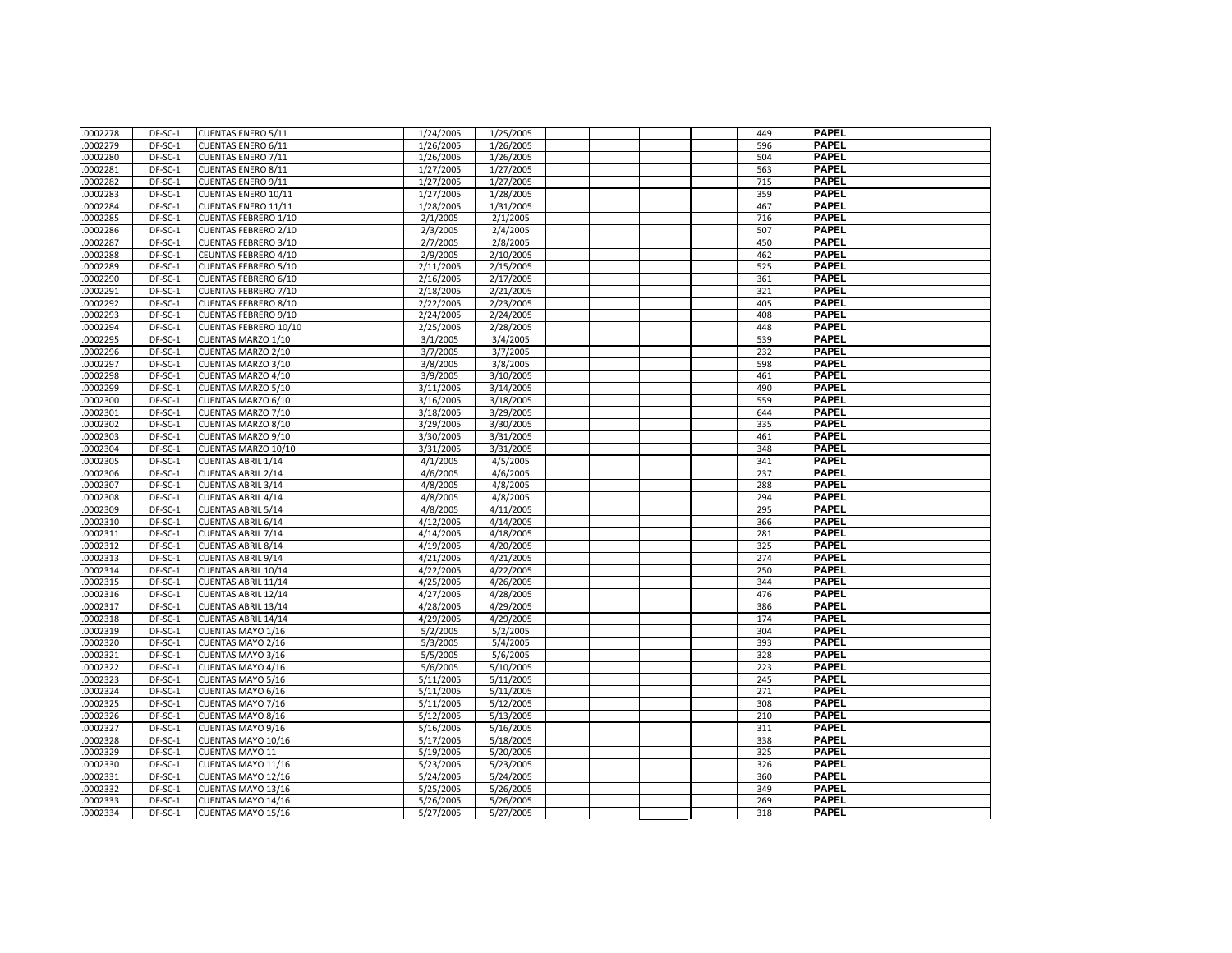| .0002335 | DF-SC-1 | CUENTAS MAYO 16/16         | 5/31/2005 | 5/31/2005 |  | 517        | <b>PAPEL</b> |  |
|----------|---------|----------------------------|-----------|-----------|--|------------|--------------|--|
| .0002336 | DF-SC-1 | <b>CUENTAS JUNIO 1/22</b>  | 6/1/2005  | 6/1/2005  |  | 313        | <b>PAPEL</b> |  |
| .0002337 | DF-SC-1 | <b>CUENTAS JUNIO 2/22</b>  | 6/2/2005  | 6/2/2005  |  | 236        | <b>PAPEL</b> |  |
| .0002338 | DF-SC-1 | <b>CUENTAS JUNIO 3/22</b>  | 6/3/2005  | 6/3/2005  |  | 345        | <b>PAPEL</b> |  |
| .0002339 | DF-SC-1 | <b>CUENTAS JUNIO 4/22</b>  | 6/7/2005  | 6/7/2005  |  | 318        | <b>PAPEL</b> |  |
| .002339A | DF-SC-1 | <b>CUENTAS JUNIO 5/22</b>  | 6/8/2005  | 6/8/2005  |  | 374        | <b>PAPEL</b> |  |
| .0002340 | DF-SC-1 | <b>CUENTAS JUNIO 6/22</b>  | 6/8/2005  | 6/8/2005  |  | 250        | <b>PAPEL</b> |  |
| .0002341 | DF-SC-1 | <b>CUENTAS JUNIO 7/22</b>  | 6/10/2005 | 6/10/2005 |  | 275        | <b>PAPEL</b> |  |
| .0002342 | DF-SC-1 | <b>CUENTAS JUNIO 8/22</b>  | 6/13/2005 | 6/13/2005 |  | 310        | <b>PAPEL</b> |  |
| .0002343 | DF-SC-1 | <b>CUENTAS JUNIO 9/22</b>  | 6/14/2005 | 6/14/2005 |  | 277        | <b>PAPEL</b> |  |
| .0002344 | DF-SC-1 | CUENTAS JUNIO 10/22        | 6/15/2005 | 6/16/2005 |  | 387        | <b>PAPEL</b> |  |
| .002344A | DF-SC-1 | CUENTAS JUNIO 11/22        | 6/16/2005 | 6/16/2005 |  | 231        | <b>PAPEL</b> |  |
| .0002345 | DF-SC-1 | CUENTAS JUNIO 12/22        | 6/17/2005 | 6/17/2005 |  | 373        | <b>PAPEL</b> |  |
| .0002346 | DF-SC-1 | <b>CUENTAS JUNIO 13/22</b> | 6/20/2005 | 6/20/2005 |  | 379        | <b>PAPEL</b> |  |
| .0002347 | DF-SC-1 | CUENTAS JUNIO 14/22        | 6/20/2005 | 6/20/2005 |  | 366        | <b>PAPEL</b> |  |
| .0002348 | DF-SC-1 | CUENTAS JUNIO 15/22        | 6/21/2005 | 6/21/2005 |  | 419        | <b>PAPEL</b> |  |
| .0002349 | DF-SC-1 | CUENTAS JUNIO 16/22        | 6/22/2005 | 6/22/2005 |  | 458        | <b>PAPEL</b> |  |
|          | DF-SC-1 |                            |           |           |  |            | <b>PAPEL</b> |  |
| .0002350 |         | CUENTAS JUNIO 17/22        | 6/22/2005 | 6/23/2005 |  | 284        | <b>PAPEL</b> |  |
| .0002351 | DF-SC-1 | CUENTAS JUNIO 18/22        | 6/23/2005 | 6/23/2005 |  | 372<br>480 | <b>PAPEL</b> |  |
| .0002352 | DF-SC-1 | <b>CUENTAS JUNIO 19/22</b> | 6/24/2005 | 6/24/2005 |  |            | <b>PAPEL</b> |  |
| .0002353 | DF-SC-1 | CUENTAS JUNIO 20/22        | 6/27/2005 | 6/27/2005 |  | 476        |              |  |
| .0002354 | DF-SC-1 | CUENTAS JUNIO 21/22        | 6/28/2005 | 6/29/2005 |  | 504        | <b>PAPEL</b> |  |
| .0002355 | DF-SC-1 | <b>CUENTAS JUNIO 22/22</b> | 6/29/2005 | 6/30/2005 |  | 329        | <b>PAPEL</b> |  |
| .0002356 | DF-SC-1 | <b>CUENTAS JUNIO</b>       | 6/9/2005  | 6/9/2005  |  | 422        | <b>PAPEL</b> |  |
| .0002357 | DF-SC-1 | CUENTAS JULIO 1/20         | 7/5/2005  | 7/6/2005  |  | 531        | <b>PAPEL</b> |  |
| .0002358 | DF-SC-1 | <b>CUENTAS JULIO 2/20</b>  | 7/7/2005  | 7/7/2005  |  | 346        | <b>PAPEL</b> |  |
| .0002359 | DF-SC-1 | <b>CUENTAS JULIO 3/20</b>  | 7/11/2005 | 7/11/2005 |  | 458        | <b>PAPEL</b> |  |
| .0002360 | DF-SC-1 | CUENTAS JULIO 4/20         | 7/11/2005 | 7/12/2005 |  | 426        | <b>PAPEL</b> |  |
| .0002361 | DF-SC-1 | <b>CUENTAS JULIO 5/20</b>  | 7/13/2005 | 7/14/2005 |  | 482        | <b>PAPEL</b> |  |
| .0002362 | DF-SC-1 | CUENTAS JULIO 6/20         | 7/15/2005 | 7/15/2005 |  | 280        | <b>PAPEL</b> |  |
| .0002363 | DF-SC-1 | CUENTAS JULIO 7/20         | 7/19/2005 | 7/19/2005 |  | 427        | <b>PAPEL</b> |  |
| .0002364 | DF-SC-1 | <b>CUENTAS JULIO 8/20</b>  | 7/18/2005 | 7/18/2005 |  | 459        | <b>PAPEL</b> |  |
| .0002365 | DF-SC-1 | <b>CUENTAS JULIO 9/20</b>  | 7/19/2005 | 7/19/2005 |  | 396        | <b>PAPEL</b> |  |
| .0002366 | DF-SC-1 | CUENTAS JULIO 10/20        | 7/26/2005 | 7/27/2005 |  | 425        | <b>PAPEL</b> |  |
| .0002367 | DF-SC-1 | CUENTAS JULIO 11/20        | 7/19/2005 | 7/21/2005 |  | 381        | <b>PAPEL</b> |  |
| .0002368 | DF-SC-1 | CUENTAS JULIO 12/20        | 7/27/2005 | 7/28/2005 |  | 415        | <b>PAPEL</b> |  |
| .0002369 | DF-SC-1 | CUENTAS JULIO 13/20        | 7/21/2005 | 7/22/2005 |  | 481        | <b>PAPEL</b> |  |
| .0002370 | DF-SC-1 | CUENTAS JULIO 14/20        | 7/25/2005 | 7/25/2005 |  | 436        | <b>PAPEL</b> |  |
| .0002371 | DF-SC-1 | CUENTAS JULIO 15/20        | 7/22/2005 | 7/22/2005 |  | 432        | <b>PAPEL</b> |  |
| .0002372 | DF-SC-1 | CUENTAS JULIO 16/20        | 7/25/2005 | 7/25/2005 |  | 445        | <b>PAPEL</b> |  |
| .0002373 | DF-SC-1 | CUENTAS JULIO 17/20        | 7/27/2005 | 7/27/2005 |  | 584        | <b>PAPEL</b> |  |
| .0002374 | DF-SC-1 | CUENTAS JULIO 18/20        | 7/22/2005 | 7/22/2005 |  | 426        | <b>PAPEL</b> |  |
| .0002375 | DF-SC-1 | CUENTAS JULIO 19/20        | 7/27/2005 | 7/27/2005 |  | 309        | <b>PAPEL</b> |  |
| .0002376 | DF-SC-1 | CUENTAS JULIO 20/20        | 7/28/2005 | 7/29/2005 |  | 475        | <b>PAPEL</b> |  |
| .0002377 | DF-SC-1 | CUENTAS AGOSTO 1/17        | 8/1/2005  | 8/2/2005  |  | 326        | <b>PAPEL</b> |  |
| .0002378 | DF-SC-1 | CUENTAS AGOSTO 2/17        | 8/3/2005  | 8/4/2005  |  | 312        | <b>PAPEL</b> |  |
| .0002379 | DF-SC-1 | CUENTAS AGOSTO 3/17        | 8/4/2005  | 8/5/2005  |  | 475        | <b>PAPEL</b> |  |
| .0002380 | DF-SC-1 | CUENTAS AGOSTO 4/17        | 8/5/2005  | 8/8/2005  |  | 294        | <b>PAPEL</b> |  |
| .0002381 | DF-SC-1 | <b>CUENTAS AGOSTO 5/17</b> | 8/8/2005  | 8/8/2005  |  | 397        | <b>PAPEL</b> |  |
| .0002382 | DF-SC-1 | CUENTAS AGOSTO 6/17        | 8/9/2005  | 8/9/2005  |  | 406        | <b>PAPEL</b> |  |
| .0002383 | DF-SC-1 | CUENTAS AGOSTO 7/17        | 8/10/2005 | 8/11/2005 |  | 330        | <b>PAPEL</b> |  |
| .0002384 | DF-SC-1 | CUENTAS AGOSTO 8/17        | 8/12/2005 | 8/16/2005 |  | 314        | <b>PAPEL</b> |  |
| .0002385 | DF-SC-1 | <b>CUENTAS AGOSTO 9/17</b> | 8/16/2005 | 8/17/2005 |  | 538        | <b>PAPEL</b> |  |
| .0002386 | DF-SC-1 | CUENTAS AGOSTO 10/17       | 8/18/2005 | 8/18/2005 |  | 302        | <b>PAPEL</b> |  |
| .0002387 | DF-SC-1 | CUENTAS AGOSTO 11/17       | 8/19/2005 | 8/23/2005 |  | 413        | <b>PAPEL</b> |  |
| .0002388 | DF-SC-1 | CUENTAS AGOSTO 12/17       | 8/23/2005 | 8/24/2005 |  | 413        | <b>PAPEL</b> |  |
|          |         |                            |           |           |  | 324        | <b>PAPEL</b> |  |
| .0002389 | DF-SC-1 | CUENTAS AGOSTO 13/17       | 8/25/2005 | 8/25/2005 |  |            |              |  |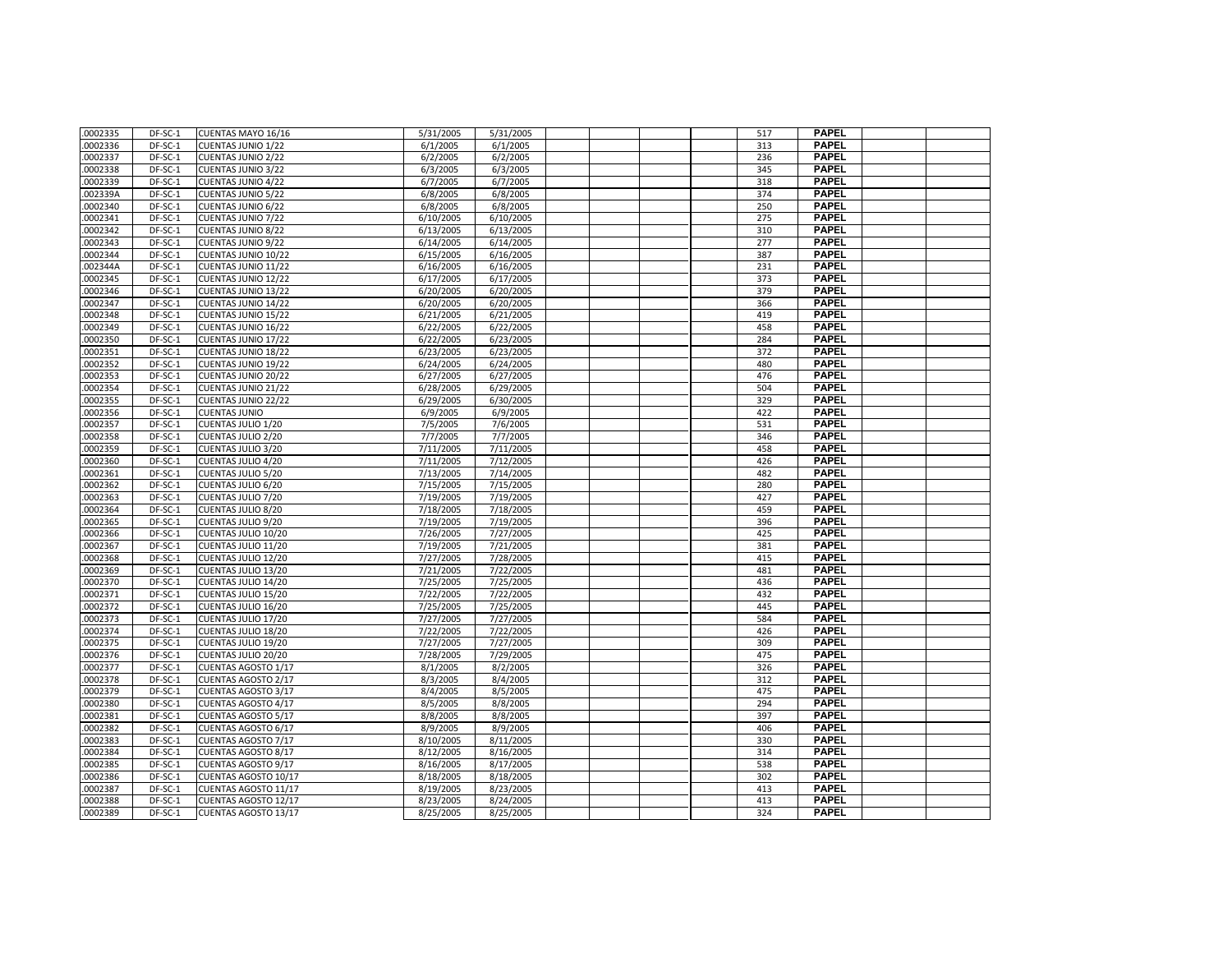| .0002390           | DF-SC-1            | CUENTAS AGOSTO 14/17                                           | 8/25/2005              | 8/26/2005              |  |  | 291        | <b>PAPEL</b>                 |  |
|--------------------|--------------------|----------------------------------------------------------------|------------------------|------------------------|--|--|------------|------------------------------|--|
| 0002391            | DF-SC-1            | <b>CUENTAS AGOSTO 15/17</b>                                    | 8/25/2005              | 8/26/2005              |  |  | 382        | <b>PAPEL</b>                 |  |
| 0002392            | DF-SC-1            | CUENTAS AGOSTO 16/17                                           | 8/30/2005              | 8/31/2005              |  |  | 318        | <b>PAPEL</b>                 |  |
| 0002393            | DF-SC-1            | CUENTAS AGOSTO 17/17                                           | 8/31/2005              | 8/31/2005              |  |  | 204        | <b>PAPEL</b>                 |  |
| 0002394            | DF-SC-1            | <b>CUENTAS SEPTIEMBRE 1/13</b>                                 | 9/2/2005               | 9/6/2005               |  |  | 391        | <b>PAPEL</b>                 |  |
| 0002395            | DF-SC-1            | <b>CUENTAS SEPTIEMBRE 2/13</b>                                 | 9/6/2005               | 9/7/2005               |  |  | 245        | <b>PAPEL</b>                 |  |
| 0002396            | DF-SC-1            | <b>CUENTAS SEPTIEMBRE 3/13</b>                                 | 9/8/2005               | 9/8/2005               |  |  | 300        | <b>PAPEL</b>                 |  |
| 0002397            | DF-SC-1            | <b>CUENTAS SEPTIEMBRE 4/13</b>                                 | 9/9/2005               | 9/13/2005              |  |  | 392        | <b>PAPEL</b>                 |  |
| 0002398            | DF-SC-1            | <b>CUENTAS SEPTIEMBRE 5/13</b>                                 | 9/14/2005              | 9/14/2005              |  |  | 291        | <b>PAPEL</b>                 |  |
| 0002399            | DF-SC-1            | <b>CUENTAS SEPTIEMBRE 6/13</b>                                 | 9/15/2005              | 9/15/2005              |  |  | 328        | <b>PAPEL</b>                 |  |
| 0002400            | DF-SC-1            | <b>CUENTAS SEPTIEMBRE 7/13</b>                                 | 9/15/2005              | 9/19/2005              |  |  | 404        | <b>PAPEL</b>                 |  |
| 0002401            | DF-SC-1            | <b>CUENTAS SEPTIEMBRE 8/13</b>                                 | 9/20/2005              | 9/21/2005              |  |  | 349        | <b>PAPEL</b>                 |  |
| 0002402            | DF-SC-1            | <b>CUENTAS SEPTIEMBRE 9/13</b>                                 | 9/22/2005              | 9/23/2005              |  |  | 425        | <b>PAPEL</b>                 |  |
| 0002403            | DF-SC-1            | <b>CUENTAS SEPTIEMBRE 10/13</b>                                | 9/26/2005              | 9/26/2005              |  |  | 538        | <b>PAPEL</b>                 |  |
| 0002404            | DF-SC-1            | <b>CUENTAS SEPTIEMBRE 11/13</b>                                | 9/26/2005              | 9/26/2005              |  |  | 376        | <b>PAPEL</b>                 |  |
| 0002405            | DF-SC-1            | <b>CUENTAS SEPTIEMBRE 12/13</b>                                | 9/28/2005              | 9/29/2005              |  |  | 347        | <b>PAPEL</b>                 |  |
| 0002406            | DF-SC-1            | <b>CUENTAS SEPTIEMBRE 13/13</b>                                | 9/30/2005              | 9/30/2005              |  |  | 330        | <b>PAPEL</b>                 |  |
| 0002407            | DF-SC-1            | <b>CUENTAS OCTUBRE 1/15</b>                                    | 10/3/2005              | 10/3/2005              |  |  | 500        | <b>PAPEL</b>                 |  |
| 0002408            | DF-SC-1            | <b>CUENTAS OCTUBRE 2/15</b>                                    | 10/3/2005              | 10/3/2005              |  |  | 382        | <b>PAPEL</b>                 |  |
| 0002409            | $DF-SC-1$          | <b>CUENTAS OCTUBRE 3/15</b>                                    | 10/7/2005              | 10/7/2005              |  |  | 322        | <b>PAPEL</b>                 |  |
| 0002410            | DF-SC-1            | <b>CUENTAS OCTUBRE 4/15</b>                                    | 10/10/2005             | 10/10/2005             |  |  | 375        | <b>PAPEL</b>                 |  |
| 0002411            | DF-SC-1            | <b>CUENTAS OCTUBRE 5/15</b>                                    | 11/11/2005             | 10/12/2005             |  |  | 350        | <b>PAPEL</b>                 |  |
| 0002412            | DF-SC-1            | <b>CUENTAS OCTUBRE 6/15</b>                                    | 10/13/2005             | 10/13/2005             |  |  | 288        | <b>PAPEL</b>                 |  |
| 0002413            | DF-SC-1            | <b>CUENTAS OCTUBRE 7/15</b>                                    | 10/11/2005             | 10/12/2005             |  |  | 482        | <b>PAPEL</b>                 |  |
| 0002414            | DF-SC-1            | <b>CUENTAS OCTUBRE 8/15</b>                                    | 10/19/2005             | 10/20/2005             |  |  | 414        | <b>PAPEL</b>                 |  |
| 0002415            | DF-SC-1            | <b>CUENTAS OCTUBRE 9/15</b>                                    | 10/21/2005             | 10/21/2005             |  |  | 269        | <b>PAPEL</b>                 |  |
| 0002416            | DF-SC-1            | <b>CUNETAS OCTUBRE 10/15</b>                                   | 10/22/2005             | 10/23/2005             |  |  | 293        | <b>PAPEL</b>                 |  |
| 0002417            | DF-SC-1            | <b>CUENTAS OCTUBRE 11/15</b>                                   | 10/24/2005             | 10/24/2005             |  |  | 272        | <b>PAPEL</b>                 |  |
| 0002418            | DF-SC-1            | <b>CUENTAS OCTUBRE 12/15</b>                                   | 10/25/2005             | 10/26/2005             |  |  | 384        | <b>PAPEL</b>                 |  |
| 0002419            | DF-SC-1            | <b>CUENTAS OCTUBRE 13/15</b>                                   | 10/26/2005             | 10/27/2005             |  |  | 402        | <b>PAPEL</b>                 |  |
| 0002420            | DF-SC-1            | <b>CUENTAS OCTUBRE 14/15</b>                                   | 10/28/2005             | 10/28/2005             |  |  | 312        | <b>PAPEL</b>                 |  |
| 0002421            | DF-SC-1            | <b>CUENTAS OCTUBRE 15/15</b>                                   | 10/31/2005             | 10/31/2005             |  |  | 235        | <b>PAPEL</b>                 |  |
| 0002422            | DF-SC-1            | <b>CUENTAS NOVIEMBRE 1/18</b>                                  | 11/1/2005              | 11/1/2005              |  |  | 333        | <b>PAPEL</b>                 |  |
| 0002423            | DF-SC-1            | <b>CUENTAS NOVIEMBRE 2/18</b>                                  | 11/8/2005              | 11/8/2005              |  |  | 200        | <b>PAPEL</b>                 |  |
| 0002424            | DF-SC-1            | <b>CUENTAS NOVIEMBRE 3/18</b>                                  | 11/4/2005              | 11/4/2005              |  |  | 250        | <b>PAPEL</b>                 |  |
| 0002425            | DF-SC-1            | <b>CUENTAS NOVIEMBRE 4/18</b>                                  | 11/8/2008              | 11/8/2005              |  |  | 363        | <b>PAPEL</b>                 |  |
| 0002426            | DF-SC-1            | <b>CUENTAS NOVIEMBRE 5/18</b>                                  | 11/8/2005              | 11/8/2005              |  |  | 300        | <b>PAPEL</b>                 |  |
| 0002427            | DF-SC-1            | <b>CUENTAS NOVIEMBRE 6/18</b>                                  | 11/9/2005              | 11/9/2005              |  |  | 328        | <b>PAPEL</b>                 |  |
| 0002428            | DF-SC-1            | <b>CUENTAS NOVIEMBRE 7/18</b>                                  | 11/10/2005             | 11/10/2005             |  |  | 353        | <b>PAPEL</b>                 |  |
| 0002429            | DF-SC-1            | <b>CUENTAS NOVIEMBRE 8/18</b>                                  | 11/10/2005             | 11/11/2005             |  |  | 319        | <b>PAPEL</b>                 |  |
| 0002430            | DF-SC-1            | <b>CUENTAS NOVIEMBRE 9/18</b>                                  | 11/15/2005             | 11/15/2005             |  |  | 315        | <b>PAPEL</b>                 |  |
| 0002431            | DF-SC-1            | <b>CUENTAS NOVIEMBRE 10/18</b>                                 | 11/16/2005             | 11/17/2005             |  |  | 537        | <b>PAPEL</b>                 |  |
| 0002432            | DF-SC-1            | <b>CUENTAS NOVIEMBRE 11/18</b>                                 | 11/18/2005             | 11/18/2005             |  |  | 351        | <b>PAPEL</b>                 |  |
| 0002433            | DF-SC-1            | <b>CUENTAS NOVIEMBRE 12/18</b>                                 | 11/21/2005             | 11/22/2005             |  |  | 478        | <b>PAPEL</b>                 |  |
| 0002434            | DF-SC-1            | <b>CUENTAS NOVIEMBRE 13/18</b>                                 | 11/22/2005             | 11/23/2005             |  |  | 293        | <b>PAPEL</b>                 |  |
| 0002435            | DF-SC-1            | <b>CUENTAS NOVIEMBRE 14/18</b>                                 | 11/24/2005             | 11/24/2005             |  |  | 318        | <b>PAPEL</b>                 |  |
| 0002436            | DF-SC-1            | <b>CUENTAS NOVIEMBRE 15/18</b>                                 | 11/25/2005             | 11/25/2005             |  |  | 275        | <b>PAPEL</b>                 |  |
| 0002437            | DF-SC-1            | <b>CUENTAS NOVIEMBRE 16/18</b>                                 | 11/25/2005             | 11/29/2005             |  |  | 350        | <b>PAPEL</b><br><b>PAPEL</b> |  |
| 0002438            | DF-SC-1            | <b>CUENTAS NOVIEMBRE 17/18</b>                                 | 11/25/2005             | 11/29/2005             |  |  | 417        | <b>PAPEL</b>                 |  |
| 0002439            | DF-SC-1            | <b>CUENTAS NOVIEMBRE 18/18</b>                                 | 11/30/2005             | 11/30/2005             |  |  | 291        | <b>PAPEL</b>                 |  |
| 0002440            | DF-SC-1            | <b>CUENTAS DICIEMBRE 1/25</b>                                  | 12/1/2005              | 12/1/2005              |  |  | 239        |                              |  |
| 0002441<br>0002442 | DF-SC-1<br>DF-SC-1 | <b>CUENTAS DICIEMBRE 2/25</b><br><b>CUENTAS DICIEMBRE 3/25</b> | 12/2/2005<br>12/3/2005 | 12/2/2005<br>12/5/2005 |  |  | 274<br>317 | <b>PAPEL</b><br><b>PAPEL</b> |  |
| 0002443            | DF-SC-1            | <b>CUENTAS DICIEMBRE 4/25</b>                                  |                        |                        |  |  | 337        | <b>PAPEL</b>                 |  |
| 0002444            | DF-SC-1            | <b>CUENTAS DICIEMBRE 5/25</b>                                  | 12/5/2005<br>12/6/2005 | 12/6/2005<br>12/6/2005 |  |  | 287        | <b>PAPEL</b>                 |  |
| 0002445            | DF-SC-1            | <b>CUENTAS DICIEMBRE 6/25</b>                                  | 12/7/2005              | 12/7/2005              |  |  | 338        | <b>PAPEL</b>                 |  |
| .0002446           | DF-SC-1            | <b>CUENTAS DICIEMBRE 7/25</b>                                  | 12/9/2005              | 12/9/2005              |  |  | 300        | <b>PAPEL</b>                 |  |
|                    |                    |                                                                |                        |                        |  |  |            |                              |  |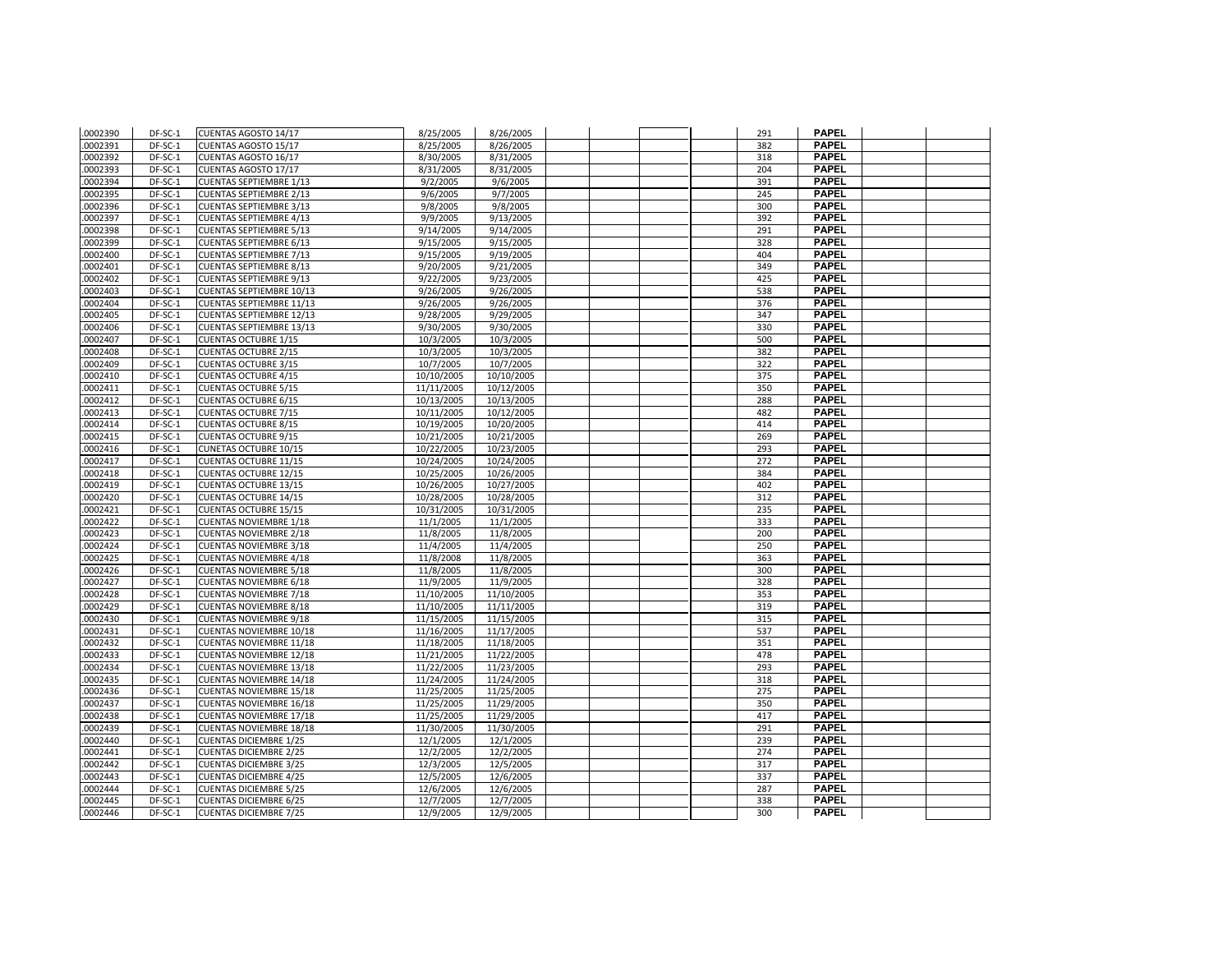| .0002447 | DF-SC-1   | <b>CUENTAS DICIEMBRE 8/25</b>          | 12/9/2005  | 12/9/2005  |  | 275 | <b>PAPEL</b> |  |
|----------|-----------|----------------------------------------|------------|------------|--|-----|--------------|--|
| 0002448  | DF-SC-1   | <b>CUENTAS DICIEMBRE 9/25</b>          | 12/12/2005 | 12/12/2005 |  | 281 | <b>PAPEL</b> |  |
| 0002449  | DF-SC-1   | <b>CUENTAS DICIEMBRE 10/25</b>         | 12/12/2005 | 12/12/2005 |  | 250 | <b>PAPEL</b> |  |
| 0002450  | DF-SC-1   | <b>CUENTAS DICIEMBRE 11/25</b>         | 12/12/2005 | 12/12/2005 |  | 302 | <b>PAPEL</b> |  |
| 0002451  | DF-SC-1   | <b>CUENTAS DICIEMBRE 12/25</b>         | 12/12/2005 | 12/12/2005 |  | 331 | <b>PAPEL</b> |  |
| 0002452  | DF-SC-1   | <b>CUENTAS DICIEMBRE 13/25</b>         | 12/13/2005 | 12/13/2005 |  | 449 | <b>PAPEL</b> |  |
| 0002453  | DF-SC-1   | <b>CUENTAS DICIEMBRE 14/25</b>         | 12/13/2005 | 12/14/2005 |  | 346 | <b>PAPEL</b> |  |
| 0002454  | DF-SC-1   | <b>CUENTAS DICIEMBRE 15/25</b>         | 12/14/2005 | 12/15/2005 |  | 331 | <b>PAPEL</b> |  |
| 0002455  | DF-SC-1   | <b>CUENTAS DICIEMBRE 16/25</b>         | 12/16/2005 | 12/19/2005 |  | 421 | <b>PAPEL</b> |  |
| 0002456  | DF-SC-1   | <b>CUENTAS DICIEMBRE 17/25</b>         | 12/20/2005 | 12/21/2005 |  | 378 | <b>PAPEL</b> |  |
| 0002457  | DF-SC-1   | <b>CUENTAS DICIEMBRE 18/25</b>         | 12/21/2005 | 12/22/2005 |  | 311 | <b>PAPEL</b> |  |
| 0002458  | DF-SC-1   | <b>CUENTAS DICIEMBRE 19/25</b>         | 12/22/2005 | 12/22/2005 |  | 291 | <b>PAPEL</b> |  |
| 0002459  | DF-SC-1   | <b>CUENTAS DICIEMBRE 20/25</b>         | 12/23/2005 | 12/26/2005 |  | 393 | <b>PAPEL</b> |  |
| 0002460  | DF-SC-1   | <b>CUENTAS DICIEMBRE 21/25</b>         | 12/27/2005 | 12/27/2005 |  | 235 | <b>PAPEL</b> |  |
| 0002461  | DF-SC-1   | <b>CUENTAS DICIEMBRE 22/25</b>         | 12/28/2005 | 12/28/2005 |  | 371 | <b>PAPEL</b> |  |
| 0002462  | DF-SC-1   | <b>CUENTAS DICIEMBRE 23/25</b>         | 12/29/2005 | 12/29/2005 |  | 244 | <b>PAPEL</b> |  |
| 0002463  | DF-SC-1   | <b>CUENTAS DICIEMBRE 24/25</b>         | 12/31/2005 | 12/31/2005 |  | 399 | <b>PAPEL</b> |  |
| 0002464  | DF-SC-1   | <b>CUENTAS DICIEMBRE 25/25</b>         | 12/31/2005 | 12/31/2005 |  | 362 | <b>PAPEL</b> |  |
| 0002465  | DF-SC-1   | INGRESOS Y EGRESOS ENERO A MARZO       | 1/17/2005  | 3/31/2005  |  | 322 | <b>PAPEL</b> |  |
| .0002466 | DF-SC-1   | <b>INGRESOS Y EGRESOS ABRIL</b>        | 4/1/2005   | 4/30/2005  |  | 384 | <b>PAPEL</b> |  |
| 0002467  | DF-SC-1   | <b>INGRESOS Y EGRESOS MAYO</b>         | 5/2/2005   | 5/31/2005  |  | 257 | <b>PAPEL</b> |  |
| 0002468  | DF-SC-1   | <b>INGRESOS Y EGRESOS JUNIO</b>        | 6/1/2005   | 6/30/2005  |  | 334 | <b>PAPEL</b> |  |
| 0002469  | DF-SC-1   | INGRESOS Y EGRESOS JULIO A AGOSTO      | 7/5/2005   | 8/31/2005  |  | 501 | <b>PAPEL</b> |  |
| 0002470  | $DF-SC-1$ | <b>INGRESOS Y EGRESOS SEPTIEMBRE</b>   | 9/1/2005   | 9/30/2005  |  | 336 | <b>PAPEL</b> |  |
| 0002471  | DF-SC-1   | <b>INGRESOS Y EGRESOS OCTUBRE</b>      | 10/1/2005  | 10/31/2005 |  | 351 | <b>PAPEL</b> |  |
| 0002472  | DF-SC-1   | <b>INGRESOS Y EGRESOS NOVIEMBRE</b>    | 11/1/2005  | 11/30/2005 |  | 229 | <b>PAPEL</b> |  |
| 0002473  | DF-SC-1   | <b>INGRESOS Y EGRESOS DICIEMBRE</b>    | 12/20/2005 | 12/31/2005 |  | 178 | <b>PAPEL</b> |  |
| 0002474  | DF-SC-1   | INGRESOS Y EGRESOS DICIEMBRE           | 12/1/2005  | 12/19/2005 |  | 139 | <b>PAPEL</b> |  |
| 0002475  | DF-SC-1   | <b>LEGALIZACIONES FEBRERO</b>          | 2/1/2005   | 2/28/2005  |  | 290 | <b>PAPEL</b> |  |
| .0002476 | DF-SC-1   | LEGALIZACION DE AVANCES ABRIL          | 4/1/2005   | 4/29/2005  |  | 373 | <b>PAPEL</b> |  |
| 0002477  | DF-SC-1   | LEGALIZACION DE AVANCES MAYO           | 5/1/2005   | 5/31/2005  |  | 506 | <b>PAPEL</b> |  |
| 0002478  | DF-SC-1   | LEGALIZACION DE AVANCES JUNIO          | 6/3/2005   | 6/28/2005  |  | 543 | <b>PAPEL</b> |  |
| 0002479  | DF-SC-1   | LEGALIZACION DE AVANCES JULIO          | 7/6/2005   | 7/30/2005  |  | 205 | <b>PAPEL</b> |  |
| 0002480  | DF-SC-1   | LEGALIZACION DE AVANCES AGOSTO         | 8/2/2005   | 8/31/2005  |  | 322 | <b>PAPEL</b> |  |
| 0002481  | DF-SC-1   | LEGALIZACION DE AVANCES SEPTIEMBRE     | 9/5/2005   | 9/30/2005  |  | 367 | <b>PAPEL</b> |  |
| 0002482  | DF-SC-1   | LEGALIZACION DE AVANCES OCTUBRE        | 10/1/2005  | 10/20/2005 |  | 229 | <b>PAPEL</b> |  |
| 0002483  | DF-SC-1   | LEGALIZACION DE AVANCES OCTUBRE        | 10/20/2005 | 10/31/2005 |  | 235 | <b>PAPEL</b> |  |
| 0002484  | DF-SC-1   | LEGALIZACION DE AVANCES NOVIEMBRE      | 11/2/2005  | 11/30/2005 |  | 476 | <b>PAPEL</b> |  |
| 0002485  | DF-SC-1   | LEGALIZACION DE AVANCES DICIEMBRE      | 12/2/2005  | 12/29/2005 |  | 540 | <b>PAPEL</b> |  |
| 0002486  | DF-SC-1   | CONCILIACION BANCARIA ENERO            | 1/1/2005   | 1/31/2005  |  | 131 | <b>PAPEL</b> |  |
| 0002487  | DF-SC-1   | CONCLIACION BANCARIA FEBRERO A MARZO   | 2/1/2005   | 3/31/2005  |  | 219 | <b>PAPEL</b> |  |
| 0002488  | DF-SC-1   | CONCILIACION BANCARIA ABRIL A MAYO     | 4/1/2005   | 5/31/2005  |  | 172 | <b>PAPEL</b> |  |
| 0002489  | DF-SC-1   | CONCILIACION BANCARIA JUNIO A JULIO    | 6/1/2005   | 7/31/2005  |  | 275 | <b>PAPEL</b> |  |
| 0002490  | DF-SC-1   | CONCILIACION BANCARIA AGOSTO           | 8/1/2005   | 8/31/2005  |  | 276 | <b>PAPEL</b> |  |
| .0002491 | DF-SC-1   | CONCILIACION BANCARIA SEPTIEMBRE       | 9/1/2005   | 9/30/2005  |  | 213 | <b>PAPEL</b> |  |
| 0002492  | DF-SC-1   | CONCILIACION BANCARIA OCTUBRE          | 10/1/2005  | 10/31/2005 |  | 197 | <b>PAPEL</b> |  |
| 0002493  | DF-SC-1   | CONCILIACION BANCARIA NOVIEMBRE        | 11/1/2005  | 11/30/2005 |  | 145 | <b>PAPEL</b> |  |
| 0002494  | DF-SC-1   | CONCILIACION BANCARIA DICIEMBRE        | 12/1/2005  | 12/31/2005 |  | 135 | <b>PAPEL</b> |  |
| 0002495  | DF-SC-1   | DEPRECIACION ACUMULADA ENERO           | 1/1/2005   | 1/31/2005  |  | 97  | <b>PAPEL</b> |  |
| 0002496  | DF-SC-1   | DEPRECIACION ACUMULADA FEBRERO         | 2/1/2005   | 2/28/2005  |  | 93  | <b>PAPEL</b> |  |
| 0002497  | DF-SC-1   | DEPRECIACION ACUMULADA JULIO           | 7/1/2005   | 7/30/2005  |  | 94  | <b>PAPEL</b> |  |
| 0002498  | DF-SC-1   | DEPRECIACION ACUMULADA AGOSTO          | 8/1/2005   | 8/30/2005  |  | 93  | <b>PAPEL</b> |  |
| 0002499  | DF-SC-1   | DEPRECIACION ACUMULADA SEPTIEMBRE      | 9/1/2005   | 9/30/2005  |  | 112 | <b>PAPEL</b> |  |
| 0002500  | DF-SC-1   | DEPRECIACION ACUMULADA NOVIEMBRE       | 11/1/2005  | 11/30/2005 |  | 92  | <b>PAPEL</b> |  |
| 0002501  | DF-SC-1   | PROC. DE SANEAMIENTO CONTABLE          | 2002.      | 2005.      |  | 169 | <b>PAPEL</b> |  |
| 0002502  | DF-SC-1   | PROC DE SANEAMIENTO CONTABLE ACTAS     | 9/4/2005   | 9/30/2005  |  | 272 | <b>PAPEL</b> |  |
| .0002503 | DF-SC-1   | PROC. DE SANEAMIENTO CONTABLE DEUDORES | 2005.      | 2005.      |  | 174 | <b>PAPEL</b> |  |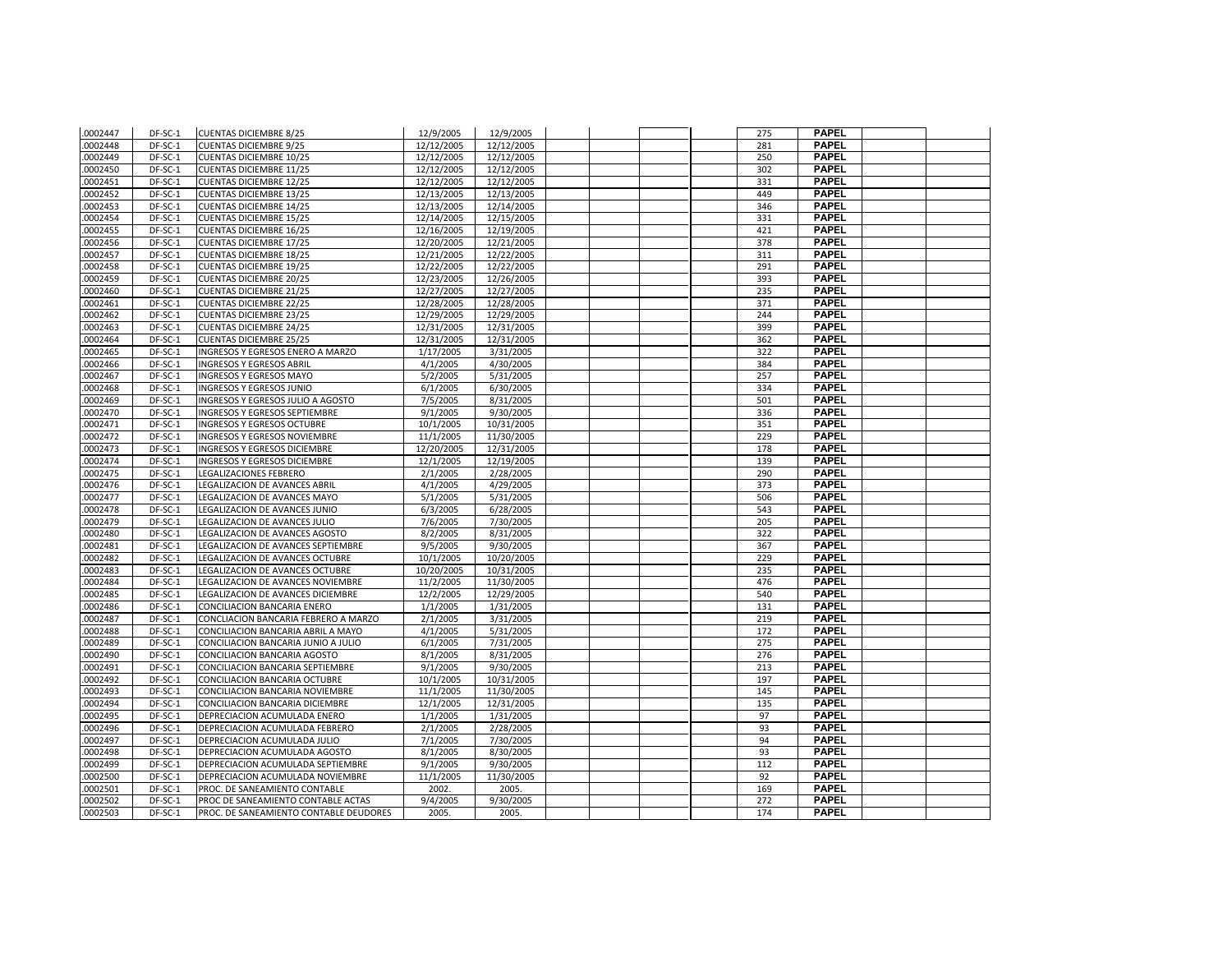| 0002505<br>DF-SC-1<br>2005.<br>111<br><b>LIBRO MAYOR Y BALANCES</b><br>2005.<br><b>PAPEL</b><br>0002506<br>DF-SC-1<br>1/31/2005<br>12/31/2005<br>179<br>LIBRO MAYOR ENERO A DICIEMBRE<br><b>PAPEL</b><br>0002507<br>1/1/2005<br>12/31/2005<br>109<br>DF-SC-1<br><b>BALANCE GENERAL</b><br><b>PAPEL</b><br>0002508<br>DF-SC-1<br>INFORME ENTIDADES DE CONTROL<br>2005.<br>2005.<br>209<br><b>PAPEL</b><br>.0002509<br>DF-SC-1<br>CONVENIO UNIAMAZ.FUNDACION SOCIAL<br>11/1/2004<br>9/30/2005<br>101<br>7/2/2005<br><b>PAPEL</b><br>.0002510<br>DF-SC-1<br>CONVENIO UNIAMAZONIA I.C.B F<br>8/30/2005<br>84<br>DF-SC-1<br>12/1/2005<br>12/31/2005<br>39<br><b>PAPEL</b><br>.0002511<br>CONVENIO FUNDDAMAZ UNIAMAZONIA<br><b>PAPEL</b><br>.0002512<br>DF-SC-1<br>INGRESOS GASTOS COSTOS PRESUPUESTO<br>7/1/2005<br>12/31/2005<br>630<br><b>PAPEL</b><br>0002513<br>1/1/2005<br>526<br>DF-SC-1<br>LIBRO AUXILIAR ACTIVO PASIVO Y PATRIMONIO<br>6/30/2005<br><b>PAPEL</b><br>.0002514<br>DF-SC-1<br>AUXILIARES DE INGRESOS GASTOS COSTOS PRES<br>1/1/2005<br>502<br>6/30/2005<br><b>PAPEL</b><br>.0002515<br>DF-SC-1<br>AUXILIARES ACTIVO PASIVO PATRIMONIO<br>7/1/2005<br>12/31/2005<br>667<br><b>PAPEL</b><br>.0002516<br>DF-SC-1<br>CONVENIO PROYECTO CARBONO<br>2/1/2005<br>6/30/2005<br>248<br><b>PAPEL</b><br>CONVENIO PROYECTO CARBONO<br>7/2/2005<br>307<br>.0002517<br>DF-SC-1<br>10/31/2005<br><b>PAPEL</b><br>215<br>.0002518<br>DF-SC-1<br>CONVENIO PROYECTO CARBONO<br>11/3/2005<br>12/31/2005<br><b>PAPEL</b><br>.0002519<br>DF-SC-1<br>CONVENIO MANIGUA<br>3/1/2005<br>6/30/2005<br>387<br>.0002520<br>DF-SC-1<br>CONVENIO MANIGUA<br>5/2/2005<br>300<br><b>PAPEL</b><br>8/31/2005<br><b>PAPEL</b><br>0002521<br>DF-SC-1<br><b>CONVENIO MANIGUA</b><br>9/3/2005<br>10/31/2005<br>278<br><b>PAPEL</b><br>.0002522<br>DF-SC-1<br><b>CONVENIO MANIGUA</b><br>11/1/2005<br>12/31/2005<br>233<br><b>PAPEL</b><br>.0002523<br>DF-SC-1<br>CONVENIO MEN FEBRERO A ABRIL<br>2/3/2005<br>4/30/2005<br>321<br><b>PAPEL</b><br>.0002524<br>DF-SC-1<br>CONVENIO MEN AGOSTO A SEPTIEMBRE<br>7/8/2005<br>9/28/2005<br>249<br><b>PAPEL</b><br>.0002525<br>DF-SC-1<br>CONVENIO MEN OCTUBRE ADICIEMBRE<br>10/4/2005<br>12/31/2005<br>441<br>DF-SC-1<br>293<br><b>PAPEL</b><br>.0002526<br>CONVENIO O.I.M MARZO A JULIO<br>3/31/2005<br>7/29/2005<br><b>PAPEL</b><br>.0002527<br>DF-SC-1<br>CONVENIO O.I.M AGOSTO A SEPTIEMBRE<br>8/2/2005<br>9/28/2005<br>332<br>0002528<br>DF-SC-1<br>CONVENIO RIO HACHA JUNIO A DICIEMBRE<br>6/3/2005<br>12/31/2005<br>236<br><b>PAPEL</b><br><b>PAPEL</b><br>.0002529<br>DF-SC-1<br>CONVENIO I.C.B.F<br>1/1/2005<br>6/30/2005<br>181<br><b>PAPEL</b><br>.002529A<br>DF-SC-1<br>BALANCE DE PRUEBA ENERO A JUNIO<br>1/1/2005<br>298<br>6/30/2005<br><b>PAPEL</b><br>.002529B<br>DF-SC-1<br>BALANCE DE PRUEBA JULIO A DICIEMBRE<br>7/1/2005<br>12/31/2005<br>356<br><b>PAPEL</b><br>.002529C<br>DF-SC-1<br>3/1/2005<br>12/31/2005<br>230<br><b>BALANCE DE PRUEBA</b><br>.0002530<br>445<br><b>PAPEL</b><br>DF-SC-1<br><b>CUENTAS ENERO 1/24</b><br>1/13/2006<br>1/16/2006<br>.0002531<br>DF-SC-1<br><b>CUENTAS ENERO 2/14</b><br>1/17/2006<br>1/17/2006<br>583<br><b>PAPEL</b><br><b>PAPEL</b><br>495<br>.0002532<br>DF-SC-1<br><b>CUENTAS ENERO 3/24</b><br>1/18/2006<br>1/18/2006<br><b>PAPEL</b><br>349<br>.0002533<br>DF-SC-1<br><b>CUENTAS ENERO 4/24</b><br>1/19/2006<br>1/19/2006<br><b>PAPEL</b><br>0002534<br>DF-SC-1<br><b>CUENTAS ENERO 5/24</b><br>1/19/2006<br>1/19/2006<br>348<br><b>PAPEL</b><br>.0002535<br>DF-SC-1<br><b>CUENTAS ENERO 6/24</b><br>1/20/2006<br>1/20/2006<br>254<br>DF-SC-1<br>309<br><b>PAPEL</b><br>.0002536<br><b>CUENTAS ENERO 7/24</b><br>1/20/2006<br>1/20/2006<br>412<br><b>PAPEL</b><br>.0002537<br>DF-SC-1<br><b>CUENTAS ENERO 8/24</b><br>1/23/2006<br>1/23/2006<br><b>PAPEL</b><br>.0002538<br>DF-SC-1<br><b>CUENTAS ENERO 9/24</b><br>1/23/2006<br>1/23/2006<br>208<br>271<br><b>PAPEL</b><br>.0002539<br>DF-SC-1<br><b>CUENTAS ENERO 10/24</b><br>1/23/2006<br>1/23/2006<br>.0002540<br>DF-SC-1<br><b>CUENTAS ENERO 11/24</b><br>1/23/2006<br>258<br>PAPEL<br>1/23/2006<br><b>PAPEL</b><br>0002541<br>DF-SC-1<br><b>CUENTAS ENERO 12/24</b><br>1/24/2006<br>1/24/2006<br>366<br><b>PAPEL</b><br>.0002542<br>DF-SC-1<br><b>CUENTAS ENERO 13/24</b><br>1/24/2006<br>294<br>1/24/2006<br>.0002543<br>DF-SC-1<br><b>CUENTAS ENERO 14/24</b><br>1/24/2006<br>1/24/2006<br>288<br><b>PAPEL</b><br><b>PAPEL</b><br>0002544<br>DF-SC-1<br><b>CUENTAS ENERO 15/24</b><br>1/24/2006<br>1/24/2006<br>315<br>.0002545<br>DF-SC-1<br>330<br><b>PAPEL</b><br><b>CUENTAS ENERO 16/24</b><br>1/24/2006<br>1/24/2006<br>331<br><b>PAPEL</b><br>.0002546<br>DF-SC-1<br>1/24/2006<br>1/25/2006<br><b>CUENTAS ENERO 17/24</b><br><b>PAPEL</b><br>.0002547<br>DF-SC-1<br><b>CUENTAS ENERO 18/24</b><br>1/25/2006<br>1/25/2006<br>342<br><b>PAPEL</b><br>.0002548<br>DF-SC-1<br><b>CUENTAS ENERO 19/24</b><br>1/26/2006<br>1/26/2006<br>265<br>.0002549<br>DF-SC-1<br><b>CUENTAS ENERO 20/24</b><br>1/26/2006<br>1/26/2006<br>234<br><b>PAPEL</b><br>318<br><b>PAPEL</b><br>.0002550<br>DF-SC-1<br><b>CUENTAS ENERO 21/24</b><br>1/27/2006<br>1/27/2006<br>.0002551<br>DF-SC-1<br>1/30/2006<br>1/30/2006<br>312<br><b>PAPEL</b><br><b>CUENTAS ENERO 22/24</b><br><b>PAPEL</b><br>.0002552<br>DF-SC-1<br><b>CUENTAS ENERO 23/24</b><br>1/30/2006<br>1/30/2006<br>181<br><b>PAPEL</b><br>0002553<br>DF-SC-1<br><b>CUENTAS ENERO 24/24</b><br>1/31/2006<br>1/31/2006<br>409<br><b>PAPEL</b><br>0002554<br>DF-SC-1<br><b>CUENTAS FEBRERO 1/19</b><br>2/1/2006<br>2/1/2006<br>185<br><b>PAPEL</b><br>2/2/2006<br>243<br>0002555<br>DF-SC-1<br><b>CUENTAS FEBRERO 2/19</b><br>2/2/2006<br><b>PAPEL</b><br>DF-SC-1<br><b>CUENTAS FEBRERO 3/19</b><br>2/3/2006<br>238<br>0002556<br>2/3/2006<br>.0002557<br>DF-SC-1<br><b>CUENTAS FEBRERO 4/19</b><br>2/6/2006<br>2/6/2006<br>320<br><b>PAPEL</b> | .0002504 | DF-SC-1 | INFORMACION EXOGENA CONTABILIDAD | 1/1/2005 | 12/31/2005 |  | 135 | <b>PAPEL</b> |  |
|------------------------------------------------------------------------------------------------------------------------------------------------------------------------------------------------------------------------------------------------------------------------------------------------------------------------------------------------------------------------------------------------------------------------------------------------------------------------------------------------------------------------------------------------------------------------------------------------------------------------------------------------------------------------------------------------------------------------------------------------------------------------------------------------------------------------------------------------------------------------------------------------------------------------------------------------------------------------------------------------------------------------------------------------------------------------------------------------------------------------------------------------------------------------------------------------------------------------------------------------------------------------------------------------------------------------------------------------------------------------------------------------------------------------------------------------------------------------------------------------------------------------------------------------------------------------------------------------------------------------------------------------------------------------------------------------------------------------------------------------------------------------------------------------------------------------------------------------------------------------------------------------------------------------------------------------------------------------------------------------------------------------------------------------------------------------------------------------------------------------------------------------------------------------------------------------------------------------------------------------------------------------------------------------------------------------------------------------------------------------------------------------------------------------------------------------------------------------------------------------------------------------------------------------------------------------------------------------------------------------------------------------------------------------------------------------------------------------------------------------------------------------------------------------------------------------------------------------------------------------------------------------------------------------------------------------------------------------------------------------------------------------------------------------------------------------------------------------------------------------------------------------------------------------------------------------------------------------------------------------------------------------------------------------------------------------------------------------------------------------------------------------------------------------------------------------------------------------------------------------------------------------------------------------------------------------------------------------------------------------------------------------------------------------------------------------------------------------------------------------------------------------------------------------------------------------------------------------------------------------------------------------------------------------------------------------------------------------------------------------------------------------------------------------------------------------------------------------------------------------------------------------------------------------------------------------------------------------------------------------------------------------------------------------------------------------------------------------------------------------------------------------------------------------------------------------------------------------------------------------------------------------------------------------------------------------------------------------------------------------------------------------------------------------------------------------------------------------------------------------------------------------------------------------------------------------------------------------------------------------------------------------------------------------------------------------------------------------------------------------------------------------------------------------------------------------------------------------------------------------------------------------------------------------------------------------------------------------------------------------------------------------------------------------------------------------------------------------------------------------------------------------------------------------------------------------------------------------------------------------------------------------------------------------------------------------------------------------------------------------------------------------------------------------------------------------------------------------------------------------------------------------------------------------------------------------------------------------------------------------------------------------------------------------------------------|----------|---------|----------------------------------|----------|------------|--|-----|--------------|--|
|                                                                                                                                                                                                                                                                                                                                                                                                                                                                                                                                                                                                                                                                                                                                                                                                                                                                                                                                                                                                                                                                                                                                                                                                                                                                                                                                                                                                                                                                                                                                                                                                                                                                                                                                                                                                                                                                                                                                                                                                                                                                                                                                                                                                                                                                                                                                                                                                                                                                                                                                                                                                                                                                                                                                                                                                                                                                                                                                                                                                                                                                                                                                                                                                                                                                                                                                                                                                                                                                                                                                                                                                                                                                                                                                                                                                                                                                                                                                                                                                                                                                                                                                                                                                                                                                                                                                                                                                                                                                                                                                                                                                                                                                                                                                                                                                                                                                                                                                                                                                                                                                                                                                                                                                                                                                                                                                                                                                                                                                                                                                                                                                                                                                                                                                                                                                                                                                                                                                          |          |         |                                  |          |            |  |     | <b>PAPEL</b> |  |
|                                                                                                                                                                                                                                                                                                                                                                                                                                                                                                                                                                                                                                                                                                                                                                                                                                                                                                                                                                                                                                                                                                                                                                                                                                                                                                                                                                                                                                                                                                                                                                                                                                                                                                                                                                                                                                                                                                                                                                                                                                                                                                                                                                                                                                                                                                                                                                                                                                                                                                                                                                                                                                                                                                                                                                                                                                                                                                                                                                                                                                                                                                                                                                                                                                                                                                                                                                                                                                                                                                                                                                                                                                                                                                                                                                                                                                                                                                                                                                                                                                                                                                                                                                                                                                                                                                                                                                                                                                                                                                                                                                                                                                                                                                                                                                                                                                                                                                                                                                                                                                                                                                                                                                                                                                                                                                                                                                                                                                                                                                                                                                                                                                                                                                                                                                                                                                                                                                                                          |          |         |                                  |          |            |  |     |              |  |
|                                                                                                                                                                                                                                                                                                                                                                                                                                                                                                                                                                                                                                                                                                                                                                                                                                                                                                                                                                                                                                                                                                                                                                                                                                                                                                                                                                                                                                                                                                                                                                                                                                                                                                                                                                                                                                                                                                                                                                                                                                                                                                                                                                                                                                                                                                                                                                                                                                                                                                                                                                                                                                                                                                                                                                                                                                                                                                                                                                                                                                                                                                                                                                                                                                                                                                                                                                                                                                                                                                                                                                                                                                                                                                                                                                                                                                                                                                                                                                                                                                                                                                                                                                                                                                                                                                                                                                                                                                                                                                                                                                                                                                                                                                                                                                                                                                                                                                                                                                                                                                                                                                                                                                                                                                                                                                                                                                                                                                                                                                                                                                                                                                                                                                                                                                                                                                                                                                                                          |          |         |                                  |          |            |  |     |              |  |
|                                                                                                                                                                                                                                                                                                                                                                                                                                                                                                                                                                                                                                                                                                                                                                                                                                                                                                                                                                                                                                                                                                                                                                                                                                                                                                                                                                                                                                                                                                                                                                                                                                                                                                                                                                                                                                                                                                                                                                                                                                                                                                                                                                                                                                                                                                                                                                                                                                                                                                                                                                                                                                                                                                                                                                                                                                                                                                                                                                                                                                                                                                                                                                                                                                                                                                                                                                                                                                                                                                                                                                                                                                                                                                                                                                                                                                                                                                                                                                                                                                                                                                                                                                                                                                                                                                                                                                                                                                                                                                                                                                                                                                                                                                                                                                                                                                                                                                                                                                                                                                                                                                                                                                                                                                                                                                                                                                                                                                                                                                                                                                                                                                                                                                                                                                                                                                                                                                                                          |          |         |                                  |          |            |  |     |              |  |
|                                                                                                                                                                                                                                                                                                                                                                                                                                                                                                                                                                                                                                                                                                                                                                                                                                                                                                                                                                                                                                                                                                                                                                                                                                                                                                                                                                                                                                                                                                                                                                                                                                                                                                                                                                                                                                                                                                                                                                                                                                                                                                                                                                                                                                                                                                                                                                                                                                                                                                                                                                                                                                                                                                                                                                                                                                                                                                                                                                                                                                                                                                                                                                                                                                                                                                                                                                                                                                                                                                                                                                                                                                                                                                                                                                                                                                                                                                                                                                                                                                                                                                                                                                                                                                                                                                                                                                                                                                                                                                                                                                                                                                                                                                                                                                                                                                                                                                                                                                                                                                                                                                                                                                                                                                                                                                                                                                                                                                                                                                                                                                                                                                                                                                                                                                                                                                                                                                                                          |          |         |                                  |          |            |  |     |              |  |
|                                                                                                                                                                                                                                                                                                                                                                                                                                                                                                                                                                                                                                                                                                                                                                                                                                                                                                                                                                                                                                                                                                                                                                                                                                                                                                                                                                                                                                                                                                                                                                                                                                                                                                                                                                                                                                                                                                                                                                                                                                                                                                                                                                                                                                                                                                                                                                                                                                                                                                                                                                                                                                                                                                                                                                                                                                                                                                                                                                                                                                                                                                                                                                                                                                                                                                                                                                                                                                                                                                                                                                                                                                                                                                                                                                                                                                                                                                                                                                                                                                                                                                                                                                                                                                                                                                                                                                                                                                                                                                                                                                                                                                                                                                                                                                                                                                                                                                                                                                                                                                                                                                                                                                                                                                                                                                                                                                                                                                                                                                                                                                                                                                                                                                                                                                                                                                                                                                                                          |          |         |                                  |          |            |  |     |              |  |
|                                                                                                                                                                                                                                                                                                                                                                                                                                                                                                                                                                                                                                                                                                                                                                                                                                                                                                                                                                                                                                                                                                                                                                                                                                                                                                                                                                                                                                                                                                                                                                                                                                                                                                                                                                                                                                                                                                                                                                                                                                                                                                                                                                                                                                                                                                                                                                                                                                                                                                                                                                                                                                                                                                                                                                                                                                                                                                                                                                                                                                                                                                                                                                                                                                                                                                                                                                                                                                                                                                                                                                                                                                                                                                                                                                                                                                                                                                                                                                                                                                                                                                                                                                                                                                                                                                                                                                                                                                                                                                                                                                                                                                                                                                                                                                                                                                                                                                                                                                                                                                                                                                                                                                                                                                                                                                                                                                                                                                                                                                                                                                                                                                                                                                                                                                                                                                                                                                                                          |          |         |                                  |          |            |  |     |              |  |
|                                                                                                                                                                                                                                                                                                                                                                                                                                                                                                                                                                                                                                                                                                                                                                                                                                                                                                                                                                                                                                                                                                                                                                                                                                                                                                                                                                                                                                                                                                                                                                                                                                                                                                                                                                                                                                                                                                                                                                                                                                                                                                                                                                                                                                                                                                                                                                                                                                                                                                                                                                                                                                                                                                                                                                                                                                                                                                                                                                                                                                                                                                                                                                                                                                                                                                                                                                                                                                                                                                                                                                                                                                                                                                                                                                                                                                                                                                                                                                                                                                                                                                                                                                                                                                                                                                                                                                                                                                                                                                                                                                                                                                                                                                                                                                                                                                                                                                                                                                                                                                                                                                                                                                                                                                                                                                                                                                                                                                                                                                                                                                                                                                                                                                                                                                                                                                                                                                                                          |          |         |                                  |          |            |  |     |              |  |
|                                                                                                                                                                                                                                                                                                                                                                                                                                                                                                                                                                                                                                                                                                                                                                                                                                                                                                                                                                                                                                                                                                                                                                                                                                                                                                                                                                                                                                                                                                                                                                                                                                                                                                                                                                                                                                                                                                                                                                                                                                                                                                                                                                                                                                                                                                                                                                                                                                                                                                                                                                                                                                                                                                                                                                                                                                                                                                                                                                                                                                                                                                                                                                                                                                                                                                                                                                                                                                                                                                                                                                                                                                                                                                                                                                                                                                                                                                                                                                                                                                                                                                                                                                                                                                                                                                                                                                                                                                                                                                                                                                                                                                                                                                                                                                                                                                                                                                                                                                                                                                                                                                                                                                                                                                                                                                                                                                                                                                                                                                                                                                                                                                                                                                                                                                                                                                                                                                                                          |          |         |                                  |          |            |  |     |              |  |
|                                                                                                                                                                                                                                                                                                                                                                                                                                                                                                                                                                                                                                                                                                                                                                                                                                                                                                                                                                                                                                                                                                                                                                                                                                                                                                                                                                                                                                                                                                                                                                                                                                                                                                                                                                                                                                                                                                                                                                                                                                                                                                                                                                                                                                                                                                                                                                                                                                                                                                                                                                                                                                                                                                                                                                                                                                                                                                                                                                                                                                                                                                                                                                                                                                                                                                                                                                                                                                                                                                                                                                                                                                                                                                                                                                                                                                                                                                                                                                                                                                                                                                                                                                                                                                                                                                                                                                                                                                                                                                                                                                                                                                                                                                                                                                                                                                                                                                                                                                                                                                                                                                                                                                                                                                                                                                                                                                                                                                                                                                                                                                                                                                                                                                                                                                                                                                                                                                                                          |          |         |                                  |          |            |  |     |              |  |
|                                                                                                                                                                                                                                                                                                                                                                                                                                                                                                                                                                                                                                                                                                                                                                                                                                                                                                                                                                                                                                                                                                                                                                                                                                                                                                                                                                                                                                                                                                                                                                                                                                                                                                                                                                                                                                                                                                                                                                                                                                                                                                                                                                                                                                                                                                                                                                                                                                                                                                                                                                                                                                                                                                                                                                                                                                                                                                                                                                                                                                                                                                                                                                                                                                                                                                                                                                                                                                                                                                                                                                                                                                                                                                                                                                                                                                                                                                                                                                                                                                                                                                                                                                                                                                                                                                                                                                                                                                                                                                                                                                                                                                                                                                                                                                                                                                                                                                                                                                                                                                                                                                                                                                                                                                                                                                                                                                                                                                                                                                                                                                                                                                                                                                                                                                                                                                                                                                                                          |          |         |                                  |          |            |  |     |              |  |
|                                                                                                                                                                                                                                                                                                                                                                                                                                                                                                                                                                                                                                                                                                                                                                                                                                                                                                                                                                                                                                                                                                                                                                                                                                                                                                                                                                                                                                                                                                                                                                                                                                                                                                                                                                                                                                                                                                                                                                                                                                                                                                                                                                                                                                                                                                                                                                                                                                                                                                                                                                                                                                                                                                                                                                                                                                                                                                                                                                                                                                                                                                                                                                                                                                                                                                                                                                                                                                                                                                                                                                                                                                                                                                                                                                                                                                                                                                                                                                                                                                                                                                                                                                                                                                                                                                                                                                                                                                                                                                                                                                                                                                                                                                                                                                                                                                                                                                                                                                                                                                                                                                                                                                                                                                                                                                                                                                                                                                                                                                                                                                                                                                                                                                                                                                                                                                                                                                                                          |          |         |                                  |          |            |  |     |              |  |
|                                                                                                                                                                                                                                                                                                                                                                                                                                                                                                                                                                                                                                                                                                                                                                                                                                                                                                                                                                                                                                                                                                                                                                                                                                                                                                                                                                                                                                                                                                                                                                                                                                                                                                                                                                                                                                                                                                                                                                                                                                                                                                                                                                                                                                                                                                                                                                                                                                                                                                                                                                                                                                                                                                                                                                                                                                                                                                                                                                                                                                                                                                                                                                                                                                                                                                                                                                                                                                                                                                                                                                                                                                                                                                                                                                                                                                                                                                                                                                                                                                                                                                                                                                                                                                                                                                                                                                                                                                                                                                                                                                                                                                                                                                                                                                                                                                                                                                                                                                                                                                                                                                                                                                                                                                                                                                                                                                                                                                                                                                                                                                                                                                                                                                                                                                                                                                                                                                                                          |          |         |                                  |          |            |  |     |              |  |
|                                                                                                                                                                                                                                                                                                                                                                                                                                                                                                                                                                                                                                                                                                                                                                                                                                                                                                                                                                                                                                                                                                                                                                                                                                                                                                                                                                                                                                                                                                                                                                                                                                                                                                                                                                                                                                                                                                                                                                                                                                                                                                                                                                                                                                                                                                                                                                                                                                                                                                                                                                                                                                                                                                                                                                                                                                                                                                                                                                                                                                                                                                                                                                                                                                                                                                                                                                                                                                                                                                                                                                                                                                                                                                                                                                                                                                                                                                                                                                                                                                                                                                                                                                                                                                                                                                                                                                                                                                                                                                                                                                                                                                                                                                                                                                                                                                                                                                                                                                                                                                                                                                                                                                                                                                                                                                                                                                                                                                                                                                                                                                                                                                                                                                                                                                                                                                                                                                                                          |          |         |                                  |          |            |  |     |              |  |
|                                                                                                                                                                                                                                                                                                                                                                                                                                                                                                                                                                                                                                                                                                                                                                                                                                                                                                                                                                                                                                                                                                                                                                                                                                                                                                                                                                                                                                                                                                                                                                                                                                                                                                                                                                                                                                                                                                                                                                                                                                                                                                                                                                                                                                                                                                                                                                                                                                                                                                                                                                                                                                                                                                                                                                                                                                                                                                                                                                                                                                                                                                                                                                                                                                                                                                                                                                                                                                                                                                                                                                                                                                                                                                                                                                                                                                                                                                                                                                                                                                                                                                                                                                                                                                                                                                                                                                                                                                                                                                                                                                                                                                                                                                                                                                                                                                                                                                                                                                                                                                                                                                                                                                                                                                                                                                                                                                                                                                                                                                                                                                                                                                                                                                                                                                                                                                                                                                                                          |          |         |                                  |          |            |  |     |              |  |
|                                                                                                                                                                                                                                                                                                                                                                                                                                                                                                                                                                                                                                                                                                                                                                                                                                                                                                                                                                                                                                                                                                                                                                                                                                                                                                                                                                                                                                                                                                                                                                                                                                                                                                                                                                                                                                                                                                                                                                                                                                                                                                                                                                                                                                                                                                                                                                                                                                                                                                                                                                                                                                                                                                                                                                                                                                                                                                                                                                                                                                                                                                                                                                                                                                                                                                                                                                                                                                                                                                                                                                                                                                                                                                                                                                                                                                                                                                                                                                                                                                                                                                                                                                                                                                                                                                                                                                                                                                                                                                                                                                                                                                                                                                                                                                                                                                                                                                                                                                                                                                                                                                                                                                                                                                                                                                                                                                                                                                                                                                                                                                                                                                                                                                                                                                                                                                                                                                                                          |          |         |                                  |          |            |  |     |              |  |
|                                                                                                                                                                                                                                                                                                                                                                                                                                                                                                                                                                                                                                                                                                                                                                                                                                                                                                                                                                                                                                                                                                                                                                                                                                                                                                                                                                                                                                                                                                                                                                                                                                                                                                                                                                                                                                                                                                                                                                                                                                                                                                                                                                                                                                                                                                                                                                                                                                                                                                                                                                                                                                                                                                                                                                                                                                                                                                                                                                                                                                                                                                                                                                                                                                                                                                                                                                                                                                                                                                                                                                                                                                                                                                                                                                                                                                                                                                                                                                                                                                                                                                                                                                                                                                                                                                                                                                                                                                                                                                                                                                                                                                                                                                                                                                                                                                                                                                                                                                                                                                                                                                                                                                                                                                                                                                                                                                                                                                                                                                                                                                                                                                                                                                                                                                                                                                                                                                                                          |          |         |                                  |          |            |  |     |              |  |
|                                                                                                                                                                                                                                                                                                                                                                                                                                                                                                                                                                                                                                                                                                                                                                                                                                                                                                                                                                                                                                                                                                                                                                                                                                                                                                                                                                                                                                                                                                                                                                                                                                                                                                                                                                                                                                                                                                                                                                                                                                                                                                                                                                                                                                                                                                                                                                                                                                                                                                                                                                                                                                                                                                                                                                                                                                                                                                                                                                                                                                                                                                                                                                                                                                                                                                                                                                                                                                                                                                                                                                                                                                                                                                                                                                                                                                                                                                                                                                                                                                                                                                                                                                                                                                                                                                                                                                                                                                                                                                                                                                                                                                                                                                                                                                                                                                                                                                                                                                                                                                                                                                                                                                                                                                                                                                                                                                                                                                                                                                                                                                                                                                                                                                                                                                                                                                                                                                                                          |          |         |                                  |          |            |  |     |              |  |
|                                                                                                                                                                                                                                                                                                                                                                                                                                                                                                                                                                                                                                                                                                                                                                                                                                                                                                                                                                                                                                                                                                                                                                                                                                                                                                                                                                                                                                                                                                                                                                                                                                                                                                                                                                                                                                                                                                                                                                                                                                                                                                                                                                                                                                                                                                                                                                                                                                                                                                                                                                                                                                                                                                                                                                                                                                                                                                                                                                                                                                                                                                                                                                                                                                                                                                                                                                                                                                                                                                                                                                                                                                                                                                                                                                                                                                                                                                                                                                                                                                                                                                                                                                                                                                                                                                                                                                                                                                                                                                                                                                                                                                                                                                                                                                                                                                                                                                                                                                                                                                                                                                                                                                                                                                                                                                                                                                                                                                                                                                                                                                                                                                                                                                                                                                                                                                                                                                                                          |          |         |                                  |          |            |  |     |              |  |
|                                                                                                                                                                                                                                                                                                                                                                                                                                                                                                                                                                                                                                                                                                                                                                                                                                                                                                                                                                                                                                                                                                                                                                                                                                                                                                                                                                                                                                                                                                                                                                                                                                                                                                                                                                                                                                                                                                                                                                                                                                                                                                                                                                                                                                                                                                                                                                                                                                                                                                                                                                                                                                                                                                                                                                                                                                                                                                                                                                                                                                                                                                                                                                                                                                                                                                                                                                                                                                                                                                                                                                                                                                                                                                                                                                                                                                                                                                                                                                                                                                                                                                                                                                                                                                                                                                                                                                                                                                                                                                                                                                                                                                                                                                                                                                                                                                                                                                                                                                                                                                                                                                                                                                                                                                                                                                                                                                                                                                                                                                                                                                                                                                                                                                                                                                                                                                                                                                                                          |          |         |                                  |          |            |  |     |              |  |
|                                                                                                                                                                                                                                                                                                                                                                                                                                                                                                                                                                                                                                                                                                                                                                                                                                                                                                                                                                                                                                                                                                                                                                                                                                                                                                                                                                                                                                                                                                                                                                                                                                                                                                                                                                                                                                                                                                                                                                                                                                                                                                                                                                                                                                                                                                                                                                                                                                                                                                                                                                                                                                                                                                                                                                                                                                                                                                                                                                                                                                                                                                                                                                                                                                                                                                                                                                                                                                                                                                                                                                                                                                                                                                                                                                                                                                                                                                                                                                                                                                                                                                                                                                                                                                                                                                                                                                                                                                                                                                                                                                                                                                                                                                                                                                                                                                                                                                                                                                                                                                                                                                                                                                                                                                                                                                                                                                                                                                                                                                                                                                                                                                                                                                                                                                                                                                                                                                                                          |          |         |                                  |          |            |  |     |              |  |
|                                                                                                                                                                                                                                                                                                                                                                                                                                                                                                                                                                                                                                                                                                                                                                                                                                                                                                                                                                                                                                                                                                                                                                                                                                                                                                                                                                                                                                                                                                                                                                                                                                                                                                                                                                                                                                                                                                                                                                                                                                                                                                                                                                                                                                                                                                                                                                                                                                                                                                                                                                                                                                                                                                                                                                                                                                                                                                                                                                                                                                                                                                                                                                                                                                                                                                                                                                                                                                                                                                                                                                                                                                                                                                                                                                                                                                                                                                                                                                                                                                                                                                                                                                                                                                                                                                                                                                                                                                                                                                                                                                                                                                                                                                                                                                                                                                                                                                                                                                                                                                                                                                                                                                                                                                                                                                                                                                                                                                                                                                                                                                                                                                                                                                                                                                                                                                                                                                                                          |          |         |                                  |          |            |  |     |              |  |
|                                                                                                                                                                                                                                                                                                                                                                                                                                                                                                                                                                                                                                                                                                                                                                                                                                                                                                                                                                                                                                                                                                                                                                                                                                                                                                                                                                                                                                                                                                                                                                                                                                                                                                                                                                                                                                                                                                                                                                                                                                                                                                                                                                                                                                                                                                                                                                                                                                                                                                                                                                                                                                                                                                                                                                                                                                                                                                                                                                                                                                                                                                                                                                                                                                                                                                                                                                                                                                                                                                                                                                                                                                                                                                                                                                                                                                                                                                                                                                                                                                                                                                                                                                                                                                                                                                                                                                                                                                                                                                                                                                                                                                                                                                                                                                                                                                                                                                                                                                                                                                                                                                                                                                                                                                                                                                                                                                                                                                                                                                                                                                                                                                                                                                                                                                                                                                                                                                                                          |          |         |                                  |          |            |  |     |              |  |
|                                                                                                                                                                                                                                                                                                                                                                                                                                                                                                                                                                                                                                                                                                                                                                                                                                                                                                                                                                                                                                                                                                                                                                                                                                                                                                                                                                                                                                                                                                                                                                                                                                                                                                                                                                                                                                                                                                                                                                                                                                                                                                                                                                                                                                                                                                                                                                                                                                                                                                                                                                                                                                                                                                                                                                                                                                                                                                                                                                                                                                                                                                                                                                                                                                                                                                                                                                                                                                                                                                                                                                                                                                                                                                                                                                                                                                                                                                                                                                                                                                                                                                                                                                                                                                                                                                                                                                                                                                                                                                                                                                                                                                                                                                                                                                                                                                                                                                                                                                                                                                                                                                                                                                                                                                                                                                                                                                                                                                                                                                                                                                                                                                                                                                                                                                                                                                                                                                                                          |          |         |                                  |          |            |  |     |              |  |
|                                                                                                                                                                                                                                                                                                                                                                                                                                                                                                                                                                                                                                                                                                                                                                                                                                                                                                                                                                                                                                                                                                                                                                                                                                                                                                                                                                                                                                                                                                                                                                                                                                                                                                                                                                                                                                                                                                                                                                                                                                                                                                                                                                                                                                                                                                                                                                                                                                                                                                                                                                                                                                                                                                                                                                                                                                                                                                                                                                                                                                                                                                                                                                                                                                                                                                                                                                                                                                                                                                                                                                                                                                                                                                                                                                                                                                                                                                                                                                                                                                                                                                                                                                                                                                                                                                                                                                                                                                                                                                                                                                                                                                                                                                                                                                                                                                                                                                                                                                                                                                                                                                                                                                                                                                                                                                                                                                                                                                                                                                                                                                                                                                                                                                                                                                                                                                                                                                                                          |          |         |                                  |          |            |  |     |              |  |
|                                                                                                                                                                                                                                                                                                                                                                                                                                                                                                                                                                                                                                                                                                                                                                                                                                                                                                                                                                                                                                                                                                                                                                                                                                                                                                                                                                                                                                                                                                                                                                                                                                                                                                                                                                                                                                                                                                                                                                                                                                                                                                                                                                                                                                                                                                                                                                                                                                                                                                                                                                                                                                                                                                                                                                                                                                                                                                                                                                                                                                                                                                                                                                                                                                                                                                                                                                                                                                                                                                                                                                                                                                                                                                                                                                                                                                                                                                                                                                                                                                                                                                                                                                                                                                                                                                                                                                                                                                                                                                                                                                                                                                                                                                                                                                                                                                                                                                                                                                                                                                                                                                                                                                                                                                                                                                                                                                                                                                                                                                                                                                                                                                                                                                                                                                                                                                                                                                                                          |          |         |                                  |          |            |  |     |              |  |
|                                                                                                                                                                                                                                                                                                                                                                                                                                                                                                                                                                                                                                                                                                                                                                                                                                                                                                                                                                                                                                                                                                                                                                                                                                                                                                                                                                                                                                                                                                                                                                                                                                                                                                                                                                                                                                                                                                                                                                                                                                                                                                                                                                                                                                                                                                                                                                                                                                                                                                                                                                                                                                                                                                                                                                                                                                                                                                                                                                                                                                                                                                                                                                                                                                                                                                                                                                                                                                                                                                                                                                                                                                                                                                                                                                                                                                                                                                                                                                                                                                                                                                                                                                                                                                                                                                                                                                                                                                                                                                                                                                                                                                                                                                                                                                                                                                                                                                                                                                                                                                                                                                                                                                                                                                                                                                                                                                                                                                                                                                                                                                                                                                                                                                                                                                                                                                                                                                                                          |          |         |                                  |          |            |  |     |              |  |
|                                                                                                                                                                                                                                                                                                                                                                                                                                                                                                                                                                                                                                                                                                                                                                                                                                                                                                                                                                                                                                                                                                                                                                                                                                                                                                                                                                                                                                                                                                                                                                                                                                                                                                                                                                                                                                                                                                                                                                                                                                                                                                                                                                                                                                                                                                                                                                                                                                                                                                                                                                                                                                                                                                                                                                                                                                                                                                                                                                                                                                                                                                                                                                                                                                                                                                                                                                                                                                                                                                                                                                                                                                                                                                                                                                                                                                                                                                                                                                                                                                                                                                                                                                                                                                                                                                                                                                                                                                                                                                                                                                                                                                                                                                                                                                                                                                                                                                                                                                                                                                                                                                                                                                                                                                                                                                                                                                                                                                                                                                                                                                                                                                                                                                                                                                                                                                                                                                                                          |          |         |                                  |          |            |  |     |              |  |
|                                                                                                                                                                                                                                                                                                                                                                                                                                                                                                                                                                                                                                                                                                                                                                                                                                                                                                                                                                                                                                                                                                                                                                                                                                                                                                                                                                                                                                                                                                                                                                                                                                                                                                                                                                                                                                                                                                                                                                                                                                                                                                                                                                                                                                                                                                                                                                                                                                                                                                                                                                                                                                                                                                                                                                                                                                                                                                                                                                                                                                                                                                                                                                                                                                                                                                                                                                                                                                                                                                                                                                                                                                                                                                                                                                                                                                                                                                                                                                                                                                                                                                                                                                                                                                                                                                                                                                                                                                                                                                                                                                                                                                                                                                                                                                                                                                                                                                                                                                                                                                                                                                                                                                                                                                                                                                                                                                                                                                                                                                                                                                                                                                                                                                                                                                                                                                                                                                                                          |          |         |                                  |          |            |  |     |              |  |
|                                                                                                                                                                                                                                                                                                                                                                                                                                                                                                                                                                                                                                                                                                                                                                                                                                                                                                                                                                                                                                                                                                                                                                                                                                                                                                                                                                                                                                                                                                                                                                                                                                                                                                                                                                                                                                                                                                                                                                                                                                                                                                                                                                                                                                                                                                                                                                                                                                                                                                                                                                                                                                                                                                                                                                                                                                                                                                                                                                                                                                                                                                                                                                                                                                                                                                                                                                                                                                                                                                                                                                                                                                                                                                                                                                                                                                                                                                                                                                                                                                                                                                                                                                                                                                                                                                                                                                                                                                                                                                                                                                                                                                                                                                                                                                                                                                                                                                                                                                                                                                                                                                                                                                                                                                                                                                                                                                                                                                                                                                                                                                                                                                                                                                                                                                                                                                                                                                                                          |          |         |                                  |          |            |  |     |              |  |
|                                                                                                                                                                                                                                                                                                                                                                                                                                                                                                                                                                                                                                                                                                                                                                                                                                                                                                                                                                                                                                                                                                                                                                                                                                                                                                                                                                                                                                                                                                                                                                                                                                                                                                                                                                                                                                                                                                                                                                                                                                                                                                                                                                                                                                                                                                                                                                                                                                                                                                                                                                                                                                                                                                                                                                                                                                                                                                                                                                                                                                                                                                                                                                                                                                                                                                                                                                                                                                                                                                                                                                                                                                                                                                                                                                                                                                                                                                                                                                                                                                                                                                                                                                                                                                                                                                                                                                                                                                                                                                                                                                                                                                                                                                                                                                                                                                                                                                                                                                                                                                                                                                                                                                                                                                                                                                                                                                                                                                                                                                                                                                                                                                                                                                                                                                                                                                                                                                                                          |          |         |                                  |          |            |  |     |              |  |
|                                                                                                                                                                                                                                                                                                                                                                                                                                                                                                                                                                                                                                                                                                                                                                                                                                                                                                                                                                                                                                                                                                                                                                                                                                                                                                                                                                                                                                                                                                                                                                                                                                                                                                                                                                                                                                                                                                                                                                                                                                                                                                                                                                                                                                                                                                                                                                                                                                                                                                                                                                                                                                                                                                                                                                                                                                                                                                                                                                                                                                                                                                                                                                                                                                                                                                                                                                                                                                                                                                                                                                                                                                                                                                                                                                                                                                                                                                                                                                                                                                                                                                                                                                                                                                                                                                                                                                                                                                                                                                                                                                                                                                                                                                                                                                                                                                                                                                                                                                                                                                                                                                                                                                                                                                                                                                                                                                                                                                                                                                                                                                                                                                                                                                                                                                                                                                                                                                                                          |          |         |                                  |          |            |  |     |              |  |
|                                                                                                                                                                                                                                                                                                                                                                                                                                                                                                                                                                                                                                                                                                                                                                                                                                                                                                                                                                                                                                                                                                                                                                                                                                                                                                                                                                                                                                                                                                                                                                                                                                                                                                                                                                                                                                                                                                                                                                                                                                                                                                                                                                                                                                                                                                                                                                                                                                                                                                                                                                                                                                                                                                                                                                                                                                                                                                                                                                                                                                                                                                                                                                                                                                                                                                                                                                                                                                                                                                                                                                                                                                                                                                                                                                                                                                                                                                                                                                                                                                                                                                                                                                                                                                                                                                                                                                                                                                                                                                                                                                                                                                                                                                                                                                                                                                                                                                                                                                                                                                                                                                                                                                                                                                                                                                                                                                                                                                                                                                                                                                                                                                                                                                                                                                                                                                                                                                                                          |          |         |                                  |          |            |  |     |              |  |
|                                                                                                                                                                                                                                                                                                                                                                                                                                                                                                                                                                                                                                                                                                                                                                                                                                                                                                                                                                                                                                                                                                                                                                                                                                                                                                                                                                                                                                                                                                                                                                                                                                                                                                                                                                                                                                                                                                                                                                                                                                                                                                                                                                                                                                                                                                                                                                                                                                                                                                                                                                                                                                                                                                                                                                                                                                                                                                                                                                                                                                                                                                                                                                                                                                                                                                                                                                                                                                                                                                                                                                                                                                                                                                                                                                                                                                                                                                                                                                                                                                                                                                                                                                                                                                                                                                                                                                                                                                                                                                                                                                                                                                                                                                                                                                                                                                                                                                                                                                                                                                                                                                                                                                                                                                                                                                                                                                                                                                                                                                                                                                                                                                                                                                                                                                                                                                                                                                                                          |          |         |                                  |          |            |  |     |              |  |
|                                                                                                                                                                                                                                                                                                                                                                                                                                                                                                                                                                                                                                                                                                                                                                                                                                                                                                                                                                                                                                                                                                                                                                                                                                                                                                                                                                                                                                                                                                                                                                                                                                                                                                                                                                                                                                                                                                                                                                                                                                                                                                                                                                                                                                                                                                                                                                                                                                                                                                                                                                                                                                                                                                                                                                                                                                                                                                                                                                                                                                                                                                                                                                                                                                                                                                                                                                                                                                                                                                                                                                                                                                                                                                                                                                                                                                                                                                                                                                                                                                                                                                                                                                                                                                                                                                                                                                                                                                                                                                                                                                                                                                                                                                                                                                                                                                                                                                                                                                                                                                                                                                                                                                                                                                                                                                                                                                                                                                                                                                                                                                                                                                                                                                                                                                                                                                                                                                                                          |          |         |                                  |          |            |  |     |              |  |
|                                                                                                                                                                                                                                                                                                                                                                                                                                                                                                                                                                                                                                                                                                                                                                                                                                                                                                                                                                                                                                                                                                                                                                                                                                                                                                                                                                                                                                                                                                                                                                                                                                                                                                                                                                                                                                                                                                                                                                                                                                                                                                                                                                                                                                                                                                                                                                                                                                                                                                                                                                                                                                                                                                                                                                                                                                                                                                                                                                                                                                                                                                                                                                                                                                                                                                                                                                                                                                                                                                                                                                                                                                                                                                                                                                                                                                                                                                                                                                                                                                                                                                                                                                                                                                                                                                                                                                                                                                                                                                                                                                                                                                                                                                                                                                                                                                                                                                                                                                                                                                                                                                                                                                                                                                                                                                                                                                                                                                                                                                                                                                                                                                                                                                                                                                                                                                                                                                                                          |          |         |                                  |          |            |  |     |              |  |
|                                                                                                                                                                                                                                                                                                                                                                                                                                                                                                                                                                                                                                                                                                                                                                                                                                                                                                                                                                                                                                                                                                                                                                                                                                                                                                                                                                                                                                                                                                                                                                                                                                                                                                                                                                                                                                                                                                                                                                                                                                                                                                                                                                                                                                                                                                                                                                                                                                                                                                                                                                                                                                                                                                                                                                                                                                                                                                                                                                                                                                                                                                                                                                                                                                                                                                                                                                                                                                                                                                                                                                                                                                                                                                                                                                                                                                                                                                                                                                                                                                                                                                                                                                                                                                                                                                                                                                                                                                                                                                                                                                                                                                                                                                                                                                                                                                                                                                                                                                                                                                                                                                                                                                                                                                                                                                                                                                                                                                                                                                                                                                                                                                                                                                                                                                                                                                                                                                                                          |          |         |                                  |          |            |  |     |              |  |
|                                                                                                                                                                                                                                                                                                                                                                                                                                                                                                                                                                                                                                                                                                                                                                                                                                                                                                                                                                                                                                                                                                                                                                                                                                                                                                                                                                                                                                                                                                                                                                                                                                                                                                                                                                                                                                                                                                                                                                                                                                                                                                                                                                                                                                                                                                                                                                                                                                                                                                                                                                                                                                                                                                                                                                                                                                                                                                                                                                                                                                                                                                                                                                                                                                                                                                                                                                                                                                                                                                                                                                                                                                                                                                                                                                                                                                                                                                                                                                                                                                                                                                                                                                                                                                                                                                                                                                                                                                                                                                                                                                                                                                                                                                                                                                                                                                                                                                                                                                                                                                                                                                                                                                                                                                                                                                                                                                                                                                                                                                                                                                                                                                                                                                                                                                                                                                                                                                                                          |          |         |                                  |          |            |  |     |              |  |
|                                                                                                                                                                                                                                                                                                                                                                                                                                                                                                                                                                                                                                                                                                                                                                                                                                                                                                                                                                                                                                                                                                                                                                                                                                                                                                                                                                                                                                                                                                                                                                                                                                                                                                                                                                                                                                                                                                                                                                                                                                                                                                                                                                                                                                                                                                                                                                                                                                                                                                                                                                                                                                                                                                                                                                                                                                                                                                                                                                                                                                                                                                                                                                                                                                                                                                                                                                                                                                                                                                                                                                                                                                                                                                                                                                                                                                                                                                                                                                                                                                                                                                                                                                                                                                                                                                                                                                                                                                                                                                                                                                                                                                                                                                                                                                                                                                                                                                                                                                                                                                                                                                                                                                                                                                                                                                                                                                                                                                                                                                                                                                                                                                                                                                                                                                                                                                                                                                                                          |          |         |                                  |          |            |  |     |              |  |
|                                                                                                                                                                                                                                                                                                                                                                                                                                                                                                                                                                                                                                                                                                                                                                                                                                                                                                                                                                                                                                                                                                                                                                                                                                                                                                                                                                                                                                                                                                                                                                                                                                                                                                                                                                                                                                                                                                                                                                                                                                                                                                                                                                                                                                                                                                                                                                                                                                                                                                                                                                                                                                                                                                                                                                                                                                                                                                                                                                                                                                                                                                                                                                                                                                                                                                                                                                                                                                                                                                                                                                                                                                                                                                                                                                                                                                                                                                                                                                                                                                                                                                                                                                                                                                                                                                                                                                                                                                                                                                                                                                                                                                                                                                                                                                                                                                                                                                                                                                                                                                                                                                                                                                                                                                                                                                                                                                                                                                                                                                                                                                                                                                                                                                                                                                                                                                                                                                                                          |          |         |                                  |          |            |  |     |              |  |
|                                                                                                                                                                                                                                                                                                                                                                                                                                                                                                                                                                                                                                                                                                                                                                                                                                                                                                                                                                                                                                                                                                                                                                                                                                                                                                                                                                                                                                                                                                                                                                                                                                                                                                                                                                                                                                                                                                                                                                                                                                                                                                                                                                                                                                                                                                                                                                                                                                                                                                                                                                                                                                                                                                                                                                                                                                                                                                                                                                                                                                                                                                                                                                                                                                                                                                                                                                                                                                                                                                                                                                                                                                                                                                                                                                                                                                                                                                                                                                                                                                                                                                                                                                                                                                                                                                                                                                                                                                                                                                                                                                                                                                                                                                                                                                                                                                                                                                                                                                                                                                                                                                                                                                                                                                                                                                                                                                                                                                                                                                                                                                                                                                                                                                                                                                                                                                                                                                                                          |          |         |                                  |          |            |  |     |              |  |
|                                                                                                                                                                                                                                                                                                                                                                                                                                                                                                                                                                                                                                                                                                                                                                                                                                                                                                                                                                                                                                                                                                                                                                                                                                                                                                                                                                                                                                                                                                                                                                                                                                                                                                                                                                                                                                                                                                                                                                                                                                                                                                                                                                                                                                                                                                                                                                                                                                                                                                                                                                                                                                                                                                                                                                                                                                                                                                                                                                                                                                                                                                                                                                                                                                                                                                                                                                                                                                                                                                                                                                                                                                                                                                                                                                                                                                                                                                                                                                                                                                                                                                                                                                                                                                                                                                                                                                                                                                                                                                                                                                                                                                                                                                                                                                                                                                                                                                                                                                                                                                                                                                                                                                                                                                                                                                                                                                                                                                                                                                                                                                                                                                                                                                                                                                                                                                                                                                                                          |          |         |                                  |          |            |  |     |              |  |
|                                                                                                                                                                                                                                                                                                                                                                                                                                                                                                                                                                                                                                                                                                                                                                                                                                                                                                                                                                                                                                                                                                                                                                                                                                                                                                                                                                                                                                                                                                                                                                                                                                                                                                                                                                                                                                                                                                                                                                                                                                                                                                                                                                                                                                                                                                                                                                                                                                                                                                                                                                                                                                                                                                                                                                                                                                                                                                                                                                                                                                                                                                                                                                                                                                                                                                                                                                                                                                                                                                                                                                                                                                                                                                                                                                                                                                                                                                                                                                                                                                                                                                                                                                                                                                                                                                                                                                                                                                                                                                                                                                                                                                                                                                                                                                                                                                                                                                                                                                                                                                                                                                                                                                                                                                                                                                                                                                                                                                                                                                                                                                                                                                                                                                                                                                                                                                                                                                                                          |          |         |                                  |          |            |  |     |              |  |
|                                                                                                                                                                                                                                                                                                                                                                                                                                                                                                                                                                                                                                                                                                                                                                                                                                                                                                                                                                                                                                                                                                                                                                                                                                                                                                                                                                                                                                                                                                                                                                                                                                                                                                                                                                                                                                                                                                                                                                                                                                                                                                                                                                                                                                                                                                                                                                                                                                                                                                                                                                                                                                                                                                                                                                                                                                                                                                                                                                                                                                                                                                                                                                                                                                                                                                                                                                                                                                                                                                                                                                                                                                                                                                                                                                                                                                                                                                                                                                                                                                                                                                                                                                                                                                                                                                                                                                                                                                                                                                                                                                                                                                                                                                                                                                                                                                                                                                                                                                                                                                                                                                                                                                                                                                                                                                                                                                                                                                                                                                                                                                                                                                                                                                                                                                                                                                                                                                                                          |          |         |                                  |          |            |  |     |              |  |
|                                                                                                                                                                                                                                                                                                                                                                                                                                                                                                                                                                                                                                                                                                                                                                                                                                                                                                                                                                                                                                                                                                                                                                                                                                                                                                                                                                                                                                                                                                                                                                                                                                                                                                                                                                                                                                                                                                                                                                                                                                                                                                                                                                                                                                                                                                                                                                                                                                                                                                                                                                                                                                                                                                                                                                                                                                                                                                                                                                                                                                                                                                                                                                                                                                                                                                                                                                                                                                                                                                                                                                                                                                                                                                                                                                                                                                                                                                                                                                                                                                                                                                                                                                                                                                                                                                                                                                                                                                                                                                                                                                                                                                                                                                                                                                                                                                                                                                                                                                                                                                                                                                                                                                                                                                                                                                                                                                                                                                                                                                                                                                                                                                                                                                                                                                                                                                                                                                                                          |          |         |                                  |          |            |  |     |              |  |
|                                                                                                                                                                                                                                                                                                                                                                                                                                                                                                                                                                                                                                                                                                                                                                                                                                                                                                                                                                                                                                                                                                                                                                                                                                                                                                                                                                                                                                                                                                                                                                                                                                                                                                                                                                                                                                                                                                                                                                                                                                                                                                                                                                                                                                                                                                                                                                                                                                                                                                                                                                                                                                                                                                                                                                                                                                                                                                                                                                                                                                                                                                                                                                                                                                                                                                                                                                                                                                                                                                                                                                                                                                                                                                                                                                                                                                                                                                                                                                                                                                                                                                                                                                                                                                                                                                                                                                                                                                                                                                                                                                                                                                                                                                                                                                                                                                                                                                                                                                                                                                                                                                                                                                                                                                                                                                                                                                                                                                                                                                                                                                                                                                                                                                                                                                                                                                                                                                                                          |          |         |                                  |          |            |  |     |              |  |
|                                                                                                                                                                                                                                                                                                                                                                                                                                                                                                                                                                                                                                                                                                                                                                                                                                                                                                                                                                                                                                                                                                                                                                                                                                                                                                                                                                                                                                                                                                                                                                                                                                                                                                                                                                                                                                                                                                                                                                                                                                                                                                                                                                                                                                                                                                                                                                                                                                                                                                                                                                                                                                                                                                                                                                                                                                                                                                                                                                                                                                                                                                                                                                                                                                                                                                                                                                                                                                                                                                                                                                                                                                                                                                                                                                                                                                                                                                                                                                                                                                                                                                                                                                                                                                                                                                                                                                                                                                                                                                                                                                                                                                                                                                                                                                                                                                                                                                                                                                                                                                                                                                                                                                                                                                                                                                                                                                                                                                                                                                                                                                                                                                                                                                                                                                                                                                                                                                                                          |          |         |                                  |          |            |  |     |              |  |
|                                                                                                                                                                                                                                                                                                                                                                                                                                                                                                                                                                                                                                                                                                                                                                                                                                                                                                                                                                                                                                                                                                                                                                                                                                                                                                                                                                                                                                                                                                                                                                                                                                                                                                                                                                                                                                                                                                                                                                                                                                                                                                                                                                                                                                                                                                                                                                                                                                                                                                                                                                                                                                                                                                                                                                                                                                                                                                                                                                                                                                                                                                                                                                                                                                                                                                                                                                                                                                                                                                                                                                                                                                                                                                                                                                                                                                                                                                                                                                                                                                                                                                                                                                                                                                                                                                                                                                                                                                                                                                                                                                                                                                                                                                                                                                                                                                                                                                                                                                                                                                                                                                                                                                                                                                                                                                                                                                                                                                                                                                                                                                                                                                                                                                                                                                                                                                                                                                                                          |          |         |                                  |          |            |  |     |              |  |
|                                                                                                                                                                                                                                                                                                                                                                                                                                                                                                                                                                                                                                                                                                                                                                                                                                                                                                                                                                                                                                                                                                                                                                                                                                                                                                                                                                                                                                                                                                                                                                                                                                                                                                                                                                                                                                                                                                                                                                                                                                                                                                                                                                                                                                                                                                                                                                                                                                                                                                                                                                                                                                                                                                                                                                                                                                                                                                                                                                                                                                                                                                                                                                                                                                                                                                                                                                                                                                                                                                                                                                                                                                                                                                                                                                                                                                                                                                                                                                                                                                                                                                                                                                                                                                                                                                                                                                                                                                                                                                                                                                                                                                                                                                                                                                                                                                                                                                                                                                                                                                                                                                                                                                                                                                                                                                                                                                                                                                                                                                                                                                                                                                                                                                                                                                                                                                                                                                                                          |          |         |                                  |          |            |  |     |              |  |
|                                                                                                                                                                                                                                                                                                                                                                                                                                                                                                                                                                                                                                                                                                                                                                                                                                                                                                                                                                                                                                                                                                                                                                                                                                                                                                                                                                                                                                                                                                                                                                                                                                                                                                                                                                                                                                                                                                                                                                                                                                                                                                                                                                                                                                                                                                                                                                                                                                                                                                                                                                                                                                                                                                                                                                                                                                                                                                                                                                                                                                                                                                                                                                                                                                                                                                                                                                                                                                                                                                                                                                                                                                                                                                                                                                                                                                                                                                                                                                                                                                                                                                                                                                                                                                                                                                                                                                                                                                                                                                                                                                                                                                                                                                                                                                                                                                                                                                                                                                                                                                                                                                                                                                                                                                                                                                                                                                                                                                                                                                                                                                                                                                                                                                                                                                                                                                                                                                                                          |          |         |                                  |          |            |  |     |              |  |
|                                                                                                                                                                                                                                                                                                                                                                                                                                                                                                                                                                                                                                                                                                                                                                                                                                                                                                                                                                                                                                                                                                                                                                                                                                                                                                                                                                                                                                                                                                                                                                                                                                                                                                                                                                                                                                                                                                                                                                                                                                                                                                                                                                                                                                                                                                                                                                                                                                                                                                                                                                                                                                                                                                                                                                                                                                                                                                                                                                                                                                                                                                                                                                                                                                                                                                                                                                                                                                                                                                                                                                                                                                                                                                                                                                                                                                                                                                                                                                                                                                                                                                                                                                                                                                                                                                                                                                                                                                                                                                                                                                                                                                                                                                                                                                                                                                                                                                                                                                                                                                                                                                                                                                                                                                                                                                                                                                                                                                                                                                                                                                                                                                                                                                                                                                                                                                                                                                                                          |          |         |                                  |          |            |  |     |              |  |
|                                                                                                                                                                                                                                                                                                                                                                                                                                                                                                                                                                                                                                                                                                                                                                                                                                                                                                                                                                                                                                                                                                                                                                                                                                                                                                                                                                                                                                                                                                                                                                                                                                                                                                                                                                                                                                                                                                                                                                                                                                                                                                                                                                                                                                                                                                                                                                                                                                                                                                                                                                                                                                                                                                                                                                                                                                                                                                                                                                                                                                                                                                                                                                                                                                                                                                                                                                                                                                                                                                                                                                                                                                                                                                                                                                                                                                                                                                                                                                                                                                                                                                                                                                                                                                                                                                                                                                                                                                                                                                                                                                                                                                                                                                                                                                                                                                                                                                                                                                                                                                                                                                                                                                                                                                                                                                                                                                                                                                                                                                                                                                                                                                                                                                                                                                                                                                                                                                                                          |          |         |                                  |          |            |  |     |              |  |
|                                                                                                                                                                                                                                                                                                                                                                                                                                                                                                                                                                                                                                                                                                                                                                                                                                                                                                                                                                                                                                                                                                                                                                                                                                                                                                                                                                                                                                                                                                                                                                                                                                                                                                                                                                                                                                                                                                                                                                                                                                                                                                                                                                                                                                                                                                                                                                                                                                                                                                                                                                                                                                                                                                                                                                                                                                                                                                                                                                                                                                                                                                                                                                                                                                                                                                                                                                                                                                                                                                                                                                                                                                                                                                                                                                                                                                                                                                                                                                                                                                                                                                                                                                                                                                                                                                                                                                                                                                                                                                                                                                                                                                                                                                                                                                                                                                                                                                                                                                                                                                                                                                                                                                                                                                                                                                                                                                                                                                                                                                                                                                                                                                                                                                                                                                                                                                                                                                                                          |          |         |                                  |          |            |  |     |              |  |
|                                                                                                                                                                                                                                                                                                                                                                                                                                                                                                                                                                                                                                                                                                                                                                                                                                                                                                                                                                                                                                                                                                                                                                                                                                                                                                                                                                                                                                                                                                                                                                                                                                                                                                                                                                                                                                                                                                                                                                                                                                                                                                                                                                                                                                                                                                                                                                                                                                                                                                                                                                                                                                                                                                                                                                                                                                                                                                                                                                                                                                                                                                                                                                                                                                                                                                                                                                                                                                                                                                                                                                                                                                                                                                                                                                                                                                                                                                                                                                                                                                                                                                                                                                                                                                                                                                                                                                                                                                                                                                                                                                                                                                                                                                                                                                                                                                                                                                                                                                                                                                                                                                                                                                                                                                                                                                                                                                                                                                                                                                                                                                                                                                                                                                                                                                                                                                                                                                                                          |          |         |                                  |          |            |  |     |              |  |
|                                                                                                                                                                                                                                                                                                                                                                                                                                                                                                                                                                                                                                                                                                                                                                                                                                                                                                                                                                                                                                                                                                                                                                                                                                                                                                                                                                                                                                                                                                                                                                                                                                                                                                                                                                                                                                                                                                                                                                                                                                                                                                                                                                                                                                                                                                                                                                                                                                                                                                                                                                                                                                                                                                                                                                                                                                                                                                                                                                                                                                                                                                                                                                                                                                                                                                                                                                                                                                                                                                                                                                                                                                                                                                                                                                                                                                                                                                                                                                                                                                                                                                                                                                                                                                                                                                                                                                                                                                                                                                                                                                                                                                                                                                                                                                                                                                                                                                                                                                                                                                                                                                                                                                                                                                                                                                                                                                                                                                                                                                                                                                                                                                                                                                                                                                                                                                                                                                                                          |          |         |                                  |          |            |  |     |              |  |
|                                                                                                                                                                                                                                                                                                                                                                                                                                                                                                                                                                                                                                                                                                                                                                                                                                                                                                                                                                                                                                                                                                                                                                                                                                                                                                                                                                                                                                                                                                                                                                                                                                                                                                                                                                                                                                                                                                                                                                                                                                                                                                                                                                                                                                                                                                                                                                                                                                                                                                                                                                                                                                                                                                                                                                                                                                                                                                                                                                                                                                                                                                                                                                                                                                                                                                                                                                                                                                                                                                                                                                                                                                                                                                                                                                                                                                                                                                                                                                                                                                                                                                                                                                                                                                                                                                                                                                                                                                                                                                                                                                                                                                                                                                                                                                                                                                                                                                                                                                                                                                                                                                                                                                                                                                                                                                                                                                                                                                                                                                                                                                                                                                                                                                                                                                                                                                                                                                                                          |          |         |                                  |          |            |  |     |              |  |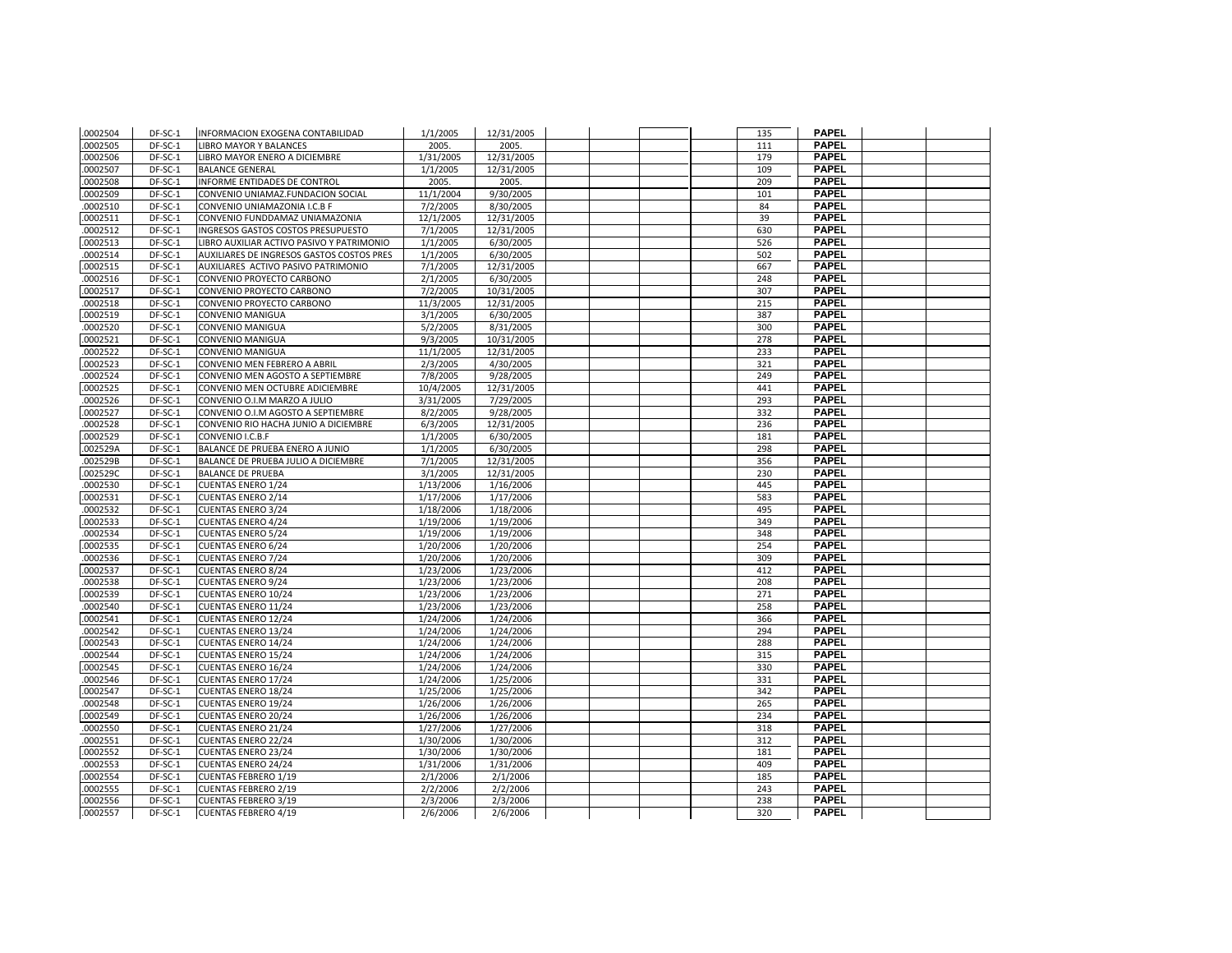| .0002558 | DF-SC-1 | <b>CUENTAS FEBRERO 5/19</b>  | 2/7/2006  | 2/7/2006  |  | 263 | <b>PAPEL</b>                 |  |
|----------|---------|------------------------------|-----------|-----------|--|-----|------------------------------|--|
| .0002559 | DF-SC-1 | <b>CUENTAS FEBRERO 6/19</b>  | 2/8/2006  | 2/9/2006  |  | 316 | <b>PAPEL</b>                 |  |
| 0002560  | DF-SC-1 | <b>CUENTAS FEBRERO 7/19</b>  | 2/10/2006 | 2/13/2006 |  | 406 | <b>PAPEL</b>                 |  |
| .0002561 | DF-SC-1 | <b>CUENTAS FEBRERO 8/19</b>  | 2/13/2006 | 2/13/2006 |  | 350 | <b>PAPEL</b>                 |  |
| 0002562  | DF-SC-1 | <b>CUENTAS FEBRERO 9/19</b>  | 2/14/2006 | 2/14/2006 |  | 309 | <b>PAPEL</b>                 |  |
| .0002563 | DF-SC-1 | CUENTAS FEBRERO 10/19        | 2/15/2006 | 2/15/2006 |  | 350 | <b>PAPEL</b>                 |  |
| 0002564  | DF-SC-1 | <b>CUENTAS FEBRERO 11/19</b> | 2/16/2006 | 2/16/2006 |  | 345 | <b>PAPEL</b>                 |  |
| 0002565  | DF-SC-1 | <b>CUENTAS FEBRERO 12/19</b> | 2/17/2006 | 2/17/2006 |  | 267 | <b>PAPEL</b>                 |  |
| 0002566  | DF-SC-1 | <b>CUENTAS FEBRERO 13/19</b> | 2/20/2006 | 2/20/2006 |  | 407 | <b>PAPEL</b>                 |  |
| .0002567 | DF-SC-1 | <b>CUENTAS FEBRERO 14/19</b> | 2/21/2006 | 2/21/2006 |  | 546 | <b>PAPEL</b>                 |  |
| 0002568  | DF-SC-1 | <b>CUENTAS FEBRERO 15/19</b> | 2/22/2006 | 2/22/2006 |  | 303 | <b>PAPEL</b>                 |  |
| .0002569 | DF-SC-1 | <b>CUENTAS FEBRERO 16/19</b> | 2/23/2006 | 2/23/2006 |  | 323 | <b>PAPEL</b>                 |  |
| .0002570 | DF-SC-1 | <b>CUENTAS FEBRERO 17/19</b> | 2/24/2006 | 2/24/2006 |  | 310 | <b>PAPEL</b>                 |  |
| .0002571 | DF-SC-1 | <b>CUENTAS FEBRERO 18/19</b> | 2/27/2006 | 2/27/2006 |  | 419 | <b>PAPEL</b>                 |  |
| 0002572  | DF-SC-1 | <b>CUENTAS FEBRERO 19/19</b> | 2/28/2006 | 2/28/2006 |  | 276 | <b>PAPEL</b>                 |  |
| 0002573  | DF-SC-1 | CUENTAS MARZO 1/18           | 3/1/2006  | 3/2/2006  |  | 260 | <b>PAPEL</b>                 |  |
| .0002574 | DF-SC-1 | <b>CUENTAS MARZO 2/18</b>    | 3/3/2006  | 3/3/2006  |  | 194 | <b>PAPEL</b>                 |  |
| .0002575 | DF-SC-1 | CUENTAS MARZO 3/18           | 3/6/2006  | 3/6/2006  |  | 522 | <b>PAPEL</b>                 |  |
| .0002576 | DF-SC-1 | CUENTAS MARZO 4/18           | 3/7/2006  | 3/7/2006  |  | 367 | <b>PAPEL</b>                 |  |
| .0002577 | DF-SC-1 | CUENTAS MARZO 5/18           | 3/8/2006  | 3/8/2006  |  | 183 | <b>PAPEL</b>                 |  |
| 0002578  | DF-SC-1 | CUENTAS MARZO 6/18           | 3/9/2006  | 3/9/2006  |  | 276 | <b>PAPEL</b>                 |  |
| .0002579 | DF-SC-1 | <b>CUENTAS MARZO 7/18</b>    | 3/10/2006 | 3/13/2006 |  | 516 | <b>PAPEL</b>                 |  |
| .0002580 | DF-SC-1 | <b>CUENTAS MARZO 9/18</b>    | 3/15/2006 | 3/16/2006 |  | 295 | <b>PAPEL</b>                 |  |
| 0002581  | DF-SC-1 | CUENTAS MARZO 10/18          | 3/17/2006 | 3/17/2006 |  | 250 | <b>PAPEL</b>                 |  |
| .0002582 | DF-SC-1 | CUENTAS MARZO 11/18          | 3/21/2006 | 4/21/2006 |  | 486 | <b>PAPEL</b>                 |  |
| .0002583 | DF-SC-1 | CUENTAS MARZO 12/18          | 3/22/2006 | 3/22/2006 |  | 205 | <b>PAPEL</b>                 |  |
| .0002584 | DF-SC-1 | CUENTAS MARZO 13/18          | 3/23/2006 | 3/23/2006 |  | 337 | <b>PAPEL</b>                 |  |
| 0002585  | DF-SC-1 | <b>CUENTAS MARZO 14</b>      | 3/14/2006 | 3/14/2006 |  | 299 | <b>PAPEL</b>                 |  |
| 0002586  | DF-SC-1 | CUENTAS MARZO 14/18          | 3/23/2006 | 3/24/2006 |  | 198 | <b>PAPEL</b>                 |  |
| .0002587 | DF-SC-1 | CUENTAS MARZO 15/18          | 3/27/2006 | 3/27/2006 |  | 558 | <b>PAPEL</b>                 |  |
| 0002588  | DF-SC-1 | CUENTAS MARZO 16/18          | 3/27/2006 | 3/28/2006 |  | 302 | <b>PAPEL</b>                 |  |
| 0002589  | DF-SC-1 | CUENTAS MARZO 17/18          | 3/29/2006 | 3/30/2006 |  | 376 | <b>PAPEL</b>                 |  |
| 0002590  | DF-SC-1 | CUENTAS MARZO 18/18          | 3/31/2006 | 3/31/2006 |  | 360 | <b>PAPEL</b>                 |  |
| 0002591  | DF-SC-1 | <b>CUENTAS ABRIL 1/14</b>    | 4/3/2006  | 4/3/2006  |  | 440 | <b>PAPEL</b>                 |  |
| .0002592 | DF-SC-1 | <b>CUENTAS ABRIL 2/14</b>    | 4/4/2006  | 4/4/2006  |  | 309 | <b>PAPEL</b>                 |  |
| .0002593 | DF-SC-1 | <b>CUENTAS ABRIL 3/14</b>    | 4/5/2006  | 4/6/2006  |  | 249 | <b>PAPEL</b>                 |  |
| .0002594 | DF-SC-1 | <b>CUENTAS ABRIL 4/14</b>    | 4/6/2006  | 4/6/2006  |  | 243 | <b>PAPEL</b>                 |  |
| .0002595 | DF-SC-1 | <b>CUENTAS ABRIL 5/14</b>    | 4/7/2006  | 4/7/2006  |  | 213 | <b>PAPEL</b>                 |  |
| .0002596 | DF-SC-1 | <b>CUENTAS ABRIL 6/14</b>    | 4/17/2006 | 4/17/2006 |  | 772 | <b>PAPEL</b>                 |  |
| .0002597 | DF-SC-1 | <b>CUENTAS ABRIL 7/14</b>    | 4/18/2006 | 4/19/2006 |  | 312 | <b>PAPEL</b>                 |  |
| .0002598 | DF-SC-1 | <b>CUENTAS ABRIL 8/14</b>    | 4/20/2006 | 4/20/2006 |  | 180 | <b>PAPEL</b>                 |  |
| .0002599 | DF-SC-1 | <b>CUENTAS ABRIL 9/14</b>    | 4/21/2006 | 4/24/2006 |  | 443 | <b>PAPEL</b>                 |  |
| .0002600 | DF-SC-1 | <b>CUENTAS ABRIL 10/14</b>   | 4/24/2006 | 4/24/2006 |  | 246 | <b>PAPEL</b>                 |  |
| 0002601  | DF-SC-1 | <b>CUENTAS ABRIL 11/14</b>   | 4/25/2006 | 4/25/2006 |  | 388 | <b>PAPEL</b>                 |  |
| .0002602 | DF-SC-1 | <b>CUENTAS ABRIL 12/14</b>   | 4/26/2006 | 4/26/2006 |  | 356 | <b>PAPEL</b>                 |  |
| .0002603 | DF-SC-1 | <b>CUENTAS ABRIL 13/14</b>   | 4/27/2006 | 4/27/2006 |  | 168 | <b>PAPEL</b>                 |  |
| 0002604  | DF-SC-1 | <b>CUENTAS ABRIL 14/14</b>   | 4/28/2006 | 4/28/2006 |  | 299 | <b>PAPEL</b>                 |  |
| .0002605 | DF-SC-1 | <b>CUENTAS MAYO 1/22</b>     | 5/2/2006  | 5/3/2006  |  | 577 | <b>PAPEL</b>                 |  |
| .0002606 | DF-SC-1 | <b>CUENTAS MAYO 2/22</b>     | 5/4/2006  | 5/4/2006  |  | 315 | <b>PAPEL</b>                 |  |
| .0002607 | DF-SC-1 | <b>CUENTAS MAYO 3/22</b>     | 5/5/2006  | 5/5/2006  |  | 242 | <b>PAPEL</b>                 |  |
| .0002608 | DF-SC-1 | <b>CUENTAS MAYO 4/22</b>     | 5/8/2006  | 5/8/2006  |  | 446 | <b>PAPEL</b>                 |  |
| .0002609 | DF-SC-1 | CUENTAS MAYO 5/22            | 5/8/2006  | 5/8/2006  |  | 327 | <b>PAPEL</b>                 |  |
| .0002610 | DF-SC-1 | <b>CUENTAS MAYO 6/22</b>     | 5/8/2006  | 5/8/2006  |  | 116 | <b>PAPEL</b>                 |  |
| 0002611  | DF-SC-1 | <b>CUENTAS MAYO 7/22</b>     | 5/9/2006  | 5/9/2006  |  | 234 | <b>PAPEL</b><br><b>PAPEL</b> |  |
| .0002612 | DF-SC-1 | <b>CUENTAS MAYO 8/22</b>     | 5/10/2006 | 5/11/2006 |  | 294 | <b>PAPEL</b>                 |  |
| .0002613 | DF-SC-1 | <b>CUENTAS MAYO 9/22</b>     | 5/11/2006 | 5/12/2006 |  | 140 | <b>PAPEL</b>                 |  |
| .0002614 | DF-SC-1 | CUENTAS MAYO 10/22           | 5/15/2006 | 5/15/2006 |  | 353 |                              |  |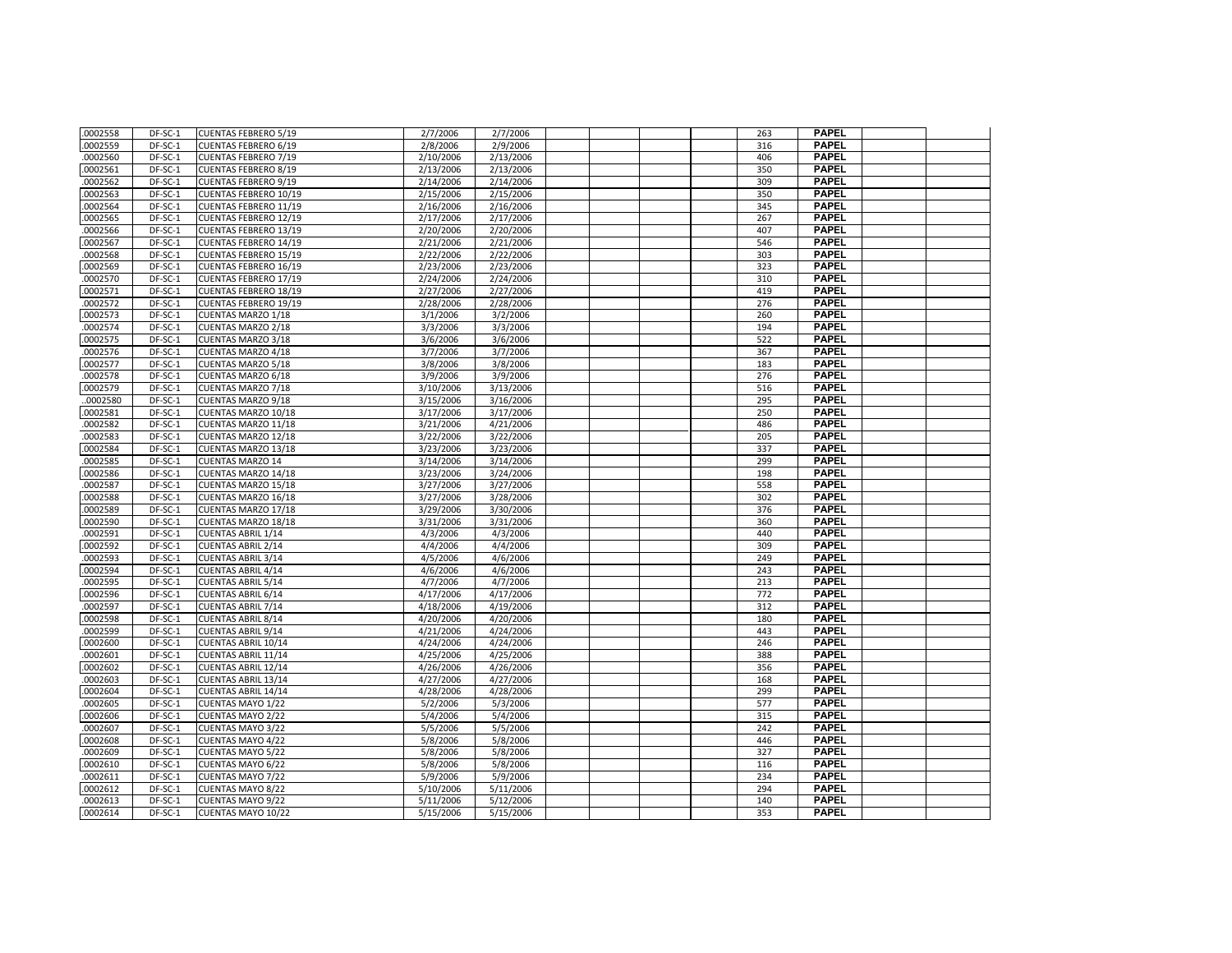| .0002615             | DF-SC-1            | CUENTAS MAYO 11/22                       | 5/16/2006              | 5/16/2006              |  | 215        | <b>PAPEL</b>                 |  |
|----------------------|--------------------|------------------------------------------|------------------------|------------------------|--|------------|------------------------------|--|
| 0002616              | DF-SC-1            | CUENTAS MAYO 12/22                       | 5/17/2006              | 5/17/2006              |  | 296        | <b>PAPEL</b>                 |  |
| 0002617              | DF-SC-1            | CUENTAS MAYO 13/22                       | 5/18/2006              | 5/19/2006              |  | 296        | <b>PAPEL</b>                 |  |
| 0002618              | DF-SC-1            | CUENTAS MAYO 14/22                       | 5/22/2006              | 5/22/2006              |  | 475        | <b>PAPEL</b>                 |  |
| 0002619              | DF-SC-1            | CUENTAS MAYO 15/22                       | 5/23/2006              | 5/23/2006              |  | 237        | <b>PAPEL</b>                 |  |
| 0002620              | DF-SC-1            | CUENTAS MAYO 16/22                       | 5/24/2006              | 5/24/2006              |  | 298        | <b>PAPEL</b>                 |  |
| 0002621              | DF-SC-1            | CUENTAS MAYO 17/22                       | 5/25/2006              | 5/25/2006              |  | 253        | <b>PAPEL</b>                 |  |
| 0002622              | DF-SC-1            | CUENTAS MAYO 18/22                       | 5/25/2006              | 5/25/2006              |  | 166        | <b>PAPEL</b>                 |  |
| 0002623              | DF-SC-1            | CUENTAS MAYO 19/22                       | 5/26/2006              | 5/30/2006              |  | 415        | <b>PAPEL</b>                 |  |
| 0002624              | DF-SC-1            | CUENTAS MAYO 20/22                       | 5/30/2006              | 5/30/2006              |  | 397        | <b>PAPEL</b>                 |  |
| 0002625              | DF-SC-1            | CUENTAS MAYO 21/21                       | 5/31/2006              | 5/31/2006              |  | 371        | <b>PAPEL</b>                 |  |
| 0002626              | DF-SC-1            | CUENTAS MAYO 22/22                       | 5/31/2006              | 5/31/2006              |  | 186        | <b>PAPEL</b>                 |  |
| 0002627              | DF-SC-1            | <b>CUENTAS JUNIO 1/29</b>                | 6/1/2006               | 6/1/2006               |  | 334        | <b>PAPEL</b>                 |  |
| 0002628              | DF-SC-1            | <b>CUNETAS JUNIO 2/29</b>                | 6/2/2006               | 6/2/2006               |  | 443        | <b>PAPEL</b>                 |  |
| 0002629              | DF-SC-1            | <b>CUENTAS JUNIO 3/29</b>                | 6/5/2006               | 6/5/2006               |  | 343        | <b>PAPEL</b>                 |  |
| 0002630              | DF-SC-1            | <b>CUENTAS JUNIO 4/29</b>                | 6/6/2006               | 6/6/2006               |  | 278        | <b>PAPEL</b>                 |  |
| 0002631              | DF-SC-1            | <b>CUENTAS JUNIO 5/29</b>                | 6/7/2006               | 6/7/2006               |  | 243        | <b>PAPEL</b>                 |  |
| 0002632              | DF-SC-1            | <b>CUENTAS JUNIO 6/29</b>                | 6/7/2006               | 6/7/2006               |  | 186        | <b>PAPEL</b>                 |  |
| 0002633              | DF-SC-1            | <b>CUENTAS JUNIO 7/29</b>                | 6/8/2006               | 6/8/2006               |  | 235        | <b>PAPEL</b>                 |  |
| 0002634              | DF-SC-1            | <b>CUENTAS JUNIO 8/29</b>                | 6/9/2006               | 6/9/2006               |  | 286        | <b>PAPEL</b>                 |  |
| 0002635              | DF-SC-1            | <b>CUENTAS JUNIO 9/29</b>                | 6/12/2006              | 6/12/2006              |  | 410        | <b>PAPEL</b>                 |  |
| 0002636              | DF-SC-1            | CUENTAS JUNIO 10/29                      | 6/12/2006              | 6/12/2006              |  | 392        | <b>PAPEL</b>                 |  |
| 0002637              | DF-SC-1            | CUENTAS JUNIO 11/29                      | 6/13/2006              | 6/13/2006              |  | 295        | <b>PAPEL</b>                 |  |
| 0002638              | $DF-SC-1$          | CUENTAS JUNIO 12/29                      | $\sqrt{6/13}/2006$     | 6/13/2006              |  | 291        | <b>PAPEL</b>                 |  |
| 0002639              | DF-SC-1            | CUENTAS JUNIO 13/29                      | 6/14/2006              | 6/14/2006              |  | 369        | <b>PAPEL</b>                 |  |
| 0002640              | DF-SC-1            | CUENTAS JUNIO 14/29                      | 6/14/2006              | 6/14/2006              |  | 415        | <b>PAPEL</b>                 |  |
| 0002641              | DF-SC-1            | CUENTAS JUNIO 15/29                      | 6/15/2006              | 6/15/2006              |  | 382        | <b>PAPEL</b>                 |  |
| 0002642              | DF-SC-1            | CUENTAS JUNIO 16/29                      | 6/16/2006              | 6/20/2006              |  | 368        | <b>PAPEL</b>                 |  |
| 0002643              | DF-SC-1            | <b>CUENTAS JUNIO 17/29</b>               | 6/20/2006              | 6/20/2006              |  | 261        | <b>PAPEL</b>                 |  |
| 0002644              | DF-SC-1            | <b>CUENTAS JUNIO 18/29</b>               | 6/21/2006              | 6/21/2006              |  | 260        | <b>PAPEL</b>                 |  |
| 0002645              | DF-SC-1            | CUENTAS JUNIO 19/29                      | 6/22/2006              | 6/22/2006              |  | 232        | <b>PAPEL</b>                 |  |
| 0002646              | DF-SC-1            | CUENTAS JUNIO 20/29                      | 6/22/2006              | 6/22/2006              |  | 173        | <b>PAPEL</b>                 |  |
| 0002647              | DF-SC-1            | CUENTAS JUNIO 21/29                      | 6/22/2006              | 6/22/2006              |  | 175        | <b>PAPEL</b>                 |  |
| 0002648              | DF-SC-1            | CUENTAS JUNIO 22/29                      | 6/23/2006              | 6/23/2006              |  | 244        | <b>PAPEL</b>                 |  |
| .0002649             | DF-SC-1            | <b>CUENTAS JUNIO 23/29</b>               | 6/23/2006              | 6/23/2006              |  | 234        | <b>PAPEL</b>                 |  |
| .0002650             | DF-SC-1            | <b>CUENTAS JUNIO 24/29</b>               | 6/27/2006              | 6/27/2006              |  | 409        | <b>PAPEL</b>                 |  |
| 0002651              | DF-SC-1            | CUENTAS JUNIO 25/29                      | 6/28/2006              | 6/28/2006              |  | 161        | <b>PAPEL</b>                 |  |
| .0002652             | DF-SC-1            | CUENTAS JUNIO 26/29                      | 6/28/2006              | 6/28/2006              |  | 151        | <b>PAPEL</b>                 |  |
| .0002653             | DF-SC-1            | CUENTAS JUNIO 27/29                      | 6/29/2006              | 6/29/2006              |  | 288        | <b>PAPEL</b>                 |  |
| 0002654              | DF-SC-1            | CUENTAS JUNIO 28/29                      | 6/29/2006              | 6/29/2006              |  | 241        | <b>PAPEL</b>                 |  |
| .0002655             | DF-SC-1            | CUENTAS JUNIO 29/29                      | 6/30/2006              | 6/30/2006              |  | 276        | <b>PAPEL</b>                 |  |
| .0002656             | DF-SC-1            | CUENTAS JULIO 1/31                       | 7/1/2006               | 7/1/2006               |  | 396        | <b>PAPEL</b>                 |  |
| .0002657             | DF-SC-1            | <b>CUENTAS JULIO 2/31</b>                | 7/11/2006              | 7/11/2006              |  | 285        | <b>PAPEL</b>                 |  |
| 0002658              | DF-SC-1            | CUENTAS JULIO 3/31                       | 7/12/2006              | 7/12/2006              |  | 155        | <b>PAPEL</b>                 |  |
| .0002659             | DF-SC-1            | CUENTAS JULIO 4/31                       | 7/13/2006              | 7/13/2006              |  | 375        | <b>PAPEL</b><br><b>PAPEL</b> |  |
| .0002660<br>.0002661 | DF-SC-1<br>DF-SC-1 | CUENTAS JULIO 5/31<br>CUENTAS JULIO 6/31 | 7/14/2006<br>7/18/2006 | 7/17/2006<br>7/18/2006 |  | 375<br>258 | <b>PAPEL</b>                 |  |
|                      |                    |                                          |                        |                        |  |            | <b>PAPEL</b>                 |  |
| .0002662<br>.0002663 | DF-SC-1<br>DF-SC-1 | CUENTAS JULIO 7/31<br>CUENTAS JULIO 8/31 | 7/18/2006<br>7/19/2006 | 7/18/2006<br>7/19/2006 |  | 191<br>156 | <b>PAPEL</b>                 |  |
| .0002664             | DF-SC-1            | CUENTAS JULIO 9/31                       | 7/21/2006              | 7/21/2006              |  | 253        | <b>PAPEL</b>                 |  |
| .0002665             | DF-SC-1            | CUENTAS JULIO 10/31                      | 7/24/2006              | 7/24/2006              |  | 466        | <b>PAPEL</b>                 |  |
| .0002666             | DF-SC-1            | CUENTAS JULIO 11/31                      | 7/24/2006              | 7/24/2006              |  | 257        | <b>PAPEL</b>                 |  |
| 0002667              | DF-SC-1            | CUENTAS JULIO 12/31                      | 7/24/2006              | 7/24/2006              |  | 255        | <b>PAPEL</b>                 |  |
| .0002668             | DF-SC-1            | CUENTAS JULIO 13/31                      | 7/25/2006              | 7/25/2006              |  | 279        | <b>PAPEL</b>                 |  |
| .0002669             | DF-SC-1            | CUENTAS JULIO 14/31                      | 7/25/2006              | 7/25/2006              |  | 279        | <b>PAPEL</b>                 |  |
| 0002670              | DF-SC-1            | CUENTAS JULIO 15/31                      | 7/25/2006              | 7/25/2006              |  | 318        | <b>PAPEL</b>                 |  |
| .0002671             | DF-SC-1            | CUENTAS JULIO 16/31                      | 7/26/2006              | 7/26/2006              |  | 265        | <b>PAPEL</b>                 |  |
|                      |                    |                                          |                        |                        |  |            |                              |  |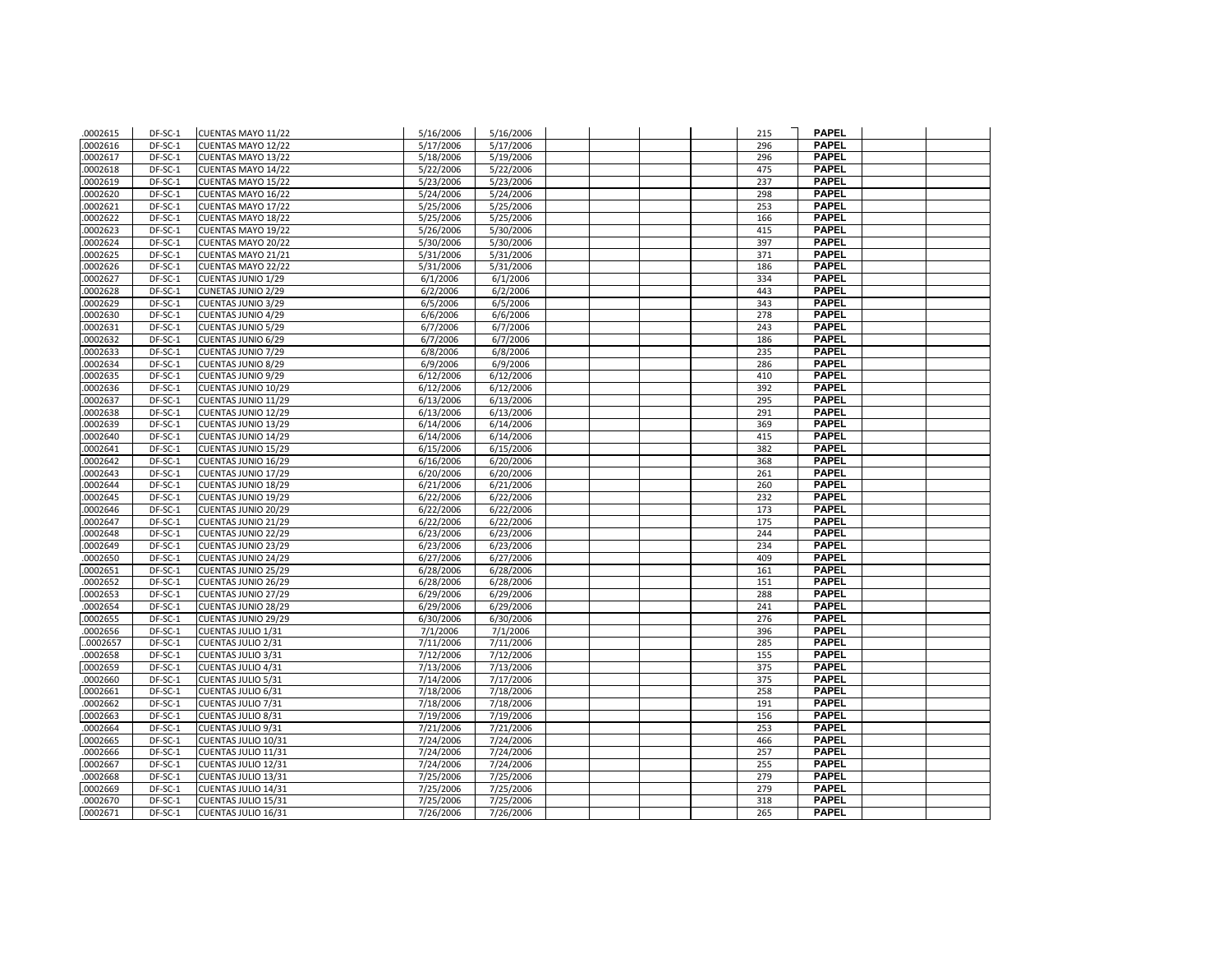| .0002672             | DF-SC-1            | CUENTAS JULIO 17/31                                        | 7/26/2006              | 7/26/2006              |  | 266        | <b>PAPEL</b>                 |  |
|----------------------|--------------------|------------------------------------------------------------|------------------------|------------------------|--|------------|------------------------------|--|
| .0002673             | DF-SC-1            | CUENTAS JULIO 18/31                                        | 7/26/2006              | 7/26/2005              |  | 288        | <b>PAPEL</b>                 |  |
| .0002674             | DF-SC-1            | CUENTAS JULIO 19/31                                        | 7/26/2006              | 7/26/2006              |  | 159        | <b>PAPEL</b>                 |  |
| .0002675             | DF-SC-1            | CUENTAS JULIO 20/31                                        | 7/27/2006              | 7/27/2006              |  | 305        | <b>PAPEL</b>                 |  |
| .0002676             | DF-SC-1            | CUENTAS JULIO 21/31                                        | 7/27/2006              | 7/27/2006              |  | 236        | <b>PAPEL</b>                 |  |
| .0002677             | DF-SC-1            | CUENTAS JULIO 22/31                                        | 7/27/2006              | 7/27/2006              |  | 281        | <b>PAPEL</b>                 |  |
| .0002678             | DF-SC-1            | CUENTAS JULIO 23/31                                        | 7/27/2006              | 7/27/2006              |  | 261        | <b>PAPEL</b>                 |  |
| .0002679             | DF-SC-1            | CUENTAS JULIO 24/31                                        | 7/27/2006              | 7/27/2006              |  | 250        | <b>PAPEL</b>                 |  |
| .0002680             | DF-SC-1            | CUENTAS JULIO 25/31                                        | 7/27/2006              | 7/27/2006              |  | 216        | <b>PAPEL</b>                 |  |
| .0002681             | DF-SC-1            | CUENTAS JULIO 26/31                                        | 7/28/2006              | 7/28/2006              |  | 228        | <b>PAPEL</b>                 |  |
| .0002682             | DF-SC-1            | CUENTAS JULIO 27/31                                        | 7/31/2006              | 7/31/2006              |  | 490        | <b>PAPEL</b>                 |  |
| .0002683             | DF-SC-1            | CUENTAS JULIO 28/31                                        | 7/31/2006              | 7/31/2006              |  | 256        | <b>PAPEL</b>                 |  |
| .0002684             | DF-SC-1            | CUENTAS JULIO 29/31                                        | 7/31/2006              | 7/31/2006              |  | 249        | <b>PAPEL</b>                 |  |
| .0002685             | DF-SC-1            | CUENTAS JULIO 30/31                                        | 7/31/2006              | 7/31/2006              |  | 224        | <b>PAPEL</b>                 |  |
| .0002686             | DF-SC-1            | CUENTAS JULIO 31/31                                        | 7/31/2006              | 7/31/2006              |  | 210        | <b>PAPEL</b>                 |  |
| .0002687             | DF-SC-1            | <b>CUENTAS AGOSTO 1/24</b>                                 | 8/1/2006               | 8/2/2006               |  | 350        | <b>PAPEL</b>                 |  |
| .0002688             | DF-SC-1            | CUNETAS AGOSTO 2/24                                        | 8/3/2006               | 8/3/2006               |  | 199        | <b>PAPEL</b>                 |  |
| .0002689             | DF-SC-1            | <b>CUENTAS AGOSTO 3/24</b>                                 | 8/3/2006               | 8/3/2006               |  | 149        | <b>PAPEL</b>                 |  |
| .0002690             | DF-SC-1            | <b>CUENTAS AGOSTO 4/24</b>                                 | 8/4/2006               | 8/5/2006               |  | 295        | <b>PAPEL</b>                 |  |
| .0002691             | DF-SC-1            | <b>CUENTAS AGOSTO 5/24</b>                                 | 8/8/2006               | 8/8/2006               |  | 306        | <b>PAPEL</b>                 |  |
| .0002692             | DF-SC-1            | <b>CUENTAS AGOSTO 6/24</b>                                 | 8/8/2006               | 8/8/2006               |  | 203        | <b>PAPEL</b>                 |  |
| .0002693             | DF-SC-1            | <b>CUENTAS AGOSTO 7/24</b>                                 | 8/9/2006               | 8/9/2006               |  | 201        | <b>PAPEL</b>                 |  |
| .0002694             | DF-SC-1            | <b>CUENTAS AGOSTO 8/24</b>                                 | 8/9/2006               | 8/9/2006               |  | 230        | <b>PAPEL</b>                 |  |
| .0002695             | DF-SC-1            | <b>CUENTAS AGOSTO 9/24</b>                                 | 8/10/2006              | 8/10/2006              |  | 275        | <b>PAPEL</b>                 |  |
| .0002696             | DF-SC-1            | CUENTAS AGOSTO 10/24                                       | 8/11/2006              | 8/11/2006              |  | 348        | <b>PAPEL</b>                 |  |
| .0002697             | DF-SC-1            | <b>CUENTAS AGOSTO 11/24</b>                                | 8/14/2006              | 8/14/2006              |  | 416        | <b>PAPEL</b>                 |  |
| .0002698             | DF-SC-1            | CUENTAS AGOSTO 12/24                                       | $\frac{8}{15/2006}$    | 8/15/2006              |  | 237        | <b>PAPEL</b>                 |  |
| .0002699             | DF-SC-1            | CUENTAS AGOSTO 13/24                                       | 8/16/2006              | 8/16/2006              |  | 283        | <b>PAPEL</b>                 |  |
| .0002700             | DF-SC-1            | <b>CUENTAS AGOSTO 14/24</b>                                | 8/17/2006              | 8/17/2006              |  | 260        | <b>PAPEL</b>                 |  |
| .0002701             | DF-SC-1            | CUENTAS AGOSTO 15/24                                       | 8/18/2006              | 8/18/2006              |  | 169        | <b>PAPEL</b>                 |  |
| .0002702             | DF-SC-1            | CUENTAS AGOSTO 16/24                                       | 8/22/2006              | 8/22/2006              |  | 562        | <b>PAPEL</b><br><b>PAPEL</b> |  |
| .0002703             | DF-SC-1            | CUENTAS AGOSTO 17/24                                       | 8/23/2006              | 8/23/2006              |  | 236        | <b>PAPEL</b>                 |  |
| .0002704             | DF-SC-1            | CUENTAS AGOSTO 18/24                                       | 8/23/2006              | 8/23/2006              |  | 170        | <b>PAPEL</b>                 |  |
| .0002705<br>.0002706 | DF-SC-1<br>DF-SC-1 | <b>CUENTAS AGOSTO 19/24</b><br><b>CUENTAS AGOSTO 20/24</b> | 8/24/2006<br>8/25/2006 | 8/24/2006<br>8/25/2006 |  | 406<br>402 | <b>PAPEL</b>                 |  |
| .0002707             | DF-SC-1            | CUENTAS AGOSTO 21/24                                       | 8/28/2006              | 8/28/2006              |  | 427        | <b>PAPEL</b>                 |  |
| .002708              | DF-SC-1            | CUENTAS AGOSTO 22/24                                       | 8/29/2006              | 8/29/2006              |  | 359        | <b>PAPEL</b>                 |  |
| .0002709             | DF-SC-1            | CUENTAS AGOSTO 23/24                                       | 8/30/2006              | 8/30/2006              |  | 351        | <b>PAPEL</b>                 |  |
| .0002710             | DF-SC-1            | <b>CUENTAS AGOSTO 24/24</b>                                | 8/31/2006              | 8/31/2006              |  | 546        | <b>PAPEL</b>                 |  |
| .0002711             | DF-SC-1            | LEGALIZACIONES DE AVANCES SEPTIEMBRE 1                     | 9/4/2006               | 9/15/2006              |  | 239        | <b>PAPEL</b>                 |  |
| .0002712             | DF-SC-1            | LEGALIZACIONES DE AVANCES SEPTIEMBRE 2                     | 9/15/2006              | 9/28/2006              |  | 286        | <b>PAPEL</b>                 |  |
| .0002713             | DF-SC-1            | <b>CUENTAS SEPTIEMBRE 1/25</b>                             | 9/1/2006               | 9/4/2006               |  | 511        | <b>PAPEL</b>                 |  |
| .0002714             | DF-SC-1            | <b>CUENTAS SEPTIEMBRE 2/25</b>                             | 9/5/2006               | 9/5/2006               |  | 221        | <b>PAPEL</b>                 |  |
| .0002715             | DF-SC-1            | <b>CUENTAS SEPTIEMBRE 3/25</b>                             | 9/6/2006               | 9/6/2006               |  | 161        | <b>PAPEL</b>                 |  |
| .0002716             | DF-SC-1            | <b>CUENTAS SEPTIEMBRE 4/25</b>                             | 9/7/2006               | 9/7/2006               |  | 431        | <b>PAPEL</b>                 |  |
| .0002717             | DF-SC-1            | <b>CUENTAS SEPTIEMBRE 5/25</b>                             | 9/7/2006               | 9/7/2006               |  | 146        | <b>PAPEL</b>                 |  |
| .0002718             | DF-SC-1            | <b>CUENTAS SEPTIEMBRE 6/25</b>                             | 9/8/2006               | 9/8/2006               |  | 388        | <b>PAPEL</b>                 |  |
| .0002719             | DF-SC-1            | <b>CUENTAS SEPTIEMBRE 7/25</b>                             | 9/11/2006              | 9/11/2006              |  | 397        | <b>PAPEL</b>                 |  |
| .0102720             | DF-SC-1            | <b>CUENTAS SEPTIEMBRE 8/25</b>                             | 9/11/2006              | 9/11/2006              |  | 163        | <b>PAPEL</b>                 |  |
| .0002721             | DF-SC-1            | <b>CUENTAS SEPTIEMBRE 9/25</b>                             | 9/12/2006              | 9/12/2006              |  | 128        | <b>PAPEL</b>                 |  |
| .0002722             | DF-SC-1            | <b>CUENTAS SEPTIEMBRE 10/25</b>                            | 9/13/2006              | 9/13/2006              |  | 356        | <b>PAPEL</b>                 |  |
| .0002723             | DF-SC-1            | <b>CUENTAS SEPTIEMBRE 11/25</b>                            | 9/13/2006              | 9/13/2006              |  | 298        | <b>PAPEL</b>                 |  |
| .0002724             | DF-SC-1            | <b>CUENTAS SEPTIEMBRE 12/25</b>                            | 9/14/2006              | 9/14/2006              |  | 448        | <b>PAPEL</b>                 |  |
| .0002725             | DF-SC-1            | <b>CUENTAS SEPTIEMBRE 13/25</b>                            | 9/14/2006              | 9/14/2006              |  | 235        | <b>PAPEL</b>                 |  |
| .0002726             | DF-SC-1            | <b>CUENTAS SEPTIEMBRE 14/25</b>                            | 9/15/2006              | 9/15/2006              |  | 120        | <b>PAPEL</b>                 |  |
| .0002727             | DF-SC-1            | <b>CUENTAS SEPTIEMBRE 15/25</b>                            | 9/18/2006              | 9/18/2006              |  | 386        | <b>PAPEL</b>                 |  |
| .0002728             | DF-SC-1            | <b>CUENTAS SEPTIEMBRE 16/25</b>                            | 9/19/2006              | 9/19/2006              |  | 305        | <b>PAPEL</b>                 |  |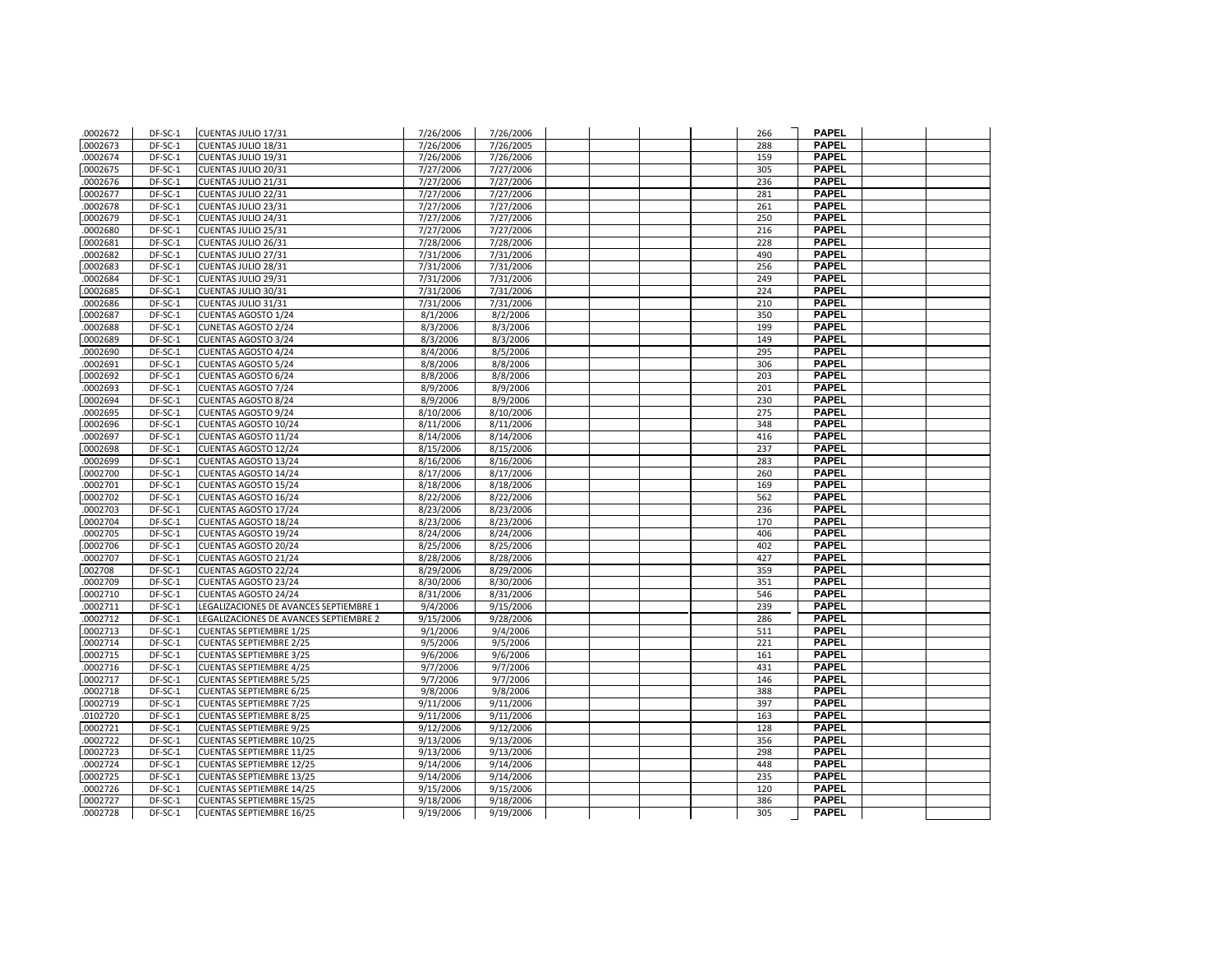| .0002729             | DF-SC-1            | <b>CUENTAS SEPTIEMBRE 17/25</b>                                  | 9/20/2006                | 9/20/2006                |  | 119        | <b>PAPEL</b>                 |  |
|----------------------|--------------------|------------------------------------------------------------------|--------------------------|--------------------------|--|------------|------------------------------|--|
| .0002730             | DF-SC-1            | <b>CUENTAS SEPTIEMBRE 18/25</b>                                  | 9/21/2006                | 9/21/2006                |  | 685        | <b>PAPEL</b>                 |  |
| .0002731             | DF-SC-1            | <b>CUENTAS SEPTIEMBRE 19/25</b>                                  | 9/22/2006                | 9/22/2006                |  | 269        | <b>PAPEL</b>                 |  |
| .0002732             | DF-SC-1            | <b>CUENTAS SEPTIEMBRE 20/25</b>                                  | 9/25/2006                | 9/25/2006                |  | 113        | <b>PAPEL</b>                 |  |
| .0002733             | DF-SC-1            | <b>CUENTAS SEPTIEMBRE 21/25</b>                                  | 9/26/2006                | 9/26/2006                |  | 347        | <b>PAPEL</b>                 |  |
| .0002734             | DF-SC-1            | <b>CUENTAS SEPTIEMBRE 22/25</b>                                  | 9/26/2006                | 9/27/2006                |  | 323        | <b>PAPEL</b>                 |  |
| .0002735             | DF-SC-1            | <b>CUENTAS SEPTIEMBRE 23/25</b>                                  | 9/27/2006                | 9/28/2006                |  | 295        | <b>PAPEL</b>                 |  |
| .0002736             | DF-SC-1            | <b>CUENTAS SEPTIEMBRE 24/25</b>                                  | 9/29/2006                | 9/29/2006                |  | 254        | <b>PAPEL</b>                 |  |
| .0002737             | DF-SC-1            | <b>CUENTAS SEPTIEMBRE 25/25</b>                                  | 9/29/2006                | 9/29/2006                |  | 210        | <b>PAPEL</b>                 |  |
| .0002728             | DF-SC-1            | <b>CUENTAS OCTUBRE 1/20</b>                                      | 10/2/2006                | 10/3/2006                |  | 361        | <b>PAPEL</b>                 |  |
| .0002739             | DF-SC-1            | <b>CUENTAS OCTUBRE 2/20</b>                                      | 10/4/2006                | 10/5/2006                |  | 223        | <b>PAPEL</b>                 |  |
| .0002740             | DF-SC-1            | <b>CUENTAS OCTUBRE 3/20</b>                                      | 10/5/2006                | 10/6/2006                |  | 344        | <b>PAPEL</b>                 |  |
| .0002741             | DF-SC-1            | <b>CUENTAS OCTUBRE 4/20</b>                                      | 10/9/2006                | 10/9/2006                |  | 132        | <b>PAPEL</b>                 |  |
| .0002742             | DF-SC-1            | <b>CUENTAS OCTUBRE 5/20</b>                                      | 10/10/2006               | 10/10/2006               |  | 581        | <b>PAPEL</b>                 |  |
| .0002743             | DF-SC-1            | <b>CUENTAS OCTUBRE 6/20</b>                                      | 10/10/2006               | 10/10/2006               |  | 251        | <b>PAPEL</b>                 |  |
| .0002744             | $DF-SC-1$          | <b>CUENTAS OCTUBRE 7/20</b>                                      | 10/11/2006               | 10/11/2006               |  | 174        | <b>PAPEL</b>                 |  |
| .0002745             | DF-SC-1            | <b>CUENTAS OCTUBRE 8/20</b>                                      | 10/12/2006               | 10/12/2006               |  | 255        | <b>PAPEL</b>                 |  |
| .0002746             | DF-SC-1            | <b>CUENTAS OCTUBRE 9/20</b>                                      | 10/13/2006               | 10/13/2006               |  | 338        | <b>PAPEL</b>                 |  |
| .0002747             | DF-SC-1            | <b>CUENTAS OCTUBRE 10/20</b>                                     | 10/17/2006               | 10/17/2006               |  | 250        | <b>PAPEL</b>                 |  |
| .0002748             | $DF-SC-1$          | <b>CUENTAS OCTUBRE 11/20</b>                                     | 10/18/2006               | 10/18/2006               |  | 202        | <b>PAPEL</b>                 |  |
| 0002749              | DF-SC-1            | <b>CUENTAS OCTUBRE 12/20</b>                                     | 10/19/2006               | 10/19/2006               |  | 252        | <b>PAPEL</b>                 |  |
| .0002750             | DF-SC-1            | <b>CUENTAS OCTUBRE 13/20</b>                                     | 10/20/2006               | 10/20/2006               |  | 163        | <b>PAPEL</b>                 |  |
| .0002751             | DF-SC-1            | <b>CUENTAS OCTUBRE 14/20</b>                                     | 10/23/2006               | 10/23/2006               |  | 234        | <b>PAPEL</b>                 |  |
| .0002752             | DF-SC-1            | <b>CUENTAS OCTUBRE 15/20</b>                                     | 10/24/2006               | 10/24/2006               |  | 323        | <b>PAPEL</b>                 |  |
| .0002753             | DF-SC-1            | CUNETAS OCTUBRE 16/20                                            | 10/25/2006               | 10/25/2006               |  | 470        | <b>PAPEL</b>                 |  |
| .0002754             | DF-SC-1            | <b>CUENTAS OCTUBRE 17/20</b>                                     | 10/26/2006               | 10/26/2006               |  | 321        | <b>PAPEL</b>                 |  |
| .0002755             | DF-SC-1            | <b>CUENTAS OCTUBRE 18/20</b>                                     | 10/27/2006               | 10/27/2006               |  | 129        | <b>PAPEL</b>                 |  |
| .0002756             | DF-SC-1            | <b>CUENTAS OCTUBRE 19/20</b>                                     | 10/30/2006               | 10/30/2006               |  | 465        | <b>PAPEL</b>                 |  |
| .0002757             | DF-SC-1            | <b>CUENTAS OCTUBRE 20/20</b>                                     | 10/31/2006               | 10/31/2006               |  | 393        | <b>PAPEL</b>                 |  |
| .0002758             | $DF-SC-1$          | <b>CUENTAS NOVIEMBRE 1/27</b>                                    | 11/1/2006                | 11/1/2006                |  | 331        | <b>PAPEL</b>                 |  |
| .0002759             | DF-SC-1            | <b>CUENTAS NOVIEMBRE 2/27</b>                                    | 11/1/2006                | 11/1/2006                |  | 300        | <b>PAPEL</b>                 |  |
| .0002760             | DF-SC-1            | <b>CUENTAS NOVIEMBRE 3/27</b>                                    | 11/1/2006                | 11/1/2006                |  | 440        | <b>PAPEL</b>                 |  |
| .0002761             | DF-SC-1            | <b>CUENTAS NOVIEMBRE 4/27</b>                                    | 11/2/2006                | 11/2/2006                |  | 171        | <b>PAPEL</b>                 |  |
| 0002762              | DF-SC-1            | <b>CUENTAS NOVIEMBRE 5/27</b>                                    | 11/3/2006                | 11/3/2006                |  | 207        | <b>PAPEL</b>                 |  |
| .0002763             | DF-SC-1            | <b>CUENTAS NOVIEMBRE 6/27</b>                                    | 11/7/2006                | 11/7/2006                |  | 403        | <b>PAPEL</b>                 |  |
| .0002764             | DF-SC-1            | <b>CUENTAS NOVIEMBRE 7/27</b>                                    | 11/8/2006                | 11/8/2006                |  | 298        | <b>PAPEL</b>                 |  |
| .0002765             | DF-SC-1            | <b>CUENTAS NOVIEMBRE 8/27</b>                                    | 11/8/2006                | 11/8/2006                |  | 207        | <b>PAPEL</b>                 |  |
| .0002766             | DF-SC-1            | <b>CUNETAS NOVIEMBRE 9/27</b>                                    | 11/9/2006                | 11/9/2006                |  | 226        | <b>PAPEL</b>                 |  |
| .0002767             | DF-SC-1            | CUENTAS NOVIEMBRE 10/27                                          | 11/10/2006               | 11/10/2006               |  | 305        | <b>PAPEL</b>                 |  |
| .0002768             | DF-SC-1            | <b>CUENTAS NOVIEMBRE 11/27</b>                                   | 11/14/2006               | 11/14/2006               |  | 399        | <b>PAPEL</b>                 |  |
| .0002769             | DF-SC-1            | <b>CUENTAS NOVIEMBRE 12/27</b>                                   | 11/14/2006               | 11/14/2006               |  | 268        | <b>PAPEL</b>                 |  |
| .0002770             | DF-SC-1            | <b>CUENTAS NOVIEMBRE 13/27</b>                                   | 11/15/2006               | 11/15/2006               |  | 300        | <b>PAPEL</b>                 |  |
| .0002771             | DF-SC-1            | <b>CUENTAS NOVIEMBRE 14/27</b>                                   | 11/16/2006               | 11/16/2006               |  | 233        | <b>PAPEL</b>                 |  |
| 0002772              | DF-SC-1            | <b>CUENTAS NOVIEMBRE 15/27</b>                                   | 11/17/2006               | 11/17/2006               |  | 223        | <b>PAPEL</b>                 |  |
| .0002773             | DF-SC-1            | <b>CUENTAS NOVIEMBRE 16/27</b>                                   | 11/20/2006               | 11/20/2006               |  | 265        | <b>PAPEL</b>                 |  |
| .0002774             | DF-SC-1            | <b>CUENTAS NOVIEMBRE 17/27</b>                                   | 11/21/2006               | 11/21/2006               |  | 329        | <b>PAPEL</b>                 |  |
| .0002775             | DF-SC-1            | <b>CUENTAS NOVIEMBRE 18/27</b>                                   | 11/22/2006               | 11/22/2006               |  | 328        | <b>PAPEL</b>                 |  |
| 0002776              | DF-SC-1            | <b>CUENTAS NOVIEMBRE 19/27</b>                                   | 11/22/2006               | 11/22/2006               |  | 343        | <b>PAPEL</b>                 |  |
| .0002777             | DF-SC-1            | <b>CUENTAS NOVIEMBRE 20/27</b>                                   | 11/23/2006               | 11/23/2006               |  | 550        | <b>PAPEL</b>                 |  |
| .0002778             | DF-SC-1            | <b>CUENTAS NOVIEMBRE 21/27</b>                                   | 11/23/2006               | 11/23/2006               |  | 139        | <b>PAPEL</b>                 |  |
| .002778A             | DF-SC-1            | <b>CUENTAS NOVIEMBRE 22/27</b>                                   | 11/24/2006               | 11/24/2006               |  | 257        | <b>PAPEL</b>                 |  |
| .0002779             | DF-SC-1            | <b>CUENTAS NOVIEMBRE 23/27</b>                                   | 11/27/2006               | 11/27/2006               |  | 461        | <b>PAPEL</b>                 |  |
| .0002780             | DF-SC-1            | <b>CUENTAS NOVIEMBRE 24/27</b>                                   | 11/27/2006               | 11/27/2006               |  | 247        | <b>PAPEL</b><br><b>PAPEL</b> |  |
| .0002781<br>.0002782 | DF-SC-1<br>DF-SC-1 | <b>CUENTAS NOVIEMBRE 25/27</b><br><b>CUENTAS NOVIEMBRE 26/27</b> | 11/28/2006<br>11/29/2006 | 11/28/2006<br>11/29/2006 |  | 306<br>252 | <b>PAPEL</b>                 |  |
| .0002783             | DF-SC-1            | <b>CUENTAS NOVIEMBRE 27/27</b>                                   | 11/30/2006               | 11/30/2006               |  | 393        | <b>PAPEL</b>                 |  |
| .0002784             | DF-SC-1            | <b>CUENTAS DICIEMBRE 1/32</b>                                    | 12/1/2006                | 12/4/2006                |  | 205        | <b>PAPEL</b>                 |  |
|                      |                    |                                                                  |                          |                          |  |            |                              |  |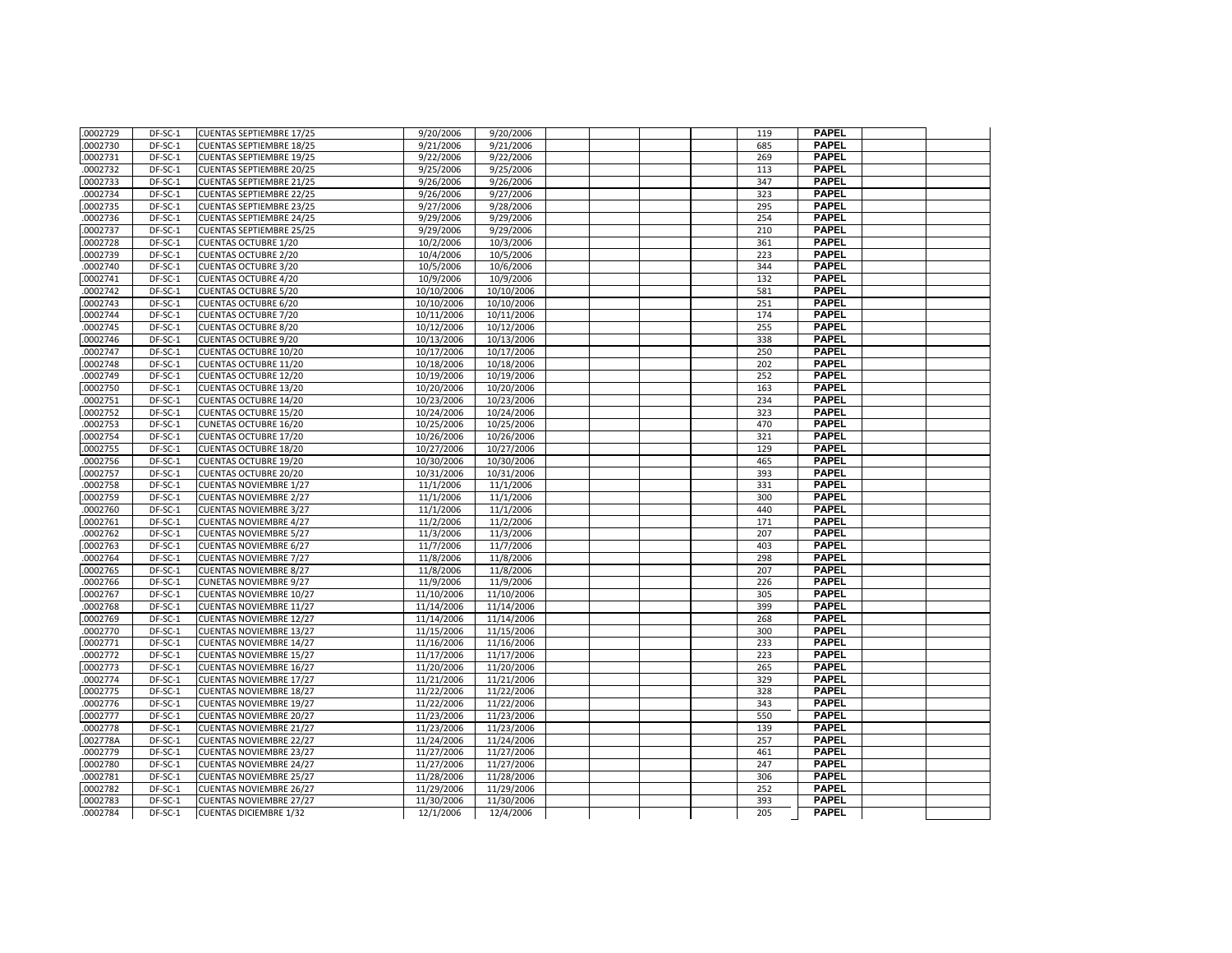| .0002785 | DF-SC-1 | <b>CUENTAS DICIEMBRE 2/32</b>        | 12/4/2006               | 12/4/2006  |  | 381 | <b>PAPEL</b> |  |
|----------|---------|--------------------------------------|-------------------------|------------|--|-----|--------------|--|
| .0002786 | DF-SC-1 | <b>CUENTAS DICIEMBRE 3/32</b>        | 12/5/2006               | 12/5/2006  |  | 219 | <b>PAPEL</b> |  |
| .0002787 | DF-SC-1 | <b>CUENTAS DICIEMBRE 4/32</b>        | 12/5/2006               | 12/5/2006  |  | 184 | <b>PAPEL</b> |  |
| .0002788 | DF-SC-1 | <b>CUENTAS DICIEMBRE 5/32</b>        | 12/6/2006               | 12/6/2006  |  | 259 | <b>PAPEL</b> |  |
| .0002789 | DF-SC-1 | <b>CUENTAS DICIEMBRE 6/32</b>        | 12/6/2006               | 12/6/2006  |  | 279 | <b>PAPEL</b> |  |
| .0002790 | DF-SC-1 | <b>CUENTAS DICIEMBRE 7/32</b>        | 12/7/2006               | 12/7/2006  |  | 236 | <b>PAPEL</b> |  |
| .0002791 | DF-SC-1 | <b>CUENTAS DICIEMBRE 8/32</b>        | 12/7/2006               | 12/7/2006  |  | 304 | <b>PAPEL</b> |  |
| .0002792 | DF-SC-1 | <b>CUENTAS DICIEMBRE 9/32</b>        | 12/7/2006               | 12/7/2006  |  | 282 | <b>PAPEL</b> |  |
| .0002793 | DF-SC-1 | <b>CUENTAS DICIEMBRE 10/32</b>       | 12/11/2006              | 12/11/2006 |  | 301 | <b>PAPEL</b> |  |
| .0002794 | DF-SC-1 | <b>CUENTAS DICIEMBRE 11/32</b>       | 12/11/2006              | 12/11/2006 |  | 220 | <b>PAPEL</b> |  |
| .0002795 | DF-SC-1 | <b>CUENTAS DICIEMBRE 12/32</b>       | $\frac{12}{12}/12/2006$ | 12/12/2006 |  | 325 | <b>PAPEL</b> |  |
| .0002796 | DF-SC-1 | <b>CUENTAS DICIEMBRE 13/32</b>       | 12/12/2006              | 12/12/2006 |  | 268 | <b>PAPEL</b> |  |
| .0002797 | DF-SC-1 | <b>CUENTAS DICIEMBRE 14/32</b>       | 12/12/2006              | 12/12/2006 |  | 472 | <b>PAPEL</b> |  |
| .0002798 | DF-SC-1 | <b>CUENTAS DICIEMBRE 15/32</b>       | 12/13/2006              | 12/13/2006 |  | 353 | <b>PAPEL</b> |  |
| .0002799 | DF-SC-1 | <b>CUENTAS DICIEMBRE 16/32</b>       | 12/13/2006              | 12/13/2006 |  | 392 | <b>PAPEL</b> |  |
| .0002800 | DF-SC-1 | <b>CUENTAS DICIEMBRE 17/32</b>       | 12/14/2006              | 12/14/2006 |  | 376 | <b>PAPEL</b> |  |
| .0002801 | DF-SC-1 | <b>CUENTAS DICIEMBRE 18/32</b>       | 12/14/2006              | 12/14/2006 |  | 274 | <b>PAPEL</b> |  |
| .0002802 | DF-SC-1 | <b>CUENTAS DICIEMBRE 19/32</b>       | 12/14/2006              | 12/15/2006 |  | 211 | <b>PAPEL</b> |  |
| .0002803 | DF-SC-1 | <b>CUENTAS DICIEMBRE 20/32</b>       | 12/18/2006              | 12/18/2006 |  | 303 | <b>PAPEL</b> |  |
| .0002804 | DF-SC-1 | <b>CUENTAS DICIEMBRE 21/32</b>       | 12/19/2006              | 12/19/2006 |  | 181 | <b>PAPEL</b> |  |
| .0002805 | DF-SC-1 | <b>CUENTAS DICIEMBRE 22/32</b>       | 12/19/2006              | 12/20/2006 |  | 254 | <b>PAPEL</b> |  |
| .0002806 | DF-SC-1 | <b>CUENTAS DICIEMBRE 23/32</b>       | 12/21/2006              | 12/21/2006 |  | 142 | <b>PAPEL</b> |  |
| .0002807 | DF-SC-1 | <b>CUENTAS DICIEMBRE 24/32</b>       | 12/21/2006              | 12/21/2006 |  | 207 | <b>PAPEL</b> |  |
| .0002808 | DF-SC-1 | <b>CUENTAS DICIEMBRE 25/32</b>       | 12/22/2006              | 12/22/2006 |  | 212 | <b>PAPEL</b> |  |
| .0002809 | DF-SC-1 | <b>CUENTAS DICIEMBRE 26/32</b>       | 12/26/2006              | 12/26/2006 |  | 203 | <b>PAPEL</b> |  |
| .0002810 | DF-SC-1 | <b>CUENTAS DICIEMBRE 27/32</b>       | 12/27/2006              | 12/27/2006 |  | 150 | <b>PAPEL</b> |  |
| .0002811 | DF-SC-1 | <b>CUENTAS DICIEMBRE 28/32</b>       | 12/28/2006              | 12/28/2006 |  | 450 | <b>PAPEL</b> |  |
| .0002812 | DF-SC-1 | <b>CUENTAS DICIEMBRE 29/32</b>       | 12/28/2006              | 12/28/2006 |  | 171 | <b>PAPEL</b> |  |
| .0002813 | DF-SC-1 | <b>CUENTAS DICIEMBRE 30/32</b>       | 12/28/2006              | 12/29/2006 |  | 251 | <b>PAPEL</b> |  |
| .0002814 | DF-SC-1 | <b>CUENTAS DICIEMBRE 31/32</b>       | 12/29/2006              | 12/29/2006 |  | 278 | <b>PAPEL</b> |  |
| .0002815 | DF-SC-1 | <b>CUENTAS DICIEMBRE 31/32</b>       | 12/29/2006              | 12/29/2006 |  | 213 | <b>PAPEL</b> |  |
| .0002816 | DF-SC-1 | <b>CUENTAS DICIEMBRE 32/32</b>       | 12/29/2006              | 12/29/2006 |  | 401 | <b>PAPEL</b> |  |
| .0002817 | DF-SC-1 | CONCILIACION BANCARIA ENERO          | 1/1/2006                | 1/31/2006  |  | 297 | <b>PAPEL</b> |  |
| .0002818 | DF-SC-1 | CONCILIACION BANCARIA FEBRERO        | 2/1/2006                | 2/28/2006  |  | 323 | <b>PAPEL</b> |  |
| .0002819 | DF-SC-1 | CONCILIACION BANCARIA MARZO          | 3/1/2006                | 3/28/2006  |  | 171 | <b>PAPEL</b> |  |
| .0002820 | DF-SC-1 | CONCILIACION BANCARIA ABRIL          | 4/1/2006                | 4/28/2006  |  | 135 | <b>PAPEL</b> |  |
| .0002821 | DF-SC-1 | CONCILIACION BANCARIA MAYO           | 5/1/2006                | 5/31/2006  |  | 148 | <b>PAPEL</b> |  |
| .0002822 | DF-SC-1 | CONCILIACION BANCARIA JUNIO          | 6/1/2006                | 6/30/2006  |  | 224 | <b>PAPEL</b> |  |
| .0002823 | DF-SC-1 | CONCILIACION BANCARIA JULIO          | 7/1/2006                | 7/31/2006  |  | 322 | <b>PAPEL</b> |  |
| .0002824 | DF-SC-1 | CONCILIACION BANCARIA AGOSTO         | 8/1/2006                | 8/31/2006  |  | 294 | <b>PAPEL</b> |  |
| .0002825 | DF-SC-1 | CONCILIACION BANCARIA SEPTIEMBRE     | 9/1/2006                | 9/30/2006  |  | 211 | <b>PAPEL</b> |  |
| .0002826 | DF-SC-1 | CONCILIACION BANCARIA OCTUBRE        | 10/1/2006               | 10/30/2006 |  | 159 | <b>PAPEL</b> |  |
| .0002827 | DF-SC-1 | CONCILIACION BANCARIA NOVIEMBRE      | 11/1/2006               | 11/30/2006 |  | 196 | <b>PAPEL</b> |  |
| .0002828 | DF-SC-1 | CONCILIACION BANCARIA DICIEMBRE      | 12/1/2006               | 12/31/2006 |  | 120 | <b>PAPEL</b> |  |
| .0002829 | DF-SC-1 | INGRESOS Y EGRESOS ENERO A FEBRERO   | 1/20/2006               | 2/27/2006  |  | 288 | <b>PAPEL</b> |  |
| .0002830 | DF-SC-1 | INGRESOS Y EGRESOS MARZO             | 3/1/2006                | 3/31/2006  |  | 270 | <b>PAPEL</b> |  |
| .0002831 | DF-SC-1 | <b>INGRESOS Y EGRESOS ABRIL</b>      | 4/5/2006                | 4/28/2006  |  | 175 | <b>PAPEL</b> |  |
| .0002832 | DF-SC-1 | <b>INGRESOS Y EGRESOS MAYO</b>       | 5/2/2006                | 5/31/2006  |  | 90  | <b>PAPEL</b> |  |
| .0002833 | DF-SC-1 | INGRESOS Y EGRESOS JUNIO             | 6/5/2006                | 6/30/2006  |  | 310 | <b>PAPEL</b> |  |
| .0002834 | DF-SC-1 | INGRESOS Y EGRESOS JULIO             | 7/10/2006               | 7/31/2006  |  | 115 | <b>PAPEL</b> |  |
| .0002835 | DF-SC-1 | INGRESOS Y EGRESOS AGOSTO            | 8/4/2006                | 8/31/2006  |  | 135 | <b>PAPEL</b> |  |
| .0002836 | DF-SC-1 | INGRESOS Y EGRESOS SEPTIEMBRE        | 9/1/2006                | 9/25/2006  |  | 258 | <b>PAPEL</b> |  |
| .0002837 | DF-SC-1 | INGRESOS Y EGRESOS OCTUBRE           | 10/2/2006               | 10/30/2006 |  | 118 | <b>PAPEL</b> |  |
| .0002838 | DF-SC-1 | INGRESOS Y EGRESOS NOVIEMBRE         | 11/1/2006               | 11/30/2006 |  | 253 | <b>PAPEL</b> |  |
| .0002839 | DF-SC-1 | INGRESOS Y EGRESOS DICIEMBRE         | 12/8/2006               | 12/27/2006 |  | 137 | <b>PAPEL</b> |  |
| .0002840 | DF-SC-1 | CONVENIO UNIAMAZONIA COLCIENCIAS     | 3/30/2004               | 10/23/2006 |  | 103 | PAPEL        |  |
| .0002841 | DF-SC-1 | CONVENIO CORPOAMAZONIA 051 RIO HACHA | 1/27/2006               | 10/23/2006 |  | 87  | <b>PAPEL</b> |  |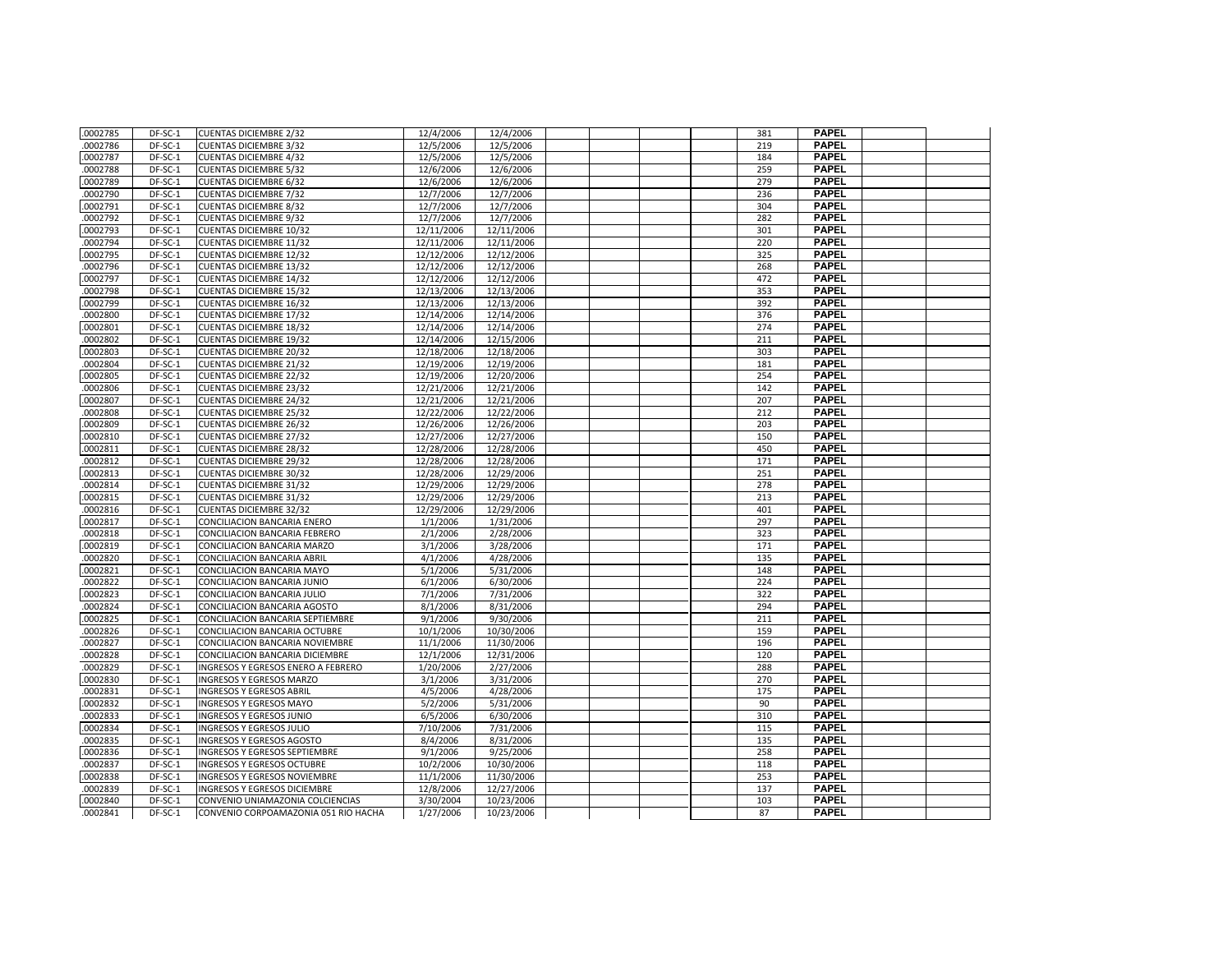| .0002842 | DF-SC-1 | CONVENIO COLCIENCIAS U.A                  | 12/22/2004 | 10/23/2006 |  | 61  | <b>PAPEL</b> |  |
|----------|---------|-------------------------------------------|------------|------------|--|-----|--------------|--|
| .0002843 | DF-SC-1 | PROYECTO CARBONO ENERO A MAYO             | 1/4/2006   | 5/6/2006   |  | 200 | <b>PAPEL</b> |  |
| .0002844 | DF-SC-1 | PROYECTO CARBONO JUNIO A DICIEMBRE        | 6/2/2006   | 12/29/2006 |  | 260 | <b>PAPEL</b> |  |
| 0002845  | DF-SC-1 | PROYECTO MONOA SEPTIEMBRE A DICIEMBRE     | 9/1/2006   | 12/31/2006 |  | 197 | <b>PAPEL</b> |  |
| .0002846 | DF-SC-1 | PROYECTO MONOA                            | 12/2/2006  | 1/28/2007  |  | 108 | <b>PAPEL</b> |  |
| 0002847  | DF-SC-1 | CONVENIO MANIGUA ENERO A JULIO            | 1/5/2006   | 7/30/2006  |  | 260 | <b>PAPEL</b> |  |
| 0002848  | DF-SC-1 | CONVENIO MANIGUA AGOSTO A OCTBRE          | 8/3/2006   | 10/23/2006 |  | 72  | <b>PAPEL</b> |  |
| .0002849 | DF-SC-1 | CONVENIO O.I.M ENERO A OCTUBRE            | 2005.      | 2006.      |  | 363 | <b>PAPEL</b> |  |
| .0002850 | DF-SC-1 | <b>AUXILIARES CONVENIOS</b>               | 2006.      | 2006.      |  | 108 | <b>PAPEL</b> |  |
| .0002851 | DF-SC-1 | <b>LIBRO MAYOR Y BALACES</b>              | 2006.      | 2006.      |  | 37  | <b>PAPEL</b> |  |
| .0002852 | DF-SC-1 | CONV.COOPERACION FRAGUA CHORROSO          | 6/17/2010  | 1/27/2011  |  | 54  | <b>PAPEL</b> |  |
| .0002853 | DF-SC-1 | CONV.COOPERACION FRAGUA CHORROSO          | 8/20/2009  | 6/17/2010  |  | 224 | <b>PAPEL</b> |  |
| .0002854 | DF-SC-1 | CONV.ESPECIAL DE COOPERACION FUNDAC.FES   | 1/21/2010  | 6/25/2010  |  | 254 | <b>PAPEL</b> |  |
| .0002855 | DF-SC-1 | LEGALIZACION DE AVANCES DICIEMBRE 2       | 12/17/2006 | 12/30/2006 |  | 245 | <b>PAPEL</b> |  |
| .0002856 | DF-SC-1 | LEGALIZACION DE AVANCES DICIEMBRE 3       | 12/29/2006 | 12/31/2006 |  | 234 | <b>PAPEL</b> |  |
| .0002857 | DF-SC-1 | LEGALIZACION DE AVANCES DICIEMBRE 1       | 12/11/2006 | 12/18/2006 |  | 235 | <b>PAPEL</b> |  |
| .0002858 | DF-SC-1 | LEGALIZACION DE AVANCES NOVIEMBRE 2       | 11/17/2006 | 12/30/2006 |  | 222 | <b>PAPEL</b> |  |
| .0002859 | DF-SC-1 | LEGALIZACION DE AVANCES NOVIEMBRE 1       | 11/1/2006  | 11/17/2006 |  | 213 | <b>PAPEL</b> |  |
| .0002860 | DF-SC-1 | LEGALIZACION DE AVANCES OCTUBRE 2         | 10/20/2006 | 10/31/2006 |  | 192 | <b>PAPEL</b> |  |
| .0002861 | DF-SC-1 | LEGALIZACION DE AVANCES OCTUBRE 1         | 10/2/2006  | 10/20/2006 |  | 205 | <b>PAPEL</b> |  |
| .0002862 | DF-SC-1 | LEGALIZACION DE AVANCES AGOSTO 2          | 8/23/2006  | 8/31/2006  |  | 145 | <b>PAPEL</b> |  |
| 0002863  | DF-SC-1 | LEGALIZACION DE AVANCES AGOSTO 1          | 8/1/2006   | 8/23/2006  |  | 160 | <b>PAPEL</b> |  |
| .0002864 | DF-SC-1 | LEGALIZACION DE AVANCES JULIO 1           | 7/10/2006  | 7/31/2006  |  | 236 | <b>PAPEL</b> |  |
| .0002865 | DF-SC-1 | LEGALIZACION DE AVANCES JUNIO 2           | 6/22/2006  | 6/30/2006  |  | 250 | <b>PAPEL</b> |  |
| .0002866 | DF-SC-1 | LEGALIZACION DE AVANCES JUNIO 1           | 6/2/2006   | 6/22/2006  |  | 209 | <b>PAPEL</b> |  |
| .0002867 | DF-SC-1 | LEGALIZACION DE AVANCES MAYO 2            | 5/19/2006  | 5/31/2006  |  | 275 | <b>PAPEL</b> |  |
| .0002868 | DF-SC-1 | LEGALIZACION DE AVANCES MAYO 1            | 5/4/2006   | 5/19/2006  |  | 255 | <b>PAPEL</b> |  |
| .0002869 | DF-SC-1 | LEGALIZACION DE AVANCES ABRIL 2           | 4/21/2006  | 4/30/2006  |  | 219 | <b>PAPEL</b> |  |
| .0002870 | DF-SC-1 | LEGALIZACION DE AVANCES ABRIL 1           | 4/4/2006   | 4/21/2006  |  | 217 | <b>PAPEL</b> |  |
| 0002871  | DF-SC-1 | LEGALIZACION DE AVANCES MARZO             | 3/3/2006   | 3/31/2006  |  | 237 | <b>PAPEL</b> |  |
| .0002872 | DF-SC-1 | LEGALIZACION DE AVANCES FEBRERO           | 2/2/2006   | 2/28/2006  |  | 220 | <b>PAPEL</b> |  |
|          |         |                                           |            |            |  | 304 | <b>PAPEL</b> |  |
| .0002873 | DF-SC-1 | CONV.JUSTICIA CON EQUIDAD MUNIC.CARTAG.   | 2/14/2006  | 31-11-06   |  |     | <b>PAPEL</b> |  |
| .0002874 | DF-SC-1 | CONVENIO ESPECIFICO EL DONCELLO           | 1/1/2005   | 6/30/2006  |  | 197 | <b>PAPEL</b> |  |
| .0002875 | DF-SC-1 | PROYECTO HOGAR DE PASO                    | 12/22/2004 | 4/5/2006   |  | 102 | <b>PAPEL</b> |  |
| .0002876 | DF-SC-1 | DEPRECIACION ACUMULADA ENERO              | 1/1/2006   | 1/30/2006  |  | 60  |              |  |
| .0002877 | DF-SC-1 | DEPRECIACION ACUMULADA FEBRERO            | 2/1/2006   | 2/28/2006  |  | 61  | <b>PAPEL</b> |  |
| .0002878 | DF-SC-1 | DEPRECIACION ACUMULADA ABRIL              | 4/1/2006   | 4/30/2006  |  | 61  | <b>PAPEL</b> |  |
| .0002879 | DF-SC-1 | DEPRECIACION ACUMULADA MAYO               | 5/1/2006   | 5/30/2006  |  | 95  | <b>PAPEL</b> |  |
| .0002880 | DF-SC-1 | DEPRECIACION ACUMULADA JULIO              | 7/1/2006   | 7/30/2006  |  | 68  | <b>PAPEL</b> |  |
| 0002881  | DF-SC-1 | DEPRECIACION ACUMULADA SEPTIEMBRE         | 9/1/2006   | 9/30/2006  |  | 62  | <b>PAPEL</b> |  |
| .0002882 | DF-SC-1 | DEPRECIACION ACUMULADA OCTUBRE            | 10/1/2006  | 10/30/2006 |  | 61  | <b>PAPEL</b> |  |
| .0002883 | DF-SC-1 | DEPRECIACION ACUMULADA DICIEMBRE          | 12/1/2006  | 12/30/2006 |  | 65  | <b>PAPEL</b> |  |
| .0002884 | DF-SC-1 | CRUCE DE INFORMACION ICBF                 | 2003.      | 2006.      |  | 70  | <b>PAPEL</b> |  |
| .0002885 | DF-SC-1 | CONVENIO ESPECIFICO COOP NO. 18 CARPETA 2 | 9/4/2006   | 11/8/2006  |  | 264 | <b>PAPEL</b> |  |
| .0002886 | DF-SC-1 | CONVENIO ESPECIFICO COOP NO. 18 CARPETA 1 | 4/1/2006   | 8/30/2006  |  | 238 | <b>PAPEL</b> |  |
| .002886A | DF-SC-1 | BALANCES DE PRUEBA ENERO A JUNIO          | 1/1/2006   | 6/30/2006  |  | 309 | <b>PAPEL</b> |  |
| 0002887  | DF-SC-1 | BALANCES DE PRUEBA JULIO A DICIEMBRE      | 7/1/2006   | 12/31/2006 |  | 357 | <b>PAPEL</b> |  |
| .002887A | DF-SC-1 | <b>CENTRO DE COSTOS</b>                   | 2000.      | 2006.      |  | 423 | <b>PAPEL</b> |  |
| .0002888 | DF-SC-1 | <b>ESTADOS CONTABLES</b>                  | 2006.      | 2006.      |  | 104 | <b>PAPEL</b> |  |
| .0002889 | DF-SC-1 | <b>BALANCE GENERAL</b>                    | 2006.      | 2006.      |  | 108 | <b>PAPEL</b> |  |
| .0002890 | DF-SC-1 | PROY, DE EDUCACION PARA SEXUALIDAD Y CONS | 4/17/2006  | 11/30/2006 |  | 195 | <b>PAPEL</b> |  |
| .0002891 | DF-SC-1 | <b>CUENTAS ENERO 1/23</b>                 | 1/9/2007   | 1/11/2007  |  | 907 | <b>PAPEL</b> |  |
| .0002892 | DF-SC-1 | <b>CUENTAS ENERO 2/23</b>                 | 1/12/2007  | 1/19/2007  |  | 477 | <b>PAPEL</b> |  |
| .0002893 | DF-SC-1 | <b>CUENTAS ENERO 3/23</b>                 | 1/22/2007  | 1/23/2007  |  | 565 | <b>PAPEL</b> |  |
| 0002894  | DF-SC-1 | <b>CUENTAS ENERO 4/23</b>                 | 1/24/2007  | 1/24/2007  |  | 190 | <b>PAPEL</b> |  |
| 0002895  | DF-SC-1 | <b>CUENTAS ENERO 5/23</b>                 | 1/25/2007  | 1/25/2007  |  | 336 | <b>PAPEL</b> |  |
| .0002896 | DF-SC-1 | <b>CUENTAS ENERO 6/23</b>                 | 1/26/2007  | 1/26/2007  |  | 306 | <b>PAPEL</b> |  |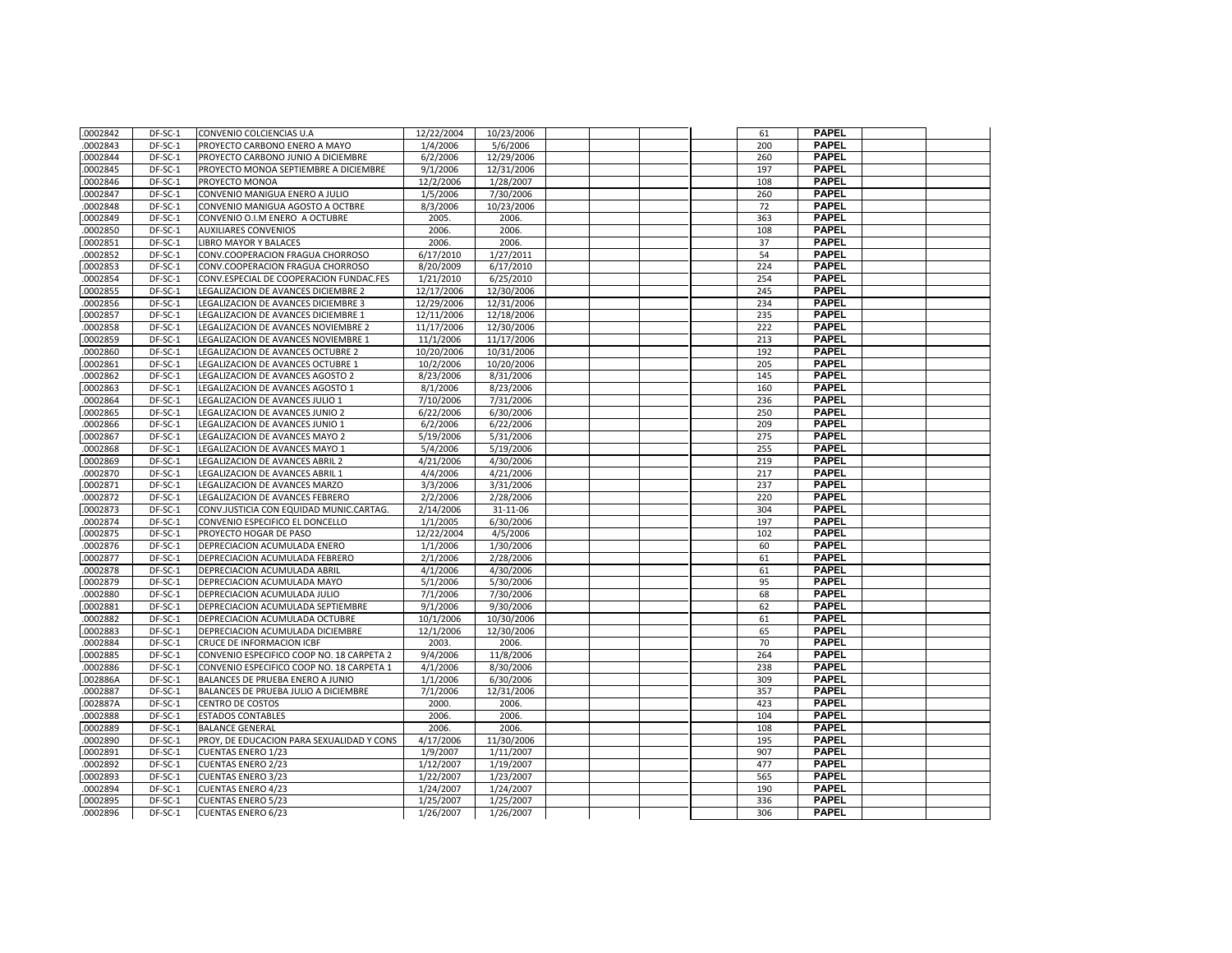| .0002897             | DF-SC-1            | <b>CUENTAS ENERO 7/23</b>                           | 1/26/2007             | 1/26/2007              |  | 270        | <b>PAPEL</b>                 |  |
|----------------------|--------------------|-----------------------------------------------------|-----------------------|------------------------|--|------------|------------------------------|--|
| .0002898             | DF-SC-1            | <b>CUENTAS ENERO 8/23</b>                           | 1/26/2007             | 1/26/2007              |  | 244        | <b>PAPEL</b>                 |  |
| .0002899             | DF-SC-1            | <b>CUENTAS ENERO 9/23</b>                           | 1/26/2007             | 1/26/2007              |  | 215        | <b>PAPEL</b>                 |  |
| .0002900             | DF-SC-1            | <b>CUENTAS ENERO 10/23</b>                          | 1/29/2007             | 1/29/2007              |  | 307        | <b>PAPEL</b>                 |  |
| .0002901             | DF-SC-1            | <b>CUENTAS ENERO 11/23</b>                          | 1/30/2007             | 1/30/2007              |  | 362        | <b>PAPEL</b>                 |  |
| .0002902             | DF-SC-1            | <b>CUENTAS ENERO 12/23</b>                          | 1/30/2007             | 1/30/2007              |  | 264        | <b>PAPEL</b>                 |  |
| .0002903             | DF-SC-1            | <b>CUENTAS ENERO 13/23</b>                          | 1/30/2007             | 1/30/2007              |  | 231        | <b>PAPEL</b>                 |  |
| 0002904              | DF-SC-1            | <b>CUENTAS ENERO 14/23</b>                          | 1/30/2007             | 1/30/2007              |  | 204        | <b>PAPEL</b>                 |  |
| .0002905             | DF-SC-1            | <b>CUENTAS ENERO 15/23</b>                          | 1/31/2007             | 1/31/2007              |  | 324        | <b>PAPEL</b>                 |  |
| .0002906             | DF-SC-1            | <b>CUENTAS ENERO 16/23</b>                          | 1/31/2007             | 1/31/2007              |  | 300        | <b>PAPEL</b>                 |  |
| .0002907             | DF-SC-1            | <b>CUENTAS ENERO 17/23</b>                          | 1/31/2007             | 1/31/2007              |  | 214        | <b>PAPEL</b>                 |  |
| 0002908              | DF-SC-1            | <b>CUENTAS ENERO 18/23</b>                          | 1/31/2007             | 1/31/2007              |  | 259        | <b>PAPEL</b>                 |  |
| .0002909             | DF-SC-1            | <b>CUENTAS ENERO 19/23</b>                          | 1/31/2007             | 1/31/2007              |  | 238        | <b>PAPEL</b>                 |  |
| .0002910             | DF-SC-1            | <b>CUENTAS ENERO 20/23</b>                          | 1/31/2007             | 1/31/2007              |  | 256        | <b>PAPEL</b>                 |  |
| .0002911             | DF-SC-1            | <b>CUENTAS ENERO 21/23</b>                          | 1/31/2007             | 1/31/2007              |  | 265        | <b>PAPEL</b>                 |  |
| .0002912             | DF-SC-1            | <b>CUENTAS ENERO 22/23</b>                          | 1/31/2007             | 1/31/2007              |  | 272        | <b>PAPEL</b>                 |  |
| .0002913             | DF-SC-1            | <b>CUENTAS ENERO 23/23</b>                          | 1/31/2007             | 1/31/2007              |  | 240        | <b>PAPEL</b>                 |  |
| .0002914             | DF-SC-1            | <b>CUENTAS ENERO 24</b>                             | 1/31/2007             | 1/31/2007              |  | 242        | <b>PAPEL</b>                 |  |
| .0002915             | DF-SC-1            | <b>CUENTAS ENERO 25</b>                             | 1/31/2007             | 1/31/2007              |  | 234        | <b>PAPEL</b>                 |  |
| .0002916             | DF-SC-1            | <b>CUENTAS ENERO 26</b>                             | 1/31/2007             | 1/31/2007              |  | 173        | <b>PAPEL</b>                 |  |
| 0002917              | DF-SC-1            | <b>CUENTAS FEBRERO 1</b>                            | 2/1/2007              | 2/1/2007               |  | 214        | <b>PAPEL</b>                 |  |
| .0002918             | DF-SC-1            | <b>CUENTAS FEBRERO 2</b>                            | 2/1/2007              | 2/2/2007               |  | 344        | <b>PAPEL</b>                 |  |
| .0002919             | DF-SC-1            | <b>CUENTAS FEBRERO 3</b>                            | 2/5/2007              | 2/5/2007               |  | 410        | <b>PAPEL</b>                 |  |
| 0002920              | DF-SC-1            | <b>CUENTAS FEBRERO 4</b>                            | 2/6/2007              | 2/6/2007               |  | 262        | <b>PAPEL</b>                 |  |
| .0002921             | DF-SC-1            | <b>CUENTAS FEBRERO 5</b>                            | 2/7/2007              | 2/7/2007               |  | 207        | <b>PAPEL</b>                 |  |
| 0002922              | DF-SC-1            | <b>CUENTAS FEBRERO 6</b>                            | 2/7/2007              | 2/7/2007               |  | 249        | <b>PAPEL</b>                 |  |
| .0002923             | DF-SC-1            | <b>CUENTAS FEBRERO 7</b>                            | 2/7/2007              | 2/8/2007               |  | 314        | <b>PAPEL</b>                 |  |
| .0002924             | DF-SC-1            | <b>CUENTAS FEBRERO 8</b>                            | 2/9/2007              | 2/12/2007              |  | 560        | <b>PAPEL</b>                 |  |
| .0002925             | DF-SC-1            | <b>CUENTAS FEBRERO 9</b>                            | 2/12/2007             | 2/13/2007              |  | 290        | <b>PAPEL</b>                 |  |
| .0002926             | DF-SC-1            | <b>CUENTAS FEBRERO 10</b>                           | 2/14/2007             | 2/14/2007              |  | 189        | <b>PAPEL</b>                 |  |
| .0002927             | DF-SC-1            | <b>CUENTAS FEBRERO 11</b>                           | 2/15/2007             | 2/15/2007              |  | 255        | <b>PAPEL</b>                 |  |
| .0002928             | DF-SC-1            | <b>CUENTAS FEBRERO 12</b>                           | 2/16/2007             | 2/16/2007              |  | 232        | <b>PAPEL</b>                 |  |
| .0002929             | DF-SC-1            | <b>CUENTAS FEBRERO 13</b>                           | 2/19/2007             | $\frac{1}{2}$ /19/2007 |  | 418        | <b>PAPEL</b>                 |  |
| 0002930              | DF-SC-1            | <b>CUENTAS FEBRERO 14</b>                           | 2/20/2007             | 2/20/2007              |  | 289        | <b>PAPEL</b>                 |  |
| .0002931             | DF-SC-1            | <b>CUENTAS FEBRERO 15</b>                           | 2/21/2007             | 2/21/2007              |  | 161        | <b>PAPEL</b>                 |  |
| .0002932             | DF-SC-1            | <b>CUENTAS FEBRERO 16</b>                           | 2/22/2007             | 2/22/2007              |  | 385        | <b>PAPEL</b>                 |  |
| 0002933              | DF-SC-1            | <b>CUENTAS FEBRERO 17</b>                           | 2/23/2007             | 2/23/2007              |  | 233        | <b>PAPEL</b>                 |  |
| .0002934             | DF-SC-1            | <b>CUENTAS FEBRERO 18</b>                           | 2/26/2007             | 2/26/2007              |  | 207        | <b>PAPEL</b><br><b>PAPEL</b> |  |
| 0002935              | DF-SC-1            | <b>CUENTAS FEBRERO 19</b>                           | 2/27/2007             | 2/27/2007              |  | 314<br>271 | <b>PAPEL</b>                 |  |
| .0002936<br>.0002937 | DF-SC-1<br>DF-SC-1 | <b>CUENTAS FEBRERO 20</b><br><b>CUENTAS MARZO 1</b> | 2/28/2007<br>3/1/2007 | 2/28/2007<br>3/2/2007  |  | 361        | <b>PAPEL</b>                 |  |
| .0002938             | DF-SC-1            | <b>CUENTAS MARZO 2</b>                              | 3/5/2007              | 3/5/2007               |  | 299        | <b>PAPEL</b>                 |  |
| 0002939              | DF-SC-1            | <b>CUENTAS MARZO 3</b>                              | 3/6/2007              | 3/7/2007               |  | 344        | <b>PAPEL</b>                 |  |
| .0002940             | DF-SC-1            | <b>CUENTAS MARZO 4</b>                              | 3/8/2007              | 8/9/2007               |  | 303        | <b>PAPEL</b>                 |  |
| .0002941             | DF-SC-1            | <b>CUENTAS MARZO 5</b>                              | 3/12/2007             | 3/13/2007              |  | 281        | <b>PAPEL</b>                 |  |
| .0002942             | DF-SC-1            | <b>CUENTAS MARZO 6</b>                              | 3/13/2007             | 3/13/2007              |  | 316        | <b>PAPEL</b>                 |  |
| 0002943              | DF-SC-1            | <b>CUENTAS MARZO 7</b>                              | 3/14/2007             | 3/14/2007              |  | 315        | <b>PAPEL</b>                 |  |
| .0002944             | DF-SC-1            | <b>CUENTAS MARZO 8</b>                              | 3/15/2007             | 3/16/2007              |  | 198        | <b>PAPEL</b>                 |  |
| .0002945             | DF-SC-1            | <b>CUENTAS MARZO 9</b>                              | 3/20/2007             | 3/20/2007              |  | 323        | <b>PAPEL</b>                 |  |
| .0002946             | DF-SC-1            | <b>CUENTAS MARZO 10</b>                             | 3/20/2007             | 3/21/2007              |  | 228        | <b>PAPEL</b>                 |  |
| .0002947             | DF-SC-1            | <b>CUENTAS MARZO 11</b>                             | 3/21/2007             | 3/22/2007              |  | 302        | <b>PAPEL</b>                 |  |
| .0002948             | DF-SC-1            | <b>CUENTAS MARZO 12</b>                             | 3/23/2007             | 3/24/2007              |  | 296        | <b>PAPEL</b>                 |  |
| .0002949             | DF-SC-1            | <b>CUENTAS MARZO 13</b>                             | 3/24/2007             | 3/24/2007              |  | 260        | <b>PAPEL</b>                 |  |
| .0002950             | DF-SC-1            | <b>CUENTAS MARZO 14</b>                             | 3/27/2007             | 3/27/2007              |  | 292        | <b>PAPEL</b>                 |  |
| .0002951             | DF-SC-1            | <b>CUENTAS MARZO 15</b>                             | 3/27/2007             | 3/27/2007              |  | 142        | <b>PAPEL</b>                 |  |
| .0002952             | DF-SC-1            | <b>CUENTAS MARZO 16</b>                             | 3/28/2007             | 3/28/2007              |  | 275        | <b>PAPEL</b>                 |  |
| .0002953             | DF-SC-1            | <b>CUENTAS MARZO 17</b>                             | 3/29/2007             | 3/29/2007              |  | 307        | <b>PAPEL</b>                 |  |
|                      |                    |                                                     |                       |                        |  |            |                              |  |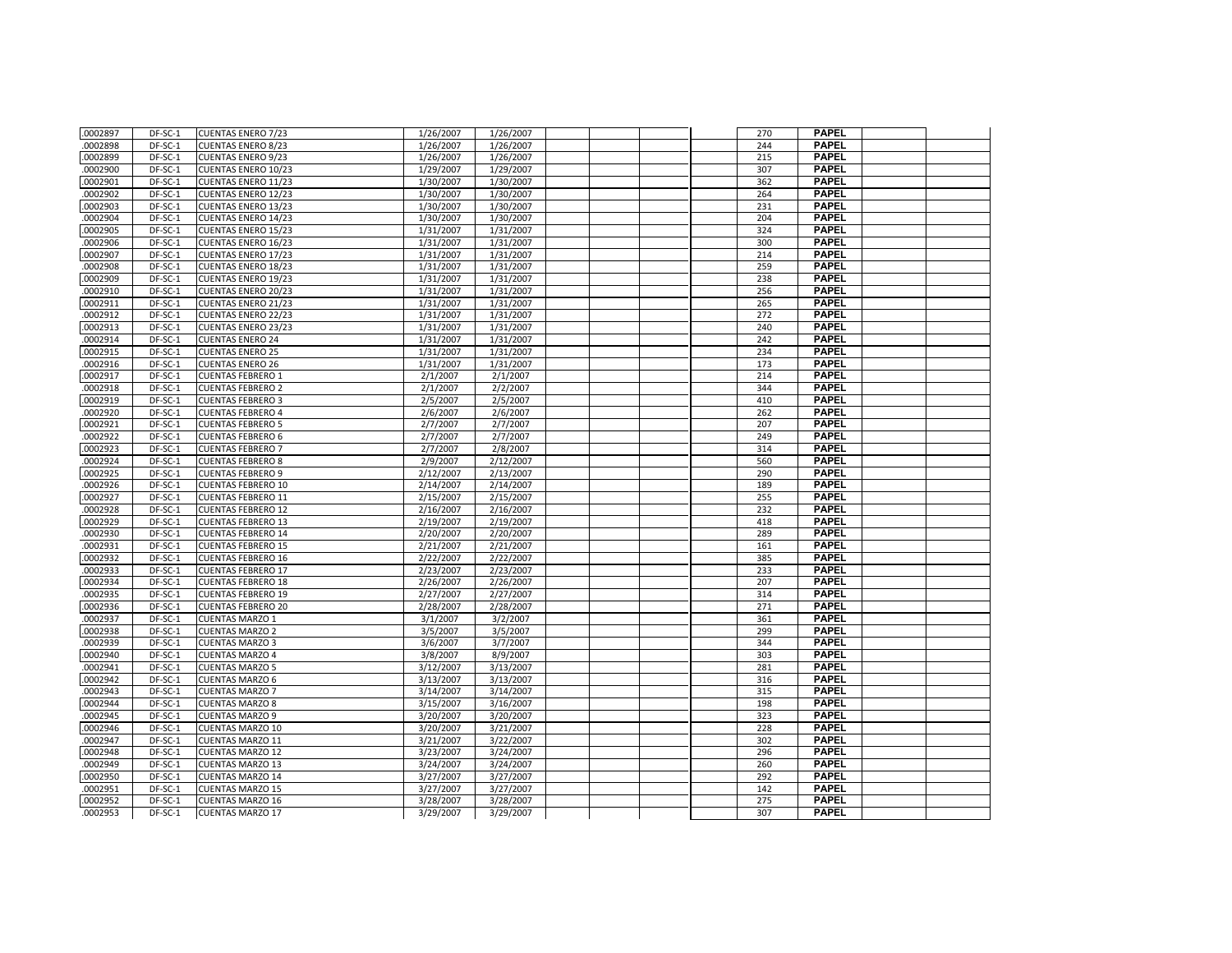| .0002954             | DF-SC-1            | <b>CUENTAS MARZO 18</b>                          | 3/30/2007              | 3/30/2007              |  | 294        | <b>PAPEL</b>                 |  |
|----------------------|--------------------|--------------------------------------------------|------------------------|------------------------|--|------------|------------------------------|--|
| .0002955             | DF-SC-1            | <b>CUENTAS ABRIL 1</b>                           | 4/9/2007               | 4/9/2007               |  | 376        | <b>PAPEL</b>                 |  |
| .0002956             | DF-SC-1            | <b>CUENTAS ABRIL 2</b>                           | 4/10/2007              | 4/10/2007              |  | 286        | <b>PAPEL</b>                 |  |
| .0002957             | DF-SC-1            | <b>CUENTAS ABRIL 3</b>                           | 4/11/2007              | 4/12/2007              |  | 282        | <b>PAPEL</b>                 |  |
| .0002958             | DF-SC-1            | <b>CUENTAS ABRIL 4</b>                           | 4/13/2007              | 4/13/2007              |  | 152        | <b>PAPEL</b>                 |  |
| .0002959             | DF-SC-1            | <b>CUENTAS ABRIL 5</b>                           | 4/16/2007              | 4/16/2007              |  | 199        | <b>PAPEL</b>                 |  |
| .0002960             | DF-SC-1            | <b>CUENTAS ABRIL 6</b>                           | 4/16/2007              | 4/16/2007              |  | 304        | <b>PAPEL</b>                 |  |
| .0002961             | DF-SC-1            | <b>CUENTAS ABRIL 7</b>                           | 4/16/2007              | 4/16/2007              |  | 305        | <b>PAPEL</b>                 |  |
| .0002962             | DF-SC-1            | <b>CUENTAS ABRIL 8</b>                           | $\frac{1}{4}$ 17/2007  | 4/17/2007              |  | 338        | <b>PAPEL</b>                 |  |
| .0002963             | DF-SC-1            | <b>CUENTAS ABRIL 9</b>                           | 4/18/2007              | 4/18/2007              |  | 190        | <b>PAPEL</b>                 |  |
| .0002954             | DF-SC-1            | <b>CUENTAS ABRIL 10</b>                          | 4/18/2007              | 4/18/2007              |  | 145        | <b>PAPEL</b>                 |  |
| .0002965             | DF-SC-1            | <b>CUENTAS ABRIL 11</b>                          | 4/19/2007              | 4/19/2007              |  | 204        | <b>PAPEL</b>                 |  |
| .0002966             | DF-SC-1            | <b>CUENTAS ABRIL 12</b>                          | 4/20/2007              | 4/20/2007              |  | 147        | <b>PAPEL</b>                 |  |
| .0002967             | DF-SC-1            | <b>CUENTAS ABRIL 13</b>                          | 4/23/2007              | 4/23/2007              |  | 361        | <b>PAPEL</b>                 |  |
| .0002968             | DF-SC-1            | <b>CUENTAS ABRIL 14</b>                          | 4/24/2007              | 4/24/2007              |  | 220        | <b>PAPEL</b>                 |  |
| .0002969             | DF-SC-1            | <b>CUENTAS ABRIL 15</b>                          | 4/25/2007              | 4/25/2007              |  | 181        | <b>PAPEL</b>                 |  |
| .0002970             | DF-SC-1            | <b>CUENTAS ABRIL 16</b>                          | 4/26/2007              | 4/26/2007              |  | 528        | <b>PAPEL</b>                 |  |
| .0002971             | DF-SC-1            | <b>CUENTAS ABRIL 17</b>                          | 4/26/2007              | 4/26/2007              |  | 321        | <b>PAPEL</b>                 |  |
| .0002972             | DF-SC-1            | <b>CUENTAS ABRIL 18</b>                          | 4/27/2007              | 4/30/2007              |  | 247        | <b>PAPEL</b>                 |  |
| .0002973             | DF-SC-1            | <b>CUENTAS ABRIL 19</b>                          | 4/30/2007              | 4/30/2007              |  | 167        | <b>PAPEL</b>                 |  |
| .0002974             | DF-SC-1            | <b>CUENTAS MAYO 1</b>                            | 5/2/2007               | 5/3/2007               |  | 444        | <b>PAPEL</b>                 |  |
| .0002975             | DF-SC-1            | <b>CUENTAS MAYO 2</b>                            | 5/4/2007               | 5/4/2007               |  | 227        | <b>PAPEL</b>                 |  |
| .0002976             | DF-SC-1            | <b>CUENTAS MAYO 3</b>                            | 5/4/2007               | 5/4/2007               |  | 143        | <b>PAPEL</b>                 |  |
| .0002977             | $DF-SC-1$          | <b>CUENTAS MAYO 4</b>                            | 5/7/2007               | 5/8/2007               |  | 405        | <b>PAPEL</b>                 |  |
| .0002978             | DF-SC-1            | <b>CUENTAS MAYO 5</b>                            | 5/8/2007               | 5/9/2007               |  | 270        | <b>PAPEL</b>                 |  |
| .0002979             | DF-SC-1            | <b>CUENTAS MAYO 6</b>                            | 5/10/2007              | 5/10/2007              |  | 214        | <b>PAPEL</b>                 |  |
| .0002980             | DF-SC-1            | <b>CUENTAS MAYO 7</b>                            | 5/10/2007              | 5/11/2007              |  | 279        | <b>PAPEL</b>                 |  |
| .0002981             | DF-SC-1            | <b>CUENTAS MAYO 8</b>                            | 5/11/2007              | 5/14/2007              |  | 203        | <b>PAPEL</b>                 |  |
| .0002982             | DF-SC-1            | <b>CUENTAS MAYO 9</b>                            | 5/14/2007              | 5/14/2007              |  | 198        | <b>PAPEL</b>                 |  |
| .0002983             | DF-SC-1            | <b>CUENTAS MAYO 10</b>                           | 5/14/2007              | 5/14/2007              |  | 201        | <b>PAPEL</b>                 |  |
| .0002984             | DF-SC-1            | <b>CUENTAS MAYO 11</b>                           | 5/15/2007              | 5/15/2007              |  | 234        | <b>PAPEL</b>                 |  |
| .0002985             | DF-SC-1            | <b>CUENTAS MAYO 12</b>                           | 5/15/2007              | 5/16/2007              |  | 243        | <b>PAPEL</b>                 |  |
| .0002986             | DF-SC-1            | <b>CUENTAS MAYO 13</b>                           | 5/16/2007              | 5/16/2007              |  | 142        | <b>PAPEL</b>                 |  |
| .0002987             | DF-SC-1            | <b>CUENTAS MAYO 14</b>                           | 5/16/2007              | 5/16/2007              |  | 249        | <b>PAPEL</b>                 |  |
| .0002988             | DF-SC-1            | <b>CUENTAS MAYO 15</b>                           | 5/17/2007              | 5/17/2007              |  | 271        | <b>PAPEL</b>                 |  |
| .0002989             | DF-SC-1            | <b>CUENTAS MAYO 16</b>                           | 5/18/2007              | 5/18/2007              |  | 222        | <b>PAPEL</b><br><b>PAPEL</b> |  |
| .0002990             | DF-SC-1            | <b>CUENTAS MAYO 17</b>                           | 5/22/2007              | 5/22/2007              |  | 408        | <b>PAPEL</b>                 |  |
| .0002991             | DF-SC-1            | <b>CUENTAS MAYO 18</b>                           | 5/23/2007              | 5/23/2007              |  | 216        | <b>PAPEL</b>                 |  |
| .0002992<br>.0002993 | DF-SC-1<br>DF-SC-1 | <b>CUENTAS MAYO 19</b><br><b>CUENTAS MAYO 20</b> | 5/23/2007<br>5/24/2007 | 5/23/2007<br>5/24/2007 |  | 223<br>279 | <b>PAPEL</b>                 |  |
| .0002994             | DF-SC-1            | <b>CUENTAS MAYO 21</b>                           | 5/25/2007              | 5/25/2007              |  | 262        | <b>PAPEL</b>                 |  |
| .0002995             | DF-SC-1            | <b>CUENTAS MAYO 22</b>                           | 5/25/2007              | 5/25/2007              |  | 186        | <b>PAPEL</b>                 |  |
| .0002996             | DF-SC-1            | <b>CUENTAS MAYO 23</b>                           | 5/28/2007              | 5/28/2007              |  | 342        | <b>PAPEL</b>                 |  |
| .0002997             | DF-SC-1            | <b>CUENTAS MAYO 24</b>                           | 5/28/2007              | 5/28/2007              |  | 301        | <b>PAPEL</b>                 |  |
| .0002998             | DF-SC-1            | <b>CUENTAS MAYO 25</b>                           | 5/29/2007              | 5/29/2007              |  | 225        | <b>PAPEL</b>                 |  |
| .0002999             | DF-SC-1            | <b>CUENTAS MAYO 26</b>                           | 5/30/2007              | 5/30/2007              |  | 244        | <b>PAPEL</b>                 |  |
| .0003000             | DF-SC-1            | <b>CUENTAS MAYO 27</b>                           | 5/30/2007              | 5/30/2007              |  | 227        | <b>PAPEL</b>                 |  |
| .0003001             | DF-SC-1            | <b>CUENTAS MAYO 28</b>                           | 5/30/2007              | 5/30/2007              |  | 262        | <b>PAPEL</b>                 |  |
| .0003002             | DF-SC-1            | <b>CUENTAS MAYO 29</b>                           | 5/31/2007              | 5/31/2007              |  | 227        | <b>PAPEL</b>                 |  |
| .0003003             | DF-SC-1            | <b>CUENTAS MAYO 30</b>                           | 5/31/2007              | 5/31/2007              |  | 207        | <b>PAPEL</b>                 |  |
| .0003004             | DF-SC-1            | <b>CUENTAS JUNIO 1</b>                           | 6/1/2007               | 6/1/2007               |  | 411        | <b>PAPEL</b>                 |  |
| .0003005             | DF-SC-1            | <b>CUENTAS JUNIO 2</b>                           | 6/1/2007               | 6/1/2007               |  | 133        | <b>PAPEL</b>                 |  |
| .0003006             | DF-SC-1            | <b>CUENTAS JUNIO 3</b>                           | 6/4/2007               | 6/4/2007               |  | 345        | <b>PAPEL</b>                 |  |
| .0003007             | DF-SC-1            | <b>CUENTAS JUNIO 4</b>                           | 6/5/2007               | 6/5/2007               |  | 381        | <b>PAPEL</b>                 |  |
| .0003008             | DF-SC-1            | <b>CUENTAS JUNIO 5</b>                           | 6/6/2007               | 6/6/2007               |  | 219        | <b>PAPEL</b>                 |  |
| .0003009             | DF-SC-1            | <b>CUENTAS JUNIO 6</b>                           | 6/6/2007               | 6/7/2007               |  | 240        | <b>PAPEL</b>                 |  |
| .0003010             | DF-SC-1            | <b>CUENTAS JUNIO 7</b>                           | 6/8/2007               | 6/8/2007               |  | 240        | <b>PAPEL</b>                 |  |
|                      |                    |                                                  |                        |                        |  |            |                              |  |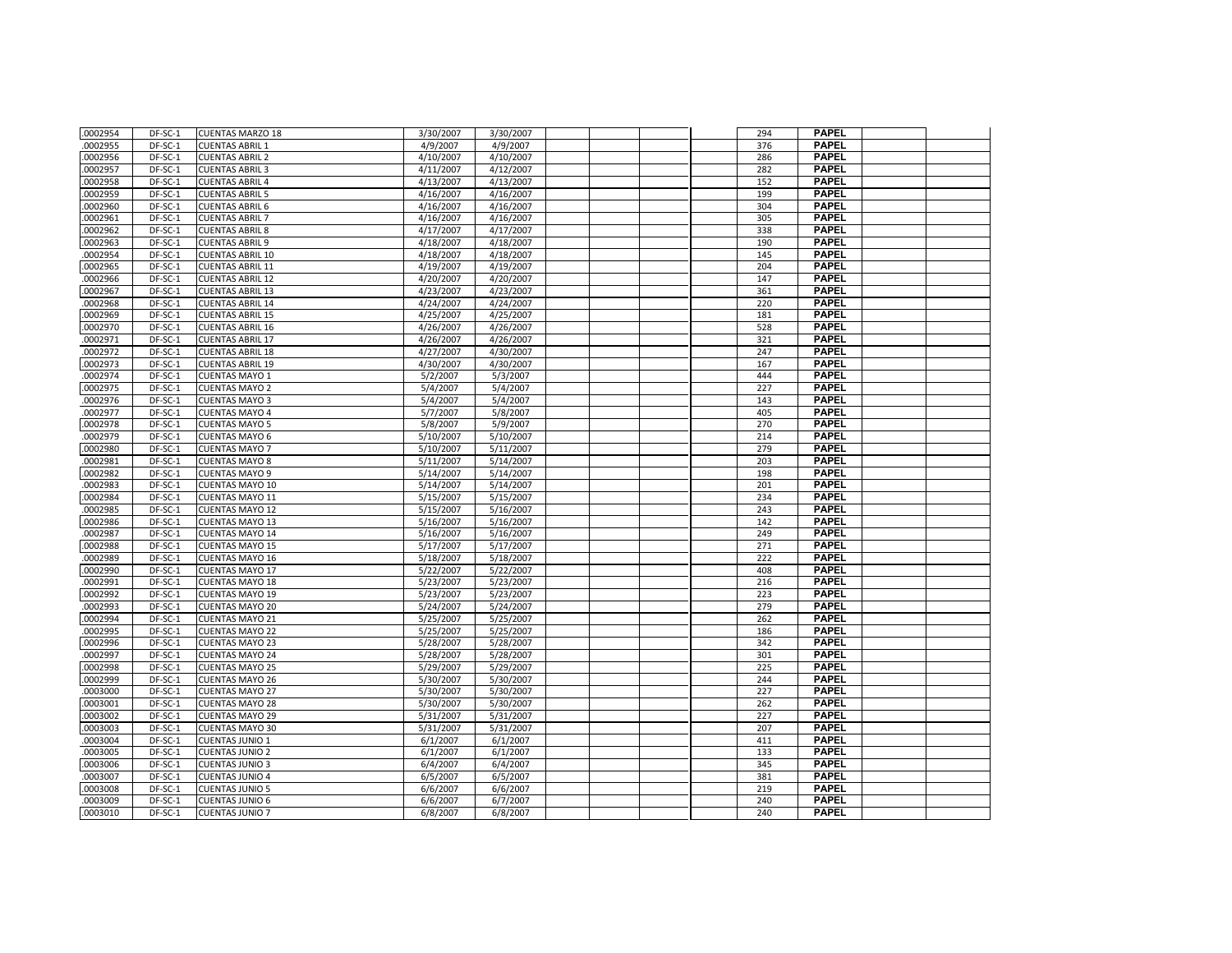| .0003011 | DF-SC-1 | <b>CUENTAS JUNIO 8</b>      | 6/12/2007 | 6/12/2007 |  | 352 | <b>PAPEL</b> |  |
|----------|---------|-----------------------------|-----------|-----------|--|-----|--------------|--|
| .0003012 | DF-SC-1 | <b>CUENTAS JUNIO 9</b>      | 6/12/2007 | 6/12/2007 |  | 252 | <b>PAPEL</b> |  |
| .0003013 | DF-SC-1 | <b>CUENTAS JUNIO 10</b>     | 6/12/2007 | 6/12/2007 |  | 279 | <b>PAPEL</b> |  |
| .0003014 | DF-SC-1 | <b>CUENTAS JUNIO 11</b>     | 6/13/2007 | 6/14/2007 |  | 396 | <b>PAPEL</b> |  |
| .0003015 | DF-SC-1 | <b>CUENTAS JUNIO 12</b>     | 6/15/2007 | 6/15/2007 |  | 267 | <b>PAPEL</b> |  |
| .0003016 | DF-SC-1 | <b>CUENTAS JUNIO 13</b>     | 6/19/2007 | 6/19/2007 |  | 422 | <b>PAPEL</b> |  |
| .0003017 | DF-SC-1 | <b>CUENTAS JUNIO 14</b>     | 6/19/2007 | 6/19/2007 |  | 156 | <b>PAPEL</b> |  |
| .0003018 | DF-SC-1 | <b>CUENTAS JUNIO 15</b>     | 6/20/2007 | 6/20/2007 |  | 468 | <b>PAPEL</b> |  |
| .0003019 | DF-SC-1 | <b>CUENTAS JUNIO 16</b>     | 6/21/2007 | 6/21/2007 |  | 401 | <b>PAPEL</b> |  |
| .0003020 | DF-SC-1 | <b>CUENTAS JUNIO 17</b>     | 6/22/2007 | 6/22/2007 |  | 236 | <b>PAPEL</b> |  |
| .0003021 | DF-SC-1 | <b>CUENTAS JUNIO 18</b>     | 6/25/2007 | 6/25/2007 |  | 364 | <b>PAPEL</b> |  |
| .0003022 | DF-SC-1 | <b>CUENTAS JUNIO 19</b>     | 6/25/2007 | 6/25/2007 |  | 354 | <b>PAPEL</b> |  |
| .0003023 | DF-SC-1 | <b>CUENTAS JUNIO 20</b>     | 6/25/2007 | 6/25/2007 |  | 246 | <b>PAPEL</b> |  |
| .0003024 | DF-SC-1 | <b>CUENTAS JUNIO 21</b>     | 6/25/2007 | 6/26/2007 |  | 523 | <b>PAPEL</b> |  |
| .0003025 | DF-SC-1 | <b>CUENTAS JUNIO 22</b>     | 6/26/2007 | 6/26/2007 |  | 439 | <b>PAPEL</b> |  |
| .0003026 | DF-SC-1 | <b>CUENTAS JUNIO 23</b>     | 6/26/2007 | 6/26/2007 |  | 328 | <b>PAPEL</b> |  |
| .0003027 | DF-SC-1 | <b>CUENTAS JUNIO 24</b>     | 6/27/2007 | 6/27/2007 |  | 428 | <b>PAPEL</b> |  |
| .0003028 | DF-SC-1 | <b>CUENTAS JUNIO 25</b>     | 6/27/2007 | 6/27/2007 |  | 267 | <b>PAPEL</b> |  |
| .0003029 | DF-SC-1 | <b>CUENTAS JUNIO 26</b>     | 6/28/2007 | 6/28/2007 |  | 310 | <b>PAPEL</b> |  |
| .0003030 | DF-SC-1 | <b>CUENTAS JUNIO 27</b>     | 6/28/2007 | 6/28/2007 |  | 233 | <b>PAPEL</b> |  |
| .0003031 | DF-SC-1 | <b>CUENTAS JUNIO 28</b>     | 6/29/2007 | 6/29/2007 |  | 437 | <b>PAPEL</b> |  |
| .0003032 | DF-SC-1 | <b>CUENTAS JUNIO 29</b>     | 6/29/2007 | 6/29/2007 |  | 348 | <b>PAPEL</b> |  |
| .0003033 | DF-SC-1 | <b>CUENTAS JUNIO 30</b>     | 6/29/2007 | 6/29/2006 |  | 215 | <b>PAPEL</b> |  |
| .0003034 | DF-SC-1 | SOPORTES CONTABLES JULIO 1  | 7/9/2007  | 7/9/2007  |  | 477 | <b>PAPEL</b> |  |
| .0003035 | DF-SC-1 | SOPORTES CONTABLES JULIO 2  | 7/10/2007 | 7/10/2007 |  | 402 | <b>PAPEL</b> |  |
| .0003036 | DF-SC-1 | SOPORTES CONTABLES JULIO 3  | 7/11/2007 | 7/11/2007 |  | 281 | <b>PAPEL</b> |  |
| .0003037 | DF-SC-1 | SOPORTES CONTABLES JULIO 4  | 7/11/2007 | 7/11/2007 |  | 265 | <b>PAPEL</b> |  |
| .0003038 | DF-SC-1 | SOPORTES CONTABLES JULIO 5  | 7/11/2007 | 7/11/2007 |  | 270 | <b>PAPEL</b> |  |
| .0003039 | DF-SC-1 | SOPORTES CONTABLES JULIO 6  | 7/12/2007 | 7/12/2007 |  | 274 | <b>PAPEL</b> |  |
| .0003040 | DF-SC-1 | SOPORTES CONTABLES JULIO 7  | 7/12/2007 | 7/12/2007 |  | 276 | <b>PAPEL</b> |  |
| .0003041 | DF-SC-1 | SOPORTES CONTABLES JULIO 8  | 7/13/2007 | 7/13/2007 |  | 230 | <b>PAPEL</b> |  |
| .0003042 | DF-SC-1 | SOPORTES CONTABLES JULIO 9  | 7/13/2007 | 7/13/2007 |  | 302 | <b>PAPEL</b> |  |
| .0003043 | DF-SC-1 | SOPORTES CONTABLES JULIO 10 | 7/13/2007 | 7/13/2007 |  | 311 | <b>PAPEL</b> |  |
| .0003044 | DF-SC-1 | SOPORTES CONTABLES JULIO 11 | 7/13/2007 | 7/13/2007 |  | 326 | <b>PAPEL</b> |  |
| .0003045 | DF-SC-1 | SOPORTES CONTABLES JULIO 12 | 7/16/2007 | 7/16/2007 |  | 408 | <b>PAPEL</b> |  |
| .0003046 | DF-SC-1 | SOPORTES CONTABLES JULIO 13 | 7/16/2007 | 7/16/2007 |  | 201 | <b>PAPEL</b> |  |
| .0003047 | DF-SC-1 | SOPORTES CONTABLES JULIO 14 | 7/16/2007 | 7/16/2007 |  | 270 | <b>PAPEL</b> |  |
| .0003048 | DF-SC-1 | SOPORTES CONTABLES JULIO 15 | 7/16/2007 | 7/16/2007 |  | 324 | <b>PAPEL</b> |  |
| .0003049 | DF-SC-1 | SOPORTES CONTABLES JULIO 16 | 7/17/2007 | 7/17/2007 |  | 279 | <b>PAPEL</b> |  |
| .003049A | DF-SC-1 | SOPORTES CONTABLES JULIO 17 | 7/17/2007 | 7/17/2007 |  | 151 | <b>PAPEL</b> |  |
| .003049B | DF-SC-1 | SOPORTES CONTABLES JULIO 18 | 7/18/2007 | 7/18/2007 |  | 234 | <b>PAPEL</b> |  |
| .003049C | DF-SC-1 | SOPORTES CONTABLES JULIO 19 | 7/18/2007 | 7/18/2007 |  | 288 | <b>PAPEL</b> |  |
| .003049D | DF-SC-1 | SOPORTES CONTABLES JULIO 20 | 7/19/2007 | 7/19/2007 |  | 359 | <b>PAPEL</b> |  |
| .003049E | DF-SC-1 | SOPORTES CONTABLES JULIO 21 | 7/19/2007 | 7/19/2007 |  | 257 | <b>PAPEL</b> |  |
| .003049F | DF-SC-1 | SOPORTES CONTABLES JULIO 22 | 7/19/2007 | 7/19/2007 |  | 340 | <b>PAPEL</b> |  |
| .0003050 | DF-SC-1 | SOPORTES CONTABLES JULIO 23 | 7/23/2007 | 7/23/2007 |  | 591 | <b>PAPEL</b> |  |
| .0003051 | DF-SC-1 | SOPORTES CONTABLES JULIO 24 | 7/23/2007 | 7/23/2007 |  | 299 | <b>PAPEL</b> |  |
| .0003052 | DF-SC-1 | SOPORTES CONTABLES JULIO 25 | 7/23/2007 | 7/23/2007 |  | 184 | <b>PAPEL</b> |  |
| .0003053 | DF-SC-1 | SOPORTES CONTABLES JULIO 26 | 7/24/2007 | 7/24/2007 |  | 322 | <b>PAPEL</b> |  |
| .0003054 | DF-SC-1 | SOPORTES CONTABLES JULIO 27 | 7/24/2007 | 7/24/2007 |  | 381 | <b>PAPEL</b> |  |
| .0003055 | DF-SC-1 | SOPORTES CONTABLES JULIO 28 | 7/24/2007 | 7/24/2007 |  | 379 | <b>PAPEL</b> |  |
| .0003056 | DF-SC-1 | SOPORTES CONTABLES JULIO 29 | 7/24/2007 | 7/24/2007 |  | 256 | <b>PAPEL</b> |  |
| .0003057 | DF-SC-1 | SOPORTES CONTABLES JULIO 30 | 7/25/2007 | 7/25/2007 |  | 291 | <b>PAPEL</b> |  |
| .0003058 | DF-SC-1 | SOPORTES CONTABLESJULIO 31  | 7/25/2007 | 7/25/2007 |  | 242 | <b>PAPEL</b> |  |
| .0003059 | DF-SC-1 | SOPORTES CONTABLES JULIO 32 | 7/25/2007 | 7/25/2007 |  | 256 | <b>PAPEL</b> |  |
| .0003060 | DF-SC-1 | SOPORTES CONTABLES JULIO 33 | 7/25/2007 | 7/25/2007 |  | 329 | <b>PAPEL</b> |  |
| .0003061 | DF-SC-1 | SOPORTES CONTABLES JULIO 34 | 7/26/2007 | 7/26/2007 |  | 281 | <b>PAPEL</b> |  |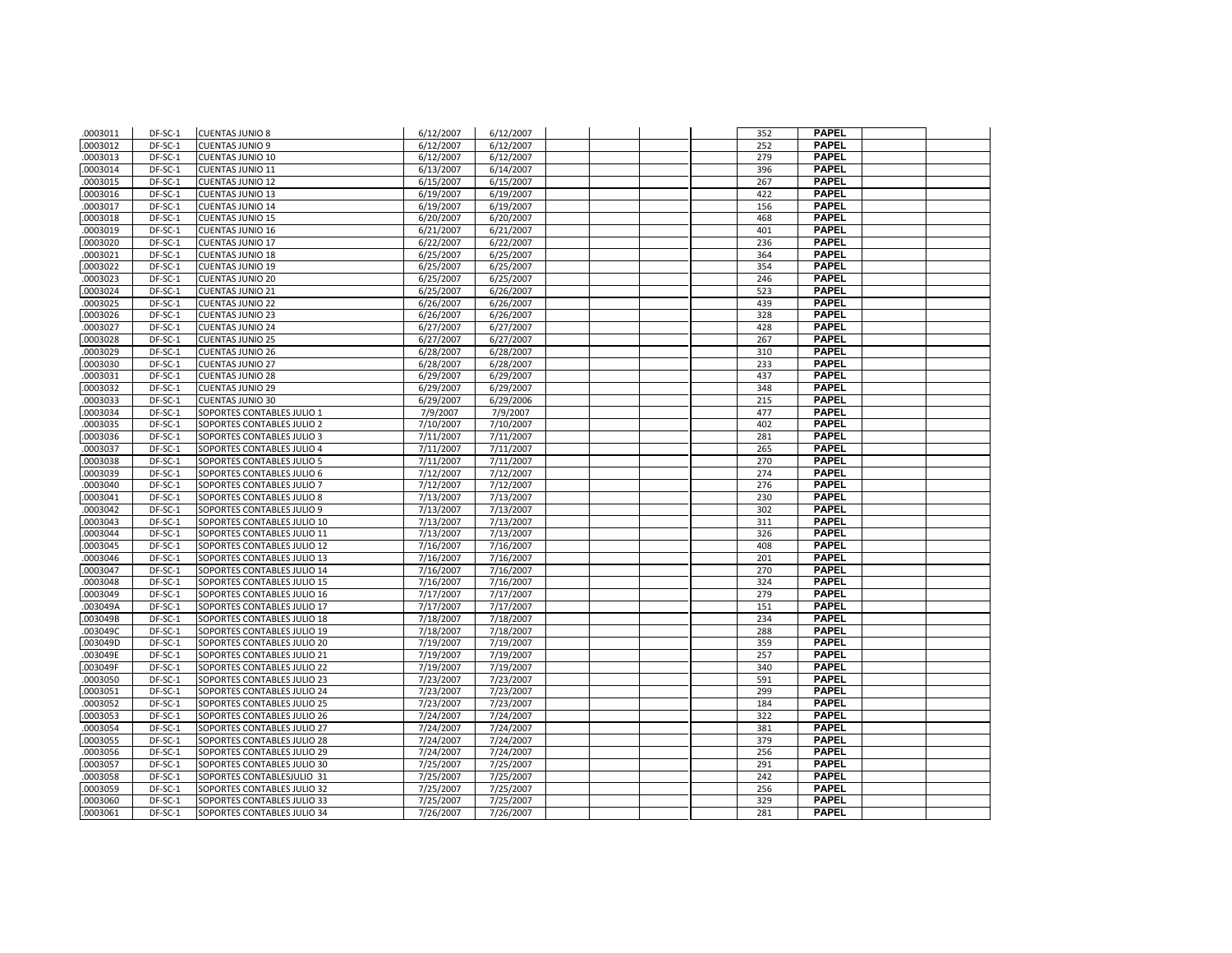| .0003062             | DF-SC-1              | SOPORTES CONTABLES JULIO 35                                          | 7/27/2007              | 7/27/2007              |  | 228        | <b>PAPEL</b>                 |  |
|----------------------|----------------------|----------------------------------------------------------------------|------------------------|------------------------|--|------------|------------------------------|--|
| .0003063             | DF-SC-1              | SOPORTES CONTABLES JULIO 36                                          | 7/30/2007              | 7/30/2007              |  | 336        | <b>PAPEL</b>                 |  |
| .0003064             | DF-SC-1              | SOPORTES CONTABLES JULIO 37                                          | 7/31/2007              | 7/31/2007              |  | 216        | <b>PAPEL</b>                 |  |
| 0003065              | DF-SC-1              | SOPORTES CONTABLES JULIO 38                                          | 7/31/2007              | 7/31/2007              |  | 182        | <b>PAPEL</b>                 |  |
| .0003066             | DF-SC-1              | SOPORTES CONTABLES AGOSTO 1                                          | 8/1/2007               | 8/1/2007               |  | 341        | <b>PAPEL</b>                 |  |
| .0003067             | DF-SC-1              | SOPORTES CONTABLES AGOSTO 2                                          | 8/1/2007               | 8/2/2007               |  | 289        | <b>PAPEL</b>                 |  |
| .0003068             | DF-SC-1              | SOPORTES CONTABLES AGOSTO 3                                          | 8/2/2007               | 8/3/2007               |  | 243        | <b>PAPEL</b>                 |  |
| 0003069              | DF-SC-1              | SOPORTES CONTABLES AGOSTO 4                                          | 8/3/2007               | 8/3/2007               |  | 280        | <b>PAPEL</b>                 |  |
| .0003070             | DF-SC-1              | SOPORTES CONTABLES AGOSTO 5                                          | 8/6/2007               | 8/6/2007               |  | 233        | <b>PAPEL</b>                 |  |
| .0003071             | DF-SC-1              | SOPORTES CONTABLES AGOSTO 6                                          | 8/8/2007               | 8/8/2007               |  | 315        | <b>PAPEL</b>                 |  |
| .0003072             | DF-SC-1              | SOPORTES CONTABLES AGOSTO 7                                          | 8/9/2007               | 8/9/2007               |  | 290        | <b>PAPEL</b>                 |  |
| .0003073             | DF-SC-1              | SOPORTES CONTABLES AGOSTO 8                                          | 8/9/2007               | 8/9/2007               |  | 306        | <b>PAPEL</b>                 |  |
| .0003074             | DF-SC-1              | SOPORTES CONTABLES AGOSTO 9                                          | 8/10/2007              | 8/13/2007              |  | 429        | <b>PAPEL</b>                 |  |
| .0003075             | DF-SC-1              | SOPORTES CONTABLES AGOSTO 10                                         | 8/13/2007              | 8/13/2007              |  | 194        | <b>PAPEL</b>                 |  |
| .0003076             | DF-SC-1              | SOPORTES CONTABLES AGOSTO 11                                         | 8/13/2007              | 8/14/2007              |  | 266        | <b>PAPEL</b>                 |  |
| .0003077             | DF-SC-1              | SOPORTES CONTABLES AGOSTO 12                                         | 8/14/2007              | 8/15/2007              |  | 371        | <b>PAPEL</b>                 |  |
| .0003078             | DF-SC-1              | SOPORTES CONTABLES AGOSTO 13                                         | 8/15/2007              | 8/15/2007              |  | 205        | <b>PAPEL</b>                 |  |
| 0003079              | DF-SC-1              | SOPORTES CONTABLES AGOSTO 14                                         | 8/15/2007              | 8/15/2007              |  | 213        | <b>PAPEL</b>                 |  |
| .0003080             | DF-SC-1              | SOPORTES CONTABLES AGOSTO 15                                         | 8/15/2007              | 8/16/2007              |  | 304        | <b>PAPEL</b>                 |  |
| .0003081             | DF-SC-1              | SOPORTES CONTABLES AGOSTO 16                                         | 8/16/2007              | 8/17/2007              |  | 300        | <b>PAPEL</b>                 |  |
| .0003082             | DF-SC-1              | SOPORTES CONTABLES AGOSTO 17                                         | 8/17/2007              | 8/21/2007              |  | 379        | <b>PAPEL</b>                 |  |
| .0003083             | DF-SC-1              | SOPORTES CONTABLES AGOSTO 18                                         | 8/21/2007              | 8/21/2007              |  | 205        | <b>PAPEL</b>                 |  |
| .0003084             | DF-SC-1              | SOPORTES CONTABLES AGOSTO 19                                         | 8/21/2007              | 8/22/2007              |  | 256        | <b>PAPEL</b>                 |  |
| .0003085             | DF-SC-1              | SOPORTES CONTABLES AGOSTO 20                                         | 8/22/2007              | 8/23/2007              |  | 204        | <b>PAPEL</b>                 |  |
| .0003086             | DF-SC-1              | SOPORTES CONTABLES AGOSTO 21                                         | 8/23/2007              | 8/23/2007              |  | 235        | <b>PAPEL</b>                 |  |
| .0003087             | DF-SC-1              | SOPORTES CONTABLES AGOSTO 22                                         | 8/24/2007              | 8/24/2007              |  | 311        | <b>PAPEL</b>                 |  |
| .0003088             | DF-SC-1              | SOPORTES CONTABLES AGOSTO 23                                         | 8/24/2007              | 8/24/2007              |  | 247        | <b>PAPEL</b>                 |  |
| .0003089             | DF-SC-1              | SOPORTES CONTSBLES AGOSTO 24                                         | 8/27/2007              | 8/27/2007              |  | 287        | <b>PAPEL</b>                 |  |
| .0003090             | DF-SC-1              | SOPORTES CONTABLES AGOSTO 25                                         | 8/28/2007              | 8/28/2007              |  | 356        | <b>PAPEL</b>                 |  |
| .0003091             | DF-SC-1              | SOPORTES CONTABLES AGOSTO 26                                         | 8/29/2007              | 8/29/2007              |  | 406        | <b>PAPEL</b>                 |  |
| 0003092              | DF-SC-1              | SOPORTES CONTABLES AGOSTO 27                                         | 8/30/2007              | 8/30/2007              |  | 274        | <b>PAPEL</b>                 |  |
| .0003093             | DF-SC-1              | SOPORTES CONTABLES AGOSTO 28                                         | 8/31/2007              | 8/31/2007              |  | 333        | <b>PAPEL</b>                 |  |
| .0003094             | DF-SC-1              | SOPORTES CONTABLES SEPTIEMBRE 1                                      | 9/3/2007               | 9/3/2007               |  | 392        | <b>PAPEL</b>                 |  |
| .0003095             | DF-SC-1              | SOPORTES CONTABLES SEPTIEMBRE 2                                      | 9/4/2007               | 9/4/2007               |  | 203        | <b>PAPEL</b>                 |  |
| .0003096             | DF-SC-1              | SOPORTES CONTABLES SEPTIEMBRE 3                                      | 9/5/2007               | 9/5/2007               |  | 346        | <b>PAPEL</b>                 |  |
| .0003097             | DF-SC-1              | SOPORTES CONTABLES SEPTIEMBRE 4                                      | 9/5/2007               | 9/5/2007               |  | 272        | <b>PAPEL</b>                 |  |
| .0003098             | DF-SC-1              | SOPORTES CONTABLES SEPTIEMBRE 5                                      | 9/6/2007               | 9/6/2007               |  | 252        | <b>PAPEL</b>                 |  |
| .0003099             | DF-SC-1              | SOPORTES CONTABLES SEPTIEMBRE 6                                      | 9/7/2007               | 9/7/2007               |  | 325        | <b>PAPEL</b>                 |  |
| 0003100              | DF-SC-1              | SOPORTES CONTABLES SEPTIEMBRE 7                                      | 9/7/2007               | 9/10/2007              |  | 435        | <b>PAPEL</b>                 |  |
| .0003101             | DF-SC-1              | SOPORTES CONTABLES SEPTIEMBRE 8                                      | 9/10/2007              | 9/10/2007              |  | 179        | <b>PAPEL</b>                 |  |
| .0003102             | DF-SC-1              | SOPORTES CONTABLES SEPTIEMBRE 9                                      | 9/11/2007              | 9/11/2007              |  | 234        | <b>PAPEL</b>                 |  |
| .0003103             | DF-SC-1              | SOPORTES CONTABLES SEPTIEMBRE 10                                     | 9/11/2007              | 9/11/2007              |  | 253        | <b>PAPEL</b>                 |  |
| .0003104             | DF-SC-1              | SOPORTES CONTABLES SEPTIEMBRE 11                                     | 9/12/2007              | 9/12/2007              |  | 305        | <b>PAPEL</b>                 |  |
| 0003105              | DF-SC-1              | SOPORTES CONTABLES SEPTIEMBRE 12                                     | 9/12/2007              | 9/12/2007              |  | 433        | <b>PAPEL</b>                 |  |
| .0003106             | DF-SC-1              | SOPORTES CONTABLES SEPTIEMBRE 13                                     | 9/12/2007              | 9/12/2007              |  | 293        | <b>PAPEL</b>                 |  |
| .0003107             | DF-SC-1              | SOPORTES CONTABLES SEPTIEMBRE 14                                     | 9/13/2007              | 9/13/2007              |  | 410        | <b>PAPEL</b>                 |  |
| .0003108             | DF-SC-1              | SOPORTES CONTABLES SEPTIEMBRE 15                                     | 9/14/2007              | 9/14/2007              |  | 234        | <b>PAPEL</b>                 |  |
| .0003109             | DF-SC-1<br>$DF-SC-1$ | SOPORTES CONTABLES SEPTIEMBRE 16                                     | 9/17/2007              | 9/17/2007              |  | 416        | <b>PAPEL</b><br><b>PAPEL</b> |  |
| .0003110             | DF-SC-1              | SOPORTES CONTABLES SEPTIEMBRE 17                                     | 9/17/2007              | 9/18/2007              |  | 253<br>263 | <b>PAPEL</b>                 |  |
| .0003111<br>.0003112 |                      | SOPORTES CONTABLES SEPTIEMBRE 18                                     | 9/18/2007<br>9/19/2007 | 9/19/2007              |  |            | <b>PAPEL</b>                 |  |
| .0003113             | DF-SC-1<br>DF-SC-1   | SOPORTES CONTABLES SEPTIEMBRE 19                                     | 9/20/2007              | 9/20/2007              |  | 358<br>242 | <b>PAPEL</b>                 |  |
| .0003114             | DF-SC-1              | SOPORTES CONTABLES SEPTIEMBRE 20<br>SOPORTES CONTABLES SEPTIEMBRE 21 | 9/21/2007              | 9/20/2007<br>9/21/2007 |  | 417        | <b>PAPEL</b>                 |  |
| .0003115             | DF-SC-1              | SOPORTES CONTABLES SEPTIEMBRE 22                                     | 9/24/2007              | 9/24/2007              |  | 452        | <b>PAPEL</b>                 |  |
| 0003116              | DF-SC-1              | SOPORTES CONTABLES SEPTIEMBRE 23                                     | 9/24/2007              | 9/25/2007              |  | 231        | <b>PAPEL</b>                 |  |
| .0003117             | DF-SC-1              | SOPORTES CONTABLES SEPTIEMBRE 24                                     | 9/25/2007              | 9/26/2007              |  | 257        | PAPEL                        |  |
| 0003118              | DF-SC-1              | SOPORTES CONTABLES SEPTIEMBRE 25                                     | 9/25/2007              | 9/26/2007              |  | 245        | <b>PAPEL</b>                 |  |
|                      |                      |                                                                      |                        |                        |  |            |                              |  |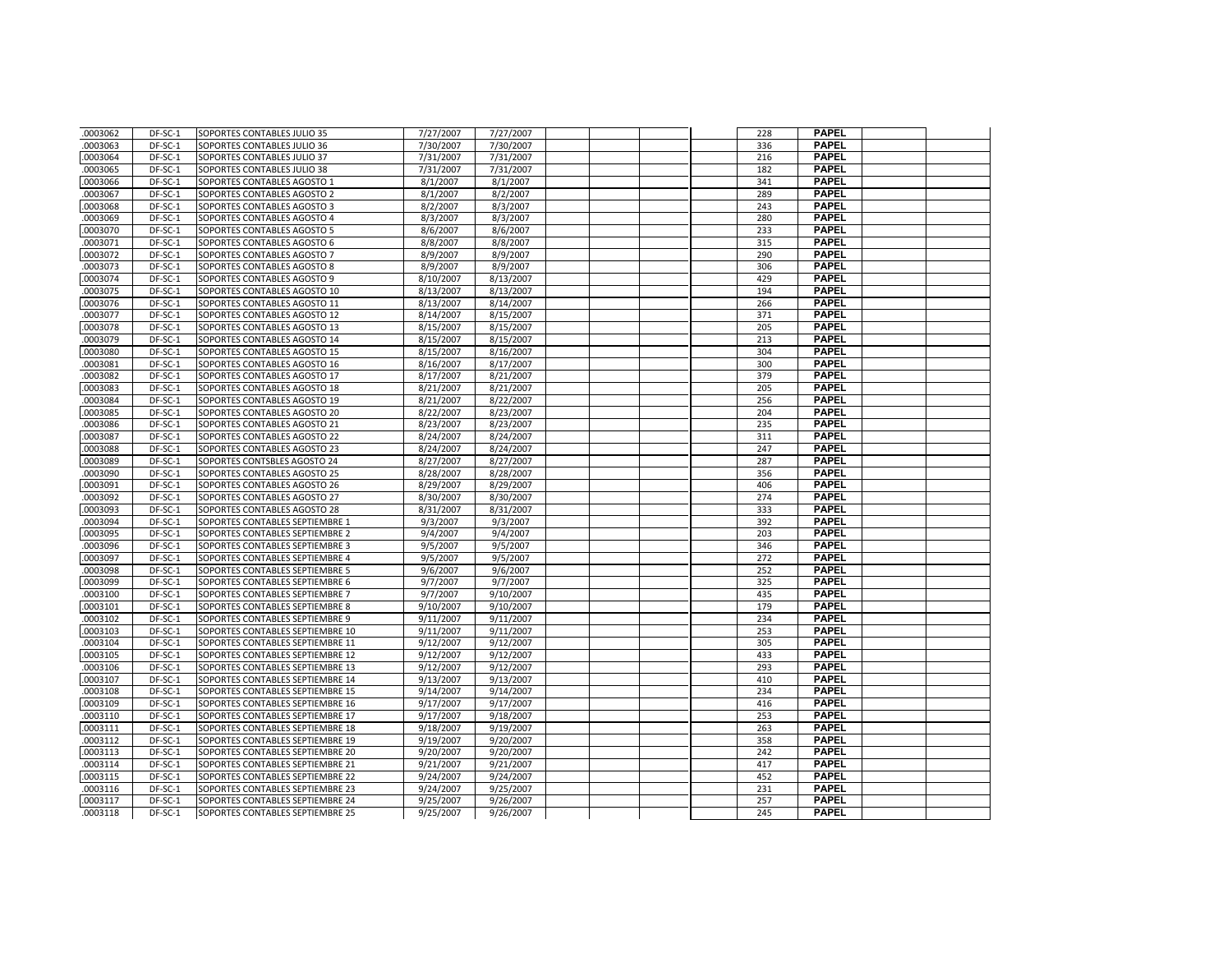| .0003119             | DF-SC-1            | SOPORTES CONTABLES SEPTIEMBRE 26                                 | 9/26/2007              | 9/26/2007              |  | 170        | <b>PAPEL</b>                 |  |
|----------------------|--------------------|------------------------------------------------------------------|------------------------|------------------------|--|------------|------------------------------|--|
| .0003120             | DF-SC-1            | SOPORTES CONTABLES SEPTIEMBRE 27                                 | 9/27/2007              | 9/27/2007              |  | 281        | <b>PAPEL</b>                 |  |
| .0003121             | DF-SC-1            | SOPORTES CONTABLES SEPTIEMBRE 28                                 | 9/28/2007              | 9/28/2007              |  | 486        | <b>PAPEL</b>                 |  |
| .0003122             | DF-SC-1            | SOPORTES CONTABLES SEPTIEMBRE 29                                 | 9/28/2007              | 9/28/2007              |  | 178        | <b>PAPEL</b>                 |  |
| .0003123             | DF-SC-1            | SOPORTES CONTABLES OCTUBRE 1                                     | 10/1/2007              | 10/1/2007              |  | 411        | <b>PAPEL</b>                 |  |
| .0003124             | DF-SC-1            | SOPORTES CONTABLES OCTUBRE 2                                     | 10/2/2007              | 10/2/2007              |  | 255        | <b>PAPEL</b>                 |  |
| .0003125             | DF-SC-1            | SOPORTES CONTABLES OCTUBRE 3                                     | 10/3/2007              | 10/3/2007              |  | 248        | <b>PAPEL</b>                 |  |
| .0003126             | DF-SC-1            | SOPORTES CONTABLES OCTUBRE 4                                     | 10/3/2007              | 10/4/2007              |  | 264        | <b>PAPEL</b>                 |  |
| .0003127             | DF-SC-1            | SOPORTES CONTABLES OCTUBRE 5                                     | 10/4/2007              | 10/5/2007              |  | 324        | <b>PAPEL</b>                 |  |
| .0003128             | DF-SC-1            | SOPORTES CONTABLES OCTUBRE 6                                     | 10/8/2007              | 10/8/2007              |  | 411        | <b>PAPEL</b>                 |  |
| .0003129             | DF-SC-1            | SOPORTES CONTABLES OCTUBRE 7                                     | 10/8/2007              | 10/9/2007              |  | 271        | <b>PAPEL</b>                 |  |
| .0003130             | DF-SC-1            | SOPORTES CONTABLES OCTUBRE 8                                     | 10/9/2007              | 10/10/2007             |  | 300        | <b>PAPEL</b>                 |  |
| .0003131             | DF-SC-1            | SOPORTES CONTABLES OCTUBRE 9                                     | 10/11/2007             | 10/12/2007             |  | 356        | <b>PAPEL</b>                 |  |
| .0003132             | DF-SC-1            | SOPORTES CONTABLES OCTUBRE 10                                    | 10/16/2007             | 10/16/2007             |  | 367        | <b>PAPEL</b>                 |  |
| .0003133             | DF-SC-1            | SOPORTES CONTABLES OCTUBRE 11                                    | 10/17/2007             | 10/18/2007             |  | 365        | <b>PAPEL</b>                 |  |
| .0003134             | DF-SC-1            | SOPORTES CONTABLES OCTUBRE 12                                    | 10/19/2007             | 10/19/2007             |  | 372        | <b>PAPEL</b>                 |  |
| .0003135             | DF-SC-1            | SOPORTES CONTABLES OCTUBRE 13                                    | 10/22/2007             | 10/22/2007             |  | 343        | <b>PAPEL</b>                 |  |
| .0003136             | DF-SC-1            | SOPORTES CONTABLES OCTUBRE 14                                    | 10/23/2007             | 10/23/2007             |  | 224        | <b>PAPEL</b>                 |  |
| .0003137             | DF-SC-1            | SOPORTES CONTABLES OCTUBRE 15                                    | 10/24/2007             | 10/24/2007             |  | 212        | <b>PAPEL</b>                 |  |
| .0003138             | DF-SC-1            | SOPORTES CONTABLES OCTUBRE 16                                    | 10/24/2007             | 10/25/2007             |  | 285        | <b>PAPEL</b>                 |  |
| .0003139             | DF-SC-1            | SOPORTES CONTABLES OCTUBRE 17                                    | 10/26/2007             | 10/26/2007             |  | 399        | <b>PAPEL</b>                 |  |
| .0003140             | DF-SC-1            | SOPORTES CONTABLES OCTUBRE 18                                    | 10/26/2007             | 10/26/2007             |  | 251        | <b>PAPEL</b>                 |  |
| .0003141             | DF-SC-1            | SOPORTES CONTABLES OCTUBRE 19                                    | 10/29/2007             | 10/29/2007             |  | 257        | <b>PAPEL</b>                 |  |
| .0003142             | DF-SC-1            | SOPORTES CONTABLES OCTUBRE 20                                    | 10/30/2007             | 10/31/2007             |  | 402        | <b>PAPEL</b>                 |  |
| .0003143             | DF-SC-1            | SOPORTES CONTABLES NOVIEMBRE 1                                   | 11/1/2007              | 11/1/2007              |  | 203        | <b>PAPEL</b>                 |  |
| .0003144             | DF-SC-1            | SOPORTES CONTABLES NOVIEMBRE 2                                   | 11/2/2007              | 11/2/2007              |  | 244        | <b>PAPEL</b>                 |  |
| .0003145             | DF-SC-1            | SOPORTES CONTABLES NOVIEMBRE 3                                   | 11/6/2007              | 11/6/2007              |  | 160        | <b>PAPEL</b>                 |  |
| .0003146             | DF-SC-1            | SOPORTES CONTABLES NOVIEMBRE 4                                   | 11/7/2007              | 11/7/2007              |  | 403        | <b>PAPEL</b>                 |  |
| .0003147             | DF-SC-1            | SOPORTES CONTABLES NOVIEMBRE 5                                   | 11/8/2007              | 11/8/2007              |  | 284        | <b>PAPEL</b>                 |  |
| .0003148             | DF-SC-1            | SOPORTES CONTABLES NOVIEMBRE 6                                   | 11/9/2007              | 11/13/2007             |  | 442        | <b>PAPEL</b>                 |  |
| .0003149             | DF-SC-1            | SOPORTES CONTABLES NOVIEMBRE 7                                   | 11/13/2007             | 11/13/2007             |  | 339        | <b>PAPEL</b>                 |  |
| .0003150             | DF-SC-1            | SOPORTES CONTSBLES NOVIEMBRE 8                                   | 11/14/2007             | 11/14/2007             |  | 245        | <b>PAPEL</b>                 |  |
| .0003151             | DF-SC-1            | SOPORTES CONTABLES NOVIEMBRE 9                                   | 11/15/2007             | 11/15/2007             |  | 402        | <b>PAPEL</b>                 |  |
| .0003152             | DF-SC-1            | SOPORTES CONTABLES NOVIEMBRE 10                                  | 11/16/2007             | 11/16/2007             |  | 310        | <b>PAPEL</b>                 |  |
| .0003153             | DF-SC-1            | SOPORTES CONTABLES NOVIEMBRE 11                                  | 11/16/2007             | 11/16/2007             |  | 172        | <b>PAPEL</b>                 |  |
| .0003154             | DF-SC-1            | SOPORTES CONTABLES NOVIEMBRE 12                                  | 11/19/2007             | 11/19/2007             |  | 289        | <b>PAPEL</b>                 |  |
| .0003155             | DF-SC-1            | SOPORTES CONTABLES NOVIEMBRE 13                                  | 11/19/2007             | 11/20/2007             |  | 259        | <b>PAPEL</b>                 |  |
| .0003156             | DF-SC-1            | SOPORTES CONTABLES NOVIEMBRE 14                                  | 11/20/2007             | 11/20/2007             |  | 270        | <b>PAPEL</b>                 |  |
| 0003157              | DF-SC-1            | SOPORTES CONTABLES NOVIEMBRE 15                                  | 11/21/2007             | 11/21/2007             |  | 362        | <b>PAPEL</b>                 |  |
| .0003158             | DF-SC-1            | SOPORTES CONTABLES NOVIEMBRE 16                                  | 11/22/2007             | 11/22/2007             |  | 281        | <b>PAPEL</b>                 |  |
| .0003159             | DF-SC-1            | SOPORTES CONTABLES NOVIEMBRE 17                                  | 11/23/2007             | 11/23/2007             |  | 368        | <b>PAPEL</b>                 |  |
| .0003160             | DF-SC-1            | SOPORTES CONTABLES NOVIEMBRE 18                                  | 11/26/2007             | 11/26/2007             |  | 636        | <b>PAPEL</b>                 |  |
| .0003161             | DF-SC-1            | SOPORTES CONTABLES NOVIEMBRE 19                                  | 11/27/2007             | 11/27/2007             |  | 702        | <b>PAPEL</b>                 |  |
| .0003162             | $DF-SC-1$          | SOPORTES CONTABLES NOVIEMBRE 20                                  | 11/27/2007             | 11/27/2007             |  | 288        | <b>PAPEL</b>                 |  |
| .0003163             | $DF-SC-1$          | SOPORTES CONTABLES NOVIEMBRE 21                                  | 11/28/2007             | 11/28/2007             |  | 185        | <b>PAPEL</b>                 |  |
| .0003164             | DF-SC-1            | SOPORTES CONTABLES NOVIEMBRE 22                                  | 11/29/2007             | 11/29/2007             |  | 313        | <b>PAPEL</b>                 |  |
| .0003165             | DF-SC-1            | SOPORTES CONTABLES NOVIEMBRE 23                                  | 11/29/2007             | 11/29/2007             |  | 460        | <b>PAPEL</b>                 |  |
| .0003166             | DF-SC-1            | SOPORTES CONTABLES NOVIEMBRE 24                                  | 11/30/2007             | 11/30/2007             |  | 431        | <b>PAPEL</b><br><b>PAPEL</b> |  |
| .0003167             | DF-SC-1            | SOPORTES CONTABLES DICIEMBRE 1                                   | 12/3/2007              | 12/3/2007              |  | 218        | <b>PAPEL</b>                 |  |
| .0003168             | DF-SC-1            | SOPORTES CONTABLES DICIEMBRE 2                                   | 12/4/2007              | 12/4/2007              |  | 411        | <b>PAPEL</b>                 |  |
| .0003169<br>.0003170 | DF-SC-1            | SOPORTES CONTABLES DICIEMBRE 3                                   | 12/5/2007              | 12/5/2007              |  | 221<br>351 | <b>PAPEL</b>                 |  |
| .0003171             | DF-SC-1<br>DF-SC-1 | SOPORTES CONTABLES DICIEMBRE 4                                   | 12/6/2007              | 12/6/2007              |  | 281        | <b>PAPEL</b>                 |  |
| .0003172             | DF-SC-1            | SOPORTES CONTABLES DICIEMBRE 5<br>SOPORTES CONTABLES DICIEMBRE 6 | 12/7/2007<br>12/7/2007 | 12/7/2007<br>12/7/2007 |  | 198        | <b>PAPEL</b>                 |  |
| .0003173             | DF-SC-1            | SOPORTES CONTABLES DICIEMBRE 7                                   | 12/7/2007              | 12/10/2007             |  | 285        | <b>PAPEL</b>                 |  |
| .0003174             | DF-SC-1            | SOPORTES CONTABLES DICIEMBRE 8                                   | 12/11/2007             | 12/11/2007             |  | 320        | PAPEL                        |  |
| .0003175             | DF-SC-1            | SOPORTES CONTABLES DICIEMBRE 9                                   | 12/11/2007             | 12/11/2007             |  | 195        | <b>PAPEL</b>                 |  |
|                      |                    |                                                                  |                        |                        |  |            |                              |  |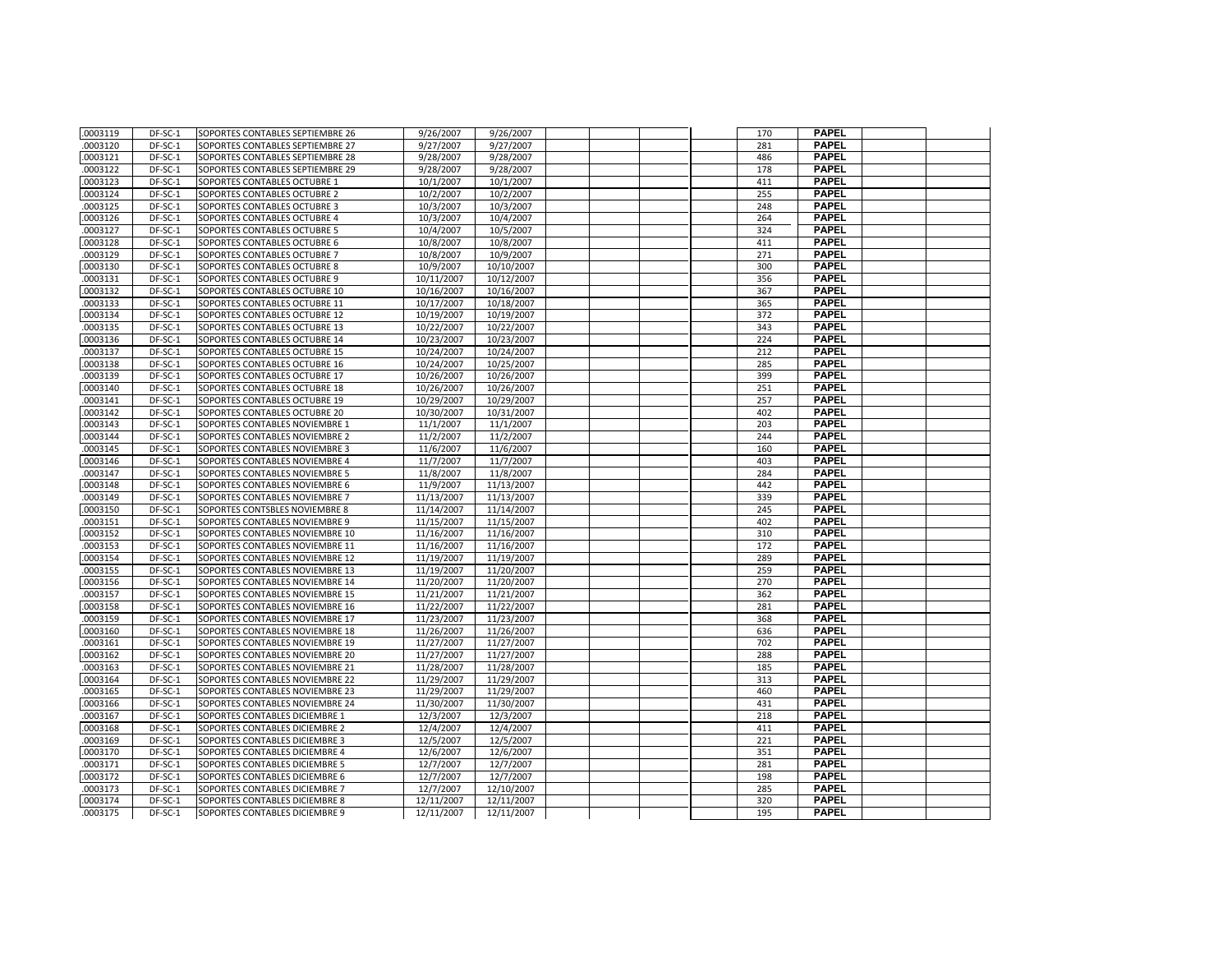| .0003176             | DF-SC-1            | SOPORTES CONTABLES DICIEMBRE 10                            | 12/11/2007 | 12/11/2007             |  | 185        | <b>PAPEL</b> |  |
|----------------------|--------------------|------------------------------------------------------------|------------|------------------------|--|------------|--------------|--|
| .0003177             | DF-SC-1            | SOPORTES CONTABLES DICIEMBRE 11                            | 12/12/2007 | 12/12/2007             |  | 256        | <b>PAPEL</b> |  |
| .0003178             | DF-SC-1            | SOPORTES CONTABLES DICIEMBRE 12                            | 12/12/2007 | 12/12/2007             |  | 233        | <b>PAPEL</b> |  |
| .0003179             | DF-SC-1            | SOPORTES CONTABLES DICIEMBRE 13                            | 12/12/2007 | 12/12/2007             |  | 261        | <b>PAPEL</b> |  |
| .0003180             | DF-SC-1            | SOPORTES CONTABLES DICIEMBRE 14                            | 12/12/2007 | 12/12/2007             |  | 260        | <b>PAPEL</b> |  |
| .0003181             | DF-SC-1            | SOPORTES CONTABLES DICIEMBRE 15                            | 12/12/2007 | 12/13/2007             |  | 220        | <b>PAPEL</b> |  |
| .0003182             | DF-SC-1            | SOPORTES CONTABLES DICIEMBRE 16                            | 12/13/2007 | 12/14/2007             |  | 240        | <b>PAPEL</b> |  |
| .0003183             | DF-SC-1            | SOPORTES CONTABLES DICIEMBRE 17                            | 12/14/2007 | 12/17/2007             |  | 294        | <b>PAPEL</b> |  |
| .0003184             | DF-SC-1            | SOPORTES CONTABLES DICIEMBRE 18                            | 12/17/2007 | 12/18/2007             |  | 284        | <b>PAPEL</b> |  |
| .0003185             | DF-SC-1            | SOPORTES CONTABLES DICIEMBRE 19                            | 12/18/2007 | 12/18/2007             |  | 234        | <b>PAPEL</b> |  |
| 0003186              | DF-SC-1            | SOPORTES CONTABLES DICIEMBRE 20                            | 12/19/2007 | 12/19/2007             |  | 246        | <b>PAPEL</b> |  |
| .0003187             | DF-SC-1            | SOPORTES CONTABLES DICIEMBRE 21                            | 12/19/2007 | 12/19/2007             |  | 211        | <b>PAPEL</b> |  |
| .0003188             | DF-SC-1            | SOPORTES CONTABLES DICIEMBRE 22                            | 12/20/2007 | 12/20/2007             |  | 182        | PAPEL        |  |
| 0003189              | DF-SC-1            | SOPORTES CONTABLES DICIEMBRE 23                            | 12/21/2007 | 12/21/2007             |  | 245        | <b>PAPEL</b> |  |
| .0003190             | DF-SC-1            | SOPORTES CONTABLES DICIEMBRE 24                            | 12/26/2007 | 12/26/2007             |  | 272        | <b>PAPEL</b> |  |
| .0003191             | DF-SC-1            | SOPORTES CONTABLES DICIEMBRE 25                            | 12/27/2007 | 12/27/2007             |  | 237        | <b>PAPEL</b> |  |
| .0003192             | DF-SC-1            | SOPORTES CONTABLES DICIEMBRE 26                            | 12/27/2007 | 12/27/2007             |  | 165        | <b>PAPEL</b> |  |
| 0003193              | DF-SC-1            | SOPORTES CONTABLES DICIEMBRE 27                            | 12/28/2007 | 12/28/2007             |  | 207        | <b>PAPEL</b> |  |
| 0003194              | DF-SC-1            | SOPORTES CONTABLES DICIEMBRE 28                            | 12/28/2007 | 12/28/2007             |  | 204        | <b>PAPEL</b> |  |
| 0003195              | DF-SC-1            | SOPORTES CONTABLES DICIEMBRE 29                            | 12/31/2007 | 12/31/2007             |  | 344        | <b>PAPEL</b> |  |
| 0003196              | DF-SC-1            | SOPORTES CONTABLES DICIEMBRE 30                            | 12/31/2007 | 12/31/2007             |  | 259        | <b>PAPEL</b> |  |
| .0003197             | DF-SC-1            | CONCILIACION BANCARIA ENERO                                | 1/1/2007   | 1/31/2007              |  | 247        | <b>PAPEL</b> |  |
| .0003198             | DF-SC-1            | CONCILIACION BANCARIA FEBRERO                              | 2/1/2007   | 2/28/2007              |  | 257        | <b>PAPEL</b> |  |
| 0003199              | DF-SC-1            | CONCILIACION BANCARIA MARZO                                | 3/1/2007   | 3/30/2007              |  | 206        | <b>PAPEL</b> |  |
| .0003200             | DF-SC-1            | CONCILIACION BANCARIA ABRIL                                | 4/1/2007   | 4/30/2007              |  | 168        | <b>PAPEL</b> |  |
| .0003201             | DF-SC-1            | CONCILIACION BANCARIA MAYO                                 | 5/1/2007   | 5/31/2007              |  | 221        | <b>PAPEL</b> |  |
| 0003202              | DF-SC-1            | CONCILIACION BANCARIA JUNIO                                | 6/1/2007   | 6/30/2007              |  | 372        | <b>PAPEL</b> |  |
| .0003203             | DF-SC-1            |                                                            | 6/1/2007   |                        |  | 118        | <b>PAPEL</b> |  |
| .0003204             | DF-SC-1            | CONCILIACION BANCARIA JUNIO<br>CONCILIACION BANCARIA JULIO | 7/1/2007   | 6/30/2007<br>7/31/2007 |  | 387        | <b>PAPEL</b> |  |
| .0003205             | DF-SC-1            | CONCILIACION BANCARIA AGOSTO                               | 8/1/2007   | 8/31/2007              |  | 251        | <b>PAPEL</b> |  |
| .0003206             | DF-SC-1            | CONCILIACION BANCARIA SEPTIEMBRE                           | 9/1/2007   | 9/30/2007              |  | 149        | <b>PAPEL</b> |  |
| .0003207             | DF-SC-1            | CONCILIACION BANCARIA OCTUBRE                              | 10/1/2007  | 10/31/2007             |  | 103        | <b>PAPEL</b> |  |
|                      | DF-SC-1            |                                                            |            |                        |  | 249        | <b>PAPEL</b> |  |
| .0003208             |                    | CONCILIACION BANCARIA NOVIEMBRE                            | 11/1/2007  | 11/30/2007             |  |            | <b>PAPEL</b> |  |
| .0003209<br>.0003210 | DF-SC-1<br>DF-SC-1 | CONCILIACION BANCARIA DICIEMBRE                            | 12/1/2007  | 12/31/2007             |  | 117<br>153 | <b>PAPEL</b> |  |
|                      |                    | LEGALIZACION DE AVANCES FEBRERO 1                          | 1/23/2007  | 2/28/2007              |  |            | <b>PAPEL</b> |  |
| .0003211             | DF-SC-1            | LEGALIZACION DE AVANCES MARZO 1                            | 3/1/2007   | 3/31/2007              |  | 319        | <b>PAPEL</b> |  |
| .0003212             | DF-SC-1            | LEGALIZACION DE AVANCES ABRIL 1                            | 4/1/2007   | 4/19/2007              |  | 179        |              |  |
| .0003213             | DF-SC-1            | LEGALIZACION DE AVANCES ABRIL 2                            | 4/19/2007  | 4/30/2007              |  | 184        | <b>PAPEL</b> |  |
| .0003214             | DF-SC-1            | LEGALIZACION DE AVANCES MAYO                               | 5/2/2007   | 5/11/2007              |  | 209        | <b>PAPEL</b> |  |
| .0003215             | DF-SC-1            | LEGALIZACION DE AVANCES MAYO 2                             | 5/11/2007  | 5/22/2007              |  | 210        | <b>PAPEL</b> |  |
| 0003216              | DF-SC-1            | LEGALIZACION DE AVANCES MAYO 3                             | 5/22/2007  | 5/30/2007              |  | 209        | <b>PAPEL</b> |  |
| .0003217             | DF-SC-1            | LEGALIZACION DE AVANCES JUNIO 1                            | 6/4/2007   | 6/14/2007              |  | 244        | <b>PAPEL</b> |  |
| .0003218             | DF-SC-1            | LEGALIZACION DE AVANCES JUNIO 2                            | 6/14/2007  | 6/29/2007              |  | 215        | <b>PAPEL</b> |  |
| .0003219             | DF-SC-1            | LEGALIZACION DE AVANCES JULIO 1                            | 7/9/2007   | 7/13/2007              |  | 317        | <b>PAPEL</b> |  |
| .0003220             | DF-SC-1            | LEGALIZACION DE AVANCES JULIO 2                            | 7/13/2007  | 7/31/2007              |  | 219        | <b>PAPEL</b> |  |
| .0003221             | DF-SC-1            | LEGALIZACION DE AVANCES AGOSTO 1                           | 8/1/2007   | 8/22/2007              |  | 208        | <b>PAPEL</b> |  |
| 0003222              | DF-SC-1            | LEGALIZACION DE AVANCES AGOSTO 2                           | 8/22/2007  | 8/31/2007              |  | 203        | <b>PAPEL</b> |  |
| .0003223             | DF-SC-1            | LEGALIZACION DE AVANCES SEPTIEMBRE 1                       | 9/3/2007   | 9/18/2007              |  | 191        | <b>PAPEL</b> |  |
| .0003224             | DF-SC-1            | LEGALIZACION DE AVANCES SEPTIEMBRE 2                       | 9/18/2007  | 9/28/2007              |  | 228        | <b>PAPEL</b> |  |
| .0003225             | DF-SC-1            | LEGALIZACION DE AVANCES OCTUBRE 1                          | 10/2/2007  | 10/11/2007             |  | 197        | <b>PAPEL</b> |  |
| .0003226             | DF-SC-1            | LEGALIZACION DE AVANCES OCTUBRE 2                          | 10/11/2007 | 10/19/2007             |  | 209        | <b>PAPEL</b> |  |
| 0003227              | DF-SC-1            | LEGALIZACION DE AVANCES OCTUBRE 3                          | 10/19/2007 | 10/31/2007             |  | 218        | <b>PAPEL</b> |  |
| .0003228             | DF-SC-1            | LEGALIZACION DE AVANCES NOVIEMBRE 1                        | 11/2/2007  | 11/27/2007             |  | 242        | <b>PAPEL</b> |  |
| .0003229             | DF-SC-1            | LEGALIZACION DE AVANCES DICIEMBRE 1                        | 12/3/2007  | 12/28/2007             |  | 246        | <b>PAPEL</b> |  |
| .0003230             | DF-SC-1            | LEGALIZACION DE AVANCES DICIEMBRE 2                        | 12/31/2007 | 12/31/2007             |  | 336        | PAPEL        |  |
| .0003231             | DF-SC-1            | BOLETIN DIARIO DE ALMACEN ENERO A MARZO                    | 1/1/2007   | 3/30/2007              |  | 201        | <b>PAPEL</b> |  |
| .0003232             | DF-SC-1            | BOLETIN DIARIO DE ALMACEN ABRIL                            | 4/1/2007   | 4/20/2007              |  | 100        | <b>PAPEL</b> |  |
|                      |                    |                                                            |            |                        |  |            |              |  |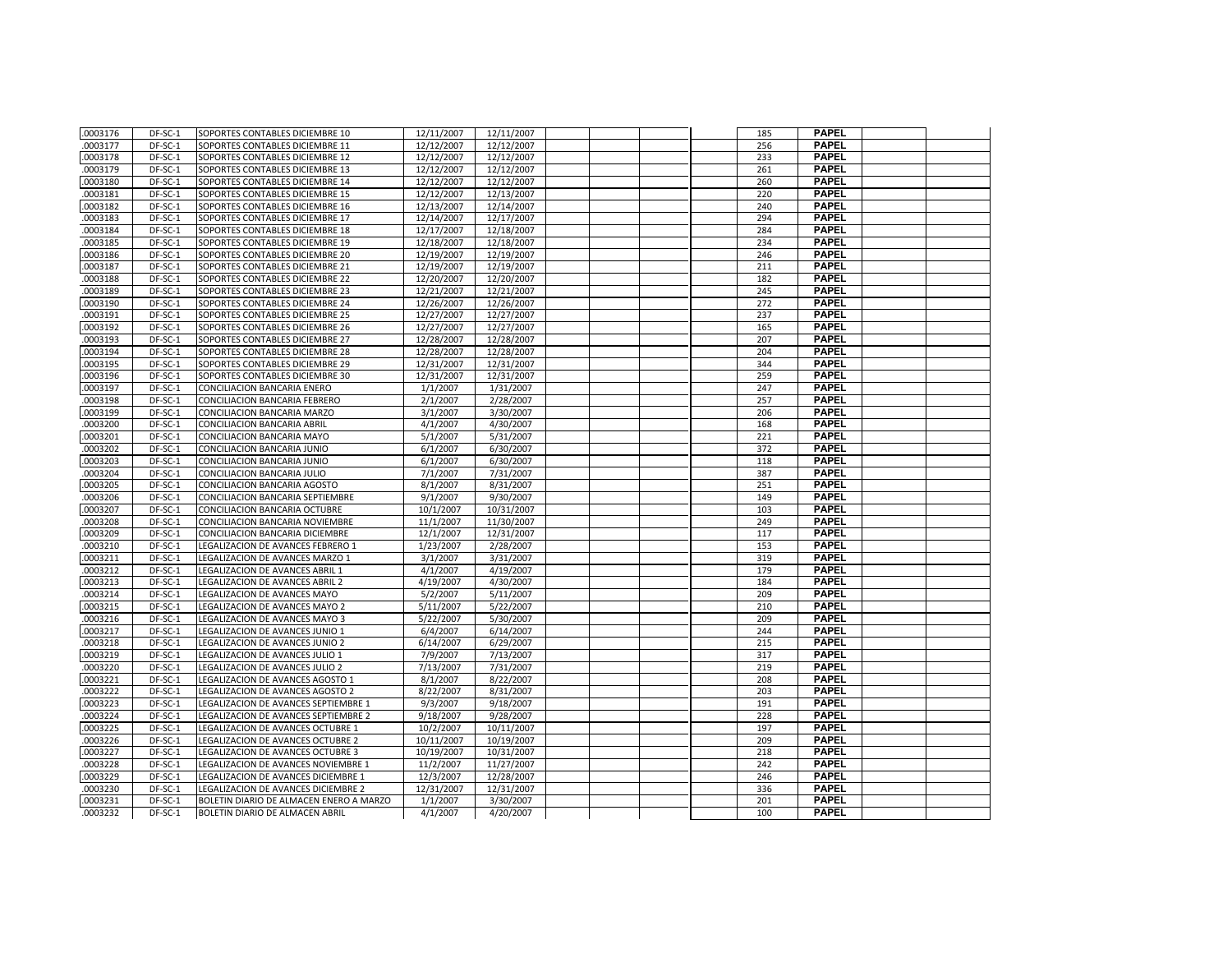| .0003233 | DF-SC-1 | BOLETIN DIARIO DE ALMACEN MAYO           | 5/1/2007               | 5/18/2007  |  | 242 | <b>PAPEL</b> |  |
|----------|---------|------------------------------------------|------------------------|------------|--|-----|--------------|--|
| .0003234 | DF-SC-1 | <b>BOLETIN DIARIO DE ALMACEN MAYO 2</b>  | 5/19/2007              | 5/31/2007  |  | 109 | <b>PAPEL</b> |  |
| .0003235 | DF-SC-1 | BOLETIN DIARIO DE ALMACEN JUNIO          | 6/1/2007               | 6/30/2007  |  | 144 | <b>PAPEL</b> |  |
| .0003236 | DF-SC-1 | BOLETIN DIARIO DE ALMACEN JULIO          | 7/1/2007               | 7/31/2007  |  | 159 | <b>PAPEL</b> |  |
| .0003237 | DF-SC-1 | BOLETIN DIARIO DE ALMACEN AGOSTO         | 8/1/2007               | 8/17/2007  |  | 295 | <b>PAPEL</b> |  |
| .0003238 | DF-SC-1 | BOLETIN DIARIO DE ALMACEN SEPTIEMBRE     | 9/1/2007               | 9/30/2007  |  | 169 | <b>PAPEL</b> |  |
| .0003239 | DF-SC-1 | BOLETIN DIARIO DE ALMACEN OCTUBRE 2      | 10/20/2007             | 10/31/2007 |  | 104 | <b>PAPEL</b> |  |
| .0003240 | DF-SC-1 | BOLETIN DIARIO DE ALMACEN OCTUBRE 1      | 10/1/2007              | 10/19/2007 |  | 140 | <b>PAPEL</b> |  |
| .0003241 | DF-SC-1 | BOLETIN DIARIO DE ALMACEN NOVIEMBRE      | 11/1/2007              | 11/16/2007 |  | 80  | <b>PAPEL</b> |  |
| .0003242 | DF-SC-1 | BOLETIN DIARIO DE ALMACEN DICIEMBRE      | 12/1/2007              | 12/31/2007 |  | 85  | <b>PAPEL</b> |  |
| .0003243 | DF-SC-1 | CONVENIO 146 PROTECCION SOCIAL 1         | 10/1/2006              | 3/30/2007  |  | 221 | <b>PAPEL</b> |  |
| .0003244 | DF-SC-1 | CONVENIO 146 PROTECCION SOCIAL 2         | 4/9/2007               | 4/30/2007  |  | 253 | <b>PAPEL</b> |  |
| .0003245 | DF-SC-1 | CONVENIO 146 PROTECCION SOCIAL 3         | 4/30/2007              | 6/14/2007  |  | 225 | <b>PAPEL</b> |  |
| .0003246 | DF-SC-1 | CONVENIO 146 PROTECCION SOCIAL 4         | 6/6/2007               | 6/26/2007  |  | 346 | <b>PAPEL</b> |  |
| .0003247 | DF-SC-1 | CONVENIO 146 PROTECCION SOCIAL 5         | 6/26/2007              | 8/6/2007   |  | 215 | <b>PAPEL</b> |  |
| .0003248 | DF-SC-1 | CONVENIO 146 PROTECCION SOCIAL 6         | 8/8/2007               | 11/14/2007 |  | 202 | <b>PAPEL</b> |  |
| .0003249 | DF-SC-1 | CONVENIO 18 PROGRAMA ONDAS 6             | 12/5/2007              | 5/6/2008   |  | 190 | <b>PAPEL</b> |  |
| .0003250 | DF-SC-1 | CONVENIO 18 PROGRAMA ONDAS 5             | 10/4/2007              | 11/30/2007 |  | 192 | <b>PAPEL</b> |  |
| .0003251 | DF-SC-1 | CONVENIO INTERADM 0322                   | 11/1/2007              | 11/30/2007 |  | 72  | <b>PAPEL</b> |  |
| .0003252 | DF-SC-1 | <b>BALANCE DE PRUEBA</b>                 | 3/1/2007               | 12/31/2007 |  | 96  | <b>PAPEL</b> |  |
| .0003253 | DF-SC-1 | <b>BALANCE DE PRUEBA</b>                 | 3/1/2007               | 9/30/2007  |  | 105 | <b>PAPEL</b> |  |
| .0003254 | DF-SC-1 | <b>CONVENIO ANDRES BELLO 2</b>           | 2007.                  | 2007.      |  | 200 | <b>PAPEL</b> |  |
| .0003255 | DF-SC-1 | CONVENIO ANDRES BELLO 1                  | 2007.                  | 2007.      |  | 194 | <b>PAPEL</b> |  |
| .0003256 | DF-SC-1 | <b>CONVENIO MANOA</b>                    | 9/1/2007               | 9/29/2007  |  | 310 | <b>PAPEL</b> |  |
| .0003257 | DF-SC-1 | CONVENIO PROYECTO MANOA                  | 6/1/2007               | 12/31/2007 |  | 159 | <b>PAPEL</b> |  |
| .0003258 | DF-SC-1 | PROYECO MANOA 4                          | 10/26/2007             | 10/31/2007 |  | 158 | <b>PAPEL</b> |  |
| .0003259 | DF-SC-1 | PROYECO MANOA 3                          | 1/30/2007              | 10/10/2007 |  | 150 | <b>PAPEL</b> |  |
| .0003260 | DF-SC-1 | PROYECTO ONDAS 4                         | 4/17/2007              | 9/28/2007  |  | 219 | <b>PAPEL</b> |  |
| .0003261 | DF-SC-1 | CONVENIO I.C.B.F                         | 10/8/2007              | 1/18/2008  |  | 206 | <b>PAPEL</b> |  |
| .0003262 | DF-SC-1 | PROY. DE EDUCACION PARA LASEXUALIDAD 2   | 2/21/2007              | 12/31/2007 |  | 169 | <b>PAPEL</b> |  |
| .0003263 | DF-SC-1 | <b>CONVENIO EMAZ - ES 1</b>              | 4/11/2007              | 10/22/2007 |  | 212 | <b>PAPEL</b> |  |
| .0003264 | DF-SC-1 | CONVENIO EMAZ - BD 1                     | 2007.                  | 2007.      |  | 208 | <b>PAPEL</b> |  |
| .0003265 | DF-SC-1 | CONVENIO JUSTICIA EN EQUIDAD PUTUMAYO    | $\frac{1}{8}$ /17/2007 | 12/26/2007 |  | 185 | <b>PAPEL</b> |  |
| .0003266 | DF-SC-1 | CONVENIO JUSTICIA EN EQUIDAD SAN VICENTE | 2007.                  | 2007.      |  | 161 | <b>PAPEL</b> |  |
| .0003267 | DF-SC-1 | CONVENIO JUSTICIA EN EQUIDAD PUTUMAYO    | 12/31/2007             | 4/30/2008  |  | 201 | <b>PAPEL</b> |  |
| .0003268 | DF-SC-1 | CONVENIO JUSTICIA EN EQIDAD CARTAGENA CH | 12/2/2006              | 3/30/2007  |  | 214 | <b>PAPEL</b> |  |
| .0003269 | DF-SC-1 | CONVENIO JUSTICIA EN EQUIDAD PUTUMAYO    | 5/13/2008              | 7/22/2008  |  | 211 | <b>PAPEL</b> |  |
| .0003270 | DF-SC-1 | PROGRAMA ONDAS CAQUETA                   | 9/3/2006               | 1/30/2007  |  | 180 | <b>PAPEL</b> |  |
| .0003271 | DF-SC-1 | <b>ESTADOS CONTABLES</b>                 | 2007.                  | 2007.      |  | 256 | <b>PAPEL</b> |  |
| .0003272 | DF-SC-1 | SOPORTES CONTABLES ENERO 1               | 1/8/2008               | 1/17/2008  |  | 550 | <b>PAPEL</b> |  |
| .0003273 | DF-SC-1 | SOPORTES CONTABLES ENERO 2               | 1/18/2008              | 1/18/2008  |  | 189 | <b>PAPEL</b> |  |
| .0003274 | DF-SC-1 | SOPORTES CONTABLES ENERO 3               | 1/21/2008              | 1/21/2008  |  | 364 | <b>PAPEL</b> |  |
| .0003275 | DF-SC-1 | SOPORTES CONTABLES ENERO 4               | 1/22/2008              | 1/22/2008  |  | 258 | <b>PAPEL</b> |  |
| .0003276 | DF-SC-1 | SOPORTES CONTABLES ENERO 5               | 1/23/2008              | 1/23/2008  |  | 221 | <b>PAPEL</b> |  |
| .0003277 | DF-SC-1 | SOPORTES CONTABLES ENERO 6               | 1/24/2008              | 1/24/2008  |  | 156 | <b>PAPEL</b> |  |
| .0003278 | DF-SC-1 | SOPORTES CONTABLES ENERO 7               | 1/25/2008              | 1/28/2008  |  | 162 | <b>PAPEL</b> |  |
| .0003279 | DF-SC-1 | SOPORTES CONTABLES ENERO 8               | 1/28/2008              | 1/28/2008  |  | 233 | <b>PAPEL</b> |  |
| .0003280 | DF-SC-1 | SOPORTES CONTABLES ENERO 9               | 1/29/2008              | 1/29/2008  |  | 155 | <b>PAPEL</b> |  |
| .0003281 | DF-SC-1 | SOPORTES CONTABLES ENERO 10              | 1/30/2008              | 1/31/2008  |  | 192 | <b>PAPEL</b> |  |
| .0003282 | DF-SC-1 | SOPORTES CONTABLES ENERO 11              | 1/31/2008              | 1/31/2008  |  | 268 | <b>PAPEL</b> |  |
| .0003283 | DF-SC-1 | SOPORTES CONTABLES ENERO 12              | 1/31/2008              | 1/31/2008  |  | 261 | <b>PAPEL</b> |  |
| .0003284 | DF-SC-1 | SOPORTES CONTABLES ENERO 13              | 1/31/2008              | 1/31/2008  |  | 218 | <b>PAPEL</b> |  |
| .0003285 | DF-SC-1 | SOPORTES CONTABLES ENERO 14              | 1/31/2008              | 1/31/2008  |  | 216 | <b>PAPEL</b> |  |
| .0003286 | DF-SC-1 | SOPORTES CONTABLES ENERO 15              | 1/31/2008              | 1/31/2008  |  | 297 | <b>PAPEL</b> |  |
| .0003287 | DF-SC-1 | SOPORTES CONTABLES FEBRERO 1/30          | 2/1/2008               | 2/4/2008   |  | 235 | <b>PAPEL</b> |  |
| .0003288 | DF-SC-1 | SOPORTES CONTABLES FEBRERO 1/30          | 2/1/2008               | 2/29/2008  |  | 238 | <b>PAPEL</b> |  |
| .0003289 | DF-SC-1 | SOPORTES CONTABLES FEBRERO 2/30          | 2/5/2008               | 2/5/2008   |  | 296 | <b>PAPEL</b> |  |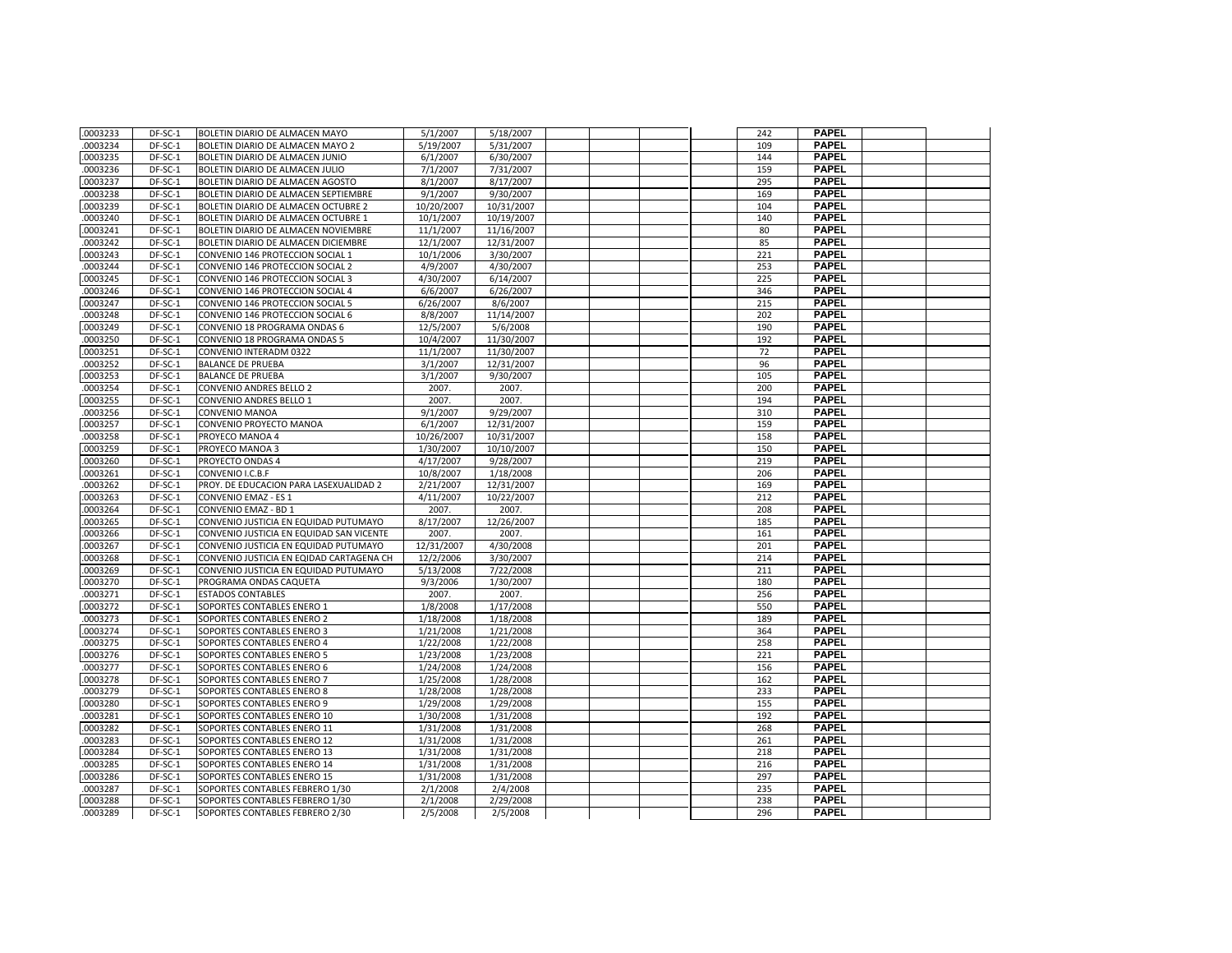| .0003290             | DF-SC-1            | SOPORTES CONTABLES FEBRERO 3/30                                | 2/6/2008               | 2/7/2008               |  | 176        | <b>PAPEL</b>                 |  |
|----------------------|--------------------|----------------------------------------------------------------|------------------------|------------------------|--|------------|------------------------------|--|
| .0003291             | DF-SC-1            | SOPORTES CONTABLES FEBRERO 3/30                                | 2/29/2008              | 2/29/2008              |  | 128        | <b>PAPEL</b>                 |  |
| .0003292             | DF-SC-1            | SOPORTES CONTABLES FEBRERO 3/30                                | 2/29/2008              | 2/29/2008              |  | 179        | <b>PAPEL</b>                 |  |
| .0003293             | DF-SC-1            | SOPORTES CONTABLES FEBRERO 4/30                                | 2/7/2008               | 2/7/2008               |  | 248        | <b>PAPEL</b>                 |  |
| .0003294             | DF-SC-1            | SOPORTES CONTABLES FEBRERO 5/30                                | 2/7/2008               | 2/7/2008               |  | 272        | <b>PAPEL</b>                 |  |
| .0003295             | DF-SC-1            | SOPORTES CONTABLES FEBRERO 6/30                                | 2/7/2008               | 2/7/2008               |  | 332        | <b>PAPEL</b>                 |  |
| .0003296             | DF-SC-1            | SOPORTES CONTABLES FEBRERO 7/30                                | 2/7/2008               | 2/8/2008               |  | 206        | <b>PAPEL</b>                 |  |
| .0003297             | DF-SC-1            | SOPORTES CONTABLES FEBRERO 8/30                                | 2/11/2008              | 2/11/2008              |  | 274        | <b>PAPEL</b>                 |  |
| .0003298             | DF-SC-1            | SOPORTES CONTABLES FEBRERO 9/30                                | 2/11/2008              | 2/11/2008              |  | 239        | <b>PAPEL</b>                 |  |
| .0003299             | DF-SC-1            | SOPORTES CONTABLES FEBRERO 10/30                               | 2/11/2008              | 2/12/2008              |  | 347        | <b>PAPEL</b>                 |  |
| .0003300             | DF-SC-1            | SOPORTES CONTABLES FEBRERO 11/30                               | 2/13/2008              | 2/13/2008              |  | 221        | <b>PAPEL</b>                 |  |
| .0003301             | DF-SC-1            | SOPORTES CONTABLES FEBRERO 12/30                               | 2/13/2008              | 2/13/2008              |  | 226        | <b>PAPEL</b>                 |  |
| .0003302             | DF-SC-1            | SOPORTES CONTABLES FEBRERO 13/30                               | 2/14/2008              | 2/14/2008              |  | 203        | <b>PAPEL</b>                 |  |
| .0003303             | DF-SC-1            | SOPORTES CONTABLES FEBRERO 14/30                               | 2/14/2008              | 2/14/2008              |  | 252        | <b>PAPEL</b>                 |  |
| .0003304             | DF-SC-1            | SOPORTES CONTABLES FEBRERO 15/30                               | 2/14/2008              | 2/14/2008              |  | 118        | <b>PAPEL</b>                 |  |
| .0003305             | DF-SC-1            | SOPORTES CONTABLES FEBRERO 16/30                               | 2/15/2008              | 2/15/2008              |  | 191        | <b>PAPEL</b>                 |  |
| .0003306             | DF-SC-1            | SOPORTES CONTABLES FEBRERO 17/30                               | 2/18/2008              | 2/18/2008              |  | 361        | <b>PAPEL</b>                 |  |
| .0003307             | DF-SC-1            | SOPORTES CONTABLES FEBRERO 18/30                               | 2/18/2008              | 2/18/2008              |  | 262        | <b>PAPEL</b>                 |  |
| .0003308             | DF-SC-1            | SOPORTES CONTABLES FEBRERO 19/30                               | 2/18/2008              | 2/18/2008              |  | 230        | <b>PAPEL</b>                 |  |
| .0003309             | $DF-SC-1$          | SOPORTES CONTABLES FEBRERO 20/30                               | 2/18/2008              | 2/19/2008              |  | 246        | <b>PAPEL</b>                 |  |
| .0003310             | DF-SC-1            | SOPORTES CONTABLES FEBRERO 21/30                               | 2/19/2008              | 2/19/2008              |  | 197        | <b>PAPEL</b>                 |  |
| .0003311             | DF-SC-1            | SOPORTES CONTABLES FEBRERO 22/30                               | 2/20/2008              | 2/20/2008              |  | 207        | <b>PAPEL</b>                 |  |
| .0003312             | DF-SC-1            | SOPORTES CONTABLES FEBRERO 23/30                               | 2/20/2008              | 2/21/2008              |  | 235        | <b>PAPEL</b>                 |  |
| .0003313             | DF-SC-1            | SOPORTES CONTABLES FEBRERO 24/30                               | 2/22/2008              | 2/22/2008              |  | 197        | <b>PAPEL</b>                 |  |
| .0003314             | DF-SC-1            | SOPORTES CONTABLES FEBRERO 25/30                               | 2/25/2008              | 2/25/2008              |  | 193        | <b>PAPEL</b>                 |  |
| .0003315             | DF-SC-1            | SOPORTES CONTABLES FEBRERO 26/30                               | 2/25/2008              | 2/25/2008              |  | 165        | <b>PAPEL</b>                 |  |
| .0003316             | DF-SC-1            | SOPORTES CONTABLES FEBRERO 27/30                               | 2/26/2008              | 2/26/2008              |  | 243        | <b>PAPEL</b>                 |  |
| .0003317             | DF-SC-1            | SOPORTES CONTABLES FEBRERO 28/30                               | 2/27/2008              | 2/27/2008              |  | 285        | <b>PAPEL</b>                 |  |
| .0003318             | DF-SC-1            | SOPORTES CONTABLES FEBRERO 29/30                               | 2/28/2008              | 2/28/2008              |  | 156        | <b>PAPEL</b>                 |  |
| .0003319             | DF-SC-1            | SOPORTES CONTABLES FEBRERO 30/30                               | 2/29/2008              | 2/29/2008              |  | 277        | <b>PAPEL</b>                 |  |
| .0003320             | DF-SC-1            | SOPORTES CONTABLES MARZO 1/17                                  | 3/3/2008               | 3/4/2008               |  | 259        | <b>PAPEL</b>                 |  |
| .0003321             | DF-SC-1            | SOPORTES CONTABLES MARZO 2/17                                  | 3/5/2008               | 3/6/2008               |  | 203        | <b>PAPEL</b>                 |  |
| .0003322             | DF-SC-1            | SOPORTES CONTABLES MARZO 3/17                                  | 3/7/2008               | 3/7/2008               |  | 329        | <b>PAPEL</b>                 |  |
| .0003323             | DF-SC-1            | SOPORTES CONTABLES MARZO 4/17                                  | 3/10/2008              | 3/10/2008              |  | 424        | <b>PAPEL</b>                 |  |
| .0003324             | DF-SC-1            | SOPORTES CONTABLES MARZO 5/17                                  | 3/10/2008              | 3/11/2008              |  | 234        | <b>PAPEL</b>                 |  |
| .0003325             | DF-SC-1            | SOPORTES CONTABLES MARZO 6/17                                  | 3/12/2008              | 3/12/2008              |  | 257        | <b>PAPEL</b>                 |  |
| .0003326             | DF-SC-1            | SOPORTES CONTABLES MARZO 7/17                                  | 3/12/2008              | 3/12/2008              |  | 200        | <b>PAPEL</b>                 |  |
| .0003327             | DF-SC-1            | SOPORTES CONTABLES MARZO 8/17                                  | 3/13/2008              | 3/13/2008              |  | 171        | <b>PAPEL</b>                 |  |
| .0003328             | DF-SC-1            | SOPORTES CONTABLES MARZO 9/17                                  | 3/14/2008              | 3/14/2008              |  | 183        | <b>PAPEL</b>                 |  |
| .0003329             | DF-SC-1            | SOPORTES CONTABLES MARZO 10/17                                 | 3/14/2008              | 3/14/2008              |  | 173        | <b>PAPEL</b>                 |  |
| .0003330             | DF-SC-1            | SOPORTES CONTABLES MARZO 11/17                                 | 3/25/2008              | 3/25/2008              |  | 254        | <b>PAPEL</b>                 |  |
| .0003331             | DF-SC-1            | SOPORTES CONTABLES MARZO 12/17                                 | 3/26/2008              | 3/26/2008              |  | 239        | <b>PAPEL</b>                 |  |
| .0003332             | DF-SC-1            | SOPORTES CONTABLES MARZO 13/17                                 | 3/26/2008              | 3/26/2008              |  | 140        | <b>PAPEL</b>                 |  |
| .0003333             | DF-SC-1            | SOPORTES CONTABLES MARZO 14/17                                 | 3/27/2008              | 3/27/2008              |  | 290        | <b>PAPEL</b>                 |  |
| .0003334             | DF-SC-1            | SOPORTES CONTABLES MARZO 15/17                                 | 3/28/2008              | 3/28/2008              |  | 282        | <b>PAPEL</b>                 |  |
| .0003335             | DF-SC-1            | SOPORTES CONTABLES MARZO 16/17                                 | 3/28/2008              | 3/28/2008              |  | 202        | <b>PAPEL</b>                 |  |
| .0003336             | DF-SC-1            | SOPORTES CONTABLES MARZO 17/17                                 | 3/31/2008              | 3/31/2008              |  | 372        | <b>PAPEL</b>                 |  |
| .0003337             | DF-SC-1            | SOPORTES CONTABLES ABRIL 1/24                                  | 4/1/2008               | 4/2/2008               |  | 170        | <b>PAPEL</b>                 |  |
| .0003338             | DF-SC-1            | SOPORTES CONTABLES ABRIL 2/24                                  | 4/3/2008               | 4/3/2008               |  | 246        | <b>PAPEL</b>                 |  |
| .0003339             | DF-SC-1            | SOPORTES CONTABLES ABRIL 3/24                                  | 4/4/2008               | 4/4/2008               |  | 236        | <b>PAPEL</b>                 |  |
| .0003340             | DF-SC-1            | SOPORTES CONTABLES ABRIL 4/24                                  | 4/4/2008               | 4/4/2008               |  | 199        | <b>PAPEL</b><br><b>PAPEL</b> |  |
| .0003341             | DF-SC-1            | SOPORTES CONTABLES ABRIL 5/24                                  | 4/7/2008               | 4/8/2008               |  | 327        | <b>PAPEL</b>                 |  |
| .0003342             | DF-SC-1            | SOPORTES CONTABLES ABRIL 6/24                                  | 4/9/2008               | 4/9/2008               |  | 165        | <b>PAPEL</b>                 |  |
| .003342A<br>.0003343 | DF-SC-1<br>DF-SC-1 | SOPORTES CONTABLES ABRIL 7/24<br>SOPORTES CONTABLES ABRIL 8/24 | 1/10/1900<br>4/11/2008 | 4/10/2008<br>4/11/2008 |  | 220<br>174 | <b>PAPEL</b>                 |  |
| .0003344             | DF-SC-1            | SOPORTES CONTABLES ABRIL 9/24                                  | 4/14/2008              | 4/14/2008              |  | 316        | <b>PAPEL</b>                 |  |
| .0003345             | DF-SC-1            | SOPORTES CONTABLES ABRIL 10/24                                 | 4/15/2008              | 4/15/2008              |  | 229        | <b>PAPEL</b>                 |  |
|                      |                    |                                                                |                        |                        |  |            |                              |  |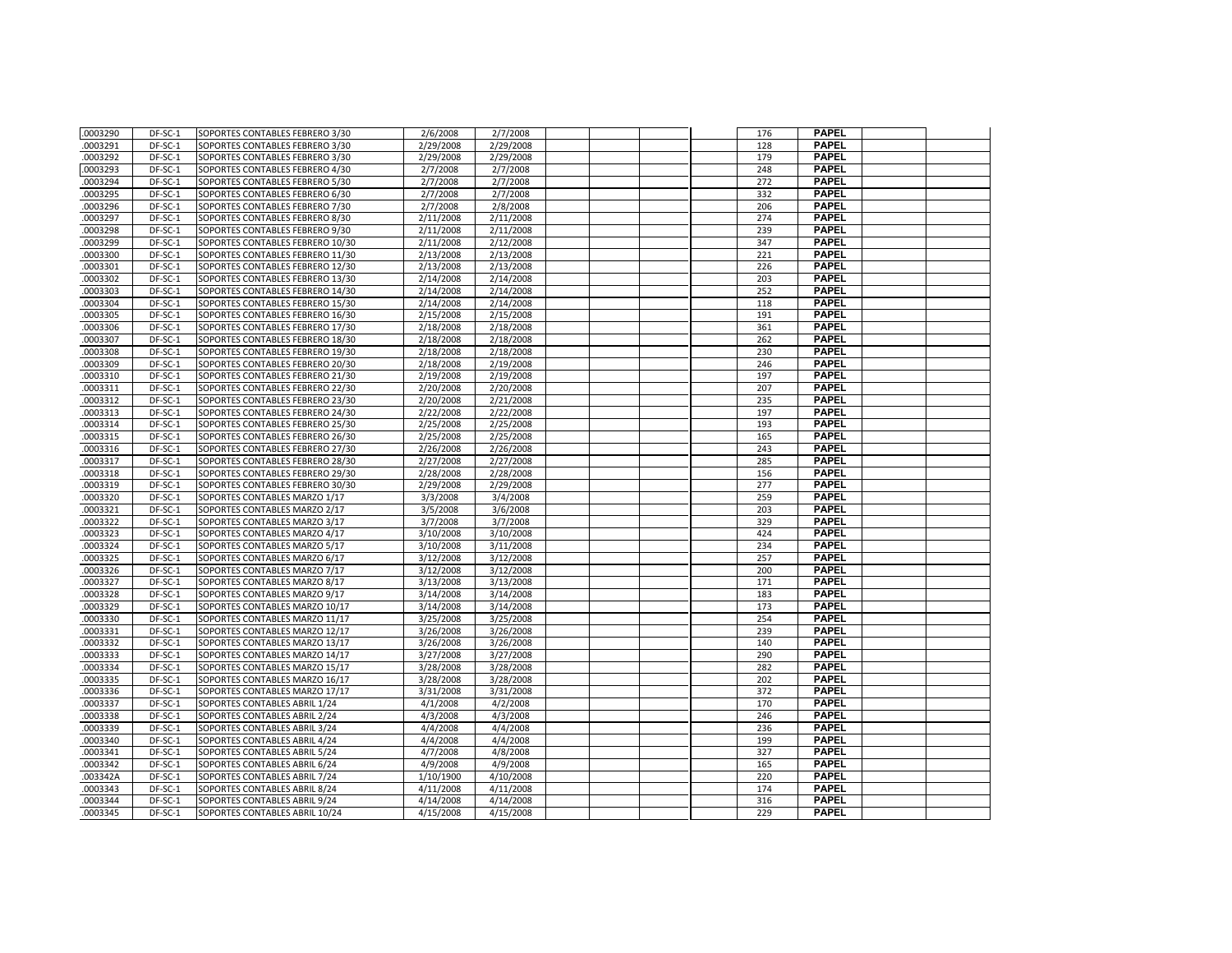| .0003346             | DF-SC-1            | SOPORTES CONTABLES ABRIL 11/24                                   | 4/16/2008              | 4/16/2008              |  | 158        | <b>PAPEL</b>                 |  |
|----------------------|--------------------|------------------------------------------------------------------|------------------------|------------------------|--|------------|------------------------------|--|
| .0003347             | DF-SC-1            | SOPORTES CONTABLES ABRIL 12/24                                   | 4/17/2008              | 4/17/2008              |  | 244        | <b>PAPEL</b>                 |  |
| .0003348             | DF-SC-1            | SOPORTES CONTABLES ABRIL 13/24                                   | 4/18/2008              | 4/18/2008              |  | 169        | <b>PAPEL</b>                 |  |
| .0003349             | DF-SC-1            | SOPORTES CONTABLES ABRIL 14/24                                   | 4/21/2008              | 4/21/2008              |  | 199        | <b>PAPEL</b>                 |  |
| .0003350             | DF-SC-1            | SOPORTES CONTABLES ABRIL 15/24                                   | 4/22/2008              | 4/22/2008              |  | 113        | <b>PAPEL</b>                 |  |
| .0003351             | DF-SC-1            | SOPORTES CONTABLES ABRIL 16/24                                   | 4/23/2008              | 4/23/2008              |  | 247        | <b>PAPEL</b>                 |  |
| .0003352             | DF-SC-1            | SOPORTES CONTABLES ABRIL 17/24                                   | 4/23/2008              | 4/23/2008              |  | 215        | <b>PAPEL</b>                 |  |
| .0003353             | DF-SC-1            | SOPORTES CONTABLES ABRIL 18/24                                   | 4/24/2008              | 4/25/2008              |  | 252        | <b>PAPEL</b>                 |  |
| .0003354             | DF-SC-1            | SOPORTES CONTABLES ABRIL 19/24                                   | 4/25/2008              | 4/25/2008              |  | 279        | <b>PAPEL</b>                 |  |
| .0003355             | DF-SC-1            | SOPORTES CONTABLES ABRIL 20/24                                   | 4/28/2008              | 4/28/2008              |  | 233        | <b>PAPEL</b>                 |  |
| .0003356             | DF-SC-1            | SOPORTES CONTABLES ABRIL 21/24                                   | 4/28/2008              | 4/28/2008              |  | 170        | <b>PAPEL</b>                 |  |
| .0003357             | DF-SC-1            | SOPORTES CONTABLES ABRIL 22/24                                   | 4/29/2008              | 4/29/2008              |  | 326        | <b>PAPEL</b>                 |  |
| .0003358             | DF-SC-1            | SOPORTES CONTABLES ABRIL 23/24                                   | 4/29/2008              | 4/29/2008              |  | 144        | <b>PAPEL</b>                 |  |
| .0003359             | DF-SC-1            | SOPORTES CONTABLES ABRIL 24/24                                   | 4/30/2008              | 4/30/2008              |  | 108        | <b>PAPEL</b>                 |  |
| .0003360             | DF-SC-1            | SOPORTES CONTABLES MAYO 1/25                                     | 5/6/2008               | 5/6/2008               |  | 363        | <b>PAPEL</b>                 |  |
| .0003361             | DF-SC-1            | SOPORTES CONTABLES MAYO 2/25                                     | 5/7/2008               | 5/7/2008               |  | 256        | <b>PAPEL</b>                 |  |
| .0003362             | DF-SC-1            | SOPORTES CONTABLES MAYO 3/25                                     | 5/8/2008               | 5/8/2008               |  | 224        | <b>PAPEL</b>                 |  |
| .0003363             | DF-SC-1            | SOPORTES CONTABLES MAYO 4/25                                     | 5/9/2008               | 5/9/2008               |  | 226        | <b>PAPEL</b>                 |  |
| .0003364             | DF-SC-1            | SOPORTES CONTABLES MAYO 5/25                                     | 5/12/2008              | 5/12/2008              |  | 198        | <b>PAPEL</b>                 |  |
| .0003365             | DF-SC-1            | SOPORTES CONTABLES MAYO 6/25                                     | 5/12/2008              | 5/13/2008              |  | 249        | <b>PAPEL</b>                 |  |
| 0003366              | DF-SC-1            | SOPORTES CONTABLES MAYO 7/25                                     | 5/13/2008              | 5/13/2008              |  | 125        | <b>PAPEL</b>                 |  |
| .0003367             | DF-SC-1            | SOPORTES CONTABLES MAYO 8/25                                     | 5/14/2008              | 5/14/2008              |  | 180        | <b>PAPEL</b>                 |  |
| .0003368             | DF-SC-1            | SOPORTES CONTABLES MAYO 9/25                                     | 5/14/2008              | 5/14/2008              |  | 146        | <b>PAPEL</b>                 |  |
| .0003369             | DF-SC-1            | SOPORTES CONTABLES MAYO 10/25                                    | 5/15/2008              | 5/16/2008              |  | 229        | <b>PAPEL</b>                 |  |
| .0003370             | DF-SC-1            | SOPORTES CONTABLES MAYO 11/25                                    | 5/16/2008              | 5/16/2008              |  | 236        | <b>PAPEL</b>                 |  |
| 0003371              | DF-SC-1            | SOPORTES CONTABLES MAYO 12/25                                    | 5/19/2008              | 5/19/2008              |  | 216        | <b>PAPEL</b>                 |  |
| .0003372             | DF-SC-1            | SOPORTES CONTABLES MAYO 13/25                                    | 5/20/2008              | 5/20/2008              |  | 200        | <b>PAPEL</b>                 |  |
| .0003373             | DF-SC-1            | SOPORTES CONTABLES MAYO 14/25                                    | 5/20/2008              | 5/21/2008              |  | 271        | <b>PAPEL</b>                 |  |
| .0003374             | DF-SC-1            | SOPORTES CONTABLES MAYO 15/25                                    | 5/21/2008              | 5/21/2008              |  | 200        | <b>PAPEL</b>                 |  |
| .0003375             | DF-SC-1            | SOPORTES CONTABLES MAYO 16/25                                    | 5/21/2008              | 5/22/2008              |  | 197        | <b>PAPEL</b>                 |  |
| .0003376             | DF-SC-1            | SOPORTES CONTABLES MAYO 17/25                                    | 5/22/2008              | 5/23/2008              |  | 202        | <b>PAPEL</b>                 |  |
| .0003377             | DF-SC-1            | SOPORTES CONTABLES MAYO 18/25                                    | 5/23/2008              | 5/23/2008              |  | 173        | <b>PAPEL</b>                 |  |
| .0003378             | DF-SC-1            | SOPORTES CONTABLES MAYO 19/25                                    | 5/27/2008              | 5/27/2008              |  | 234        | <b>PAPEL</b>                 |  |
| .0003379             | DF-SC-1            | SOPORTES CONTABLES MAYO 20/25                                    | 5/28/2008              | 5/28/2008              |  | 201        | <b>PAPEL</b>                 |  |
| .0003380             | DF-SC-1            | SOPORTES CONTABLES MAYO 21/25                                    | 5/28/2008              | 5/28/2008              |  | 157        | <b>PAPEL</b>                 |  |
| .0003381             | DF-SC-1            | SOPORTES CONTABLES MAYO 22/25                                    | 5/29/2008              | 5/29/2008              |  | 196        | <b>PAPEL</b>                 |  |
| .0003382             | DF-SC-1            | SOPORTES CONTABLES MAYO 23/25                                    | 5/29/2008              | 5/29/2008              |  | 203        | <b>PAPEL</b>                 |  |
| .0003383             | DF-SC-1            | SOPORTES CONTABLES MAYO 24/25                                    | 5/30/2008              | 5/30/2008              |  | 250        | <b>PAPEL</b>                 |  |
| .0003384             | DF-SC-1            | SOPORTES CONTABLES MAYO 25/25                                    | 5/30/2008              | 5/30/2008              |  | 233        | <b>PAPEL</b>                 |  |
| .0003385             | DF-SC-1            | SOPORTES CONTABLES JUNIO 1/30                                    | 6/3/2008               | 6/3/2008               |  | 210        | <b>PAPEL</b>                 |  |
| .0003386             | DF-SC-1            | SOPORTES CONTABLES JUNIO 2/30                                    | 6/4/2008               | 6/4/2008               |  | 232        | <b>PAPEL</b>                 |  |
| .0003387             | DF-SC-1            | SOPORTES CONTABLES JUNIO 3/30                                    | 6/5/2008               | 6/5/2008               |  | 206        | <b>PAPEL</b>                 |  |
| .0003388             | DF-SC-1            | SOPORTES CONTABLES JUNIO 4/30                                    | 6/5/2008               | 6/6/2008               |  | 213        | <b>PAPEL</b>                 |  |
| .0003389             | DF-SC-1            | SOPORTES CONTABLES JUNIO 5/30                                    | 6/6/2008               | 6/6/2008               |  | 206        | <b>PAPEL</b>                 |  |
| .0003390             | DF-SC-1            | SOPORTES CONTABLES JUNIO 6/30                                    | 6/9/2008               | 6/9/2008               |  | 212        | <b>PAPEL</b>                 |  |
| .0003391             | DF-SC-1            | SOPORTES CONTABLES JUNIO 7/30                                    | 6/9/2008               | 6/9/2008               |  | 178        | <b>PAPEL</b>                 |  |
| .0003392             | DF-SC-1            | SOPORTES CONTABLES JUNIO 8/30                                    | 6/10/2008              | 6/10/2008              |  | 203        | <b>PAPEL</b>                 |  |
| .0003393             | DF-SC-1            | SOPORTES CONTABLES JUNIO 9/30                                    | 6/10/2008              | 6/10/2008              |  | 187        | <b>PAPEL</b>                 |  |
| .0003394             | DF-SC-1            | SOPORTES CONTABLES JUNIO 10/30                                   | 6/11/2008              | 6/11/2008              |  | 258        | <b>PAPEL</b>                 |  |
| .0003395             | DF-SC-1            | SOPORTES CONTABLES JUNIO 11/30                                   | 6/12/2008              | 6/12/2008              |  | 250        | <b>PAPEL</b>                 |  |
| .0003396             | DF-SC-1            | SOPORTES CONTABLES JUNIO 12/30                                   | 6/13/2008              | 6/13/2008              |  | 235        | <b>PAPEL</b><br><b>PAPEL</b> |  |
| 0003397              | DF-SC-1            | SOPORTES CONTABLES JUNIO 13/30                                   | 6/16/2008              | 6/16/2008              |  | 217        | <b>PAPEL</b>                 |  |
| .0003398             | DF-SC-1            | SOPORTES CONTABLES JUNIO 14/30                                   | 6/17/2008              | 6/17/2008              |  | 251        | <b>PAPEL</b>                 |  |
| .0003399<br>.0003400 | DF-SC-1<br>DF-SC-1 | SOPORTES CONTABLES JUNIO 15/30<br>SOPORTES CONTABLES JUNIO 16/30 | 6/18/2008<br>6/19/2008 | 6/18/2008<br>6/19/2008 |  | 238<br>301 | <b>PAPEL</b>                 |  |
| .0003401             | DF-SC-1            | SOPORTES CONTABLES JUNIO 17/30                                   | 6/20/2008              | 6/20/2008              |  | 271        | <b>PAPEL</b>                 |  |
| .0003402             | DF-SC-1            | SOPORTES CONTABLES JUNIO 18/30                                   | 6/23/2008              | 6/23/2008              |  | 287        | <b>PAPEL</b>                 |  |
|                      |                    |                                                                  |                        |                        |  |            |                              |  |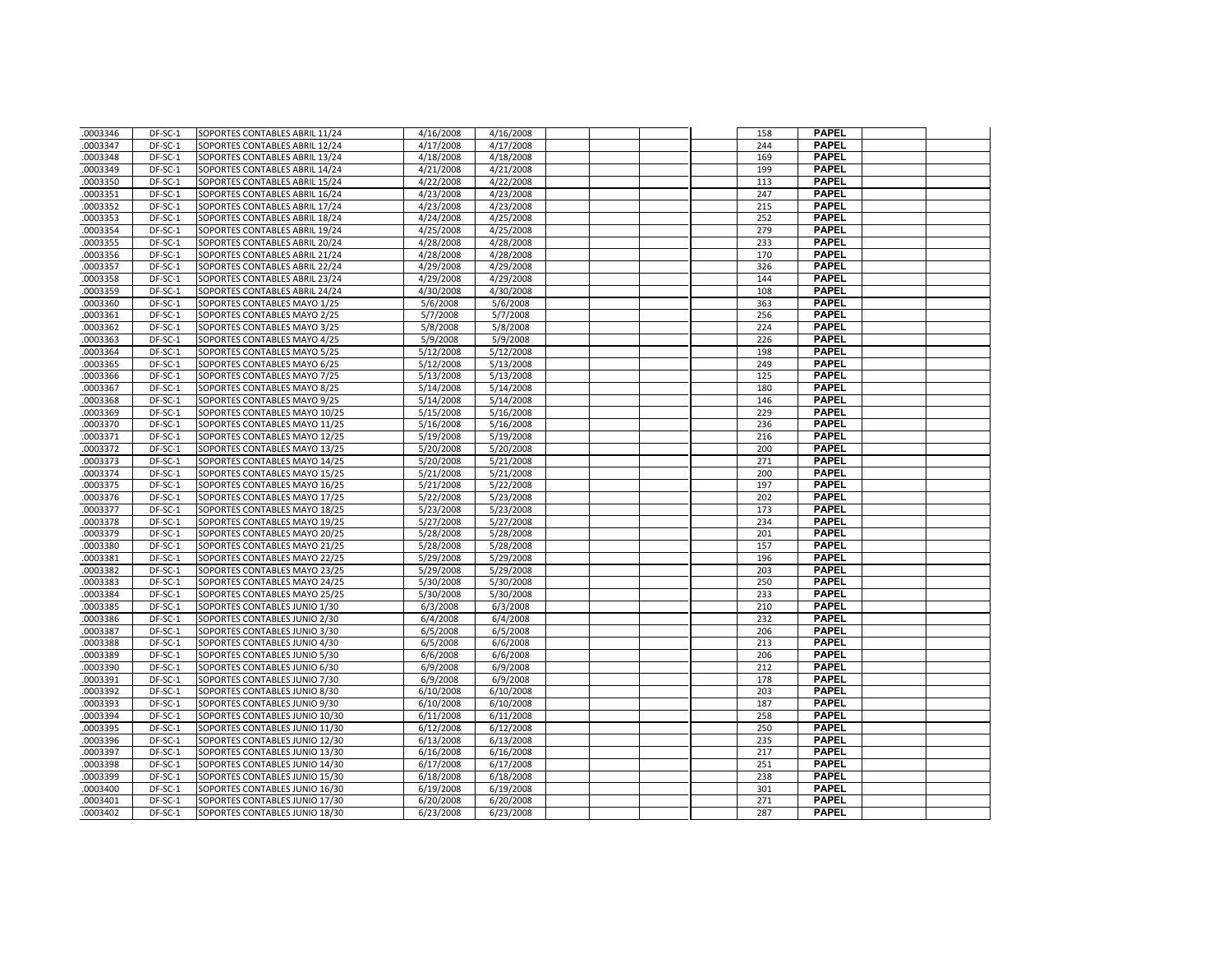| .0003403             | DF-SC-1            | SOPORTES CONTABLES JUNIO 19/30                                     | 6/23/2008              | 6/23/2008              |  | 167        | <b>PAPEL</b>                 |  |
|----------------------|--------------------|--------------------------------------------------------------------|------------------------|------------------------|--|------------|------------------------------|--|
| .0003404             | DF-SC-1            | SOPORTES CONTABLES JUNIO 20/30                                     | 6/24/2008              | 6/24/2008              |  | 209        | <b>PAPEL</b>                 |  |
| .0003405             | DF-SC-1            | SOPORTES CONTABLES JUNIO 21/30                                     | 6/24/2008              | 6/24/2008              |  | 297        | <b>PAPEL</b>                 |  |
| .0003406             | DF-SC-1            | SOPORTES CONTABLES JUNIO 22/30                                     | 6/25/2008              | 6/25/2008              |  | 234        | <b>PAPEL</b>                 |  |
| .0003407             | DF-SC-1            | SOPORTES CONTABLES JUNIO 23/30                                     | 6/25/2008              | 6/25/2008              |  | 413        | <b>PAPEL</b>                 |  |
| .0003408             | DF-SC-1            | SOPORTES CONTABLES JUNIO 24/30                                     | 6/25/2008              | 6/25/2008              |  | 198        | <b>PAPEL</b>                 |  |
| .0003409             | DF-SC-1            | SOPORTES CONTABLES JUNIO 25/30                                     | 6/25/2008              | 6/25/2008              |  | 186        | <b>PAPEL</b>                 |  |
| .0003410             | DF-SC-1            | SOPORTES CONTABLES JUNIO 26/30                                     | 6/26/2008              | 6/26/2008              |  | 355        | <b>PAPEL</b>                 |  |
| .0003411             | DF-SC-1            | SOPORTES CONTABLES JUNIO 27/30                                     | 6/26/2008              | 6/26/2008              |  | 489        | <b>PAPEL</b>                 |  |
| .0003412             | DF-SC-1            | SOPORTES CONTABLES JUNIO 28/30                                     | 6/26/2008              | 6/27/2008              |  | 279        | <b>PAPEL</b>                 |  |
| .0003413             | DF-SC-1            | SOPORTES CONTABLES JUNIO 29/30                                     | 6/27/2008              | 6/27/2008              |  | 272        | <b>PAPEL</b>                 |  |
| .0003414             | DF-SC-1            | SOPORTES CONTABLES JUNIO 30/30                                     | 6/27/2008              | 6/27/2008              |  | 168        | <b>PAPEL</b>                 |  |
| .0003415             | DF-SC-1            | SOPORTES CONTABLES JULIO 1/30                                      | 7/7/2008               | 7/8/2008               |  | 269        | <b>PAPEL</b>                 |  |
| 0003416              | DF-SC-1            | SOPORTES CONTABLES JULIO 2/30                                      | 7/9/2008               | 7/10/2008              |  | 181        | <b>PAPEL</b>                 |  |
| .0003417             | DF-SC-1            | SOPORTES CONTABLES JULIO 3/30                                      | 7/11/2008              | 7/11/2008              |  | 223        | <b>PAPEL</b>                 |  |
| 0003418              | DF-SC-1            | SOPORTES CONTABLES JULIO 4/30                                      | 7/14/2008              | 7/14/2008              |  | 362        | <b>PAPEL</b>                 |  |
| .0003419             | DF-SC-1            | SOPORTES CONTABLES JULIO 5/30                                      | 7/15/2008              | 7/17/2008              |  | 234        | <b>PAPEL</b>                 |  |
| .0003420             | DF-SC-1            | SOPORTES CONTABLES JULIO 6/30                                      | 7/18/2008              | 7/18/2008              |  | 190        | <b>PAPEL</b>                 |  |
| .0003421             | DF-SC-1            | SOPORTES CONTABLES JULIO 7/30                                      | 7/18/2008              | 7/21/2008              |  | 248        | <b>PAPEL</b>                 |  |
| .0003422             | DF-SC-1            | SOPORTES CONTABLES JULIO 8/30                                      | 7/21/2008              | 7/21/2008              |  | 250        | <b>PAPEL</b>                 |  |
| 0003423              | DF-SC-1            | SOPORTES CONTABLES JULIO 9/30                                      | 7/22/2008              | 7/22/2008              |  | 240        | <b>PAPEL</b>                 |  |
| .0003424             | DF-SC-1            | SOPORTES CONTABLES JULIO 10/30                                     | 7/22/2008              | 7/22/2008              |  | 200        | <b>PAPEL</b>                 |  |
| .0003425             | DF-SC-1            | SOPORTES CONTABLES JULIO 11/30                                     | 7/22/2008              | 7/22/2008              |  | 220        | <b>PAPEL</b>                 |  |
| 0003426              | $DF-SC-1$          | SOPORTES CONTABLES JULIO 12/30                                     | 7/22/2008              | 7/22/2008              |  | 214        | <b>PAPEL</b>                 |  |
| .0003427             | DF-SC-1            | SOPORTES CONTABLES JULIO 13/30                                     | 7/22/2008              | 7/22/2008              |  | 212        | <b>PAPEL</b>                 |  |
| .0003428             | DF-SC-1            | SOPORTES CONTABLES JULIO 14/30                                     | 7/23/2008              | 7/23/2008              |  | 172        | <b>PAPEL</b>                 |  |
| .0003429             | DF-SC-1            | SOPORTES CONTABLES JULIO 15/30                                     | 7/24/2008              | 7/24/2008              |  | 302        | <b>PAPEL</b>                 |  |
| .0003430             | DF-SC-1            | SOPORTES CONTABLES JULIO 16/30                                     | 7/24/2008              | 7/24/2008              |  | 205        | <b>PAPEL</b>                 |  |
| 0003431              | DF-SC-1            | SOPORTES CONTABLES JULIO 17/30                                     | 7/24/2008              | 7/24/2008              |  | 200        | <b>PAPEL</b>                 |  |
| .0003432             | DF-SC-1            | SOPORTES CONTABLES JULIO 18/30                                     | 7/24/2008              | 7/24/2008              |  | 167        | <b>PAPEL</b>                 |  |
| .0003433             | DF-SC-1            | SOPORTES CONTABLES JULIO 19/30                                     | 7/25/2008              | 7/25/2008              |  | 263        | <b>PAPEL</b>                 |  |
| .0003434             | DF-SC-1            | SOPORTES CONTABLES JULIO 20/30                                     | 7/25/2008              | 7/25/2008              |  | 199        | <b>PAPEL</b>                 |  |
| .0003435             | DF-SC-1            | SOPORTES CONTABLES JULIO 21/30                                     | 7/25/2008              | 7/25/2008              |  | 170        | <b>PAPEL</b>                 |  |
| .0003436             | DF-SC-1            | SOPORTES CONTABLES JULIO 22/30                                     | 7/28/2008              | 7/28/2008              |  | 292        | <b>PAPEL</b>                 |  |
| .0003437             | DF-SC-1            | SOPORTES CONTABLES JULIO 23/30                                     | 7/29/2008              | 7/29/2008              |  | 174        | <b>PAPEL</b>                 |  |
| .0003438             | DF-SC-1            | SOPORTES CONTABLES JULIO 24/30                                     | 7/30/2008              | 7/30/2008              |  | 219        | <b>PAPEL</b>                 |  |
| .0003439             | DF-SC-1            | SOPORTES CONTABLES JULIO 25/30                                     | 7/30/2008              | 7/30/2008              |  | 201        | <b>PAPEL</b>                 |  |
| .0003440             | DF-SC-1            | SOPORTES CONTABLES JULIO 26/30                                     | 7/30/2008              | 7/30/2008              |  | 202        | <b>PAPEL</b>                 |  |
| .0003441             | DF-SC-1            | SOPORTES CONTABLES JULIO 27/30                                     | 7/30/2008              | 7/30/2008              |  | 146        | <b>PAPEL</b>                 |  |
| .0003442             | DF-SC-1            | SOPORTES CONTABLES JULIO 28/30                                     | 7/31/2008              | 7/31/2008              |  | 220        | <b>PAPEL</b>                 |  |
| .0003443             | DF-SC-1            | SOPORTES CONTABLES JULIO 29/30                                     | 7/31/2008              | 7/31/2008              |  | 273        | <b>PAPEL</b>                 |  |
| .0003444             | DF-SC-1            | SOPORTES CONTABLES JULIO 30/30                                     | 7/31/2008              | 7/31/2008              |  | 276        | <b>PAPEL</b>                 |  |
| .0003445             | DF-SC-1            | SOPORTES CONTABLES AGOSTO 1/34                                     | 8/1/2008               | 8/4/2008               |  | 307        | <b>PAPEL</b>                 |  |
| .0003446             | DF-SC-1            | SOPORTES CONTABLES AGOSTO 2/34                                     | 8/4/2008               | 8/4/2008               |  | 199        | <b>PAPEL</b>                 |  |
| .0003447             | DF-SC-1            | SOPORTES CONTABLES AGOSTO 3/34                                     | 8/4/2008               | 8/4/2008               |  | 237        | <b>PAPEL</b>                 |  |
| .0003448             | DF-SC-1            | SOPORTES CONTABLES AGOSTO 4/34                                     | 8/4/2008               | 8/4/2008               |  | 234        | <b>PAPEL</b>                 |  |
| .0003449             | DF-SC-1            | SOPORTES CONTABLES AGOSTO 5/34                                     | 8/4/2008               | 8/5/2008               |  | 257        | <b>PAPEL</b>                 |  |
| .0003450             | DF-SC-1            | SOPORTES CONTABLES AGOSTO 6/34                                     | 8/6/2008               | 8/6/2008               |  | 198        | <b>PAPEL</b>                 |  |
| .0003451             | DF-SC-1            | SOPORTES CONTABLES AGOSTO 7/34                                     | 8/6/2008               | 8/6/2008               |  | 336        | <b>PAPEL</b>                 |  |
| .0003452             | DF-SC-1            | SOPORTES CONTABLES AGOSTO 8/34                                     | 8/6/2008               | 8/6/2008               |  | 395        | <b>PAPEL</b>                 |  |
| .0003453             | DF-SC-1            | SOPORTES CONTABLES AGOSTO 9/34                                     | 8/6/2008               | 8/6/2008               |  | 201        | <b>PAPEL</b><br><b>PAPEL</b> |  |
| 0003454              | DF-SC-1            | SOPORTES CONTABLES AGOSTO 10/34                                    | 8/8/2008               | 8/11/2008              |  | 361        |                              |  |
| .0003455             | DF-SC-1            | SOPORTES CONTABLES AGOSTO 11/34                                    | 8/11/2008              | 8/11/2008              |  | 240        | <b>PAPEL</b><br><b>PAPEL</b> |  |
| .0003456<br>.0003457 | DF-SC-1<br>DF-SC-1 | SOPORTES CONTABLES AGOSTO 12/34<br>SOPORTES CONTABLES AGOSTO 13/34 | 8/12/2008<br>8/13/2008 | 8/13/2008<br>8/13/2008 |  | 232<br>281 | <b>PAPEL</b>                 |  |
|                      | DF-SC-1            |                                                                    |                        | 8/14/2008              |  | 321        | <b>PAPEL</b>                 |  |
| .0003458<br>.0003459 | DF-SC-1            | SOPORTES CONTABLES AGOSTO 14/34                                    | 8/14/2008              |                        |  | 251        | <b>PAPEL</b>                 |  |
|                      |                    | SOPORTES CONTABLES AGOSTO 15/34                                    | 8/14/2008              | 8/15/2008              |  |            |                              |  |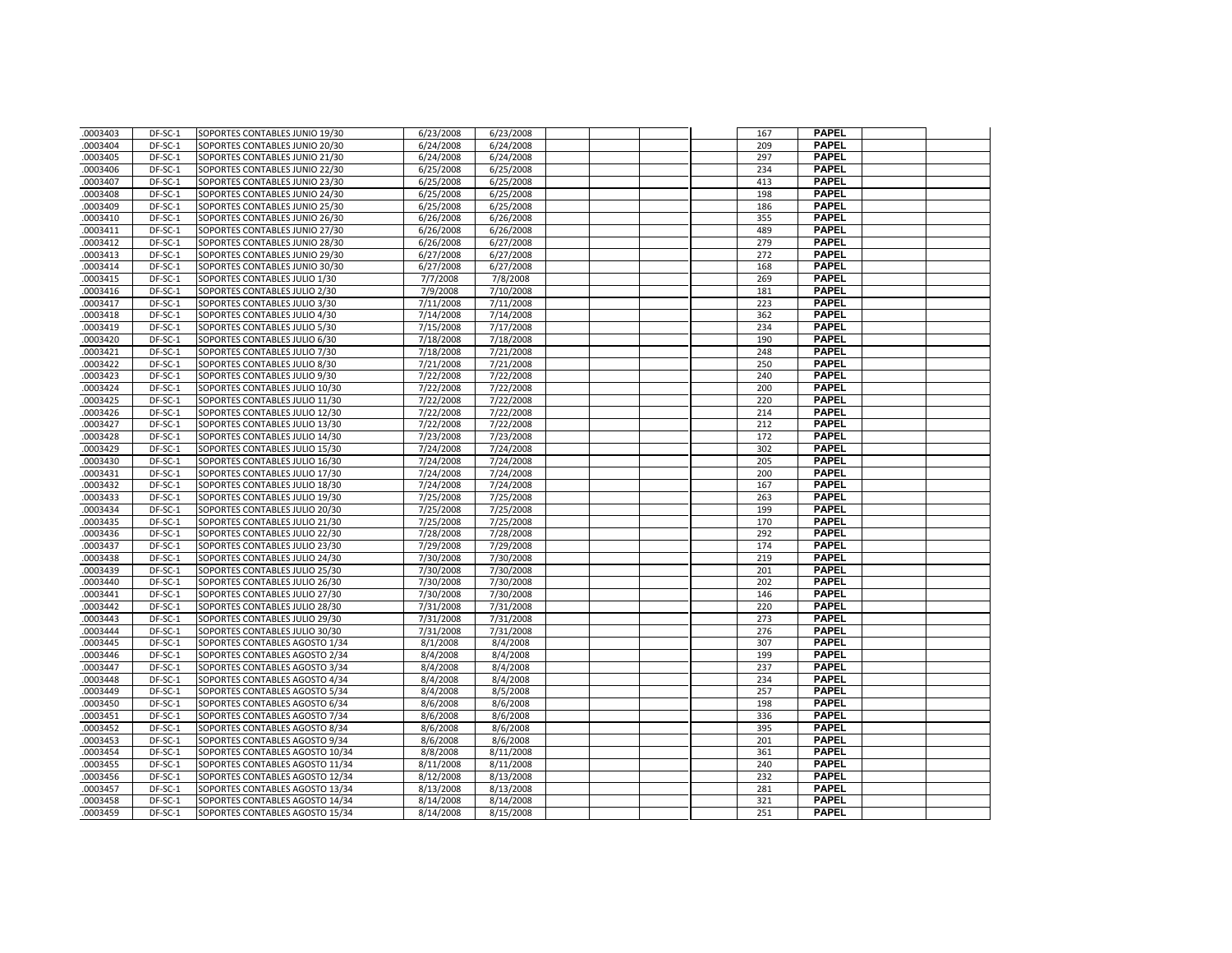| .0003460             | DF-SC-1            | SOPORTES CONTABLES AGOSTO 16/34                                      | 8/15/2008                | 8/15/2008                |  | 408        | <b>PAPEL</b>                 |  |
|----------------------|--------------------|----------------------------------------------------------------------|--------------------------|--------------------------|--|------------|------------------------------|--|
| .0003461             | DF-SC-1            | SOPORTES CONTABLES AGOSTO 17/34                                      | 8/15/2008                | 8/15/2008                |  | 258        | <b>PAPEL</b>                 |  |
| .0003462             | DF-SC-1            | SOPORTES CONTABLES AGOSTO 18/34                                      | 8/15/2008                | 8/19/2008                |  | 296        | <b>PAPEL</b>                 |  |
| .0003463             | DF-SC-1            | SOPORTES CONTABLES AGOSTO 19/34                                      | 8/19/2008                | 8/19/2008                |  | 160        | <b>PAPEL</b>                 |  |
| .0003464             | DF-SC-1            | SOPORTES CONTABLES AGOSTO 20/34                                      | 8/20/2008                | 8/20/2008                |  | 203        | <b>PAPEL</b>                 |  |
| .0003465             | DF-SC-1            | SOPORTES CONTABLES AGOSTO 21/34                                      | 8/20/2008                | 8/20/2008                |  | 203        | <b>PAPEL</b>                 |  |
| .0003466             | DF-SC-1            | SOPORTES CONTABLES AGOSTO 22/34                                      | 8/20/2008                | 8/20/2008                |  | 197        | <b>PAPEL</b>                 |  |
| .0003467             | DF-SC-1            | SOPORTES CONTABLES AGOSTO 23/34                                      | 8/20/2008                | 8/20/2008                |  | 176        | <b>PAPEL</b>                 |  |
| .0003468             | DF-SC-1            | SOPORTES CONTABLES AGOSTO 24/34                                      | 8/21/2008                | 8/21/2008                |  | 313        | <b>PAPEL</b>                 |  |
| .0003469             | DF-SC-1            | SOPORTES CONTABLES AGOSTO 25/34                                      | 8/21/2008                | 8/21/2008                |  | 201        | PAPEL                        |  |
| .0003470             | DF-SC-1            | SOPORTES CONTABLES AGOSTO 26/34                                      | 8/21/2008                | 8/21/2008                |  | 203        | <b>PAPEL</b>                 |  |
| .0003471             | DF-SC-1            | SOPORTES CONTABLES AGOSTO 27/34                                      | 8/21/2008                | 8/21/2008                |  | 216        | <b>PAPEL</b>                 |  |
| .0003472             | DF-SC-1            | SOPORTES CONTABLES AGOSTO 28/34                                      | 8/22/2008                | 8/22/2008                |  | 362        | <b>PAPEL</b>                 |  |
| .0003473             | DF-SC-1            | SOPORTES CONTABLES AGOSTO 29/34                                      | 8/25/2008                | 8/25/2005                |  | 338        | <b>PAPEL</b>                 |  |
| .0003474             | DF-SC-1            | SOPORTES CONTABLES AGOSTO 30/34                                      | 8/26/2008                | 8/26/2008                |  | 155        | <b>PAPEL</b>                 |  |
| .0003475             | DF-SC-1            | SOPORTES CONTABLES AGOSTO 31/34                                      | 8/27/2008                | 8/27/2008                |  | 317        | <b>PAPEL</b>                 |  |
| .0003476             | DF-SC-1            | SOPORTES CONTABLES AGOSTO 32/34                                      | 8/28/2008                | 8/28/2008                |  | 212        | <b>PAPEL</b>                 |  |
| .0003477             | DF-SC-1            | SOPORTES CONTABLES AGOSTO 33/34                                      | 8/29/2008                | 8/29/2008                |  | 209        | <b>PAPEL</b>                 |  |
| .0003478             | DF-SC-1            | SOPORTES CONTABLES AGOSTO 34/34                                      | 8/29/2008                | 8/29/2008                |  | 132        | <b>PAPEL</b>                 |  |
| .0003479             | DF-SC-1            | SOPORTES CONTABLES SEPTIEMBRE 1/21                                   | 9/1/2008                 | 9/2/2008                 |  | 192        | <b>PAPEL</b>                 |  |
| .0003480             | DF-SC-1            | SOPORTES CONTABLES SEPTIEMBRE 2/21                                   | 9/3/2008                 | 9/3/2008                 |  | 223        | <b>PAPEL</b>                 |  |
| .0003481             | DF-SC-1            | SOPORTES CONTABLES SEPTIEMBRE 3/21                                   | 9/4/2008                 | 9/8/2008                 |  | 194        | <b>PAPEL</b>                 |  |
| .0003482             | DF-SC-1            | SOPORTES CONTABLES SEPTIEMBRE 4/21                                   | 9/9/2008                 | 9/9/2008                 |  | 139        | <b>PAPEL</b>                 |  |
| .0003483             | DF-SC-1            | SOPORTES CONTABLES SEPTIEMBRE 5/21                                   | 9/10/2008                | 9/10/2008                |  | 164        | <b>PAPEL</b>                 |  |
| .0003484             | DF-SC-1            | SOPORTES CONTABLES SEPTIEMBRE 6/21                                   | 9/11/2008                | 9/11/2008                |  | 203        | <b>PAPEL</b>                 |  |
| .0003485             | DF-SC-1            | SOPORTES CONTABLES SEPTIEMBRE 7/21                                   | 9/12/2008                | 9/15/2008                |  | 243        | <b>PAPEL</b>                 |  |
| .0003486             | DF-SC-1            | SOPORTES CONTABLES SEPTIEMBRE 8/21                                   | 9/15/2008                | 9/16/2008                |  | 273        | <b>PAPEL</b>                 |  |
| .0003487             | DF-SC-1            | SOPORTES CONTABLES SEPTIEMBRE 9/21                                   | 9/17/2008                | 9/18/2008                |  | 233        | <b>PAPEL</b>                 |  |
| .0003488             | DF-SC-1            | SOPORTES CONTABLES SEPTIEMBRE 10/21                                  | 9/18/2008                | 9/22/2008                |  | 273        | <b>PAPEL</b>                 |  |
| .0003489             | DF-SC-1            | SOPORTES CONTABLES SEPTIEMBRE 11/21                                  | 9/22/2008                | 9/23/2008                |  | 212        | <b>PAPEL</b>                 |  |
| .0003490             | DF-SC-1            | SOPORTES CONTABLES SEPTIEMBRE 12/21                                  | 9/23/2008                | 9/23/2008                |  | 206        | <b>PAPEL</b>                 |  |
| .0003491             | DF-SC-1            | SOPORTES CONTABLES SEPTIEMBRE 13/21                                  | 9/23/2008                | 9/23/2008                |  | 206        | <b>PAPEL</b>                 |  |
| .0003492             | DF-SC-1            | SOPORTES CONTABLES SEPTIEMBRE 14/21                                  | 9/24/2008                | 9/24/2008                |  | 351        | <b>PAPEL</b>                 |  |
| .0003493             | DF-SC-1            | SOPORTES CONTABLES SEPTIEMBRE 15/21                                  | 9/25/2008                | 9/25/2008                |  | 345        | <b>PAPEL</b>                 |  |
| .0003494             | DF-SC-1            | SOPORTES CONTABLES SEPTIEMBRE 16/21                                  | 9/25/2008                | 9/25/2008                |  | 199        | <b>PAPEL</b>                 |  |
| .0003495             | DF-SC-1            | SOPORTES CONTABLES SEPTIEMBRE 17/21                                  | 9/25/2008                | 9/26/2008                |  | 277        | <b>PAPEL</b>                 |  |
| .0003496             | DF-SC-1            | SOPORTES CONTABLES SEPTIEMBRE 18/21                                  | 9/29/2008                | 9/29/2008                |  | 313        | <b>PAPEL</b>                 |  |
| .0003497             | DF-SC-1            | SOPORTES CONTABLES SEPTIEMBRE 19/21                                  | 9/29/2008                | 9/29/2008                |  | 218        | <b>PAPEL</b>                 |  |
| .0003498             | DF-SC-1            | SOPORTES CONTABLES SEPTIEMBRE 20/21                                  | 9/29/2008                | 9/30/2008                |  | 258        | <b>PAPEL</b>                 |  |
| .0003499             | DF-SC-1            | SOPORTES CONTABLES SEPTIEMBRE 21/21                                  | 9/30/2008                | 9/30/2008                |  | 245        | <b>PAPEL</b>                 |  |
| .0003500             | DF-SC-1            | SOPORTES CONTABLES OCTUBRE 1/19                                      | 10/1/2008                | 10/2/2008                |  | 232        | <b>PAPEL</b>                 |  |
| .0003501             | DF-SC-1            | SOPORTES CONTABLES OCTUBRE 2/19                                      | 10/3/2008                | 10/6/2008                |  | 204        | <b>PAPEL</b>                 |  |
| .0003502             | DF-SC-1            | SOPORTES CONTABLES OCTUBRE 3/19                                      | 10/6/2008                | 10/7/2008                |  | 208        | <b>PAPEL</b>                 |  |
| 0003503              | DF-SC-1            | SOPORTES CONTABLES OCTUBRE 4/19                                      | 10/7/2008                | 10/8/2008                |  | 196        | <b>PAPEL</b>                 |  |
| .0003504             | DF-SC-1            | SOPORTES CONTABLES OCTUBRE 5/19                                      | 10/14/2008               | 10/14/2008               |  | 187        | <b>PAPEL</b>                 |  |
| .0003505             | DF-SC-1            | SOPORTES CONTABLES OCTUBRE 6/19                                      | 10/15/2008               | 10/15/2008               |  | 185        | <b>PAPEL</b>                 |  |
| .0003506             | DF-SC-1            | SOPORTES CONTABLES OCTUBRE 7/19                                      | 10/16/2008               | 10/16/2008               |  | 203        | <b>PAPEL</b>                 |  |
| .0003507             | DF-SC-1            | SOPORTES CONTABLES OCTUBRE 8/19                                      | 10/16/2008               | 10/17/2008               |  | 205        | <b>PAPEL</b>                 |  |
| .0003508             | DF-SC-1            | SOPORTES CONTABLES OCTUBRE 9/19                                      | 10/17/2008               | 10/20/2008               |  | 211        | <b>PAPEL</b>                 |  |
| .0003509             | DF-SC-1            | SOPORTES CONTABLES OCTUBRE 10/19                                     | 10/20/2008               | 10/21/2008               |  | 195        | <b>PAPEL</b>                 |  |
| .0003510             | DF-SC-1            | SOPORTES CONTABLES OCTUBRE 11/19                                     | 10/22/2008               | 10/22/2008               |  | 204        | <b>PAPEL</b>                 |  |
| .0003511             | DF-SC-1            | SOPORTES CONTABLES OCTUBRE 12/19                                     | 10/22/2008               | 10/23/2008               |  | 233        | <b>PAPEL</b>                 |  |
| .0003512             | DF-SC-1            | SOPORTES CONTABLES OCTUBRE 13/19                                     | 10/23/2008               | 10/24/2008               |  | 221        | <b>PAPEL</b><br><b>PAPEL</b> |  |
| .0003513<br>.0003514 | DF-SC-1<br>DF-SC-1 | SOPORTES CONTABLES OCTUBRE 14/19<br>SOPORTES CONTABLES OCTUBRE 15/19 | 10/27/2008<br>10/27/2008 | 10/27/2008<br>10/27/2008 |  | 211<br>230 | <b>PAPEL</b>                 |  |
| .0003515             | DF-SC-1            | SOPORTES CONTABLES OCTUBRE 16/19                                     |                          |                          |  |            | PAPEL                        |  |
| .0003516             | DF-SC-1            | SOPORTES CONTABLES OCTUBRE 17/19                                     | 10/28/2008<br>10/29/2008 | 10/28/2008<br>10/29/2008 |  | 158<br>459 | <b>PAPEL</b>                 |  |
|                      |                    |                                                                      |                          |                          |  |            |                              |  |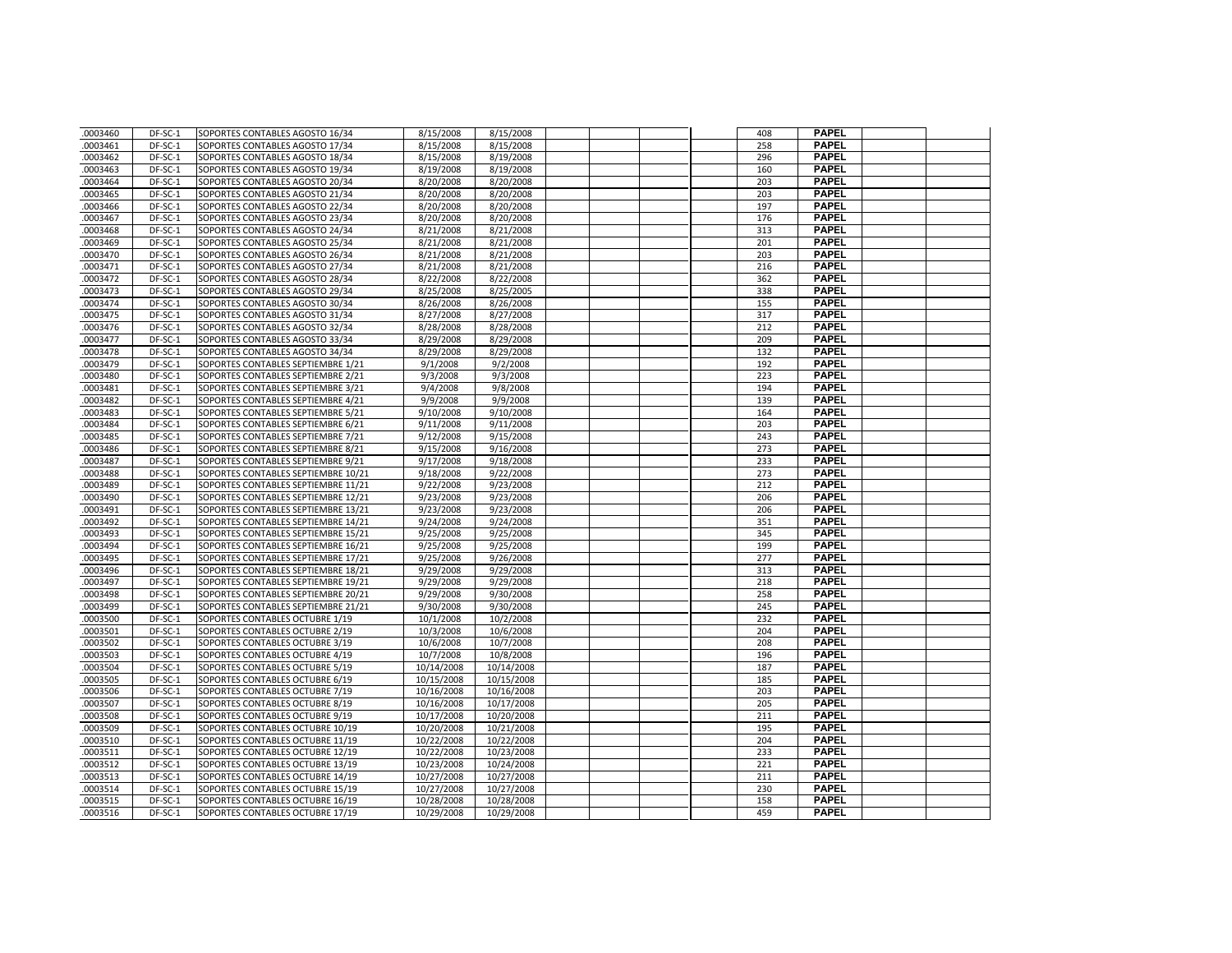| .0003517             | DF-SC-1            | SOPORTES CONTABLES OCTUBRE 18/19                                         | 10/29/2008               | 10/30/2008               |  | 291        | <b>PAPEL</b>                 |  |
|----------------------|--------------------|--------------------------------------------------------------------------|--------------------------|--------------------------|--|------------|------------------------------|--|
| .0003518             | DF-SC-1            | SOPORTES CONTABLES OCTUBRE 19/19                                         | 10/31/2008               | 10/31/2008               |  | 332        | <b>PAPEL</b>                 |  |
| .0003519             | DF-SC-1            | SOPORTES CONTABLES NOVIEMBRE 1/25                                        | 11/4/2008                | 11/4/2008                |  | 400        | <b>PAPEL</b>                 |  |
| .0003520             | DF-SC-1            | SOPORTES CONTABLES NOVIEMBRE 2/25                                        | 11/5/2008                | 11/6/2008                |  | 356        | <b>PAPEL</b>                 |  |
| .0003521             | DF-SC-1            | SOPORTES CONTABLES NOVIEMBRE 3/25                                        | 11/7/2008                | 11/7/2008                |  | 179        | <b>PAPEL</b>                 |  |
| .0003522             | DF-SC-1            | SOPORTES CONTABLES NOVIEMBRE 4/25                                        | 11/10/2008               | 11/10/2008               |  | 214        | <b>PAPEL</b>                 |  |
| .0003523             | DF-SC-1            | SOPORTES CONTABLES NOVIEMBRE 5/25                                        | 11/11/2008               | 11/12/2008               |  | 306        | <b>PAPEL</b>                 |  |
| .0003524             | DF-SC-1            | SOPORTES CONTABLES NOVIEMBRE 6/25                                        | 11/13/2008               | 11/14/2008               |  | 319        | <b>PAPEL</b>                 |  |
| .0003525             | DF-SC-1            | SOPORTES CONTABLES NOVIEMBRE 7/25                                        | 11/14/2008               | 11/18/2008               |  | 261        | <b>PAPEL</b>                 |  |
| .0003526             | DF-SC-1            | SOPORTES CONTABLES NOVIEMBRE 8/25                                        | 11/19/2008               | 11/19/2008               |  | 285        | <b>PAPEL</b>                 |  |
| .0003527             | DF-SC-1            | SOPORTES CONTABLES NOVIEMBRE 9/25                                        | 11/19/2008               | 11/20/2008               |  | 297        | <b>PAPEL</b>                 |  |
| .0003528             | DF-SC-1            | SOPORTES CONTABLES NOVIEMBRE 10/25                                       | 11/20/2008               | 11/20/2008               |  | 204        | <b>PAPEL</b>                 |  |
| .0003529             | DF-SC-1            | SOPORTES CONTABLES NOVIEMBRE 11/25                                       | 11/20/2008               | 11/20/2008               |  | 203        | <b>PAPEL</b>                 |  |
| .0003530             | DF-SC-1            | SOPORTES CONTABLES NOVIEMBRE 12/25                                       | 11/20/2008               | 11/20/2008               |  | 114        | <b>PAPEL</b>                 |  |
| .0003531             | DF-SC-1            | SOPORTES CONTABLES NOVIEMBRE 13/25                                       | 11/21/2008               | 11/21/2008               |  | 204        | <b>PAPEL</b>                 |  |
| .0003532             | DF-SC-1            | SOPORTES CONTABLES NOVIEMBRE 14/25                                       | 11/21/2008               | 11/21/2008               |  | 235        | <b>PAPEL</b>                 |  |
| .0003533             | DF-SC-1            | SOPORTES CONTABLES NOVIEMBRE 15/25                                       | 11/24/2008               | 11/24/2008               |  | 183        | <b>PAPEL</b>                 |  |
| .0003534             | DF-SC-1            | SOPORTES CONTABLES NOVIEMBRE 16/25                                       | 11/25/2008               | 11/25/2008               |  | 213        | <b>PAPEL</b>                 |  |
| .0003535             | DF-SC-1            | SOPORTES CONTABLES NOVIEMBRE 17/25                                       | 11/25/2008               | 11/25/2008               |  | 177        | <b>PAPEL</b>                 |  |
| .0003536             | DF-SC-1            | SOPORTES CONTABLES NOVIEMBRE 18/25                                       | 11/26/2008               | 11/26/2008               |  | 314        | <b>PAPEL</b>                 |  |
| .0003537             | DF-SC-1            | SOPORTES CONTABLES NOVIEMBRE 19/25                                       | 11/26/2008               | 11/26/2008               |  | 219        | <b>PAPEL</b>                 |  |
| .0003538             | DF-SC-1            | SOPORTES CONTABLES NOVIEMBRE 20/25                                       | 11/27/2008               | 11/27/2008               |  | 178        | <b>PAPEL</b>                 |  |
| .0003539             | DF-SC-1            | SOPORTES CONTABLES NOVIEMBRE 21/25                                       | 11/27/2008               | 11/27/2008               |  | 198        | <b>PAPEL</b>                 |  |
| .0003540             | DF-SC-1            | SOPORTES CONTABLES NOVIEMBRE 22/25                                       | 11/27/2008               | 11/27/2008               |  | 160        | <b>PAPEL</b>                 |  |
| .0003541             | DF-SC-1            | SOPORTES CONTABLES NOVIEMBRE 23/25                                       | 11/28/2008               | 11/28/2008               |  | 353        | <b>PAPEL</b>                 |  |
| .0003542             | DF-SC-1            | SOPORTES CONTABLES NOVIEMBRE 24/25                                       | 11/28/2008               | 11/28/2008               |  | 225        | <b>PAPEL</b>                 |  |
| .0003543             | DF-SC-1            | SOPORTES CONTABLES NOVIEMBRE 25/25                                       | 11/28/2008               | 11/28/2008               |  | 194        | <b>PAPEL</b>                 |  |
| .0003544             | DF-SC-1            | SOPORTES CONTABLES DICIEMBRE 1/30                                        | 12/1/2008                | 12/1/2008                |  | 311        | <b>PAPEL</b>                 |  |
| .0003545             | DF-SC-1            | SOPORTES CONTABLES DICIEMBRE 2/30                                        | 12/2/2008                | 12/2/2008                |  | 349        | <b>PAPEL</b>                 |  |
| .0003546             | DF-SC-1            | SOPORTES CONTABLES DICIEMBRE 3/30                                        | 12/3/2008                | 12/3/2008                |  | 227        | <b>PAPEL</b>                 |  |
| .0003547             | DF-SC-1            | SOPORTES CONTABLES DICIEMBRE 4/30                                        | 12/3/2008                | 12/3/2008                |  | 177        | <b>PAPEL</b>                 |  |
| .0003548             | DF-SC-1            | SOPORTES CONTABLES DICIEMBRE 5/30                                        | 12/4/2008                | 12/4/2008                |  | 312        | <b>PAPEL</b>                 |  |
| .0003549             | DF-SC-1            | SOPORTES CONTABLES DICIEMBRE 6/30                                        | 12/5/2008                | 12/5/2008                |  | 264        | <b>PAPEL</b>                 |  |
| .0003550             | DF-SC-1            | SOPORTES CONTABLES DICIEMBRE 7/30                                        | 12/9/2008                | 12/9/2008                |  | 441        | <b>PAPEL</b>                 |  |
| .0003551             | DF-SC-1            | SOPORTES CONTABLES DICIEMBRE 8/30                                        | 12/9/2008                | 12/10/2008               |  | 380        | <b>PAPEL</b>                 |  |
| .0003552             | DF-SC-1            | SOPORTES CONTABLES DICIEMBRE 9/30                                        | 12/10/2008               | 12/10/2008               |  | 390        | <b>PAPEL</b>                 |  |
| .0003553             | DF-SC-1            | SOPORTES CONTABLES DICIEMBRE 10/30                                       | 12/11/2008               | 12/11/2008               |  | 236        | <b>PAPEL</b>                 |  |
| .0003554             | DF-SC-1            | SOPORTES CONTABLES DICIEMBRE 11/30                                       | 12/11/2008               | 12/11/2008               |  | 233        | <b>PAPEL</b>                 |  |
| .0003555             | DF-SC-1            | SOPORTES CONTABLES DICIEMBRE 12/30                                       | 12/12/2008               | 12/12/2008               |  | 316        | <b>PAPEL</b>                 |  |
| .0003556             | DF-SC-1            | SOPORTES CONTABLES DICIEMBRE 13/30                                       | 12/12/2008               | 12/12/2008               |  | 318        | <b>PAPEL</b>                 |  |
| .0003557             | DF-SC-1            | SOPORTES CONTABLES DICIEMBRE 14/30                                       | 12/15/2008               | 12/15/2008               |  | 291        | <b>PAPEL</b>                 |  |
| .0003558             | DF-SC-1            | SOPORTES CONTABLES DICIEMBRE 15/30                                       | 12/16/2008               | 12/16/2008               |  | 319        | <b>PAPEL</b>                 |  |
| .0003559             | DF-SC-1            | SOPORTES CONTABLES DICIEMBRE 16/30                                       | 12/17/2008               | 12/17/2008               |  | 181        | <b>PAPEL</b>                 |  |
| .0003560             | DF-SC-1            | SOPORTES CONTABLES DICIEMBRE 17/30                                       | 12/18/2008               | 12/18/2008               |  | 252        | <b>PAPEL</b>                 |  |
| .0003561             | DF-SC-1            | SOPORTES CONTABLES DICIEMBRE 18/30                                       | 12/18/2008               | 12/18/2008               |  | 259        | <b>PAPEL</b>                 |  |
| .0003562             | DF-SC-1            | SOPORTES CONTABLES DICIEMBRE 19/30                                       | 12/19/2008               | 12/19/2008               |  | 247        | <b>PAPEL</b>                 |  |
| .0003563             | DF-SC-1            | SOPORTES CONTABLES DICIEMBRE 20/30                                       | 12/19/2008               | 12/22/2008               |  | 214        | <b>PAPEL</b>                 |  |
| .0003564             | DF-SC-1            | SOPORTES CONTABLES DICIEMBRE 21/30                                       | 12/22/2008               | 12/22/2008               |  | 251        | <b>PAPEL</b>                 |  |
| .0003565             | DF-SC-1            | SOPORTES CONTABLES DICIEMBRE 22/30                                       | 12/23/2008               | 12/23/2008               |  | 213        | <b>PAPEL</b>                 |  |
| .0003566             | DF-SC-1            | SOPORTES CONTABLES DICIEMBRE 23/30                                       | 12/23/2008               | 12/23/2008               |  | 170        | <b>PAPEL</b>                 |  |
| .0003567             | DF-SC-1            | SOPORTES CONTABLES DICIEMBRE 24/30                                       | 12/23/2008               | 12/23/2008               |  | 112        | <b>PAPEL</b>                 |  |
| .0003568             | DF-SC-1            | SOPORTES CONTABLES DICIEMBRE 25/30                                       | 12/24/2008               | 12/30/2008               |  | 221        | <b>PAPEL</b>                 |  |
| .0003569             | DF-SC-1            | SOPORTES CONTABLES DICIEMBRE 26/30                                       | 12/30/2008               | 12/30/2008               |  | 210        | <b>PAPEL</b><br><b>PAPEL</b> |  |
| .0003570<br>.0003571 | DF-SC-1<br>DF-SC-1 | SOPORTES CONTABLES DICIEMBRE 27/30<br>SOPORTES CONTABLES DICIEMBRE 28/30 | 12/30/2008<br>12/30/2008 | 12/30/2008<br>12/30/2008 |  | 214<br>158 | <b>PAPEL</b>                 |  |
| .0003572             | DF-SC-1            |                                                                          |                          |                          |  | 207        | <b>PAPEL</b>                 |  |
|                      | DF-SC-1            | SOPORTES CONTABLES DICIEMBRE 29/30                                       | 12/31/2008               | 12/31/2008               |  | 227        | <b>PAPEL</b>                 |  |
| .0003573             |                    | SOPORTES CONTABLES DICIEMBRE 30/30                                       | 12/31/2008               | 12/31/2008               |  |            |                              |  |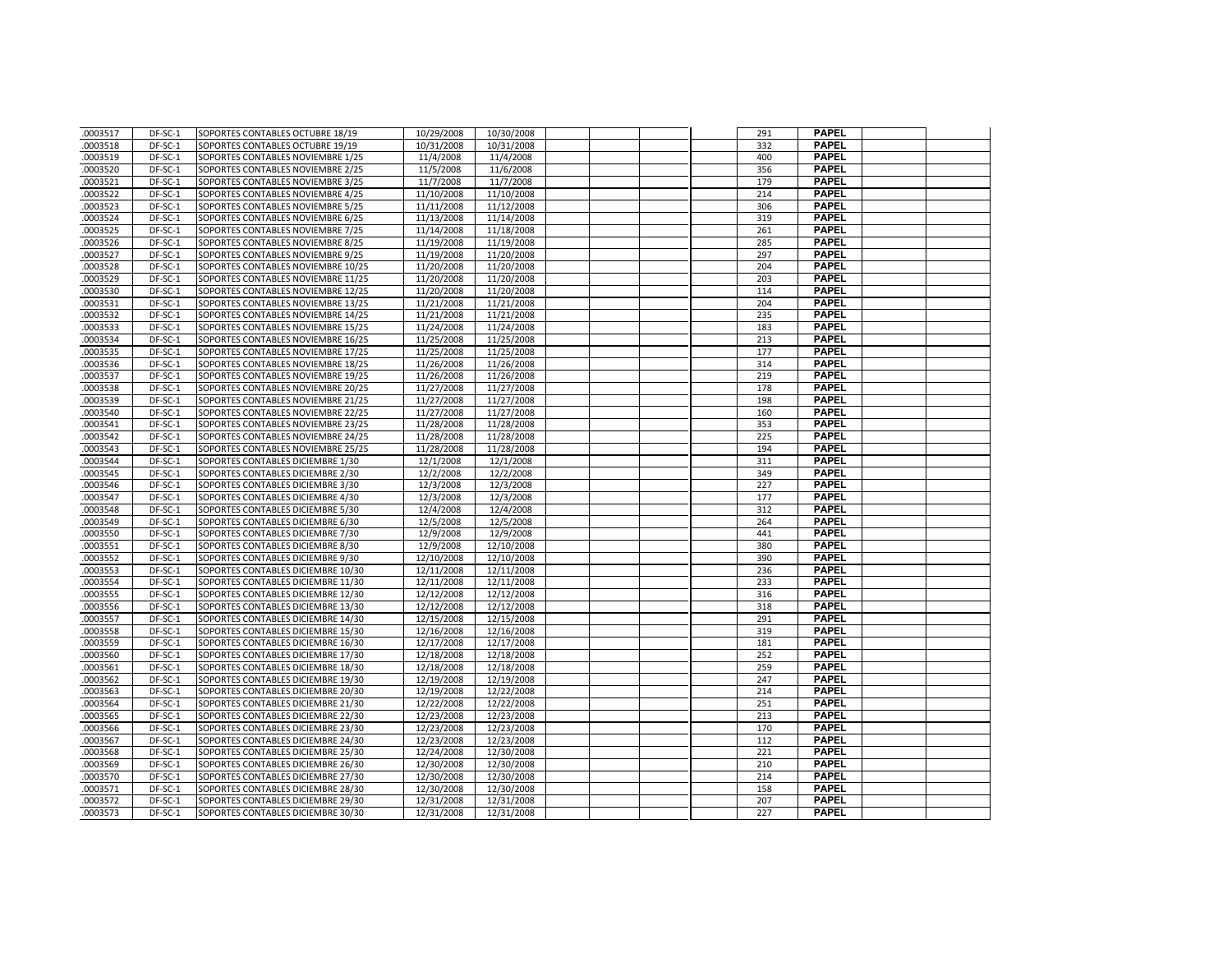| 0003574              | DF-SC-1            | CONCILIACION BANCARIA ENERO 1/4                                       | 1/1/2008              | 1/31/2008            |  | 63         | <b>PAPEL</b>                 |  |
|----------------------|--------------------|-----------------------------------------------------------------------|-----------------------|----------------------|--|------------|------------------------------|--|
| .0003575             | DF-SC-1            | CONCILIACION BANCARIA ENERO 2/4                                       | 1/1/2008              | 12/31/2008           |  | 258        | <b>PAPEL</b>                 |  |
| .0003576             | DF-SC-1            | CONCILIACION BANCARIA ENERO 3/4                                       | 1/30/2008             | 1/30/2008            |  | 335        | <b>PAPEL</b>                 |  |
| .0003577             | DF-SC-1            | CONCILIACION BANCARIA ENERO 4/4                                       | 1/31/2008             | 1/31/2008            |  | 233        | <b>PAPEL</b>                 |  |
| .0003578             | DF-SC-1            | CONCILIACION BANCARIA FEBRERO                                         | 2/1/2008              | 2/29/2008            |  | 320        | <b>PAPEL</b>                 |  |
| .0003579             | DF-SC-1            | CONCILIACION BANCARIA MARZO                                           | 3/1/2008              | 3/31/2008            |  | 104        | <b>PAPEL</b>                 |  |
| .0003580             | DF-SC-1            | CONCILIACION BANCARIA ABRIL                                           | 4/1/2008              | 4/30/2008            |  | 115        | <b>PAPEL</b>                 |  |
| .0003581             | DF-SC-1            | CONCILIACION BANCARIA MAYO                                            | 5/1/2008              | 5/31/2008            |  | 91         | <b>PAPEL</b>                 |  |
| .0003582             | DF-SC-1            | CONCILIACION BANCARIA JUNIO                                           | 6/1/2008              | 6/30/2008            |  | 103        | <b>PAPEL</b>                 |  |
| .0003583             | DF-SC-1            | CONCILIACION BANCARIA JULIO 1/7                                       | 7/1/2008              | 7/31/2008            |  | 134        | <b>PAPEL</b>                 |  |
| .0003584             | DF-SC-1            | CONCILIACION BANCARIA JULIO 2/7                                       | 7/1/2008              | 7/31/2008            |  | 269        | <b>PAPEL</b>                 |  |
| .0003585             | DF-SC-1            | CONCILIACION BANCARIA JULIO 3/7                                       | 7/1/2008              | 7/31/2008            |  | 345        | <b>PAPEL</b>                 |  |
| .0003586             | DF-SC-1            | CONCILIACION BANCARIA JULIO 4/7                                       | 7/1/2008              | 7/31/2008            |  | 351        | <b>PAPEL</b>                 |  |
| .0003587             | DF-SC-1            | CONCILIACION BANCARIA JULIO 5/7                                       | 7/1/2008              | 7/31/2008            |  | 336        | <b>PAPEL</b>                 |  |
| .0003588             | DF-SC-1            | CONCILIACION BANCARIA JULIO 6/7                                       | 7/1/2008              | 7/31/2008            |  | 201        | <b>PAPEL</b>                 |  |
| .0003589             | DF-SC-1            | CONCILIACION BANCARIA JULIO 7/7                                       | 7/1/2008              | 7/31/2008            |  | 303        | <b>PAPEL</b>                 |  |
| .0003590             | DF-SC-1            | CONCILIACION BANCARIA AGOSTO                                          | 8/1/2008              | 8/31/2008            |  | 140        | <b>PAPEL</b>                 |  |
| .0003591             | DF-SC-1            | CONCILIACION BANCARIA SEPTIEMBRE                                      | 9/1/2008              | 9/30/2008            |  | 187        | <b>PAPEL</b>                 |  |
| .0003592             | DF-SC-1            | CONCILIACION BANCARIA OCTUBRE                                         | 10/1/2008             | 10/31/2008           |  | 77         | <b>PAPEL</b>                 |  |
| .0003593             | DF-SC-1            | CONCILIACION BANCARIA NOVIEMBRE                                       | 11/1/2008             | 11/30/2008           |  | 100        | <b>PAPEL</b>                 |  |
| .0003594             | DF-SC-1            | CONCILIACION BANCARIA DICIEMBRE                                       | 12/1/2008             | 12/31/2008           |  | 136        | <b>PAPEL</b>                 |  |
| .0003595             | DF-SC-1            | LEGALIZACION DE AVANCES ENERO 1                                       | 1/17/2008             | 1/30/2008            |  | 161        | <b>PAPEL</b>                 |  |
| .0003596             | DF-SC-1            | LEGALIZACION DE AVANCES MARZO 1                                       | 3/1/2008              | 3/28/2008            |  | 144        | <b>PAPEL</b>                 |  |
| .0003597             | DF-SC-1            | LEGALIZACION DE AVANCES ABRIL 1                                       | 4/1/2008              | 4/30/2008            |  | 222        | <b>PAPEL</b>                 |  |
| .0003598             | DF-SC-1            | LEGALIZACION DE AVANCES MAYO 1                                        | 5/7/2008              | 5/14/2008            |  | 148        | <b>PAPEL</b>                 |  |
| .0003599             | DF-SC-1            | LEGALIZACION DE AVANCES MAYO 2                                        | 5/19/2008             | 5/29/2008            |  | 127        | <b>PAPEL</b>                 |  |
| .0003600             | DF-SC-1            | LEGALIZACION DE AVANCES JUNIO 1                                       | 6/1/2008              | 6/12/2008            |  | 151        | <b>PAPEL</b>                 |  |
| .0003601             | DF-SC-1            | LEGALIZACION DE AVANCES JUNIO 2                                       | 6/13/2008             | 6/30/2008            |  | 166        | <b>PAPEL</b>                 |  |
| .0003602             | DF-SC-1            | LEGALIZACION DE AVANCES JULIO 2/2                                     | 7/23/2008             | 7/30/2008            |  | 100        | <b>PAPEL</b>                 |  |
| .0003603             | DF-SC-1            | LEGALIZACION DE AVANCES JULIO 1/2                                     | 7/21/2008             | 7/23/2008            |  | 134        | <b>PAPEL</b>                 |  |
| .0003604             | DF-SC-1            | LEGALIZACION DE AVANCES AGOSTO 1/1                                    | 8/6/2008              | 8/29/2008            |  | 178        | <b>PAPEL</b>                 |  |
| .0003605             | DF-SC-1            | LEGALIZACION DE AVANCES SEPTIEMBRE 1/2                                | 9/2/2008              | 9/18/2008            |  | 211        | <b>PAPEL</b>                 |  |
| .0003606             | DF-SC-1            | LEGALIZACION DE AVANCES SEPTIEMBRE 2/2                                | 9/18/2008             | 9/30/2008            |  | 186        | <b>PAPEL</b>                 |  |
| 0003607              | DF-SC-1            | LEGALIZACION DE AVANCES OCTUBRE 1/2                                   | 10/2/2008             | 10/24/2008           |  | 170        | <b>PAPEL</b>                 |  |
| .0003608             | DF-SC-1            | LEGALIZACION DE AVANCES OCTUBRE 2/2                                   | 10/27/2008            | 10/31/2008           |  | 155        | <b>PAPEL</b>                 |  |
| .0003609             | DF-SC-1            | LEGALIZACION DE AVANCES NOVIEMBRE 1/2                                 | 11/5/2008             | 11/20/2008           |  | 145        | <b>PAPEL</b>                 |  |
| .0003610             | DF-SC-1            | LEGALIZACION DE AVANCES NOVIEMBRE 2/2                                 | 11/24/2008            | 11/30/2008           |  | 141        | <b>PAPEL</b>                 |  |
| .0003611             | DF-SC-1            | LEGALIZACION DE AVANCES DICIEMBRE 2/2                                 | 12/17/2008            | 12/30/2008           |  | 242        | <b>PAPEL</b>                 |  |
| 0003612              | DF-SC-1            | LEGALIZACION DE AVANCES DICIEMBRE 1/2                                 | 12/2/2008             | 12/16/2008           |  | 199        | <b>PAPEL</b>                 |  |
| .0003613             | DF-SC-1            | CONVENIO ENVIAS 3357 NUM. 02-2008                                     | 5/4/2009              | 6/2/2009             |  | 185        | <b>PAPEL</b>                 |  |
| .0003614             | DF-SC-1            | CONVENIO ENVIAS 3357 NUM. 03-2008                                     | 6/3/2009              | 6/26/2009            |  | 208        | <b>PAPEL</b>                 |  |
| .0003615             | DF-SC-1            | CONVENIO ENVIAS 3357 NUM. 04-2008                                     | 6/26/2009             | 7/14/2009            |  | 223        | <b>PAPEL</b>                 |  |
| .0003616             | DF-SC-1            | CONVENIO ENVIAS 3357 NUM. 05-2008                                     | 7/21/2009             | 8/6/2009             |  | 205        | <b>PAPEL</b>                 |  |
| .0003617             | $DF-SC-1$          | CONVENIO ENVIAS 3357 NUM. 07-2008                                     | 9/4/2009              | 9/11/2009            |  | 213        | <b>PAPEL</b>                 |  |
| .0003618             | DF-SC-1            | CONVENIO ENVIAS 3357 NUM. 08-2008                                     | 9/15/2009             | 9/23/2009            |  | 210        | <b>PAPEL</b>                 |  |
| .0003619             | DF-SC-1            | CONVENIO ENVIAS 3357 NUM. 09-2008                                     | 9/24/2009             | 10/6/2009            |  | 172        | <b>PAPEL</b>                 |  |
| .0003620             | DF-SC-1            | CONVENIO ENVIAS 3357 NUM10-2008                                       | 10/6/2009             | 10/19/2009           |  | 202        | <b>PAPEL</b>                 |  |
| .0003621             | DF-SC-1            | CONVENIO ENVIAS 3357 NUM. 12-2008                                     | 11/5/2009             | 11/11/2009           |  | 203        | <b>PAPEL</b>                 |  |
| .0003622             | DF-SC-1            | CONVENIO ENVIAS 3357 NUM. 13-2008                                     | 11/11/2009            | 12/2/2009            |  | 203        | <b>PAPEL</b>                 |  |
| .0003623             | DF-SC-1            | CONVENIO ENVIAS 3357 NUM. 14-2008                                     | 12/9/2009             | 12/23/2009           |  | 210        | <b>PAPEL</b>                 |  |
| .0003624             | DF-SC-1            | CONVENIO ENVIAS 3357 NUM. 15-2008                                     | 12/28/2009            | 12/29/2009           |  | 206        | <b>PAPEL</b>                 |  |
| .0003625             | DF-SC-1            | CONVENIO ENVIAS 3357 NUM. 16-2008                                     | 12/29/2009            | 12/30/2009           |  | 182        | <b>PAPEL</b>                 |  |
| .0003626             | DF-SC-1            | CONVENIO ENVIAS 3357 NUM. 17-2008                                     | 12/31/2009            | 12/31/2009           |  | 158        | <b>PAPEL</b><br><b>PAPEL</b> |  |
| .0003627<br>.0003628 | DF-SC-1            | CONVENIO ENVIAS 3357 NUM 18-2008<br>CONVENIO ENVIAS 3357 NUM. 19-2008 | 1/13/2010<br>2/2/2010 | 2/1/2010<br>3/4/2010 |  | 231<br>202 | <b>PAPEL</b>                 |  |
|                      | DF-SC-1<br>DF-SC-1 | CONVENIO ENVIAS 3357 NUM. 20-2008                                     | 3/4/2010              | 3/25/2010            |  | 211        | PAPEL                        |  |
| .0003629<br>.0003630 | DF-SC-1            | CONVENIO ENVIAS 3357 NUM. 21-2008                                     | 3/25/2010             | 4/15/2010            |  | 203        | <b>PAPEL</b>                 |  |
|                      |                    |                                                                       |                       |                      |  |            |                              |  |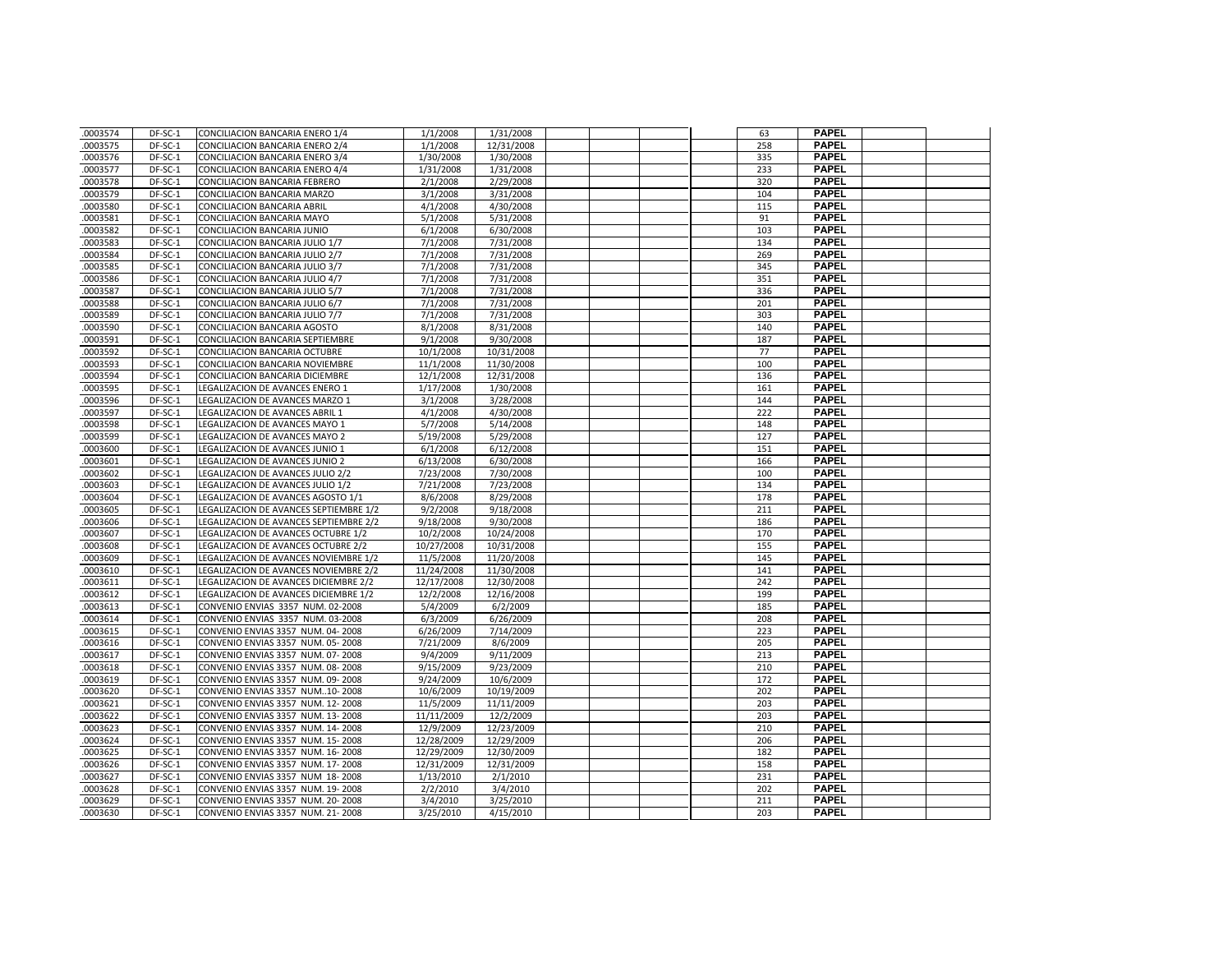| .0003631 | DF-SC-1   | CONVENIO ENVIAS 3357 NUM. 22-2008       | 4/15/2010  | 6/1/2010   |  | 232 | <b>PAPEL</b> |  |
|----------|-----------|-----------------------------------------|------------|------------|--|-----|--------------|--|
| .0003632 | DF-SC-1   | CONVENIO ENVIAS 3357 NUM. 23-2008       | 6/4/2010   | 8/5/2010   |  | 202 | <b>PAPEL</b> |  |
| .0003633 | DF-SC-1   | CONVENIO ENVIAS 3357 NUM. 24-2008       | 8/30/2010  | 9/28/2010  |  | 204 | <b>PAPEL</b> |  |
| 0003634  | DF-SC-1   | CONVENIO ENVIAS 3357 NUM. 25-2008       | 10/1/2010  | 12/15/2010 |  | 214 | <b>PAPEL</b> |  |
| .0003635 | DF-SC-1   | CONVENIO ENVIAS 3357 NUM. 26-2008       | 12/20/2010 | 12/31/2010 |  | 210 | <b>PAPEL</b> |  |
| .0003636 | DF-SC-1   | CONVENIO ENVIAS 3357 NUM. 27-2008       | 12/31/2010 | 2/23/2011  |  | 222 | <b>PAPEL</b> |  |
| 0003637  | DF-SC-1   | CONVENIO ENVIAS 3357 NUM. 28-2008       | 2/23/2011  | 3/22/2011  |  | 205 | <b>PAPEL</b> |  |
| .0003638 | DF-SC-1   | CONVENIO ENVIAS 3357 NUM. 29-2008       | 3/31/2011  | 5/4/2011   |  | 198 | <b>PAPEL</b> |  |
| 0003639  | DF-SC-1   | CONVENIO ENVIAS 3357 NUM. 30-2008       | 6/1/2011   | 12/30/2011 |  | 212 | <b>PAPEL</b> |  |
| .0003640 | DF-SC-1   | CONVENIO MEN 382 SUBSIDIO ALIMENTARIO 1 | 12/12/2007 | 10/31/2008 |  | 223 | <b>PAPEL</b> |  |
| 0003641  | DF-SC-1   | CONVENIO MEN 382 SUBSIDIO ALIMENTARIO 2 | 11/11/2008 | 11/28/2008 |  | 195 | <b>PAPEL</b> |  |
| .0003642 | DF-SC-1   | CONVENIO MEN 382 SUBSIDIO ALIMENTARIO 3 | 12/2/2008  | 12/3/2008  |  | 201 | <b>PAPEL</b> |  |
| 003642A  | DF-SC-1   | CONV.COOPERACION 006 FUNDACION FES 03   | 12/11/2009 | 3/25/2010  |  | 206 | <b>PAPEL</b> |  |
| .003642B | DF-SC-1   | DOLETIN DIARIO DE ALMACEN DICIEMBRE     | 12/2/2008  | 12/31/2008 |  | 333 | <b>PAPEL</b> |  |
| .003642C | DF-SC-1   | BOLETIN DIARIO DE ALMACEN NOVIEMBRE     | 11/4/2008  | 11/28/2008 |  | 74  | <b>PAPEL</b> |  |
| .0003643 | DF-SC-1   | BOLETIN DIARIO DE ALMACEN OCTUBRE       | 10/3/2008  | 10/31/2008 |  | 195 | <b>PAPEL</b> |  |
| .0003644 | DF-SC-1   | BOLETIN DIARIO DE ALMACEN SEPTIEMBRE    | 9/1/2008   | 9/22/2008  |  | 159 | <b>PAPEL</b> |  |
| .0003645 | DF-SC-1   | BOLETIN DIARIO DE ALMACEN AGOSTO        | 8/1/2008   | 8/29/2008  |  | 103 | <b>PAPEL</b> |  |
| 0003646  | DF-SC-1   | BOLETIN DIARIO DE ALMACEN JULIO         | 7/1/2008   | 7/28/2008  |  | 136 | <b>PAPEL</b> |  |
| 0003647  | DF-SC-1   | BOLETIN DIARIO DE ALMACEN JUNIO 2       | 6/14/2008  | 6/30/2008  |  | 197 | <b>PAPEL</b> |  |
| 0003648  | DF-SC-1   | BOLETIN DIARIO DE ALMACEN JUNIO 1       | 6/1/2008   | 6/13/2008  |  | 122 | <b>PAPEL</b> |  |
| 0003649  | DF-SC-1   | BOLETIN DIARIO DE ALMACEN MAYO          | 5/1/2008   | 5/29/2008  |  | 116 | <b>PAPEL</b> |  |
| .0003650 | DF-SC-1   | BOLETIN DIARIO DE ALMACEN ABRIL 1       | 4/1/2008   | 4/18/2008  |  | 85  | <b>PAPEL</b> |  |
| 0003651  | DF-SC-1   | BOLETIN DIARIO DE ALMACEN MARZO         | 3/1/2008   | 3/31/2008  |  | 85  | <b>PAPEL</b> |  |
| .0003652 | DF-SC-1   | BOLETIN DIARIO DE ALMACEN FEBRERO       | 2/1/2008   | 2/29/2008  |  | 119 | <b>PAPEL</b> |  |
| .0003653 | DF-SC-1   | BOLETIN DIARIO DE ALMACEN ENERO         | 1/1/2008   | 1/31/2008  |  | 46  | <b>PAPEL</b> |  |
| 0003654  | DF-SC-1   | <b>BALANCE DE PRUEBA</b>                | 2008.      | 2008.      |  | 142 | <b>PAPEL</b> |  |
| .0003655 | DF-SC-1   | <b>ESTADOS CONTABLES</b>                | 2008.      | 6/30/1905  |  | 178 | <b>PAPEL</b> |  |
|          |           |                                         |            |            |  |     | <b>PAPEL</b> |  |
| .0003656 | DF-SC-1   | SOPORTES CONTABLES DEUDORES ENERO       | 1/31/2008  | 1/31/2008  |  | 249 | <b>PAPEL</b> |  |
| 0003657  | DF-SC-1   | DEUDORES SEPTIEMBRE A DICIEMBRE         | 9/1/2008   | 12/12/2008 |  | 91  |              |  |
| .0003658 | DF-SC-1   | <b>DEUDORES AGOSTO 1/2</b>              | 8/1/2008   | 8/11/2008  |  | 207 | <b>PAPEL</b> |  |
| 0003659  | DF-SC-1   | <b>DEUDORES AGOSTO 2/2</b>              | 8/11/2008  | 8/29/2008  |  | 110 | <b>PAPEL</b> |  |
| .0003660 | DF-SC-1   | <b>DEUDORES JULIO 3/3</b>               | 8/11/2008  | 7/31/2008  |  | 138 | <b>PAPEL</b> |  |
| .0003661 | DF-SC-1   | <b>DEUDORES JULIO 1/3</b>               | 7/11/2008  | 7/25/2008  |  | 173 | <b>PAPEL</b> |  |
| .0003662 | DF-SC-1   | <b>DEUDORES JULIO 2/3</b>               | 7/29/2008  | 7/30/2008  |  | 128 | <b>PAPEL</b> |  |
| .0003663 | DF-SC-1   | <b>DEUDORES MAYO</b>                    | 5/9/2008   | 6/19/2008  |  | 24  | <b>PAPEL</b> |  |
| 0003664  | DF-SC-1   | <b>DEUDORES ABRIL</b>                   | 2/25/2008  | 4/18/2008  |  | 49  | <b>PAPEL</b> |  |
| .0003665 | DF-SC-1   | <b>DEUDORES MARZO</b>                   | 2/29/2008  | 3/13/2008  |  | 76  | <b>PAPEL</b> |  |
| .0003666 | DF-SC-1   | <b>EJECUCION DE GASTOS</b>              | 8/8/2008   | 12/11/2008 |  | 155 | <b>PAPEL</b> |  |
| .0003667 | $DF-SC-1$ | <b>INFORMES EXTERNOS</b>                | 2008.      | 2008.      |  | 172 | <b>PAPEL</b> |  |
| .0003668 | DF-SC-1   | CONVENIO JUSTICIA EN EQUIDAD 04         | 8/4/2008   | 9/25/2008  |  | 226 | <b>PAPEL</b> |  |
| 0003669  | DF-SC-1   | CONVENIO JUSTICIA EN EQUIDAD 05         | 9/30/2008  | 11/19/2009 |  | 209 | <b>PAPEL</b> |  |
| 0003670  | DF-SC-1   | CONVENIO JUSTICIA EN EQUIDAD 06         | 11/19/2008 | 12/19/2008 |  | 210 | <b>PAPEL</b> |  |
| 0003671  | DF-SC-1   | CONVENIO AMAZ-ES 02                     | 10/30/2007 | 9/23/2008  |  | 212 | <b>PAPEL</b> |  |
| .0003672 | DF-SC-1   | CONVENIO AMAZ-BD 02                     | 6/18/2008  | 8/14/2008  |  | 204 | <b>PAPEL</b> |  |
| .0003673 | DF-SC-1   | CONVENIO PROGRAMA ONDAS 07              | 6/6/2008   | 10/27/2008 |  | 203 | <b>PAPEL</b> |  |
| 0003674  | DF-SC-1   | CONVENIO PROGRAMA ONDAS 08              | 10/27/2008 | 12/17/2008 |  | 170 | <b>PAPEL</b> |  |
| .0003675 | DF-SC-1   | CONVENIO PROYECTO MANOA                 | 2/14/2008  | 2/14/2008  |  | 55  | <b>PAPEL</b> |  |
| .0003676 | DF-SC-1   | CONV.COOPERACION 006 FUNDACION FES 02   | 11/26/2009 | 12/10/2009 |  | 205 | <b>PAPEL</b> |  |
| 0003677  | DF-SC-1   | CONV.COOPERACION 006 FUNDACION FER 01   | 12/17/2008 | 11/26/2009 |  | 202 | <b>PAPEL</b> |  |
| .0003678 | DF-SC-1   | CONVENIO CIAT 01                        | 6/24/2008  | 12/23/2008 |  | 213 | <b>PAPEL</b> |  |
| .0003679 | DF-SC-1   | CONVENIO RAVA 01                        | 8/9/2007   | 9/18/2008  |  | 212 | <b>PAPEL</b> |  |
| 0003680  | DF-SC-1   | CONV.COOPERACION 006 FUNDACION 04       | 3/25/2010  | 6/10/2010  |  | 166 | <b>PAPEL</b> |  |
| .0003681 | DF-SC-1   | CONVENIO SEGUIMIENTO A GRADUADO 01      | 12/15/2008 | 10/23/2009 |  | 198 | <b>PAPEL</b> |  |
| 0003682  | DF-SC-1   | <b>INFORMES EXTERNOS IVA</b>            | 1/18/2008  | 2/29/2008  |  | 86  | <b>PAPEL</b> |  |
| .0003683 | DF-SC-1   | <b>INFORME INTERNOS 3/3</b>             | 2008.      | 2008.      |  | 206 | <b>PAPEL</b> |  |
| .0003684 | DF-SC-1   | SUBSIDIO ALIMENTACION APORTES MEN 06    | 12/17/2008 | 12/22/2008 |  | 204 | <b>PAPEL</b> |  |
|          |           |                                         |            |            |  |     |              |  |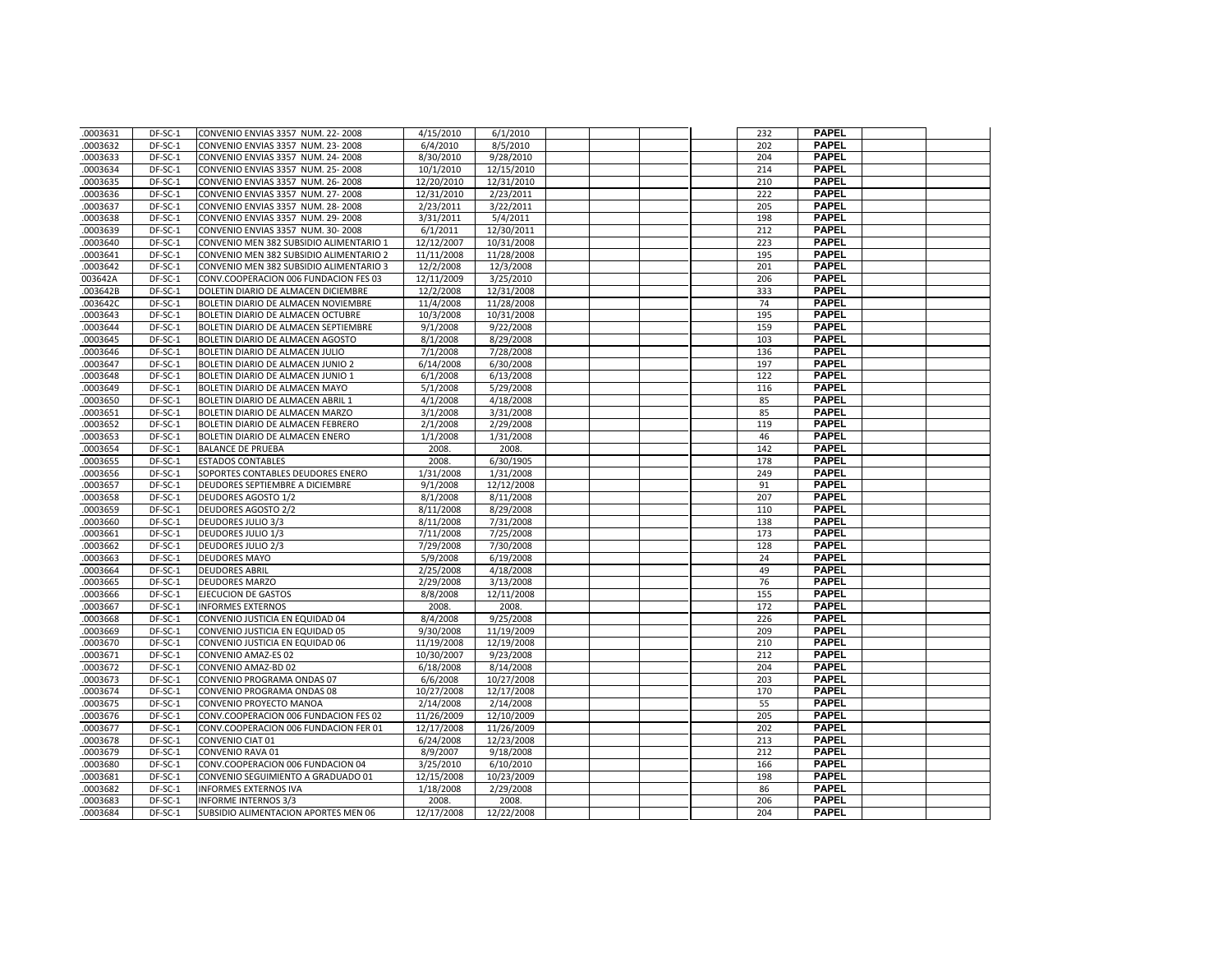| .0003685 | DF-SC-1   | SUBSIDIO ALIMENTACION APORTES MEN 05      | 12/3/2008  | 12/15/2008 |  | 205 | <b>PAPEL</b> |  |
|----------|-----------|-------------------------------------------|------------|------------|--|-----|--------------|--|
| .0003686 | DF-SC-1   | SUBSIDIO ALIMENTACION APORTES MEN 04      | 12/3/2008  | 12/3/2008  |  | 199 | <b>PAPEL</b> |  |
| .0003687 | DF-SC-1   | SUBSIDIO ALIMENTACION APORTES MEN 07      | 12/22/2008 | 12/30/2008 |  | 201 | <b>PAPEL</b> |  |
| .0003688 | DF-SC-1   | APR. DEL PRESUPUESTO Y SUS MODIFICACIONES | 2008.      | 2008.      |  | 165 | <b>PAPEL</b> |  |
| .0003689 | DF-SC-1   | SOPORTES CONTABLES ENERO 1/17             | 1/15/2009  | 1/16/2009  |  | 734 | <b>PAPEL</b> |  |
| .0003690 | DF-SC-1   | SOPORTES CONTABLES ENERO 2/17             | 1/19/2009  | 1/19/2009  |  | 244 | <b>PAPEL</b> |  |
| .0003691 | DF-SC-1   | SOPORTES CONTABLES ENERO 3/17             | 1/20/2009  | 1/21/2009  |  | 291 | <b>PAPEL</b> |  |
| .0003692 | DF-SC-1   | SOPORTES CONTABLES ENERO 4/17             | 1/21/2009  | 1/21/2009  |  | 219 | <b>PAPEL</b> |  |
| .0003693 | DF-SC-1   | SOPORTES CONTABLES ENERO 5/17             | 1/22/2009  | 1/22/2009  |  | 293 | <b>PAPEL</b> |  |
| .0003694 | DF-SC-1   | SOPORTES CONTABLES ENERO 6/17             | 1/23/2009  | 1/23/2009  |  | 317 | <b>PAPEL</b> |  |
| .0003695 | DF-SC-1   | SOPORTES CONTABLES ENERO 7/17             | 1/26/2009  | 1/26/2009  |  | 275 | <b>PAPEL</b> |  |
| .0003696 | DF-SC-1   | SOPORTES CONTABLES ENERO 8/17             | 1/27/2009  | 1/28/2009  |  | 220 | <b>PAPEL</b> |  |
| .0003697 | DF-SC-1   | SOPORTES CONTABLES ENERO 9/17             | 1/28/2009  | 1/28/2009  |  | 232 | <b>PAPEL</b> |  |
| .0003698 | DF-SC-1   | SOPORTES CONTABLES ENERO 10/17            | 1/28/2009  | 1/28/2009  |  | 211 | <b>PAPEL</b> |  |
| .003698A | DF-SC-1   | SOPORTES CONTABLES ENERO 11/17            | 1/28/2009  | 1/29/2009  |  | 208 | <b>PAPEL</b> |  |
| .0003699 | DF-SC-1   | SOPORTES CONTABLES ENERO 12/17            | 1/29/2009  | 1/29/2009  |  | 335 | <b>PAPEL</b> |  |
| .0003700 | DF-SC-1   | SOPORTES CONTABLES ENERO 13/17            | 1/29/2009  | 1/29/2009  |  | 201 | <b>PAPEL</b> |  |
| .0003701 | DF-SC-1   | SOPORTES CONTABLES ENERO 14/17            | 1/29/2009  | 1/30/2009  |  | 167 | <b>PAPEL</b> |  |
| .0003702 | DF-SC-1   | SOPORTES CONTABLES ENERO 15/17            | 1/30/2009  | 1/30/2009  |  | 542 | <b>PAPEL</b> |  |
| .0003703 | DF-SC-1   | SOPORTES CONTABLES ENERO 16/17            | 1/30/2009  | 1/30/2009  |  | 472 | <b>PAPEL</b> |  |
| .0003704 | DF-SC-1   | SOPORTES CONTABLES ENERO 17/17            | 1/30/2009  | 1/30/2009  |  | 426 | <b>PAPEL</b> |  |
| .0003705 | DF-SC-1   | SOPORTES CONTABLES ENERO 18/18            | 1/30/2009  | 1/30/2009  |  | 326 | <b>PAPEL</b> |  |
| .0003706 | DF-SC-1   | SOPORTES CONTABLES FEBRERO 1/33           | 2/2/2009   | 2/3/2009   |  | 324 | <b>PAPEL</b> |  |
| .0003707 | DF-SC-1   | SOPORTES CONTABLES FEBRERO 2/33           | 2/4/2009   | 2/4/2009   |  | 250 | <b>PAPEL</b> |  |
| .0003708 | DF-SC-1   | SOPORTES CONTABLES FEBRERO 3/33           | 2/5/2009   | 2/5/2009   |  | 218 | <b>PAPEL</b> |  |
| .0003709 | DF-SC-1   | SOPORTES CONTABLES FEBRERO 4/33           | 2/6/2009   | 2/6/2009   |  | 207 | <b>PAPEL</b> |  |
| .0003710 | DF-SC-1   | SOPORTES CONTABLES FEBRERO 5/33           | 2/9/2009   | 2/10/2009  |  | 249 | <b>PAPEL</b> |  |
| .0003711 | DF-SC-1   | SOPORTES CONTABLES FEBRERO 6/33           | 2/10/2009  | 2/10/2009  |  | 396 | <b>PAPEL</b> |  |
| .0003712 | DF-SC-1   | SOPORTES CONTABLES FEBRERO 7/33           | 2/10/2009  | 2/10/2009  |  | 495 | <b>PAPEL</b> |  |
| .0003713 | DF-SC-1   | SOPORTES CONTABLES FEBRERO 8/33           | 2/10/2009  | 2/10/2009  |  | 385 | <b>PAPEL</b> |  |
| .0003714 | DF-SC-1   | SOPORTES CONTABLES FEBRERO 9/33           | 2/10/2009  | 2/11/2009  |  | 209 | <b>PAPEL</b> |  |
| .0003715 | DF-SC-1   | SOPORTES CONTABLES FEBRERO 10/33          | 2/11/2009  | 2/12/2009  |  | 213 | <b>PAPEL</b> |  |
| .0003716 | DF-SC-1   | SOPORTES CONTABLES FEBRERO 11/33          | 2/12/2009  | 2/12/2009  |  | 351 | <b>PAPEL</b> |  |
| .0003717 | DF-SC-1   | SOPORTES CONTABLES FEBRERO 12/33          | 2/13/2009  | 2/16/2009  |  | 363 | <b>PAPEL</b> |  |
| .0003718 | DF-SC-1   | SOPORTES CONTABLES FEBRERO 13/33          | 2/16/2009  | 2/16/2009  |  | 344 | <b>PAPEL</b> |  |
| .0003719 | DF-SC-1   | SOPORTES CONTABLES FEBRERO 14/33          | 2/16/2009  | 2/16/2009  |  | 207 | <b>PAPEL</b> |  |
| .0003720 | DF-SC-1   | SOPORTES CONTABLES FEBRERO 15/33          | 2/16/2009  | 2/16/2009  |  | 224 | <b>PAPEL</b> |  |
| .0003721 | DF-SC-1   | SOPORTES CONTABLES FEBRERO 16/33          | 2/16/2009  | 2/16/2009  |  | 205 | <b>PAPEL</b> |  |
| .0003722 | DF-SC-1   | SOPORTES CONTABLES FEBRERO 17/33          | 2/16/2009  | 2/17/2009  |  | 229 | <b>PAPEL</b> |  |
| .0003723 | DF-SC-1   | SOPORTES CONTABLES FEBRERO 18/33          | 2/17/2009  | 2/17/2009  |  | 238 | <b>PAPEL</b> |  |
| .0003724 | DF-SC-1   | SOPORTES CONTABLES FEBRERO 19/33          | 2/17/2009  | 2/17/2009  |  | 196 | <b>PAPEL</b> |  |
| .0003725 | DF-SC-1   | SOPORTES CONTABLES FEBRERO 20/33          | 2/18/2009  | 2/18/2009  |  | 215 | <b>PAPEL</b> |  |
| .0003726 | DF-SC-1   | SOPORTES CONTABLES FEBRERO 21/33          | 2/18/2009  | 2/18/2009  |  | 193 | <b>PAPEL</b> |  |
| .0003727 | DF-SC-1   | SOPORTES CONTABLES FEBRERO 22/33          | 2/19/2009  | 2/20/2009  |  | 281 | <b>PAPEL</b> |  |
| .0003728 | DF-SC-1   | SOPORTES CONTABLES FEBRERO 23/33          | 2/23/2009  | 2/23/2009  |  | 184 | <b>PAPEL</b> |  |
| .0003729 | DF-SC-1   | SOPORTES CONTABLES FEBRERO 24/33          | 2/23/2009  | 2/23/2009  |  | 388 | <b>PAPEL</b> |  |
| .0003730 | DF-SC-1   | SOPORTES CONTABLES FEBRERO 25/33          | 2/23/2009  | 2/24/2009  |  | 307 | <b>PAPEL</b> |  |
| .0003731 | DF-SC-1   | SOPORTES CONTABLES FEBRERO 26/33          | 2/25/2009  | 2/25/2009  |  | 207 | <b>PAPEL</b> |  |
| .0003732 | DF-SC-1   | SOPORTES CONTABLES FEBRERO 27/33          | 2/25/2009  | 2/25/2009  |  | 154 | <b>PAPEL</b> |  |
| .0003733 | $DF-SC-1$ | SOPORTES CONTABLES FEBRERO 28/33          | 2/26/2009  | 2/26/2009  |  | 213 | <b>PAPEL</b> |  |
| .0003734 | DF-SC-1   | SOPORTES CONTABLES FEBRERO 29/33          | 2/26/2009  | 2/26/2009  |  | 137 | <b>PAPEL</b> |  |
| .0003735 | DF-SC-1   | SOPORTES CONTABLES FEBRERO 30/33          | 2/27/2009  | 2/27/2009  |  | 280 | <b>PAPEL</b> |  |
| .0003736 | DF-SC-1   | SOPORTES CONTABLES FEBRERO 31/33          | 2/27/2009  | 2/27/2009  |  | 210 | <b>PAPEL</b> |  |
| .0003737 | DF-SC-1   | SOPORTES CONTABLES FEBRERO 32/33          | 2/27/2009  | 2/27/2009  |  | 171 | <b>PAPEL</b> |  |
| .0003738 | DF-SC-1   | SOPORTES CONTABLES FEBRERO 33/33          | 2/27/2009  | 2/27/2009  |  | 145 | <b>PAPEL</b> |  |
| .0003739 | DF-SC-1   | SOPORTES CONTABLES MARZO 1/23             | 3/2/2009   | 3/3/2009   |  | 245 | <b>PAPEL</b> |  |
| .0003740 | DF-SC-1   | SOPORTES CONTABLES MARZO 2/23             | 3/4/2009   | 3/4/2009   |  | 223 | <b>PAPEL</b> |  |
|          |           |                                           |            |            |  |     |              |  |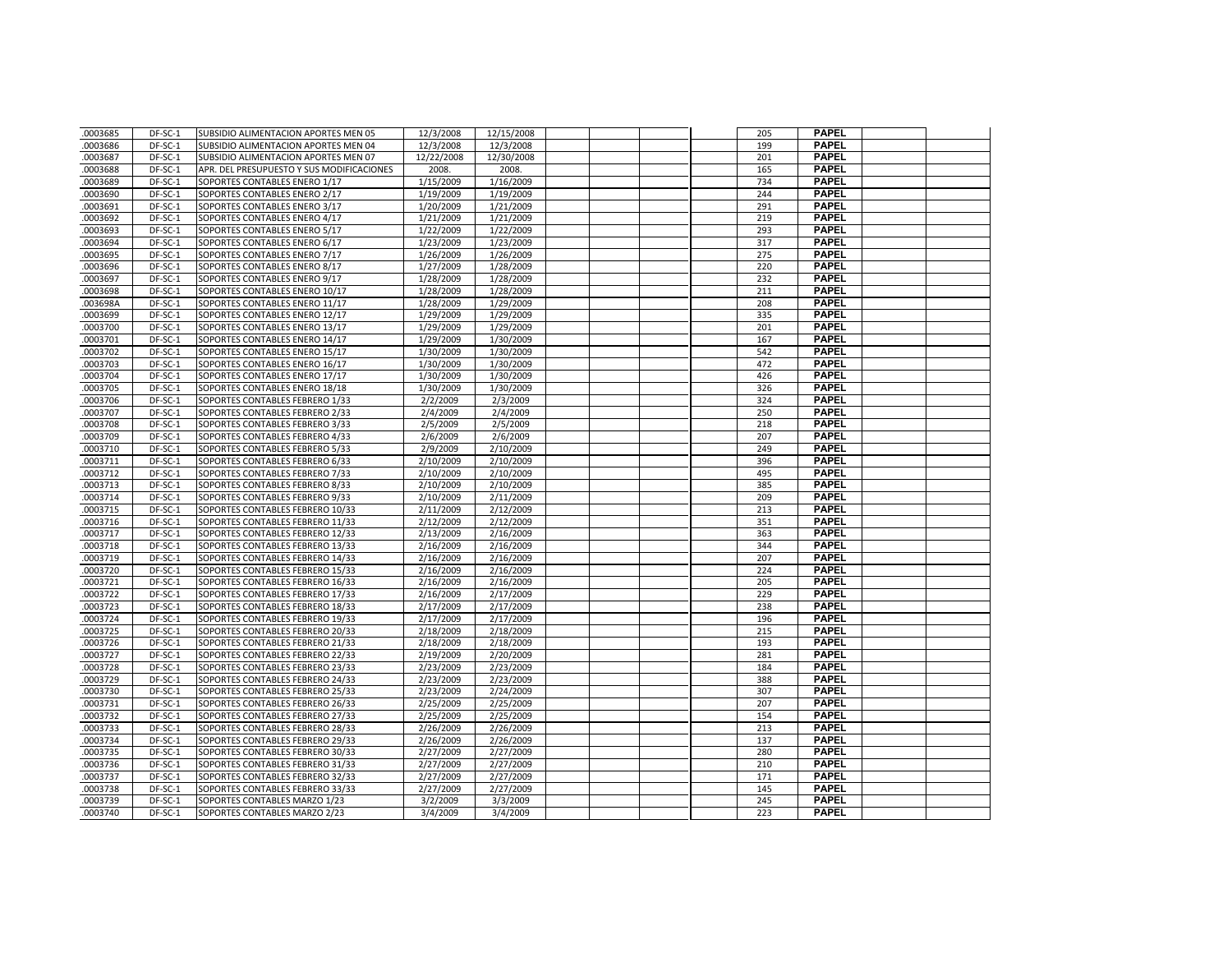| .0003741 | DF-SC-1   | SOPORTES CONTABLES MARZO 3/23  | 3/4/2009  | 3/4/2009  |  | 129 | <b>PAPEL</b>                 |  |
|----------|-----------|--------------------------------|-----------|-----------|--|-----|------------------------------|--|
| .0003742 | DF-SC-1   | SOPORTES CONTABLES MARZO 4/23  | 3/5/2009  | 3/5/2009  |  | 373 | <b>PAPEL</b>                 |  |
| .0003743 | DF-SC-1   | SOPORTES CONTABLES MARZO 5/23  | 3/6/2009  | 3/6/2009  |  | 378 | <b>PAPEL</b>                 |  |
| .0003744 | DF-SC-1   | SOPORTES CONTABLES MARZO 6/23  | 3/9/2009  | 3/9/2009  |  | 237 | <b>PAPEL</b>                 |  |
| .0003745 | DF-SC-1   | SOPORTES CONTABLES MARZO 7/23  | 3/10/2009 | 3/10/2009 |  | 316 | <b>PAPEL</b>                 |  |
| .0003746 | DF-SC-1   | SOPORTES CONTABLES MARZO 8/23  | 3/11/2009 | 3/11/2009 |  | 257 | <b>PAPEL</b>                 |  |
| .0003747 | DF-SC-1   | SOPORTES CONTABLES MARZO 9/23  | 3/12/2009 | 3/13/2009 |  | 205 | <b>PAPEL</b>                 |  |
| .0003748 | DF-SC-1   | SOPORTES CONTABLES MARZO 10/23 | 3/13/2009 | 3/16/2009 |  | 218 | <b>PAPEL</b>                 |  |
| .0003749 | DF-SC-1   | SOPORTES CONTABLES MARZO 11/23 | 3/16/2009 | 3/16/2009 |  | 206 | <b>PAPEL</b>                 |  |
| .0003750 | DF-SC-1   | SOPORTES CONTABLES MARZO 12/23 | 3/16/2009 | 3/17/2009 |  | 252 | <b>PAPEL</b>                 |  |
| .0003751 | DF-SC-1   | SOPORTES CONTABLES MARZO 13/23 | 3/17/2009 | 3/18/2009 |  | 208 | <b>PAPEL</b>                 |  |
| .0003752 | DF-SC-1   | SOPORTES CONTABLES MARZO 14-23 | 3/18/2009 | 3/19/2009 |  | 228 | <b>PAPEL</b>                 |  |
| .0003753 | DF-SC-1   | SOPORTES CONTABLES MARZO 15/23 | 3/19/2009 | 3/19/2009 |  | 243 | <b>PAPEL</b>                 |  |
| .0003754 | DF-SC-1   | SOPORTES CONTABLES MARZO 16/23 | 3/20/2009 | 3/24/2009 |  | 227 | <b>PAPEL</b>                 |  |
| .0003755 | DF-SC-1   | SOPORTES CONTABLES MARZO 17/23 | 3/25/2009 | 3/25/2009 |  | 283 | <b>PAPEL</b>                 |  |
| 0003756  | DF-SC-1   | SOPORTES CONTABLES MARZO 18/23 | 3/25/2009 | 3/25/2009 |  | 236 | <b>PAPEL</b>                 |  |
| .0003757 | DF-SC-1   | SOPORTES CONTABLES MARZO 19/23 | 3/26/2009 | 3/26/2009 |  | 175 | <b>PAPEL</b>                 |  |
| .0003758 | DF-SC-1   | SOPORTES CONTABLES MARZO 20/23 | 3/26/2009 | 3/26/2009 |  | 202 | <b>PAPEL</b>                 |  |
| .0003759 | DF-SC-1   | SOPORTES CONTABLES MARZO 21/23 | 3/27/2009 | 3/27/2009 |  | 326 | <b>PAPEL</b>                 |  |
| .0003760 | DF-SC-1   | SOPORTES CONTABLES MARZO 22/23 | 3/30/2009 | 3/30/2009 |  | 382 | <b>PAPEL</b>                 |  |
| .0003761 | DF-SC-1   | SOPORTES CONTABLES MARZO 23/23 | 3/31/2009 | 3/31/2009 |  | 270 | <b>PAPEL</b>                 |  |
| .0003762 | DF-SC-1   | SOPORTES CONTABLES ABRIL 1/21  | 4/1/2009  | 4/1/2009  |  | 221 | <b>PAPEL</b>                 |  |
| .0003763 | DF-SC-1   | SOPORTES CONTABLES ABRIL 2/21  | 4/2/2009  | 4/2/2009  |  | 296 | <b>PAPEL</b>                 |  |
| .0003764 | $DF-SC-1$ | SOPORTES CONTABLES ABRIL 3/21  | 4/3/2009  | 4/3/2009  |  | 395 | <b>PAPEL</b>                 |  |
| .0003765 | DF-SC-1   | SOPORTES CONTABLES ABRIL 4/21  | 4/4/2009  | 4/13/2009 |  | 263 | <b>PAPEL</b>                 |  |
| .0003766 | DF-SC-1   | SOPORTES CONTABLES ABRIL 5/21  | 4/14/2009 | 4/14/2009 |  | 217 | <b>PAPEL</b>                 |  |
| .0003767 | DF-SC-1   | SOPORTES CONTABLES ABRIL 6/21  | 4/15/2009 | 4/16/2009 |  | 232 | <b>PAPEL</b>                 |  |
| .0003768 | DF-SC-1   | SOPORTES CONTABLES ABRIL 7/21  | 4/17/2009 | 4/17/2009 |  | 211 | <b>PAPEL</b>                 |  |
| 0003769  | DF-SC-1   | SOPORTES CONTABLES ABRIL 8/21  | 4/17/2009 | 4/20/2009 |  | 212 | <b>PAPEL</b>                 |  |
| .0003770 | DF-SC-1   | SOPORTES CONTABLES ABRIL 9/21  | 4/21/2009 | 4/21/2009 |  | 220 | <b>PAPEL</b>                 |  |
| .0003771 | DF-SC-1   | SOPORTES CONTABLES ABRIL 10/21 | 4/21/2009 | 4/21/2009 |  | 192 | <b>PAPEL</b>                 |  |
| .0003772 | DF-SC-1   | SOPORTES CONTABLES ABRIL 11/21 | 4/21/2009 | 4/22/2009 |  | 177 | <b>PAPEL</b>                 |  |
| .0003773 | DF-SC-1   | SOPORTES CONTABLES ABRIL 12/21 | 4/22/2009 | 4/22/2009 |  | 219 | <b>PAPEL</b>                 |  |
| .0003774 | DF-SC-1   | SOPORTES CONTABLES ABRIL 13/21 | 4/22/2009 | 4/22/2009 |  | 180 | <b>PAPEL</b>                 |  |
| .0003775 | DF-SC-1   | SOPORTES CONTABLES ABRIL 14/21 | 4/23/2009 | 4/23/2009 |  | 195 | <b>PAPEL</b>                 |  |
| .0003776 | DF-SC-1   | SOPORTES CONTABLES ABRIL 15/21 | 4/23/2009 | 4/24/2009 |  | 194 | <b>PAPEL</b>                 |  |
| .0003777 | DF-SC-1   | SOPORTES CONTABLES ABRIL 16/21 | 4/24/2009 | 4/27/2009 |  | 280 | <b>PAPEL</b>                 |  |
| .0003778 | DF-SC-1   | SOPORTES CONTABLES ABRIL 17-21 | 4/27/2009 | 4/27/2009 |  | 197 | <b>PAPEL</b>                 |  |
| .0003779 | DF-SC-1   | SOPORTES CONTABLES ABRIL 18/21 | 4/27/2009 | 4/27/2009 |  | 194 | <b>PAPEL</b>                 |  |
| .0003780 | DF-SC-1   | SOPORTES CONTABLES ABRIL 19/21 | 4/28/2009 | 4/28/2009 |  | 307 | <b>PAPEL</b>                 |  |
| .0003781 | DF-SC-1   | SOPORTES CONTABLES ABRIL 20/21 | 4/29/2009 | 4/29/2009 |  | 305 | <b>PAPEL</b>                 |  |
| .0003782 | DF-SC-1   | SOPORTES CONTABLES ABRIL 21/21 | 4/29/2009 | 4/30/2009 |  | 260 | <b>PAPEL</b>                 |  |
| .0003783 | DF-SC-1   | SOPORTES CONTABLES MAYO 1/28   | 5/4/2009  | 5/4/2009  |  | 227 | <b>PAPEL</b>                 |  |
| .0003784 | DF-SC-1   | SOPORTES CONTABLES MAYO 2/28   | 5/5/2009  | 5/5/2009  |  | 230 | <b>PAPEL</b>                 |  |
| .0003785 | DF-SC-1   | SOPORTES CONTABLES MAYO 3/28   | 5/6/2009  | 5/6/2009  |  | 336 | <b>PAPEL</b>                 |  |
| .0003786 | DF-SC-1   | SOPORTES CONTABLES MAYO 4/28   | 5/7/2009  | 5/7/2009  |  | 366 | <b>PAPEL</b>                 |  |
| .0003787 | DF-SC-1   | SOPORTES CONTABLES MAYO 5/28   | 5/8/2009  | 5/8/2009  |  | 257 | <b>PAPEL</b>                 |  |
| .0003788 | DF-SC-1   | SOPORTES CONTABLES MAYO 6/28   | 5/8/2009  | 5/8/2009  |  | 162 | <b>PAPEL</b>                 |  |
| .0003789 | DF-SC-1   | SOPORTES CONTABLES MAYO 7/28   | 5/11/2009 | 5/11/2009 |  | 220 | <b>PAPEL</b>                 |  |
| .0003790 | DF-SC-1   | SOPORTES CONTABLES MAYO 8/28   | 5/12/2009 | 5/12/2009 |  | 207 | <b>PAPEL</b>                 |  |
| .0003791 | DF-SC-1   | SOPORTES CONTABLES MAYO 9/28   | 5/13/2009 | 5/13/2009 |  | 202 | <b>PAPEL</b><br><b>PAPEL</b> |  |
| 0003792  | DF-SC-1   | SOPORTES CONTABLES MAYO 10/28  | 5/13/2009 | 5/13/2009 |  | 153 |                              |  |
| .0003793 | DF-SC-1   | SOPORTES CONTABLES MAYO 11/28  | 5/14/2009 | 5/14/2009 |  | 215 | <b>PAPEL</b>                 |  |
| .0003794 | DF-SC-1   | SOPORTES CONTABLES MAYO 12/28  | 5/14/2009 | 5/14/2009 |  | 170 | <b>PAPEL</b><br><b>PAPEL</b> |  |
| .0003795 | DF-SC-1   | SOPORTES CONTABLES MAYO 13/28  | 5/15/2009 | 5/15/2009 |  | 195 | <b>PAPEL</b>                 |  |
| .0003796 | DF-SC-1   | SOPORTES CONTABLES MAYO 14/28  | 5/15/2009 | 5/15/2009 |  | 176 | <b>PAPEL</b>                 |  |
| .0003797 | DF-SC-1   | SOPORTES CONTABLES MAYO 15/28  | 5/15/2009 | 5/15/2009 |  | 200 |                              |  |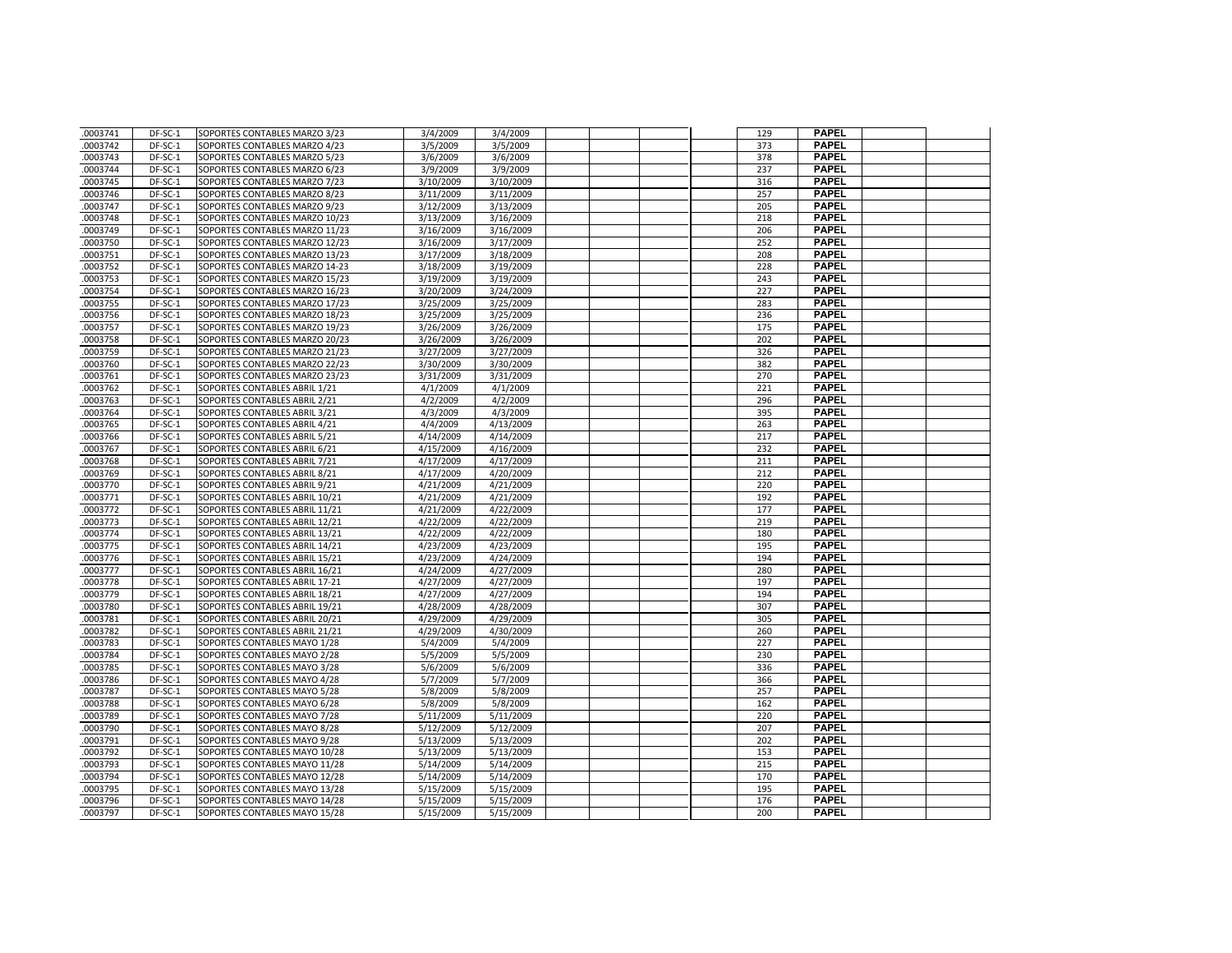| .0003798             | DF-SC-1            | SOPORTES CONTABLES MAYO 16/28                                    | 5/18/2009              | 5/18/2009              |  | 236        | <b>PAPEL</b>                 |  |
|----------------------|--------------------|------------------------------------------------------------------|------------------------|------------------------|--|------------|------------------------------|--|
| .0003799             | DF-SC-1            | SOPORTES CONTABLES MAYO 17/28                                    | 5/18/2009              | 5/18/2009              |  | 238        | <b>PAPEL</b>                 |  |
| .0003800             | DF-SC-1            | SOPORTES CONTABLES MAYO 18/28                                    | 5/19/2009              | 5/19/2009              |  | 213        | <b>PAPEL</b>                 |  |
| .0003801             | DF-SC-1            | SOPORTES CONTABLES MAYO 19/28                                    | 5/19/2009              | 5/20/2009              |  | 279        | <b>PAPEL</b>                 |  |
| .0003802             | DF-SC-1            | SOPORTES CONTABLES MAYO 20/28                                    | 5/20/2009              | 5/21/2009              |  | 288        | <b>PAPEL</b>                 |  |
| .0003803             | DF-SC-1            | SOPORTES CONTABLES MAYO 21/28                                    | 5/22/2009              | 5/22/2009              |  | 258        | <b>PAPEL</b>                 |  |
| .0003804             | DF-SC-1            | SOPORTES CONTABLES MAYO 22/28                                    | 5/26/2009              | 5/26/2009              |  | 206        | <b>PAPEL</b>                 |  |
| .0003805             | DF-SC-1            | SOPORTES CONTABLES MAYO 23/28                                    | 5/26/2009              | 5/26/2009              |  | 186        | <b>PAPEL</b>                 |  |
| .0003806             | DF-SC-1            | SOPORTES CONTABLES MAYO 24/28                                    | 5/27/2009              | 5/27/2009              |  | 262        | <b>PAPEL</b>                 |  |
| .0003807             | DF-SC-1            | SOPORTES CONTABLES MAYO 25/28                                    | 5/28/2009              | 5/28/2009              |  | 200        | <b>PAPEL</b>                 |  |
| 0003808              | DF-SC-1            | SOPORTES CONTABLES MAYO 26/28                                    | 5/28/2009              | 5/28/2009              |  | 274        | <b>PAPEL</b>                 |  |
| 0003809              | DF-SC-1            | SOPORTES CONTABLES MAYO 27/28                                    | 5/28/2009              | 5/29/2009              |  | 286        | <b>PAPEL</b>                 |  |
| .0003810             | DF-SC-1            | SOPORTES CONTABLES MAYO 28/28                                    | 5/29/2009              | 5/29/2009              |  | 122        | <b>PAPEL</b>                 |  |
| .0003811             | DF-SC-1            | SOPORTES CONTABLES JUNIO 1/30                                    | 6/1/2009               | 6/1/2009               |  | 518        | <b>PAPEL</b>                 |  |
| .0003812             | DF-SC-1            | SOPORTES CONTABLES JUNIO 2/30                                    | 6/1/2009               | 6/2/2009               |  | 206        | <b>PAPEL</b>                 |  |
| .0003813             | DF-SC-1            | SOPORTES CONTABLES JUNIO 3/30                                    | 6/3/2009               | 6/3/2009               |  | 223        | <b>PAPEL</b>                 |  |
| .0003814             | DF-SC-1            | SOPORTES CONTABLES JUNIO 4/30                                    | 6/4/2009               | 6/4/2009               |  | 238        | <b>PAPEL</b>                 |  |
| .0003815             | DF-SC-1            | SOPORTES CONTABLES JUNIO 5/30                                    | 6/5/2009               | 6/8/2009               |  | 243        | <b>PAPEL</b>                 |  |
| .0003816             | DF-SC-1            | SOPORTES CONTABLES JUNIO 6/30                                    | 6/9/2009               | 6/9/2006               |  | 206        | <b>PAPEL</b>                 |  |
| .0003817             | DF-SC-1            | SOPORTES CONTABLES JUNIO 7/30                                    | 6/10/2009              | 6/10/2009              |  | 240        | <b>PAPEL</b>                 |  |
| 0003818              | DF-SC-1            | SOPORTES CONTABLES JUNIO 8/30                                    | 6/10/2009              | 6/10/2009              |  | 222        | <b>PAPEL</b>                 |  |
| .0003819             | DF-SC-1            | SOPORTES CONTABLES JUNIO 9/30                                    | 6/11/2009              | 6/11/2009              |  | 160        | <b>PAPEL</b>                 |  |
| .0003820             | DF-SC-1            | SOPORTES CONTABLES JUNIO 10/30                                   | 6/12/2009              | 6/16/2009              |  | 360        | <b>PAPEL</b>                 |  |
| .0003821             | DF-SC-1            | SOPORTES CONTABLES JUNIO 11/30                                   | 6/16/2009              | 6/16/2009              |  | 120        | <b>PAPEL</b>                 |  |
| .0003822             | DF-SC-1            | SOPORTES CONTABLES JUNIO 12/30                                   | 6/17/2009              | 6/17/2009              |  | 274        | <b>PAPEL</b>                 |  |
| .0003823             | DF-SC-1            | SOPORTES CONTABLES JUNIO 13/30                                   | 6/18/2009              | 6/18/2009              |  | 324        | <b>PAPEL</b>                 |  |
| .0003824             | DF-SC-1            | SOPORTES CONTABLES JUNIO 14/30                                   | 6/18/2009              | 6/18/2009              |  | 249        | <b>PAPEL</b>                 |  |
| .0003825             | DF-SC-1            | SOPORTES CONTABLES JUNIO 15/30                                   | 6/19/2009              | 6/19/2009              |  | 284        | <b>PAPEL</b>                 |  |
| .0003826             | DF-SC-1            | SOPORTES CONTABLES JUNIO 16/30                                   | 6/19/2009              | 6/19/2009              |  | 209        | <b>PAPEL</b>                 |  |
| .0003827             | DF-SC-1            | SOPORTES CONTABLES JUNIO 17/30                                   | 6/19/2009              | 6/19/2009              |  | 244        | <b>PAPEL</b>                 |  |
| .0003828             | DF-SC-1            | SOPORTES CONTABLES JUNIO 18/30                                   | 6/23/2009              | 6/23/2009              |  | 472        | <b>PAPEL</b>                 |  |
| .0003829             | DF-SC-1            | SOPORTES CONTABLES JUNIO 19/30                                   | 6/23/2009              | 6/23/2009              |  | 245        | <b>PAPEL</b>                 |  |
| .0003830             | DF-SC-1            | SOPORTES CONTABLES JUNIO 20/30                                   | 6/23/2009              | 6/23/2009              |  | 159        | <b>PAPEL</b>                 |  |
| 0003831              | DF-SC-1            | SOPORTES CONTABLES JUNIO 21/30                                   | 6/24/2009              | 6/24/2009              |  | 501        | <b>PAPEL</b>                 |  |
| .0003832             | DF-SC-1            | SOPORTES CONTABLES JUNIO 22/30                                   | 6/24/2009              | 6/24/2009              |  | 143        | <b>PAPEL</b>                 |  |
| .0003833             | DF-SC-1            | SOPORTES CONTABLES JUNIO 23/30                                   | 6/25/2009              | 6/25/2009              |  | 246        | <b>PAPEL</b>                 |  |
| .0003834             | DF-SC-1            | SOPORTES CONTABLES JUNIO 24/30                                   | 6/25/2009              | 6/25/2009              |  | 179        | <b>PAPEL</b>                 |  |
| .0003835             | DF-SC-1            | SOPORTES CONTABLES JUNIO 25/30                                   | 6/26/2009              | 6/26/2009              |  | 330        | <b>PAPEL</b>                 |  |
| 0003836              | DF-SC-1            | SOPORTES CONTABLES JUNIO 26/30                                   | 6/26/2009              | 6/26/2009              |  | 557        | <b>PAPEL</b><br><b>PAPEL</b> |  |
| .0003837             | DF-SC-1            | SOPORTES CONTABLES JUNIO 27/30                                   | 6/26/2009              | 6/26/2009              |  | 324<br>429 | <b>PAPEL</b>                 |  |
| .0003838<br>.0003839 | DF-SC-1<br>DF-SC-1 | SOPORTES CONTABLES JUNIO 28/30<br>SOPORTES CONTABLES JUNIO 29/30 | 6/26/2009<br>6/26/2009 | 6/26/2009<br>6/26/2009 |  | 221        | <b>PAPEL</b>                 |  |
| .0003840             | DF-SC-1            | SOPORTES CONTABLES JUNIO 30/30                                   | 6/26/2009              | 6/26/2009              |  | 150        | <b>PAPEL</b>                 |  |
| .0003841             | DF-SC-1            | SOPORTES CONTABLES JULIO 1/23                                    | 7/6/2009               |                        |  | 390        | <b>PAPEL</b>                 |  |
| .0003842             | DF-SC-1            | SOPORTES CONTABLES JULIO 2/23                                    | 7/7/2009               | 7/6/2009<br>7/7/2009   |  | 308        | <b>PAPEL</b>                 |  |
| .003842A             | DF-SC-1            | SOPORTES CONTABLES JULIO 3/23                                    | 7/8/2009               | 7/9/2009               |  | 230        | <b>PAPEL</b>                 |  |
| .0003843             | DF-SC-1            | SOPORTES CONTABLES JULIO 4/23                                    | 7/10/2009              | 7/10/2009              |  | 198        | <b>PAPEL</b>                 |  |
| .0003844             | DF-SC-1            | SOPORTES CONTABLES JULIO 5/23                                    | 7/13/2009              | 7/13/2009              |  | 348        | <b>PAPEL</b>                 |  |
| .0003845             | DF-SC-1            | SOPORTES CONTABLES JULIO 6/23                                    | 7/14/2009              | 7/14/2009              |  | 266        | <b>PAPEL</b>                 |  |
| .0003946             | DF-SC-1            | SOPORTES CONTABLES JULIO 7/23                                    | 7/15/2009              | 7/15/2009              |  | 240        | <b>PAPEL</b>                 |  |
| .0003847             | DF-SC-1            | SOPORTES CONTABLES JULIO 8/23                                    | 7/17/2009              | 7/17/2009              |  | 184        | <b>PAPEL</b>                 |  |
| 0003848              | DF-SC-1            | SOPORTES CONTABLES JULIO 9/23                                    | $\frac{1}{7}$ 21/2009  | 7/22/2009              |  | 336        | <b>PAPEL</b>                 |  |
| .0003849             | DF-SC-1            | SOPORTES CONTABLES JULIO 10/23                                   | 7/23/2009              | 7/24/2009              |  | 236        | <b>PAPEL</b>                 |  |
| .0003850             | DF-SC-1            | SOPORTES CONTABLES JULIO 11/23                                   | 7/24/2009              | 7/27/2009              |  | 154        | <b>PAPEL</b>                 |  |
| .0003851             | DF-SC-1            | SOPORTES CONTABLES JULIO 12/23                                   | 7/27/2009              | 7/27/2009              |  | 181        | <b>PAPEL</b>                 |  |
| .0003852             | DF-SC-1            | SOPORTES CONTABLES JULIO 13/23                                   | 7/28/2009              | 7/28/2009              |  | 332        | <b>PAPEL</b>                 |  |
| .0003853             | DF-SC-1            | SOPORTES CONTABLES JULIO 14/23                                   | 7/28/2009              | 7/29/2009              |  | 207        | <b>PAPEL</b>                 |  |
|                      |                    |                                                                  |                        |                        |  |            |                              |  |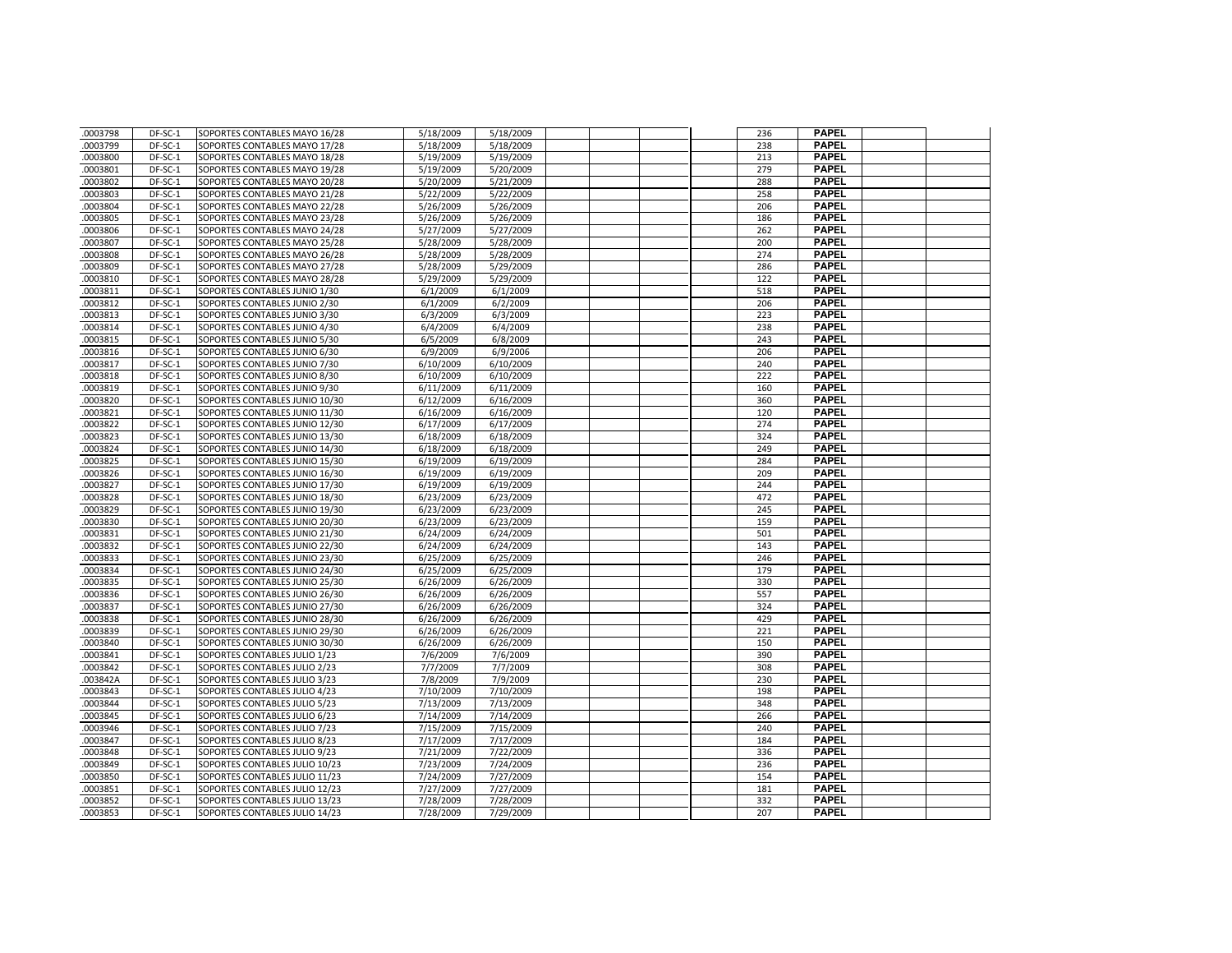| .0003854             | DF-SC-1            | SOPORTES CONTABLES JULIO 15/23                                           | 7/30/2009            | 7/30/2009            |  | 163        | <b>PAPEL</b>                 |  |
|----------------------|--------------------|--------------------------------------------------------------------------|----------------------|----------------------|--|------------|------------------------------|--|
| .0003855             | DF-SC-1            | SOPORTES CONTABLES JULIO 16/23                                           | 7/30/2009            | 7/30/2009            |  | 342        | <b>PAPEL</b>                 |  |
| .0003856             | DF-SC-1            | SOPORTES CONTABLES JULIO 17/23                                           | 7/30/2009            | 7/30/2009            |  | 308        | <b>PAPEL</b>                 |  |
| .0003857             | DF-SC-1            | SOPORTES CONTABLES JULIO 18/23                                           | 7/30/2009            | 7/30/2009            |  | 209        | <b>PAPEL</b>                 |  |
| .0003858             | DF-SC-1            | SOPORTES CONTABLES JULIO 19/23                                           | 7/30/2009            | 7/31/2009            |  | 172        | <b>PAPEL</b>                 |  |
| .0003859             | DF-SC-1            | SOPORTES CONTABLES JULIO 20/23                                           | 7/31/2009            | 7/31/2009            |  | 269        | <b>PAPEL</b>                 |  |
| .0003860             | DF-SC-1            | SOPORTES CONTABLES JULIO 21/23                                           | 7/31/2009            | 7/31/2009            |  | 346        | <b>PAPEL</b>                 |  |
| .0003861             | DF-SC-1            | SOPORTES CONTABLES JULIO 22/23                                           | 7/31/2009            | 7/31/2009            |  | 239        | <b>PAPEL</b>                 |  |
| .0003862             | DF-SC-1            | SOPORTES CONTABLES JULIO 23/23                                           | 7/31/2009            | 7/31/2009            |  | 164        | <b>PAPEL</b>                 |  |
| .0003863             | DF-SC-1            | SOPORTES CONTABLES AGOSTO 1/43                                           | 8/3/2009             | 8/3/2009             |  | 221        | <b>PAPEL</b>                 |  |
| .0003864             | DF-SC-1            | SOPORTES CONTABLES AGOSTO 2/43                                           | 8/3/2009             | 8/3/2009             |  | 166        | <b>PAPEL</b>                 |  |
| .0003865             | DF-SC-1            | SOPORTES CONTABLES AGOSTO 3/43                                           | 8/4/2009             | 8/4/2009             |  | 203        | <b>PAPEL</b>                 |  |
| 0003866              | DF-SC-1            | SOPORTES CONTABLES AGOSTO 4/43                                           | 8/4/2009             | 8/4/2009             |  | 142        | <b>PAPEL</b>                 |  |
| .0003867             | DF-SC-1            | SOPORTES CONTABLES AGOSTO 5/43                                           | 8/5/2009             | 8/5/2009             |  | 222        | <b>PAPEL</b>                 |  |
| .0003868             | DF-SC-1            | SOPORTES CONTABLES AGOSTO 6/43                                           | 8/6/2009             | 8/6/2009             |  | 255        | <b>PAPEL</b>                 |  |
| .0003869             | DF-SC-1            | SOPORTES CONTABLES AGOSTO 7/43                                           | 8/6/2009             | 8/6/2009             |  | 266        | <b>PAPEL</b>                 |  |
| .0003870             | DF-SC-1            | SOPORTES CONTABLES AGOSTO 8/43                                           | 8/6/2009             | 8/6/2009             |  | 265        | <b>PAPEL</b>                 |  |
| .0003871             | DF-SC-1            | SOPORTES CONTABLES AGOSTO 9/43                                           | 8/6/2009             | 8/6/2009             |  | 261        | <b>PAPEL</b>                 |  |
| .0003872             | DF-SC-1            | SOPORTES CONTABLES AGOSTO 10/43                                          | 8/6/2009             | 8/6/2009             |  | 286        | <b>PAPEL</b>                 |  |
| .0003873             | DF-SC-1            | SOPORTES CONTABLES AGOSTO 11/43                                          | 8/6/2009             | 8/6/2009             |  | 311        | <b>PAPEL</b>                 |  |
| 003873A              | DF-SC-1            | SOPORTES CONTABLES AGOSTO 12/43                                          | 8/6/2009             | 8/6/2009             |  | 305        | <b>PAPEL</b>                 |  |
| .0003874             | DF-SC-1            | SOPORTES CONTABLES AGOSTO 13/43                                          | 8/10/2009            | 8/10/2009            |  | 302        | <b>PAPEL</b>                 |  |
| .0003875             | DF-SC-1            | SOPORTES CONTABLES AGOSTO 14/43                                          | 8/10/2009            | 8/10/2009            |  | 248        | <b>PAPEL</b>                 |  |
| 0003876              | DF-SC-1            | SOPORTES CONTABLES AGOSTO 15/43                                          | 8/10/2009            | 8/10/2009            |  | 262        | <b>PAPEL</b>                 |  |
| .0003877             | DF-SC-1            | SOPORTES CONTABLES AGOSTO 16/43                                          | 8/10/2009            | 8/10/2009            |  | 259        | <b>PAPEL</b>                 |  |
| .0003878             | DF-SC-1            | SOPORTES CONTABLES AGOSTO 17/43                                          | 8/10/2009            | 8/11/2009            |  | 254        | <b>PAPEL</b>                 |  |
| .0003879             | DF-SC-1            | SOPORTES CONTABLES AGOSTO 18/43                                          | 8/11/2009            | 8/11/2009            |  | 237        | <b>PAPEL</b>                 |  |
| .0003880             | DF-SC-1            | SOPORTES CONTABLES AGOSTO 19/43                                          | 8/11/2009            | 8/12/2009            |  | 248        | <b>PAPEL</b>                 |  |
| .0003881             | DF-SC-1            | SOPORTES CONTABLES AGOSTO 20/43                                          | 8/12/2009            | 8/12/2009            |  | 205        | <b>PAPEL</b>                 |  |
| .0003882             | DF-SC-1            | SOPORTES CONTABLES AGOSTO 21/43                                          | 8/12/2009            | 8/12/2009            |  | 191        | <b>PAPEL</b>                 |  |
| .0003883             | DF-SC-1            | SOPORTES CONTABLES AGOSTO 22/43                                          | 8/12/2009            | 8/12/2009            |  | 214        | <b>PAPEL</b>                 |  |
| .0003884             | DF-SC-1            | SOPORTES CONTABLES AGOSTO 23/43                                          | 8/12/2009            | 8/12/2009            |  | 266        | <b>PAPEL</b>                 |  |
| .0003885             | DF-SC-1            | SOPORTES CONTABLES AGOSTO 24/43                                          | 8/12/2009            | 8/12/2009            |  | 184        | <b>PAPEL</b>                 |  |
| 0003886              | DF-SC-1            | SOPORTES CONTABLES AGOSTO 25/43                                          | 8/12/2009            | 8/12/2009            |  | 210        | <b>PAPEL</b>                 |  |
| .0003887             | DF-SC-1            | SOPORTES CONTABLES AGOSTO 26/43                                          | 8/12/2009            | 8/13/2009            |  | 197        | <b>PAPEL</b>                 |  |
| .0003888             | DF-SC-1            | SOPORTES CONTABLES AGOSTO 27/43                                          | 8/13/2009            | 8/13/2009            |  | 173        | <b>PAPEL</b>                 |  |
| .0003889             | DF-SC-1            | SOPORTES CONTABLES AGOSTO 28/43                                          | 8/13/2009            | 8/13/2009            |  | 189        | <b>PAPEL</b>                 |  |
| .0003890             | DF-SC-1            | SOPORTES CONTABLES AGOSTO 29/43                                          | 8/14/2009            | 8/14/2009            |  | 210        | <b>PAPEL</b>                 |  |
| .0003891             | DF-SC-1            | SOPORTES CONTABLES AGOSTO 30/43                                          | 8/14/2009            | 8/14/2009            |  | 210        | <b>PAPEL</b>                 |  |
| .0003892             | DF-SC-1            | SOPORTES CONTABLES AGOSTO 31/43                                          | 8/14/2009            | 8/18/2009            |  | 225        | <b>PAPEL</b>                 |  |
| .0003893             | DF-SC-1            | SOPORTES CONTABLES AGOSTO 32/43                                          | 8/19/2009            | 8/19/2009            |  | 310        | <b>PAPEL</b>                 |  |
| 0003894              | DF-SC-1            | SOPORTES CONTABLES AGOSTO 33/43                                          | 8/19/2009            | 8/19/2009            |  | 206        | <b>PAPEL</b>                 |  |
| .0003895             | DF-SC-1            | SOPORTES CONTABLES AGOSTO 34/43                                          | 8/20/2009            | 8/21/2009            |  | 233        | <b>PAPEL</b>                 |  |
| .0003896             | DF-SC-1            | SOPORTES CONTABLES AGOSTO 35/43                                          | 8/21/2009            | 8/24/2009            |  | 214        | <b>PAPEL</b>                 |  |
| .0003897             | DF-SC-1            | SOPORTES CONTABLES AGOSTO 36/43                                          | 8/24/2009            | 8/24/2009            |  | 167        | <b>PAPEL</b>                 |  |
| .0003898             | DF-SC-1            | SOPORTES CONTABLES AGOSTO 37/43                                          | 8/25/2009            | 8/25/2009            |  | 197        | <b>PAPEL</b>                 |  |
| .0003899             | DF-SC-1            | SOPORTES CONTABLES AGOSTO 38/43                                          | 8/26/2009            | 8/26/2009            |  | 247        | <b>PAPEL</b>                 |  |
| .0003900             | DF-SC-1            | SOPORTES CONTABLES AGOSTO 39/43                                          | 8/27/2009            | 8/27/2009            |  | 315        | <b>PAPEL</b>                 |  |
| .0003901             | DF-SC-1            | SOPORTES CONTABLES AGOSTO 40/43                                          | 8/27/2009            | 8/27/2009            |  | 230        | <b>PAPEL</b>                 |  |
| .0003902             | DF-SC-1            | SOPORTES CONTABLES AGOSTO 41/43                                          | 8/27/2009            | 8/28/2009            |  | 326        | <b>PAPEL</b><br><b>PAPEL</b> |  |
| .0003903             | DF-SC-1            | SOPORTES CONTABLES AGOSTO 42/43                                          | 8/28/2009            | 8/31/2009            |  | 251        | <b>PAPEL</b>                 |  |
| 0003904              | DF-SC-1            | SOPORTES CONTABLES AGOSTO 43/43                                          | 8/31/2009            | 8/31/2009            |  | 153        | <b>PAPEL</b>                 |  |
| .0003905             | DF-SC-1            | SOPORTES CONTABLES SEPTIEMBRE 1/24                                       | 9/1/2009             | 9/1/2009<br>9/2/2009 |  | 258        | <b>PAPEL</b>                 |  |
| .0003906<br>.0003907 | DF-SC-1<br>DF-SC-1 | SOPORTES CONTABLES SEPTIEMBRE 2/24<br>SOPORTES CONTABLES SEPTIEMBRE 3/24 | 9/2/2009<br>9/3/2009 | 9/4/2009             |  | 206<br>229 | <b>PAPEL</b>                 |  |
| .0003908             | DF-SC-1            | SOPORTES CONTABLES SEPTIEMBRE 4/24                                       | 9/4/2009             | 9/7/2009             |  | 308        | <b>PAPEL</b>                 |  |
| .0003909             | DF-SC-1            | SOPORTES CONTABLES SEPTIEMBRE 5/24                                       | 9/8/2009             | 9/8/2009             |  | 207        | <b>PAPEL</b>                 |  |
|                      |                    |                                                                          |                      |                      |  |            |                              |  |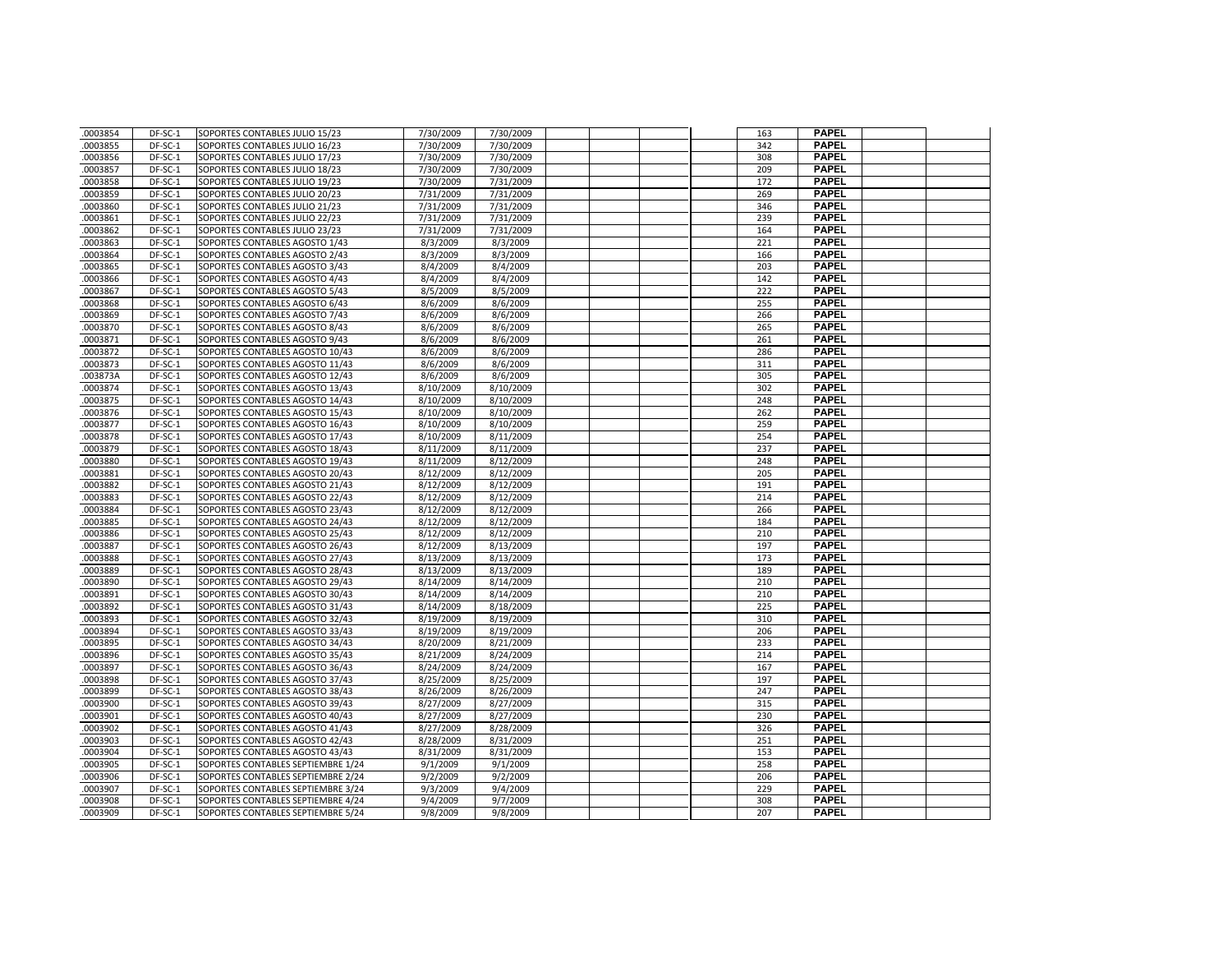| .0003910             | DF-SC-1            | SOPORTES CONTABLES SEPTIEMBRE 6/24                                     | 9/8/2009               | 9/9/2009               |  | 202        | <b>PAPEL</b>                 |  |
|----------------------|--------------------|------------------------------------------------------------------------|------------------------|------------------------|--|------------|------------------------------|--|
| .0003911             | DF-SC-1            | SOPORTES CONTABLES SEPTIEMBRE 7/24                                     | 9/9/2009               | 9/10/2009              |  | 260        | <b>PAPEL</b>                 |  |
| .0003912             | DF-SC-1            | SOPORTES CONTABLES SEPTIEMBRE 8/24                                     | 9/10/2009              | 9/11/2009              |  | 197        | <b>PAPEL</b>                 |  |
| .0003913             | DF-SC-1            | SOPORTES CONTABLES SEPTIEMBRE 9/24                                     | 9/11/2009              | 9/14/2009              |  | 168        | <b>PAPEL</b>                 |  |
| .0003914             | DF-SC-1            | SOPORTES CONTABLES SEPTIEMBRE 10/24                                    | 9/14/2009              | 9/15/2009              |  | 214        | <b>PAPEL</b>                 |  |
| .0003915             | DF-SC-1            | SOPORTES CONTABLES SEPTIEMBRE 11/24                                    | 9/15/2009              | 9/16/2009              |  | 237        | <b>PAPEL</b>                 |  |
| .0003916             | DF-SC-1            | SOPORTES CONTABLES SEPTIEMBRE 12/24                                    | 9/17/2009              | 9/17/2009              |  | 226        | <b>PAPEL</b>                 |  |
| .0003917             | DF-SC-1            | SOPORTES CONTABLES SEPTIEMBRE 13/24                                    | 9/18/2009              | 9/18/2009              |  | 209        | <b>PAPEL</b>                 |  |
| .0003918             | DF-SC-1            | SOPORTES CONTABLES SEPTIEMBRE 14/24                                    | 9/18/2009              | 9/21/2009              |  | 209        | <b>PAPEL</b>                 |  |
| .0003919             | DF-SC-1            | SOPORTES CONTABLES SEPTIEMBRE 15/24                                    | $\frac{9}{21}/2009$    | 9/22/2009              |  | 205        | <b>PAPEL</b>                 |  |
| .0003920             | DF-SC-1            | SOPORTES CONTABLES SEPTIEMBRE 16/24                                    | 9/22/2009              | 9/23/2009              |  | 187        | <b>PAPEL</b>                 |  |
| .0003921             | DF-SC-1            | SOPORTES CONTABLES SEPTIEMBRE 17/24                                    | 9/23/2009              | 9/23/2009              |  | 137        | <b>PAPEL</b>                 |  |
| .0003922             | DF-SC-1            | SOPORTES CONTABLES SEPTIEMBRE 18/24                                    | 9/24/2009              | 9/24/2009              |  | 219        | <b>PAPEL</b>                 |  |
| .0003923             | DF-SC-1            | SOPORTES CONTABLES SEPTIEMBRE 19/24                                    | 9/24/2009              | 9/24/2009              |  | 196        | <b>PAPEL</b>                 |  |
| .0003924             | DF-SC-1            | SOPORTES CONTABLES SEPTIEMBRE 20/24                                    | 9/25/2009              | 9/25/2009              |  | 203        | <b>PAPEL</b>                 |  |
| .0003925             | DF-SC-1            | SOPORTES CONTABLES SEPTIEMBRE 21/24                                    | 9/28/2009              | 9/28/2009              |  | 321        | <b>PAPEL</b>                 |  |
| .0003926             | DF-SC-1            | SOPORTES CONTABLES SEPTIEMBRE 22/24                                    | 9/29/2009              | 9/29/2009              |  | 350        | <b>PAPEL</b>                 |  |
| .0003927             | DF-SC-1            | SOPORTES CONTABLES SEPTIEMBRE 23/24                                    | 9/29/2009              | 9/29/2009              |  | 192        | <b>PAPEL</b>                 |  |
| .0003928             | DF-SC-1            | SOPORTES CONTABLES SEPTIEMBRE 24/24                                    | 9/30/2009              | 9/30/2009              |  | 194        | <b>PAPEL</b>                 |  |
| .0003929             | DF-SC-1            | SOPORTES CONTABLES OCTUBRE 1/28                                        | 10/1/2009              | 10/1/2009              |  | 242        | <b>PAPEL</b>                 |  |
| .0003930             | DF-SC-1            | SOPORTES CONTABLES OCTUBRE 2/28                                        | 10/2/2009              | 10/2/2009              |  | 360        | <b>PAPEL</b>                 |  |
| .0003931             | DF-SC-1            | SOPORTES CONTABLES OCTUBRE 3/28                                        | 10/5/2009              | 10/5/2009              |  | 379        | <b>PAPEL</b>                 |  |
| .0003932             | DF-SC-1            | SOPORTES CONTABLES OCTUBRE 4/28                                        | 10/6/2009              | 10/6/2009              |  | 233        | <b>PAPEL</b>                 |  |
| .0003933             | DF-SC-1            | SOPORTES CONTABLES OCTUBRE 5/28                                        | 10/7/2009              | 10/7/2009              |  | 196        | <b>PAPEL</b>                 |  |
| .0003934             | DF-SC-1            | SOPORTES CONTABLES OCTUBRE 6/28                                        | 10/8/2009              | 10/8/2009              |  | 202        | <b>PAPEL</b>                 |  |
| .0003935             | DF-SC-1            | SOPORTES CONTABLES OCTUBRE 7/28                                        | 10/9/2009              | 10/9/2009              |  | 206        | <b>PAPEL</b>                 |  |
| .0003936             | DF-SC-1            | SOPORTES CONTABLES OCTUBRE 8/28                                        | 10/9/2009              | 10/13/2009             |  | 209        | <b>PAPEL</b>                 |  |
| .0003937             | DF-SC-1            | SOPORTES CONTABLES OCTUBRE 9/28                                        | 10/14/2009             | 10/14/2009             |  | 230        | <b>PAPEL</b>                 |  |
| .0003938             | DF-SC-1            | SOPORTES CONTABLES OCTUBRE 10/28                                       | 10/14/2009             | 10/14/2009             |  | 200        | <b>PAPEL</b>                 |  |
| .0003939             | DF-SC-1            | SOPORTES CONTABLES OCTUBRE 11/28                                       | 10/14/2009             | 10/14/2009             |  | 182        | <b>PAPEL</b>                 |  |
| .0003940             | DF-SC-1            | SOPORTES CONTABLES OCTUBRE 12/28                                       | 10/15/2009             | 10/15/2009             |  | 218        | <b>PAPEL</b>                 |  |
| .0003941             | DF-SC-1            | SOPORTES CONTABLES OCTUBRE 13/28                                       | 10/15/2009             | 10/15/2009             |  | 184        | <b>PAPEL</b>                 |  |
| .0003942             | DF-SC-1            | SOPORTES CONTABLES OCTUBRE 14/28                                       | 10/16/2009             | 10/16/2009             |  | 243        | <b>PAPEL</b>                 |  |
| .0003943             | DF-SC-1            | SOPORTES CONTABLES OCTUBRE 15/28                                       | 10/16/2009             | 10/16/2009             |  | 188        | <b>PAPEL</b>                 |  |
| .0003944             | DF-SC-1            | SOPORTES CONTABLES OCTUBRE 16/28                                       | 10/16/2009             | 10/19/2009             |  | 251        | <b>PAPEL</b>                 |  |
| .0003945             | DF-SC-1            | SOPORTES CONTABLES OCTUBRE 17/28                                       | 10/19/2009             | 10/19/2009             |  | 249        | <b>PAPEL</b>                 |  |
| .0003946             | DF-SC-1            | SOPORTES CONTABLES OCTUBRE 18/28                                       | 10/19/2009             | 10/20/2009             |  | 308        | <b>PAPEL</b>                 |  |
| .0003947             | DF-SC-1            | SOPORTES CONTABLES OCTUBRE 19/28                                       | 10/20/2009             | 10/21/2009             |  | 238        | <b>PAPEL</b>                 |  |
| .0003948             | DF-SC-1            | SOPORTES CONTABLES OCTUBRE 20/28                                       | 10/21/2009             | 10/21/2009             |  | 257        | <b>PAPEL</b>                 |  |
| .0003949             | DF-SC-1            | SOPORTES CONTABLES OCTUBRE 21/28                                       | 10/22/2009             | 10/22/2009             |  | 360        | <b>PAPEL</b>                 |  |
| .0003950             | DF-SC-1            | SOPORTES CONTABLES OCTUBRE 22/28                                       | 10/23/2009             | 10/23/2009             |  | 403        | <b>PAPEL</b>                 |  |
| .0003951             | DF-SC-1            | SOPORTES CONTABLES OCTUBRE 23/28                                       | 10/26/2009             | 10/26/2009             |  | 374        | <b>PAPEL</b>                 |  |
| .0003952             | DF-SC-1            | SOPORTES CONTABLES OCTUBRE 24/28                                       | 10/26/2009             | 10/26/2009             |  | 247        | <b>PAPEL</b>                 |  |
| .0003953             | DF-SC-1            | SOPORTES CONTABLES OCTUBRE 25/28                                       | 10/29/2009             | 10/29/2009             |  | 316        | <b>PAPEL</b>                 |  |
| .0003954             | DF-SC-1            | SOPORTES CONTABLES OCTUBRE 26/28                                       | 10/29/2009             | 10/29/2009             |  | 311        | <b>PAPEL</b>                 |  |
| .0003955             | DF-SC-1            | SOPORTES CONTABLES OCTUBRE 27/28                                       | 10/29/2009             | 10/29/2009             |  | 301        | <b>PAPEL</b>                 |  |
| .0003956             | DF-SC-1            | SOPORTES CONTABLES OCTUBRE 28/28                                       | 10/30/2009             | 10/30/2009             |  | 355        | <b>PAPEL</b>                 |  |
| .0003957             | DF-SC-1            | SOPORTES CONTABLES NOVIEMBRE 1/39                                      | 11/3/2009              | 11/3/2009              |  | 419        | <b>PAPEL</b>                 |  |
| .0003958             | DF-SC-1            | SOPORTES CONTABLES NOVIEMBRE 2/39                                      | 11/4/2009              | 11/4/2009              |  | 353        | <b>PAPEL</b>                 |  |
| .0003959             | DF-SC-1            | SOPORTES CONTABLES NOVIEMBRE 3/39                                      | 11/4/2009              | 11/4/2009              |  | 392        | <b>PAPEL</b>                 |  |
| .0003960             | DF-SC-1            | SOPORTES CONTABLES NOVIEMBRE 4/39                                      | 11/5/2009              | 11/5/2009              |  | 385        | <b>PAPEL</b>                 |  |
| .0003961             | DF-SC-1            | SOPORTES CONTABLES NOVIEMBRE 5/39                                      | 11/5/2009              | 11/5/2009              |  | 251        | <b>PAPEL</b>                 |  |
| .0003962             | DF-SC-1            | SOPORTES CONTABLES NOVIEMBRE 6/39                                      | 11/6/2009              | 11/6/2009              |  | 266        | <b>PAPEL</b><br><b>PAPEL</b> |  |
| .0003963<br>.0003964 | DF-SC-1<br>DF-SC-1 | SOPORTES CONTABLES NOVIEMBRE 7/39<br>SOPORTES CONTABLES NOVIEMBRE 8/39 | 11/6/2009<br>11/9/2009 | 11/6/2009<br>11/9/2009 |  | 244<br>325 | <b>PAPEL</b>                 |  |
| .0003965             | DF-SC-1            |                                                                        |                        | 11/9/2009              |  | 129        | <b>PAPEL</b>                 |  |
|                      | DF-SC-1            | SOPORTES CONTABLES NOVIEMBRE 9/39                                      | 11/9/2009              | 11/10/2009             |  | 306        | <b>PAPEL</b>                 |  |
| .0003966             |                    | SOPORTES CONTABLES NOVIEMBRE 10/39                                     | 11/10/2009             |                        |  |            |                              |  |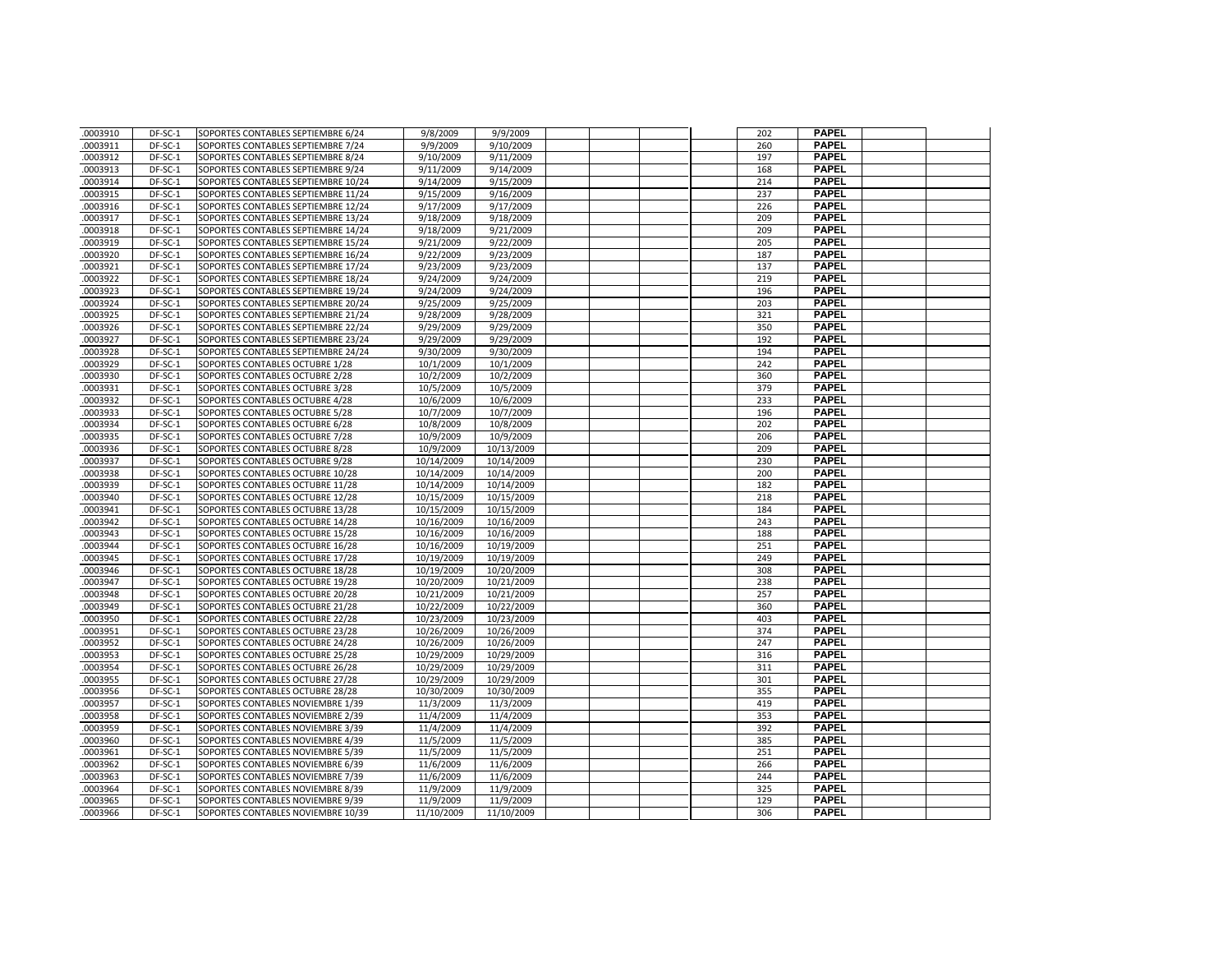| .0003967             | DF-SC-1            | SOPORTES CONTABLES NOVIEMBRE 11/39                                       | 11/10/2009               | 11/10/2009               |  | 202        | <b>PAPEL</b>                 |  |
|----------------------|--------------------|--------------------------------------------------------------------------|--------------------------|--------------------------|--|------------|------------------------------|--|
| .0003968             | DF-SC-1            | SOPORTES CONTABLES NOVIEMBRE 12/39                                       | 11/10/2009               | 11/11/2009               |  | 220        | <b>PAPEL</b>                 |  |
| .0003969             | DF-SC-1            | SOPORTES CONTABLES NOVIEMBRE 13/39                                       | 11/11/2009               | 11/11/2009               |  | 282        | <b>PAPEL</b>                 |  |
| .0003970             | DF-SC-1            | SOPORTES CONTABLES NOVIEMBRE 14/39                                       | 11/11/2009               | 11/11/2009               |  | 257        | <b>PAPEL</b>                 |  |
| .0003971             | DF-SC-1            | SOPORTES CONTABLES NOVIEMBRE 15/39                                       | 11/12/2009               | 11/12/2009               |  | 291        | <b>PAPEL</b>                 |  |
| .0003972             | DF-SC-1            | SOPORTES CONTABLES NOVIEMBRE 16/39                                       | 11/12/2009               | 11/12/2009               |  | 242        | <b>PAPEL</b>                 |  |
| .0003973             | DF-SC-1            | SOPORTES CONTABLES NOVIEMBRE 17/39                                       | 11/12/2009               | 11/12/2009               |  | 146        | <b>PAPEL</b>                 |  |
| .0003974             | DF-SC-1            | SOPORTES CONTABLES NOVIEMBRE 18/39                                       | 11/13/2009               | 11/13/2009               |  | 358        | <b>PAPEL</b>                 |  |
| .0003975             | DF-SC-1            | SOPORTES CONTABLES NOVIEMBRE 19/39                                       | 11/13/2009               | 11/13/2009               |  | 115        | <b>PAPEL</b>                 |  |
| 0003976              | DF-SC-1            | SOPORTES CONTABLES NOVIEMBRE 20/39                                       | 11/17/2009               | 11/17/2009               |  | 298        | <b>PAPEL</b>                 |  |
| .0003977             | DF-SC-1            | SOPORTES CONTABLES NOVIEMBRE 21/39                                       | 11/17/2009               | 11/17/2009               |  | 207        | <b>PAPEL</b>                 |  |
| .0003978             | DF-SC-1            | SOPORTES CONTABLES NOVIEMBRE 22/39                                       | 11/17/2009               | 11/17/2009               |  | 223        | <b>PAPEL</b>                 |  |
| .0003979             | DF-SC-1            | SOPORTES CONTABLES NOVIEMBRE 23/39                                       | 11/17/2009               | 11/18/2009               |  | 299        | <b>PAPEL</b>                 |  |
| .0003980             | DF-SC-1            | SOPORTES CONTABLES NOVIEMBRE 24/39                                       | 11/18/2009               | 11/18/2009               |  | 306        | <b>PAPEL</b>                 |  |
| .0003981             | $DF-SC-1$          | SOPORTES CONTABLES NOVIEMBRE 25/39                                       | 11/18/2009               | 11/18/2009               |  | 153        | <b>PAPEL</b>                 |  |
| .0003982             | DF-SC-1            | SOPORTES CONTABLES NOVIEMBRE 26/39                                       | 11/19/2009               | 11/19/2009               |  | 308        | <b>PAPEL</b>                 |  |
| .0003983             | DF-SC-1            | SOPORTES CONTABLES NOVIEMBRE 27/39                                       | 11/20/2009               | 11/20/2009               |  | 304        | <b>PAPEL</b>                 |  |
| .0003984             | DF-SC-1            | SOPORTES CONTABLES NOVIEMBRE 28/39                                       | 11/23/2009               | 11/23/2009               |  | 408        | <b>PAPEL</b>                 |  |
| .0003985             | DF-SC-1            | SOPORTES CONTABLES NOVIEMBRE 29/39                                       | 11/24/2009               | 11/24/2009               |  | 421        | <b>PAPEL</b>                 |  |
| .0003986             | $DF-SC-1$          | SOPORTES CONTABLES NOVIEMBRE 30/39                                       | 11/25/2009               | 11/25/2009               |  | 401        | <b>PAPEL</b>                 |  |
| .0003987             | DF-SC-1            | SOPORTES CONTABLES NOVIEMBRE 31/39                                       | 11/25/2009               | 11/25/2009               |  | 197        | <b>PAPEL</b>                 |  |
| .0003988             | DF-SC-1            | SOPORTES CONTABLES NOVIEMBRE 32/39                                       | 11/26/2009               | 11/26/2009               |  | 405        | <b>PAPEL</b>                 |  |
| .0003989             | DF-SC-1            | SOPORTES CONTABLES NOVIEMBRE 33/39                                       | 11/26/2009               | 11/26/2009               |  | 256        | <b>PAPEL</b>                 |  |
| .0003990             | DF-SC-1            | SOPORTES CONTABLES NOVIEMBRE 34/39                                       | 11/27/2009               | 11/27/2009               |  | 329        | <b>PAPEL</b>                 |  |
| .0003991             | DF-SC-1            | SOPORTES CONTABLES NOVIEMBRE 35/39                                       | 11/27/2009               | 11/27/2009               |  | 444        | <b>PAPEL</b>                 |  |
| .0003992             | DF-SC-1            | SOPORTES CONTABLES NOVIEMBRE 36/39                                       | 11/27/2009               | 11/27/2009               |  | 209        | <b>PAPEL</b>                 |  |
| 0003993              | DF-SC-1            | SOPORTES CONTABLES NOVIEMBRE 37/39                                       | 11/30/2009               | 11/30/2009               |  | 256        | <b>PAPEL</b>                 |  |
| .0003994             | DF-SC-1            | SOPORTES CONTABLES NOVIEMBRE 38/39                                       | 11/30/2009               | 11/30/2009               |  | 201        | <b>PAPEL</b>                 |  |
| .0003995             | DF-SC-1            | SOPORTES CONTABLES NOVIEMBRE 39/39                                       | 11/30/2009               | 11/30/2009               |  | 137        | <b>PAPEL</b>                 |  |
| .0003996             | DF-SC-1            | SOPORTES CONTABLES DICIEMBRE 1/40                                        | 12/1/2009                | 12/1/2009                |  | 305        | <b>PAPEL</b>                 |  |
| .0003997             | DF-SC-1            | SOPORTES CONTABLES DICIEMBRE 2/40                                        | 12/1/2009                | 12/1/2009                |  | 244        | <b>PAPEL</b>                 |  |
| .0003998             | DF-SC-1            | SOPORTES CONTABLES DICIEMBRE 3/40                                        | 12/2/2009                | 12/2/2009                |  | 248        | <b>PAPEL</b>                 |  |
| .0003999             | DF-SC-1            | SOPORTES CONTABLES DICIEMBRE 4/40                                        | 12/2/2009                | 12/2/2009                |  | 202        | <b>PAPEL</b>                 |  |
| .0004000             | DF-SC-1            | SOPORTES CONTABLES DICIEMBRE 5/40                                        | 12/2/2009                | 12/2/2009                |  | 169        | <b>PAPEL</b>                 |  |
| .0004001             | DF-SC-1            | SOPORTES CONTABLES DICIEMBRE 6/40                                        | 12/3/2009                | 12/3/2009                |  | 200        | <b>PAPEL</b>                 |  |
| .0004002             | DF-SC-1            | SOPORTES CONTABLES DICIEMBRE 7/40                                        | 12/3/2009                | 12/3/2009                |  | 386        | <b>PAPEL</b>                 |  |
| .0004003             | DF-SC-1            | SOPORTES CONTABLES DICIEMBRE 8/40                                        | 12/3/2009                | 12/3/2009                |  | 284        | <b>PAPEL</b>                 |  |
| .0004004             | DF-SC-1            | SOPORTES CONTABLES DICIEMBRE 9/40                                        | 12/4/2009                | 12/4/2009                |  | 386        | <b>PAPEL</b>                 |  |
| .0004005             | DF-SC-1            | SOPORTES CONTABLES DICIEMBRE 10/40                                       | 12/7/2009                | 12/7/2009                |  | 305        | <b>PAPEL</b>                 |  |
| .0004006             | DF-SC-1            | SOPORTES CONTABLES DICIEMBRE 11/40                                       | 12/9/2009                | 12/9/2009                |  | 214        | <b>PAPEL</b>                 |  |
| .0004007             | DF-SC-1            | SOPORTES CONTABLES DICIEMBRE 12/40                                       | 12/9/2009                | 12/10/2009               |  | 253        | <b>PAPEL</b>                 |  |
| .0004008             | DF-SC-1            | SOPORTES CONTABLES DICIEMBRE 13/40                                       | 12/10/2009               | 12/10/2009               |  | 129        | <b>PAPEL</b>                 |  |
| .0004009             | DF-SC-1            | SOPORTES CONTABLES DICIEMBRE 14/40                                       | 12/11/2009               | 12/11/2009               |  | 205        | <b>PAPEL</b>                 |  |
| .0004010             | DF-SC-1            | SOPORTES CONTABLES DICIEMBRE 15/40                                       | 12/11/2009               | 12/11/2009               |  | 162        | <b>PAPEL</b>                 |  |
| .0004011             | DF-SC-1            | SOPORTES CONTABLES DICIEMBRE 16/40                                       | 12/14/2009               | 12/14/2009               |  | 219        | <b>PAPEL</b>                 |  |
| .0004012             | DF-SC-1            | SOPORTES CONTABLES DICIEMBRE 17/40                                       | 12/14/2009               | 12/14/2009               |  | 215        | <b>PAPEL</b>                 |  |
| .0004013             | DF-SC-1            | SOPORTES CONTABLES DICIEMBRE 18/40                                       | 12/14/2009               | 12/15/2009               |  | 160        | <b>PAPEL</b>                 |  |
| .0004014             | DF-SC-1            | SOPORTES CONTABLES DICIEMBRE 19/40                                       | 12/16/2009               | 12/16/2009               |  | 195        | <b>PAPEL</b>                 |  |
| .0004015             | DF-SC-1            | SOPORTES CONTABLES DICIEMBRE 20/40                                       | 12/16/2009               | 12/16/2009               |  | 129        | <b>PAPEL</b>                 |  |
| .0004016             | DF-SC-1            | SOPORTES CONTABLES DICIEMBRE 21/40                                       | 12/17/2009               | 12/18/2009               |  | 237        | <b>PAPEL</b>                 |  |
| .0004017             | DF-SC-1            | SOPORTES CONTABLES DICIEMBRE 22/40                                       | 12/21/2009               | 12/21/2009               |  | 221        | <b>PAPEL</b>                 |  |
| .0004018             | DF-SC-1            | SOPORTES CONTABLES DICIEMBRE 23/40                                       | 12/21/2009               | 12/21/2009               |  | 202        | <b>PAPEL</b>                 |  |
| .0004019             | DF-SC-1            | SOPORTES CONTABLES DICIEMBRE 24/40                                       | 12/21/2009               | 12/21/2009               |  | 245        | <b>PAPEL</b>                 |  |
| .0004020             | DF-SC-1            | SOPORTES CONTABLES DICIEMBRE 25/40                                       | 12/22/2009               | 12/22/2009               |  | 348        | <b>PAPEL</b>                 |  |
| .0004021             | DF-SC-1            | SOPORTES CONTABLES DICIEMBRE 26/40                                       | 12/22/2009               | 12/22/2009               |  | 180        | <b>PAPEL</b>                 |  |
| .0004022<br>.0004023 | DF-SC-1<br>DF-SC-I | SOPORTES CONTABLES DICIEMBRE 27/40<br>SUPURTES CONTABLES DICIEMBRE 28/40 | 12/23/2009<br>12/23/2009 | 12/23/2009<br>12/23/2009 |  | 150<br>164 | <b>PAPEL</b><br><b>PAPEL</b> |  |
| .0004024             | DF-SC-1            | SOPORTES CONTABLES DICIEMBRE 29/40                                       | 12/24/2009               | 12/24/2009               |  | 56         | <b>PAPEL</b>                 |  |
|                      |                    |                                                                          |                          |                          |  |            |                              |  |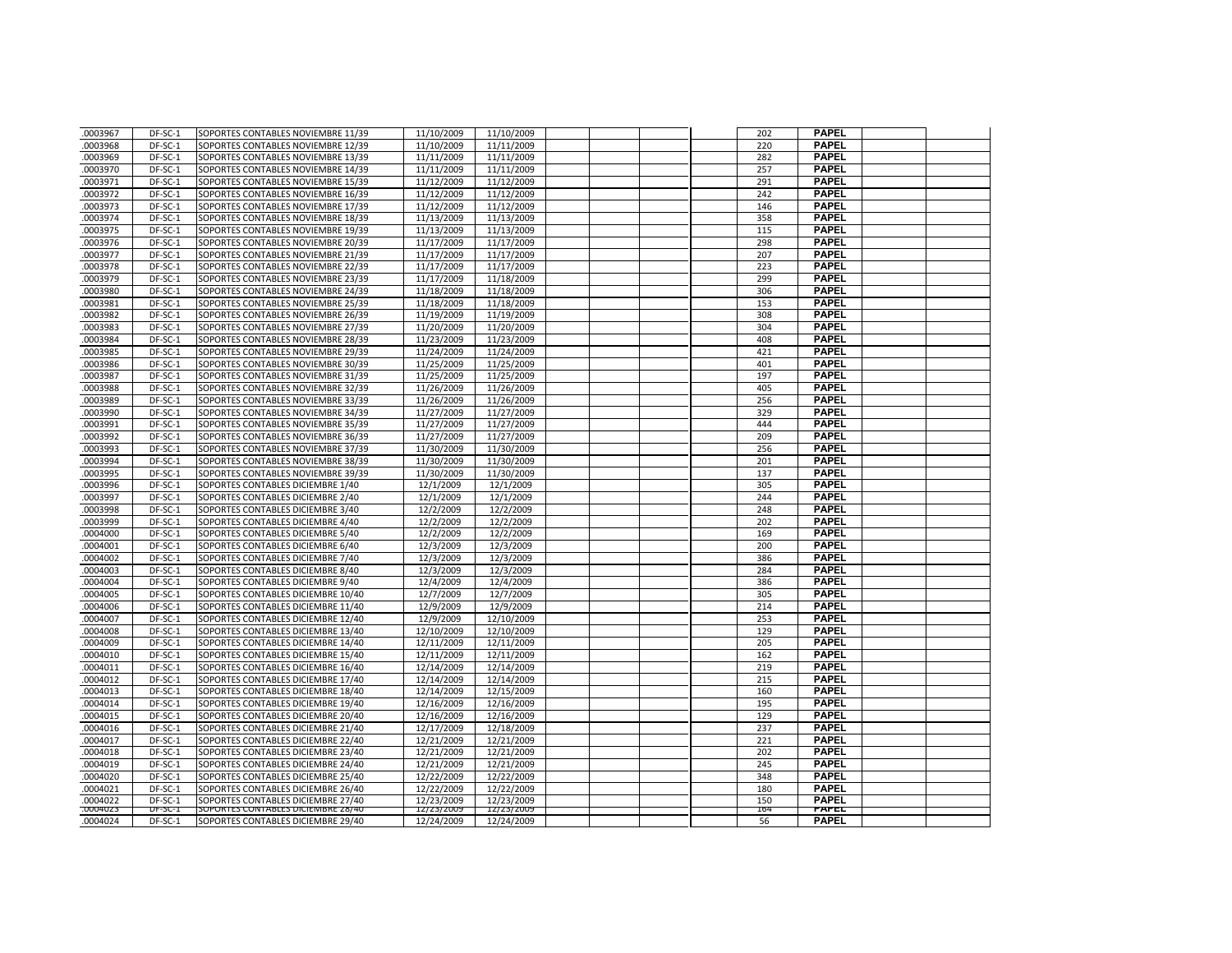| .0004025 | DF-SC-1   | SOPORTES CONTABLES DICIEMBRE 30/40    | 12/28/2009 | 12/28/2009 |  | 226 | <b>PAPEL</b> |  |
|----------|-----------|---------------------------------------|------------|------------|--|-----|--------------|--|
| .0004026 | DF-SC-1   | SOPORTES CONTABLES DICIEMBRE 31/40    | 12/28/2009 | 12/28/2009 |  | 253 | <b>PAPEL</b> |  |
| .0004027 | DF-SC-1   | SOPORTES CONTABLES DICIEMBRE 32/40    | 12/29/2009 | 12/29/2009 |  | 256 | <b>PAPEL</b> |  |
| .0004028 | DF-SC-1   | SOPORTES CONTABLES DICIEMBRE 33/40    | 12/29/2009 | 12/29/2009 |  | 226 | <b>PAPEL</b> |  |
| .0004029 | DF-SC-1   | SOPORTES CONTABLES DICIEMBRE 34/40    | 12/30/2009 | 12/30/2009 |  | 208 | <b>PAPEL</b> |  |
| .0004030 | DF-SC-1   | SOPORTES CONTABLES DICIEMBRE 35/40    | 12/30/2009 | 12/30/2009 |  | 208 | <b>PAPEL</b> |  |
| .0004031 | DF-SC-1   | SOPORTES CONTABLES DICIEMBRE 36/40    | 12/30/2009 | 12/30/2009 |  | 271 | <b>PAPEL</b> |  |
| .0004032 | DF-SC-1   | SOPORTES CONTABLES DICIEMBRE 37/40    | 12/30/2009 | 12/30/2009 |  | 212 | <b>PAPEL</b> |  |
| .0004033 | DF-SC-1   | SOPORTES CONTABLES DICIEMBRE 38/40    | 12/30/2009 | 12/30/2009 |  | 231 | <b>PAPEL</b> |  |
| .0004034 | $DF-SC-1$ | SOPORTES CONTABLES DICIEMBRE 39/40    | 12/30/2009 | 12/30/2009 |  | 316 | <b>PAPEL</b> |  |
| .0004035 | DF-SC-1   | SOPORTES CONTABLES DICIEMBRE 40/40    | 12/31/2009 | 12/31/2009 |  | 469 | <b>PAPEL</b> |  |
| .004035A | DF-SC-1   | <b>ESTADOS CONTABLES</b>              | 2009.      | 2009.      |  | 177 | <b>PAPEL</b> |  |
| .0004036 | DF-SC-1   | LEGALIZACIONES DE AVANCES FEBRERO     | 2/4/2009   | 2/24/2009  |  | 82  | <b>PAPEL</b> |  |
| .0004037 | DF-SC-1   | LEGALIZACIONES DE AVANCES MARZO 1     | 3/2/2009   | 3/18/2009  |  | 223 | <b>PAPEL</b> |  |
| .0004038 | DF-SC-1   | LEGALIZACIONES DE AVANCES MARZO 2     | 3/18/2009  | 3/31/2009  |  | 203 | <b>PAPEL</b> |  |
| .0004039 | DF-SC-1   | LEGALIZACIONES DE AVANCES ABRIL       | 4/13/2009  | 4/30/2009  |  | 228 | <b>PAPEL</b> |  |
| .0004040 | DF-SC-1   | LEGALIZACIONES DE AVANCES MAYO 1      | 5/5/2009   | 5/13/2009  |  | 278 | <b>PAPEL</b> |  |
| .0004041 | DF-SC-1   | LEGALIZACIONES DE AVANCES MAYO 2      | 5/13/2009  | 5/29/2009  |  | 225 | <b>PAPEL</b> |  |
| .0004042 | DF-SC-1   | LEGALIZACIONES DE AVANCES JUNIO 1     | 6/1/2009   | 6/8/2009   |  | 200 | <b>PAPEL</b> |  |
| .0004043 | DF-SC-1   | LEGALIZACIONES DE AVANCES JUNIO 2     | 6/9/2009   | 6/23/2009  |  | 201 | <b>PAPEL</b> |  |
| .0004044 | DF-SC-1   | LEGALIZACIONES DE AVANCES JUNIO 3     | 6/23/2009  | 6/26/2009  |  | 231 | <b>PAPEL</b> |  |
| .0004045 | DF-SC-1   | LEGALIZACIONES DE AVANCES JULIO 1     | 7/7/2009   | 7/10/2009  |  | 202 | <b>PAPEL</b> |  |
| .0004046 | DF-SC-1   | LEGALIZACIONES DE AVANCES JULIO 2     | 7/10/2009  | 7/13/2009  |  | 200 | <b>PAPEL</b> |  |
| .0004047 | DF-SC-1   | LEGALIZACIONES DE AVANCES JULIO 3     | 7/13/2009  | 7/31/2009  |  | 182 | <b>PAPEL</b> |  |
| .0004048 | DF-SC-1   | LEGALIZACIONES DE AVANCES AGOSTO      | 8/4/2009   | 8/31/2009  |  | 156 | <b>PAPEL</b> |  |
| .0004049 | DF-SC-1   | LEGALIZACIONES DE AVANCES SEPTIEMBRE  | 9/1/2009   | 9/30/2009  |  | 272 | <b>PAPEL</b> |  |
| .0004050 | DF-SC-1   | LEGALIZACIONES DE AVANCES OCTUBRE 1   | 10/5/2009  | 10/19/2009 |  | 253 | <b>PAPEL</b> |  |
| .0004051 | DF-SC-1   | LEGALIZACIONES DE AVANCES OCTUBRE 2   | 9/20/2009  | 10/30/2009 |  | 226 | <b>PAPEL</b> |  |
| .0004052 | DF-SC-1   | LEGALIZACIONES DE AVANCES NOVIEMBRE 1 | 11/3/2009  | 11/17/2009 |  | 261 | <b>PAPEL</b> |  |
| .0004053 | DF-SC-1   | LEGALIZACIONES DE AVANCES NOVIEMBRE 2 | 11/17/2009 | 11/30/2009 |  | 252 | <b>PAPEL</b> |  |
| .0004054 | DF-SC-1   | LEGALIZACIONES DE AVANCES DICIEMBRE 1 | 12/1/2009  | 12/4/2009  |  | 220 | <b>PAPEL</b> |  |
| .0004055 | DF-SC-1   | LEGALIZACIONES DE AVANCES DICIEMBRE 2 | 12/4/2009  | 12/18/2009 |  | 201 | <b>PAPEL</b> |  |
| .0004056 | DF-SC-1   | LEGALIZACIONES DE AVANCES DICIEMBRE 3 | 12/18/2009 | 12/31/2009 |  | 224 | <b>PAPEL</b> |  |
| .0004057 | DF-SC-1   | CONCILIACION BANCARIA ENERO 1/4       | 1/1/2009   | 1/31/2009  |  | 135 | <b>PAPEL</b> |  |
| .0004058 | DF-SC-1   | CONCILIACION BANCARIA ENERO 2/4       | 1/1/2009   | 1/31/2009  |  | 328 | <b>PAPEL</b> |  |
| .0004059 | DF-SC-1   | CONCILIACION BANCARIA ENERO 3/4       | 1/1/2009   | 1/31/2009  |  | 369 | <b>PAPEL</b> |  |
| .0004060 | DF-SC-1   | CONCILIACION BANCARIA ENERO 4/4       | 1/1/2009   | 1/31/2009  |  | 251 | <b>PAPEL</b> |  |
| .0004061 | DF-SC-1   | CONCILIACION BANCARIA FEBRERO         | 2/1/2009   | 2/28/2009  |  | 184 | <b>PAPEL</b> |  |
| .0004062 | DF-SC-1   | CONCILIACION BANCARIA MARZO           | 3/1/2009   | 3/31/2009  |  | 180 | <b>PAPEL</b> |  |
| .0004063 | DF-SC-1   | CONCILIACION BANCARIA ABRIL           | 4/1/2009   | 4/30/2009  |  | 157 | <b>PAPEL</b> |  |
| .0004064 | DF-SC-1   | CONCILIACION BANCARIA MAYO            | 5/1/2009   | 5/31/2009  |  | 119 | <b>PAPEL</b> |  |
| .0004065 | DF-SC-1   | CONCILIACION BANCARIA JUNIO           | 6/1/2009   | 6/30/2009  |  | 200 | <b>PAPEL</b> |  |
| .0004066 | DF-SC-1   | CONCILIACION BANCARIA JULIO           | 7/1/2009   | 7/31/2009  |  | 162 | <b>PAPEL</b> |  |
| .0004067 | DF-SC-1   | CONCILIACION BANCARIA AGOSTO          | 8/1/2009   | 8/31/2009  |  | 216 | <b>PAPEL</b> |  |
| .0004068 | DF-SC-1   | CONCILIACION BANCARIA SEPTIEMBRE      | 9/1/2009   | 9/30/2009  |  | 167 | <b>PAPEL</b> |  |
| .0004069 | DF-SC-1   | CONCILIACION BANCARIA OCTUBRE         | 10/1/2009  | 10/31/2009 |  | 158 | <b>PAPEL</b> |  |
| .0004070 | DF-SC-1   | CONCILIACION BANCARIA NOVIEMBRE       | 11/1/2009  | 11/30/2009 |  | 163 | <b>PAPEL</b> |  |
| .0004071 | DF-SC-1   | CONCILIACION BANCARIA DICIEMBRE       | 12/1/2009  | 12/31/2009 |  | 181 | <b>PAPEL</b> |  |
| .0004072 | DF-SC-1   | <b>BOLETIN DE ALMACEN ENERO</b>       | 1/21/2009  | 1/30/2009  |  | 61  | <b>PAPEL</b> |  |
| .0004073 | $DF-SC-1$ | BOLETIN DE ALMACEN MARZ               | 3/2/2009   | 3/31/2009  |  | 107 | <b>PAPEL</b> |  |
| .0004074 | DF-SC-1   | BOLETIN DE ALMACEN ABRIL              | 4/1/2009   | 4/22/2009  |  | 144 | <b>PAPEL</b> |  |
| .0004075 | DF-SC-1   | <b>BOLETIN DE ALMACEN MAYO</b>        | 5/5/2009   | 5/29/2009  |  | 200 | <b>PAPEL</b> |  |
| .0004076 | DF-SC-1   | <b>BOLETIN DE ALMACEN JUNIO</b>       | 6/1/2009   | 6/26/2009  |  | 335 | <b>PAPEL</b> |  |
| .0004077 | DF-SC-1   | BOLETIN DE ALMACEN JULIO              | 7/9/2009   | 7/30/2009  |  | 307 | <b>PAPEL</b> |  |
| 0004078  | DF-SC-1   | BOLETIN DE ALMACEN AGOSTO             | 8/4/2009   | 8/31/2009  |  | 166 | <b>PAPEL</b> |  |
| .0004079 | DF-SC-1   | BOLETIN DE ALMACEN SEPTIEMBRE         | 9/1/2009   | 9/30/2009  |  | 155 | <b>PAPEL</b> |  |
| .0004080 | DF-SC-1   | BOLETIN DE ALMACEN OCTUBRE            | 10/5/2009  | 10/30/2009 |  | 101 | <b>PAPEL</b> |  |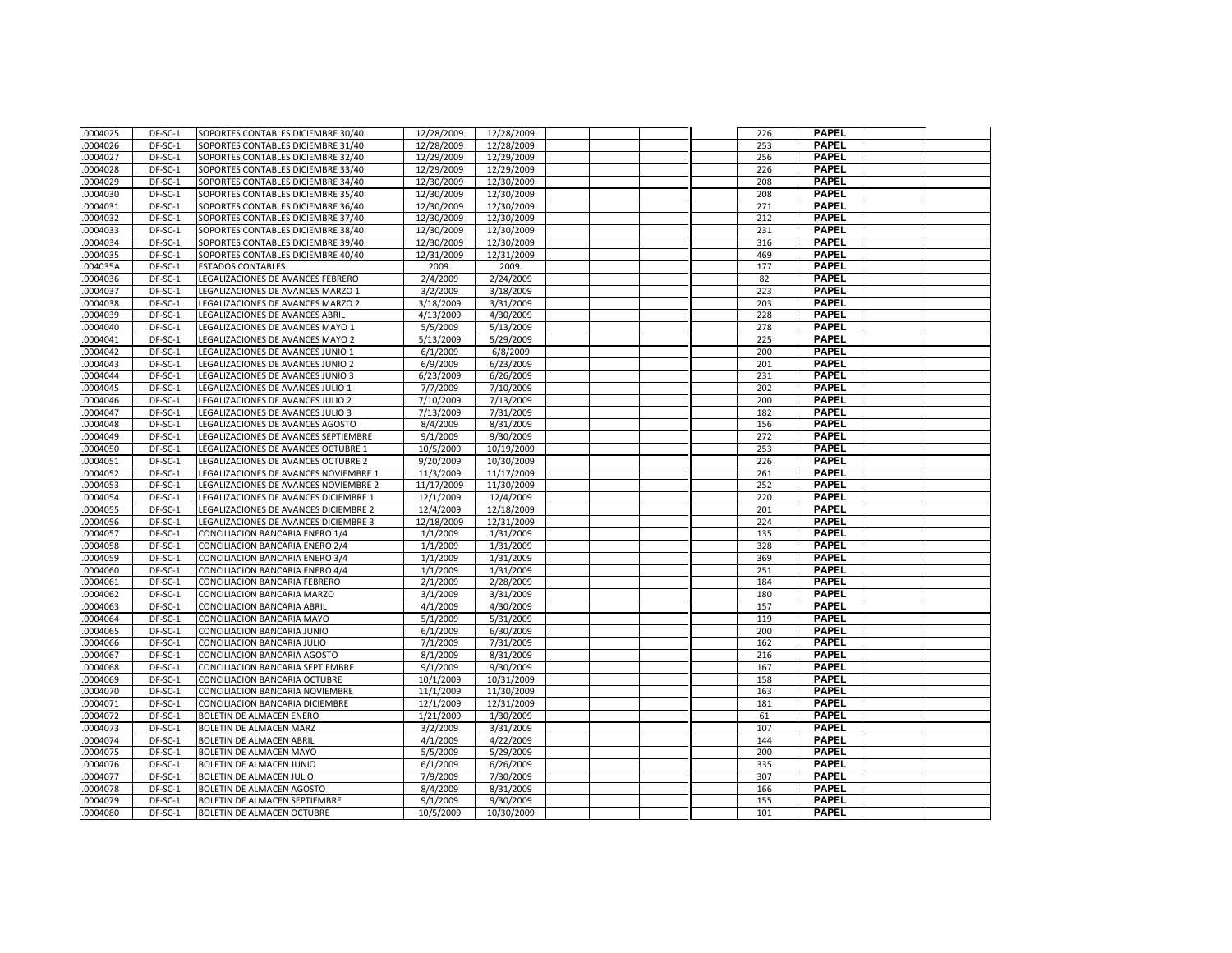| .0004081 | DF-SC-1 | BOLETIN DE ALMACEN NOVIEMBRE 1            | 11/3/2009  | 11/19/2009 |  | 179 | <b>PAPEL</b>                 |  |
|----------|---------|-------------------------------------------|------------|------------|--|-----|------------------------------|--|
| .0004082 | DF-SC-1 | <b>BOLETIN DE ALMACEN NOVIEMBRE 2</b>     | 11/19/2009 | 11/25/2009 |  | 117 | <b>PAPEL</b>                 |  |
| .0004083 | DF-SC-1 | BOLETIN DE ALMACEN DICIEMBRE              | 12/1/2009  | 12/31/2009 |  | 293 | <b>PAPEL</b>                 |  |
| 0004084  | DF-SC-1 | <b>BOLETIN DE ALMACEN FEBRERO</b>         | 2/2/2009   | 2/26/2009  |  | 91  | <b>PAPEL</b>                 |  |
| .0004085 | DF-SC-1 | <b>DEUDORES ENERO 1</b>                   | 2009.      | 2009.      |  | 250 | <b>PAPEL</b>                 |  |
| .0004086 | DF-SC-1 | <b>DEUDORES ENERO 2</b>                   | 2009.      | 2009.      |  | 192 | <b>PAPEL</b>                 |  |
| .0004087 | DF-SC-1 | <b>DEUDORES FEBRERO 1</b>                 | 2009.      | 2009.      |  | 192 | <b>PAPEL</b>                 |  |
| .0004088 | DF-SC-1 | <b>DEUDORES FEBRERO 2</b>                 | 2009.      | 2009.      |  | 190 | <b>PAPEL</b>                 |  |
| .0004089 | DF-SC-1 | <b>DEUDORES FEBRERO 3</b>                 | 2009.      | 2009.      |  | 189 | <b>PAPEL</b>                 |  |
| .0004090 | DF-SC-1 | <b>DEUDORES MARZO 1</b>                   | 2009.      | 2009.      |  | 80  | <b>PAPEL</b>                 |  |
| .0004091 | DF-SC-1 | <b>DEUDORES ABRIL 1</b>                   | 2009.      | 2009.      |  | 15  | <b>PAPEL</b>                 |  |
| .0004092 | DF-SC-1 | <b>DEUDORES MAYO 1</b>                    | 2009.      | 2009.      |  | 19  | <b>PAPEL</b>                 |  |
| .0004093 | DF-SC-1 | <b>DEUDORES JULIO 2</b>                   | 2009.      | 2009.      |  | 274 | <b>PAPEL</b>                 |  |
| .0004094 | DF-SC-1 | <b>DEUDORES JULIO 1</b>                   | 2009.      | 2009.      |  | 319 | <b>PAPEL</b>                 |  |
| .0004095 | DF-SC-1 | <b>DEUDORES AGOSTO 1/2</b>                | 2009-      | 2009.      |  | 184 | <b>PAPEL</b>                 |  |
| .0004096 | DF-SC-1 | <b>DEUDORES AGOSTO 2/2</b>                | 2009.      | 2009.      |  | 285 | <b>PAPEL</b>                 |  |
| .0004097 | DF-SC-1 | <b>DEUDORES SEPTIEMBRE</b>                | 2009.      | 2009.      |  | 63  | <b>PAPEL</b>                 |  |
| .0004098 | DF-SC-1 | DEUDORES OCTUBRE A DICIEMBRE              | 2009.      | 2009.      |  | 46  | <b>PAPEL</b>                 |  |
| .0004099 | DF-SC-1 | <b>BALANCE DE PRUEBA</b>                  | 2009.      | 2009.      |  | 162 | <b>PAPEL</b>                 |  |
| .0004100 | DF-SC-1 | AUXILIARES ADTIVO PASIVO PATRIMINIO       | 1/1/2006   | 6/30/2009  |  | 504 | <b>PAPEL</b>                 |  |
| .0004101 | DF-SC-1 | CONVENIO ENVIAS 3357/09 Nro. 06           | 8/6/2009   | 9/4/2009   |  | 196 | <b>PAPEL</b>                 |  |
| .0004102 | DF-SC-1 | CONVENIO ENVIAS 3357/09 Nro. 01           | 2/23/2009  | 4/30/2009  |  | 203 | <b>PAPEL</b>                 |  |
| .0004103 | DF-SC-1 | CONVENIO ENVIAS 3357/09 Nro 11            | 10/19/2009 | 11/4/2009  |  | 213 | <b>PAPEL</b>                 |  |
| .0004104 | DF-SC-1 | CONVENIO C.I.A.T Nro 07                   | 11/3/2009  | 5/5/2010   |  | 205 | <b>PAPEL</b>                 |  |
| .0004105 | DF-SC-1 | CONVENIO C.I.A.T Nro 05                   | 6/12/2009  | 8/25/2009  |  | 201 | <b>PAPEL</b>                 |  |
| 0004106  | DF-SC-1 | CONVENIO C.I.A.T Nro 06                   | 8/28/2009  | 10/29/2009 |  | 199 | <b>PAPEL</b>                 |  |
| .0004107 | DF-SC-1 | CONVENIO C.I.A.T Nro 03                   | 3/19/2021  | 4/21/2009  |  | 205 | <b>PAPEL</b>                 |  |
| .0004108 | DF-SC-1 | CONVENIO C.I.A.T Nro 04                   | 4/21/2009  | 6/12/2009  |  | 197 | <b>PAPEL</b>                 |  |
| .0004109 | DF-SC-1 | CONVENIO C.I.A.T Nro 02                   | 12/31/2008 | 3/19/2009  |  | 204 | <b>PAPEL</b>                 |  |
| .0004110 | DF-SC-1 | CONVENIO COLCIENCIAS Nro 217 CARP. Nro 1  | 1/15/2009  | 7/27/2009  |  | 199 | <b>PAPEL</b>                 |  |
| .0004111 | DF-SC-1 | CONVENIO COLCIANCIAS Nro 217 CARP. Nro 2  | 7/29/2009  | 10/9/2009  |  | 206 | <b>PAPEL</b>                 |  |
| .0004112 | DF-SC-1 | CONVENIO COLCIENCIAS Nro 217 CARP. Nro 3  | 10/9/2009  | 2/24/2010  |  | 211 | <b>PAPEL</b>                 |  |
| .0004113 | DF-SC-1 | CONV. ESPECIAL DE COOPERACION 013 Nro 3   | 12/1/2010  | 12/1/2010  |  | 207 | <b>PAPEL</b>                 |  |
| .0004114 | DF-SC-1 | CONV. ESPECIAL DE COOPERACION 013 Nro 2   | 7/23/2010  | 12/1/2010  |  | 221 | <b>PAPEL</b>                 |  |
| .0004115 | DF-SC-1 | CONV. ESPECIAL DE COOPERACION 013 Nro 4   | 12/1/2010  | 8/16/2012  |  | 155 | <b>PAPEL</b>                 |  |
| .0004116 | DF-SC-1 | CONVENIO INTERADM. 0406/2009 Nro 02       | 12/31/2010 | 8/16/2012  |  | 77  | <b>PAPEL</b>                 |  |
| .0004117 | DF-SC-1 | CONVENIO INTERADM. 0406/2009 Nro 01       | 2/9/2010   | 12/31/2010 |  | 201 | <b>PAPEL</b>                 |  |
| .0004118 | DF-SC-1 | CONVENIO 722/2009 Nro 01                  | 8/7/2009   | 5/12/2010  |  | 125 | <b>PAPEL</b>                 |  |
| .0004119 | DF-SC-1 | CONVENIO LENGUA PORTUGUESA Nro 01         | 9/16/2009  | 2/5/2010   |  | 202 | <b>PAPEL</b>                 |  |
| .0004120 | DF-SC-1 | CONVENIO JUSTICIA EN EQUIDAD Nro 09       | 7/28/2009  | 2/5/2010   |  | 142 | <b>PAPEL</b>                 |  |
| .0004121 | DF-SC-1 | CONVENIO ANDRES BELLO Nro 01              | 4/13/2009  | 10/19/2009 |  | 197 | <b>PAPEL</b>                 |  |
| .0004122 | DF-SC-1 | CONVENIO RAVA Nro 02                      | 9/29/2008  | 2/17/2009  |  | 200 | <b>PAPEL</b>                 |  |
| .004122A | DF-SC-1 | CONVENIO RAVA Nro 03                      | 2/19/2009  | 6/3/2010   |  | 202 | <b>PAPEL</b>                 |  |
| .0004123 | DF-SC-1 | CONVENIO AMAZ-BD Nro 4                    | 9/30/2008  | 11/24/2009 |  | 208 | <b>PAPEL</b>                 |  |
| .0004124 | DF-SC-1 | CONVENIO AMAZ-ES Nro 03                   | 9/25/2008  | 8/18/2009  |  | 203 | <b>PAPEL</b>                 |  |
| .0004125 | DF-SC-1 | CONVENIO AMAZ-BD Nro 3                    | 8/14/2008  | 9/5/2008   |  | 195 | <b>PAPEL</b>                 |  |
| .0004126 | DF-SC-1 | CONVENIO JUSTICIA EN EQUIDAD Nro 07       | 12/22/2008 | 5/15/2009  |  | 208 | <b>PAPEL</b>                 |  |
| .0004127 | DF-SC-1 | SUBSIDIO ALIMENTARIO APORTES M.E.N Nro 08 | 12/30/2008 | 3/11/2009  |  | 182 | <b>PAPEL</b>                 |  |
| .004127A | DF-SC-1 | CONVENIO COOPERAC. Nro 226/2006 Nro 01    | 10/30/2008 | 2/6/2009   |  | 200 | <b>PAPEL</b>                 |  |
| .004127B | DF-SC-1 | CONVENIO COOPERAC. Nro 226/2006 Nro 02    | 2/9/2009   | 5/15/2009  |  | 205 | <b>PAPEL</b>                 |  |
| .004127C | DF-SC-1 | CONVENIO COOPERAC. Nro.226/2006 Nro 03    | 6/10/2009  | 8/13/2009  |  | 205 | <b>PAPEL</b>                 |  |
| .004127D | DF-SC-1 | CONVENIO JUSTICIA EN EQUIDAD Nro 08       | 5/20/2009  | 7/16/2009  |  | 202 | <b>PAPEL</b>                 |  |
| .004127E | DF-SC-1 | CONV.COOPERAC.INTERINSTITUC.CARCE         | 6/7/2002   | 2/19/2009  |  | 141 | <b>PAPEL</b>                 |  |
| .0004128 | DF-SC-1 | SOPORTES CONTABLES ENERO 1/12             | 1/4/2010   | 1/15/2010  |  | 717 | <b>PAPEL</b><br><b>PAPEL</b> |  |
| 0004129  | DF-SC-1 | SOPORTES CONTABLES ENERO 2/12             | 1/18/2010  | 1/19/2010  |  | 268 | <b>PAPEL</b>                 |  |
| .0004130 | DF-SC-1 | SOPORTES CONTABLES ENERO 3/12             | 1/20/2010  | 1/20/2010  |  | 181 | <b>PAPEL</b>                 |  |
| .0004131 | DF-SC-1 | SOPORTES CONTABLES ENERO 4/12             | 1/21/2010  | 1/21/2010  |  | 182 |                              |  |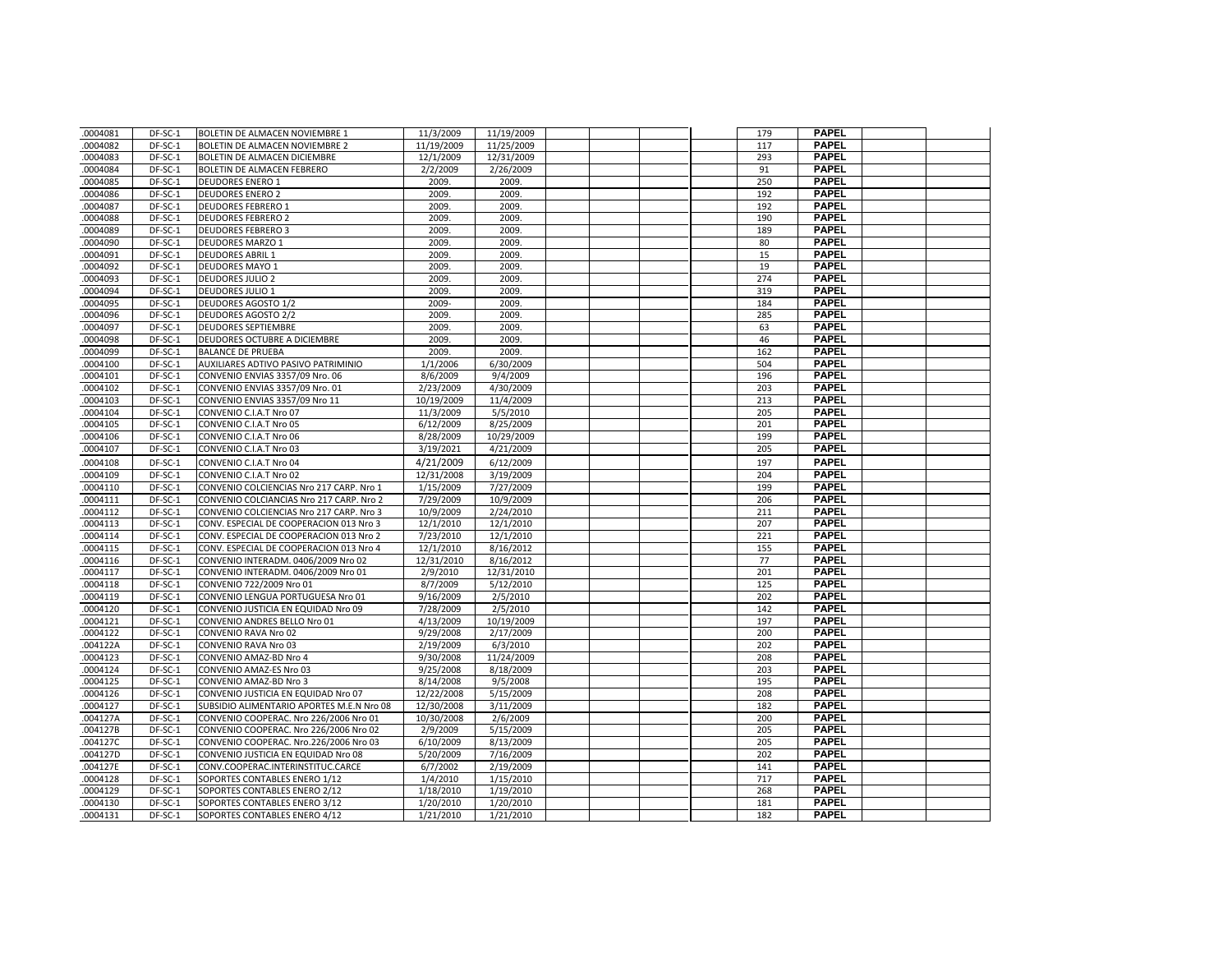| .0004132             | DF-SC-1            | SOPORTES CONTABLES ENERO 5/12    | 1/22/2010 | 1/22/2010 |  | 225        | <b>PAPEL</b>                 |  |
|----------------------|--------------------|----------------------------------|-----------|-----------|--|------------|------------------------------|--|
| .0004133             | DF-SC-1            | SOPORTES CONTABLES ENERO 6/12    | 1/25/2010 | 1/25/2010 |  | 282        | <b>PAPEL</b>                 |  |
| .0004134             | DF-SC-1            | SOPORTES CONTABLES ENERO 7/12    | 1/26/2010 | 1/26/2010 |  | 283        | <b>PAPEL</b>                 |  |
| .0004135             | DF-SC-1            | SOPORTES CONTABLES ENERO 8/12    | 1/27/2010 | 1/27/2010 |  | 329        | <b>PAPEL</b>                 |  |
| .0004136             | DF-SC-1            | SOPORTES CONTABLES ENERO 9/12    | 1/27/2010 | 1/28/2010 |  | 145        | <b>PAPEL</b>                 |  |
| .0004137             | DF-SC-1            | SOPORTES CONTABLES ENERO 10/12   | 1/28/2010 | 1/28/2010 |  | 174        | <b>PAPEL</b>                 |  |
| .0004138             | DF-SC-1            | SOPORTES CONTABLES ENERO 11/12   | 1/29/2010 | 1/29/2010 |  | 215        | <b>PAPEL</b>                 |  |
| .0004139             | DF-SC-1            | SOPORTES CONTABLES ENERO 12/12   | 1/29/2010 | 1/29/2010 |  | 250        | <b>PAPEL</b>                 |  |
| .0004140             | DF-SC-1            | SOPORTES CONTABLES FEBRERO 1/41  | 2/1/2010  | 2/1/2010  |  | 222        | <b>PAPEL</b>                 |  |
| .0004141             | DF-SC-1            | SOPORTES CONTABLES FEBRERO 2/41  | 2/1/2010  | 2/1/2010  |  | 319        | <b>PAPEL</b>                 |  |
| .0004142             | DF-SC-1            | SOPORTES CONTABLES FEBRERO 3/41  | 2/1/2010  | 2/1/2010  |  | 192        | <b>PAPEL</b>                 |  |
| .0004143             | DF-SC-1            | SOPORTES CONTABLES FEBRERO 4/41  | 2/1/2010  | 2/1/2010  |  | 187        | <b>PAPEL</b>                 |  |
| .0004144             | DF-SC-1            | SOPORTES CONTABLES FEBRERO 5/41  | 2/2/2010  | 2/2/2010  |  | 279        | <b>PAPEL</b>                 |  |
| .0004145             | DF-SC-1            | SOPORTES CONTABLES FEBRERO 6/41  | 2/3/2010  | 2/3/2010  |  | 287        | <b>PAPEL</b>                 |  |
| .0004146             | DF-SC-1            | SOPORTES CONTABLES FEBRERO 7/41  | 2/3/2010  | 2/3/2010  |  | 241        | <b>PAPEL</b>                 |  |
| .0004147             | DF-SC-1            | SOPORTES CONTABLES FEBRERO 8/41  | 2/4/2010  | 2/4/2010  |  | 254        | <b>PAPEL</b>                 |  |
| .0004148             | DF-SC-1            | SOPORTES CONTABLES FEBRERO 9/41  | 2/4/2010  | 2/4/2010  |  | 242        | <b>PAPEL</b>                 |  |
| .0004149             | DF-SC-1            | SOPORTES CONTABLES FEBRERO 10/41 | 2/4/2010  | 2/4/2010  |  | 210        | <b>PAPEL</b>                 |  |
| .0004150             | DF-SC-1            | SOPORTES CONTABLES FEBRERO 11/41 | 2/5/2010  | 2/8/2010  |  | 268        | <b>PAPEL</b>                 |  |
| .0004151             | $DF-SC-1$          | SOPORTES CONTABLES FEBRERO 12/41 | 2/8/2010  | 2/8/2010  |  | 359        | <b>PAPEL</b>                 |  |
| .0004152             | DF-SC-1            | SOPORTES CONTABLES FEBRERO 13/41 | 2/8/2010  | 2/8/2010  |  | 310        | <b>PAPEL</b>                 |  |
| .0004153             | DF-SC-1            | SOPORTES CONTABLES FEBRERO 14-41 | 2/8/2010  | 2/8/2010  |  | 213        | <b>PAPEL</b>                 |  |
| .0004154             | DF-SC-1            | SOPORTES CONTABLES FEBRERO 15/41 | 2/8/2010  | 2/8/2010  |  | 315        | <b>PAPEL</b>                 |  |
| .0004155             | DF-SC-1            | SOPORTES CONTABLES FEBRERO 16/41 | 2/8/2010  | 2/8/2010  |  | 154        | <b>PAPEL</b>                 |  |
| .0004156             | DF-SC-1            | SOPORTES CONTABLES FEBRERO 17/41 | 2/9/2010  | 2/9/2010  |  | 297        | <b>PAPEL</b>                 |  |
| .0004157             | DF-SC-1            | SOPORTES CONTABLES FEBRERO 18/41 | 2/9/2010  | 2/9/2010  |  | 248        | <b>PAPEL</b>                 |  |
| .0004158             | DF-SC-1            | SOPORTES CONTABLES FEBRERO 19/41 | 2/9/2010  | 2/9/2010  |  | 294        | <b>PAPEL</b>                 |  |
| .0004159             | DF-SC-1            | SOPORTES CONTABLES FEBRERO 20/41 | 2/9/2010  | 2/9/2010  |  | 411        | <b>PAPEL</b>                 |  |
| .0004160             | DF-SC-1            | SOPORTES CONTABLES FEBRERO 21/41 | 2/10/2010 | 2/10/2010 |  | 243        | <b>PAPEL</b>                 |  |
| .0004161             | DF-SC-1            | SOPORTES CONTABLES FEBRERO 22/41 | 2/11/2010 | 2/11/2010 |  | 274        | <b>PAPEL</b>                 |  |
| .0004162             | DF-SC-1            | SOPORTES CONTABLES FEBRERO 23/41 | 2/11/2010 | 2/11/2010 |  | 210        | <b>PAPEL</b>                 |  |
| .0004163             | DF-SC-1            | SOPORTES CONTABLES FEBRERO 24/41 | 2/11/2010 | 2/11/2010 |  | 428        | <b>PAPEL</b>                 |  |
| .0004164             | DF-SC-1            | SOPORTES CONTABLES FEBRERO 25/41 | 2/12/2010 | 2/12/2010 |  | 240        | <b>PAPEL</b>                 |  |
| 0004165              | DF-SC-1            | SOPORTES CONTABLES FEBRERO 26/41 | 2/15/2010 | 2/16/2010 |  | 231        | <b>PAPEL</b>                 |  |
| .0004166             | DF-SC-1            | SOPORTES CONTABLES FEBRERO 27/41 | 2/16/2010 | 2/16/2010 |  | 390        | <b>PAPEL</b>                 |  |
| .0004167             | DF-SC-1            | SOPORTES CONTABLES FEBRERO 28/41 | 2/16/2010 | 2/16/2010 |  | 240        | <b>PAPEL</b>                 |  |
| .0004168             | DF-SC-1            | SOPORTES CONTABLES FEBRERO 29/41 | 2/16/2010 | 2/16/2010 |  | 217        | <b>PAPEL</b>                 |  |
| .0004169             | DF-SC-1            | SOPORTES CONTABLES FEBRERO 30/41 | 2/17/2010 | 2/18/2010 |  | 271        | <b>PAPEL</b>                 |  |
| .0004170             | DF-SC-1            | SOPORTES CONTABLES FEBRERO 31/41 | 2/19/2001 | 2/19/2010 |  | 257        | <b>PAPEL</b>                 |  |
| .0004171             | DF-SC-1            | SOPORTES CONTABLES FEBRERO 32/41 | 2/22/2010 | 2/22/2010 |  | 291        | <b>PAPEL</b>                 |  |
| .0004172             | DF-SC-1            | SOPORTES CONTABLES FEBRERO 33/41 | 2/22/2010 | 2/22/2010 |  | 258        | <b>PAPEL</b>                 |  |
| .0004173             | DF-SC-1            | SOPORTES CONTABLES FEBRERO 34/41 | 2/22/2010 | 2/22/2010 |  | 283        | <b>PAPEL</b>                 |  |
| 0004174              | DF-SC-1            | SOPORTES CONTABLES FEBRERO 35/41 | 2/22/2010 | 2/22/2010 |  | 202        | <b>PAPEL</b>                 |  |
| .0004175             | DF-SC-1            | SOPORTES CONTABLES FEBRERO 36/41 | 2/22/2010 | 2/22/2010 |  | 111        | <b>PAPEL</b>                 |  |
| .0004176             | DF-SC-1            | SOPORTES CONTABLES FEBRERO 37/41 | 2/23/2010 | 2/23/2010 |  | 173        | <b>PAPEL</b>                 |  |
| .0004177             | DF-SC-1            | SOPORTES CONTABLES FEBRERO 38/41 | 2/24/2010 | 2/24/2010 |  | 244        | <b>PAPEL</b>                 |  |
| 0004178              | DF-SC-1            | SOPORTES CONTABLES FEBRERO 39/41 | 2/24/2010 | 2/24/2010 |  | 158        | <b>PAPEL</b>                 |  |
| .0004179             | DF-SC-1            | SOPORTES CONTABLES FEBRERO 40/41 | 2/25/2010 | 2/25/2010 |  | 269        | <b>PAPEL</b>                 |  |
| .0004180             | DF-SC-1            | SOPORTES CONTABLES FEBRERO 41/41 | 2/25/2010 | 2/25/2010 |  | 125        | <b>PAPEL</b>                 |  |
| .0004181             | DF-SC-1            | SOPORTES CONTABLES FEBRERO 42    | 2/26/2010 | 2/26/2010 |  | 234        | <b>PAPEL</b>                 |  |
| .0004182             | DF-SC-1            | SOPORTES CONTABLES MARZO 01      | 3/1/2010  | 3/1/2010  |  | 299        | <b>PAPEL</b>                 |  |
| .0004082A            | DF-SC-1            | SOPORTES CONTABLES MARZO 02      | 3/2/2010  | 3/2/2010  |  | 213        | <b>PAPEL</b>                 |  |
| .0004183             | DF-SC-1            | SOPORTES CONTABLES MARZO 03      | 3/2/2010  | 3/2/2010  |  | 159        | <b>PAPEL</b>                 |  |
| .0004184             | DF-SC-1            | SOPORTES CONTABLES MARZO 04      | 3/3/2010  | 3/3/2010  |  | 200        | <b>PAPEL</b><br><b>PAPEL</b> |  |
| .0004185             | DF-SC-1            | SOPORTES CONTABLES MARZO 05      | 3/3/2010  | 3/3/2010  |  | 141        | <b>PAPEL</b>                 |  |
| .0004186<br>.0004187 | DF-SC-1<br>DF-SC-1 | SOPORTES CONTABLES MARZO 06      | 3/4/2010  | 3/4/2010  |  | 329<br>264 | <b>PAPEL</b>                 |  |
|                      |                    | SOPORTES CONTABLES MARZO 07      | 3/5/2010  | 3/5/2010  |  |            |                              |  |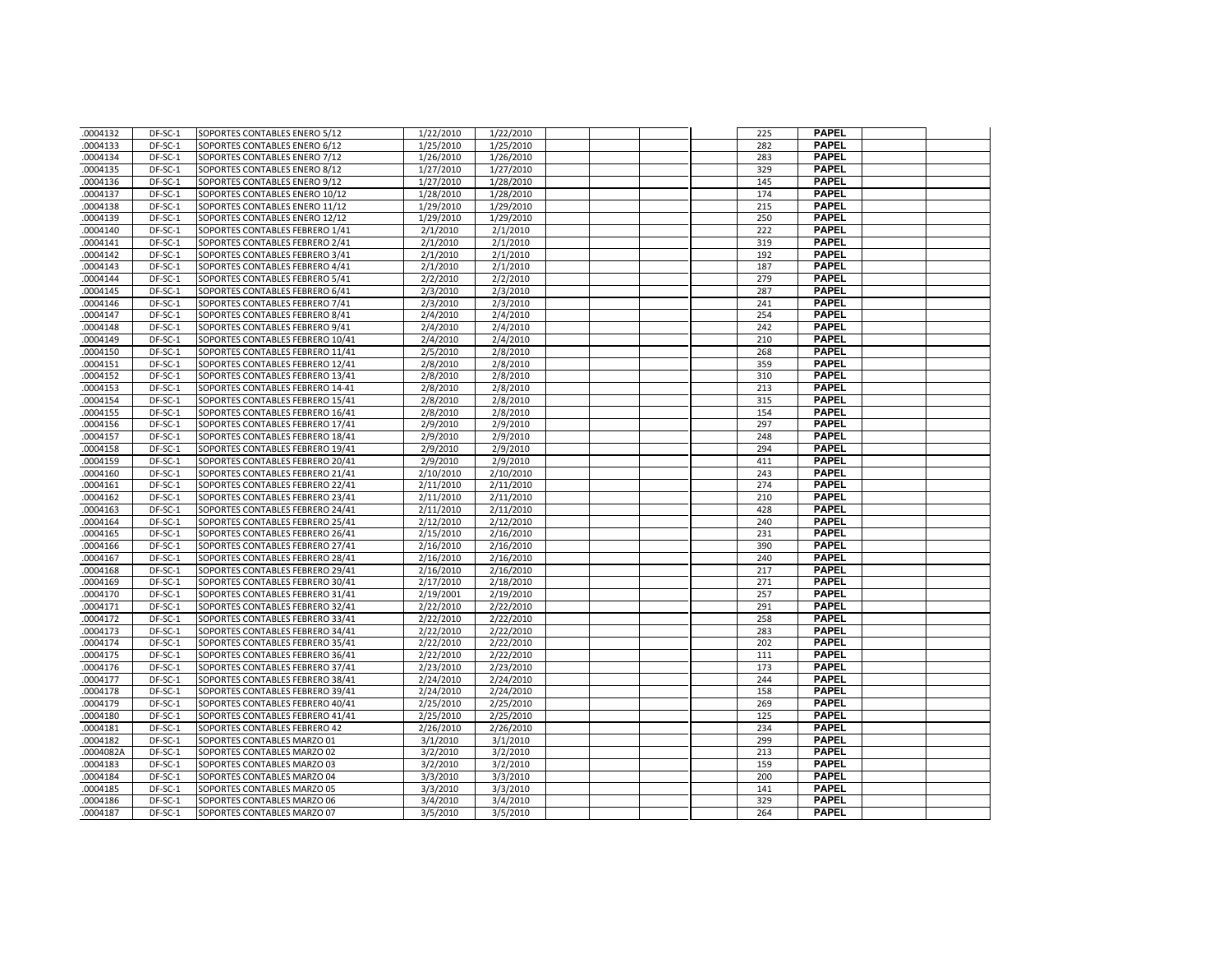| .0004188 | DF-SC-1 | SOPORTES CONTABLES MARZO 08 | 3/5/2010  | 3/5/2010  |  | 153 | <b>PAPEL</b>                 |  |
|----------|---------|-----------------------------|-----------|-----------|--|-----|------------------------------|--|
| 0004189  | DF-SC-1 | SOPORTES CONTABLES MARZO 09 | 3/8/2010  | 3/8/2010  |  | 247 | <b>PAPEL</b>                 |  |
| .0004190 | DF-SC-1 | SOPORTES CONTABLES MARZO 10 | 3/9/2010  | 3/10/2010 |  | 296 | <b>PAPEL</b>                 |  |
| .0004191 | DF-SC-1 | SOPORTES CONTABLES MARZO 11 | 3/11/2010 | 3/11/2010 |  | 195 | <b>PAPEL</b>                 |  |
| .0004192 | DF-SC-1 | SOPORTES CONTABLES MARZO 12 | 3/15/2010 | 3/15/2010 |  | 198 | <b>PAPEL</b>                 |  |
| .0004193 | DF-SC-1 | SOPORTES CONTABLES MARZO 13 | 3/15/2010 | 2/15/2010 |  | 200 | <b>PAPEL</b>                 |  |
| .0004194 | DF-SC-1 | SOPORTES CONTABLES MARZO 14 | 3/16/2010 | 3/16/2010 |  | 230 | <b>PAPEL</b>                 |  |
| .0004195 | DF-SC-1 | SOPORTES CONTABLES MARZO 15 | 3/17/2010 | 3/17/2010 |  | 266 | <b>PAPEL</b>                 |  |
| .0004196 | DF-SC-1 | SOPORTES CONTABLES MARZO 16 | 3/18/2010 | 3/18/2010 |  | 297 | <b>PAPEL</b>                 |  |
| .0004197 | DF-SC-1 | SOPORTES CONTABLES MARZO 17 | 3/19/2010 | 3/19/2010 |  | 164 | <b>PAPEL</b>                 |  |
| 0004198  | DF-SC-1 | SOPORTES CONTABLES MARZO 18 | 3/19/2010 | 3/19/2010 |  | 163 | <b>PAPEL</b>                 |  |
| .0004199 | DF-SC-1 | SOPORTES CONTABLES MARZO 19 | 3/23/2010 | 3/23/2010 |  | 284 | <b>PAPEL</b>                 |  |
| .0004200 | DF-SC-1 | SOPORTES CONTABLES MARZO 20 | 3/23/2010 | 3/23/2010 |  | 211 | <b>PAPEL</b>                 |  |
| .0004201 | DF-SC-1 | SOPORTES CONTABLES MARZO 21 | 3/24/2010 | 3/24/2010 |  | 250 | <b>PAPEL</b>                 |  |
| .0004202 | DF-SC-1 | SOPORTES CONTABLES MARZO 22 | 3/24/2010 | 3/24/2010 |  | 268 | <b>PAPEL</b>                 |  |
| 0004203  | DF-SC-1 | SOPORTES CONTABLES MARZO 23 | 3/25/2010 | 3/25/2010 |  | 299 | <b>PAPEL</b>                 |  |
| .0004204 | DF-SC-1 | SOPORTES CONTABLES MARZO 24 | 3/25/2010 | 3/25/2010 |  | 221 | <b>PAPEL</b>                 |  |
| .0004205 | DF-SC-1 | SOPORTES CONTABLES MARZO 25 | 3/26/2010 | 3/26/2010 |  | 210 | <b>PAPEL</b>                 |  |
| .0004206 | DF-SC-1 | SOPORTES CONTABLES MARZO 26 | 3/26/2010 | 3/26/2010 |  | 221 | <b>PAPEL</b>                 |  |
| .0004207 | DF-SC-1 | SOPORTES CONTABLES ABRIL 01 | 4/5/2010  | 4/6/2010  |  | 431 | <b>PAPEL</b>                 |  |
| 0004208  | DF-SC-1 | SOPORTES CONTABLES ABRIL 02 | 4/7/2010  | 4/7/2010  |  | 202 | <b>PAPEL</b>                 |  |
| .0004209 | DF-SC-1 | SOPORTES CONTABLES ABRIL 03 | 4/7/2010  | 4/7/2010  |  | 175 | <b>PAPEL</b>                 |  |
| .0004210 | DF-SC-1 | SOPORTES CONTABLES ABRIL 04 | 4/8/2010  | 4/8/2010  |  | 252 | <b>PAPEL</b>                 |  |
| 0004211  | DF-SC-1 | SOPORTES CONTABLES ABRIL 05 | 4/8/2010  | 4/8/2010  |  | 133 | <b>PAPEL</b>                 |  |
| .0004212 | DF-SC-1 | SOPORTES CONTABLES ABRIL 06 | 4/9/2010  | 4/9/2010  |  | 290 | <b>PAPEL</b>                 |  |
| .0004213 | DF-SC-1 | SOPORTES CONTABLES ABRIL 07 | 4/12/2010 | 4/12/2010 |  | 213 | <b>PAPEL</b>                 |  |
| .0004214 | DF-SC-1 | SOPORTES CONTABLES ABRIL 08 | 4/13/2010 | 4/13/2010 |  | 246 | <b>PAPEL</b>                 |  |
| .0004215 | DF-SC-1 | SOPORTES CONTABLES ABRIL 09 | 4/14/2010 | 4/14/2010 |  | 155 | <b>PAPEL</b>                 |  |
| 0004216  | DF-SC-1 | SOPORTES CONTABLES ABRIL 10 | 4/14/2010 | 4/14/2010 |  | 142 | <b>PAPEL</b>                 |  |
| .0004217 | DF-SC-1 | SOPORTES CONTABLES ABRIL 11 | 4/15/2010 | 4/15/2010 |  | 255 | <b>PAPEL</b>                 |  |
| .0004218 | DF-SC-1 | SOPORTES CONTABLES ABRIL 12 | 4/16/2010 | 4/16/2010 |  | 151 | <b>PAPEL</b>                 |  |
| .0004219 | DF-SC-1 | SOPORTES CONTABLES ABRIL 13 | 4/19/2010 | 4/19/2010 |  | 355 | <b>PAPEL</b>                 |  |
| .0004220 | DF-SC-1 | SOPORTES CONTABLES ABRIL 14 | 4/19/2010 | 4/19/2010 |  | 214 | <b>PAPEL</b>                 |  |
| .0004221 | DF-SC-1 | SOPORTES CONTABLES ABRIL 15 | 4/20/2010 | 4/20/2010 |  | 200 | <b>PAPEL</b>                 |  |
| .0004222 | DF-SC-1 | SOPORTES CONTABLES ABRIL 16 | 4/20/2010 | 4/20/2010 |  | 130 | <b>PAPEL</b>                 |  |
| .0004223 | DF-SC-1 | SOPORTES CONTABLES ABRIL 17 | 4/21/2010 | 4/21/2010 |  | 194 | <b>PAPEL</b>                 |  |
| .0004224 | DF-SC-1 | SOPORTES CONTABLES ABRIL 18 | 4/21/2010 | 4/21/2010 |  | 137 | <b>PAPEL</b>                 |  |
| .0004225 | DF-SC-1 | SOPORTES CONTABLES ABRIL 19 | 4/22/2010 | 4/22/2010 |  | 212 | <b>PAPEL</b>                 |  |
| 0004226  | DF-SC-1 | SOPORTES CONTABLES ABRIL 20 | 4/22/2010 | 4/22/2010 |  | 174 | <b>PAPEL</b>                 |  |
| .0004227 | DF-SC-1 | SOPORTES CONTABLES ABRIL 21 | 4/23/2010 | 4/23/2010 |  | 301 | <b>PAPEL</b>                 |  |
| .0004228 | DF-SC-1 | SOPORTES CONTABLES ABRIL 22 | 4/26/2010 | 4/26/2010 |  | 322 | <b>PAPEL</b>                 |  |
| .0004229 | DF-SC-1 | SOPORTES CONTABLES ABRIL 23 | 4/27/2010 | 4/28/2010 |  | 529 | <b>PAPEL</b>                 |  |
| .0004230 | DF-SC-1 | SOPORTES CONTABLES ABRIL 24 | 4/28/2010 | 4/28/2010 |  | 210 | <b>PAPEL</b>                 |  |
| .0004231 | DF-SC-1 | SOPORTES CONTABLES ABRIL 25 | 4/29/2010 | 4/29/2010 |  | 276 | <b>PAPEL</b>                 |  |
| .0004232 | DF-SC-1 | SOPORTES CONTABLES ABRIL 26 | 4/30/2010 | 4/30/2010 |  | 269 | <b>PAPEL</b>                 |  |
| .0004233 | DF-SC-1 | SOPORTES CONTABLES MAYO 01  | 5/3/2010  | 5/3/2010  |  | 190 | <b>PAPEL</b>                 |  |
| 0004234  | DF-SC-1 | SOPORTES CONTABLES MAYO 02  | 5/3/2010  | 5/3/2010  |  | 200 | <b>PAPEL</b>                 |  |
| .0004235 | DF-SC-1 | SOPORTES CONTABLES MAYO 03  | 5/4/2010  | 5/4/2010  |  | 318 | <b>PAPEL</b>                 |  |
| .0004236 | DF-SC-1 | SOPORTES CONTABLES MAYO 04  | 5/5/2010  | 5/5/2010  |  | 210 | <b>PAPEL</b>                 |  |
| .0004237 | DF-SC-1 | SOPORTES CONTABLES MAYO 05  | 5/5/2010  | 5/5/2010  |  | 213 | <b>PAPEL</b>                 |  |
| .0004238 | DF-SC-1 | SOPORTES CONTABLES MAYO 06  | 5/5/2010  | 5/6/2010  |  | 333 | <b>PAPEL</b>                 |  |
| 0004239  | DF-SC-1 | SOPORTES CONTABLES MAYO 07  | 5/6/2010  | 5/7/2010  |  | 465 | <b>PAPEL</b>                 |  |
| .0004240 | DF-SC-1 | SOPORTES CONTABLES MAYO 08  | 5/7/2010  | 5/10/2010 |  | 356 | <b>PAPEL</b>                 |  |
| .0004241 | DF-SC-1 | SOPORTES CONTABLES MAYO 09  | 5/10/2010 | 5/10/2010 |  | 168 | <b>PAPEL</b>                 |  |
| .0004242 | DF-SC-1 | SOPORTES CONTABLES MAYO 10  | 5/11/2010 | 5/11/2010 |  | 220 | <b>PAPEL</b><br><b>PAPEL</b> |  |
| 0004243  | DF-SC-1 | SOPORTES CONTABLES MAYO 11  | 5/12/2010 | 5/12/2010 |  | 210 | <b>PAPEL</b>                 |  |
| .0004244 | DF-SC-1 | SOPORTES CONTABLES MAYO 12  | 5/13/2010 | 5/13/2010 |  | 298 |                              |  |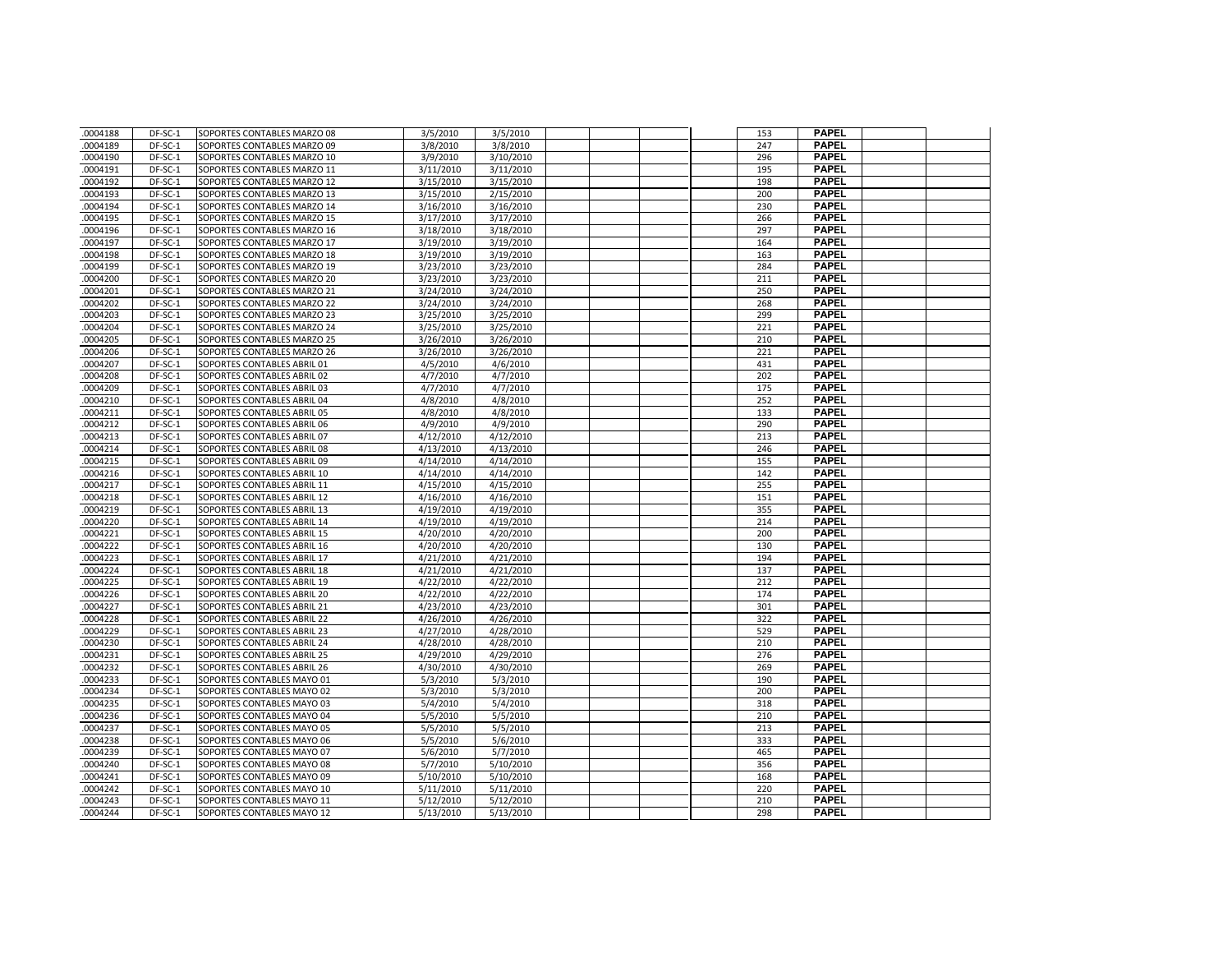| .0004245             | DF-SC-1            | SOPORTES CONTABLES MAYO 13                                 | 5/14/2010              | 5/14/2010              |  | 242        | <b>PAPEL</b>                 |  |
|----------------------|--------------------|------------------------------------------------------------|------------------------|------------------------|--|------------|------------------------------|--|
| .0004246             | DF-SC-1            | SOPORTES CONTABLES MAYO 14                                 | 5/18/2010              | 5/18/2010              |  | 205        | <b>PAPEL</b>                 |  |
| 0004247              | DF-SC-1            | SOPORTES CONTABLES MAYO 15                                 | 5/18/2010              | 5/18/2010              |  | 194        | <b>PAPEL</b>                 |  |
| .0004248             | DF-SC-1            | SOPORTES CONTABLES MAYO 16                                 | 5/19/2010              | 5/19/2010              |  | 338        | <b>PAPEL</b>                 |  |
| .0004249             | DF-SC-1            | SOPORTES CONTABLES MAYO 17                                 | 5/20/2010              | 5/20/2010              |  | 460        | <b>PAPEL</b>                 |  |
| .0004250             | DF-SC-1            | SOPORTES CONTABLES MAYO 18                                 | 5/21/2010              | 5/21/2010              |  | 255        | <b>PAPEL</b>                 |  |
| .0004251             | DF-SC-1            | SOPORTES CONTABLES MAYO 19                                 | 5/24/2010              | 5/24/2010              |  | 376        | <b>PAPEL</b>                 |  |
| .0004252             | DF-SC-1            | SOPORTES CONTABLES MAYO 20                                 | 5/25/2010              | 5/25/2010              |  | 349        | <b>PAPEL</b>                 |  |
| .0004253             | DF-SC-1            | SOPORTES CONTABLES MAYO 21                                 | 5/26/2010              | 5/26/2010              |  | 338        | <b>PAPEL</b>                 |  |
| .0004254             | DF-SC-1            | SOPORTES CONTABLES MAYO 22                                 | 5/27/2010              | 5/27/2010              |  | 260        | <b>PAPEL</b>                 |  |
| .0004255             | DF-SC-1            | SOPORTES CONTABLES MAYO 23                                 | 5/27/2010              | 5/27/2010              |  | 235        | <b>PAPEL</b>                 |  |
| .0004256             | DF-SC-1            | SOPORTES CONTABLES MAYO 24                                 | 5/28/2010              | 5/28/2010              |  | 256        | <b>PAPEL</b>                 |  |
| .0004257             | DF-SC-1            | SOPORTES CONTABLES MAYO 25                                 | 5/28/2010              | 5/28/2010              |  | 259        | <b>PAPEL</b>                 |  |
| .0004258             | DF-SC-1            | SOPORTES CONTABLES MAYO 26                                 | 5/31/2010              | 5/31/2010              |  | 171        | <b>PAPEL</b>                 |  |
| .0004259             | DF-SC-1            | SOPORTES CONTABLES JUNIO 01                                | 6/1/2010               | 6/1/2010               |  | 281        | <b>PAPEL</b>                 |  |
| .0004260             | DF-SC-1            | SOPORTES CONTABLES JUNIO 02                                | 6/1/2010               | 6/1/2010               |  | 243        | <b>PAPEL</b>                 |  |
| .0004261             | DF-SC-1            | SOPORTES CONTABLES JUNIO 03                                | 6/2/2010               | 6/2/2010               |  | 209        | <b>PAPEL</b>                 |  |
| .0004262             | DF-SC-1            | SOPORTES CONTABLES JUNIO 04                                | 6/2/2010               | 6/2/2010               |  | 171        | <b>PAPEL</b>                 |  |
| .0004263             | DF-SC-1            | SOPORTES CONTABLES JUNIO 05                                | 6/3/2010               | 6/4/2010               |  | 265        | <b>PAPEL</b>                 |  |
| .0004264             | DF-SC-1            | SOPORTES CONTABLES JUNIO 06                                | 6/8/2010               | 6/9/2010               |  | 219        | <b>PAPEL</b>                 |  |
| 0004265              | DF-SC-1            | SOPORTES CONTABLES JUNIO 07                                | 6/9/2010               | 6/9/2010               |  | 247        | <b>PAPEL</b>                 |  |
| .0004266             | DF-SC-1            | SOPORTES CONTABLES JUNIO 08                                | 6/10/2010              | 6/10/2010              |  | 192        | <b>PAPEL</b>                 |  |
| .0004267             | DF-SC-1            | SOPORTES CONTABLES JUNIO 09                                | 6/11/2010              | 6/11/2010              |  | 264        | <b>PAPEL</b>                 |  |
| .0004268             | DF-SC-1            | SOPORTES CONTABLES JUNIO 10                                | 6/15/2010              | 6/15/2010              |  | 268        | <b>PAPEL</b>                 |  |
| .0004269             | DF-SC-1            | SOPORTES CONTABLES JUNIO 11                                | 6/16/2010              | 6/16/2010              |  | 289        | <b>PAPEL</b>                 |  |
| 0004270              | DF-SC-1            | SOPORTES CONTABLES JUNIO 12                                | 6/17/2010              | 6/17/2010              |  | 433        | <b>PAPEL</b>                 |  |
| .0004271             | DF-SC-1            | SOPORTES CONTABLES JUNIO 13                                | 6/18/2010              | 6/18/2010              |  | 419        | <b>PAPEL</b>                 |  |
| .0004272             | DF-SC-1            | SOPORTES CONTABLES JUNIO 14                                | 6/21/2010              | 6/21/2010              |  | 223        | <b>PAPEL</b>                 |  |
| 0004273              | DF-SC-1            | SOPORTES CONTABLES JUNIO 15                                | 6/21/2010              | 6/21/2010              |  | 228        | <b>PAPEL</b>                 |  |
| .0004274             | DF-SC-1            | SOPORTES CONTABLES JUNIO 16                                | 6/21/2010              | 6/21/2010              |  | 200        | <b>PAPEL</b>                 |  |
| .0004275             | DF-SC-1            | SOPORTES CONTABLES JUNIO 17                                | 6/22/2010              | 6/22/2010              |  | 268        | <b>PAPEL</b>                 |  |
| .0004276             | DF-SC-1            | SOPORTES CONTABLES JUNIO 18                                | 6/22/2010              | 6/22/2010              |  | 246        | <b>PAPEL</b>                 |  |
| .0004277             | DF-SC-1            | SOPORTES CONTABLES JUNIO 19                                | 6/22/2010              | 6/22/2010              |  | 255        | <b>PAPEL</b>                 |  |
| 0004278              | DF-SC-1            | SOPORTES CONTABLES JUNIO 20                                | 6/22/2010              | 6/22/2010              |  | 219        | <b>PAPEL</b>                 |  |
| .0004279             | DF-SC-1            | SOPORTES CONTABLES JUNIO 21                                | 6/23/2010              | 6/23/2010              |  | 307        | <b>PAPEL</b>                 |  |
| .0004280             | DF-SC-1            | SOPORTES CONTABLES JUNIO 22                                | 6/24/2010              | 6/24/2010              |  | 145        | <b>PAPEL</b>                 |  |
| .0004281             | DF-SC-1            | SOPORTES CONTABLES JUNIO 23                                | 6/25/2010              | 6/28/2010              |  | 253        | <b>PAPEL</b>                 |  |
| .0004282             | DF-SC-1            | SOPORTES CONTABLES JUNIO 24                                | 6/28/2010              | 6/28/2010              |  | 146        | <b>PAPEL</b>                 |  |
| 0004283              | DF-SC-1            | SOPORTES CONTABLES JUNIO 25                                | 6/29/2010              | 6/29/2010              |  | 239        | <b>PAPEL</b>                 |  |
| .0004284             | DF-SC-1            | SOPORTES CONTABLES JUNIO 26                                | 6/30/2010              | 6/30/2010              |  | 249        | <b>PAPEL</b>                 |  |
| .0004285             | DF-SC-1            | SOPORTES CONTABLES JULIO 01                                | 7/1/2010               | 7/1/2010               |  | 282        | <b>PAPEL</b>                 |  |
| .0004286             | DF-SC-1            | SOPORTES CONTABLES JULIO 02                                | 7/2/2010               | 7/12/2010              |  | 119        | <b>PAPEL</b>                 |  |
| .0004287             | DF-SC-1            | SOPORTES CONTABLES JULIO 03                                | 7/13/2010              | 7/14/2010              |  | 232        | <b>PAPEL</b>                 |  |
| .0004288             | DF-SC-1            | SOPORTES CONTABLES JULIO 04                                | 7/14/2010              | 7/14/2010              |  | 239        | <b>PAPEL</b>                 |  |
| .0004289             | DF-SC-1            | SOPORTES CONTABLES JULIO 05                                | 7/15/2010              | 7/16/2010              |  | 381        | <b>PAPEL</b>                 |  |
| .0004290             | DF-SC-1            | SOPORTES CONTABLES JULIO 06                                | 7/16/2010              | 7/16/2010              |  | 270        | <b>PAPEL</b>                 |  |
| 0004291              | DF-SC-1            | SOPORTES CONTABLES JULIO 07                                | 7/19/2010              | 7/19/2010              |  | 258        | <b>PAPEL</b>                 |  |
| .0004292             | DF-SC-1            | SOPORTES CONTABLES JULIO 08                                | 7/21/2010              | 7/21/2010              |  | 213        | <b>PAPEL</b>                 |  |
| .0004293             | DF-SC-1            | SOPORTES CONTABLES JULIO 09                                | 7/21/2010              | 7/21/2010              |  | 296        | <b>PAPEL</b>                 |  |
| .0004294             | DF-SC-1            | SOPORTES CONTABLES JULIO 10                                | 7/21/2010              | 7/21/2010              |  | 141        | <b>PAPEL</b>                 |  |
| .0004295             | DF-SC-1            | SOPORTES CONTABLES JULIO 11                                | 7/22/2010              | 7/22/2010              |  | 398        | <b>PAPEL</b><br><b>PAPEL</b> |  |
| 0004296              | DF-SC-1            | SOPORTES CONTABLES JULIO 12                                | 7/22/2010              | 7/22/2010              |  | 205        |                              |  |
| .0004297             | DF-SC-1            | SOPORTES CONTABLES JULIO 13                                | 7/22/2010              | 7/22/2010              |  | 212        | <b>PAPEL</b><br><b>PAPEL</b> |  |
| .0004298<br>.0004299 | DF-SC-1<br>DF-SC-1 | SOPORTES CONTABLES JULIO 14<br>SOPORTES CONTABLES JULIO 15 | 7/23/2010<br>7/23/2010 | 7/23/2010<br>7/23/2010 |  | 351<br>366 | <b>PAPEL</b>                 |  |
| 0004300              | DF-SC-1            | SOPORTES CONTABLES JULIO 16                                | 7/26/2010              | 7/26/2010              |  | 214        | <b>PAPEL</b>                 |  |
| .0004301             | DF-SC-1            | SOPORTES CONTABLES JULIO 17                                | 7/26/2010              | 7/26/2010              |  | 207        | <b>PAPEL</b>                 |  |
|                      |                    |                                                            |                        |                        |  |            |                              |  |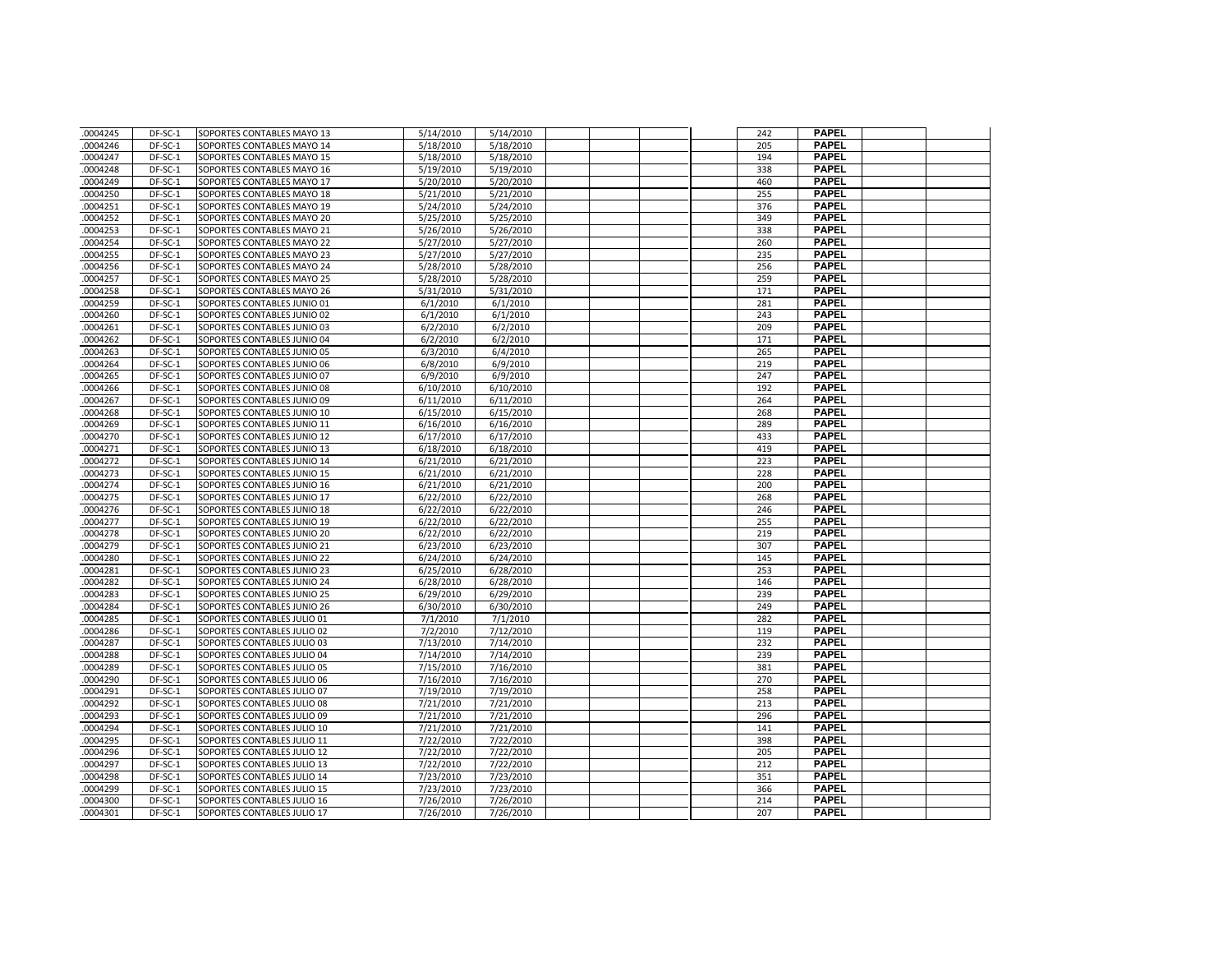| .0004302             | DF-SC-1            | SOPORTES CONTABLES JULIO 18                                  | 7/26/2010              | 7/26/2010              |  | 240        | <b>PAPEL</b>                 |  |
|----------------------|--------------------|--------------------------------------------------------------|------------------------|------------------------|--|------------|------------------------------|--|
| .0004303             | DF-SC-1            | SOPORTES CONTABLES JULIO 19                                  | 7/27/2010              | 7/27/2010              |  | 301        | <b>PAPEL</b>                 |  |
| .0004304             | DF-SC-1            | SOPORTES CONTABLES JULIO 20                                  | 7/27/2010              | 7/27/2010              |  | 348        | <b>PAPEL</b>                 |  |
| .0004305             | DF-SC-1            | SOPORTES CONTABLES JULIO 21                                  | 7/27/2010              | 7/27/2010              |  | 208        | <b>PAPEL</b>                 |  |
| 0004306              | DF-SC-1            | SOPORTES CONTABLES JULIO 22                                  | 7/27/2010              | 7/27/2010              |  | 167        | <b>PAPEL</b>                 |  |
| .0004307             | DF-SC-1            | SOPORTES CONTABLES JULIO 23                                  | 7/28/2010              | 7/28/2010              |  | 196        | <b>PAPEL</b>                 |  |
| .0004308             | DF-SC-1            | SOPORTES CONTABLES JULIO 24                                  | 7/28/2010              | 7/28/2010              |  | 227        | <b>PAPEL</b>                 |  |
| 0004309              | DF-SC-1            | SOPORTES CONTABLES JULIO 25                                  | 7/28/2010              | 7/28/2010              |  | 216        | <b>PAPEL</b>                 |  |
| .0004310             | DF-SC-1            | SOPORTES CONTABLES JULIO 26                                  | 7/28/2010              | 7/28/2010              |  | 249        | <b>PAPEL</b>                 |  |
| .0004311             | DF-SC-1            | SOPORTES CONTABLES JULIO 27                                  | 7/29/2010              | 7/19/2010              |  | 196        | <b>PAPEL</b>                 |  |
| .0004312             | DF-SC-1            | SOPORTES CONTABLES JULIO 28                                  | 7/29/2010              | 7/29/2010              |  | 236        | <b>PAPEL</b>                 |  |
| .0004313             | DF-SC-1            | SOPORTES CONTABLES JULIO 29                                  | 7/29/2010              | 7/29/2010              |  | 198        | <b>PAPEL</b>                 |  |
| 0004314              | DF-SC-1            | SOPORTES CONTABLES JULIO 30                                  | 7/30/2010              | 7/30/2010              |  | 200        | <b>PAPEL</b>                 |  |
| .0004315             | DF-SC-1            | SOPORTES CONTABLES JULIO 31                                  | 7/30/2010              | 7/30/2010              |  | 252        | <b>PAPEL</b>                 |  |
| .0004316             | DF-SC-1            | SOPORTES CONTABLES JULIO 32                                  | 7/30/2010              | 7/30/2010              |  | 176        | <b>PAPEL</b>                 |  |
| .0004317             | DF-SC-1            | SOPORTES CONTABLES AGOSTO 01                                 | 8/2/2010               | 8/2/2010               |  | 293        | <b>PAPEL</b>                 |  |
| .0004318             | DF-SC-1            | SOPORTES CONTABLES AGOSTO 02                                 | 8/2/2010               | 8/2/2010               |  | 230        | <b>PAPEL</b>                 |  |
| .0004319             | DF-SC-1            | SOPORTES CONTABLES AGOSTO 03                                 | 8/2/2010               | 8/2/2010               |  | 225        | <b>PAPEL</b>                 |  |
| .0004320             | DF-SC-1            | SOPORTES CONTABLES AGOSTO 04                                 | 8/2/2010               | 8/2/2010               |  | 239        | <b>PAPEL</b>                 |  |
| .0004321             | DF-SC-1            | SOPORTES CONTABLES AGOSTO 05                                 | 8/3/2010               | 8/3/2010               |  | 114        | <b>PAPEL</b>                 |  |
| .0004322             | DF-SC-1            | SOPORTES CONTABLES AGOSTO 06                                 | 8/4/2010               | 8/4/2010               |  | 245        | <b>PAPEL</b>                 |  |
| .0004323             | DF-SC-1            | SOPORTES CONTABLES AGOSTO 07                                 | 8/4/2010               | 8/4/2010               |  | 266        | <b>PAPEL</b>                 |  |
| .0004324             | DF-SC-1            | SOPORTES CONTABLES AGOSTO 08                                 | 8/4/2010               | 8/4/2010               |  | 185        | <b>PAPEL</b>                 |  |
| .0004325             | DF-SC-1            | SOPORTES CONTABLES AGOSTO 09                                 | 8/5/2010               | 8/5/2010               |  | 210        | <b>PAPEL</b>                 |  |
| .0004326             | DF-SC-1            | SOPORTES CONTABLES AGOSTO 10                                 | 8/5/2010               | 8/5/2010               |  | 290        | <b>PAPEL</b>                 |  |
| .0004327             | DF-SC-1            | SOPORTES CONTABLES AGOSTO 11                                 | 8/5/2010               | 8/5/2010               |  | 244        | <b>PAPEL</b>                 |  |
| .0004328             | DF-SC-1            | SOPORTES CONTABLES AGOSTO 12                                 | 8/5/2010               | 8/5/2010               |  | 214        | <b>PAPEL</b>                 |  |
| .0004329             | DF-SC-1            | SOPORTES CONTABLES AGOSTO 13                                 | 8/6/2010               | 8/6/2010               |  | 255        | <b>PAPEL</b>                 |  |
| .0004330             | DF-SC-1            | SOPORTES CONTABLES AGOSTO 14                                 | 8/6/2010               | 8/6/2010               |  | 229        | <b>PAPEL</b>                 |  |
| .0004331             | DF-SC-1            | SOPORTES CONTABLES AGOSTO 15                                 | 8/6/2010               | 8/6/2010               |  | 182        | <b>PAPEL</b>                 |  |
| 0004332              | DF-SC-1            | SOPORTES CONTABLES AGOSTO 16                                 | 8/6/2010               | 8/6/2010               |  | 187        | <b>PAPEL</b>                 |  |
| .0004333             | DF-SC-1            | SOPORTES CONTABLES AGOSTO 17                                 | 8/9/2010               | 8/9/2010               |  | 188        | <b>PAPEL</b>                 |  |
| .0004334             | DF-SC-1            | SOPORTES CONTABLES AGOSTO 18                                 | 8/9/2010               | 8/9/2010               |  | 136        | <b>PAPEL</b>                 |  |
| .0004335             | DF-SC-1            | SOPORTES CONTABLES AGOSTO 19                                 | 8/10/2010              | 8/10/2010              |  | 321        | <b>PAPEL</b>                 |  |
| .0004336             | DF-SC-1            | SOPORTES CONTABLES AGOSTO 20                                 | 8/10/2010              | 8/10/2010              |  | 385        | <b>PAPEL</b>                 |  |
| 0004337              | DF-SC-1            | SOPORTES CONTABLES AGOSTO 21                                 | 8/10/2010              | 8/10/2010              |  | 304        | <b>PAPEL</b>                 |  |
| .0004338             | DF-SC-1            | SOPORTES CONTABLES AGOSTO 22                                 | 8/11/2010              | 8/11/2010              |  | 145        | <b>PAPEL</b>                 |  |
| .0004339             | DF-SC-1            | SOPORTES CONTABLES AGOSTO 23                                 | 8/12/2010              | 8/12/2010              |  | 319        | <b>PAPEL</b>                 |  |
| 0004340              | DF-SC-1            | SOPORTES CONTABLES AGOSTO 24                                 | 8/13/2010              | 8/13/2010              |  | 253        | <b>PAPEL</b>                 |  |
| .0004341             | DF-SC-1            | SOPORTES CONTABLES AGOSTO 25                                 | 8/17/2010              | 8/17/2010              |  | 138        | <b>PAPEL</b>                 |  |
| .0004342             | DF-SC-1            | SOPORTES CONTABLES AGOSTO 26                                 | 8/18/2010              | 8/18/2010              |  | 170        | <b>PAPEL</b>                 |  |
| .0004343             | DF-SC-1            | SOPORTES CONTABLES AGOSTO 27                                 | 8/18/2010              | 8/18/2010              |  | 109        | <b>PAPEL</b>                 |  |
| .0004344             | DF-SC-1            | SOPORTES CONTABLES AGOSTO 28                                 | 8/19/2010              | 8/20/2010              |  | 222        | <b>PAPEL</b>                 |  |
| 0004345              | DF-SC-1            | SOPORTES CONTABLES AGOSTO 29                                 | 8/20/2010              | 8/20/2010              |  | 217        | <b>PAPEL</b>                 |  |
| .0004346             | DF-SC-1            | SOPORTES CONTABLES AGOSTO 30                                 | 8/23/2010              | 8/24/2010              |  | 286        | <b>PAPEL</b>                 |  |
| .0004347             | DF-SC-1            | SOPORTES CONTABLES AGOSTO 31                                 | 8/24/2010              | 8/24/2010              |  | 189        | <b>PAPEL</b>                 |  |
| 0004348              | DF-SC-1            | SOPORTES CONTABLES AGOSTO 32                                 | 8/24/2010              | 8/24/2010              |  | 229        | <b>PAPEL</b>                 |  |
| .0004349             | DF-SC-1            | SOPORTES CONTABLES AGOSTO 33                                 | 8/25/2010              | 8/25/2010              |  | 226        | <b>PAPEL</b><br><b>PAPEL</b> |  |
| 0004350              | DF-SC-1<br>DF-SC-1 | SOPORTES CONTABLES AGOSTO 34                                 | 8/25/2010              | 8/26/2010              |  | 184<br>212 | <b>PAPEL</b>                 |  |
| .0004351<br>.0004352 |                    | SOPORTES CONTABLES AGOSTO 35                                 | 8/26/2010<br>8/27/2010 | 8/26/2010<br>8/27/2010 |  |            | <b>PAPEL</b>                 |  |
| .0004353             | DF-SC-1<br>DF-SC-1 | SOPORTES CONTABLES AGOSTO 36                                 | 8/27/2010              | 8/27/2010              |  | 176<br>260 | <b>PAPEL</b>                 |  |
| .0004354             | DF-SC-1            | SOPORTES CONTABLES AGOSTO 37<br>SOPORTES CONTABLES AGOSTO 38 | 8/30/2010              | 8/30/2010              |  | 272        | <b>PAPEL</b>                 |  |
| .0004355             | DF-SC-1            | SOPORTES CONTABLES AGOSTO 39                                 | 8/31/2010              | 8/31/2010              |  | 238        | <b>PAPEL</b>                 |  |
| .0004356             | DF-SC-1            | SOPORTES CONTABLES SEPTIEMBRE 01                             | 9/1/2010               | 9/1/2010               |  | 201        | <b>PAPEL</b>                 |  |
| 0004357              | DF-SC-1            | SOPORTES CONTABLES SEPTIEMBRE 02                             | 9/2/2010               | 9/2/2010               |  | 209        | PAPEL                        |  |
| 0004358              | DF-SC-1            | SOPORTES CONTABLES SEPTIEMBRE 03                             | 9/2/2010               | 9/2/2010               |  | 202        | <b>PAPEL</b>                 |  |
|                      |                    |                                                              |                        |                        |  |            |                              |  |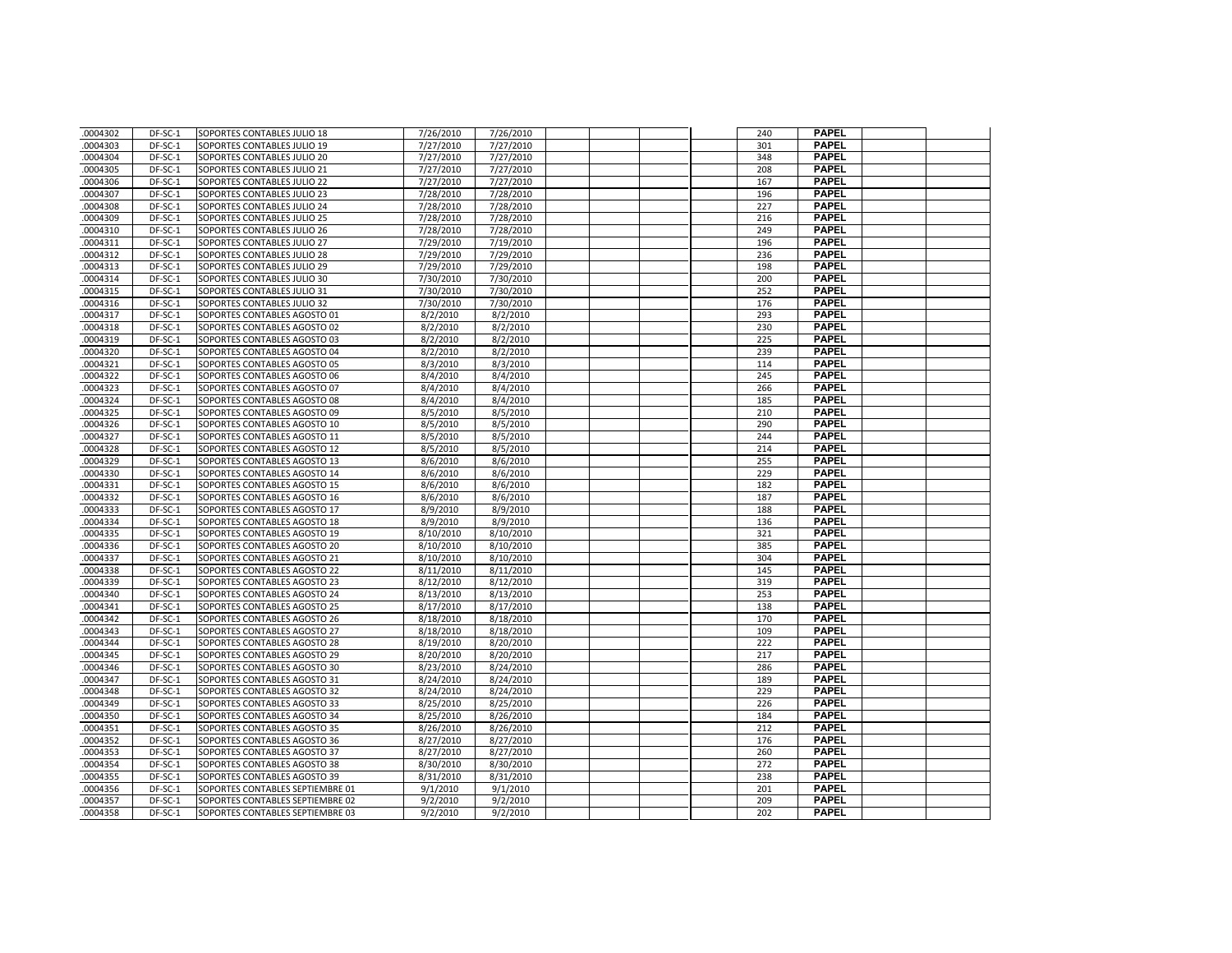| .0004359 | $DF-SC-1$ | SOPORTES CONTABLES SEPTIEMBRE 04 | 9/2/2010   | 9/2/2010   |  | 202 | <b>PAPEL</b> |  |
|----------|-----------|----------------------------------|------------|------------|--|-----|--------------|--|
| .0004360 | DF-SC-1   | SOPORTES CONTABLES SEPTIEMBRE 05 | 9/2/2010   | 9/2/2010   |  | 216 | <b>PAPEL</b> |  |
| .0004361 | DF-SC-1   | SOPORTES CONTABLES SEPTIEMBRE 06 | 9/2/2010   | 9/2/2010   |  | 196 | <b>PAPEL</b> |  |
| 0004362  | DF-SC-1   | SOPORTES CONTABLES SEPTIEMBRE 07 | 9/3/2010   | 9/3/2010   |  | 136 | <b>PAPEL</b> |  |
| .0004363 | DF-SC-1   | SOPORTES CONTABLES SEPTIEMBRE 08 | 9/6/2010   | 9/6/2010   |  | 230 | <b>PAPEL</b> |  |
| .0004364 | DF-SC-1   | SOPORTES CONTABLES SEPTIEMBRE 09 | 9/6/2010   | 9/6/2010   |  | 168 | <b>PAPEL</b> |  |
| .0004365 | DF-SC-1   | SOPORTES CONTABLES SEPTIEMBRE 10 | 9/7/2010   | 9/7/2010   |  | 400 | <b>PAPEL</b> |  |
| .0004366 | DF-SC-1   | SOPORTES CONTABLES SEPTIEMBRE 11 | 9/7/2010   | 9/7/2010   |  | 155 | <b>PAPEL</b> |  |
| .0004367 | DF-SC-1   | SOPORTES CONTABLES SEPTIEMBRE 12 | 9/7/2010   | 9/7/2010   |  | 234 | <b>PAPEL</b> |  |
| .0004368 | DF-SC-1   | SOPORTES CONTABLES SEPTIEMBRE 13 | 9/8/2010   | 9/8/2010   |  | 235 | <b>PAPEL</b> |  |
| .0004369 | DF-SC-1   | SOPORTES CONTABLES SEPTIEMBRE 14 | 9/8/2010   | 9/8/2010   |  | 106 | <b>PAPEL</b> |  |
| .0004370 | DF-SC-1   | SOPORTES CONTABLES SEPTIEMBRE 15 | 9/9/2010   | 9/9/2010   |  | 431 | <b>PAPEL</b> |  |
| .0004371 | DF-SC-1   | SOPORTES CONTABLES SEPTIEMBRE 16 | 9/9/2010   | 9/9/2010   |  | 269 | <b>PAPEL</b> |  |
| 0004372  | DF-SC-1   | SOPORTES CONTABLES SEPTIEMBRE 17 | 9/10/2010  | 9/10/2010  |  | 245 | <b>PAPEL</b> |  |
| .0004373 | DF-SC-1   | SOPORTES CONTABLES SEPTIEMBRE 18 | 9/13/2010  | 9/13/2010  |  | 412 | <b>PAPEL</b> |  |
| .0004374 | DF-SC-1   | SOPORTES CONTABLES SEPTIEMBRE 19 | 9/14/2010  | 9/14/2010  |  | 241 | <b>PAPEL</b> |  |
| .0004375 | DF-SC-1   | SOPORTES CONTABLES SEPTIEMBRE 20 | 9/14/2010  | 9/14/2010  |  | 217 | <b>PAPEL</b> |  |
| .0004376 | DF-SC-1   | SOPORTES CONTABLES SEPTIEMBRE 21 | 9/14/2010  | 9/14/2010  |  | 233 | <b>PAPEL</b> |  |
| .0004377 | DF-SC-1   | SOPORTES CONTABLES SEPTIEMBRE 22 | 9/15/2010  | 9/15/2010  |  | 185 | <b>PAPEL</b> |  |
| .0004378 | DF-SC-1   | SOPORTES CONTABLES SEPTIEMBRE 23 | 9/15/2010  | 9/15/2010  |  | 221 | <b>PAPEL</b> |  |
| .0004379 | DF-SC-1   | SOPORTES CONTABLES SEPTIEMBRE 24 | 9/16/2010  | 9/17/2010  |  | 225 | <b>PAPEL</b> |  |
| .0004380 | DF-SC-1   | SOPORTES CONTABLES SEPTIEMBRE 25 | 9/17/2010  | 9/20/2010  |  | 215 | <b>PAPEL</b> |  |
| .0004381 | DF-SC-1   | SOPORTES CONTABLES SEPTIEMBRE 26 | 9/20/2010  | 9/20/2010  |  | 271 | <b>PAPEL</b> |  |
| .0004382 | DF-SC-1   | SOPORTES CONTABLES SEPTIEMBRE 27 | 9/20/2010  | 9/20/2010  |  | 186 | <b>PAPEL</b> |  |
| .0004383 | DF-SC-1   | SOPORTES CONTABLES SEPTIEMBRE 28 | 9/21/2010  | 9/22/2010  |  | 257 | <b>PAPEL</b> |  |
| .0004384 | DF-SC-1   | SOPORTES CONTABLES SEPTIEMBRE 29 | 9/22/2010  | 9/22/2010  |  | 155 | <b>PAPEL</b> |  |
| .0004385 | DF-SC-1   | SOPORTES CONTABLES SEPTIEMBRE 30 | 9/23/2010  | 9/23/2010  |  | 188 | <b>PAPEL</b> |  |
| .0004386 | DF-SC-1   | SOPORTES CONTABLES SEPTIEMBRE 31 | 9/24/2010  | 9/24/2010  |  | 177 | <b>PAPEL</b> |  |
| .0004387 | DF-SC-1   | SOPORTES CONTABLES SEPTIEMBRE 32 | 9/27/2010  | 9/27/2010  |  | 144 | <b>PAPEL</b> |  |
| .0004388 | DF-SC-1   | SOPORTES CONTABLES SEPTIEMBRE 33 | 9/27/2010  | 9/27/2010  |  | 231 | <b>PAPEL</b> |  |
| .0004389 | DF-SC-1   | SOPORTES CONTABLES SEPTIEMBRE 34 | 9/28/2010  | 9/28/2010  |  | 152 | <b>PAPEL</b> |  |
| .0004390 | DF-SC-1   | SOPORTES CONTABLES SEPTIEMBRE 35 | 9/28/2010  | 9/28/2010  |  | 229 | <b>PAPEL</b> |  |
| .0004391 | DF-SC-1   | SOPORTES CONTABLES SEPTIEMBRE 36 | 9/29/2010  | 9/29/2010  |  | 116 | <b>PAPEL</b> |  |
| .0004392 | DF-SC-1   | SOPORTES CONTABLES SEPTIEMBRE 37 | 9/30/2010  | 9/30/2010  |  | 307 | <b>PAPEL</b> |  |
| .0004393 | DF-SC-1   | SOPORTES CONTABLES SEPTIEMBRE 38 | 9/30/2010  | 9/30/2010  |  | 210 | <b>PAPEL</b> |  |
| .0004394 | DF-SC-1   | SOPORTES CONTABLES OCTUBRE 01    | 10/1/2010  | 10/4/2010  |  | 203 | <b>PAPEL</b> |  |
| 0004395  | DF-SC-1   | SOPORTES CONTABLES OCTUBRE 02    | 10/4/2010  | 10/4/2010  |  | 178 | <b>PAPEL</b> |  |
|          |           |                                  |            |            |  |     | <b>PAPEL</b> |  |
| .0004396 | DF-SC-1   | SOPORTES CONTABLES OCTUBRE 03    | 10/5/2010  | 10/5/2010  |  | 257 | <b>PAPEL</b> |  |
| .0004397 | DF-SC-1   | SOPORTES CONTABLES OCTUBRE 04    | 10/6/2010  | 10/6/2010  |  | 138 | <b>PAPEL</b> |  |
| .0004398 | DF-SC-1   | SOPORTES CONTABLES OCTUBRE 05    | 10/7/2010  | 10/7/2010  |  | 214 |              |  |
| 0004399  | DF-SC-1   | SOPORTES CONTABLES OCTUBRE 06    | 10/7/2010  | 10/7/2010  |  | 202 | <b>PAPEL</b> |  |
| .0004400 | DF-SC-1   | SOPORTES CONTABLES OCTUBRE 07    | 10/7/2010  | 10/8/2010  |  | 247 | <b>PAPEL</b> |  |
| .0004401 | DF-SC-1   | SOPORTES CONTABLES OCTUBRE 08    | 10/8/2010  | 10/11/2010 |  | 211 | <b>PAPEL</b> |  |
| .0004402 | DF-SC-1   | SOPORTES CONTABLES OCTUBRE 09    | 10/11/2010 | 10/11/2010 |  | 199 | <b>PAPEL</b> |  |
| .0004403 | DF-SC-1   | SOPORTES CONTABLES OCTUBRE 10    | 10/12/2010 | 10/12/2010 |  | 156 | <b>PAPEL</b> |  |
| .0004404 | DF-SC-1   | SOPORTES CONTABLES OCTUBRE 11    | 10/13/2010 | 10/13/2010 |  | 227 | <b>PAPEL</b> |  |
| .0004405 | DF-SC-1   | SOPORTES CONTABLES OCTUBRE 12    | 10/14/2010 | 10/19/2010 |  | 217 | <b>PAPEL</b> |  |
| .0004406 | DF-SC-1   | SOPORTES CONTABLES OCTUBRE 13    | 10/19/2010 | 10/19/2010 |  | 212 | <b>PAPEL</b> |  |
| .0004407 | DF-SC-1   | SOPORTES CONTABLES OCTUBRE 14    | 10/19/2010 | 10/19/2010 |  | 210 | <b>PAPEL</b> |  |
| .0004408 | DF-SC-1   | SOPORTES CONTABLES OCTUBRE 15    | 10/20/2010 | 10/21/2010 |  | 195 | <b>PAPEL</b> |  |
| .0004409 | DF-SC-1   | SOPORTES CONTABLES OCTUBRE 16    | 10/21/2010 | 10/22/2010 |  | 227 | <b>PAPEL</b> |  |
| .0004410 | DF-SC-1   | SOPORTES CONTABLES OCTUBRE 17    | 10/22/2010 | 10/22/2010 |  | 194 | <b>PAPEL</b> |  |
| .0004411 | DF-SC-1   | SOPORTES CONTABLES OCTUBRE 18    | 10/22/2010 | 10/22/2010 |  | 162 | <b>PAPEL</b> |  |
| .0004412 | DF-SC-1   | SOPORTES CONTABLES OCTUBRE 19    | 10/25/2010 | 10/25/2010 |  | 281 | <b>PAPEL</b> |  |
| .0004413 | DF-SC-1   | SOPORTES CONTABLES OCTUBRE 20    | 10/25/2010 | 10/25/2010 |  | 203 | <b>PAPEL</b> |  |
| .0004414 | DF-SC-1   | SOPORTES CONTABLES OCTUBRE 21    | 10/25/2010 | 10/25/2010 |  | 130 | PAPEL        |  |
| .0004415 | DF-SC-1   | SOPORTES CONTABLES OCTUBRE 22    | 10/26/2010 | 10/26/2010 |  | 217 | <b>PAPEL</b> |  |
|          |           |                                  |            |            |  |     |              |  |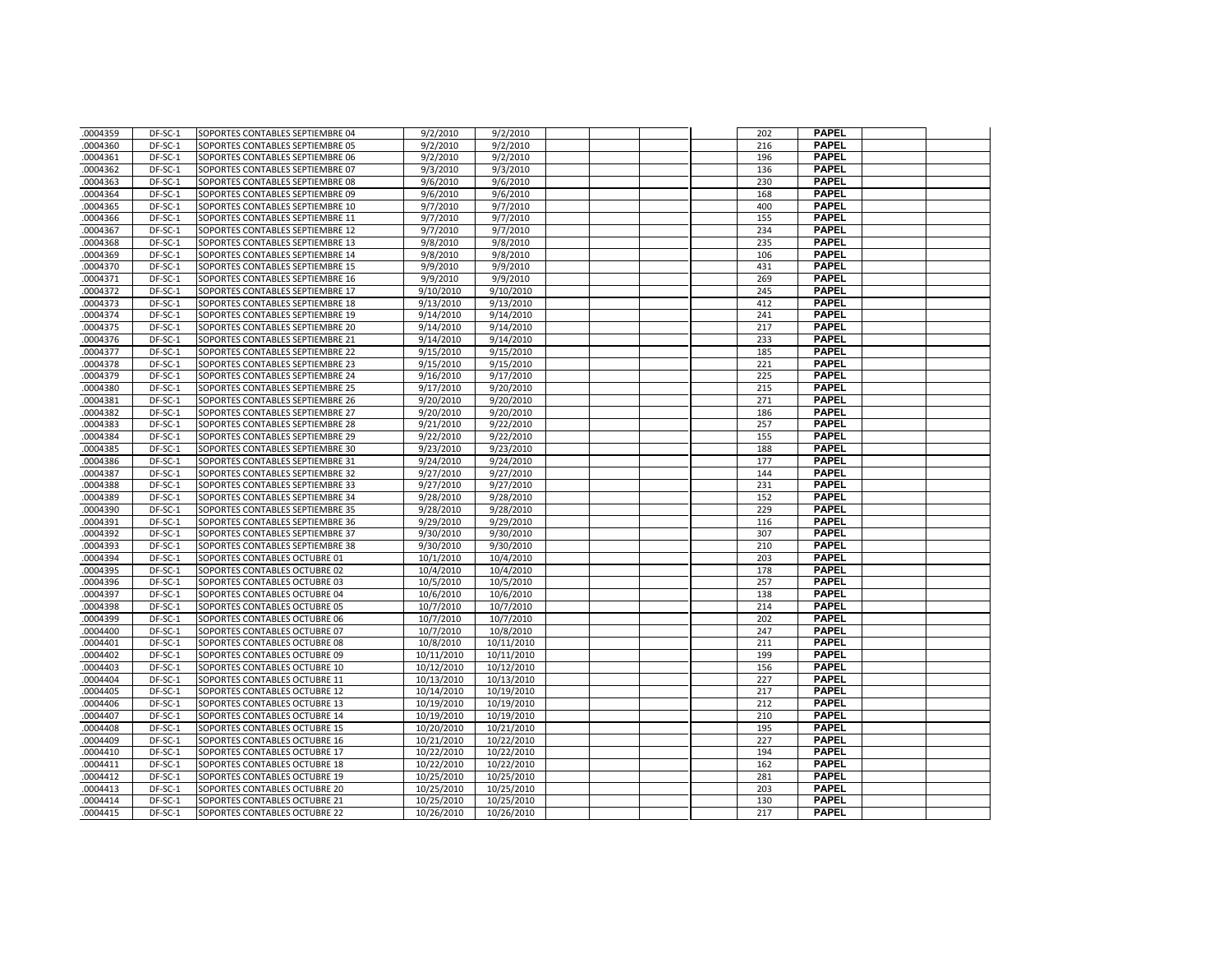| 0004416   | DF-SC-1 | SOPORTES CONTABLES OCTUBRE 23   | 10/26/2010 | 10/27/2010 |  | 190 | <b>PAPEL</b> |  |
|-----------|---------|---------------------------------|------------|------------|--|-----|--------------|--|
| .0004417  | DF-SC-1 | SOPORTES CONTABLES OCTUBRE 24   | 10/27/2010 | 10/27/2010 |  | 250 | <b>PAPEL</b> |  |
| .0004418  | DF-SC-1 | SOPORTES CONTABLES OCTUBRE 25   | 10/27/2010 | 10/27/2010 |  | 255 | <b>PAPEL</b> |  |
| 0004419   | DF-SC-1 | SOPORTES CONTABLES OCTUBRE 26   | 10/27/2010 | 10/27/2010 |  | 155 | <b>PAPEL</b> |  |
| .0004420  | DF-SC-1 | SOPORTES CONTABLES OCTUBRE 27   | 10/27/2010 | 10/27/2010 |  | 272 | <b>PAPEL</b> |  |
| .0004421  | DF-SC-1 | SOPORTES CONTABLES OCTUBRE 28   | 10/28/2010 | 10/28/2010 |  | 220 | <b>PAPEL</b> |  |
| .0004422  | DF-SC-1 | SOPORTES CONTABLES OCTUBRE 29   | 10/28/2010 | 10/28/2010 |  | 360 | <b>PAPEL</b> |  |
| .0004423  | DF-SC-1 | SOPORTES CONTABLES OCTUBRE 30   | 10/29/2010 | 10/29/2010 |  | 101 | <b>PAPEL</b> |  |
| .0004424  | DF-SC-1 | SOPORTES CONTABLES NOVIEMBRE 01 | 11/2/2010  | 11/3/2010  |  | 274 | <b>PAPEL</b> |  |
| .0004425  | DF-SC-1 | SOPORTES CONTABLES NOVIEMBRE 02 | 11/3/2010  | 11/3/2010  |  | 206 | <b>PAPEL</b> |  |
| 0004426   | DF-SC-1 | SOPORTES CONTABLES NOVIEMBRE 03 | 11/3/2010  | 11/3/2010  |  | 185 | <b>PAPEL</b> |  |
| .0004427  | DF-SC-1 | SOPORTES CONTABLES NOVIEMBRE 04 | 11/4/2010  | 11/4/2010  |  | 177 | <b>PAPEL</b> |  |
| .0004428  | DF-SC-1 | SOPORTES CONTABLES NOVIEMBRE 05 | 11/5/2010  | 11/5/2010  |  | 187 | <b>PAPEL</b> |  |
| .0004429  | DF-SC-1 | SOPORTES CONTABLES NOVIEMBRE 06 | 11/5/2010  | 11/8/2010  |  | 213 | <b>PAPEL</b> |  |
| .0004430  | DF-SC-1 | SOPORTES CONTABLES NOVIEMBRE 07 | 11/8/2010  | 11/8/2010  |  | 211 | <b>PAPEL</b> |  |
| 0004431   | DF-SC-1 | SOPORTES CONTABLES NOVIEMBRE 08 | 11/8/2010  | 11/9/2010  |  | 216 | <b>PAPEL</b> |  |
| .0004432  | DF-SC-1 | SOPORTES CONTABLES NOVIEMBRE 09 | 11/9/2010  | 11/10/2010 |  | 282 | <b>PAPEL</b> |  |
| .0004433  | DF-SC-1 | SOPORTES CONTABLES NOVIEMBRE 10 | 11/10/2010 | 11/10/2010 |  | 198 | <b>PAPEL</b> |  |
| .0004434  | DF-SC-1 | SOPORTES CONTABLES NOVIEMBRE 11 | 11/10/2010 | 11/10/2010 |  | 105 | <b>PAPEL</b> |  |
| .0004435  | DF-SC-1 | SOPORTES CONTABLES NOVIEMBRE 12 | 11/11/2010 | 11/11/2010 |  | 418 | <b>PAPEL</b> |  |
| 0004436   | DF-SC-1 | SOPORTES CONTABLES NOVIEMBRE 13 | 11/11/2010 | 11/11/2010 |  | 175 | <b>PAPEL</b> |  |
| .0004437  | DF-SC-1 | SOPORTES CONTABLES NOVIEMBRE 14 | 11/12/2010 | 11/16/2010 |  | 227 | <b>PAPEL</b> |  |
| .0004438  | DF-SC-1 | SOPORTES CONTABLES NOVIEMBRE 15 | 11/16/2010 | 11/16/2010 |  | 259 | <b>PAPEL</b> |  |
| 0004439   | DF-SC-1 | SOPORTES CONTABLES NOVIEMBRE 16 | 11/16/2010 | 11/16/2010 |  | 175 | <b>PAPEL</b> |  |
| .0004440  | DF-SC-1 | SOPORTES CONTABLES NOVIEMBRE 17 | 11/17/2010 | 11/17/2010 |  | 269 | <b>PAPEL</b> |  |
| .0004441  | DF-SC-1 | SOPORTES CONTABLES NOVIEMBRE 18 | 11/18/2010 | 11/18/2010 |  | 142 | <b>PAPEL</b> |  |
| .0004442  | DF-SC-1 | SOPORTES CONTABLES NOVIEMBRE 19 | 11/19/2010 | 11/19/2010 |  | 238 | <b>PAPEL</b> |  |
| .0004443  | DF-SC-1 | SOPORTES CONTABLES NOVIEMBRE 20 | 11/19/2010 | 11/22/2010 |  | 244 | <b>PAPEL</b> |  |
| 0004444   | DF-SC-1 | SOPORTES CONTABLES NOVIEMBRE 21 | 11/22/2010 | 11/23/2010 |  | 289 | <b>PAPEL</b> |  |
| .0004445  | DF-SC-1 | SOPORTES CONTABLES NOVIEMBRE 22 | 11/24/2010 | 11/24/2010 |  | 198 | <b>PAPEL</b> |  |
| .0004446  | DF-SC-1 | SOPORTES CONTABLES NOVIEMBRE 23 | 11/24/2010 | 11/25/2010 |  | 258 | <b>PAPEL</b> |  |
| .0004447  | DF-SC-1 | SOPORTES CONTABLES NOVIEMBRE 24 | 11/25/2010 | 11/25/2010 |  | 171 | <b>PAPEL</b> |  |
| .0004448  | DF-SC-1 | SOPORTES CONTABLES NOVIEMBRE 25 | 11/26/2010 | 11/26/2010 |  | 303 | <b>PAPEL</b> |  |
| .0004449  | DF-SC-1 | SOPORTES CONTABLES NOVIEMBRE 26 | 11/26/2010 | 11/26/2010 |  | 175 | <b>PAPEL</b> |  |
| .0004450  | DF-SC-1 | SOPORTES CONTABLES NOVIEMBRE 27 | 11/26/2010 | 11/26/2010 |  | 222 | <b>PAPEL</b> |  |
| .0004451  | DF-SC-1 | SOPORTES CONTABLES NOVIEMBRE 28 | 11/29/2010 | 11/29/2010 |  | 147 | <b>PAPEL</b> |  |
| .0004452  | DF-SC-1 | SOPORTES CONTABLES NOVIEMBRE 29 | 11/30/2010 | 11/30/2010 |  | 105 | <b>PAPEL</b> |  |
| .0004452A | DF-SC-1 | SOPORTES CONTABLES DICIEMBRE 01 | 12/1/2010  | 12/1/2010  |  | 219 | <b>PAPEL</b> |  |
| .0004453  | DF-SC-1 | SOPORTES CONTABLES DICIEMBRE 02 | 12/1/2010  | 12/1/2010  |  | 210 | <b>PAPEL</b> |  |
| .0004454  | DF-SC-1 | SOPORTES CONTABLES DICIEMBRE 03 | 12/2/2010  | 12/2/2010  |  | 363 | <b>PAPEL</b> |  |
| .0004455  | DF-SC-1 | SOPORTES CONTABLES DICIEMBRE 04 | 12/3/2010  | 12/3/2010  |  | 202 | <b>PAPEL</b> |  |
| .0004456  | DF-SC-1 | SOPORTES CONTABLES DICIEMBRE 05 | 12/3/2010  | 12/3/2010  |  | 485 | <b>PAPEL</b> |  |
| .0004457  | DF-SC-1 | SOPORTES CONTABLES DICIEMBRE 06 | 12/3/2010  | 12/3/2010  |  | 201 | <b>PAPEL</b> |  |
| .0004458  | DF-SC-1 | SOPORTES CONTABLES DICIEMBRE 07 | 12/6/2010  | 12/6/2010  |  | 234 | <b>PAPEL</b> |  |
| .0004459  | DF-SC-1 | SOPORTES CONTABLES DICIEMBRE 08 | 12/6/2010  | 12/6/2010  |  | 203 | <b>PAPEL</b> |  |
| .0004460  | DF-SC-1 | SOPORTES CONTABLES DICIEMBRE 09 | 12/6/2010  | 12/7/2010  |  | 203 | <b>PAPEL</b> |  |
| 0004461   | DF-SC-1 | SOPORTES CONTABLES DICIEMBRE 10 | 12/7/2010  | 12/7/2010  |  | 283 | <b>PAPEL</b> |  |
| .0004462  | DF-SC-1 | SOPORTES CONTABLES DICIEMBRE 11 | 12/9/2010  | 12/9/2010  |  | 483 | <b>PAPEL</b> |  |
| .0004463  | DF-SC-1 | SOPORTES CONTABLES DICIEMBRE 12 | 12/9/2010  | 12/9/2010  |  | 385 | <b>PAPEL</b> |  |
| .0004464  | DF-SC-1 | SOPORTES CONTABLES DICIEMBRE 13 | 12/9/2010  | 12/9/2010  |  | 209 | <b>PAPEL</b> |  |
| .0004465  | DF-SC-1 | SOPORTES CONTABLES DICIEMBRE 14 | 12/9/2010  | 12/9/2010  |  | 274 | <b>PAPEL</b> |  |
| 0004466   | DF-SC-1 | SOPORTES CONTABLES DICIEMBRE 15 | 12/9/2010  | 12/9/2010  |  | 408 | <b>PAPEL</b> |  |
| .0004467  | DF-SC-1 | SOPORTES CONTABLES DICIEMBRE 16 | 12/9/2010  | 12/9/2010  |  | 454 | <b>PAPEL</b> |  |
| .0004468  | DF-SC-1 | SOPORTES CONTABLES DICIEMBRE 17 | 12/9/2010  | 12/9/2010  |  | 197 | <b>PAPEL</b> |  |
| .0004469  | DF-SC-1 | SOPORTES CONTABLES DICIEMBRE 18 | 12/9/2010  | 12/9/2010  |  | 237 | <b>PAPEL</b> |  |
| .0004470  | DF-SC-1 | SOPORTES CONTABLES DICIEMBRE 19 | 12/10/2010 | 12/10/2010 |  | 245 | <b>PAPEL</b> |  |
| .0004471  | DF-SC-1 | SOPORTES CONTABLES DICIEMBRE 20 | 12/10/2010 | 12/10/2010 |  | 188 | <b>PAPEL</b> |  |
|           |         |                                 |            |            |  |     |              |  |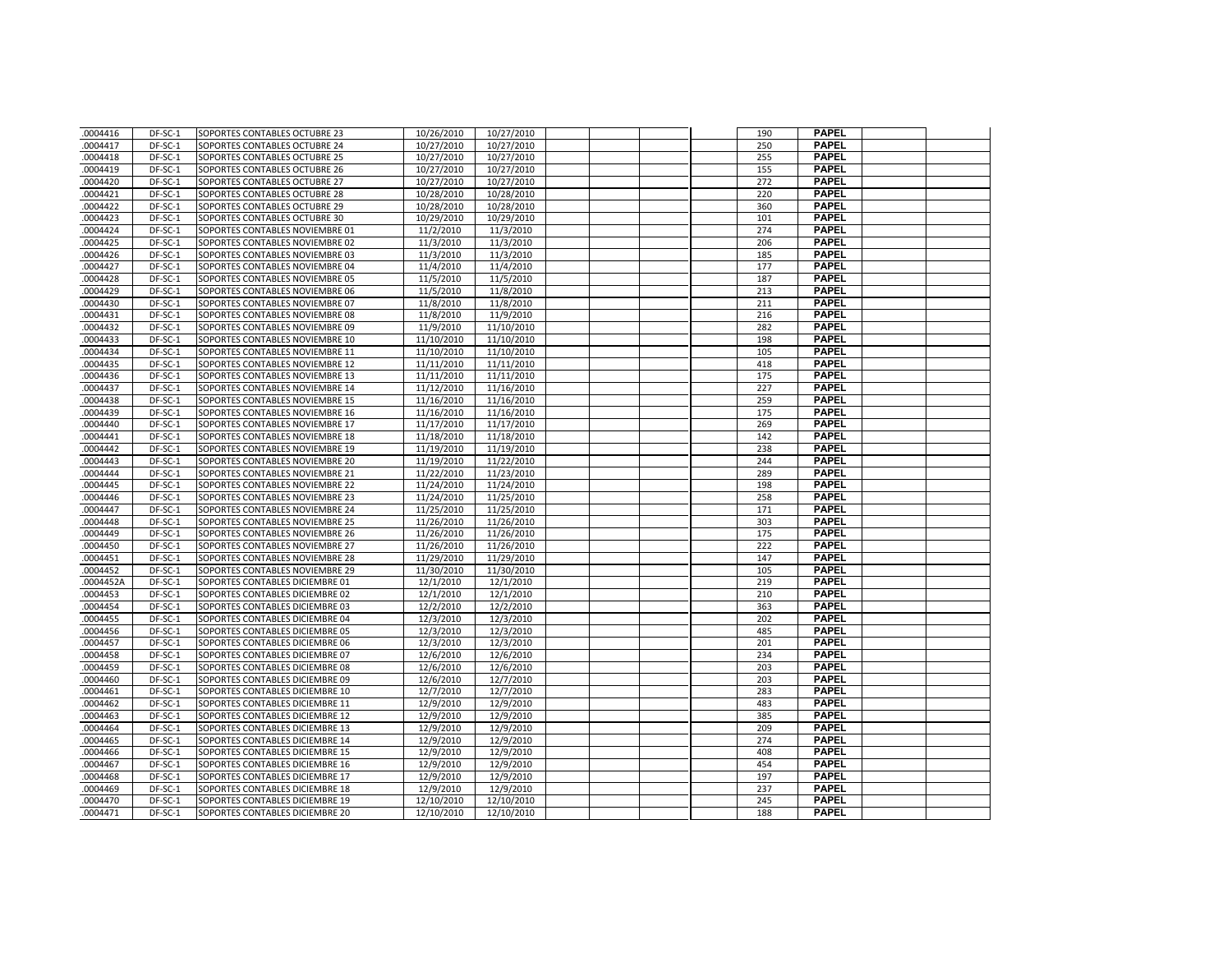| 0004472   | DF-SC-1 | SOPORTES CONTABLES DICIEMBRE 21        | 12/13/2010 | 12/13/2010     |  | 180 | <b>PAPEL</b>                 |  |
|-----------|---------|----------------------------------------|------------|----------------|--|-----|------------------------------|--|
| .0004473  | DF-SC-1 | SOPORTES CONTABLES DICIEMBRE 22        | 12/13/2010 | 12/13/2010     |  | 257 | <b>PAPEL</b>                 |  |
| .0004474  | DF-SC-1 | SOPORTES CONTABLES DICIEMBRE 23        | 12/13/2010 | 12/13/2010     |  | 243 | <b>PAPEL</b>                 |  |
| .0004475  | DF-SC-1 | SOPORTES CONTABLES DICIEMBRE 24        | 12/14/2010 | 12/14/2010     |  | 189 | <b>PAPEL</b>                 |  |
| .0004476  | DF-SC-1 | SOPORTES CONTABLES DICIEMBRE 25        | 12/14/2010 | 12/14/2010     |  | 164 | <b>PAPEL</b>                 |  |
| .0004477  | DF-SC-1 | SOPORTES CONTABLES DICIEMBRE 26        | 12/14/2010 | 12/15/2010     |  | 260 | <b>PAPEL</b>                 |  |
| .0004478  | DF-SC-1 | SOPORTES CONTABLES DICIEMBRE 27        | 12/15/2010 | 12/15/2010     |  | 216 | <b>PAPEL</b>                 |  |
| .0004479  | DF-SC-1 | SOPORTES CONTABLES DICIEMBRE 28        | 12/15/2010 | 12/15/2010     |  | 192 | <b>PAPEL</b>                 |  |
| .0004480  | DF-SC-1 | SOPORTES CONTABLES DICIEMBRE 29        | 12/15/2010 | 12/16/2010     |  | 311 | <b>PAPEL</b>                 |  |
| .0004481  | DF-SC-1 | SOPORTES CONTABLES DICIEMBRE 30        | 12/16/2010 | 12/16/2010     |  | 201 | <b>PAPEL</b>                 |  |
| 0004482   | DF-SC-1 | SOPORTES CONTABLES DICIEMBRE 31        | 12/16/2010 | 12/16/2010     |  | 182 | <b>PAPEL</b>                 |  |
| .0004483  | DF-SC-1 | SOPORTES CONTABLES DICIEMBRE 32        | 12/16/2010 | 12/16/2010     |  | 168 | <b>PAPEL</b>                 |  |
| .0004484  | DF-SC-1 | SOPORTES CONTABLES DICIEMBRE 33        | 12/17/2010 | 12/17/2010     |  | 197 | <b>PAPEL</b>                 |  |
| 0004485   | DF-SC-1 | SOPORTES CONTABLES DICIEMBRE 34        | 12/17/2010 | 12/20/2010     |  | 212 | <b>PAPEL</b>                 |  |
| .0004486  | DF-SC-1 | SOPORTES CONTABLES DICIEMBRE 35        | 12/20/2010 | 12/21/2010     |  | 206 | <b>PAPEL</b>                 |  |
| 0004487   | DF-SC-1 | SOPORTES CONTABLES DICIEMBRE 36        | 12/22/2010 | 12/22/2010     |  | 277 | <b>PAPEL</b>                 |  |
| .0004488  | DF-SC-1 | SOPORTES CONTABLES DICIEMBRE 37        | 12/23/2010 | 12/24/2010     |  | 216 | <b>PAPEL</b>                 |  |
| .0004489  | DF-SC-1 | SOPORTES CONTABLES DICIEMBRE 38        | 12/27/2010 | 12/27/2010     |  | 249 | <b>PAPEL</b>                 |  |
| .0004490  | DF-SC-1 | SOPORTES CONTABLES DICIEMBRE 39        | 12/28/2010 | 12/28/2010     |  | 221 | <b>PAPEL</b>                 |  |
| .0004491  | DF-SC-1 | SOPORTES CONTABLES DICIEMBRE 40        | 12/28/2010 | 12/29/2010     |  | 248 | <b>PAPEL</b>                 |  |
| 0004492   | DF-SC-1 | SOPORTES CONTABLES DICIEMBRE 41        | 12/29/2010 | 12/29/2010     |  | 230 | <b>PAPEL</b>                 |  |
| .0004493  | DF-SC-1 | SOPORTES CONTABLES DICIEMBRE 42        | 12/30/2010 | 12/30/2010     |  | 175 | <b>PAPEL</b>                 |  |
| .0004494  | DF-SC-1 | SOPORTES CONTABLES DICIEMBRE 43        | 12/30/2010 | 12/30/2010     |  | 180 | <b>PAPEL</b>                 |  |
| 0004495   | DF-SC-1 | SOPORTES CONTABLES DICIEMBRE 44        | 12/31/2010 | 12/31/2010     |  | 225 | <b>PAPEL</b>                 |  |
| .0004496  | DF-SC-1 | SOPORTES CONTABLES DICIEMBRE 45        | 12/31/2010 | 12/31/2010     |  | 217 | <b>PAPEL</b>                 |  |
| .0004497  | DF-SC-1 | SOPORTES CONTABLES DICIEMBRE 46        | 12/31/2010 | 12/31/2010     |  | 250 | <b>PAPEL</b>                 |  |
| .0004497A | DF-SC-1 | <b>ESTADOS CONTABLES</b>               | 2010.      | 2010.          |  | 262 | <b>PAPEL</b>                 |  |
| .0004498  | DF-SC-1 | LEGALIZACION DE AVANCES ENERO 1/1      | 1/15/2010  | 1/15/2010      |  | 15  | <b>PAPEL</b>                 |  |
| 0004499   | DF-SC-1 | LEGALIZACION DE AVANCES FEBRERO 1/1    | 2/1/2010   | $01 - 28 - 10$ |  | 258 | <b>PAPEL</b>                 |  |
| .0004500  | DF-SC-1 | LEGALIZACION DE AVANCES MARZO 1/2      | 3/1/2010   | 3/17/2010      |  | 193 | <b>PAPEL</b>                 |  |
| .0004501  | DF-SC-1 | LEGALIZACION DE AVANCES MARZO 2/2      | 3/17/2010  | 3/26/2010      |  | 160 | <b>PAPEL</b>                 |  |
| .0004502  | DF-SC-1 | LEGALIZACION DE AVANCES ABRIL 2/2      | 4/13/2010  | 4/30/2010      |  | 198 | <b>PAPEL</b>                 |  |
| .0004503  | DF-SC-1 | LEGALIZACION DE AVANCES ABRIL 1/2      | 4/5/2010   | 4/13/2010      |  | 212 | <b>PAPEL</b>                 |  |
| .0004504  | DF-SC-1 | LEGALIZACION DE AVANCES MAYO 3/3       | 5/26/2010  | 5/31/2010      |  | 255 | <b>PAPEL</b>                 |  |
| .0004505  | DF-SC-1 | LEGALIZACION DE AVANCES MAYO 2/3       | 5/19/2010  | 5/26/2010      |  | 238 | <b>PAPEL</b>                 |  |
| .0004506  | DF-SC-1 | LEGALIZACION DE AVANCES MAYO 1/3       | 5/6/2010   | 5/18/2010      |  | 239 | <b>PAPEL</b>                 |  |
| .0004507  | DF-SC-1 | LEGALIZACION DE AVANCES JUNIO 1/3      | 6/1/2010   | 6/8/2010       |  | 254 | <b>PAPEL</b>                 |  |
| .0004508  | DF-SC-1 | LEGALIZACION DE AVANCES JUNIO 2/3      | 6/8/2010   | 6/22/2010      |  | 287 | <b>PAPEL</b>                 |  |
| .0004509  | DF-SC-1 | LEGALIZACION DE AVANCES JUNIO 3/3      | 6/22/2010  | 6/29/2010      |  | 245 | <b>PAPEL</b>                 |  |
| .0004510  | DF-SC-1 | LEGALIZACION DE AVANCES JULIO 1/1      | 7/12/2010  | 7/30/2010      |  | 269 | <b>PAPEL</b>                 |  |
| .0004511  | DF-SC-1 | LEGALIZACION DE AVANCES AGOSTO 1/2     | 8/3/2010   | 8/26/2010      |  | 214 | <b>PAPEL</b>                 |  |
| .0004512  | DF-SC-1 | LEGALIZACION DE AVANCES AGOSTO 2/2     | 8/26/2010  | 8/31/2010      |  | 263 | <b>PAPEL</b>                 |  |
| .0004513  | DF-SC-1 | LEGALIZACION DE AVANCES SEPTIEMBRE 1/3 | 9/6/2010   | 9/15/2010      |  | 200 | <b>PAPEL</b>                 |  |
| .0004514  | DF-SC-1 | LEGALIZACION DE AVANCES SEPTIEMBRE 2/3 | 9/15/2010  | 9/23/2010      |  | 199 | <b>PAPEL</b>                 |  |
| .0004515  | DF-SC-1 | LEGALIZACION DE AVANCES SEPTIEMBRE 3/3 | 9/23/2010  | 9/30/2010      |  | 179 | <b>PAPEL</b>                 |  |
| .0004516  | DF-SC-1 | LEGALIZACION DE AVANCES OCTUBRE 1/4    | 10/1/2010  | 10/6/2010      |  | 201 | <b>PAPEL</b>                 |  |
| .0004517  | DF-SC-1 | LEGALIZACION DE AVANCES OCTUBRE 2/4    | 10/6/2010  | 10/11/2010     |  | 202 | <b>PAPEL</b>                 |  |
| .0004518  | DF-SC-1 | LEGALIZACION DE AVANCES OCTUBRE 3/4    | 10/11/2010 | 10/20/2010     |  | 212 | <b>PAPEL</b>                 |  |
| .0004519  | DF-SC-1 | LEGALIZACION DE AVANCES OCTUBRE 4/4    | 10/21/2010 | 10/29/2010     |  | 322 | <b>PAPEL</b>                 |  |
| .0004520  | DF-SC-1 | LEGALIZACION DE AVANCES NOVIEMBRE 1/3  | 11/2/2010  | 11/10/2010     |  | 205 | <b>PAPEL</b>                 |  |
| .0004521  | DF-SC-1 | LEGALIZACION DE AVANCES NOVIEMBRE 2/3  | 11/10/2010 | 11/18/2010     |  | 202 | <b>PAPEL</b>                 |  |
| 0004522   | DF-SC-1 | LEGALIZACION DE AVANCES NOVIEMBRE 3/3  | 11/18/2010 | 11/30/2010     |  | 169 | <b>PAPEL</b>                 |  |
| .0004523  | DF-SC-1 | LEGALIZACION DE AVANCES DICIEMBRE 1/4  | 12/1/2010  | 12/9/2010      |  | 200 | <b>PAPEL</b>                 |  |
| .0004524  | DF-SC-1 | LEGALIZACION DE AVANCES DICIEMBRE 2/4  | 12/9/2010  | 12/16/2010     |  | 212 | <b>PAPEL</b>                 |  |
| .0004525  | DF-SC-1 | LEGALIZACION DE AVANCES DICIEMBRE 3/4  | 12/16/2010 | 12/29/2010     |  | 190 | <b>PAPEL</b><br><b>PAPEL</b> |  |
| .0004526  | DF-SC-1 | LEGALIZACION DE AVANCES DICIEMBRE 4/4  | 12/29/2010 | 12/31/2010     |  | 153 | <b>PAPEL</b>                 |  |
| .0004527  | DF-SC-1 | CONCILIACION BANCARIA ENERO 1/1        | 1/1/2010   | 1/31/2010      |  | 259 |                              |  |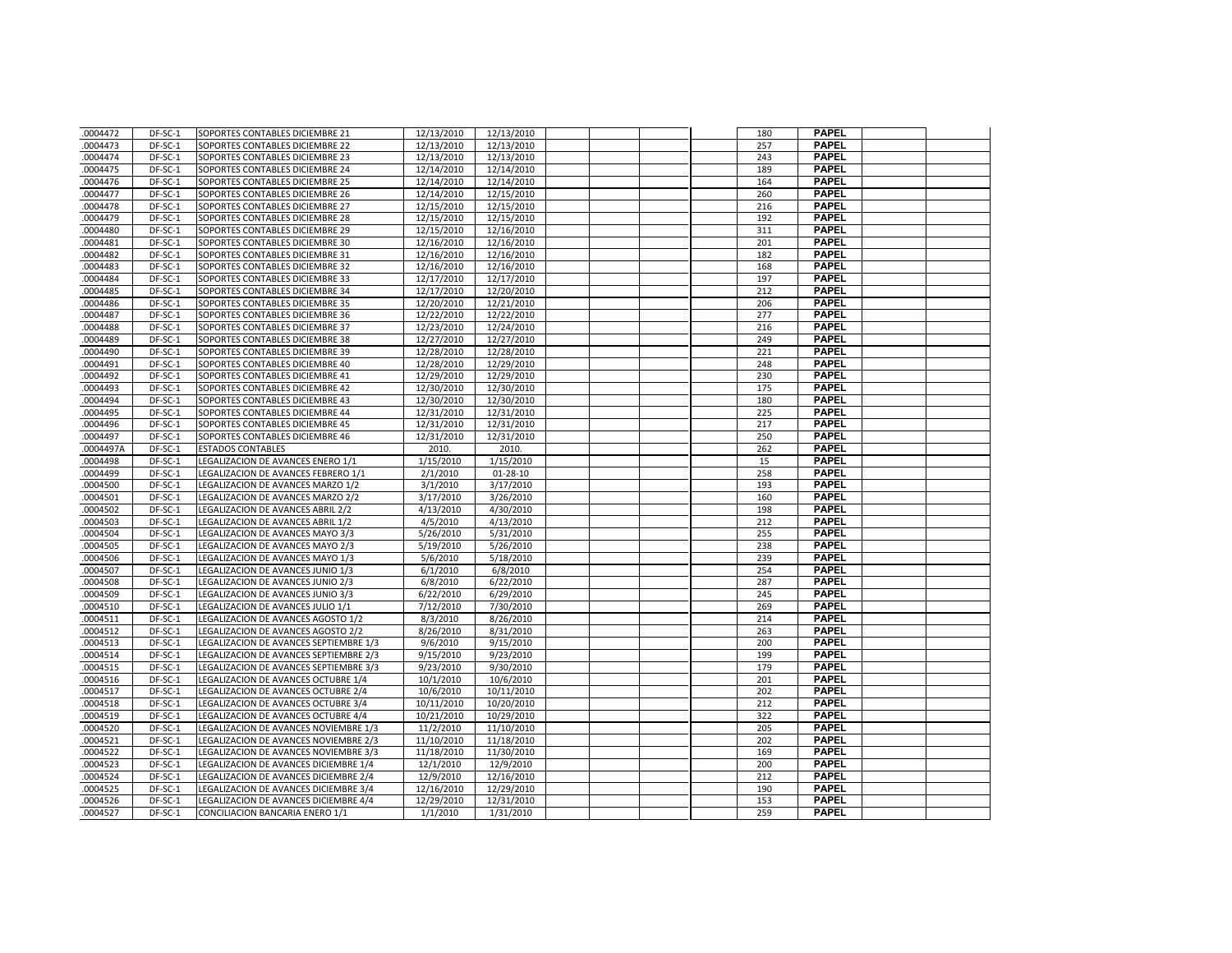| .0004528  | DF-SC-1 | CONCILIACION BANCARIA FEBRERO 1/2        | 2/1/2010   | 2/28/2010  |  |  | 97  | <b>PAPEL</b> |  |
|-----------|---------|------------------------------------------|------------|------------|--|--|-----|--------------|--|
| .0004529  | DF-SC-1 | CONCILIACION BANCARIA FEBRERO 2/2        | 2/1/2010   | 2/28/2010  |  |  | 381 | <b>PAPEL</b> |  |
| .0004530  | DF-SC-1 | CONCILIACION BANCARIA MARZO 1/1          | 3/1/2010   | 3/31/2010  |  |  | 261 | <b>PAPEL</b> |  |
| .0004531  | DF-SC-1 | CONCILIACION BANCARIA ABRIL 1/1          | 4/1/2010   | 4/30/2010  |  |  | 133 | <b>PAPEL</b> |  |
| .0004532  | DF-SC-1 | CONCILIACION BANCARIA MAYO 1/1           | 5/1/2010   | 5/31/2010  |  |  | 129 | <b>PAPEL</b> |  |
| .0004533  | DF-SC-1 | CONCILIACION BANCARIA JUNIO 1/1          | 6/1/2010   | 6/30/2010  |  |  | 205 | <b>PAPEL</b> |  |
| .0004534  | DF-SC-1 | CONCILIACION BANCARIA JULIO 1/1          | 7/1/2010   | 7/31/2010  |  |  | 326 | <b>PAPEL</b> |  |
| .0004535  | DF-SC-1 | CONCILIACION BANCARIA AGOSTO 1/1         | 8/1/2010   | 8/31/2010  |  |  | 345 | <b>PAPEL</b> |  |
| .0004536  | DF-SC-1 | CONCILIACION BANCARIA SEPTIEMBRE 1/1     | 9/1/2010   | 9/30/2010  |  |  | 181 | <b>PAPEL</b> |  |
| .0004537  | DF-SC-1 | CONCILIACION BANCARIA OCTUBRE 1/1        | 10/1/2010  | 10/31/2010 |  |  | 173 | <b>PAPEL</b> |  |
| .0004538  | DF-SC-1 | CONCILIACION BANCARIA NOVIEMBRE 2/2      | 11/1/2010  | 11/30/2010 |  |  | 436 | <b>PAPEL</b> |  |
| .0004539  | DF-SC-1 | CONCILIACION BANCARIA NOVIEMBRE 1/2      | 11/1/2010  | 11/30/2010 |  |  | 95  | <b>PAPEL</b> |  |
| .0004540  | DF-SC-1 | CONCILIACION BANCARIA DICIEMBRE 1/1      | 12/1/2010  | 12/31/2010 |  |  | 249 | <b>PAPEL</b> |  |
| .0004541  | DF-SC-1 | BOLETIN DIARIO DE ALMACEN FEBRERO        | 2/3/2010   | 2/26/2010  |  |  | 104 | <b>PAPEL</b> |  |
| .0004542  | DF-SC-1 | BOLETIN DIARIO DE ALMACEN MARZO          | 3/2/2010   | 3/26/2010  |  |  | 193 | <b>PAPEL</b> |  |
| .0004543  | DF-SC-1 | <b>BOLETIN DIARIO DE ALMACEN ABRIL</b>   | 4/6/2010   | 4/26/2010  |  |  | 279 | <b>PAPEL</b> |  |
| .0004544  | DF-SC-1 | BOLETIN DIARIO DE ALMACEN MAYO           | 5/3/2010   | 5/26/2010  |  |  | 275 | <b>PAPEL</b> |  |
| .0004545  | DF-SC-1 | BOLETIN DIARIO DE ALMACEN JUNIO          | 6/1/2010   | 6/29/2010  |  |  | 362 | <b>PAPEL</b> |  |
| .0004546  | DF-SC-1 | BOLETIN DIARIO DE ALMACEN JULIO          | 7/1/2010   | 7/27/2010  |  |  | 71  | <b>PAPEL</b> |  |
| .0004547  | DF-SC-1 | BOLETIN DIARIO DE ALMACEN AGOSTO         | 8/2/2010   | 8/26/2010  |  |  | 72  | <b>PAPEL</b> |  |
| .0004548  | DF-SC-1 | BOLETIN DIARIO DE ALMACEN SEPTIEMBRE 1/2 | 9/1/2010   | 9/21/2010  |  |  | 181 | <b>PAPEL</b> |  |
| .0004549  | DF-SC-1 | BOLETIN DIARIO DE ALMACEN SEPTIEMBRE 2/2 | 9/8/2010   | 9/30/2010  |  |  | 247 | <b>PAPEL</b> |  |
| .0004550  | DF-SC-1 | BOLETIN DIARIO DE ALMACEN OCTUBRE 1      | 10/5/2010  | 10/29/2010 |  |  | 257 | <b>PAPEL</b> |  |
| 0004551   | DF-SC-1 | BOLETIN DIARIO DE ALMACEN NOVIEMBRE 2/2  | 11/27/2010 | 11/30/2010 |  |  | 141 | <b>PAPEL</b> |  |
| .0004552  | DF-SC-1 | BOLETIN DIARIO DE ALMACEN NOVIEMBRE 1/2  | 11/8/2010  | 11/27/2010 |  |  | 233 | <b>PAPEL</b> |  |
| .0004553  | DF-SC-1 | BOLETIN DIARIO DE ALMACEN DICIEMBRE 1    | 12/2/2010  | 12/31/2010 |  |  | 175 | <b>PAPEL</b> |  |
| .0004554  | DF-SC-1 | <b>DEUDORES ENERO</b>                    | 1/19/2010  | 1/29/2010  |  |  | 95  | <b>PAPEL</b> |  |
| .0004555  | DF-SC-1 | <b>DEUDORES FEBRERO 1/5</b>              | 2/1/2010   | 2/5/2010   |  |  | 196 | <b>PAPEL</b> |  |
| .0004556  | DF-SC-1 | <b>DEUDORES FEBRERO 2/5</b>              | 2/8/2010   | 2/10/2010  |  |  | 204 | <b>PAPEL</b> |  |
| .0004557  | DF-SC-1 | <b>DEUDORES FEBRERO 3/5</b>              | 2/10/2010  | 2/19/2010  |  |  | 200 | <b>PAPEL</b> |  |
| .0004558  | DF-SC-1 | <b>DEUDORES FEBRERO 4/5</b>              | 2/22/2010  | 2/22/2010  |  |  | 172 | <b>PAPEL</b> |  |
| .0004559  | DF-SC-1 | <b>DEUDORES FEBRERO 5/5</b>              | 2/27/2010  | 2/27/2001  |  |  | 89  | <b>PAPEL</b> |  |
| .0004560  | DF-SC-1 | <b>DEUDORES MARZO 1</b>                  | 3/1/2010   | 3/18/2010  |  |  | 43  | <b>PAPEL</b> |  |
| .0004561  | DF-SC-1 | DEUDORES ABRIL - MAYO - JUNIO            | 4/9/2010   | 6/22/2010  |  |  | 88  | <b>PAPEL</b> |  |
| .0004562  | DF-SC-1 | <b>DEUDORES JULIO 1/2</b>                | 7/1/2010   | 7/26/2010  |  |  | 199 | <b>PAPEL</b> |  |
| .0004563  | DF-SC-1 | <b>DEUDORES JULIO 2/2</b>                | 7/27/2010  | 7/30/2010  |  |  | 169 | <b>PAPEL</b> |  |
| 0004564   | DF-SC-1 | <b>DEUDORES AGOSTO 1/3</b>               | 8/2/2010   | 8/5/2010   |  |  | 199 | <b>PAPEL</b> |  |
| .0004565  | DF-SC-1 | <b>DEUDORES AGOSTO 2/3</b>               | 8/5/2010   | 8/31/2010  |  |  | 191 | <b>PAPEL</b> |  |
| .0004566  | DF-SC-1 | <b>DEUDORES AGOSTO 3/3</b>               | 8/31/2010  | 8/31/2010  |  |  | 108 | <b>PAPEL</b> |  |
| .0004567  | DF-SC-1 | DEUDORES SEPTIEMBRE                      | 9/1/2010   | 9/29/2010  |  |  | 102 | <b>PAPEL</b> |  |
| .0004568  | DF-SC-1 | DEUDORES OCTUBRE A DICIEMBRE             | 10/4/2021  | 12/31/2010 |  |  | 83  | <b>PAPEL</b> |  |
| 0004569   | DF-SC-1 | <b>BALANCE DE PRUEBA</b>                 | 2010.      | 2010.      |  |  | 233 | <b>PAPEL</b> |  |
| .0004570  | DF-SC-1 | CONVENIO 0276 HOGAR DE PASO              | 9/5/2011   | 5/22/2012  |  |  | 128 | <b>PAPEL</b> |  |
| .0004571  | DF-SC-1 | CONVENIO ESPECIAL DE COOPERACION Nro.044 | 9/23/2010  | 11/30/2010 |  |  | 230 | <b>PAPEL</b> |  |
| .0004572  | DF-SC-1 | CONVENIO SEPECIAL DE COOPERACION Nro 044 | 9/23/2010  | 11/30/2010 |  |  | 230 | <b>PAPEL</b> |  |
| .0004573  | DF-SC-1 | CONVENIO 0147 FUND.SALDARRIAGA CONCHA    | 10/14/2009 | 12/29/2010 |  |  | 215 | <b>PAPEL</b> |  |
| .0004574  | DF-SC-1 | CONVENIO 0147 FUND.SALDARRIAGA CONCHA    | 12/30/2010 | 9/1/2011   |  |  | 163 | <b>PAPEL</b> |  |
| .0004575  | DF-SC-1 | CONTRATO 710 I.I.C.A 1/2                 | 10/15/2010 | 6/8/2011   |  |  | 208 | <b>PAPEL</b> |  |
| .0004576  | DF-SC-1 | CONTRATO 710 I.I.C.A 2/2                 | 6/8/2011   | 12/20/2011 |  |  | 120 | <b>PAPEL</b> |  |
| .0004577  | DF-SC-1 | CONVENIO 098 COLCIENCIAS 01              | 9/27/2010  | 5/18/2011  |  |  | 205 | <b>PAPEL</b> |  |
| .0004578  | DF-SC-1 | CONVENIO 098 COLCIENCIAS 02              | 5/20/2011  | 6/29/2011  |  |  | 211 | <b>PAPEL</b> |  |
| .0004579  | DF-SC-1 | CONVENIO 098 COLCIENCIAS 03              | 7/18/2011  | 9/7/2011   |  |  | 212 | <b>PAPEL</b> |  |
| .0004580  | DF-SC-1 | CONVENIO 098 COLCIENCIAS 04              | 9/8/2011   | 10/12/2011 |  |  | 205 | <b>PAPEL</b> |  |
| .0004581  | DF-SC-1 | CONVENIO 098 COLCIENCIAS 05              | 10/14/2011 | 12/9/2011  |  |  | 204 | <b>PAPEL</b> |  |
| 0004582   | DF-SC-1 | CONVENIO 098 COLCIENCIAS 06              | 12/9/2011  | 12/27/2011 |  |  | 204 | <b>PAPEL</b> |  |
| .0004582A | DF-SC-1 | CONVENIO 098 COLCIENCIAS 07              | 12/21/2011 | 2/15/2012  |  |  | 202 | <b>PAPEL</b> |  |
| .0004583  | DF-SC-1 | SOPORTES CONTABLES ENERO 01              | 1/5/2011   | 1/18/2011  |  |  | 485 | <b>PAPEL</b> |  |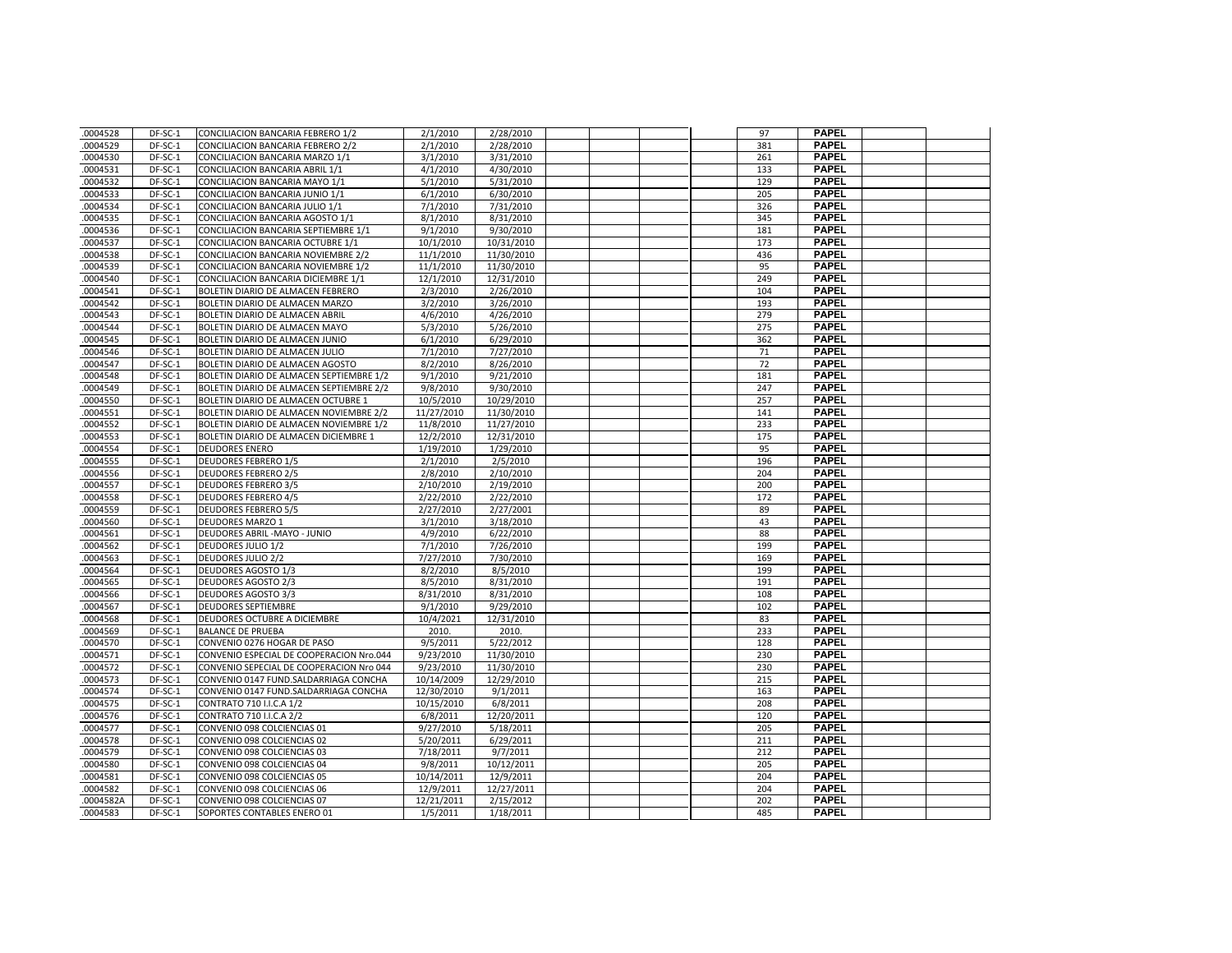| .0004584             | DF-SC-1            | SOPORTES CONTABLES ENERO 02                                    | 1/19/2011              | 1/20/2011              |  | 196        | <b>PAPEL</b>                 |  |
|----------------------|--------------------|----------------------------------------------------------------|------------------------|------------------------|--|------------|------------------------------|--|
| .0004585             | DF-SC-1            | SOPORTES CONTABLES ENERO 03                                    | 1/21/2011              | 1/24/2011              |  | 203        | <b>PAPEL</b>                 |  |
| .0004586             | DF-SC-1            | SOPORTES CONTABLES ENERO 04                                    | 1/24/2011              | 1/25/2011              |  | 207        | <b>PAPEL</b>                 |  |
| .0004587             | DF-SC-1            | SOPORTES CONTABLES ENERO 05                                    | 1/26/2011              | 1/27/2011              |  | 254        | <b>PAPEL</b>                 |  |
| .0004588             | DF-SC-1            | SOPORTES CONTABLES ENERO 06                                    | 1/28/2011              | 1/28/2011              |  | 119        | <b>PAPEL</b>                 |  |
| .0004589             | DF-SC-1            | SOPORTES CONTABLES ENERO 07                                    | 1/31/2011              | 1/31/2011              |  | 295        | <b>PAPEL</b>                 |  |
| .0004590             | DF-SC-1            | SOPORTES CONTABLES FEBRERO 01                                  | 2/1/2011               | 2/1/2011               |  | 391        | <b>PAPEL</b>                 |  |
| .0004591             | DF-SC-1            | SOPORTES CONTABLES FEBRERO 02                                  | 2/2/2011               | 2/2/2011               |  | 275        | <b>PAPEL</b>                 |  |
| .0004592             | DF-SC-1            | SOPORTES CONTABLES FEBRERO 03                                  | 2/2/2011               | 2/2/2011               |  | 278        | <b>PAPEL</b>                 |  |
| .0004593             | DF-SC-1            | SOPORTES CONTABLES FEBRERO 04                                  | 2/2/2011               | 2/2/2011               |  | 357        | <b>PAPEL</b>                 |  |
| .0004594             | DF-SC-1            | SOPORTES CONTABLES FEBRERO 05                                  | 2/2/2011               | 2/2/2011               |  | 361        | <b>PAPEL</b>                 |  |
| .0004595             | DF-SC-1            | SOPORTES CONTABLES FEBRERO 06                                  | 2/2/2011               | 2/2/2011               |  | 217        | <b>PAPEL</b>                 |  |
| .0004596             | DF-SC-1            | SOPORTES CONTABLES FEBRERO 07                                  | 2/2/2011               | 2/2/2011               |  | 236        | <b>PAPEL</b>                 |  |
| .0004597             | DF-SC-1            | SOPORTES CONTABLES FEBRERO 08                                  | 2/2/2011               | 2/2/2011               |  | 279        | <b>PAPEL</b>                 |  |
| .0004598             | DF-SC-1            | SOPORTES CONTABLES FEBRERO 09                                  | 2/2/2011               | 2/2/2011               |  | 285        | <b>PAPEL</b>                 |  |
| .0004599             | DF-SC-1            | SOPORTES CONTABLES FEBRERO 10                                  | 2/3/2011               | 2/3/2011               |  | 254        | <b>PAPEL</b>                 |  |
| .0004600             | DF-SC-1            | SOPORTES CONTABLES FEBRERO 11                                  | 2/3/2011               | 2/3/2011               |  | 227        | <b>PAPEL</b>                 |  |
| .0004601             | DF-SC-1            | SOPORTES CONTABLES FEBRERO 12                                  | 2/3/2011               | 2/3/2011               |  | 97         | <b>PAPEL</b>                 |  |
| .0004602             | DF-SC-1            | SOPORTES CONTABLES FEBRERO 13                                  | 2/4/2011               | 2/4/2011               |  | 273        | <b>PAPEL</b>                 |  |
| .0004603             | DF-SC-1            | SOPORTES CONTABLES FEBRERO 14                                  | 2/4/2011               | 2/4/2011               |  | 220        | <b>PAPEL</b>                 |  |
| 0004604              | DF-SC-1            | SOPORTES CONTABLES FEBRERO 15                                  | 2/4/2011               | 2/4/2011               |  | 233        | <b>PAPEL</b>                 |  |
| .0004605             | DF-SC-1            | SOPORTES CONTABLES FEBRERO 16                                  | 2/7/2011               | 2/7/2011               |  | 211        | <b>PAPEL</b>                 |  |
| .0004606             | DF-SC-1            | SOPORTES CONTABLES FEBRERO 17                                  | 2/7/2011               | 2/7/2011               |  | 240        | <b>PAPEL</b>                 |  |
| .0004607             | DF-SC-1            | SOPORTES CONTABLES FEBRERO 18                                  | 2/7/2011               | 2/7/2011               |  | 194        | <b>PAPEL</b>                 |  |
| .0004608             | DF-SC-1            | SOPORTES CONTABLES FEBRERO 19                                  | 2/7/2011               | 2/7/2011               |  | 200        | <b>PAPEL</b>                 |  |
| 0004609              | DF-SC-1            | SOPORTES CONTABLES FEBRERO 20                                  | 2/7/2011               | 2/7/2011               |  | 252        | <b>PAPEL</b>                 |  |
| .0004610             | DF-SC-1            | SOPORTES CONTABLES FEBRERO 21                                  | 2/8/2011               | 2/8/2011               |  | 348        | <b>PAPEL</b>                 |  |
| .0004611             | DF-SC-1            | SOPORTES CONTABLES FEBRERO 22                                  | 2/8/2011               | 2/8/2011               |  | 219        | <b>PAPEL</b>                 |  |
| 0004612              | DF-SC-1            | SOPORTES CONTABLES FEBRERO 23                                  | 2/9/2011               | 2/9/2011               |  | 369        | <b>PAPEL</b>                 |  |
| .0004613             | DF-SC-1            | SOPORTES CONTABLES FEBRERO 24                                  | 2/9/2011               | 2/9/2011               |  | 287        | <b>PAPEL</b>                 |  |
| .0004614             | DF-SC-1            | SOPORTES CONTABLES FEBRERO 25                                  | 2/10/2011              | 2/10/2011              |  | 405        | <b>PAPEL</b>                 |  |
| .0004615             | DF-SC-1            | SOPORTES CONTABLES FEBRERO 26                                  | 2/10/2011              | 2/10/2011              |  | 318        | <b>PAPEL</b>                 |  |
| .0004616             | DF-SC-1            | SOPORTES CONTABLES FEBRERO 27                                  | 2/11/2011              | 2/11/2011              |  | 217        | <b>PAPEL</b>                 |  |
| 0004617              | DF-SC-1            | SOPORTES CONTABLES FEBRERO 28                                  | 2/12/2011              | 2/14/2011              |  | 237        | <b>PAPEL</b>                 |  |
| .0004618             | DF-SC-1            | SOPORTES CONTABLES FEBRERO 29                                  | 2/15/2011              | 2/15/2011              |  | 247        | <b>PAPEL</b>                 |  |
| .0004619             | DF-SC-1            | SOPORTES CONTABLES FEBRERO 30                                  | 2/15/2011              | 2/15/2011              |  | 104        | <b>PAPEL</b>                 |  |
| .0004620             | DF-SC-1            | SOPORTES CONTABLES FEBRERO 31                                  | 2/16/2011              | 2/16/2011              |  | 223        | <b>PAPEL</b>                 |  |
| .0004621             | DF-SC-1            | SOPORTES CONTABLES FEBRERO 32                                  | 2/16/2011              | 2/16/2011              |  | 223        | <b>PAPEL</b>                 |  |
| 0004622              | DF-SC-1            | SOPORTES CONTABLES FEBRERO 33                                  | 2/16/2011              | 2/16/2011              |  | 156        | <b>PAPEL</b>                 |  |
| .0004623             | DF-SC-1            | SOPORTES CONTABLES FEBRERO 34                                  | 2/17/2011              | 2/17/2011              |  | 239        | <b>PAPEL</b>                 |  |
| .0004624             | DF-SC-1            | SOPORTES CONTABLES FEBRERO 35                                  | 2/17/2011              | 2/17/2011              |  | 160        | <b>PAPEL</b>                 |  |
| .0004625             | DF-SC-1            | SOPORTES CONTABLES FEBRERO 36                                  | 2/18/2011              | 2/18/2011              |  | 296        | <b>PAPEL</b>                 |  |
| .0004626             | DF-SC-1            | SOPORTES CONTABLES FEBRERO 37                                  | 2/18/2011              | 2/18/2011              |  | 238        | <b>PAPEL</b>                 |  |
| .0004627             | DF-SC-1            | SOPORTES CONTABLES FEBRERO 38                                  | 2/21/2011              | 2/21/2011              |  | 259        | <b>PAPEL</b>                 |  |
| .0004628             | DF-SC-1            | SOPORTES CONTABLES FEBRERO 39                                  | 2/21/2011              | 2/21/2011              |  | 129        | <b>PAPEL</b>                 |  |
| .0004629             | DF-SC-1            | SOPORTES CONTABLES FEBRERO 40                                  | 2/22/2011              | 2/22/2011              |  | 208        | <b>PAPEL</b>                 |  |
| 0004630              | DF-SC-1            | SOPORTES CONTABLES FEBRERO 41                                  | 2/22/2011              | 2/22/2011              |  | 197        | <b>PAPEL</b>                 |  |
| .0004631             | DF-SC-1            | SOPORTES CONTABLES FEBRERO 42                                  | 2/23/2011              | 2/23/2011              |  | 241        | <b>PAPEL</b>                 |  |
| .0004632             | DF-SC-1            | SOPORTES CONTABLES FEBRERO 43                                  | 2/23/2011              | 2/23/2011              |  | 162        | <b>PAPEL</b>                 |  |
| .0004633             | DF-SC-1            | SOPORTES CONTABLES FEBRERO 44                                  | 2/24/2011              | 2/24/2011              |  | 269        | <b>PAPEL</b><br><b>PAPEL</b> |  |
| .0004634             | DF-SC-1            | SOPORTES CONTABLES FEBRERO 45                                  | 2/24/2011              | 2/24/2011              |  | 358        | <b>PAPEL</b>                 |  |
| 0004635              | DF-SC-1            | SOPORTES CONTABLES FEBRERO 46                                  | 2/25/2011              | 2/25/2011              |  | 431        | <b>PAPEL</b>                 |  |
| .0004636             | DF-SC-1            | SOPORTES CONTABLES FEBRERO 47                                  | 2/25/2011              | 2/25/2011              |  | 317        | <b>PAPEL</b>                 |  |
| .0004637<br>.0004638 | DF-SC-1<br>DF-SC-1 | SOPORTES CONTABLES FEBRERO 48<br>SOPORTES CONTABLES FEBRERO 49 | 2/28/2011<br>2/28/2011 | 2/28/2011<br>2/28/2011 |  | 456<br>205 | <b>PAPEL</b>                 |  |
| .0004639             | DF-SC-1            | SOPORTES CONTABLES FEBRERO 50                                  | 2/28/2011              | 2/28/2011              |  | 142        | <b>PAPEL</b>                 |  |
| .0004640             | DF-SC-1            | SOPORTES CONTABLES MARZO 01                                    | 3/1/2011               | 3/1/2011               |  | 144        | <b>PAPEL</b>                 |  |
|                      |                    |                                                                |                        |                        |  |            |                              |  |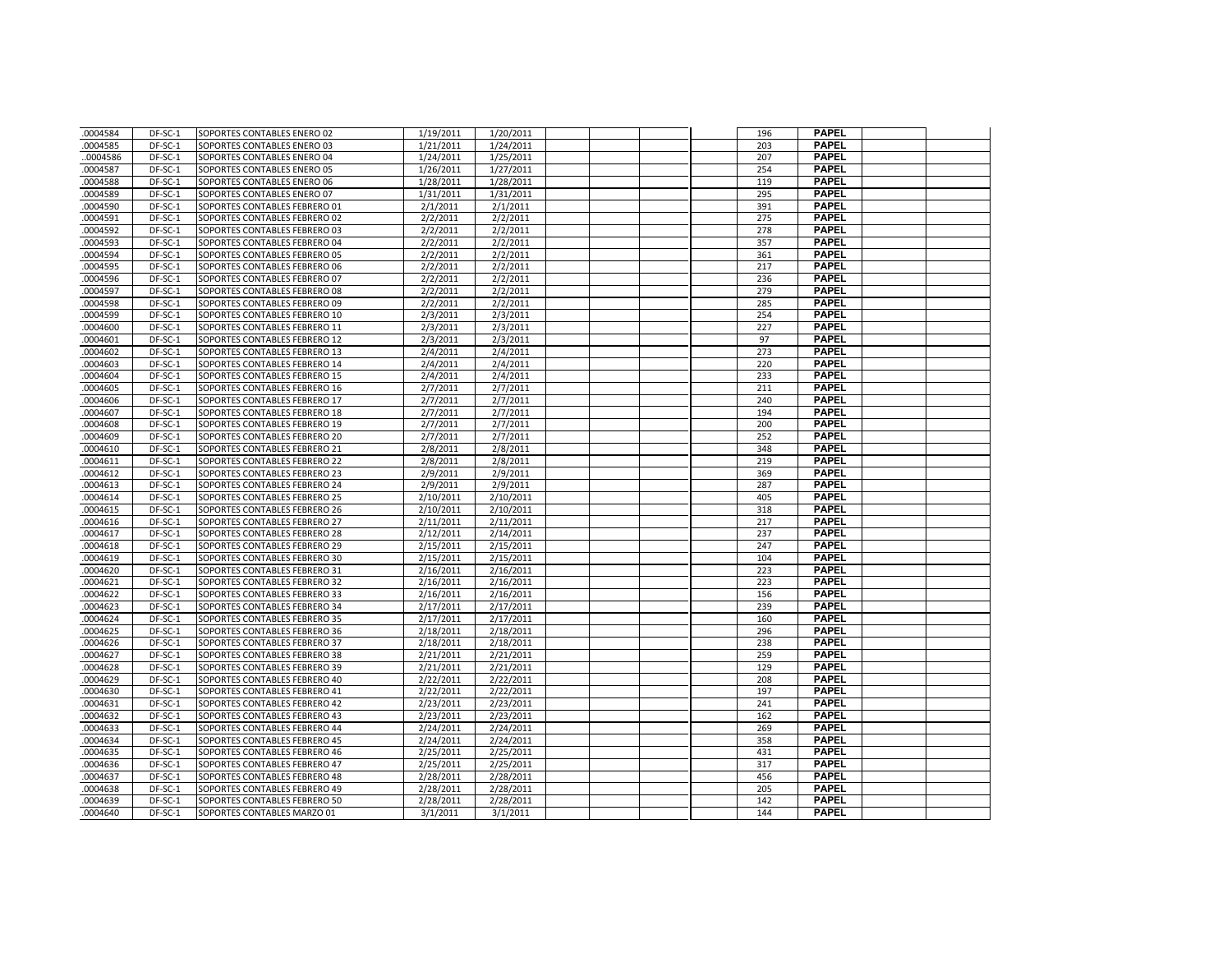| .0004641           | DF-SC-1            | SOPORTES CONTABLES MARZO 02                              | 3/1/2011               | 3/1/2011               |  | 126        | <b>PAPEL</b>                 |  |
|--------------------|--------------------|----------------------------------------------------------|------------------------|------------------------|--|------------|------------------------------|--|
| .0004642           | DF-SC-1            | SOPORTES CONTABLES MARZO 03                              | 3/2/2011               | 3/2/2011               |  | 155        | <b>PAPEL</b>                 |  |
| .0004643           | DF-SC-1            | SOPORTES CONTABLES MARZO 04                              | 3/3/2011               | 3/3/2011               |  | 170        | <b>PAPEL</b>                 |  |
| 0004644            | DF-SC-1            | SOPORTES CONTABLES MARZO 05                              | 3/4/2011               | 3/4/2011               |  | 288        | <b>PAPEL</b>                 |  |
| .0004645           | DF-SC-1            | SOPORTES CONTABLES MARZO 06                              | 3/7/2011               | 3/7/2011               |  | 239        | <b>PAPEL</b>                 |  |
| .0004646           | DF-SC-1            | SOPORTES CONTABLES MARZO 07                              | 3/8/2011               | 3/8/2011               |  | 151        | <b>PAPEL</b>                 |  |
| 0004647            | DF-SC-1            | SOPORTES CONTABLES MARZO 08                              | 3/9/2011               | 3/9/2011               |  | 192        | <b>PAPEL</b>                 |  |
| .0004648           | DF-SC-1            | SOPORTES CONTABLES MARZO 09                              | 3/10/2011              | 3/10/2011              |  | 129        | <b>PAPEL</b>                 |  |
| .0004649           | DF-SC-1            | SOPORTES CONTABLES MARZO 10                              | 3/11/2011              | 3/11/2011              |  | 169        | <b>PAPEL</b>                 |  |
| .0004650           | DF-SC-1            | SOPORTES CONTABLES MARZO 11                              | 3/14/2011              | 3/15/2011              |  | 186        | <b>PAPEL</b>                 |  |
| 0004651            | DF-SC-1            | SOPORTES CONTABLES MARZO 12                              | 3/16/2011              | 3/16/2011              |  | 516        | <b>PAPEL</b>                 |  |
| .0004652           | DF-SC-1            | SOPORTES CONTABLES MARZO 13                              | 3/17/2011              | 3/17/2011              |  | 96         | <b>PAPEL</b>                 |  |
| .0004653           | DF-SC-1            | SOPORTES CONTABLES MARZO 14                              | 3/18/2011              | 3/18/2011              |  | 295        | <b>PAPEL</b>                 |  |
| .0004654           | DF-SC-1            | SOPORTES CONTABLES MARZO 15                              | 3/22/2011              | 3/22/2011              |  | 411        | <b>PAPEL</b>                 |  |
| .0004654A          | DF-SC-1            | SOPORTES CONTABLES MARZO 16                              | 3/22/2011              | 3/22/2011              |  | 153        | <b>PAPEL</b>                 |  |
| 0004655            | DF-SC-1            | SOPORTES CONTABLES MARZO 17                              | 3/23/2011              | 3/23/2011              |  | 372        | <b>PAPEL</b>                 |  |
| .0004656           | DF-SC-1            | SOPORTES CONTABLES MARZO 18                              | 3/24/2011              | 3/24/2011              |  | 183        | <b>PAPEL</b>                 |  |
| .0004657           | DF-SC-1            | SOPORTES CONTABLES MARZO 19                              | 3/25/2011              | 3/25/2011              |  | 495        | <b>PAPEL</b>                 |  |
| 0004658            | DF-SC-1            | SOPORTES CONTABLES MARZO 20                              | 3/25/2011              | 3/25/2011              |  | 125        | <b>PAPEL</b>                 |  |
| .0004659           | DF-SC-1            | SOPORTES CONTABLES MARZO 21                              | 3/26/2011              | 3/26/2011              |  | 78         | <b>PAPEL</b>                 |  |
| 0004660            | DF-SC-1            | SOPORTES CONTABLES MARZO 22                              | 3/28/2011              | 3/28/2011              |  | 300        | <b>PAPEL</b>                 |  |
| .0004661           | DF-SC-1            | SOPORTES CONTABLES MARZO 23                              | 3/29/2011              | 3/29/2011              |  | 107        | <b>PAPEL</b>                 |  |
| .0004662           | DF-SC-1            | SOPORTES CONTABLES MARZO 24                              | 3/30/2011              | 3/30/2011              |  | 268        | <b>PAPEL</b>                 |  |
| 0004663            | DF-SC-1            | SOPORTES CONTABLES MARZO 25                              | 3/31/2011              | 3/30/2011              |  | 363        | <b>PAPEL</b>                 |  |
| .0004664           | DF-SC-1            | SOPORTES CONTABLES ABRIL 01                              | 4/1/2011               | 4/2/2011               |  | 156        | <b>PAPEL</b>                 |  |
| .0004665           | DF-SC-1            | SOPORTES CONTABLES ABRIL 02                              | 4/4/2011               | 4/4/2011               |  | 174        | <b>PAPEL</b>                 |  |
| .0004666           | DF-SC-1            | SOPORTES CONTABLES ABRIL 03                              | 4/5/2011               | 4/6/2011               |  | 242        | <b>PAPEL</b>                 |  |
| .0004667           | DF-SC-1            | SOPORTES CONTABLES ABRIL 04                              | 4/7/2011               | 4/7/2011               |  | 182        | <b>PAPEL</b>                 |  |
| 0004668            | DF-SC-1            | SOPORTES CONTABLES ABRIL 05                              | 4/8/2011               | 4/8/2011               |  | 370        | <b>PAPEL</b>                 |  |
| .0004669           | DF-SC-1            | SOPORTES CONTABLES ABRIL 06                              | 4/9/2011               | 4/11/2011              |  | 311        | <b>PAPEL</b>                 |  |
| .0004670           | DF-SC-1            | SOPORTES CONTABLES ABRIL 07                              | 4/12/2011              | 4/12/2011              |  | 191        | <b>PAPEL</b>                 |  |
| .0004671           | DF-SC-1            | SOPORTES CONTABLES ABRIL 08                              | 4/13/2011              | 4/14/2011              |  | 265        | <b>PAPEL</b>                 |  |
| .0004672           | DF-SC-1            | SOPORTES CONTABLES ABRIL 09                              | 4/15/2011              | 4/15/2011              |  | 250        | <b>PAPEL</b>                 |  |
| .0004673           | DF-SC-1            | SOPORTES CONTABLES ABRIL 10                              | 4/25/2011              | 4/26/2011              |  | 276        | <b>PAPEL</b>                 |  |
| .0004674           | DF-SC-1            | SOPORTES CONTABLES ABRIL 11                              | 4/26/2011              | 4/27/2011              |  | 216        | <b>PAPEL</b>                 |  |
| .0004675           | DF-SC-1            | SOPORTES CONTABLES ABRIL 12                              | 4/28/2011              | 4/28/2011              |  | 202        | <b>PAPEL</b>                 |  |
| .0004676           | DF-SC-1            | SOPORTES CONTABLES ABRIL 13                              | 4/28/2011              | 4/28/2011              |  | 188        | <b>PAPEL</b>                 |  |
| .0004677           | DF-SC-1            | SOPORTES CONTABLES ABRIL 14                              | 4/29/2011              | 4/29/2011              |  | 209        | <b>PAPEL</b>                 |  |
| 0004678            | DF-SC-1            | SOPORTES CONTABLES ABRIL 15                              | 4/29/2011              | 4/29/2011              |  | 240        | <b>PAPEL</b>                 |  |
| .0004679           | DF-SC-1            | SOPORTES CONTABLES ABRIL 16                              | 4/29/2011              | 4/29/2011              |  | 196        | <b>PAPEL</b>                 |  |
| .0004680           | DF-SC-1            | SOPORTES CONTABLES MAYO 01                               | 5/2/2011               | 5/2/2011               |  | 195        | <b>PAPEL</b>                 |  |
| 0004681            | DF-SC-1            | SOPORTES CONTABLES MAYO 02                               | 5/3/2011               | 5/3/2011               |  | 240        | <b>PAPEL</b>                 |  |
| .0004682           | DF-SC-1            | SOPORTES CONTABLES MAYO 03                               | 5/4/2011               | 5/4/2011               |  | 268        | <b>PAPEL</b>                 |  |
| .0004683           | DF-SC-1            | SOPORTES CONTABLES MAYO 04                               | 5/4/2011               | 5/4/2011               |  | 195        | <b>PAPEL</b>                 |  |
| .0004684           | DF-SC-1            | SOPORTES CONTABLES MAYO 05                               | 5/5/2011               | 5/5/2011               |  | 435        | <b>PAPEL</b>                 |  |
| .0004685           | DF-SC-1            | SOPORTES CONTABLES MAYO 06                               | 5/6/2011               | 5/6/2011               |  | 322        | <b>PAPEL</b>                 |  |
| 0004686            | DF-SC-1            | SOPORTES CONTABLES MAYO 07                               | 5/6/2011               | 5/6/2011               |  | 260        | <b>PAPEL</b>                 |  |
| .0004687           | DF-SC-1            | SOPORTES CONTABLES MAYO 08                               | 5/9/2011               | 5/10/2011              |  | 245        | <b>PAPEL</b>                 |  |
| 0004688            | DF-SC-1            | SOPORTES CONTABLES MAYO 09                               | 5/10/2011              | 5/10/2011              |  | 137        | <b>PAPEL</b>                 |  |
| .0004689           | DF-SC-1            | SOPORTES CONTABLES MAYO 10                               | 5/11/2011              | 5/11/2011              |  | 225        | <b>PAPEL</b>                 |  |
| .0004690           | DF-SC-1            | SOPORTES CONTABLES MAYO 11                               | 5/12/2011              | 5/13/2011              |  | 214        | <b>PAPEL</b><br><b>PAPEL</b> |  |
| 0004691            | DF-SC-1            | SOPORTES CONTABLES MAYO 12                               | 5/13/2011              | 5/16/2011              |  | 201        |                              |  |
| .0004692           | DF-SC-1            | SOPORTES CONTABLES MAYO 13                               | 5/16/2011              | 5/17/2011              |  | 243        | <b>PAPEL</b><br><b>PAPEL</b> |  |
| .0004693           | DF-SC-1<br>DF-SC-1 | SOPORTES CONTABLES MAYO 14                               | 5/18/2011              | 5/19/2011              |  | 261<br>345 | <b>PAPEL</b>                 |  |
| 0004694<br>0004695 | DF-SC-1            | SOPORTES CONTABLES MAYO 15<br>SOPORTES CONTABLES MAYO 16 | 5/19/2011              | 5/19/2011<br>5/19/2011 |  | 208        | <b>PAPEL</b>                 |  |
| .0004696           | DF-SC-1            |                                                          | 5/19/2011<br>5/20/2011 | 5/20/2011              |  | 144        | <b>PAPEL</b>                 |  |
|                    |                    | SOPORTES CONTABLES MAYO 17                               |                        |                        |  |            |                              |  |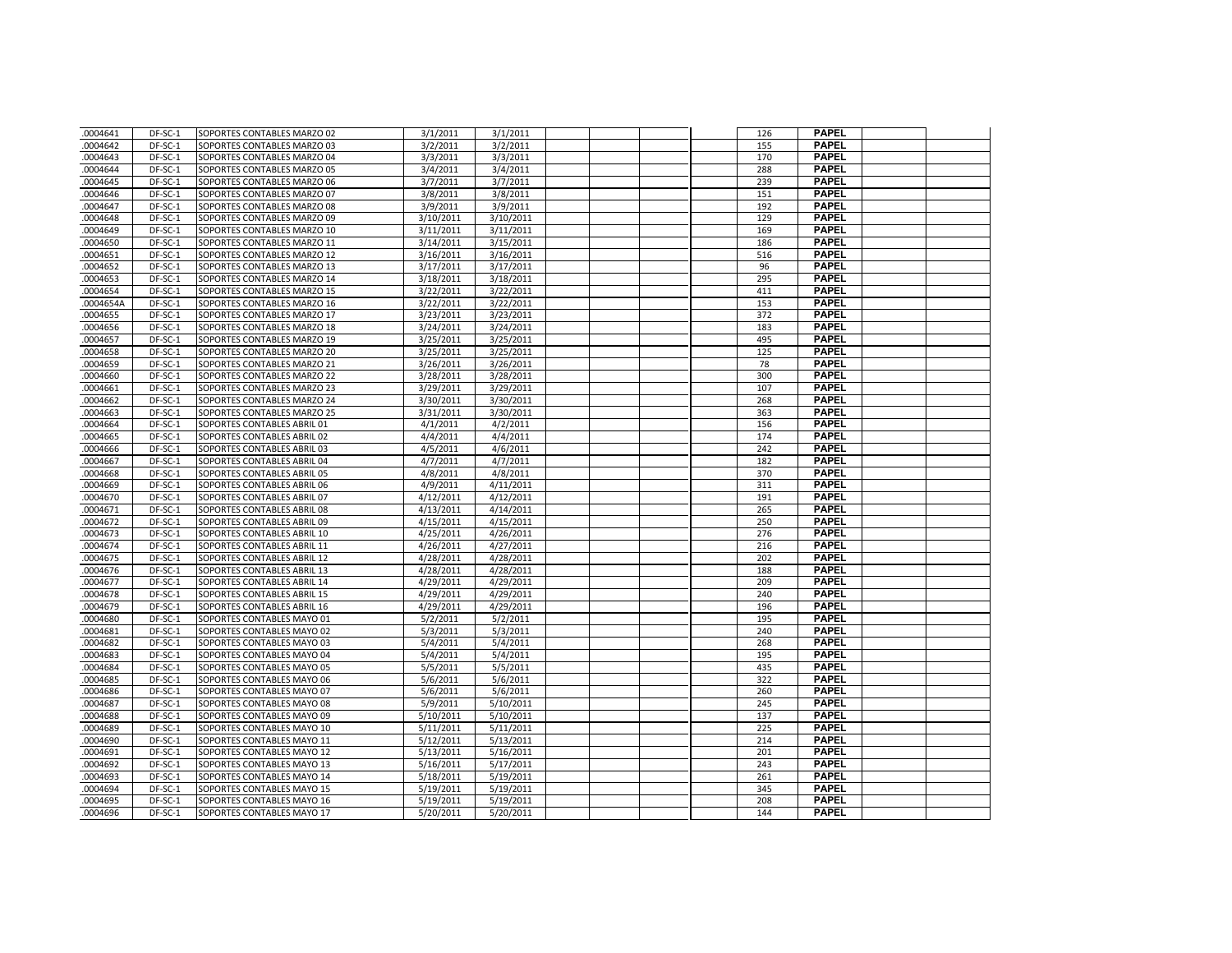| .0004697 | DF-SC-1   | SOPORTES CONTABLES MAYO 18  | 5/23/2011 | 5/23/2011 |  | 212 | <b>PAPEL</b> |  |
|----------|-----------|-----------------------------|-----------|-----------|--|-----|--------------|--|
| .0004698 | DF-SC-1   | SOPORTES CONTABLES MAYO 19  | 5/23/2011 | 5/24/2011 |  | 205 | <b>PAPEL</b> |  |
| 0004699  | DF-SC-1   | SOPORTES CONTABLES MAYO 20  | 5/24/2011 | 5/24/2011 |  | 264 | <b>PAPEL</b> |  |
| .0004700 | DF-SC-1   | SOPORTES CONTABLES MAYO 21  | 5/24/2011 | 5/24/2011 |  | 206 | <b>PAPEL</b> |  |
| .0004701 | DF-SC-1   | SOPORTES CONTABLES MAYO 22  | 5/25/2011 | 5/25/2011 |  | 208 | <b>PAPEL</b> |  |
| .0004702 | DF-SC-1   | SOPORTES CONTABLES MAYO 23  | 5/25/2011 | 5/26/2011 |  | 214 | <b>PAPEL</b> |  |
| .0004703 | DF-SC-1   | SOPORTES CONTABLES MAYO 24  | 5/26/2011 | 5/26/2011 |  | 150 | <b>PAPEL</b> |  |
| .0004704 | DF-SC-1   | SOPORTES CONTABLES MAYO 25  | 5/27/2011 | 5/27/2011 |  | 275 | <b>PAPEL</b> |  |
| .0004705 | DF-SC-1   | SOPORTES CONTABLES MAYO 26  | 5/27/2011 | 5/27/2011 |  | 217 | <b>PAPEL</b> |  |
| .0004706 | DF-SC-1   | SOPORTES CONTABLES MAYO 27  | 5/27/2011 | 5/27/2011 |  | 236 | <b>PAPEL</b> |  |
| .0004707 | DF-SC-1   | SOPORTES CONTABLES MAYO 28  | 5/30/2011 | 5/30/2011 |  | 221 | <b>PAPEL</b> |  |
| .0004708 | DF-SC-1   | SOPORTES CONTABLES MAYO 29  | 5/30/2011 | 5/30/2011 |  | 157 | <b>PAPEL</b> |  |
| .0004709 | DF-SC-1   | SOPORTES CONTABLES MAYO 30  | 5/31/2011 | 5/31/2011 |  | 251 | <b>PAPEL</b> |  |
| .0004710 | DF-SC-1   | SOPORTES CONTABLES JUNIO 01 | 6/1/2011  | 6/1/2011  |  | 204 | <b>PAPEL</b> |  |
| .0004711 | DF-SC-1   | SOPORTES CONTABLES JUNIO 02 | 6/1/2011  | 6/1/2011  |  | 205 | <b>PAPEL</b> |  |
| 0004712  | DF-SC-1   | SOPORTES CONTABLES JUNIO 03 | 6/2/2011  | 6/2/2011  |  | 371 | <b>PAPEL</b> |  |
| .0004713 | DF-SC-1   | SOPORTES CONTABLES JUNIO 04 | 6/2/2011  | 6/2/2011  |  | 206 | <b>PAPEL</b> |  |
| .0004714 | DF-SC-1   | SOPORTES CONTABLES JUNIO 05 | 6/2/2011  | 6/2/2011  |  | 230 | <b>PAPEL</b> |  |
| .0004715 | DF-SC-1   | SOPORTES CONTABLES JUNIO 06 | 6/3/2011  | 6/7/2011  |  | 247 | <b>PAPEL</b> |  |
| 0004716  | DF-SC-1   | SOPORTES CONTABLES JUNIO 07 | 6/8/2011  | 6/8/2011  |  | 248 | <b>PAPEL</b> |  |
| .0004717 | DF-SC-1   | SOPORTES CONTABLES JUNIO 08 | 6/8/2011  | 6/8/2011  |  | 233 | <b>PAPEL</b> |  |
| .0004718 | DF-SC-1   | SOPORTES CONTABLES JUNIO 09 | 6/8/2011  | 6/8/2011  |  | 192 | <b>PAPEL</b> |  |
| .0004719 | DF-SC-1   | SOPORTES CONTABLES JUNIO 10 | 6/9/2011  | 6/9/2011  |  | 250 | <b>PAPEL</b> |  |
| 0004720  | DF-SC-1   | SOPORTES CONTABLES JUNIO 11 | 6/9/2011  | 6/9/2011  |  | 159 | <b>PAPEL</b> |  |
| .0004721 | DF-SC-1   | SOPORTES CONTABLES JUNIO 12 | 6/10/2011 | 6/10/2011 |  | 285 | <b>PAPEL</b> |  |
| .0004722 | DF-SC-1   | SOPORTES CONTABLES JUNIO 13 | 6/13/2011 | 6/13/2011 |  | 295 | <b>PAPEL</b> |  |
| .0004723 | DF-SC-1   | SOPORTES CONTABLES JUNIO 14 | 6/13/2011 | 6/13/2011 |  | 259 | <b>PAPEL</b> |  |
| .0004724 | DF-SC-1   | SOPORTES CONTABLES JUNIO 15 | 6/13/2011 | 6/15/2011 |  | 210 | <b>PAPEL</b> |  |
| 0004725  | DF-SC-1   | SOPORTES CONTABLES JUNIO 16 | 6/15/2011 | 6/15/2011 |  | 192 | <b>PAPEL</b> |  |
| .0004726 | DF-SC-1   | SOPORTES CONTABLES JUNIO 17 | 6/16/2011 | 6/16/2011 |  | 365 | <b>PAPEL</b> |  |
| .0004727 | DF-SC-1   | SOPORTES CONTABLES JUNIO 18 | 6/16/2011 | 6/16/2011 |  | 430 | <b>PAPEL</b> |  |
| .0004728 | DF-SC-1   | SOPORTES CONTABLES JUNIO 19 | 6/16/2011 | 6/16/2011 |  | 203 | <b>PAPEL</b> |  |
| .0004729 | DF-SC-1   | SOPORTES CONTABLES JUNIO 20 | 6/16/2011 | 6/17/2011 |  | 308 | <b>PAPEL</b> |  |
| .0004730 | $DF-SC-1$ | SOPORTES CONTABLES JUNIO 21 | 6/17/2011 | 6/17/2011 |  | 207 | <b>PAPEL</b> |  |
| .0004731 | DF-SC-1   | SOPORTES CONTABLES JUNIO 22 | 6/20/2011 | 6/21/2011 |  | 233 | <b>PAPEL</b> |  |
| .0004732 | DF-SC-1   | SOPORTES CONTABLES JUNIO 23 | 6/21/2011 | 6/21/2011 |  | 172 | <b>PAPEL</b> |  |
| .0004733 | DF-SC-1   | SOPORTES CONTABLES JUNIO 24 | 6/22/2011 | 6/22/2011 |  | 216 | <b>PAPEL</b> |  |
| .0004734 | DF-SC-1   | SOPORTES CONTABLES JUNIO 25 | 6/22/2011 | 6/22/2011 |  | 232 | <b>PAPEL</b> |  |
| .0004735 | DF-SC-1   | SOPORTES CONTABLES JUNIO 26 | 6/23/2011 | 6/23/2011 |  | 153 | <b>PAPEL</b> |  |
| .0004736 | DF-SC-1   | SOPORTES CONTABLES JUNIO 27 | 6/24/2011 | 6/24/2011 |  | 183 | <b>PAPEL</b> |  |
| .0004737 | DF-SC-1   | SOPORTES CONTABLES JUNIO 28 | 6/24/2011 | 6/24/2011 |  | 169 | <b>PAPEL</b> |  |
| 0004738  | DF-SC-1   | SOPORTES CONTABLES JUNIO 29 | 6/28/2011 | 6/28/2011 |  | 214 | <b>PAPEL</b> |  |
| .0004739 | DF-SC-1   | SOPORTES CONTABLES JUNIO 30 | 6/29/2011 | 6/29/2011 |  | 214 | <b>PAPEL</b> |  |
| .0004740 | DF-SC-1   | SOPORTES CONTABLES JUNIO 31 | 6/29/2011 | 6/30/2011 |  | 147 | <b>PAPEL</b> |  |
| .0004741 | DF-SC-1   | SOPORTES CONTABLES JUNIO 32 | 6/30/2011 | 6/30/2011 |  | 231 | <b>PAPEL</b> |  |
| .0004742 | DF-SC-1   | SOPORTES CONTABLES JULIO 01 | 7/7/2011  | 7/11/2011 |  | 696 | <b>PAPEL</b> |  |
| .0004743 | DF-SC-1   | SOPORTES CONTABLES JULIO 02 | 7/11/2011 | 7/11/2011 |  | 741 | <b>PAPEL</b> |  |
| .0004744 | DF-SC-1   | SOPORTES CONTABLES JULIO 03 | 7/11/2011 | 7/11/2011 |  | 196 | <b>PAPEL</b> |  |
| .0004745 | DF-SC-1   | SOPORTES CONTABLES JULIO 04 | 7/11/2011 | 7/11/2011 |  | 467 | <b>PAPEL</b> |  |
| .0004746 | $DF-SC-1$ | SOPORTES CONTABLES JULIO 05 | 7/11/2011 | 7/12/2011 |  | 262 | <b>PAPEL</b> |  |
| .0004747 | DF-SC-1   | SOPORTES CONTABLES JULIO 06 | 7/13/2011 | 7/13/2011 |  | 285 | <b>PAPEL</b> |  |
| .0004748 | DF-SC-1   | SOPORTES CONTABLES JULIO 07 | 7/14/2011 | 7/14/2011 |  | 229 | <b>PAPEL</b> |  |
| .0004749 | DF-SC-1   | SOPORTES CONTABLES JULIO 08 | 7/15/2011 | 7/15/2011 |  | 220 | <b>PAPEL</b> |  |
| .0004750 | DF-SC-1   | SOPORTES CONTABLES JULIO 09 | 7/15/2011 | 7/15/2011 |  | 234 | <b>PAPEL</b> |  |
| 0004751  | DF-SC-1   | SOPORTES CONTABLES JULIO 10 | 7/18/2011 | 7/18/2011 |  | 337 | <b>PAPEL</b> |  |
| .0004752 | DF-SC-1   | SOPORTES CONTABLES JULIO 11 | 7/19/2011 | 7/19/2011 |  | 204 | <b>PAPEL</b> |  |
| .0004753 | DF-SC-1   | SOPORTES CONTABLES JULIO 12 | 7/19/2011 | 7/19/2011 |  | 208 | <b>PAPEL</b> |  |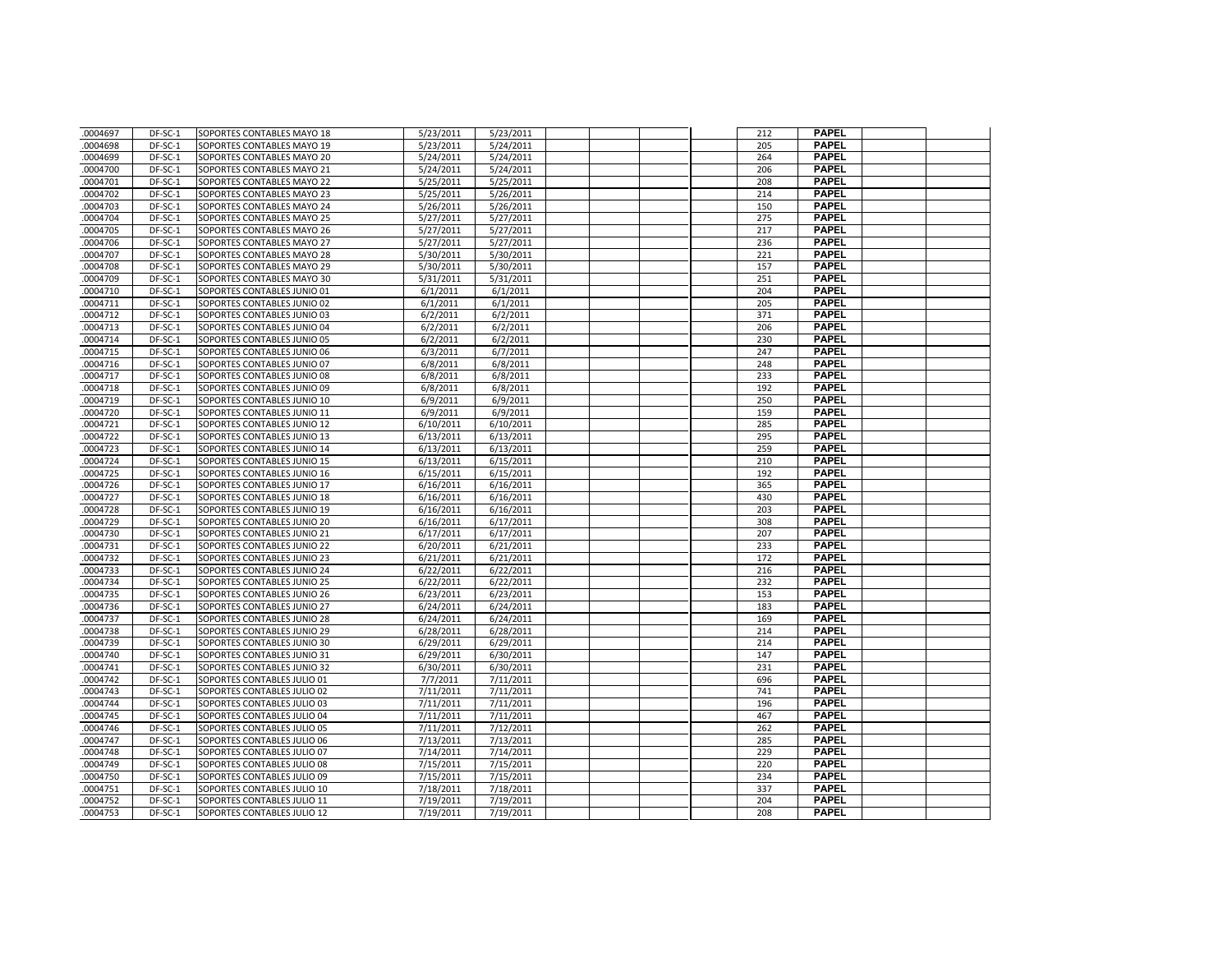| .0004754             | DF-SC-1            | SOPORTES CONTABLES JULIO 13                                  | 7/19/2011              | 7/19/2011              |  | 203        | <b>PAPEL</b>                 |  |
|----------------------|--------------------|--------------------------------------------------------------|------------------------|------------------------|--|------------|------------------------------|--|
| .0004755             | DF-SC-1            | SOPORTES CONTABLES JULIO 14                                  | 7/19/2011              | 7/19/2011              |  | 254        | <b>PAPEL</b>                 |  |
| .0004756             | DF-SC-1            | SOPORTES CONTABLES JULIO 15                                  | 7/21/2011              | 7/26/2011              |  | 188        | <b>PAPEL</b>                 |  |
| .0004757             | DF-SC-1            | SOPORTES CONTABLES JULIO 16                                  | 7/26/2011              | 7/26/2011              |  | 188        | <b>PAPEL</b>                 |  |
| .0004758             | DF-SC-1            | SOPORTES CONTABLES JULIO 17                                  | 7/27/2011              | 7/28/2011              |  | 148        | <b>PAPEL</b>                 |  |
| .0004759             | DF-SC-1            | SOPORTES CONTABLES JULIO 18                                  | 7/29/2011              | 7/29/2011              |  | 342        | <b>PAPEL</b>                 |  |
| .0004760             | DF-SC-1            | SOPORTES CONTABLES JULIO 19                                  | 7/29/2011              | 7/29/2011              |  | 409        | <b>PAPEL</b>                 |  |
| 0004761              | DF-SC-1            | SOPORTES CONTABLES JULIO 20                                  | 7/29/2011              | 7/29/2011              |  | 341        | <b>PAPEL</b>                 |  |
| .0004762             | DF-SC-1            | SOPORTES CONTABLES JULIO 21                                  | 7/29/2011              | 7/29/2011              |  | 361        | <b>PAPEL</b>                 |  |
| .0004763             | DF-SC-1            | SOPORTES CONTABLES JULIO 22                                  | 7/29/2011              | 7/29/2011              |  | 358        | <b>PAPEL</b>                 |  |
| .0004764             | DF-SC-1            | SOPORTES CONTABLES JULIO 23                                  | 7/29/2011              | 7/29/2011              |  | 294        | <b>PAPEL</b>                 |  |
| .0004765             | DF-SC-1            | SOPORTES CONTABLES JULIO 24                                  | 7/29/2011              | 7/29/2011              |  | 235        | <b>PAPEL</b>                 |  |
| 0004766              | DF-SC-1            | SOPORTES CONTABLES JULIO 25                                  | 7/30/2011              | 7/30/2011              |  | 233        | <b>PAPEL</b>                 |  |
| .0004767             | DF-SC-1            | SOPORTES CONTABLES JULIO 26                                  | 7/30/2011              | 7/30/2011              |  | 275        | <b>PAPEL</b>                 |  |
| .0004768             | DF-SC-1            | SOPORTES CONTABLES JULIO 27                                  | 7/30/2011              | 7/30/2011              |  | 212        | <b>PAPEL</b>                 |  |
| .0004769             | DF-SC-1            | SOPORTES CONTABLES JULIO 28                                  | 7/30/2011              | 7/30/2011              |  | 225        | <b>PAPEL</b>                 |  |
| .0004770             | DF-SC-1            | SOPORTES CONTABLES AGOSTO 01                                 | 8/1/2011               | 8/2/2011               |  | 194        | <b>PAPEL</b>                 |  |
| .0004771             | DF-SC-1            | SOPORTES CONTABLES AGOSTO 02                                 | 8/4/2011               | 8/4/2011               |  | 372        | <b>PAPEL</b>                 |  |
| .0004772             | DF-SC-1            | SOPORTES CONTABLES AGOSTO 03                                 | 8/4/2011               | 8/4/2011               |  | 217        | <b>PAPEL</b>                 |  |
| .0004773             | DF-SC-1            | SOPORTES CONTABLES AGOSTO 04                                 | 8/5/2011               | 8/5/2011               |  | 293        | <b>PAPEL</b>                 |  |
| .0004774             | DF-SC-1            | SOPORTES CONTABLES AGOSTO 05                                 | 8/8/2011               | 8/8/2011               |  | 211        | <b>PAPEL</b>                 |  |
| .0004775             | DF-SC-1            | SOPORTES CONTABLES AGOSTO 06                                 | 8/8/2011               | 8/8/2011               |  | 143        | <b>PAPEL</b>                 |  |
| .0004776             | DF-SC-1            | SOPORTES CONTABLES AGOSTO 07                                 | 8/9/2011               | 8/9/2011               |  | 178        | <b>PAPEL</b>                 |  |
| .0004777             | DF-SC-1            | SOPORTES CONTABLES AGOSTO 08                                 | 8/10/2011              | 8/10/2011              |  | 234        | <b>PAPEL</b>                 |  |
| .0004778             | DF-SC-1            | SOPORTES CONTABLES AGOSTO 09                                 | 8/10/2011              | 8/10/2011              |  | 328        | <b>PAPEL</b>                 |  |
| 0004779              | DF-SC-1            | SOPORTES CONTABLES AGOSTO 10                                 | 8/10/2011              | 8/10/2011              |  | 331        | <b>PAPEL</b>                 |  |
| .0004780             | DF-SC-1            | SOPORTES CONTABLES AGOSTO 11                                 | 8/10/2011              | 8/10/2011              |  | 376        | <b>PAPEL</b>                 |  |
| 0004781              | DF-SC-1            | SOPORTES CONTABLES AGOSTO 12                                 | 8/10/2011              | 8/10/2011              |  | 212        | <b>PAPEL</b>                 |  |
| 0004782              | DF-SC-1            | SOPORTES CONTABLES AGOSTO 13                                 | 8/10/2011              | 8/10/2011              |  | 205        | <b>PAPEL</b>                 |  |
| .0004783             | DF-SC-1            | SOPORTES CONTABLES AGOSTO 14                                 | 8/11/2011              | 8/11/2011              |  | 147        | <b>PAPEL</b>                 |  |
| .0004784             | DF-SC-1            | SOPORTES CONTABLES AGOSTO 15                                 | 8/12/2011              | 8/12/2011              |  | 253        | <b>PAPEL</b>                 |  |
| .0004785             | DF-SC-1            | SOPORTES CONTABLES AGOSTO 16                                 | 8/12/2011              | 8/12/2011              |  | 289        | <b>PAPEL</b>                 |  |
| .0004786             | DF-SC-1            | SOPORTES CONTABLES AGOSTO 17                                 | 8/12/2011              | 8/12/2011              |  | 312        | <b>PAPEL</b>                 |  |
| 0004787              | DF-SC-1            | SOPORTES CONTABLES AGOSTO 18                                 | 8/16/2011              | 8/16/2011              |  | 244        | <b>PAPEL</b>                 |  |
| .0004788             | DF-SC-1            | SOPORTES CONTABLES AGOSTO 19                                 | 8/16/2011              | 8/16/2011              |  | 243        | <b>PAPEL</b>                 |  |
| .0004789             | DF-SC-1            | SOPORTES CONTABLES AGOSTO 20                                 | 8/16/2011              | 8/16/2011              |  | 332        | <b>PAPEL</b>                 |  |
| .0004790             | DF-SC-1            | SOPORTES CONTABLES AGOSTO 21                                 | 8/17/2011              | 8/17/2011              |  | 350        | <b>PAPEL</b>                 |  |
| .0004791             | DF-SC-1            | SOPORTES CONTABLES AGOSTO 22                                 | 8/17/2011              | 8/17/2011              |  | 318        | <b>PAPEL</b>                 |  |
| 0004792              | DF-SC-1            | SOPORTES CONTABLES AGOSTO 23                                 | 8/17/2011              | 8/17/2011              |  | 196        | <b>PAPEL</b>                 |  |
| .0004793             | DF-SC-1            | SOPORTES CONTABLES AGOSTO 24                                 | 8/18/2011              | 8/18/2011              |  | 277        | <b>PAPEL</b>                 |  |
| .0004794             | DF-SC-1            | SOPORTES CONTABLES AGOSTO 25                                 | 8/19/2011              | 8/19/2011              |  | 240        | <b>PAPEL</b>                 |  |
| .0004795             | DF-SC-1            | SOPORTES CONTABLES AGOSTO 26                                 | 8/19/2011              | 8/19/2011              |  | 252        | <b>PAPEL</b>                 |  |
| .0004796             | DF-SC-1            | SOPORTES CONTABLES AGOSTO 27                                 | 8/22/2011              | 8/22/2011              |  | 337        | <b>PAPEL</b>                 |  |
| .0004797             | DF-SC-1            | SOPORTES CONTABLES AGOSTO 28                                 | 8/23/2011              | 8/23/2011              |  | 176        | <b>PAPEL</b>                 |  |
| .0004798             | DF-SC-1            | SOPORTES CONTABLES AGOSTO 29                                 | 8/24/2011              | 8/24/2011              |  | 296        | <b>PAPEL</b>                 |  |
| .0004799             | DF-SC-1            | SOPORTES CONTABLES AGOSTO 30                                 | 8/25/2011              | 8/25/2011              |  | 234        | <b>PAPEL</b>                 |  |
| 0004800              | DF-SC-1            | SOPORTES CONTABLES AGOSTO 31                                 | 8/25/2011              | 8/25/2011              |  | 253        | <b>PAPEL</b>                 |  |
| .0004801             | DF-SC-1            | SOPORTES CONTABLES AGOSTO 32                                 | 8/25/2011              | 8/25/2011              |  | 311        | <b>PAPEL</b>                 |  |
| .0004802             | DF-SC-1            | SOPORTES CONTABLES AGOSTO 33                                 | 8/26/2011              | 8/26/2011              |  | 243        | <b>PAPEL</b>                 |  |
| .0004803             | DF-SC-1            | SOPORTES CONTABLES AGOSTO 34                                 | 8/26/2011              | 8/26/2011              |  | 218        | <b>PAPEL</b>                 |  |
| .0004804             | DF-SC-1            | SOPORTES CONTABLES AGOSTO 35                                 | 8/29/2011              | 8/29/2011              |  | 255        | <b>PAPEL</b><br><b>PAPEL</b> |  |
| 0004805              | DF-SC-1            | SOPORTES CONTABLES AGOSTO 36                                 | 8/29/2011              | 8/29/2011              |  | 234        | <b>PAPEL</b>                 |  |
| .0004806             | DF-SC-1            | SOPORTES CONTABLES AGOSTO 37                                 | 8/30/2011              | 8/30/2011              |  | 212        | <b>PAPEL</b>                 |  |
| .0004807<br>.0004808 | DF-SC-1<br>DF-SC-1 | SOPORTES CONTABLES AGOSTO 38<br>SOPORTES CONTABLES AGOSTO 39 | 8/30/2011<br>8/31/2011 | 8/30/2011<br>8/31/2011 |  | 203<br>213 | <b>PAPEL</b>                 |  |
| 0004809              | DF-SC-1            | SOPORTES CONTABLES AGOSTO 40                                 | 8/31/2011              | 8/31/2011              |  | 248        | <b>PAPEL</b>                 |  |
| .0004810             | DF-SC-1            | SOPORTES CONTABLES SEPTIEMBRE 01                             | 9/1/2011               | 9/1/2011               |  | 188        | <b>PAPEL</b>                 |  |
|                      |                    |                                                              |                        |                        |  |            |                              |  |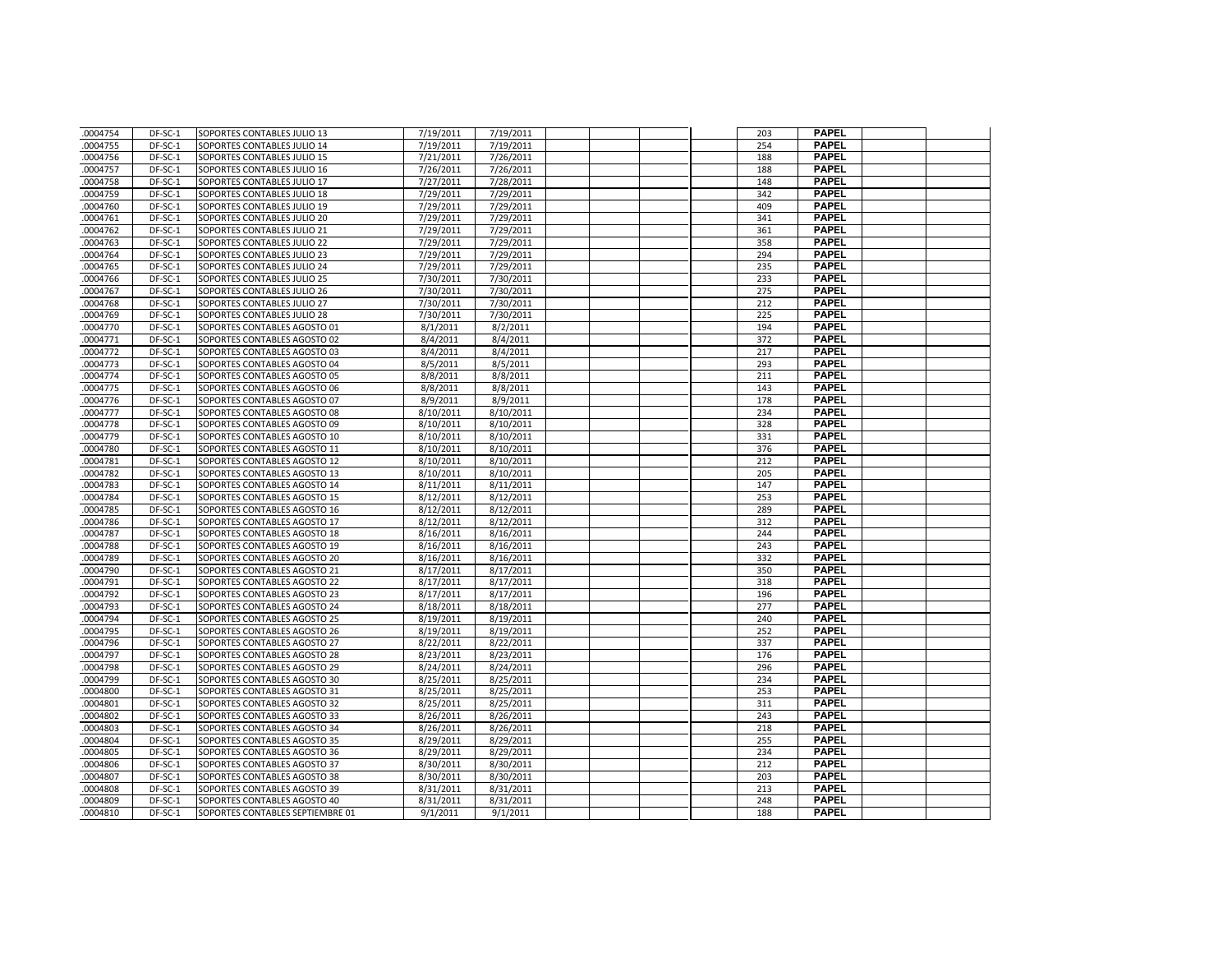| .0004811 | DF-SC-1 | SOPORTES CONTABLES SEPTIEMBRE 02 | 9/2/2011   | 9/2/2011               |  | 189 | <b>PAPEL</b> |  |
|----------|---------|----------------------------------|------------|------------------------|--|-----|--------------|--|
| .0004812 | DF-SC-1 | SOPORTES CONTABLES SEPTIEMBRE 03 | 9/2/2011   | 9/5/2011               |  | 211 | <b>PAPEL</b> |  |
| .0004813 | DF-SC-1 | SOPORTES CONTABLES SEPTIEMBRE 04 | 9/5/2011   | 9/6/2011               |  | 259 | <b>PAPEL</b> |  |
| 0004814  | DF-SC-1 | SOPORTES CONTABLES SEPTIEMBRE 05 | 9/6/2011   | 9/6/2011               |  | 218 | <b>PAPEL</b> |  |
| .0004815 | DF-SC-1 | SOPORTES CONTABLES SEPTIEMBRE 06 | 9/7/2011   | 9/7/2011               |  | 207 | <b>PAPEL</b> |  |
| 0004816  | DF-SC-1 | SOPORTES CONTABLES SEPTIEMBRE 07 | 9/8/2011   | 9/8/2011               |  | 231 | <b>PAPEL</b> |  |
| .0004817 | DF-SC-1 | SOPORTES CONTABLES SEPTIEMBRE 08 | 9/8/2011   | 9/8/2011               |  | 147 | <b>PAPEL</b> |  |
| .0004818 | DF-SC-1 | SOPORTES CONTABLES SEPTIEMBRE 09 | 9/9/2011   | 9/9/2011               |  | 265 | <b>PAPEL</b> |  |
| .0004819 | DF-SC-1 | SOPORTES CONTABLES SEPTIEMBRE 10 | 9/9/2011   | 9/12/2011              |  | 219 | <b>PAPEL</b> |  |
| .0004820 | DF-SC-1 | SOPORTES CONTABLES SEPTIEMBRE 11 | 9/12/2011  | 9/12/2011              |  | 199 | <b>PAPEL</b> |  |
| .0004821 | DF-SC-1 | SOPORTES CONTABLES SEPTIEMBRE 12 | 9/12/2011  | 9/12/2011              |  | 180 | <b>PAPEL</b> |  |
| .0004822 | DF-SC-1 | SOPORTES CONTABLES SEPTIEMBRE 13 | 9/13/2011  | 9/13/2011              |  | 269 | <b>PAPEL</b> |  |
| .0004823 | DF-SC-1 | SOPORTES CONTABLES SEPTIEMBRE 14 | 9/14/2011  | 9/14/2011              |  | 267 | <b>PAPEL</b> |  |
| 0004824  | DF-SC-1 | SOPORTES CONTABLES SEPTIEMBRE 15 | 9/15/2011  | 9/15/2011              |  | 240 | <b>PAPEL</b> |  |
| .0004825 | DF-SC-1 | SOPORTES CONTABLES SEPTIEMBRE 16 | 9/16/2011  | 9/16/2011              |  | 229 | <b>PAPEL</b> |  |
| .0004826 | DF-SC-1 | SOPORTES CONTABLES SEPTIEMBRE 17 | 9/16/2011  | 9/19/2011              |  | 216 | <b>PAPEL</b> |  |
| .0004827 | DF-SC-1 | SOPORTES CONTABLES SEPTIEMBRE 18 | 9/19/2011  | 9/19/2011              |  | 203 | <b>PAPEL</b> |  |
| .0004828 | DF-SC-1 | SOPORTES CONTABLES SEPTIEMBRE 19 | 9/19/2011  | 9/20/2011              |  | 199 | <b>PAPEL</b> |  |
| .0004829 | DF-SC-1 | SOPORTES CONTABLES SEPTIEMBRE 20 | 9/20/2011  |                        |  | 166 | <b>PAPEL</b> |  |
| .0004830 | DF-SC-1 | SOPORTES CONTABLES SEPTIEMBRE 21 | 9/21/2011  | 9/20/2011<br>9/22/2011 |  | 195 | <b>PAPEL</b> |  |
| .0004831 | DF-SC-1 | SOPORTES CONTABLES SEPTIEMBRE 22 | 9/22/2011  | 9/23/2011              |  | 195 | <b>PAPEL</b> |  |
|          |         |                                  |            |                        |  | 216 | <b>PAPEL</b> |  |
| .0004832 | DF-SC-1 | SOPORTES CONTABLES SEPTIEMBRE 23 | 9/23/2011  | 9/26/2011              |  |     |              |  |
| .0004833 | DF-SC-1 | SOPORTES CONTABLES SEPTIEMBRE 24 | 9/27/2011  | 9/27/2011              |  | 211 | <b>PAPEL</b> |  |
| .0004834 | DF-SC-1 | SOPORTES CONTABLES SEPTIEMBRE 25 | 9/27/2011  | 9/27/2011              |  | 296 | <b>PAPEL</b> |  |
| .0004835 | DF-SC-1 | SOPORTES CONTABLES SEPTIEMBRE 26 | 9/27/2011  | 9/27/2011              |  | 123 | <b>PAPEL</b> |  |
| .0004836 | DF-SC-1 | SOPORTES CONTABLES SEPTIEMBRE 27 | 9/28/2011  | 9/28/2011              |  | 284 | <b>PAPEL</b> |  |
| .0004837 | DF-SC-1 | SOPORTES CONTABLES SEPTIEMBRE 28 | 9/28/2011  | 9/30/2011              |  | 249 | <b>PAPEL</b> |  |
| .0004838 | DF-SC-1 | SOPORTES CONTABLES OCTUBRE 01    | 10/3/2011  | 10/3/2011              |  | 188 | <b>PAPEL</b> |  |
| .0004839 | DF-SC-1 | SOPORTES CONTABLES OCTUBRE 02    | 10/3/2011  | 10/4/2011              |  | 224 | <b>PAPEL</b> |  |
| .0004840 | DF-SC-1 | SOPORTES CONTABLES OCTUBRE 03    | 10/4/2011  | 10/5/2011              |  | 250 | <b>PAPEL</b> |  |
| .0004841 | DF-SC-1 | SOPORTES CONTABLES OCTUBRE 04    | 10/5/2011  | 10/5/2011              |  | 178 | <b>PAPEL</b> |  |
| .0004842 | DF-SC-1 | SOPORTES CONTABLES OCTUBRE 05    | 10/6/2011  | 10/6/2011              |  | 239 | <b>PAPEL</b> |  |
| .0004843 | DF-SC-1 | SOPORTES CONTABLES OCTUBRE 06    | 10/6/2011  | 10/6/2011              |  | 199 | <b>PAPEL</b> |  |
| .0004844 | DF-SC-1 | SOPORTES CONTABLES OCTUBRE 07    | 10/6/2011  | 10/6/2011              |  | 120 | <b>PAPEL</b> |  |
| .0004845 | DF-SC-1 | SOPORTES CONTABLES OCTUBRE 08    | 10/7/2011  | 10/7/2011              |  | 313 | <b>PAPEL</b> |  |
| .0004846 | DF-SC-1 | SOPORTES CONTABLES OCTUBRE 09    | 10/7/2011  | 10/7/2011              |  | 136 | PAPEL        |  |
| .0004847 | DF-SC-1 | SOPORTES CONTABLES OCTUBRE 10    | 10/10/2011 | 10/11/2011             |  | 282 | <b>PAPEL</b> |  |
| .0004848 | DF-SC-1 | SOPORTES CONTABLES OCTUBRE 11    | 10/11/2011 | 10/11/2011             |  | 227 | <b>PAPEL</b> |  |
| 0004849  | DF-SC-1 | SOPORTES CONTABLES OCTUBRE 12    | 10/11/2011 | 10/12/2011             |  | 203 | <b>PAPEL</b> |  |
| .0004850 | DF-SC-1 | SOPORTES CONTABLES OCTUBRE 13    | 10/13/2011 | 10/13/2011             |  | 205 | <b>PAPEL</b> |  |
| .0004851 | DF-SC-1 | SOPORTES CONTABLES OCTUBRE 14    | 10/14/2011 | 10/14/2011             |  | 128 | <b>PAPEL</b> |  |
| 0004852  | DF-SC-1 | SOPORTES CONTABLES OCTUBRE 15    | 10/18/2011 | 10/18/2011             |  | 187 | <b>PAPEL</b> |  |
| .0004853 | DF-SC-1 | SOPORTES CONTABLES OCTUBRE 16    | 10/18/2011 | 10/19/2011             |  | 192 | <b>PAPEL</b> |  |
| .0004854 | DF-SC-1 | SOPORTES CONTABLES OCTUBRE 17    | 10/19/2011 | 10/20/2011             |  | 217 | <b>PAPEL</b> |  |
| .0004855 | DF-SC-1 | SOPORTES CONTABLES OCTUBRE 18    | 10/20/2011 | 10/25/2011             |  | 217 | <b>PAPEL</b> |  |
| .0004856 | DF-SC-1 | SOPORTES CONTABLES OCTUBRE 19    | 10/25/2011 | 10/28/2011             |  | 229 | <b>PAPEL</b> |  |
| .0004857 | DF-SC-1 | SOPORTES CONTABLES OCTUBRE 20    | 10/28/2011 | 10/28/2011             |  | 201 | <b>PAPEL</b> |  |
| .0004858 | DF-SC-1 | SOPORTES CONTABLES OCTUBRE 21    | 10/31/2011 | 10/31/2011             |  | 215 | <b>PAPEL</b> |  |
| .0004859 | DF-SC-1 | SOPORTES CONTABLES OCTUBRE 22    | 10/31/2011 | 10/31/2011             |  | 311 | <b>PAPEL</b> |  |
| .0004860 | DF-SC-1 | SOPORTES CONTABLES NOVIEMBRE 01  | 11/1/2011  | 11/2/2011              |  | 345 | <b>PAPEL</b> |  |
| .0004861 | DF-SC-1 | SOPORTES CONTABLES NOVIEMBRE 02  | 11/2/2011  | 11/3/2011              |  | 379 | <b>PAPEL</b> |  |
| 0004862  | DF-SC-1 | SOPORTES CONTABLES NOVIEMBRE 03  | 11/3/2011  | 11/3/2011              |  | 128 | <b>PAPEL</b> |  |
| .0004863 | DF-SC-1 | SOPORTES CONTABLES NOVIEMBRE 04  | 11/4/2011  | 11/4/2011              |  | 305 | <b>PAPEL</b> |  |
| .0004864 | DF-SC-1 | SOPORTES CONTABLES NOVIEMBRE 05  | 11/4/2011  | 11/4/2011              |  | 223 | <b>PAPEL</b> |  |
| .0004865 | DF-SC-1 | SOPORTES CONTABLES NOVIEMBRE 06  | 11/4/2011  | 11/4/2011              |  | 128 | PAPEL        |  |
| .0004866 | DF-SC-1 | SOPORTES CONTABLES NOVIEMBRE 07  | 11/8/2011  | 11/8/2011              |  | 332 | <b>PAPEL</b> |  |
| .0004867 | DF-SC-1 | SOPORTES CONTABLES NOVIEMBRE 08  | 11/8/2011  | 11/8/2011              |  | 165 | <b>PAPEL</b> |  |
|          |         |                                  |            |                        |  |     |              |  |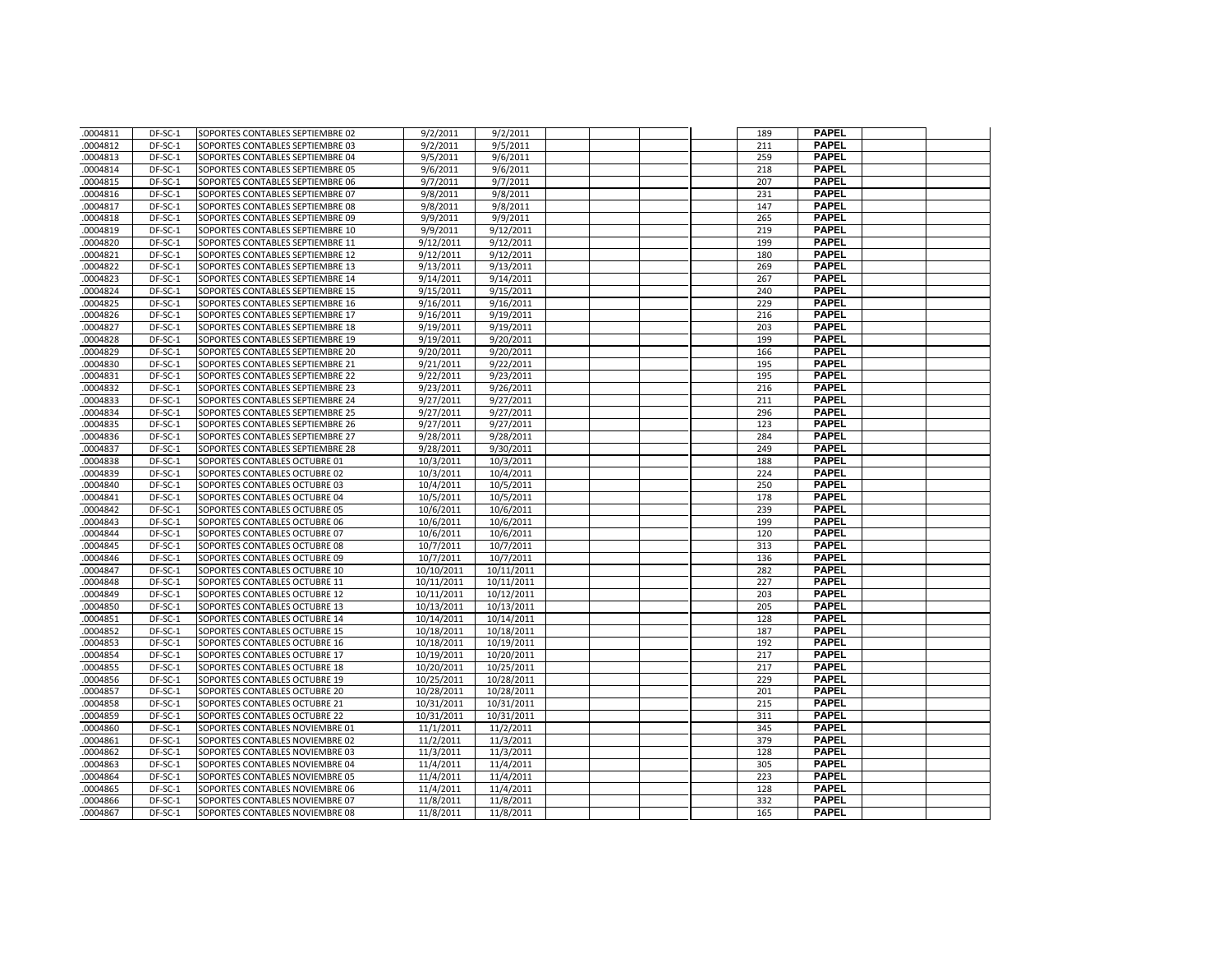| 0004868  | DF-SC-1   | SOPORTES CONTABLES NOVIEMBRE 09 | 11/9/2011  | 11/9/2011  |  | 221 | <b>PAPEL</b>                 |  |
|----------|-----------|---------------------------------|------------|------------|--|-----|------------------------------|--|
| .0004869 | DF-SC-1   | SOPORTES CONTABLES NOVIEMBRE 10 | 11/9/2011  | 11/9/2011  |  | 133 | <b>PAPEL</b>                 |  |
| .0004870 | DF-SC-1   | SOPORTES CONTABLES NOVIEMBRE 11 | 11/10/2011 | 11/10/2011 |  | 341 | <b>PAPEL</b>                 |  |
| 0004871  | DF-SC-1   | SOPORTES CONTABLES NOVIEMBRE 12 | 11/10/2011 | 11/10/2011 |  | 129 | <b>PAPEL</b>                 |  |
| .0004872 | DF-SC-1   | SOPORTES CONTABLES NOVIEMBRE 13 | 11/11/2011 | 11/11/2011 |  | 190 | <b>PAPEL</b>                 |  |
| .0004873 | DF-SC-1   | SOPORTES CONTABLES NOVIEMBRE 14 | 11/11/2011 | 11/15/2011 |  | 264 | <b>PAPEL</b>                 |  |
| .0004874 | DF-SC-1   | SOPORTES CONTABLES NOVIEMBRE 15 | 11/15/2011 | 11/15/2011 |  | 173 | <b>PAPEL</b>                 |  |
| .0004875 | DF-SC-1   | SOPORTES CONTABLES NOVIEMBRE 16 | 11/15/2011 | 11/15/2011 |  | 207 | <b>PAPEL</b>                 |  |
| .0004876 | DF-SC-1   | SOPORTES CONTABLES NOVIEMBRE 17 | 11/16/2011 | 11/16/2011 |  | 239 | <b>PAPEL</b>                 |  |
| .0004877 | DF-SC-1   | SOPORTES CONTABLES NOVIEMBRE 18 | 11/16/2011 | 11/17/2011 |  | 234 | <b>PAPEL</b>                 |  |
| 0004878  | DF-SC-1   | SOPORTES CONTABLES NOVIEMBRE 19 | 11/17/2011 | 11/17/2011 |  | 162 | <b>PAPEL</b>                 |  |
| .0004879 | DF-SC-1   | SOPORTES CONTABLES NOVIEMBRE 20 | 11/18/2011 | 11/21/2011 |  | 232 | <b>PAPEL</b>                 |  |
| .0004880 | DF-SC-1   | SOPORTES CONTABLES NOVIEMBRE 21 | 11/21/2011 | 11/21/2011 |  | 178 | <b>PAPEL</b>                 |  |
| 0004881  | DF-SC-1   | SOPORTES CONTABLES NOVIEMBRE 22 | 11/21/2011 | 11/21/2011 |  | 159 | <b>PAPEL</b>                 |  |
| .0004882 | DF-SC-1   | SOPORTES CONTABLES NOVIEMBRE 23 | 11/22/2011 | 11/30/2011 |  | 200 | <b>PAPEL</b>                 |  |
| 0004883  | DF-SC-1   | SOPORTES CONTABLES DICIEMBRE 01 | 12/5/2011  | 12/7/2011  |  | 249 | <b>PAPEL</b>                 |  |
| .0004884 | DF-SC-1   | SOPORTES CONTABLES DICIEMBRE 02 | 12/7/2011  | 12/7/2011  |  | 140 | <b>PAPEL</b>                 |  |
| .0004885 | DF-SC-1   | SOPORTES CONTABLES DICIEMBRE 03 | 12/9/2011  | 12/9/2011  |  | 180 | <b>PAPEL</b>                 |  |
| .0004886 | DF-SC-1   | SOPORTES CONTABLES DICIEMBRE 04 | 12/12/2011 | 12/12/2011 |  | 233 | <b>PAPEL</b>                 |  |
| .0004887 | DF-SC-1   | SOPORTES CONTABLES DICIEMBRE 05 | 12/12/2011 | 12/12/2011 |  | 209 | <b>PAPEL</b>                 |  |
| 0004888  | DF-SC-1   | SOPORTES CONTABLES DICIEMBRE 06 | 12/12/2011 | 12/12/2011 |  | 205 | <b>PAPEL</b>                 |  |
| .0004889 | DF-SC-1   | SOPORTES CONTABLES DICIEMBRE 07 | 12/13/2011 | 12/13/2011 |  | 271 | <b>PAPEL</b>                 |  |
| .0004890 | DF-SC-1   | SOPORTES CONTABLES DICIEMBRE 08 | 12/13/2011 | 12/13/2011 |  | 245 | <b>PAPEL</b>                 |  |
| 0004891  | $DF-SC-1$ | SOPORTES CONTABLES DICIEMBRE 09 | 12/13/2011 | 12/13/2011 |  | 266 | <b>PAPEL</b>                 |  |
| .0004892 | DF-SC-1   | SOPORTES CONTABLES DICIEMBRE 10 | 12/14/2011 | 12/14/2011 |  | 206 | <b>PAPEL</b>                 |  |
| .0004893 | DF-SC-1   | SOPORTES CONTABLES DICIEMBRE 11 | 12/14/2011 | 12/14/2011 |  | 212 | <b>PAPEL</b>                 |  |
| 0004894  | DF-SC-1   | SOPORTES CONTABLES DICIEMBRE 12 | 12/14/2011 | 12/14/2011 |  | 179 | <b>PAPEL</b>                 |  |
| .0004895 | DF-SC-1   | SOPORTES CONTABLES DICIEMBRE 13 | 12/15/2011 | 12/15/2011 |  | 166 | <b>PAPEL</b>                 |  |
| 0004896  | DF-SC-1   | SOPORTES CONTABLES DICIEMBRE 14 | 12/15/2011 | 12/15/2011 |  | 128 | <b>PAPEL</b>                 |  |
| .0004897 | DF-SC-1   | SOPORTES CONTABLES DICIEMBRE 15 | 12/16/2011 | 12/16/2011 |  | 458 | <b>PAPEL</b>                 |  |
| .0004898 | DF-SC-1   | SOPORTES CONTABLES DICIEMBRE 16 | 12/16/2011 | 12/16/2011 |  | 358 | <b>PAPEL</b>                 |  |
| .0004899 | DF-SC-1   | SOPORTES CONTABLES DICIEMBRE 17 | 12/19/2011 | 12/19/2011 |  | 481 | <b>PAPEL</b>                 |  |
| .0004900 | DF-SC-1   | SOPORTES CONTABLES DICIEMBRE 18 | 12/19/2011 | 12/19/2011 |  | 221 | <b>PAPEL</b>                 |  |
| .0004901 | DF-SC-1   | SOPORTES CONTABLES DICIEMBRE 19 | 12/20/2011 | 12/20/2011 |  | 368 | <b>PAPEL</b>                 |  |
| .0004902 | DF-SC-1   | SOPORTES CONTABLES DICIEMBRE 20 | 12/21/2011 | 12/21/2011 |  | 332 | <b>PAPEL</b>                 |  |
| .0004903 | DF-SC-1   | SOPORTES CONTABLES DICIEMBRE 21 | 12/21/2011 | 12/21/2011 |  | 197 | <b>PAPEL</b>                 |  |
| .0004904 | DF-SC-1   | SOPORTES CONTABLES DICIEMBRE 22 | 12/21/2011 | 12/21/2011 |  | 162 | <b>PAPEL</b>                 |  |
| .0004905 | DF-SC-1   | SOPORTES CONTABLES DICIEMBRE 23 | 12/22/2011 | 12/22/2011 |  | 397 | <b>PAPEL</b>                 |  |
| .0004906 | DF-SC-1   | SOPORTES CONTABLES DICIEMBRE 24 | 12/22/2011 | 12/22/2011 |  | 157 | <b>PAPEL</b>                 |  |
| .0004907 | DF-SC-1   | SOPORTES CONTABLES DICIEMBRE 25 | 12/23/2011 | 12/23/2011 |  | 271 | <b>PAPEL</b>                 |  |
| .0004908 | DF-SC-1   | SOPORTES CONTABLES DICIEMBRE 26 | 12/23/2011 | 12/23/2011 |  | 211 | <b>PAPEL</b>                 |  |
| .0004909 | DF-SC-1   | SOPORTES CONTABLES DICIEMBRE 27 | 12/23/2011 | 12/23/2011 |  | 273 | <b>PAPEL</b>                 |  |
| .0004910 | DF-SC-1   | SOPORTES CONTABLES DICIEMBRE 28 | 12/26/2011 | 12/27/2011 |  | 202 | <b>PAPEL</b>                 |  |
| .0004911 | DF-SC-1   | SOPORTES CONTABLES DICIEMBRE 29 | 12/27/2011 | 12/27/2011 |  | 197 | <b>PAPEL</b>                 |  |
| .0004912 | DF-SC-1   | SOPORTES CONTABLES DICIEMBRE 30 | 12/27/2011 | 12/27/2011 |  | 259 | <b>PAPEL</b>                 |  |
| .0004913 | DF-SC-1   | SOPORTES CONTABLES DICIEMBRE 31 | 12/27/2011 | 12/27/2011 |  | 271 | <b>PAPEL</b>                 |  |
| 0004914  | DF-SC-1   | SOPORTES CONTABLES DICIEMBRE 32 | 12/28/2011 | 12/28/2011 |  | 190 | <b>PAPEL</b>                 |  |
| .0004915 | DF-SC-1   | SOPORTES CONTABLES DICIEMBRE 33 | 12/28/2011 | 12/28/2011 |  | 172 | <b>PAPEL</b>                 |  |
| .0004916 | DF-SC-1   | SOPORTES CONTABLES DICIEMBRE 34 | 12/29/2011 | 12/29/2011 |  | 219 | <b>PAPEL</b>                 |  |
| .0004917 | DF-SC-1   | SOPORTES CONTABLES DICIEMBRE 35 | 12/29/2011 | 12/29/2011 |  | 225 | <b>PAPEL</b>                 |  |
| .0004918 | DF-SC-1   | SOPORTES CONTABLES DICIEMBRE 36 | 12/30/2011 | 12/30/2011 |  | 314 | <b>PAPEL</b>                 |  |
| 0004919  | DF-SC-1   | SOPORTES CONTABLES DICIEMBRE 37 | 12/30/2011 | 12/30/2011 |  | 205 | <b>PAPEL</b>                 |  |
| .0004920 | DF-SC-1   | SOPORTES CONTABLES DICIEMBRE 38 | 12/30/2011 | 12/30/2011 |  | 266 | <b>PAPEL</b>                 |  |
| .0004921 | DF-SC-1   | SOPORTES CONTABLES DICIEMBRE 39 | 12/30/2011 | 12/30/2011 |  | 261 | <b>PAPEL</b><br><b>PAPEL</b> |  |
| .0004922 | DF-SC-1   | SOPORTES CONTABLES DICIEMBRE 40 | 12/30/2011 | 12/30/2011 |  | 306 | <b>PAPEL</b>                 |  |
| .0004923 | DF-SC-1   | SOPORTES CONTABLES DICIEMBRE 41 | 12/30/2011 | 12/30/2011 |  | 195 | <b>PAPEL</b>                 |  |
| .0004924 | DF-SC-1   | SOPORTES CONTABLES DICIEMBRE 42 | 12/30/2011 | 12/30/2011 |  | 297 |                              |  |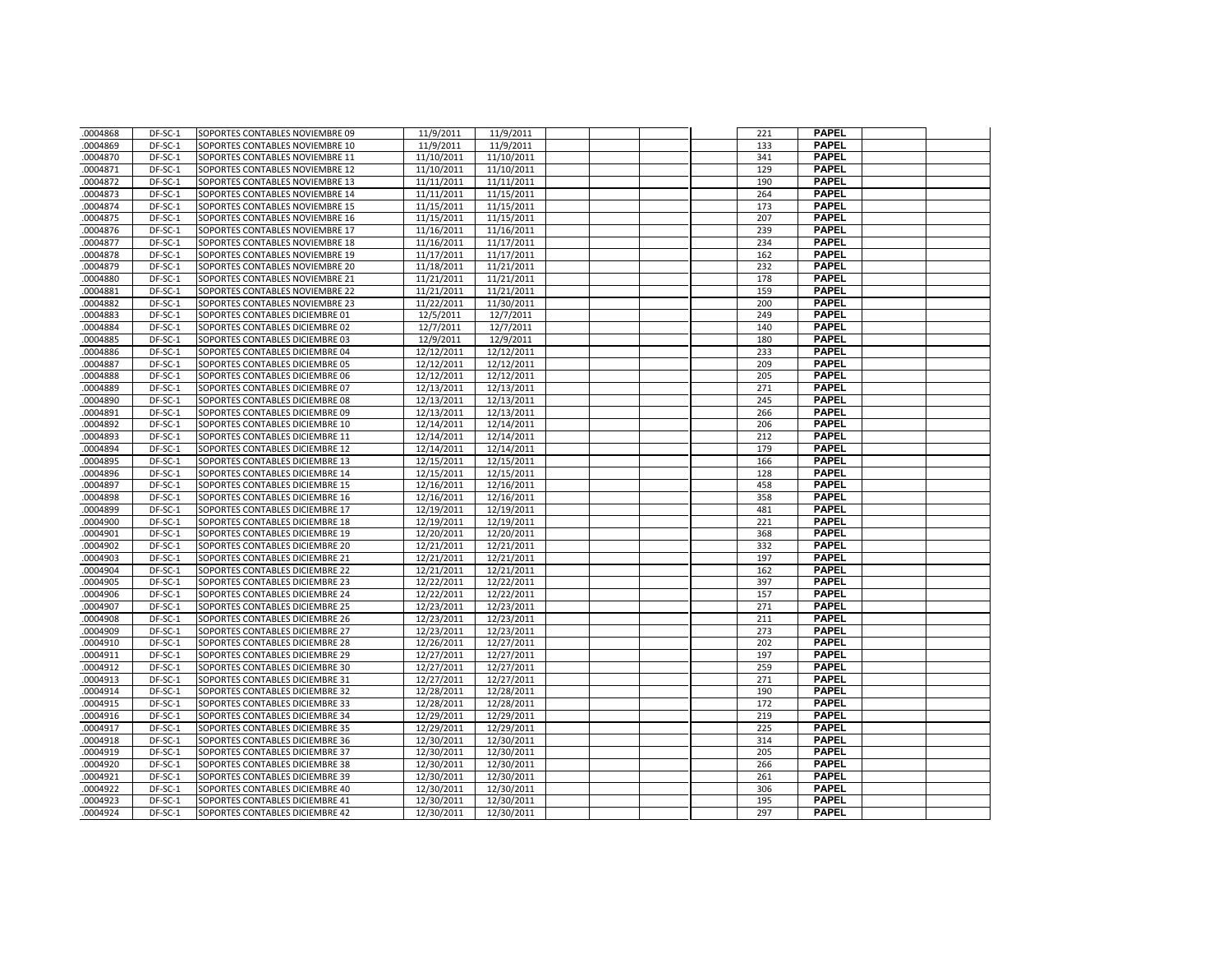| .0004925 | DF-SC-1   | SOPORTES CONTABLES DICIEMBRE 43        | 12/31/2011            | 12/31/2011 |  |  | 116 | <b>PAPEL</b> |  |
|----------|-----------|----------------------------------------|-----------------------|------------|--|--|-----|--------------|--|
| .0004926 | DF-SC-1   | CONCILIACION BANCARIA ENERO            | 1/1/2011              | 1/31/2011  |  |  | 112 | <b>PAPEL</b> |  |
| .0004927 | DF-SC-1   | CONCILIACION BANCARIA FEBRERO          | 2/1/2011              | 2/28/2011  |  |  | 182 | <b>PAPEL</b> |  |
| .0004928 | DF-SC-1   | CONCILIACION BANCARIA MARZO 1/2        | 3/1/2011              | 3/31/2011  |  |  | 196 | <b>PAPEL</b> |  |
| .0004929 | DF-SC-1   | CONCILIACION BANCARIA MARZO 2/2        | 3/1/2011              | 3/31/2011  |  |  | 664 | <b>PAPEL</b> |  |
| .0004930 | DF-SC-1   | CONCILIACION BANCARIA ABRIL            | 4/1/2011              | 4/30/2011  |  |  | 170 | <b>PAPEL</b> |  |
| .0004931 | DF-SC-1   | CONCILIACION BANCARIA MAYO             | 5/1/2011              | 5/31/2011  |  |  | 111 | <b>PAPEL</b> |  |
| .0004932 | DF-SC-1   | CONCILIACION BANCARIA JUNIO            | 6/1/2011              | 6/30/2011  |  |  | 138 | <b>PAPEL</b> |  |
| .0004933 | DF-SC-1   | CONCILIACION BANCARIA JULIO            | 7/1/2011              | 7/31/2011  |  |  | 111 | <b>PAPEL</b> |  |
| .0004934 | $DF-SC-1$ | CONCILIACION BANCARIA AGOSTO           | 8/1/1931              | 8/31/2011  |  |  | 164 | <b>PAPEL</b> |  |
| 0004935  | DF-SC-1   | CONCILIACION BANCARIA SEPTIEMBRE       | 9/1/2011              | 9/30/2011  |  |  | 138 | <b>PAPEL</b> |  |
| .0004936 | DF-SC-1   | CONCILIACION BANCARIA OCTUBRE          | 10/1/2011             | 10/31/2011 |  |  | 124 | <b>PAPEL</b> |  |
| .0004937 | DF-SC-1   | CONCILIACION BANCARIA NOVIEMBRE        | 11/1/2011             | 11/30/2011 |  |  | 122 | <b>PAPEL</b> |  |
| .0004938 | DF-SC-1   | CONCILIACION BANCARIA DICIEMBRE        | 12/1/2011             | 12/31/2011 |  |  | 158 | <b>PAPEL</b> |  |
| .0004939 | DF-SC-1   | LEGALIZACION DE AVANCES ENERO 1/1      | 1/17/2011             | 1/24/2011  |  |  | 73  | <b>PAPEL</b> |  |
| .0004940 | DF-SC-1   | LEGALIZACION DE AVANCES MARZO 1/2      | 3/1/2011              | 3/17/2011  |  |  | 192 | <b>PAPEL</b> |  |
| .0004941 | DF-SC-1   | LEGALIZACION DE AVANCES MARZO 2/2      | 3/22/2011             | 3/31/2011  |  |  | 194 | <b>PAPEL</b> |  |
| .0004942 | DF-SC-1   | LEGALIZACION DE AVANCES ABRIL          | 4/1/2011              | 4/29/2011  |  |  | 284 | <b>PAPEL</b> |  |
| .0004943 | DF-SC-1   | LEGALIZACION DE AVANCES MAYO 1/4       | 5/2/2011              | 5/11/2011  |  |  | 235 | <b>PAPEL</b> |  |
| .0004944 | DF-SC-1   | LEGALIZACION DE AVANCES MAYO 2/4       | 5/11/2011             | 19-15-11   |  |  | 205 | <b>PAPEL</b> |  |
| .0004945 | DF-SC-1   | LEGALIZACION DE AVANCES MAYO 3/4       | 5/19/2011             | 5/25/2011  |  |  | 203 | <b>PAPEL</b> |  |
| .0004946 | DF-SC-1   | LEGALIZACION DE AVANCES MAYO 4/4       | 5/25/2011             | 5/31/2011  |  |  | 188 | <b>PAPEL</b> |  |
| .0004947 | DF-SC-1   | LEGALIZACION DE AVANCES JUNIO 1/3      | 6/1/2011              | 6/13/2011  |  |  | 232 | <b>PAPEL</b> |  |
| .0004948 | DF-SC-1   | LEGALIZACION DE AVANCES JUNIO 2/3      | 6/14/2011             | 6/22/2011  |  |  | 225 | <b>PAPEL</b> |  |
| .0004949 | DF-SC-1   | LEGALIZACION DE AVANCES JUNIO 3/3      | 6/22/2011             | 6/30/2011  |  |  | 130 | <b>PAPEL</b> |  |
| .0004950 | DF-SC-1   | LEGALIZACION DE AVANCES JULIO          | 7/1/2011              | 7/30/2011  |  |  | 130 | <b>PAPEL</b> |  |
| .0004951 | DF-SC-1   | LEGALIZACION DE AVACES AGOSTO          | 8/1/2011              | 8/31/2011  |  |  | 291 | <b>PAPEL</b> |  |
| .0004952 | DF-SC-1   | LEGALIZACION DE AVANCES SEPTIEMBRE 1/2 | 9/2/2011              | 9/21/2011  |  |  | 218 | <b>PAPEL</b> |  |
| .0004953 | DF-SC-1   | LEGALIZACION DE AVANCES SEPTIEMBRE 2/2 | 9/22/2011             | 9/30/2011  |  |  | 256 | <b>PAPEL</b> |  |
| .0004954 | DF-SC-1   | LEGALIZACION DE AVANCES OCTUBRE 1/3    | 10/3/2011             | 11/12/2011 |  |  | 285 | <b>PAPEL</b> |  |
| .0004955 | DF-SC-1   | LEGALIZACION DE AVANCES OCTUBRE 2/3    | 10/12/2011            | 10/20/2011 |  |  | 200 | <b>PAPEL</b> |  |
| .0004956 | DF-SC-1   | LEGALIZACION DE AVANCES OCTUBRE 3/3    | 10/20/2011            | 10/31/2011 |  |  | 152 | <b>PAPEL</b> |  |
| .0004957 | DF-SC-1   | LEGALIZACION DE AVANCES NOVIEMBRE 1/2  | 11/1/2011             | 11/11/2011 |  |  | 262 | <b>PAPEL</b> |  |
| .0004858 | DF-SC-1   | LEGALIZACION DE AVANCES NOVIEMBRE 2/2  | 11/11/2011            | 11/22/2011 |  |  | 251 | <b>PAPEL</b> |  |
| .0004959 | DF-SC-1   | LEGALIZACION DE AVANCES DICIEMBRE 1/5  | 12/9/2011             | 12/15/2011 |  |  | 212 | <b>PAPEL</b> |  |
| .0004960 | DF-SC-1   | LEGALIZACION DE AVANCES DICIEMBRE 2/5  | 12/15/2011            | 12/22/2011 |  |  | 461 | <b>PAPEL</b> |  |
| .0004961 | DF-SC-1   | LEGALIZACION DE AVANCES DICIEMBRE 3/5  | 12/22/2011            | 12/29/2011 |  |  | 675 | <b>PAPEL</b> |  |
| .0004962 | DF-SC-1   | LEGALIZACION DE AVANCES DICIEMBRE 4/5  | 12/29/2011            | 12/30/2011 |  |  | 793 | <b>PAPEL</b> |  |
| .0004963 | DF-SC-1   | LEGALIZACION DE AVANCES DICIEMBRE 5/5  | 12/30/2011            | 12/30/2011 |  |  | 935 | <b>PAPEL</b> |  |
| .0004964 | DF-SC-1   | <b>DEUDORES FEBRERO 1/5</b>            | 2/1/2011              | 2/4/2011   |  |  | 198 | <b>PAPEL</b> |  |
| .0004965 | DF-SC-1   | <b>DEUDORES FEBRERO 2/5</b>            | 2/5/2011              | 2/9/2011   |  |  | 187 | <b>PAPEL</b> |  |
| .0004966 | DF-SC-1   | <b>DEUDORES FEBRERO 3/5</b>            | 2/10/2011             | 2/16/2011  |  |  | 203 | <b>PAPEL</b> |  |
| .0004967 | DF-SC-1   | <b>DEUDORES FEBRERO 4/5</b>            | 2/17/2011             | 2/24/2011  |  |  | 156 | <b>PAPEL</b> |  |
| .0004968 | DF-SC-1   | <b>DEUDORES FEBRERO 5/5</b>            | 2/25/2011             | 2/25/2011  |  |  | 103 | <b>PAPEL</b> |  |
| .0004969 | DF-SC-1   | DEUDORES MARZO A MAYO                  | 3/2/2011              | 5/6/2011   |  |  | 135 | <b>PAPEL</b> |  |
| .0004970 | DF-SC-1   | <b>DEUDORES JUNIO</b>                  | 6/3/2011              | 6/30/2011  |  |  | 30  | <b>PAPEL</b> |  |
| .0004971 | DF-SC-1   | <b>DEUDORES JULIO 1/3</b>              | 7/11/2011             | 7/25/2011  |  |  | 187 | <b>PAPEL</b> |  |
| .0004972 | DF-SC-1   | <b>DEUDORES JULIO 2/3</b>              | $\frac{1}{7}/26/2011$ | 7/29/2011  |  |  | 193 | <b>PAPEL</b> |  |
| .0004973 | DF-SC-1   | <b>DEUDORES JULIO 3/3</b>              | 7/29/2011             | 7/29/2011  |  |  | 447 | <b>PAPEL</b> |  |
| .0004974 | $DF-SC-1$ | <b>DEUDORES AGOSTO 1/2</b>             | 8/1/2011              | 8/17/2011  |  |  | 198 | <b>PAPEL</b> |  |
| .0004975 | DF-SC-1   | <b>DEUDORES AGOSTO 2/2</b>             | 8/18/2011             | 8/31/2011  |  |  | 183 | <b>PAPEL</b> |  |
| .0004976 | DF-SC-1   | <b>DEUDORES DICIEMBRE</b>              | 9/1/2011              | 12/31/2011 |  |  | 78  | <b>PAPEL</b> |  |
| .0004977 | DF-SC-1   | <b>BALANCE DE PRUEBA</b>               | 2011.                 | 2011.      |  |  | 142 | <b>PAPEL</b> |  |
|          | DF-SC-1   | BOLETIN DE ALMACEN ENERO               | 1/1/2011              | 1/31/2011  |  |  | 30  | <b>PAPEL</b> |  |
|          | DF-SC-1   | BOLETIN DE ALMACEN FEBRERO             | 2/1/2011              | 2/28/2011  |  |  | 163 | <b>PAPEL</b> |  |
|          | DF-SC-1   | BOLETIN DE ALMACEN MARZO               | 3/1/2011              | 3/21/2011  |  |  | 94  | <b>PAPEL</b> |  |
|          | DF-SC-1   | BOLETIN DE ALMACEN ABRIL               | 4/1/2011              | 4/24/2011  |  |  | 175 | <b>PAPEL</b> |  |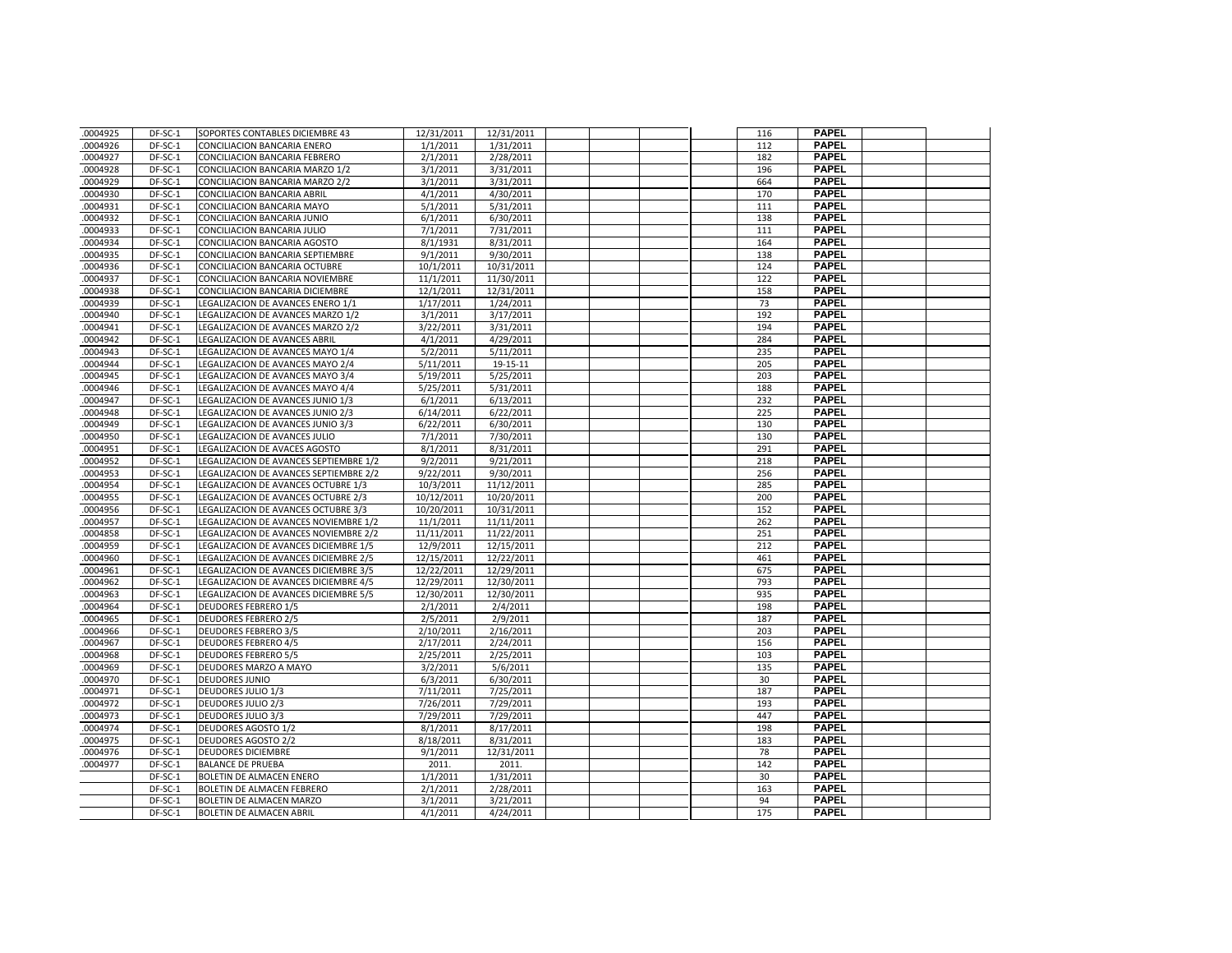| <b>LUGAR Y FECHA: 10/12-2021</b>      | <b>LUGAR Y FECHA: 10/12/2021</b>            |                                                |            |  |               | <b>LUGAR Y FECHA:10/12/2021</b> |                                       |              |  |  |
|---------------------------------------|---------------------------------------------|------------------------------------------------|------------|--|---------------|---------------------------------|---------------------------------------|--------------|--|--|
| <b>FIRMA</b>                          | <b>FIRMA:</b>                               |                                                |            |  | <b>FIRMA:</b> |                                 |                                       |              |  |  |
| <b>CARGO: AUXILIAR DE ARCHIVO</b>     | CARGO: COORDINADORA DEL ARCHIVO CENTRAL E I | <b>CARGO: COORDINADORA ARCHIVO CENTRAL E.I</b> |            |  |               |                                 |                                       |              |  |  |
| <b>ELABORADO POR: FRANKLIN MORENO</b> | <b>ENTREGADO POR: ESPERANZA ROJAS</b>       |                                                |            |  |               |                                 | <b>RECIBIDO POR . ESPERANZA ROJAS</b> |              |  |  |
| DF-SC-1                               | CONVENIO INTERADMINISTRATIVO Nro 0276       | 9/17/2010                                      | 8/22/2011  |  |               |                                 | 212                                   | <b>PAPEL</b> |  |  |
| DF-SC-1                               | <b>CONVENIO ANDRES BELLO Nro 02</b>         | 10/21/2009                                     | 5/4/2010   |  |               |                                 | 191                                   | <b>PAPEL</b> |  |  |
| DF-SC-1                               | <b>CONVENIO ANDRES BELLO Nro 03</b>         | 6/20/2007                                      | 6/3/2010   |  |               |                                 | 141                                   | <b>PAPEL</b> |  |  |
| DF-SC-1                               | CONVENIO ESPECIF. DE COOP. Nro. 18          | 6/20/2007                                      | 6/3/2010   |  |               |                                 | 131                                   | <b>PAPEL</b> |  |  |
| DF-SC-1                               | <b>ESTADOS CONTABLES</b>                    | 2011.                                          | 2011.      |  |               |                                 | 230                                   | <b>PAPEL</b> |  |  |
| DF-SC-1                               | BOLETIN DE ALMACEN DICIEMBRE 2/2            | 12/1/2011                                      | 12/31/2011 |  |               |                                 | 235                                   | <b>PAPEL</b> |  |  |
| DF-SC-1                               | <b>BOLETIN DE ALMACEN DICIEMBRE 1/2</b>     | 12/1/2011                                      | 12/31/2011 |  |               |                                 | 225                                   | <b>PAPEL</b> |  |  |
| DF-SC-1                               | BOLETIN DE ALMACEN NOVIEMBRE                | 11/1/2011                                      | 11/30/2011 |  |               |                                 | 188                                   | <b>PAPEL</b> |  |  |
| DF-SC-1                               | BOLETIN DE ALMACEN OCTUBRE                  | 10/1/2011                                      | 10/31/2011 |  |               |                                 | 60                                    | <b>PAPEL</b> |  |  |
| DF-SC-1                               | <b>BOLETIN DE ALMACEN SEPTIEMBRE</b>        | 9/1/2011                                       | 9/30/2011  |  |               |                                 | 274                                   | <b>PAPEL</b> |  |  |
| DF-SC-1                               | <b>BOLETIN DE ALMACEN AGOSTO</b>            | 8/1/2011                                       | 8/31/2011  |  |               |                                 | 188                                   | <b>PAPEL</b> |  |  |
| DF-SC-1                               | BOLETIN DE ALMACEN JULIO                    | 7/1/2011                                       | 7/31/2011  |  |               |                                 | 116                                   | <b>PAPEL</b> |  |  |
| DF-SC-1                               | <b>BOLETIN DE ALMACEN JUNIO</b>             | 6/1/2011                                       | 6/30/2011  |  |               |                                 | 317                                   | <b>PAPEL</b> |  |  |
| DF-SC-1                               | BOLETIN DE ALMACEN MAYO                     | 5/1/2011                                       | 5/22/2011  |  |               |                                 | 173                                   | <b>PAPEL</b> |  |  |